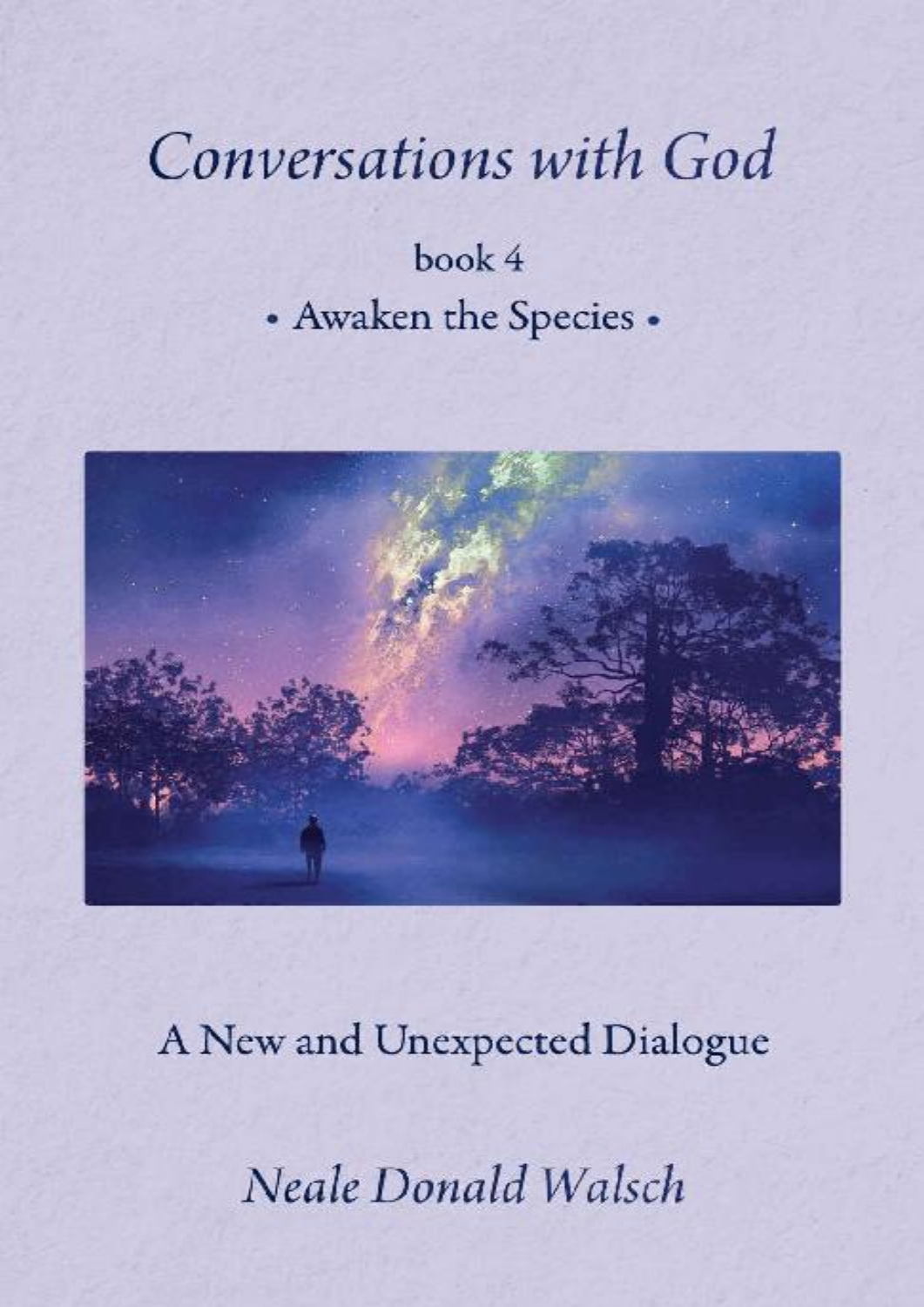# **CONVERSATIONS WITH GOD**

### book 4

### • Awaken the Species •

### **NEALE DONALD WALSCH**

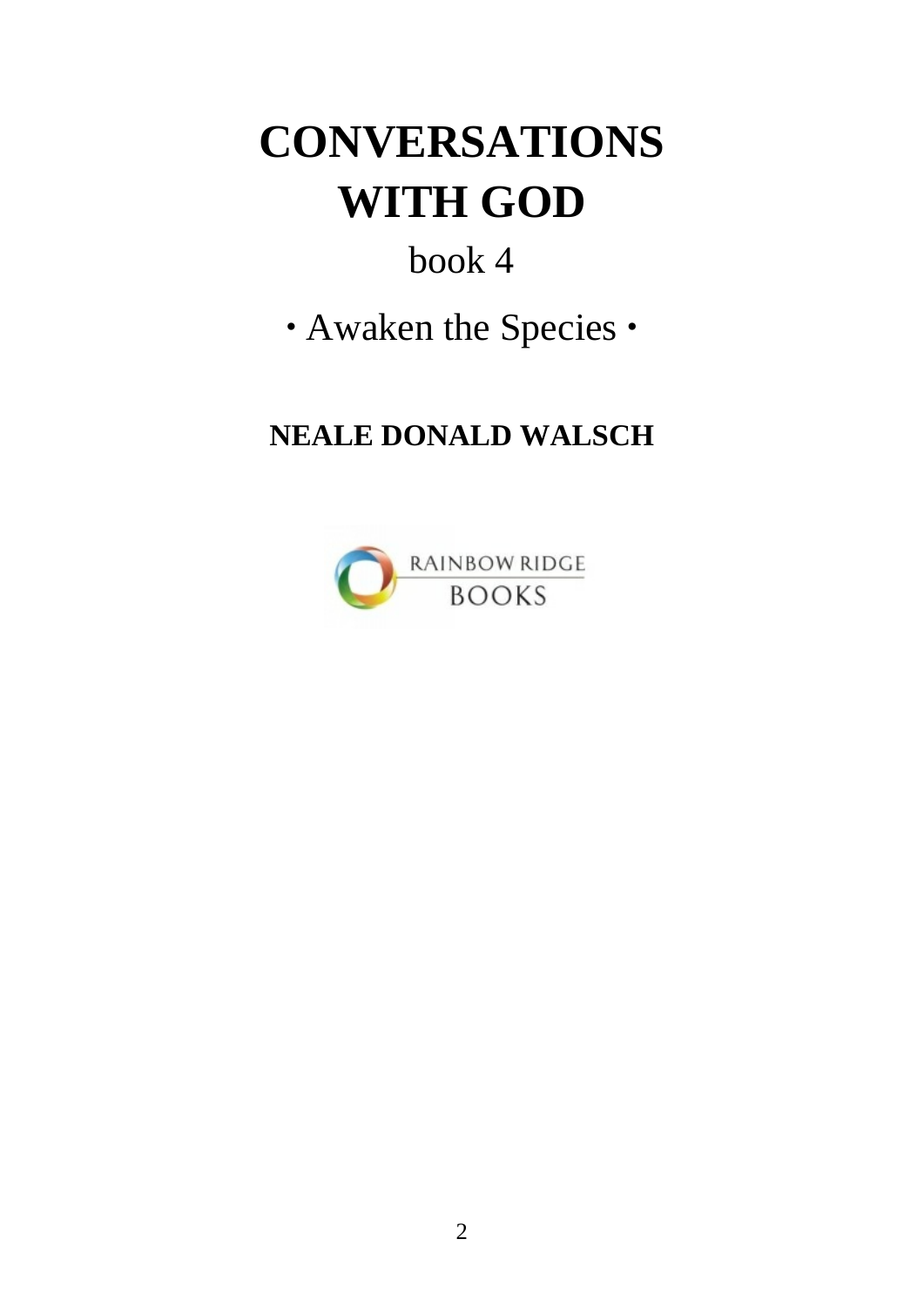#### Also by Neale Donald Walsch

*Conversations with God, Book 1 Conversations with God, Book 1 Guidebook Conversations with God, Book 2 Meditations from Conversations with God, Book 2 Conversations with God, Book 3 Questions and Answers from Conversations with God Bringers of the Light ReCreating Your Self Conversations with God Re-MIND-er Cards Moments of Grace The Wedding Vows from Conversations with God Neale Donald Walsch on Abundance and Right Livelihood Neale Donald Walsch on Holistic Living Neale Donald Walsch on Relationships Conversations with God for Teens Friendship with God Communion with God Tomorrow's God: Our Greatest Spiritual Challenge The Little Soul and the Sun The Little Soul and the Earth The Complete Conversations with God Home with God: In a Life that Never Ends Happier Than God When Everything Changes, Change Everything The New Revelations: A Conversation with God What God Wants: A Compelling Answer to Humanity's Biggest Question What God Said: The 25 Core Messages of Conversations with God That Will Change Your Life and the World The Storm Before the Calm The Only Thing That Matters God's Message to the World: You've Got Me All Wrong*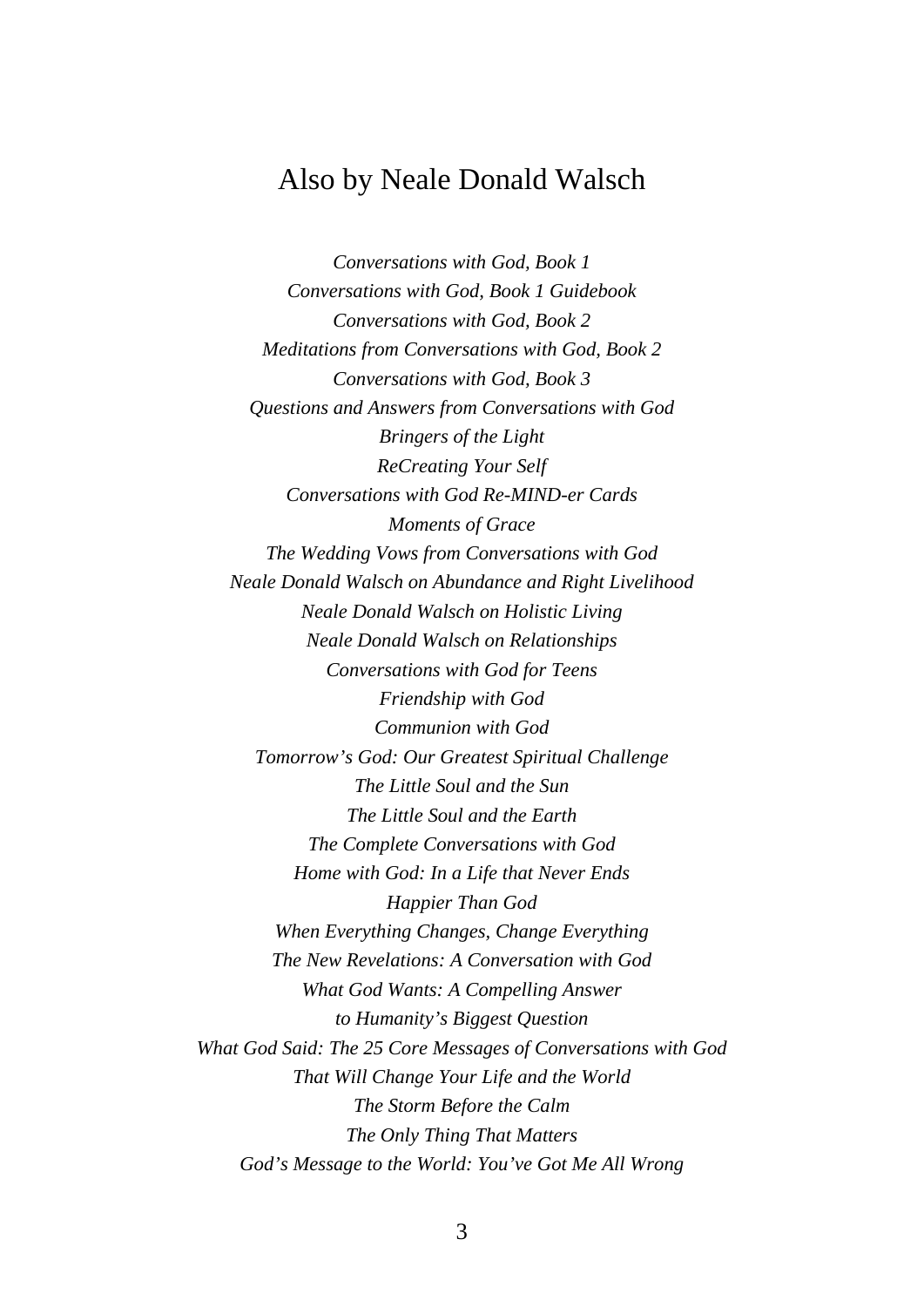*Conversations with God for Parents Where God and Medicine Meet*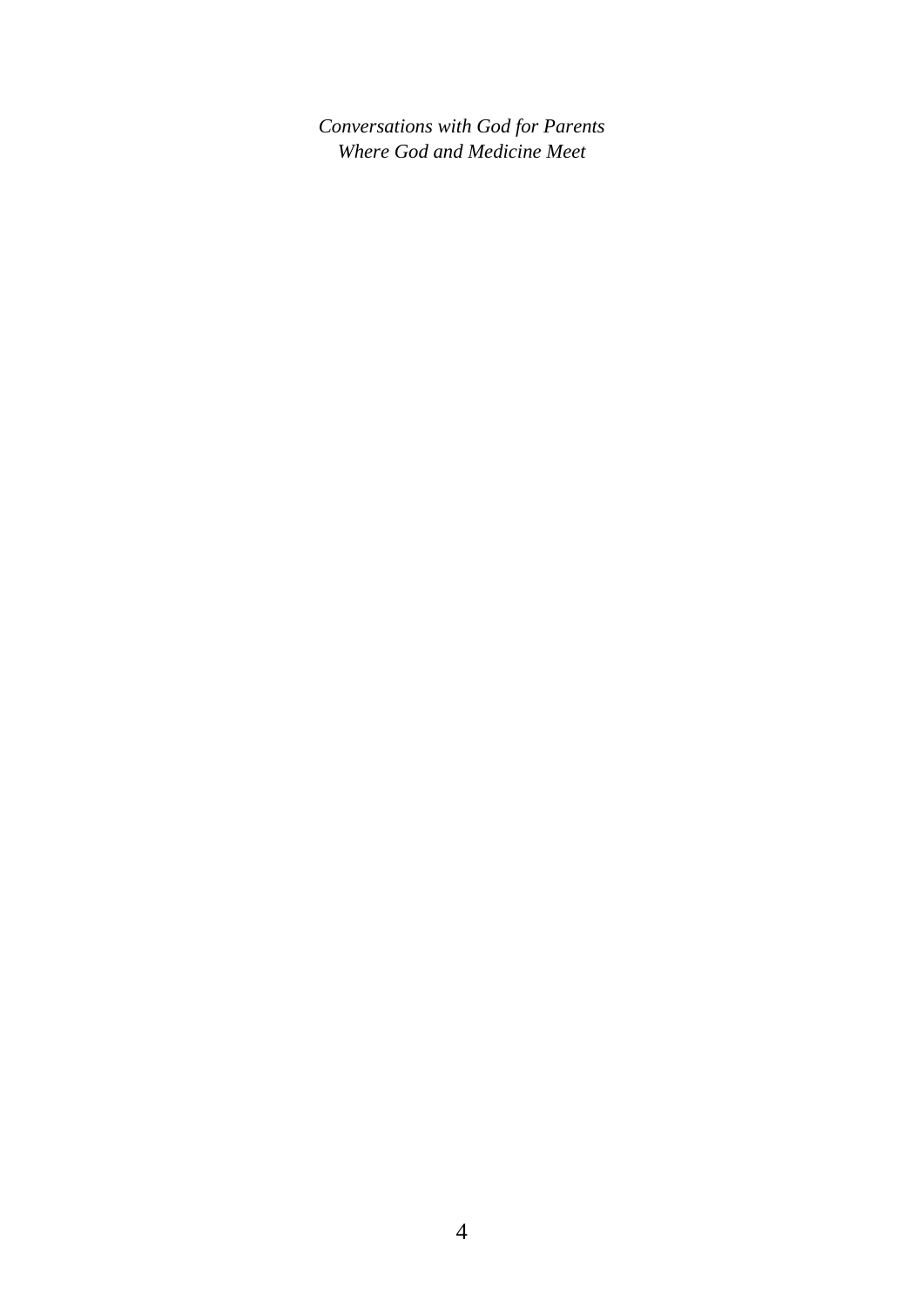### Copyright © 2017 by Neale Donald Walsch

All rights reserved. No part of this book may be reproduced or transmitted in any form or by any means, electronic or mechanical, including photocopying, recording, or by any information storage or retrieval system without prior written permission from the author or their representatives.

Cover and interior design by Frame25 Productions Cover photo © Tithi Luadthong c/o Shutterstock.com

> Published by: Rainbow Ridge Books, LLC 140 Rainbow Ridge Road Faber, Virginia 22938 www.rainbowridgebooks.com 434-361-1723

Visit the author at: *www.CWGConnect.com*

ISBN 978-1-937907-49-5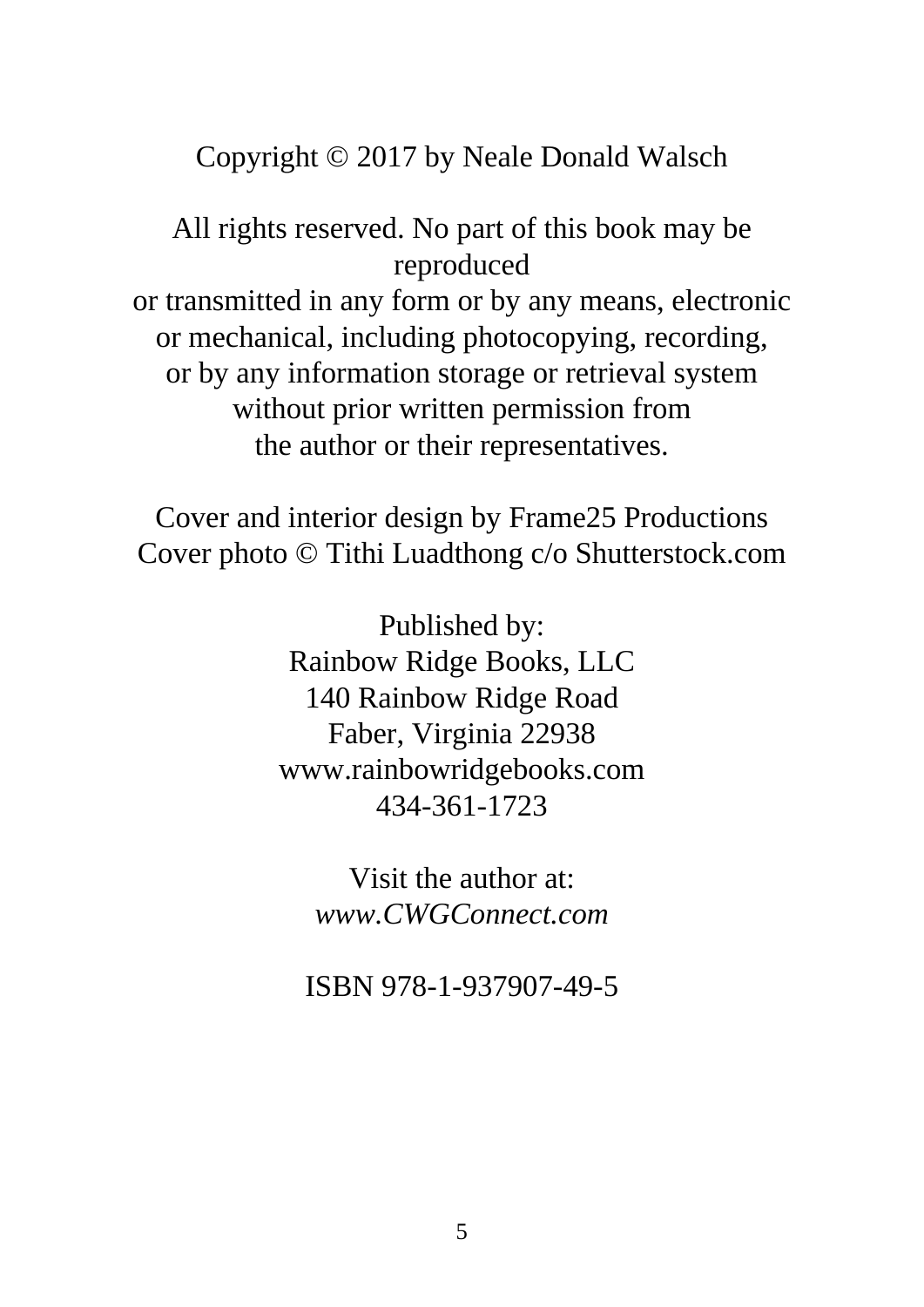To those who see that neither their Life nor their world is as wonderful as it was meant to be, but who know that both *can* be, and who now choose to make it so.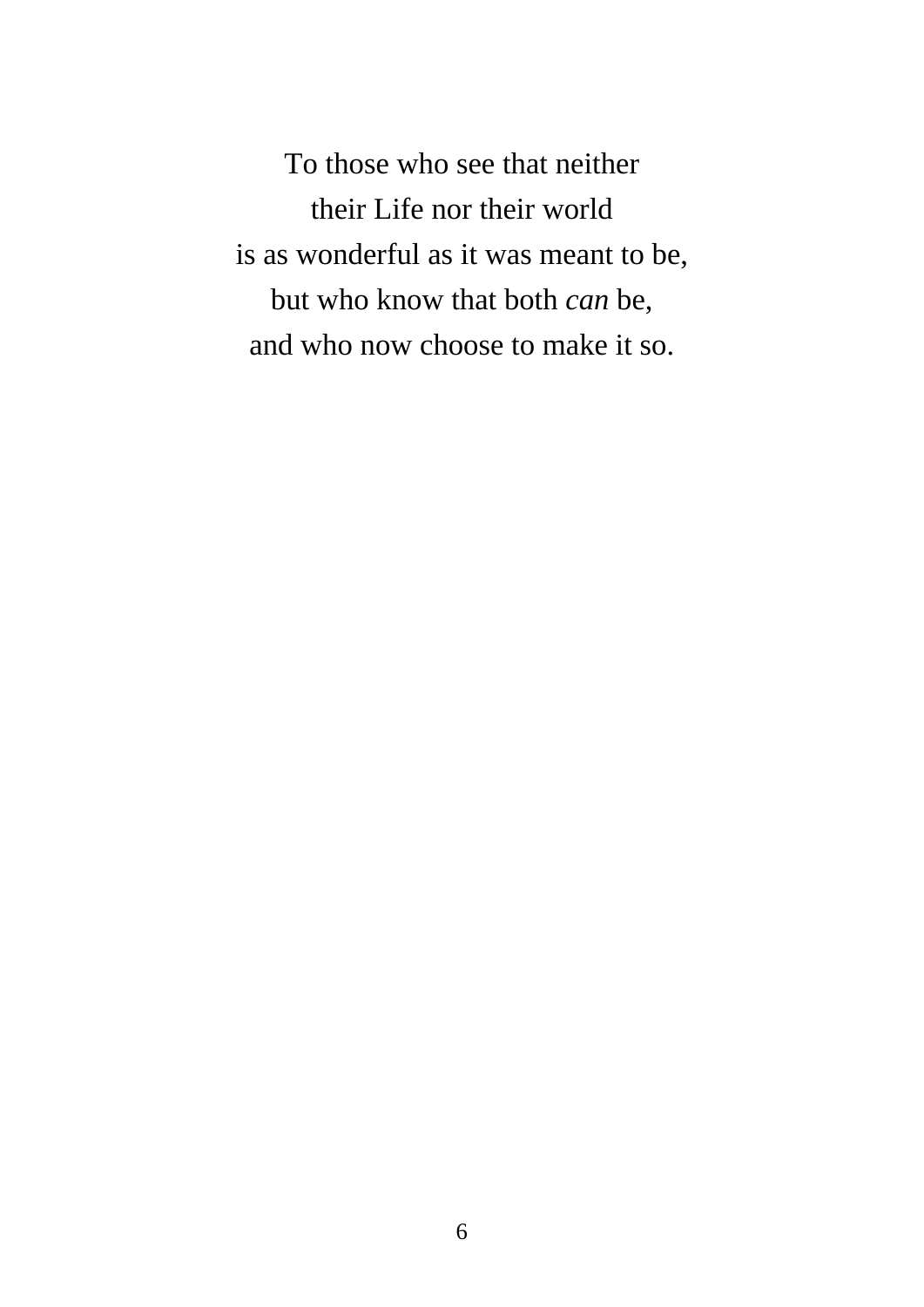### Author's Note

I am aware that in the most recent book in the *Conversations with God* series—*Home with God in a Life That Never Ends,* written and published ten years prior to this writing—it was indicated that it would be the final of these dialogues to be published and widely distributed by me. Yet life is an ever-changing mosaic, and given that all of us are One with God, we do have the ability to create what filmmakers would call an "alternate ending" to any story. Apparently, this is what has happened here. A new decision appears to have been made at a Superconscious level (the level at which all souls function).

I could have kept this latest dialogue private, but everything within me shouted, "Don't you dare." With this public distribution of a new word-for-word transcription of my most recent conversation with God, I feel that I am keeping a promise to God to do whatever I might be able to do to continue to place into the world the most important information I have ever been given—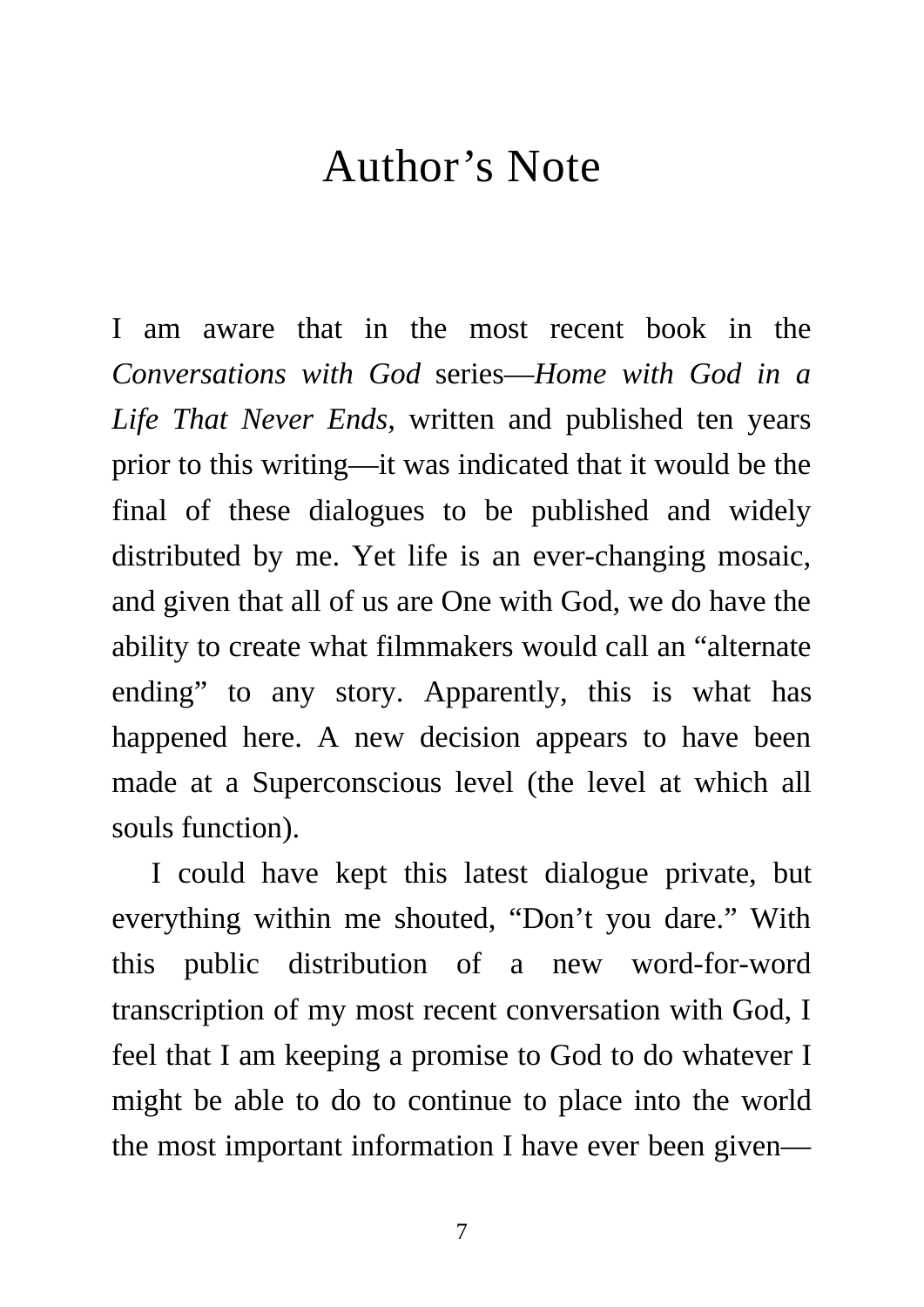information that, it has been demonstrated to me, can change in a positive way the daily experience of millions of people around the world.

Notwithstanding the fact that all of the world's major religions speak of divine revelation from God to humans as having occurred throughout history, I perfectly well understand it if some people feel that such a blessed event would presumably not occur in the life of an utterly imperfect and fault-ridden person such as myself. I have always said, however, that it is not me, in the singular, who has conversations with God, but all of us, in the plural, all the time. Most people are simply calling it something else.

All of us have the ability to access the source of highest wisdom within us—which we are invited to consider to be God working in and through us. The dialogue itself puts this succinctly, in the voice of The Divine: "I talk to everyone all the time. The question is not, *To whom do I talk?* The question is, *Who listens?"*

I therefore invite you to set aside whatever natural skepticism may arise regarding the source of the information found here, and to focus instead on whether or not what has been offered in this process has any value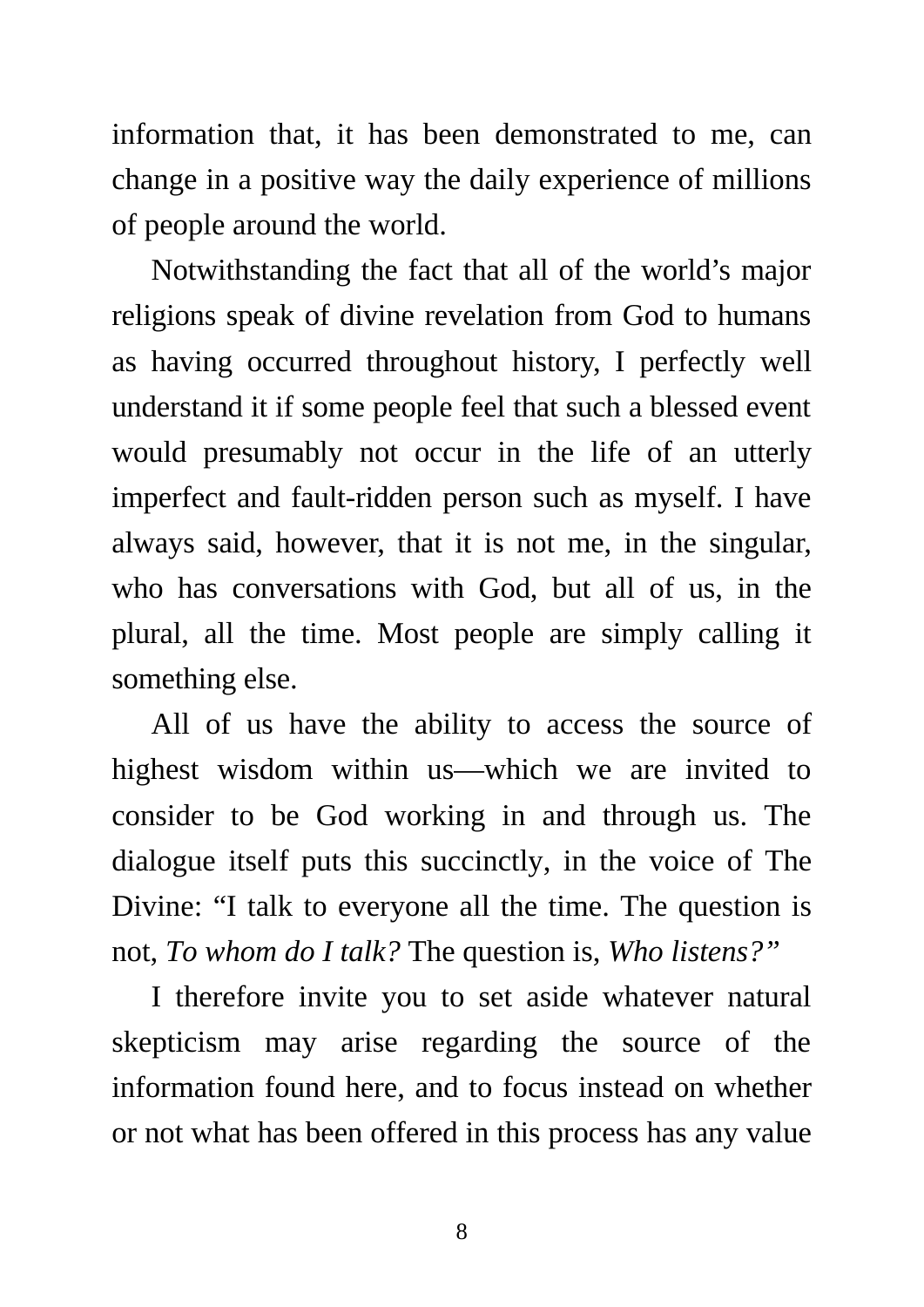in the living of your individual life and, more broadly, in the understanding of Life Itself.

This text contains much information about life and death—and the time in between. It is filled with probably more metaphysical data than you may have been exposed to in one place in a very long time. At one point in the dialogue that follows you may find yourself saying, "Speculation or fact, this is utterly fascinating, " yet then fairly be asking, "but what good is knowing all of this? What does it have to do with my life, and the improving of it—much less the improving of the lives of all of us on Earth?"

You will see here that I asked question after question in my own effort to render this dialogue meaningful and relevant. What I know is that today, with everything that's going on in the world, people are yearning and searching for a message of hope, faith, healing, and change. I found that this latest conversation with God offered me that, and this is why I let myself publicly share it. The exchange here contains a few tough assessments of where we are today, yet these are offered not as judgments, but as flashlights, illuminating what we are now being invited to see and empowered to do.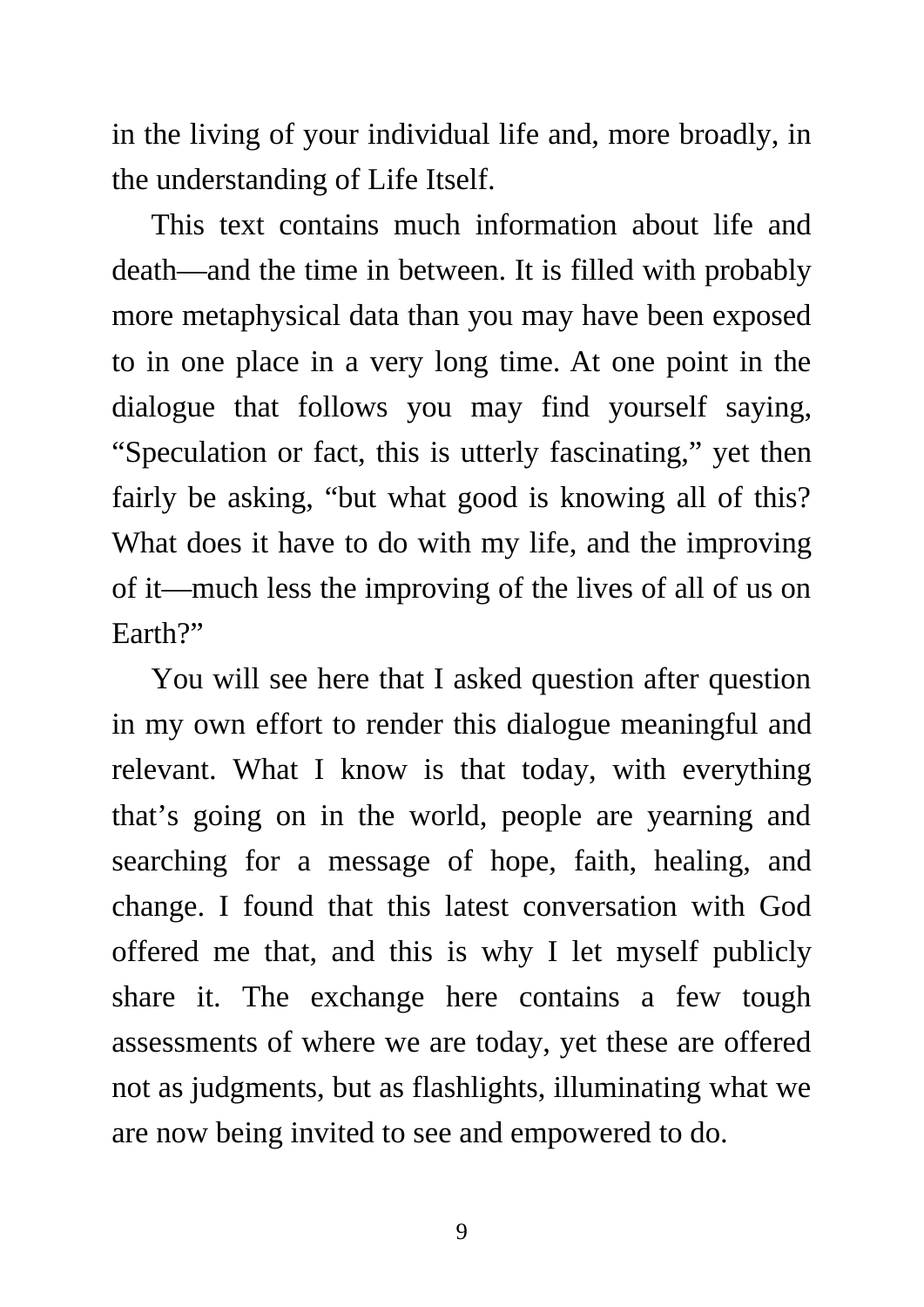I know it sounds trite, but a Better Tomorrow for us as individuals and for our civilization is possible. Very, *very* possible, if we will choose it. As the dialogue here makes clear, we are but One Decision away. I hope you'll decide to make that decision after reading what follows.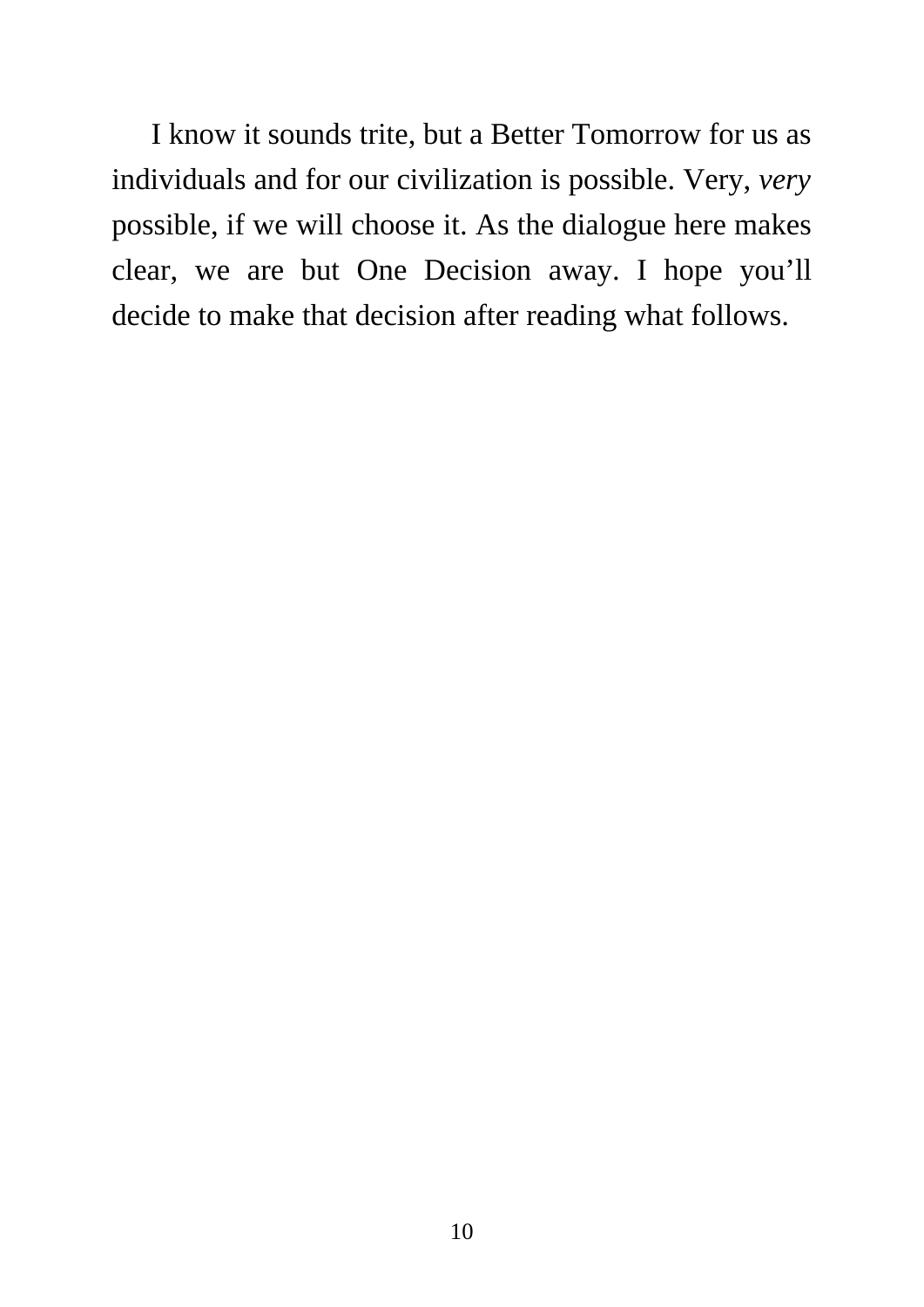## Introduction

I awoke from a sound sleep on August 2, 2016. It was The Urge that awakened me. I knew it well. I hadn't felt it in nearly 10 years, but I knew it well.

I had no idea what time it was, but I thought to myself, "If it's 4:23, will I need more of a sign than that?"

I glanced at the clock on my bedside table.

4:13 a.m.

Of course. Just enough time to pull myself out of bed for my 4:23 "appointment."

The first dialogue I ever had with God began at 4:23 in the morning. And every morning for weeks I would be awakened between 4:15 and 4:30 by a deep inward urge: *Get back to the dialogue.*

This pattern continued for months (and subsequently, for years). I wondered if there was any significance to the timing of it, but ultimately released any need to know.

When the first conversations with God material, scribbled on yellow legal pads, actually became a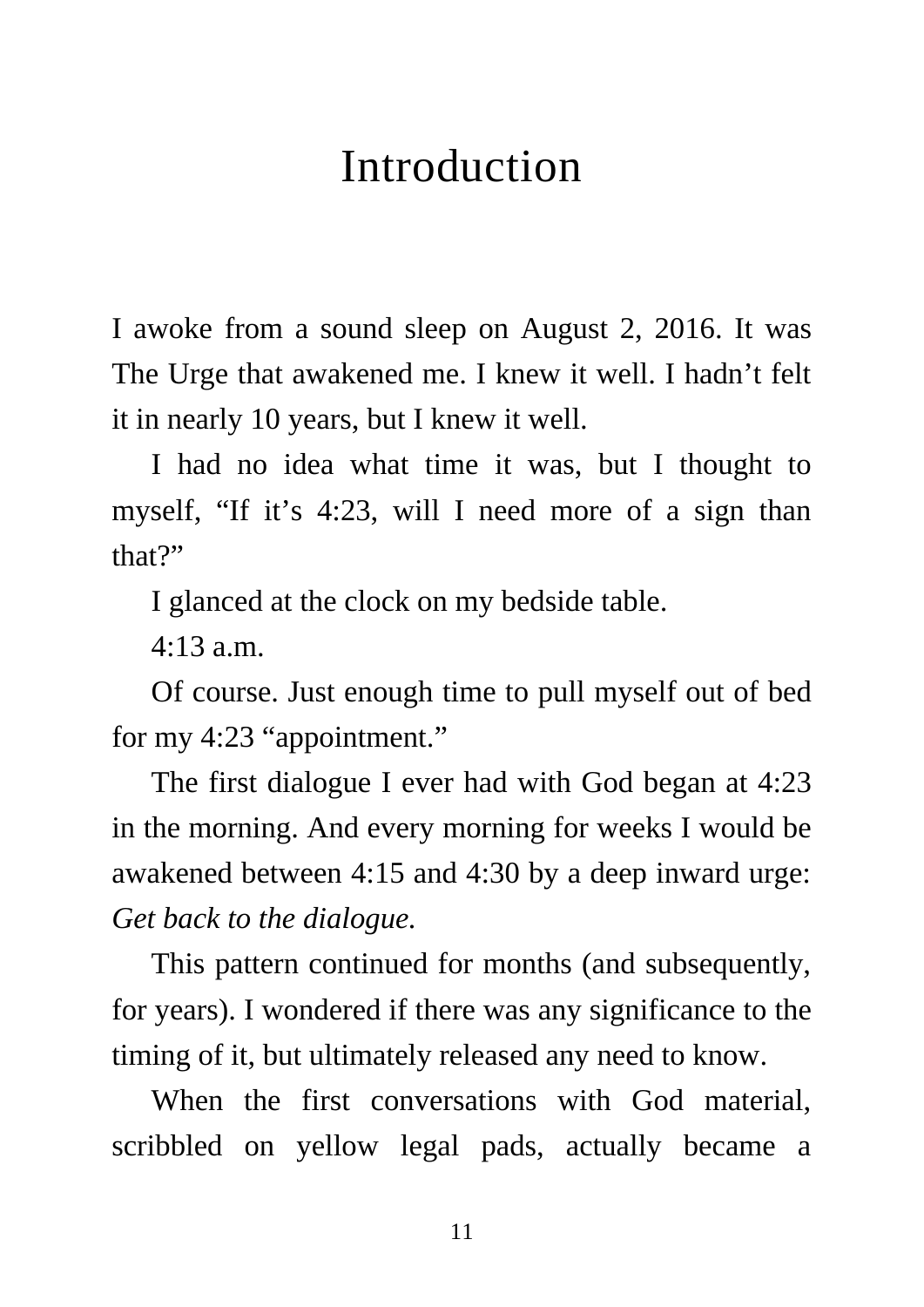published book (I was told in the dialogue that it would, so I sent it to a publisher on a dare), I thought that maybe something important had taken place here. And when over a million people obtained the book, and I saw it being translated into 37 languages, I was shocked into certainty about that.

Then it came to pass that requests for me to speak outside the U.S. began arriving, and I had to find my birth certificate in order to apply for a passport. It was nowhere to be found among my personal papers, so I applied to the records department of the government where I was born, paying the fee and asking to be sent an official copy.

I was stunned when I opened the envelope and examined the document.

TIME OF BIRTH: 4:23 A.M.

Of course.

The fact that this experience of Divine connection always seemed to be initiated near the time every day that I came into this world somehow seemed meaningful to me. At the very least, I could not ignore the perfect symmetry of it.

Through the years, then, whenever I found myself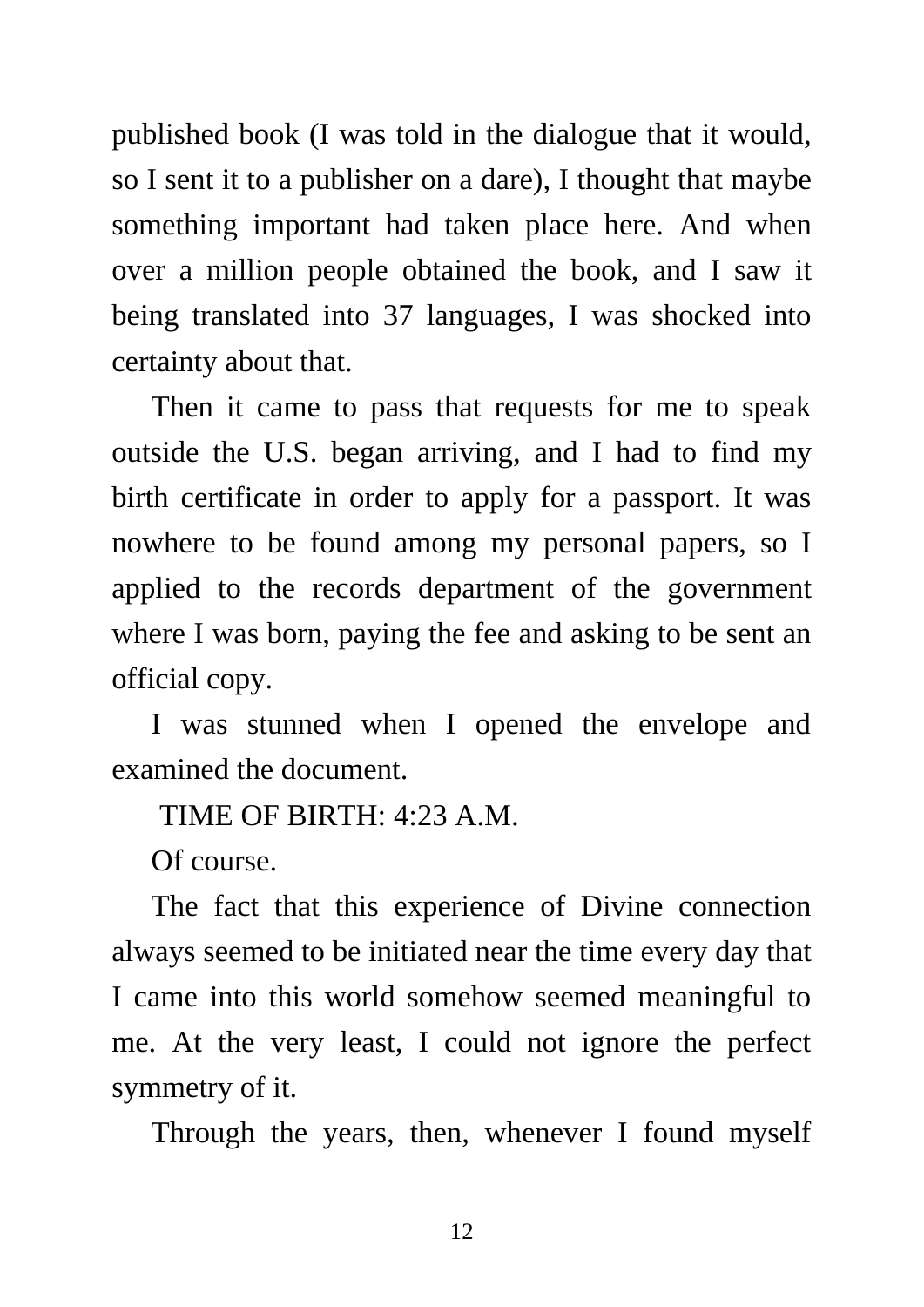suddenly wide awake between 4:15 and 4:30 in the morning, eyes staring at the ceiling, a certain energy coursing through my body, I knew what was going on. I got up immediately, raced to my laptop, and opened myself to whatever wanted to come through.

And so it was on this day, August 2, 2016. I've just thrown back the covers and pulled myself out of bed. Now here I am at the keyboard. The only thing is, I didn't think I'd be doing this again.

Let me explain.

All of us are having what I have come to call conversations with God all the time. This was made clear to me on page five of the over 3,000 pages of the published CWG dialogues. So my experience was not unique, not uncommon. What *was* perhaps a bit unusual was that I made a written record of my innermost encounters, and then sent it to a publisher—who in turn *actually printed it* and placed it in bookstores.

I have come to understand and to experience that I (and all of us) have a deep and personal connection with God all the time, and that we may have an actual communication with The Divine, asking for guidance, help, insight, and assistance, whenever we wish. That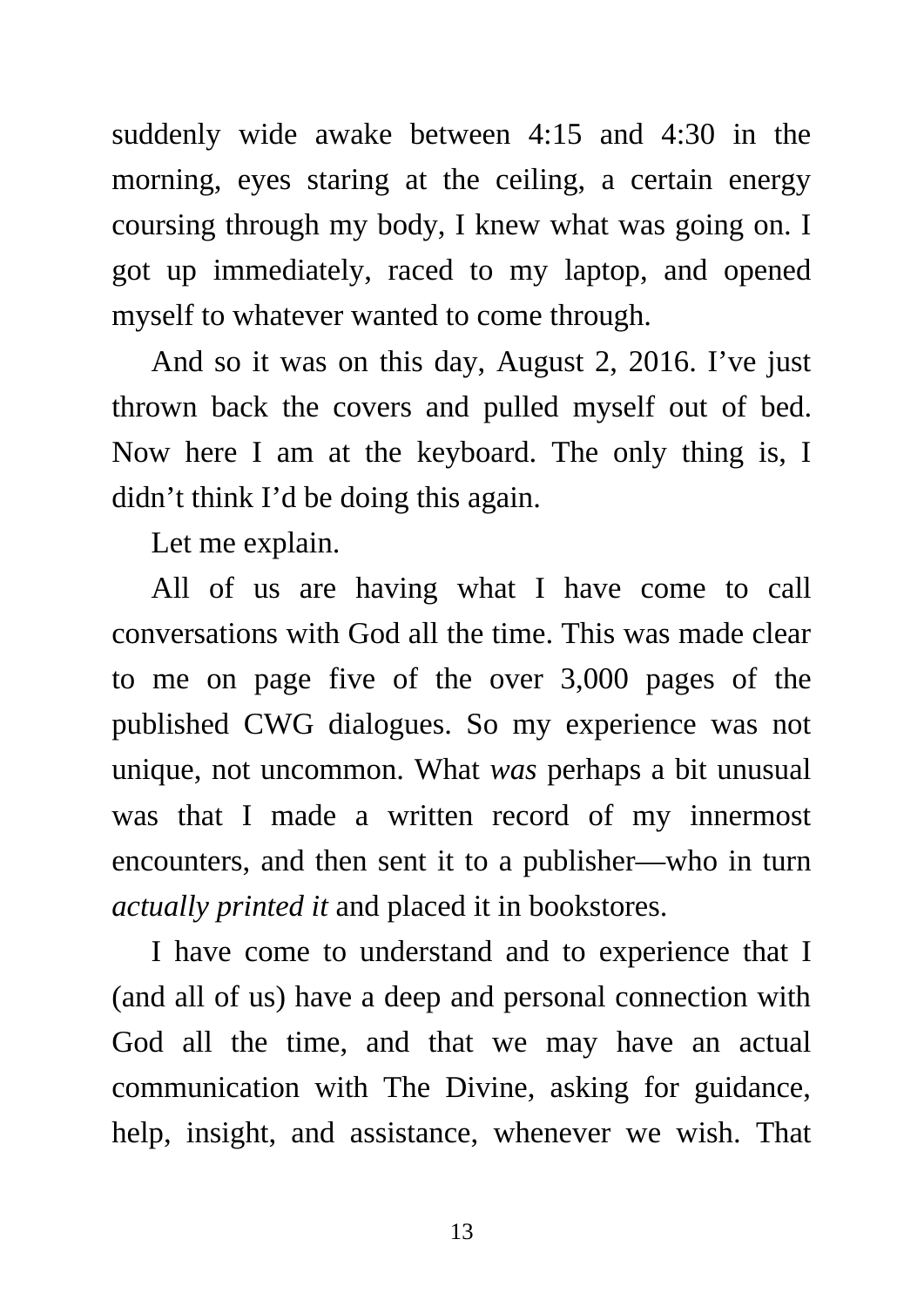was, in fact, *the point of the book.* It was placed into the world to open other people everywhere to this experience; to invite them to a new and more personal relationship with God.

The feeling that I *must* have such a dialogue, however —that "the time has come" for such an interaction, signaled by a deep inner feeling welling within me that cannot be ignored—is something else altogether. I experience this as a feeling that *comes over me*, and I haven't had this feeling for nearly ten years. So I've held the idea that I had encountered it for the last time.

Oh, I knew I'd be writing again. I'll always be writing something. A column for *Huffington Post*. A blog for CWG Connect. A Facebook entry. An answer to someone posting a question at Ask Neale. Even a full-length book exploring in depth the messages I've received. Something.

But another on-paper conversation with God? Another back-and-forth dialogue with Deity? I thought those days were over. I thought that process was complete.

I was wrong.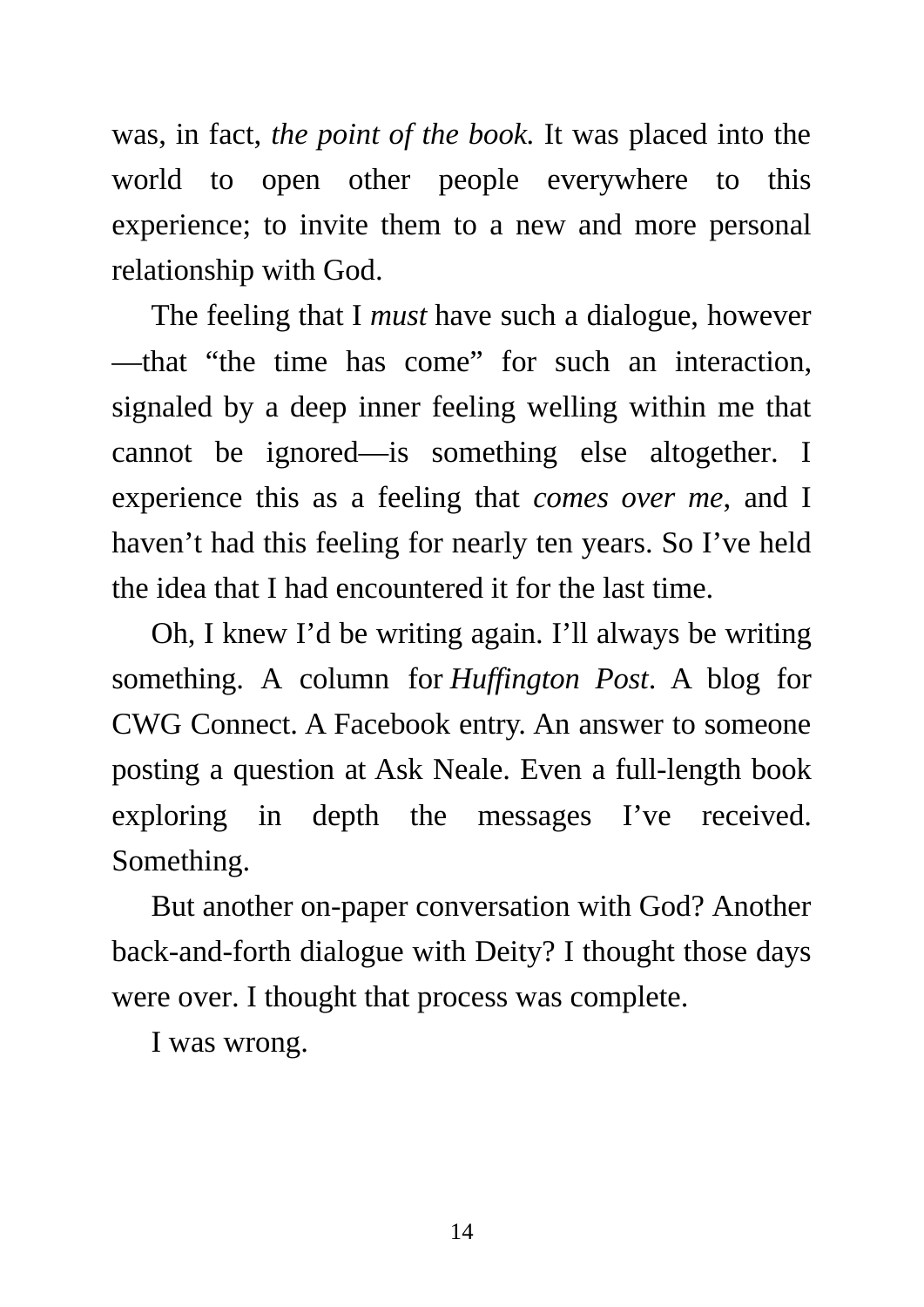I didn't think I'd ever be doing this again. I thought this process was complete.

There is more to do. One more invitation, Dear One.

I've already accepted two: Change the world's mind about God, and give people back to themselves. I thought that was it.

I know. It wasn't time yet for the third.

Now it is?

Now it is.

Okay, what's the third? And will this be the last invitation?

Yes, this will be the last. And these invitations are, by the way, not just for you. They're for everyone—although not everyone will accept them.

Those who will accept them will self-identify.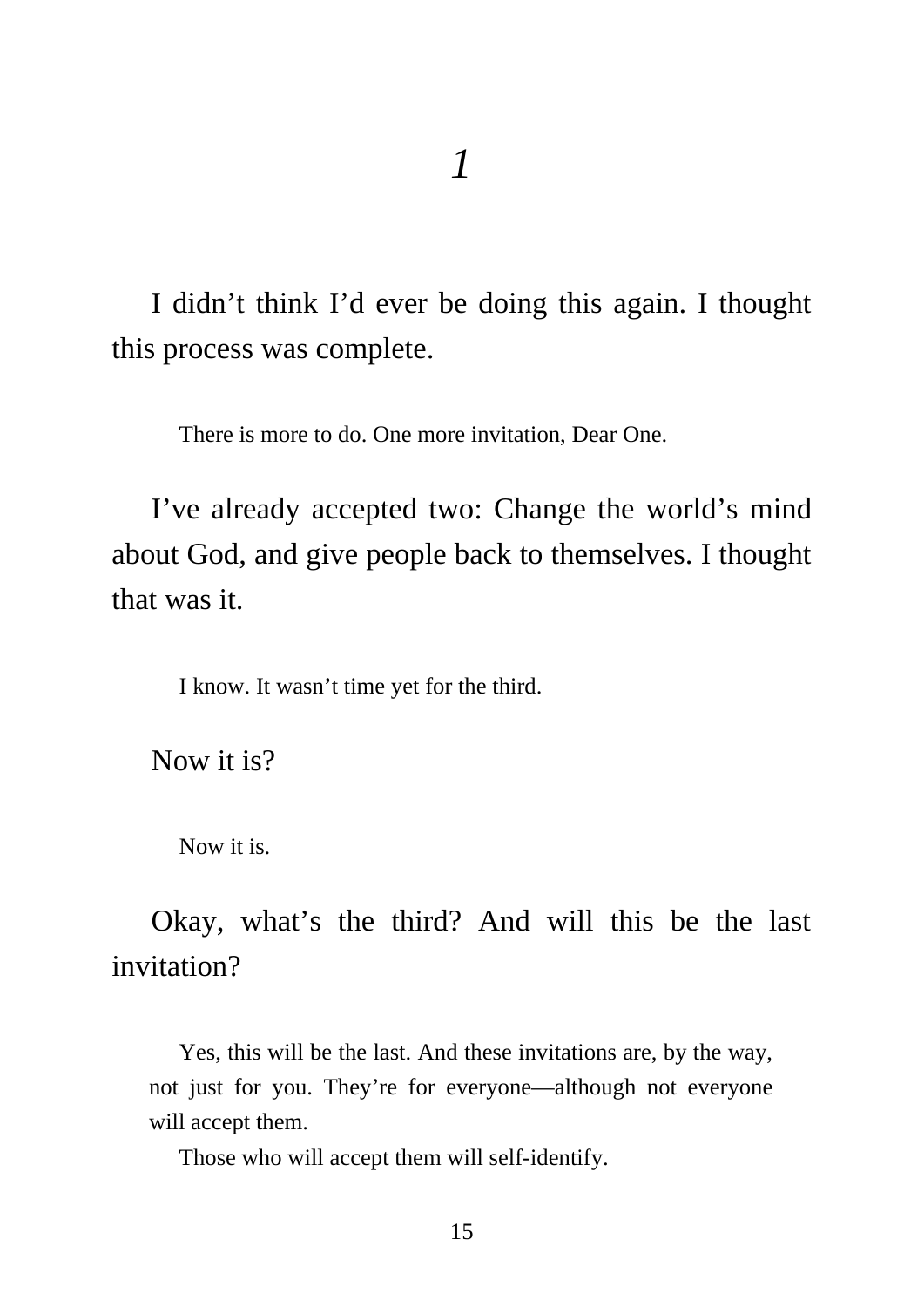I've always understood that the messages were not just for me. About those first two invitations, I've always understood that.

So now comes the third and final invitation. Because it's The Perfect Time for Advancement on your planet.

That sounds really exciting, especially when it feels like just the opposite. It seems as though our civilization is moving backward. It feels like we're becoming less civil, less tolerant, less capable of controlling our indulgences (to say nothing of our anger), less able to access the better angels of our nature.

I'm glad that you're seeing this, experiencing this, because if you pay attention to what's happening with you and around you and do what you feel inwardly called to do in response to it there's nothing to worry about.

Well, it looks bad to me, but I don't know if I'm getting into my own judgment about things and can't see clearly. I mean, there's a lot going on around this planet that I think shouldn't be happening.

It's not about what "should" or "should not" be happening. It's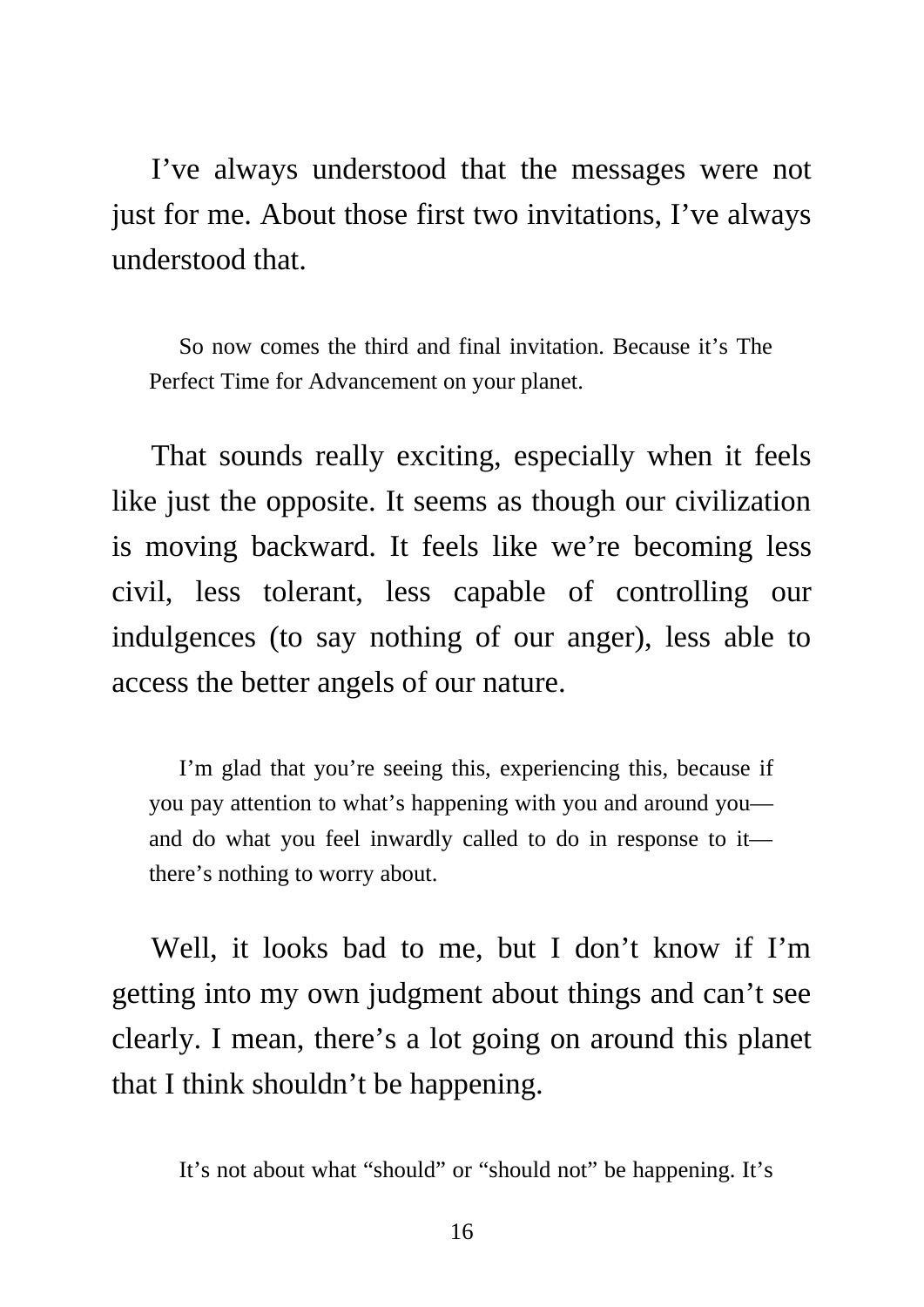about what *is* happening—both in your individual and highly personal experience, as well as the experience of the collective called humanity—and how you can change, actually rather dramatically, what you may feel are the worst parts of that.

This is The Perfect Time for you to begin making those alterations, because what's happening now—environmentally, politically, economically, socially, and spiritually—is providing you with conspicuous and unmistakable, incontrovertible and crystal clear signs on how you can do that.

And so it's time for the Third Invitation.

Okay, I'm ready. We're all ready. What is it? What's the Third Invitation?

Awaken the species.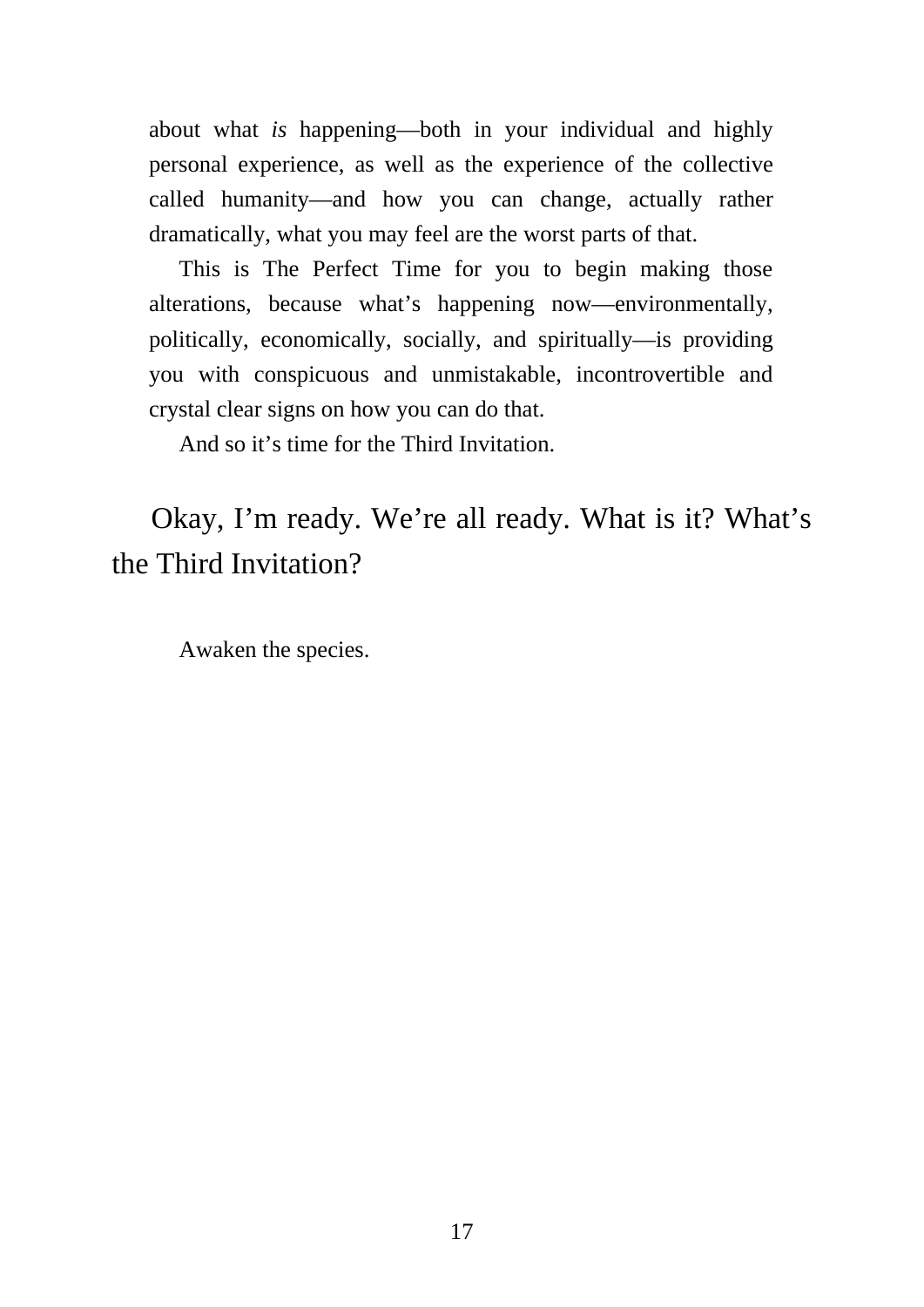Well, *that's* not too ambitious.

Is there anything too ambitious for God?

I meant for *me.*

So did I.

I see what you mean.

Do you? Or have you forgotten Who You Are . . . ?

No. Well, *yes* . . . in the sense that I don't act that way. I mean, I understand intellectually that God resides within me, that I am an Individuation of Divinity, I just don't experience it functionally.

You may wish to begin.

That's easier said than done.

As long as you keep saying that, you'll find it to be true. Yet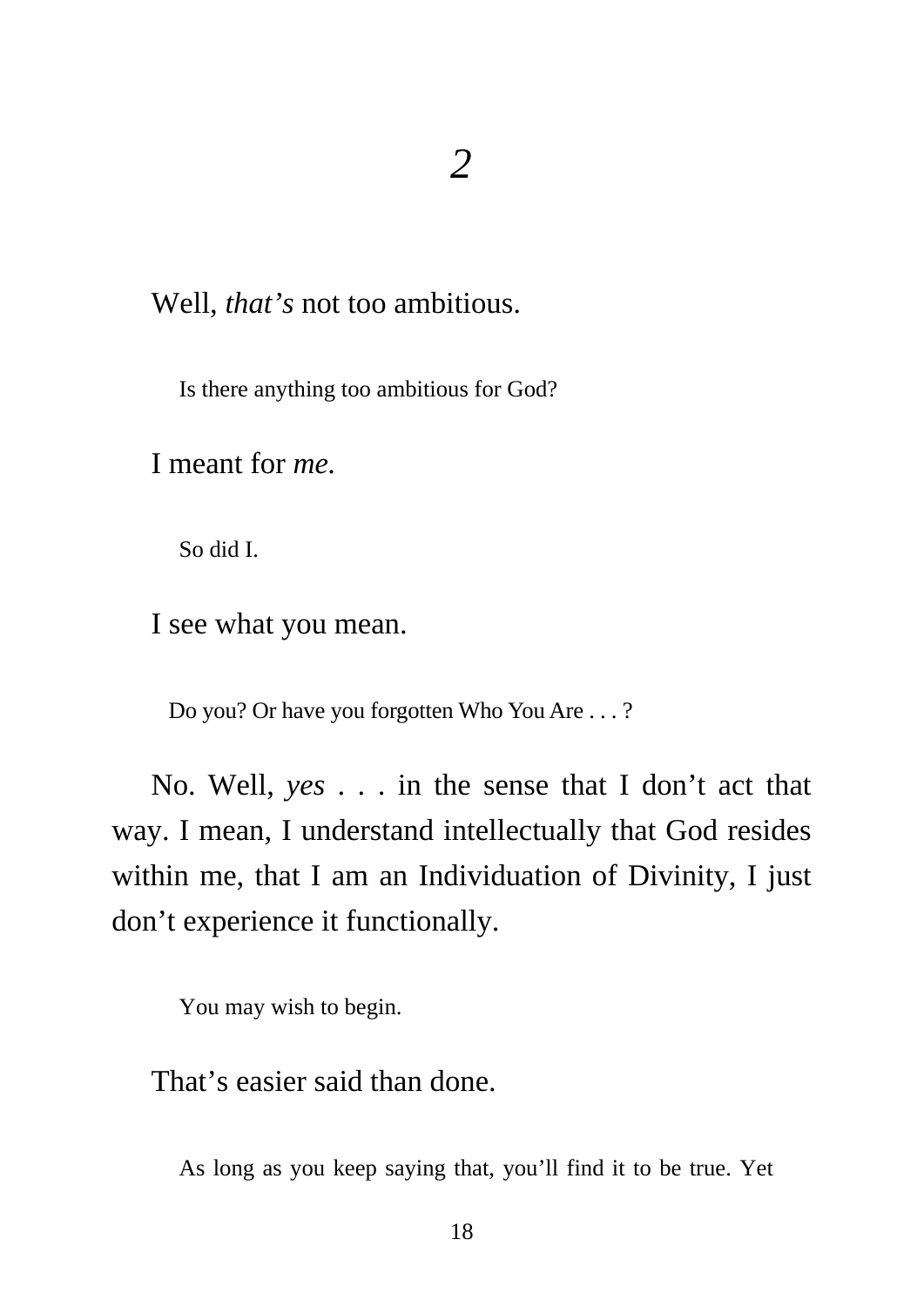you can't awaken the species until you awaken yourself. I know, I know . . . I'm trying as hard as I can.

You may want to try harder. It's The Perfect Time for Advancement.

You're making that point.

Will you try harder then? All of you?

I can't speak for anyone else, but I'm in. Tell me how I can awaken more quickly. There's not a person on Earth who doesn't want to know how to do that.

The fastest way to awaken more quickly is to be the cause of someone else awakening more quickly.

But how can I "be the cause" of someone *else* awakening if I'm not awake?

This is interesting. This is what is called a Divine Dichotomy when two apparently contradictory truths exist simultaneously in the same space.

The truth is that you *are* awake, you just don't know that you are. So in that sense, you're not.

You're not awake to the fact that you're awake. So it feels as if you're *not* awake.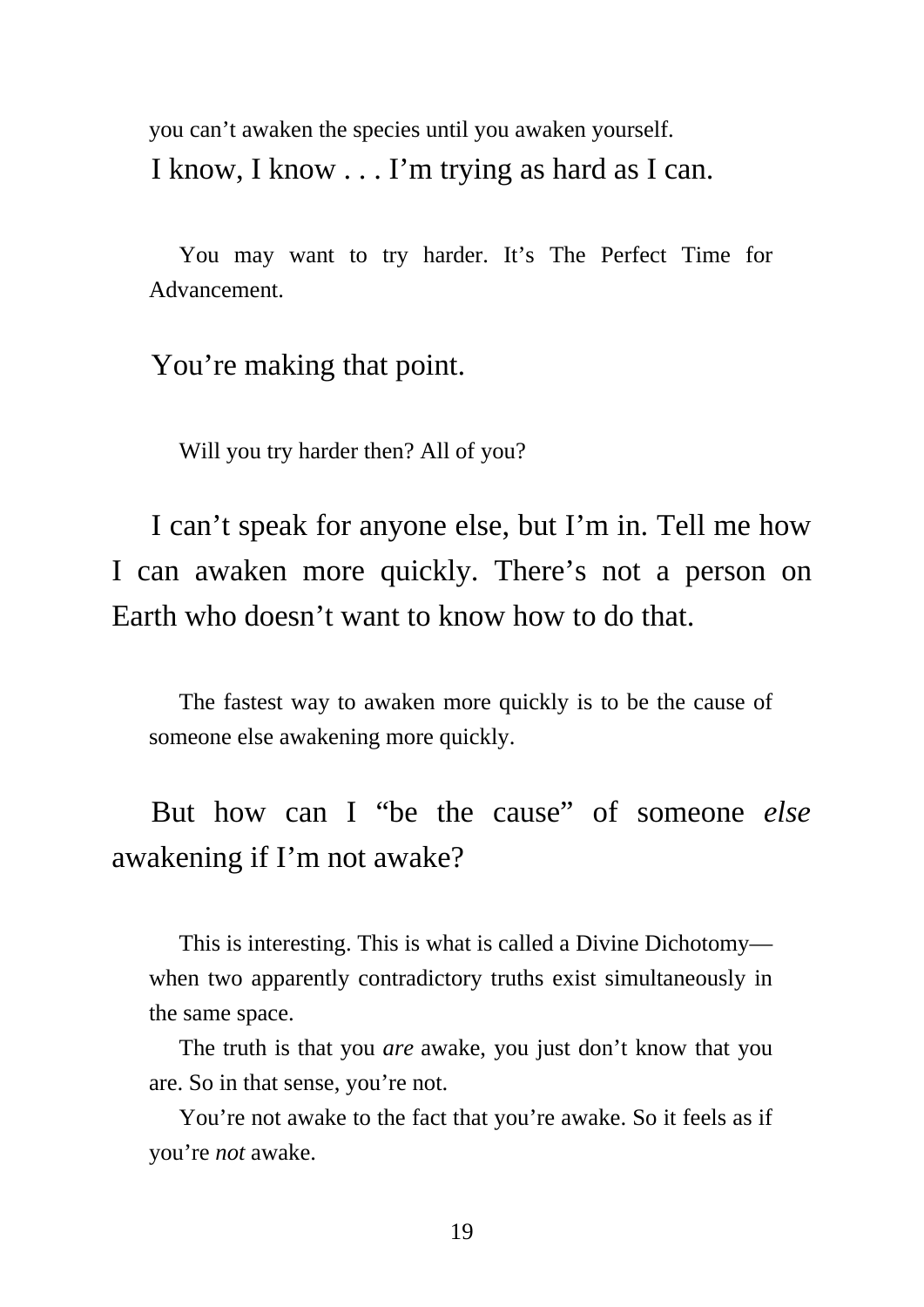Can you help me with that? I felt like we just went around in circles there.

Have you ever heard a noise in the middle of the night and thought it was part of a dream, only to be surprised to find that you're actually awake?

Sure. That's happened to all of us.

There you are.

Okay, so let's agree that I'm awake, but just don't know it yet. What could make me *realize* that I'm awake?

Have you ever been *scared* awake by a nightmare?

Yes, again. We've all had that experience as well.

You're being scared awake right now, by some of the conditions on your planet, some of which have become nightmarish.

You said yourself it feels like you're going backward.

In my own life sometimes, not just globally.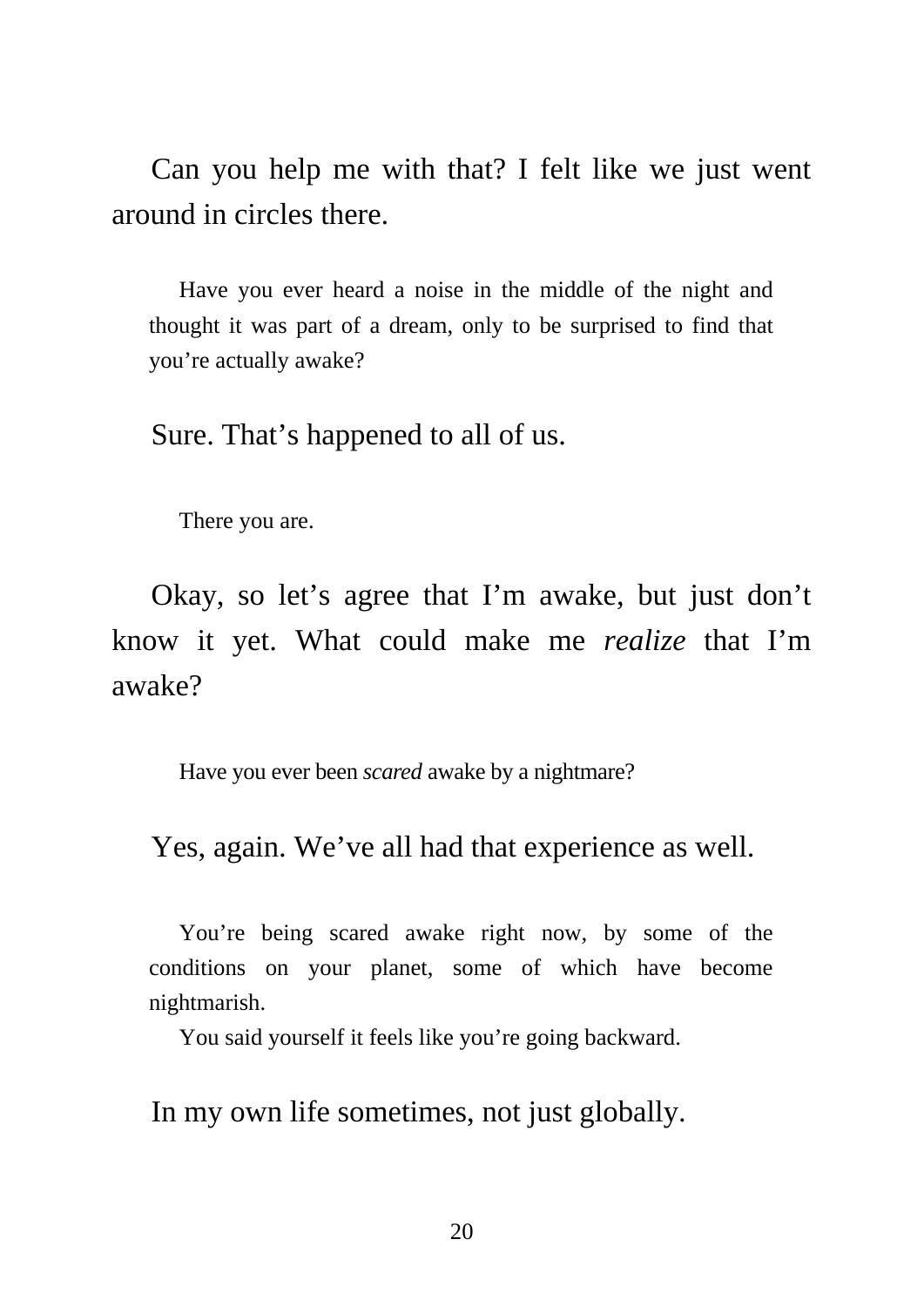Observing this is very good. It will cause you to know that you're awake, and that this is not just a bad dream, it's a reality that you no longer choose.

You're becoming more and more conscious every day of what's going on, and that's going to help you remember Who You Are—and motivate you to begin acting like it.

That's all that has to happen here. That's all that's going to be required for all of you who already feel that you are awake to bring an end to every nightmarish condition. You simply need to *awaken* to the fact that you're already awake, and that there's something you can do about what you see happening all around you.

### I'm not sure I'm up to trying to save the world.

This is not about saving the world. This is about your personal spiritual journey; it is about your individual evolution. It can be the most exciting, enthralling time you've experienced since your birth.

And the world may indeed change, may indeed be "saved," by your decision to begin acting as Who You Really Are—but that will not have been the point of it.

It is your personal evolution that will be the point and the purpose of every and any change you make in how you move through, and experience, the world.

If it is your desire to demonstrate Who You Really Are—and one way you see yourself doing it is by assisting in ending the suffering of others, bringing healing to a planet, and affecting in a positive way the future of those you love—then you will not feel burdened by an "assignment too big," but rather, joyously thrilled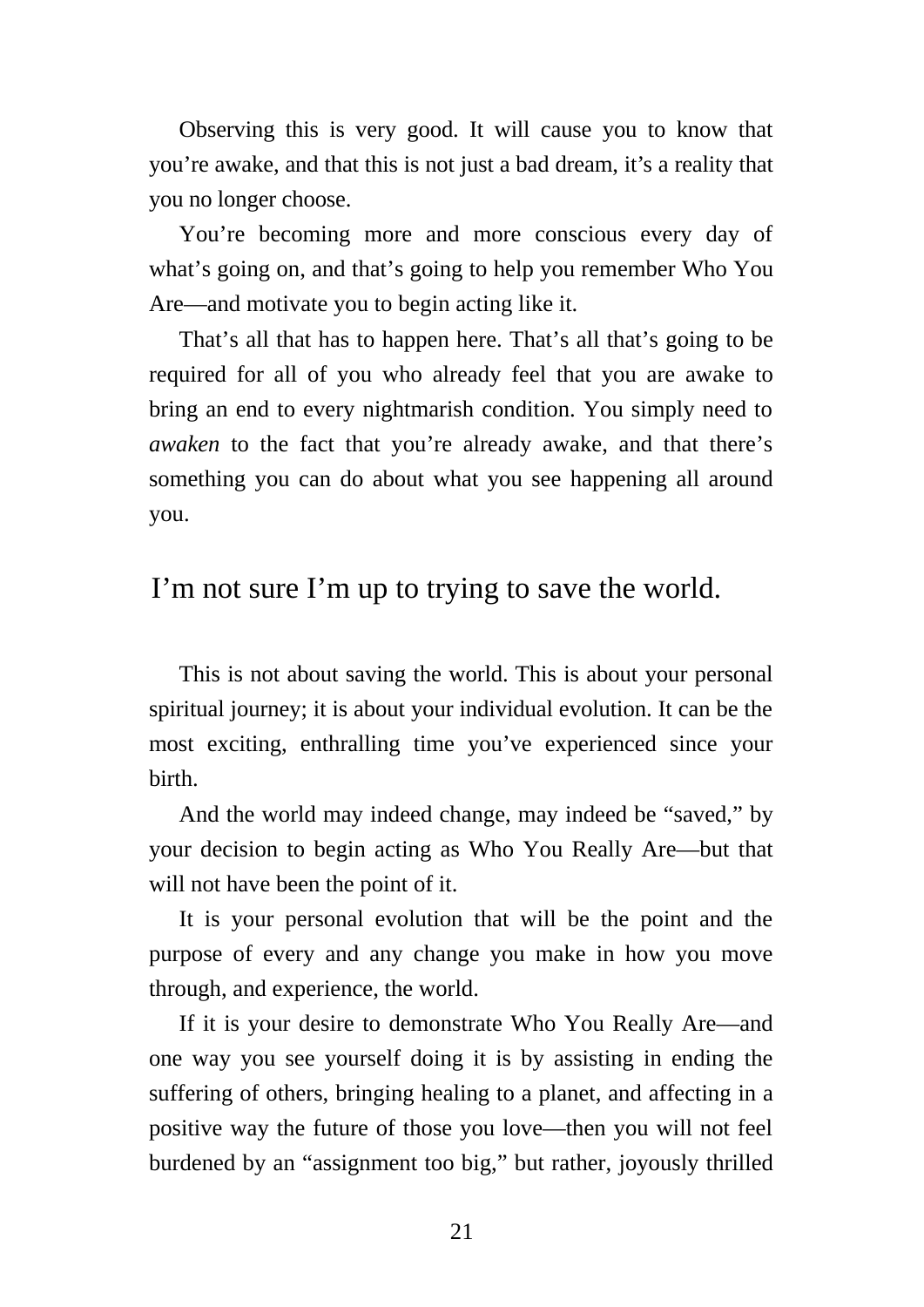about the opportunity Life has placed before you in this Perfect Time to Advance.

The Third Invitation is to awaken, as part of your process of personal evolution, the many members of your species who are already awake, to the *fact* that they are, and then to inspire them to begin acting like it also, so to model and inspire an awakened behavior for those others who are still asleep—and to do this all because this is what your personal evolution calls you to.

Thank you. I "get it." But there is this lingering question. If many people are already awake, why *aren't* they acting like it? Are you telling me that not one of them—not a single one—*knows* they are awake? They're all still thinking they're just "dreaming" what sometimes feels like a nightmare called "today's news" on Earth?

No. Many of them know that what's happening is real, and they are awake to who they are and what it would take for them to awaken the rest of the species.

Okay, then my question still lingers. If there are so many humans who know they are awake, why is the world the way it is? I'm a perfect example. Every day I do something or say something or think something that does not in any way resemble the behavior of someone who is "awakened." If I know that I am awake, as you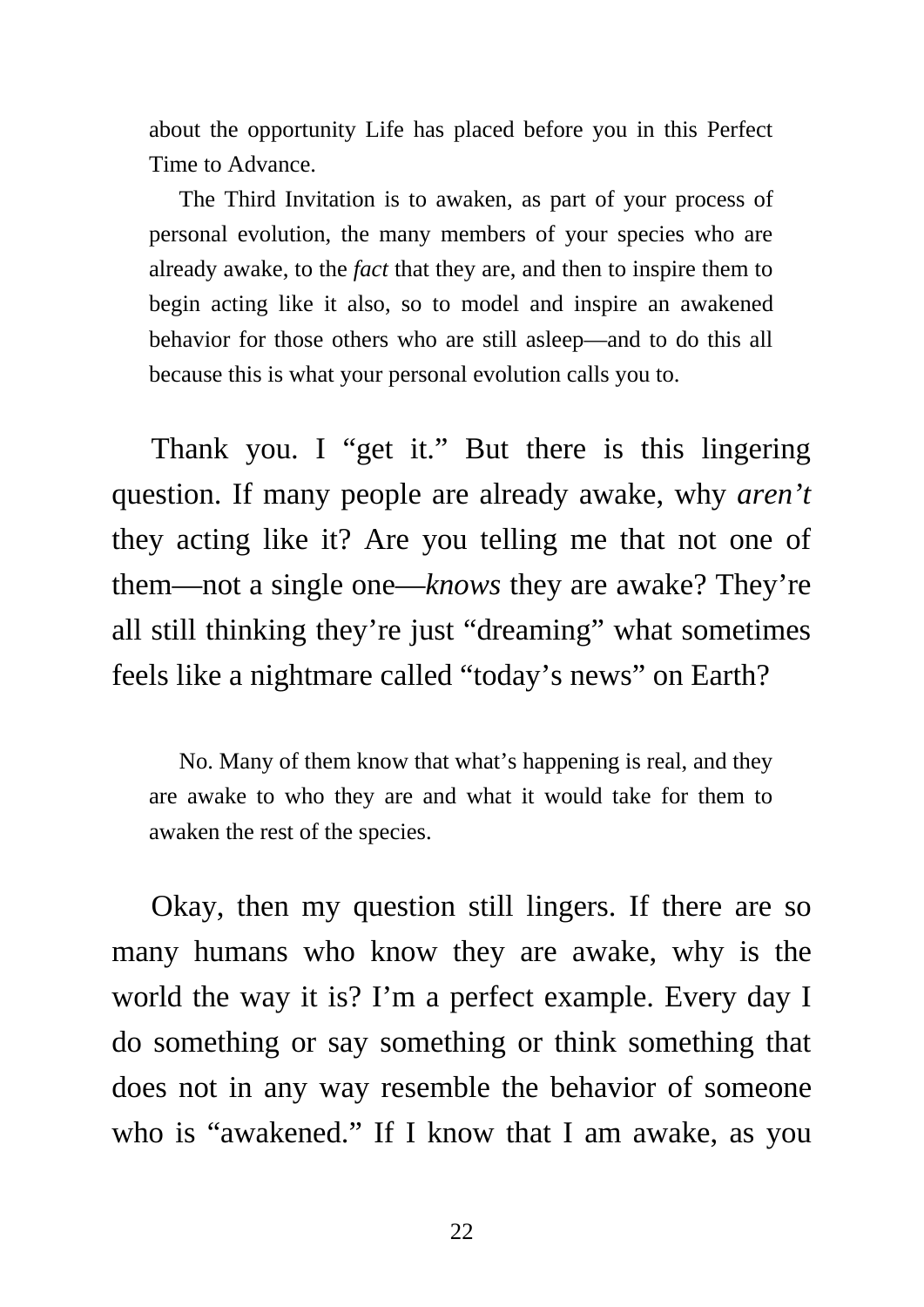#### claim, then why do I behave the way I do?

Because being awake and knowing what you know . . . and having all that you know fully integrated into your life . . . are two different things.

Sometimes—particularly when you're very young or acting immaturely—it's more attractive to you to pretend that you don't know what you know. Or just to ignore the fact that you know.

And sometimes, you simply forget.

Did your father ever say to you, "Why would you do such a thing *when you know better?"*

#### Of course. I heard that a hundred times.

Make it a hundred and one.

Look, yours is a very young species. You are like children. You are the toddlers of the universe. So you go around doing things that you know are not good for you, because it seems like more fun in the moment. Or you simply forget what you've been told.

This is the story of your species' collective experience on Earth. You've let it be *your* experience as an individual, too, *even though you know better*.

You're not just observing non-beneficial behaviors in others, you're actually engaging in such behaviors yourself.

But now it will be beneficial for you to set aside your childish behaviors.

I know.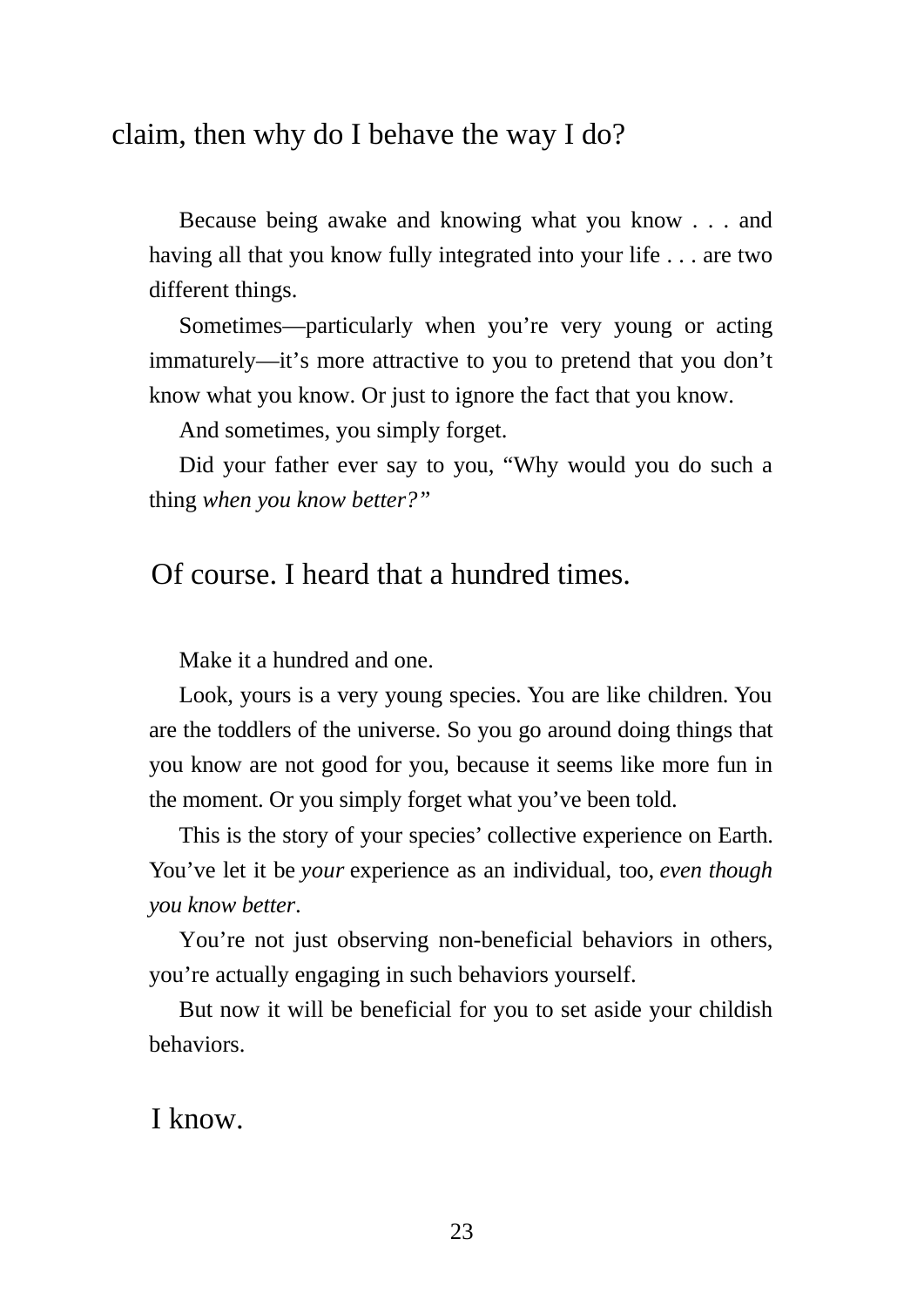And I know that you know. That's what I've been saying here.

Even those who did *not* know before, know now. It's becoming too obvious for even the most immature members of your emerging species to not see it, to not realize it, or to pretend they don't know.

Yet you're still not *acting* as if you know. You're not integrating what you know. So you know, but you're not acting as if you *know* that you know. You're awake to Who You Are and to What Is True, but your behavior does not reflect this. You continue to act as if you're sleepwalking.

Now if you don't want to walk into a wall or off a cliff, you would do well to wake up to the fact that you're already awake, that you're not dreaming about some of the nightmarish conditions on Earth. And that you're not "making it up" or imagining that this very day is The Perfect Time to Advance in your evolution.

I got it! You keep saying it and I got it. I understand. And I'm going to bet that others reading this now understand, too. This is good news for everyone.

It is. And I *am* being emphatic. I *am* repeating myself.

This whole dialogue that you've felt called to have is about repeating other things I've said to you in other conversations.

It's about you hearing it again, and now getting *all of it*. It's about putting everything together as you move toward Full Integration, then feeling free to accept The Third Invitation.

Feel free to awaken your species, because this really is The Perfect Time to Advance.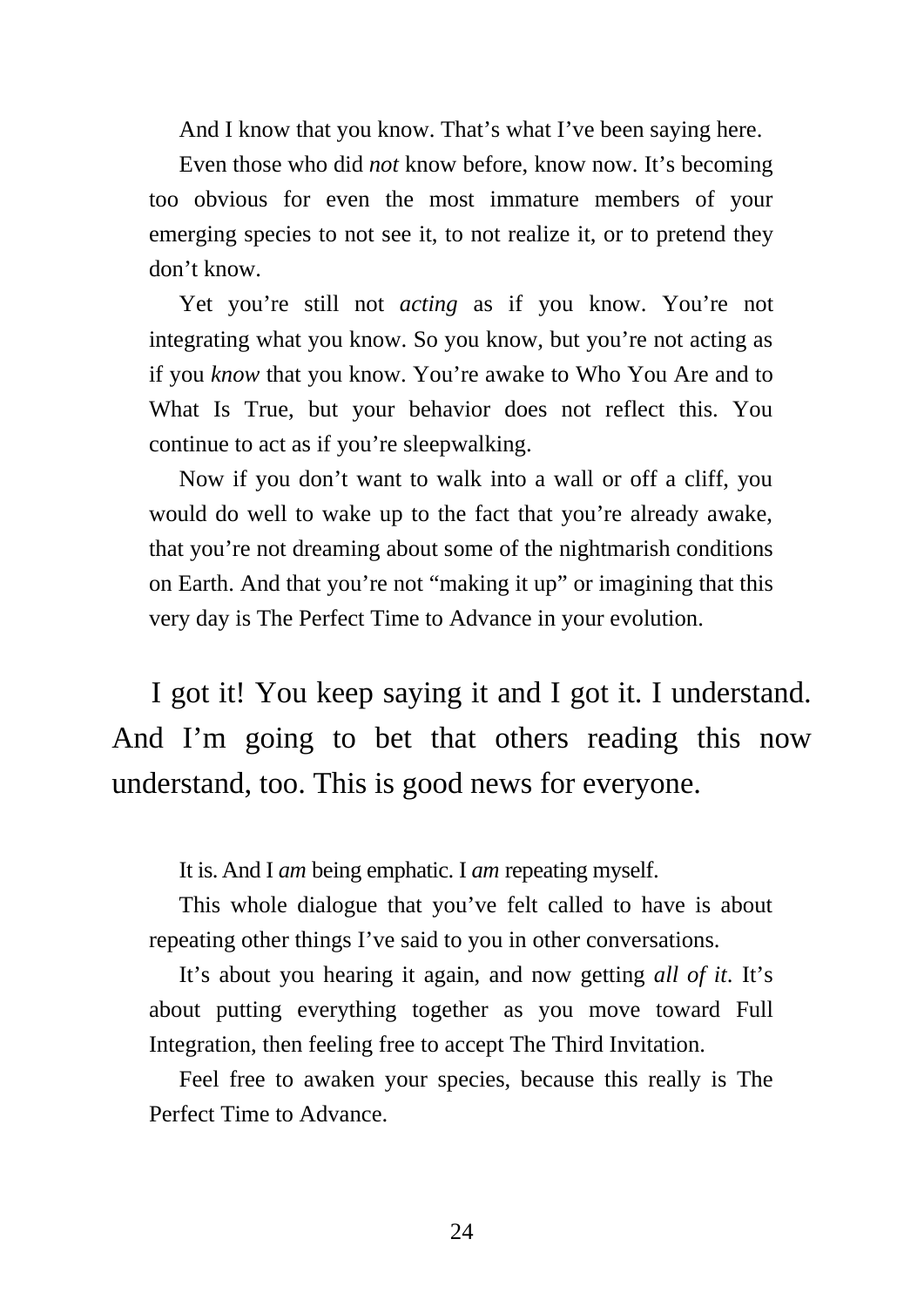Why do you care so much? I thought God doesn't take a position one way or the other on temporal matters.

Are you saying that you have a preference here, that you're deeply concerned about how my life, and everything else in life on Earth, turns out? And if you really are the God of this universe, and you do have a preference, how can you not get what you want?

I hope these are fair questions, because some people are going to be confused.

Every question is a fair question. Your opportunity (and the opportunity of everyone who self-identifies as one who sees helping others on their evolutionary path as part of *their* evolutionary journey) is to do what you can do to awaken your species, primarily by your behavior. For it is what you do, it is how you *are* in the world, that will shake people awake, that will startle them into seeing what their own possibilities are.

Of lesser importance, but also of value, will be what you say to others; having the courage to share not widely accepted words and thoughts and ideas that might serve to open a road to greater clarity for many people.

Now, to answer the present question: I do not "want" you to awaken your species, any more than I "want" anything at all. Please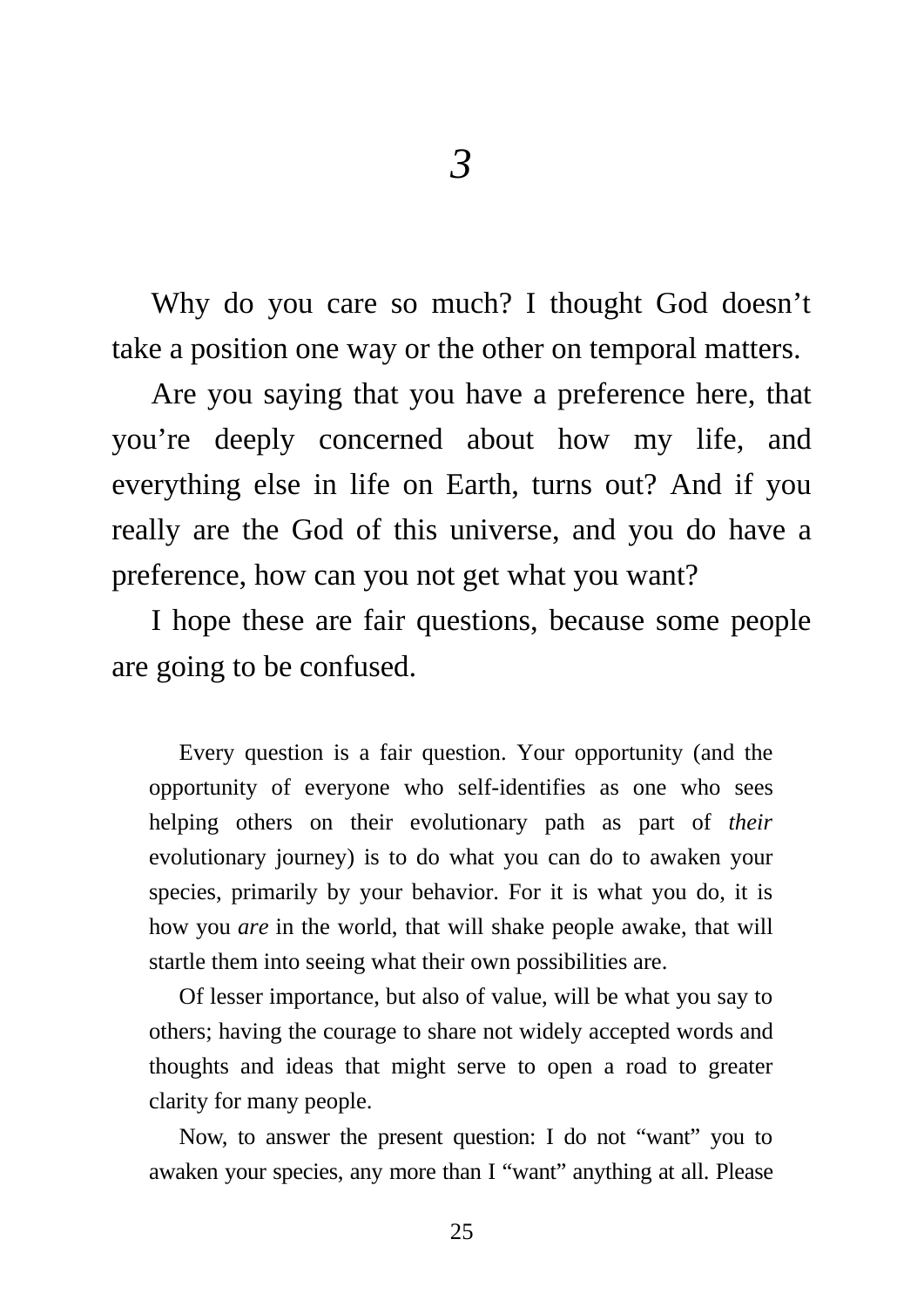be clear. God lives in "want" of nothing. Anything God wants, God can have.

Yet God does have desires. It is God's desire that fuels the engine of creation. It is Divine Desire that powers the universe.

Okay, we'll use the word "desire" then. If God "desires" humanity to awaken—and I presume this is to preserve and improve its way of life—is there any question that this is going to happen?

God's desire is not that particular outcomes occur, but that the sentient beings in God's universe be fully empowered to create what they want*.*

If all the sentient beings of the universe had no choice but to do exactly what God orders them to do, you would live in a universe populated by machines. Automatons. Robots. Androids.

This would defeat the whole purpose of God having created sentient beings in the first place—which is to allow God to experience Itself as what It is: The Free Will Creator of Its Own Experience.

It is critical to understand that God is both The Creator and The Created. There is no separation between the two.

I know this. I am very clear that there is nothing that is *not* God.

That's exactly what is true.

God experiences the act of "creation," therefore, not by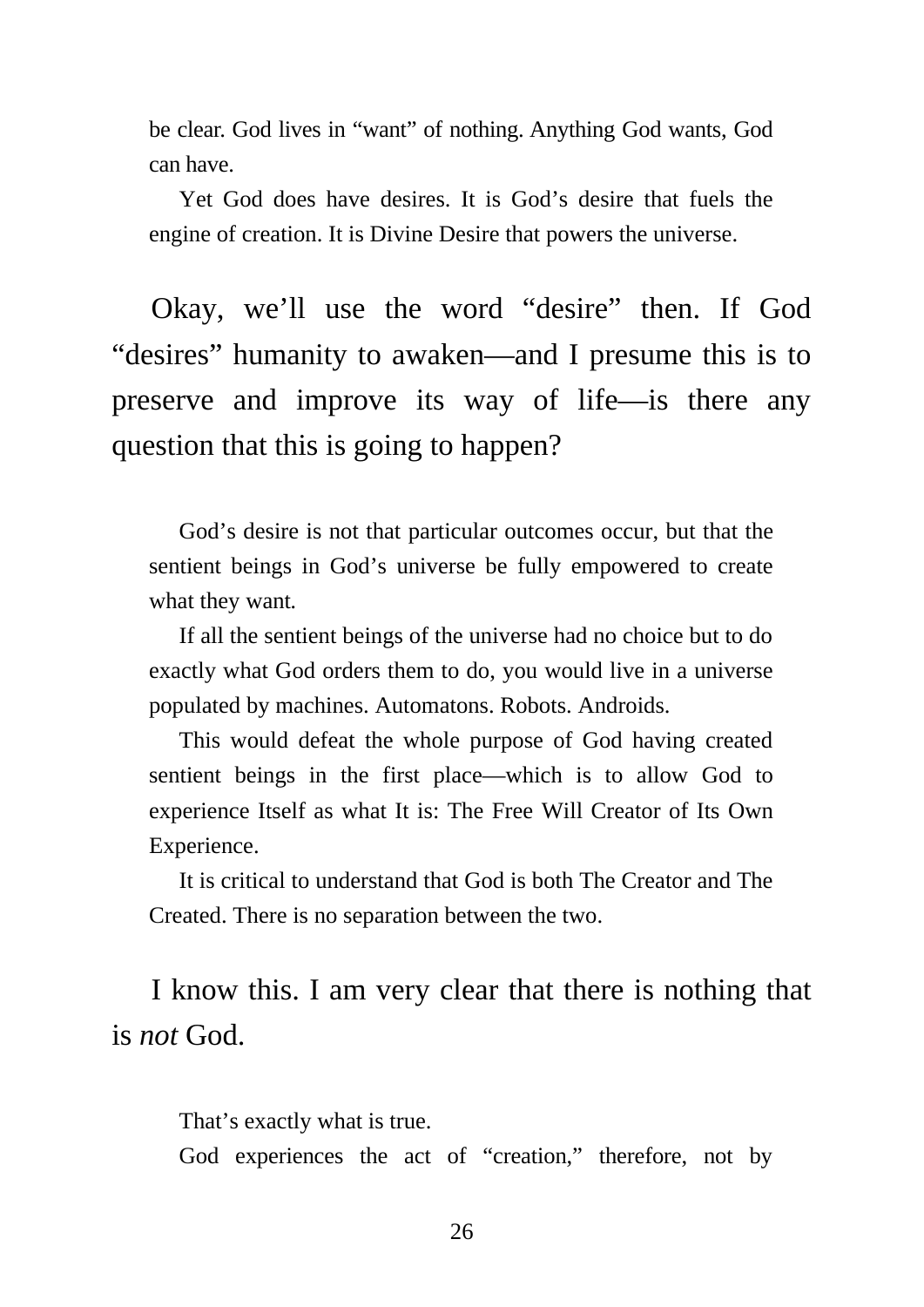requiring all of Itself to follow orders, but in exactly the opposite way: by allowing and empowering all of Its creations to create whatever they wish.

In this the Parts of God demonstrate the fundamental characteristic of The Whole:

Freedom.

Absolute freedom to create as only a Pure Creator could, without limitation or restriction of any kind.

This is the power given to all sentient beings. It is the power given to humans.

So do you now understand? My desire is not that humanity be fully awakened. My desire is that *you* always be empowered to have and to create, to express and to experience, whatever you wish. If that means being awakened, wonderful. If that means not awakening, fine. I have no preference in the matter, except that your preference be fulfilled.

Then why is the Third Invitation extended by *you?* This is not us coming to you, this feels like *you* coming to *us.*

But you *are* coming to me. You've asked me, you've *all* asked me, for help. Everything that you think and say and pray for tells me that you want your life to change. And that you want life on Earth to be different.

Do you imagine that I don't hear this?

What is clear is that the only way your own life, and the life of your species, is *going* to change for the better is by awakening. And so, awakening becomes the agenda.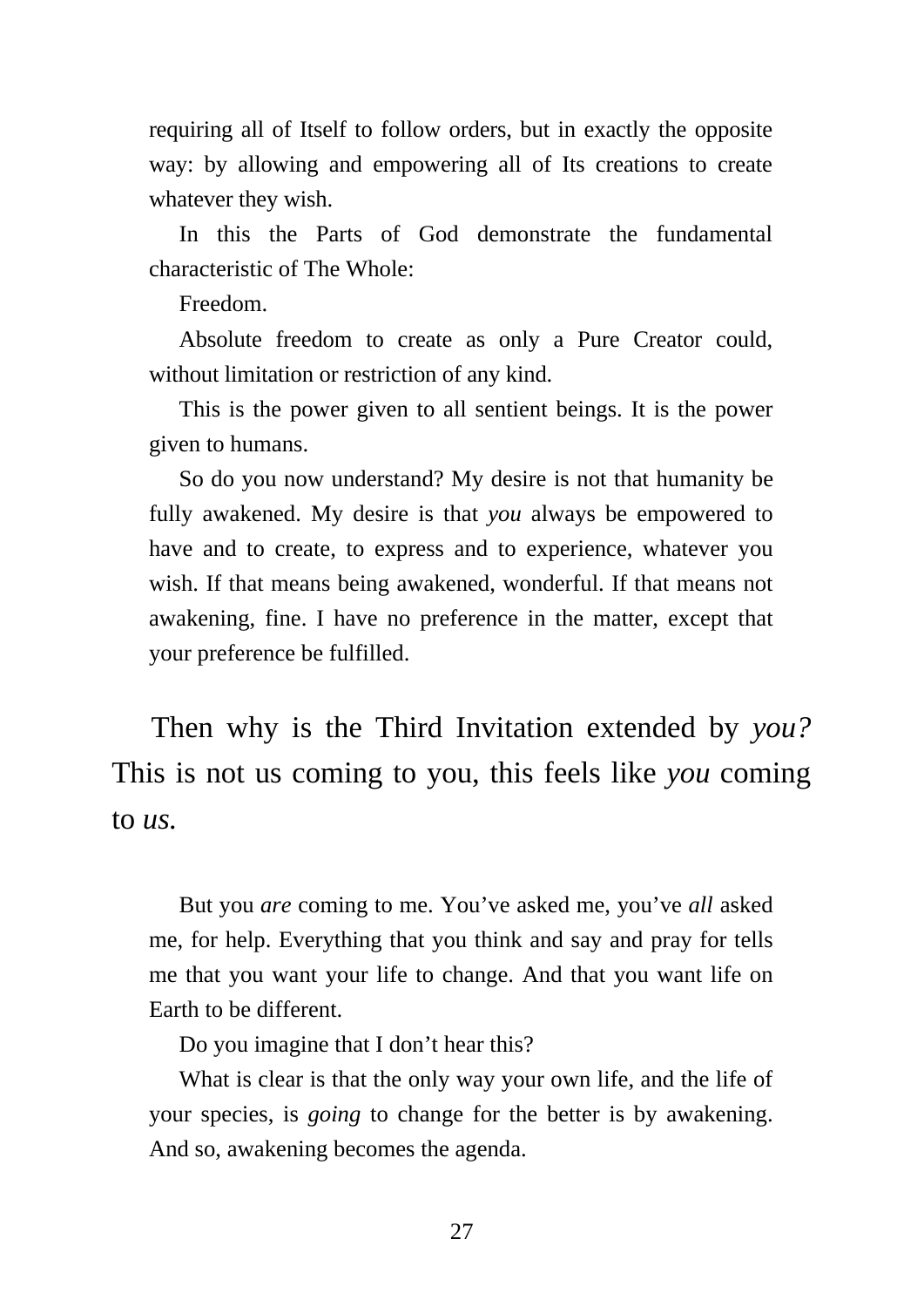Yet this is *your* agenda, *your* prayer, this is what *you* want*.* My role is simply to empower you to create what you wish.

*That* is why I've extended to you the Third Invitation.

### Sorry, but it still feels as if an "invitation" is *you* reaching out to *us*.

I'm going to answer that. But first, answer this for me, because others following this conversation may be wondering: Why is all of this so important to you? Why are you spending so much time on "who asked who?"

Because if all of this *is* you coming to *us*, it could feel to some very much like a command, not an opportunity; like an order, not an invitation. I know that you do not issue "orders" or give us "commandments, " but this invitation of yours could seem to some like one of those mobster movies, when Don Corleone says: "I'm going to make him an offer he can't refuse."

Not that I'm comparing you to a mobster, but . . . I mean . . . who says *no* to God?

Plenty of people, actually.

Okay, I shouldn't have asked . . . but the real question is: Is this an "order" from God? Are we being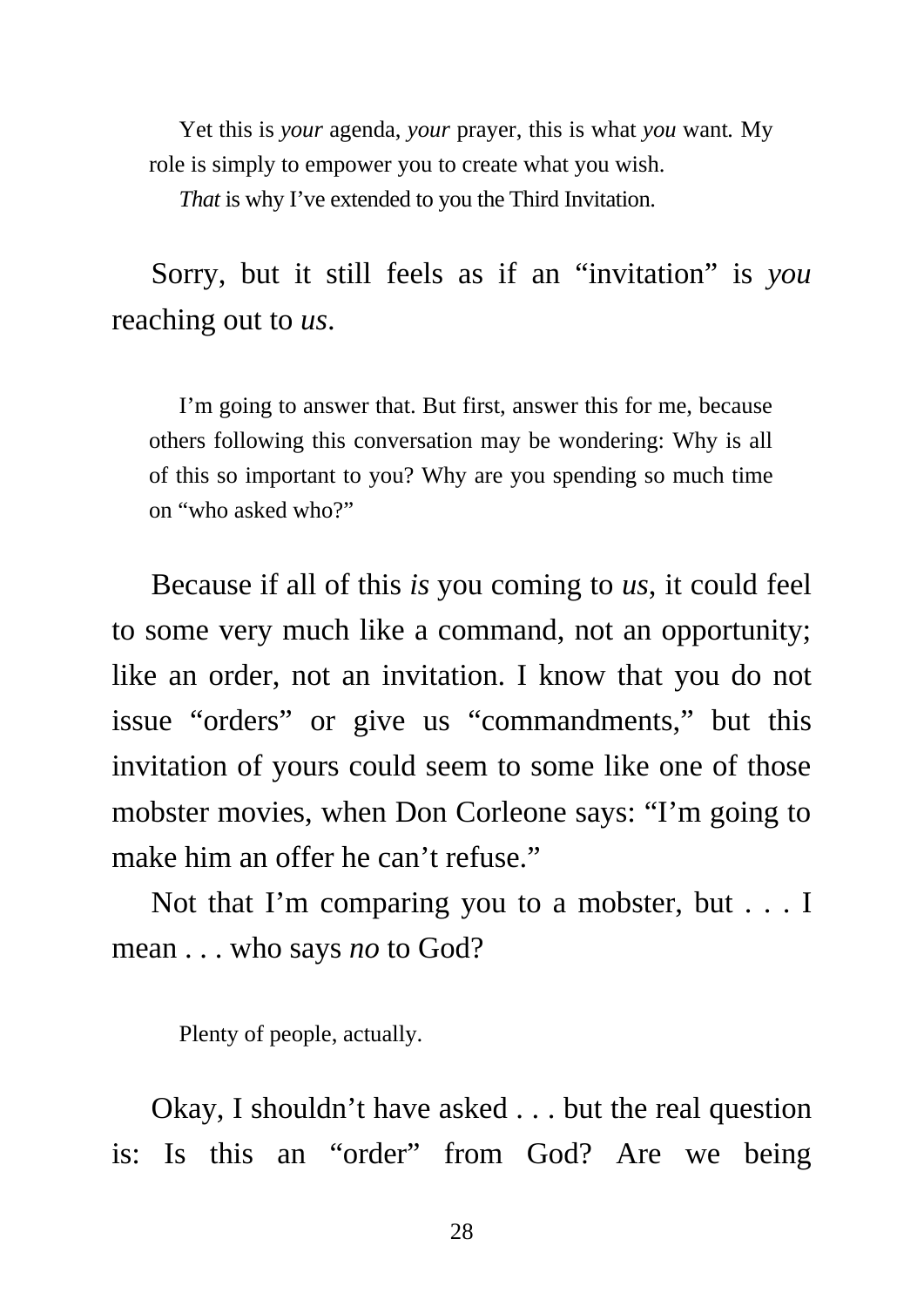### commanded here?

No. As you've pointed out, I do not "command" anything or anyone. I have no need to.

Think of it this way. If a friend or loved one knocks on your front door, have *you* gone to *them*, or have they come to you?

#### They've come to me, of course.

And if you open the door and invite them in, is your invitation a *command*, or a loving response to their having knocked on your door?

Nice. Nice analogy. So you're saying we've knocked on your door.

My dear, you're practically breaking it down. You, and half the human race.

Can you not hear the loudest call of your species? *"Help us! Somebody, please, help us change."*

Yes, I can hear it. Arising from within my own heart, I hear it.

And so I have extended the Third Invitation.

There are still those who will say: You're the God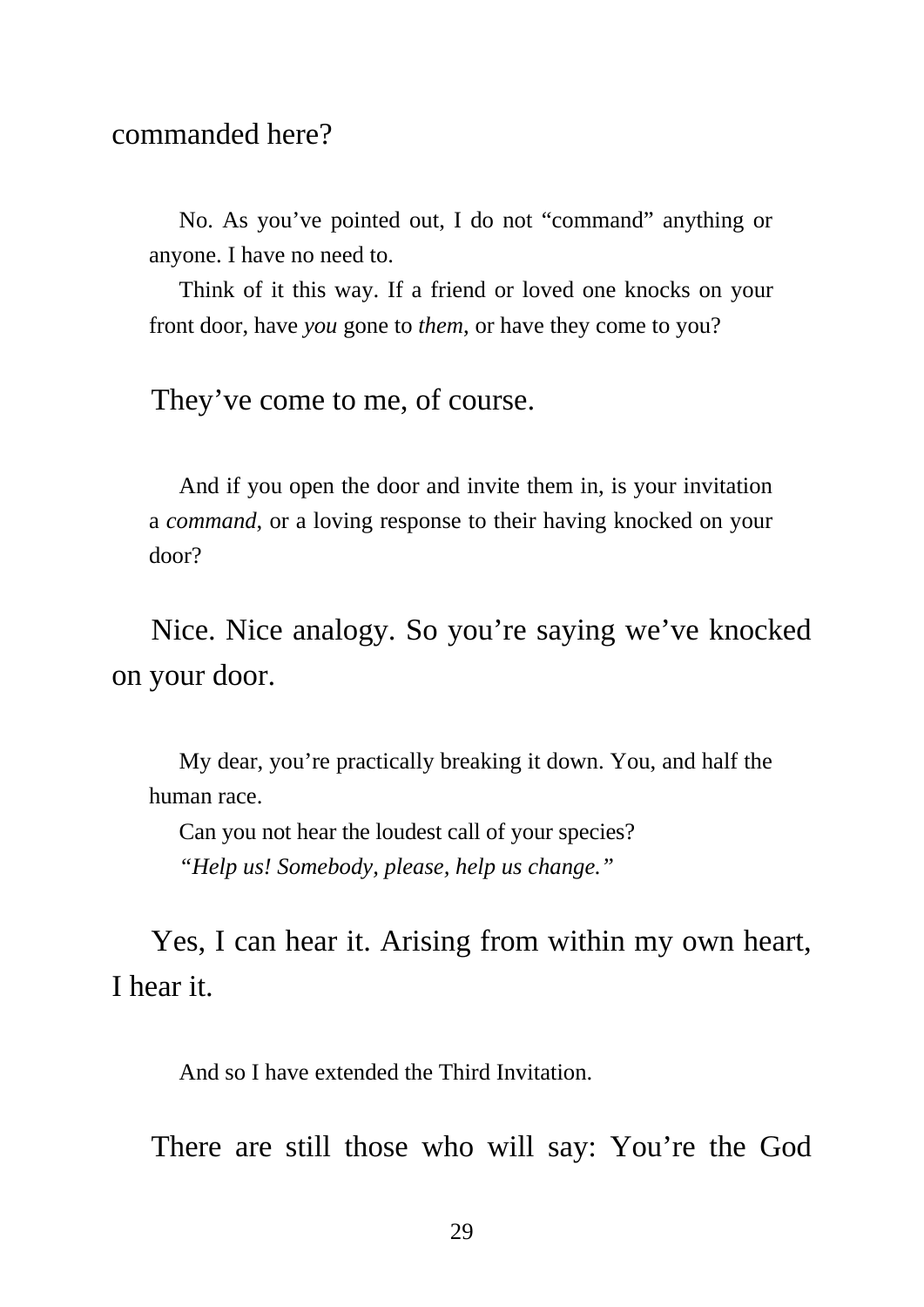here, not us. Instead of inviting *humans* to awaken their species, why don't *you* just do it?

Then repeat to them, over and over again: God's function is to empower *you* to make happen what you wish to make happen, not to make it happen *for* you.

My role is to give you the freedom and the means to create your own reality, produce your own future, generate your own outcome.

The point is to keep *you* in the role of Creator.

I never intended for humans to be simply assembly line workers, putting together what I have designed. My intention from the beginning was to put you at the drafting board, coming up with your *own* design.

Then *you* are on the assembly line, putting together what *we* have designed!

My turn to say, "Nice analogy."

The assembly line provides the means by which the designer turns ideas into reality. There are some constraints, however, in this case. I will not assemble the parts to blow up the whole factory.

We're speaking metaphorically here, of course.

So we can end our way of life here on Earth . . .

. . . if that's what you choose . . .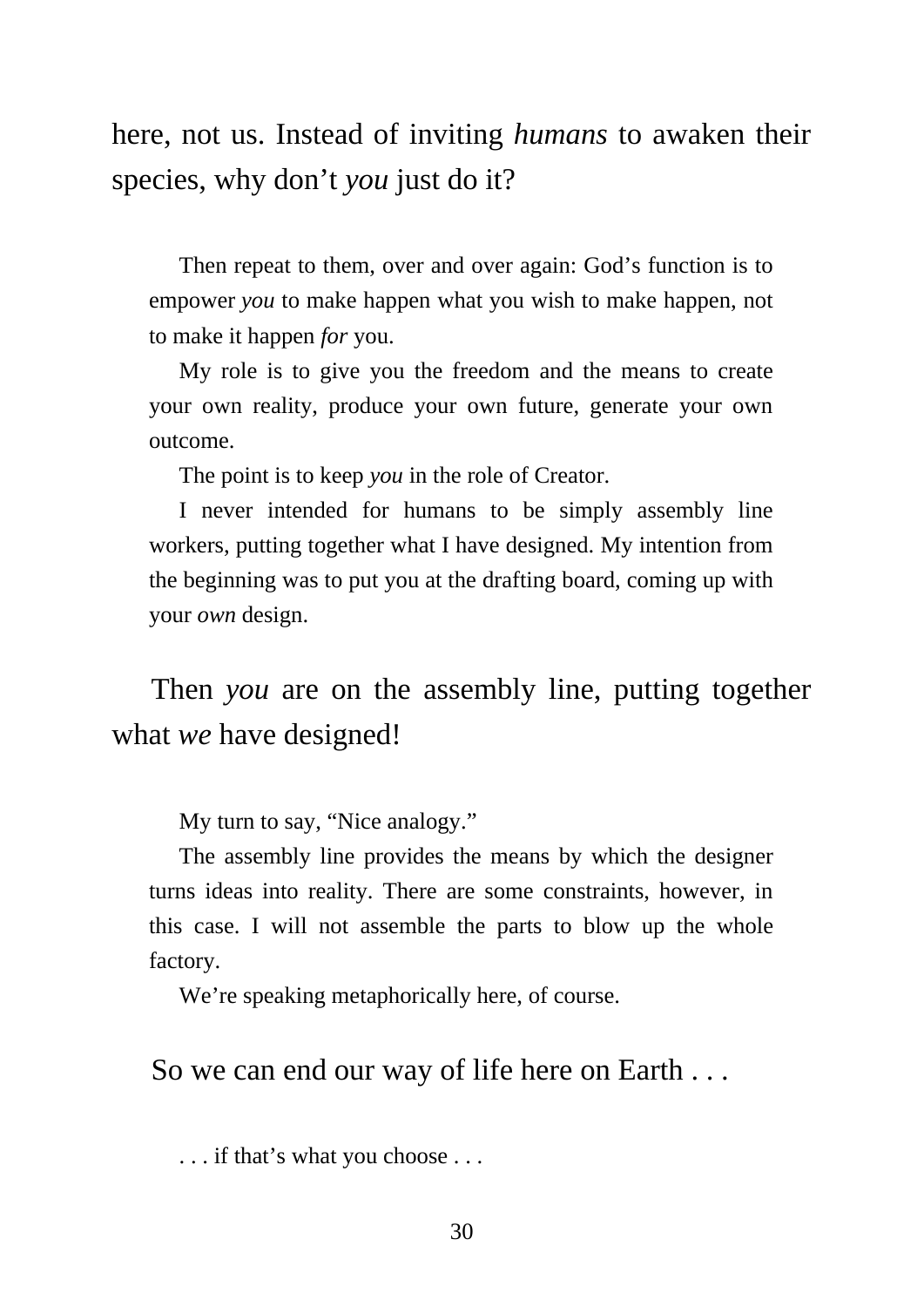. . . but we can't "disassemble" the "assembly line." We can affect our local reality, but we can't affect Ultimate Reality.

That's correct. You've got it. You understand.

So, sticking with your metaphor, you're inviting us to not set fire to our own drafting table.

Exactly. And to notice that, right now, some of you—a small percentage of you, but enough of you to be dangerous to yourselves—are behaving like children playing with matches.

Uh-oh.

Yes. But that's what makes this The Perfect Time for Advancement.

Because we're starting to feel the heat?

Nice metaphor.

So . . . to stick with it . . . yes, you're feeling the heat and you can still take those matches out of their hands.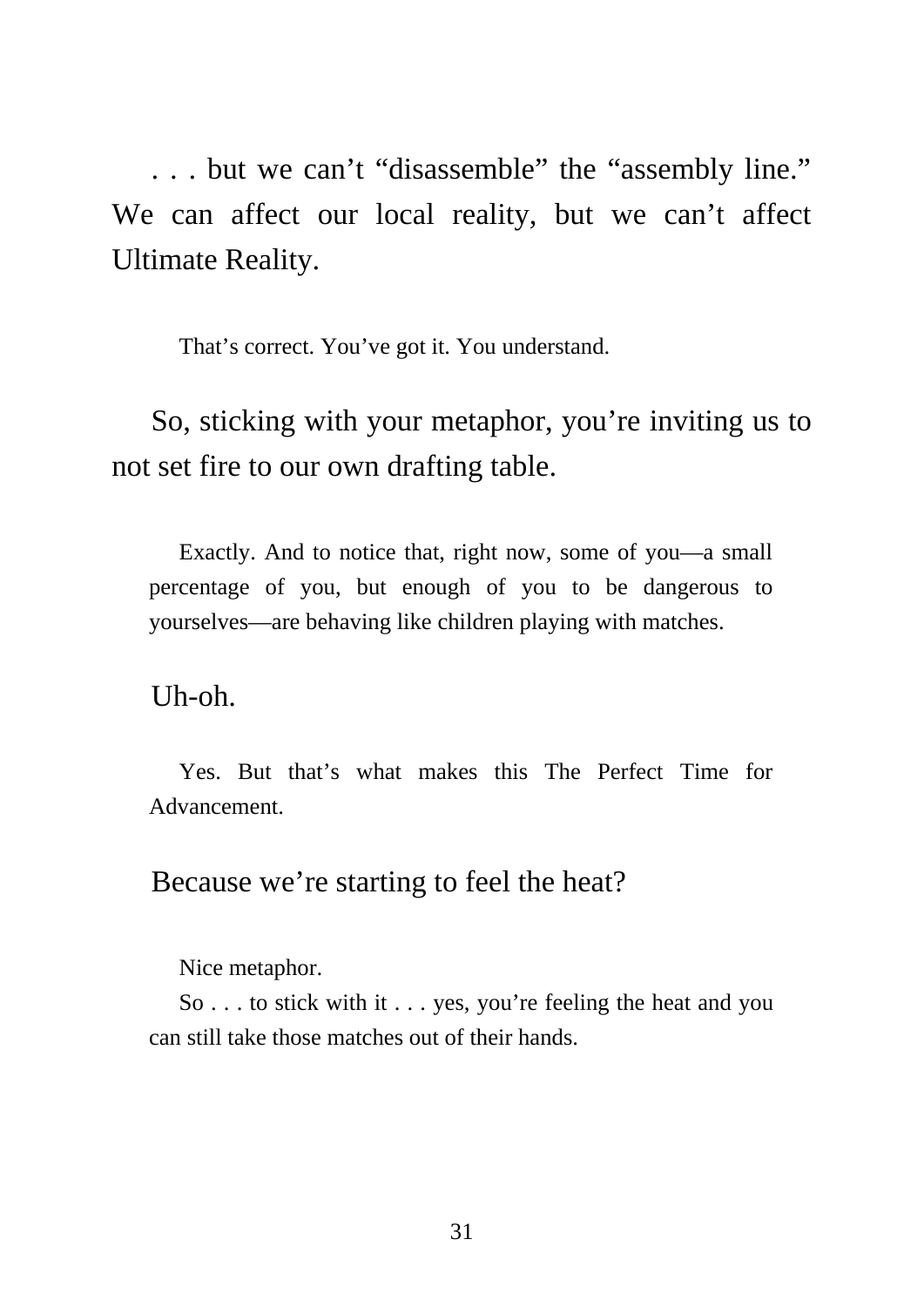I know it may not seem like it from our actions, but humans really do want to survive. That's why we're crying for help. Most humans say that "survival" is the basic instinct.

Actually, survival is not your basic instinct. If you all followed your basic instinct, the survival of your species would not be in question. It would be guaranteed.

#### I know.

The basic instinct of humanity is the expression of every human's True Identity—which is Divinity.

In human terms, this translates to Pure Love. Love that knows no condition and expresses itself at any cost.

*That* is the fundamental impulse, which is why humans run *into* a burning building, rather than away from it, if they hear a baby crying.

At the highest level, at the instant when the most urgent decision must be made, most people don't stand there weighing the odds of their survival while the baby is crying. They do what it is in their True Nature to do.

In moments such as this you understand that there is no way you can cease to exist. The spirit of you, the essence of Who You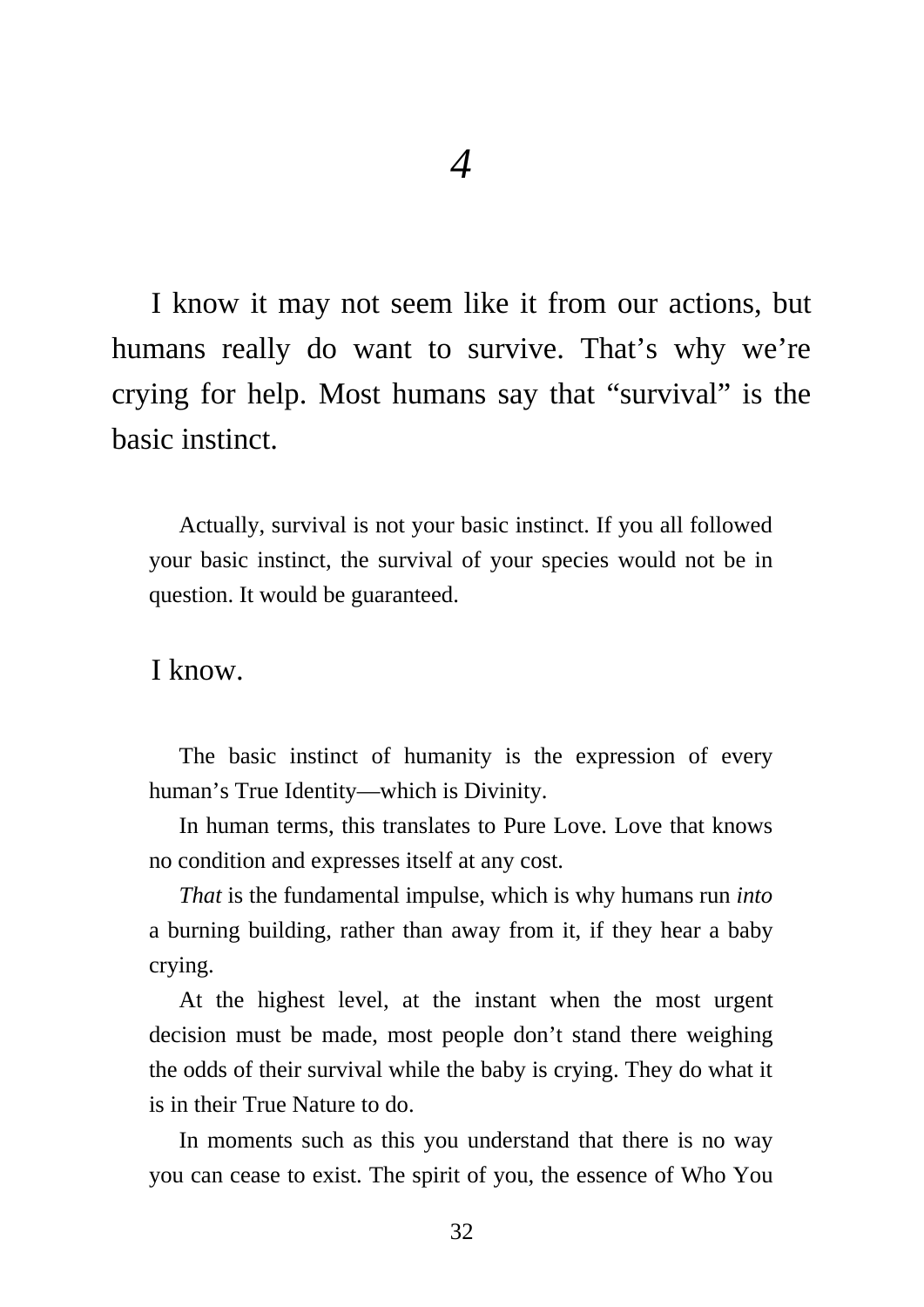Are, will live forever and ever—and at the deepest place within, you are clear about this. Survival, therefore, ceases to be the issue. It is not a question of *whether* you will live, but *how* you will live —whether it's for another twenty years or another twenty minutes.

Now it's true that you may have a strong desire to continue living in your present physical form for more than twenty more minutes, but your basic instinct to express Divinity by becoming the personification of unconditional love outweighs and overrides this desire.

Sadly, not every member of your species experiences this level of clarity during life's ordinary moments. The number who do, in fact, is very low.

It is easy to get lost in the labyrinth of life. It's only at the most critical times, when "the chips are down," that most humans act as if they are "out of their mind"—because they *are*, quite literally. They are following, instead, the impulse of their soul.

If humans followed the impulse of their soul in *every* moment, they would create Heaven on Earth overnight. They could do this by simply seeing every minute of every day as a Burning Building Moment. A moment when we do, in fact, easily and instantly access the better angels of our nature.

This is what all those who have self-identified as choosing to assist in the awakening of your species are going to be doing. They will be following the impulse of their soul in every moment, and they will be encouraging others to do so, even as they seek to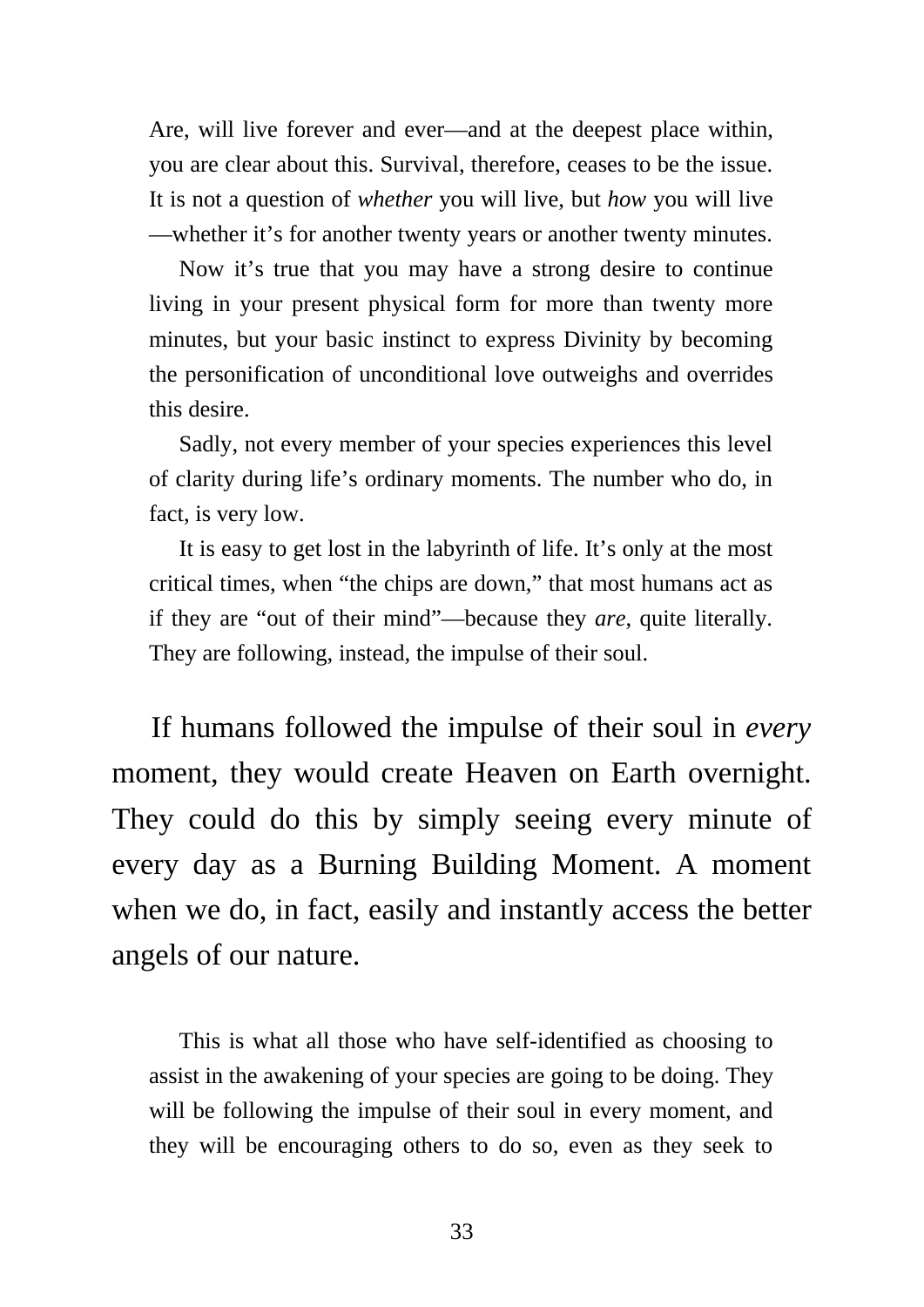model how it is done.

But remember that yours is a very young species, and so not many of you understand why you are on Earth, nor embrace the implications of your everlasting Life with God.

If humans imagine there to be any kind of everlasting life at all, most believe it to be some form of eternal *reward or punishment*, viewing the Kingdom of God as a meritocracy. Thus, they have created a reward or punishment world, reflecting in physical reality an utterly inaccurate understanding of Ultimate Reality.

Yes, yes, I know. We've talked about these false notions before, in previous exchanges.

Now let's get back to the point made earlier, which is that most of you would like your species to continue to exist in its present physical form.

You want your children and your children's children to have the same opportunity you have had—the opportunity to experience this wonderful physical planet, this special and beautiful environment, and this particular expression of life.

Yet here is the irony. Even as you tell yourself that you want your species to continue and to improve its way of life, many of you do things that are making it very difficult.

#### Not on *purpose.*

No. Not on purpose. But that's the point. Your species is not "on purpose" in the matter of how you are living your collective lives. Many of you say one thing and do another.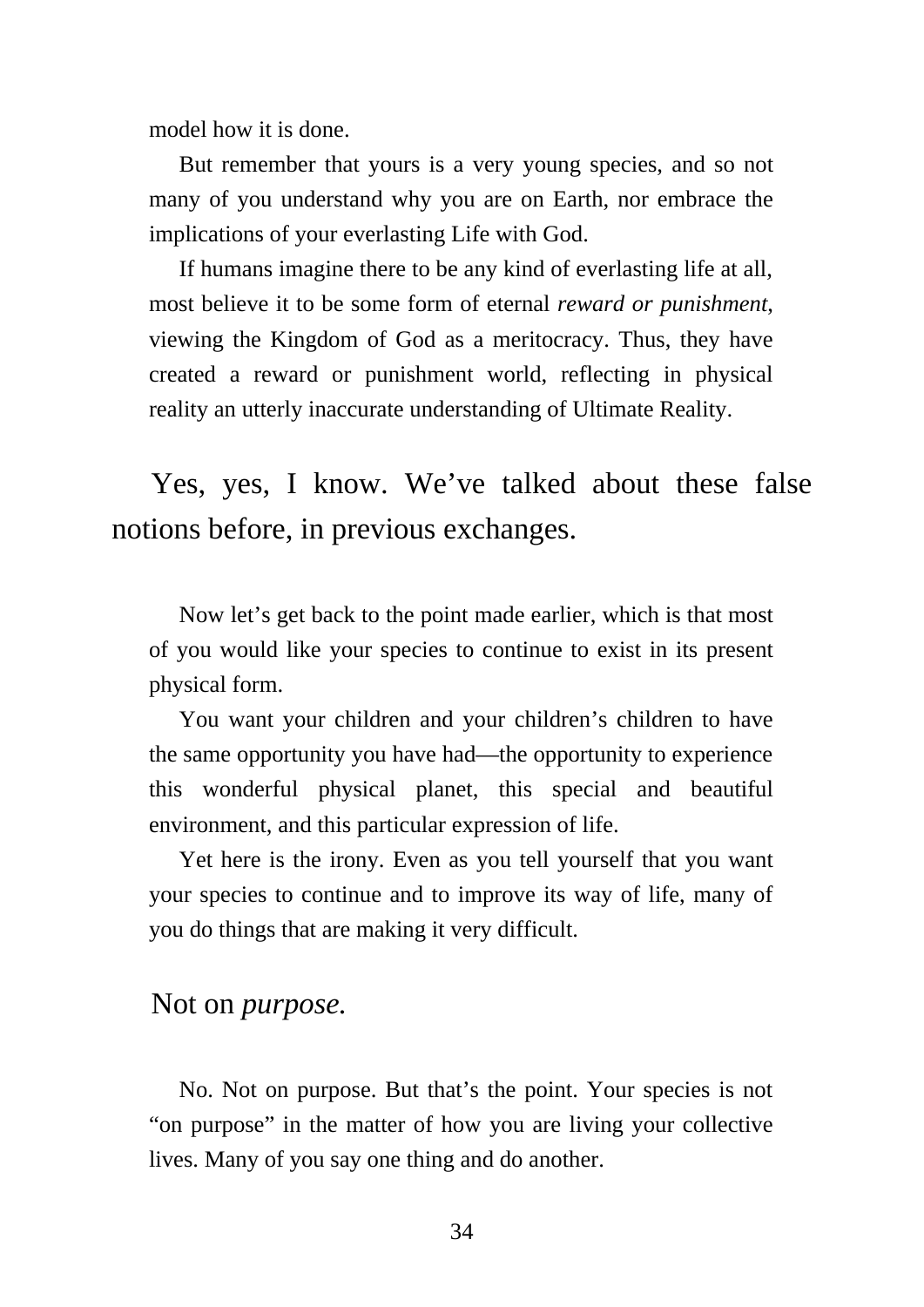And this is the most important matter facing the human race if you *truly* want to take advantage of this being The Perfect Time for Advancement within your species, allowing it to continue to exist in a wonderful and pleasant version of physicality.

And we're asking for a little help here right now, because our "version of physicality" is not so wonderful and not so pleasant for too many members of our species.

Most of the systems we've put into place to create a better life for all of us on this planet have not produced those results.

Our political systems, for instance, have produced continual disagreement and disarray. Our economic systems have produced increasing poverty and massive economic inequality. Our health care systems are not doing nearly enough to eliminate inequality of access to modern medicines and health care services. Our social systems more and more generate discordance and disparity, to say nothing of frequent injustice.

And, saddest of all, our spiritual systems have in too many ways and too many places produced bitter righteousness, shocking intolerance, widespread anger, deep-seated hatred, and self-justified violence.

Do you see what I mean when I say that you are already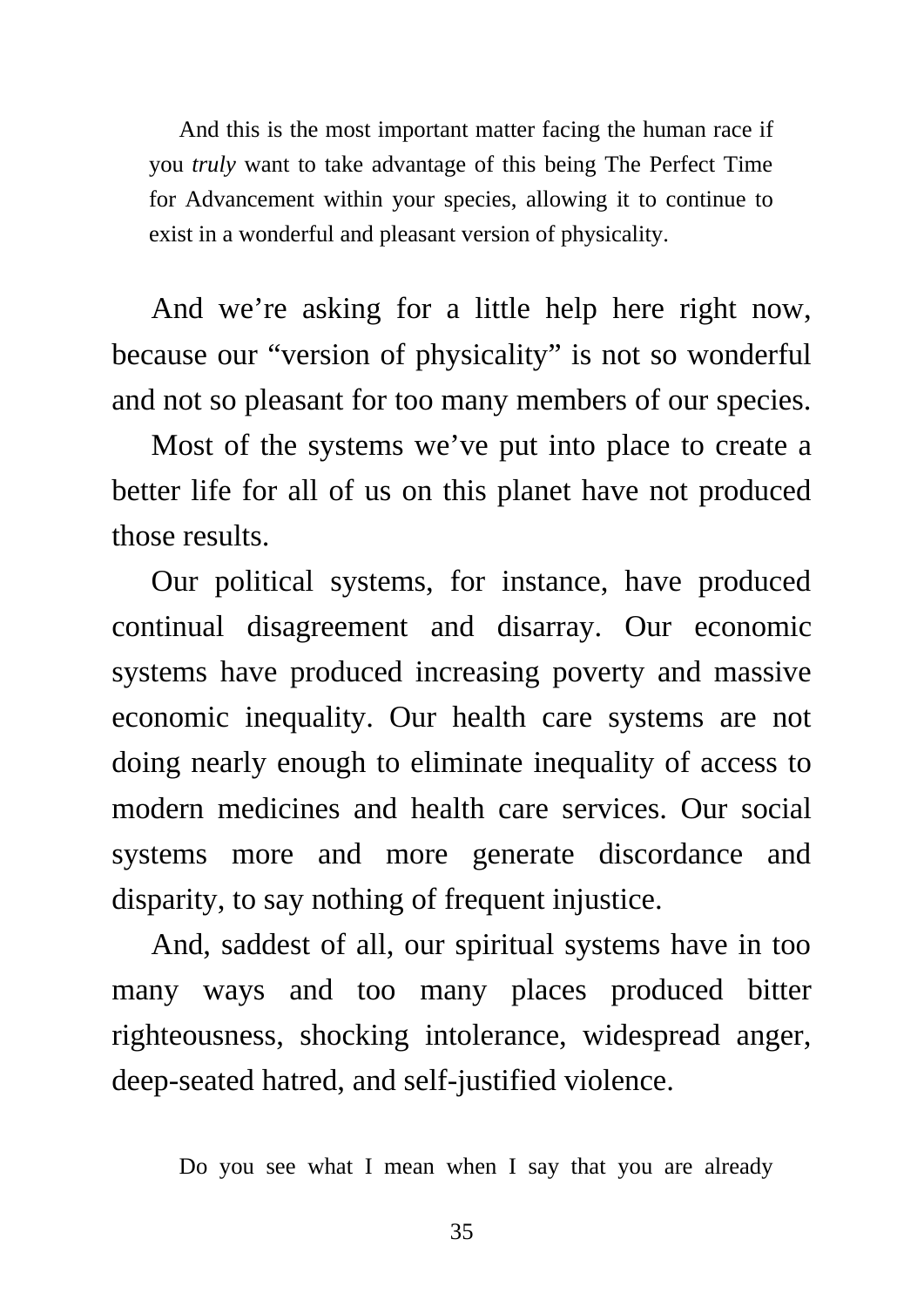awake? You're observing things clearly here. There are exceptions, of course, but the accuracy of your overall assessment is everywhere in evidence.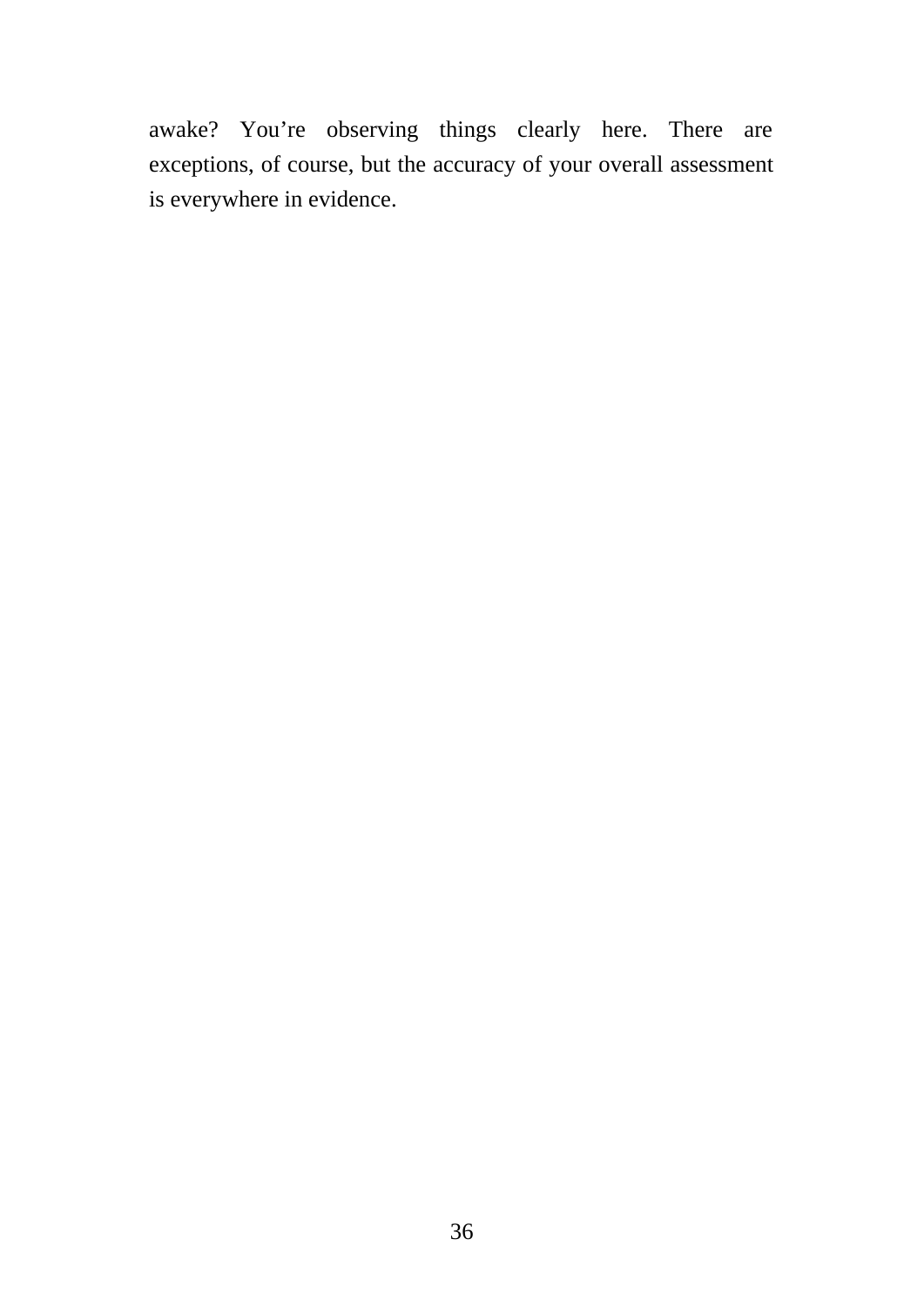I don't want to point to nothing but "what's wrong, " though. I want to talk about how easy it can be for us to change things with one simple up-shift in our collective consciousness.

It *will* be easy. Remarkably easy.

Yet you can't "change things" unless you know what it is you want to change. So some discussion of what's not going well can be very useful, allowing humanity to know where it may wish to make some improvements.

This is especially true with people who hold a "see no evil, hear no evil, speak no evil" mentality, and don't normally look at these kinds of things.

Yes. But I can see apologists lining up right now to say, "Wait just a minute! We've made huge progress!" They will say we have to look at how far humanity has advanced. And they will be accurate in asserting that things are not as bad as they used to be.

So what would you say to them?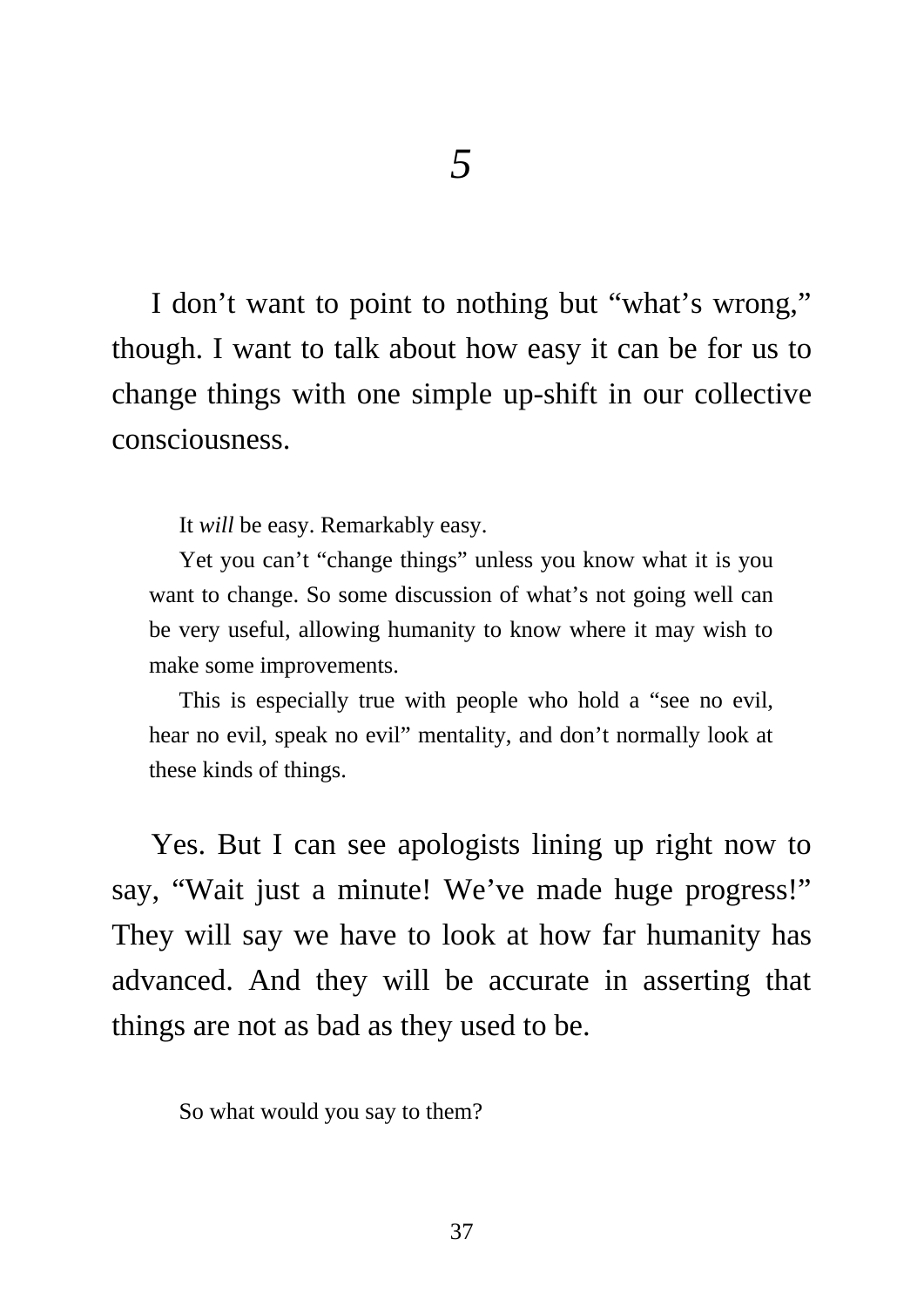I would say, "Yes, but *is that it?* Is that the most we can say about our global experience? *"Things are not as bad as they used to be!"* Can we not at least also say that our species has finally become *civilized?*

Then I would invite them to be the judge. And I'd point out things that not many people know—or think about. Or *want* to think about.

Such as?

Such as the fact that more than 1.5 billion people in this very moment do not have electricity in this, the 21st century. Such as the fact that a *higher* number, over 1.6 billion, do not even have access to clean water. Such as the fact that a much higher number still, over 2.5 billion, do not have toilets.

Now some of this may seem like simply inconveniences, but these conditions have enormous implications. More than 19,000 children die each *day* on this planet from preventable health issues, such as malaria, diarrhea and pneumonia.

And then there is this problem—which we could solve virtually overnight if we really wanted to: over 650 children die on this planet every hour of starvation.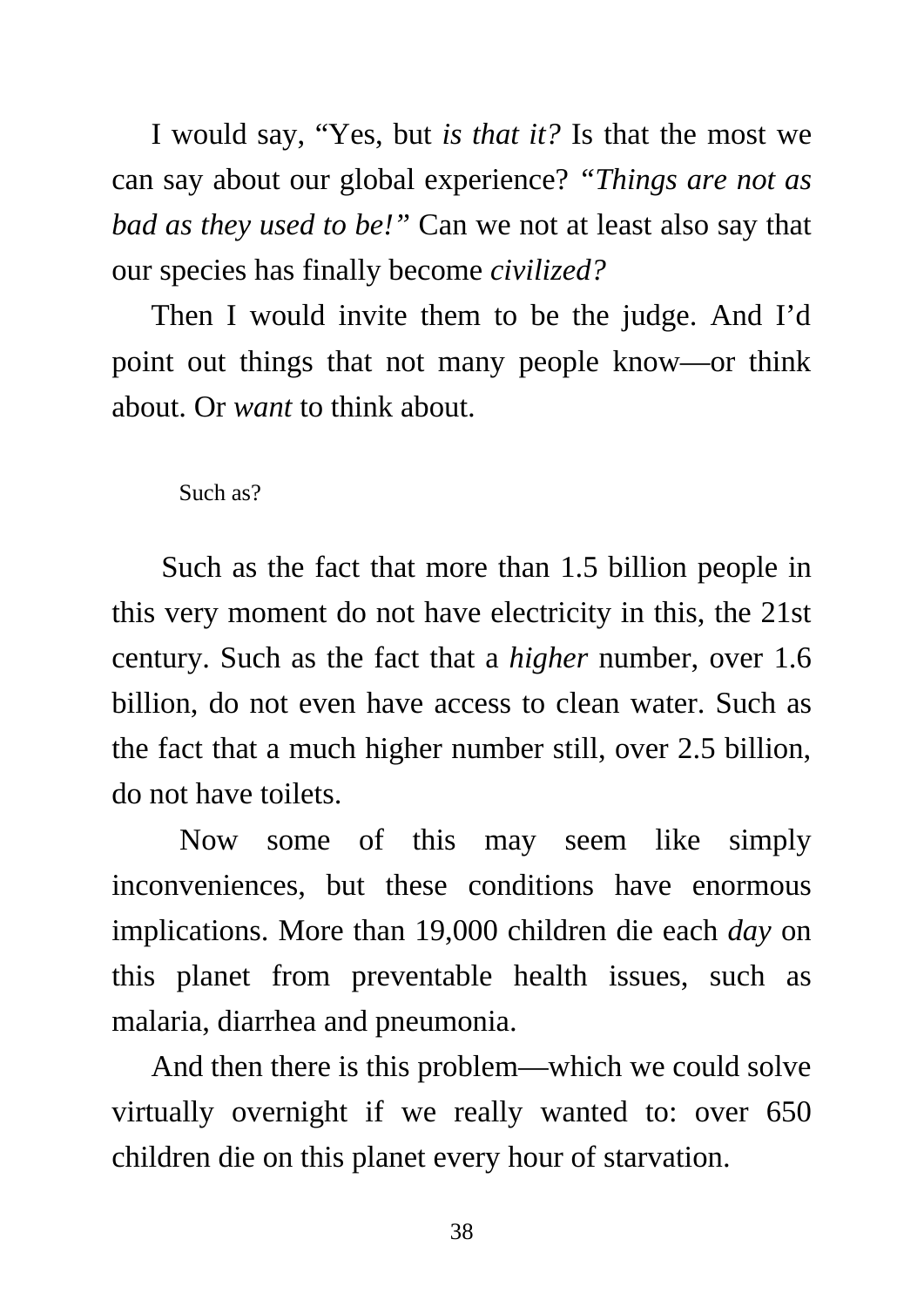In the meantime, 85 of the world's richest people hold more wealth than 3.5 billion . . . that's half the planet's population . . . *combined*.

Many people insist that there's nothing wrong with this, and that this final statistic has nothing to do with the earlier ones.

"So, " I would say to those apologists, "What do you think? Is this a civilized species?"

And what do you think their response would be?

Well, I've actually had this kind of discussion, and many people become defensive. Especially if they're among the smallest percentage of the world's population holding or controlling the largest percentage of its wealth and resources.

They say that those who "have" are doing their best to get more to those who "have not." And many of them, if not most of them, *have* done their best. It's not the individuals who are the problem, it's the institutions of society. It's how the "system" is set up. It's the economic structures and constructions.

Yours is a young species, still trying to find its way.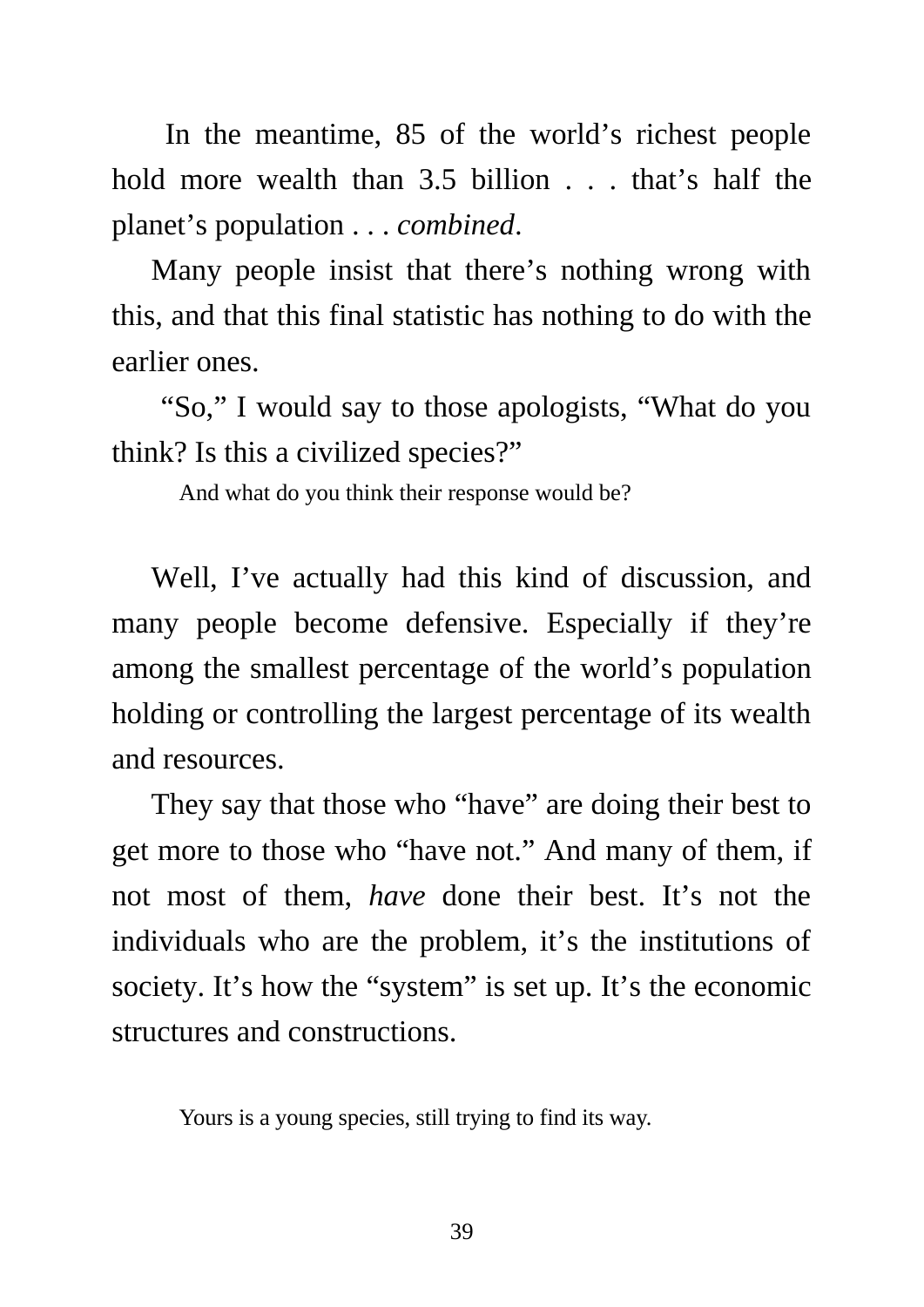The result is that there are many who describe our species as "civilized" in spite of the fact that we're still building, and actually threatening the use of, weapons of mass destruction in a global community that has found it impossible to create a way to simply get along. And I keep wondering: Is this civilized?

There are many who describe our species as "civilized" in spite of the fact that we're still killing human beings intentionally as a means of teaching human beings that killing humans beings intentionally is not okay—and we fail to see the contradiction. And I keep wondering: Does this make sense?

There are many who describe our species as "civilized" in spite of the fact that we're still claiming that a loving God does not want people who cherish each other to marry each other if they are the same sex as each other—or even if they are *not* the same sex, but are of different races, religions, tribes, or cultures. And I keep wondering: Is this our definition of love?

There are many who describe our species as "civilized" in spite of the fact that we're still brutally killing and eating the flesh of other living creatures, pretending that those creatures are not sufficiently self-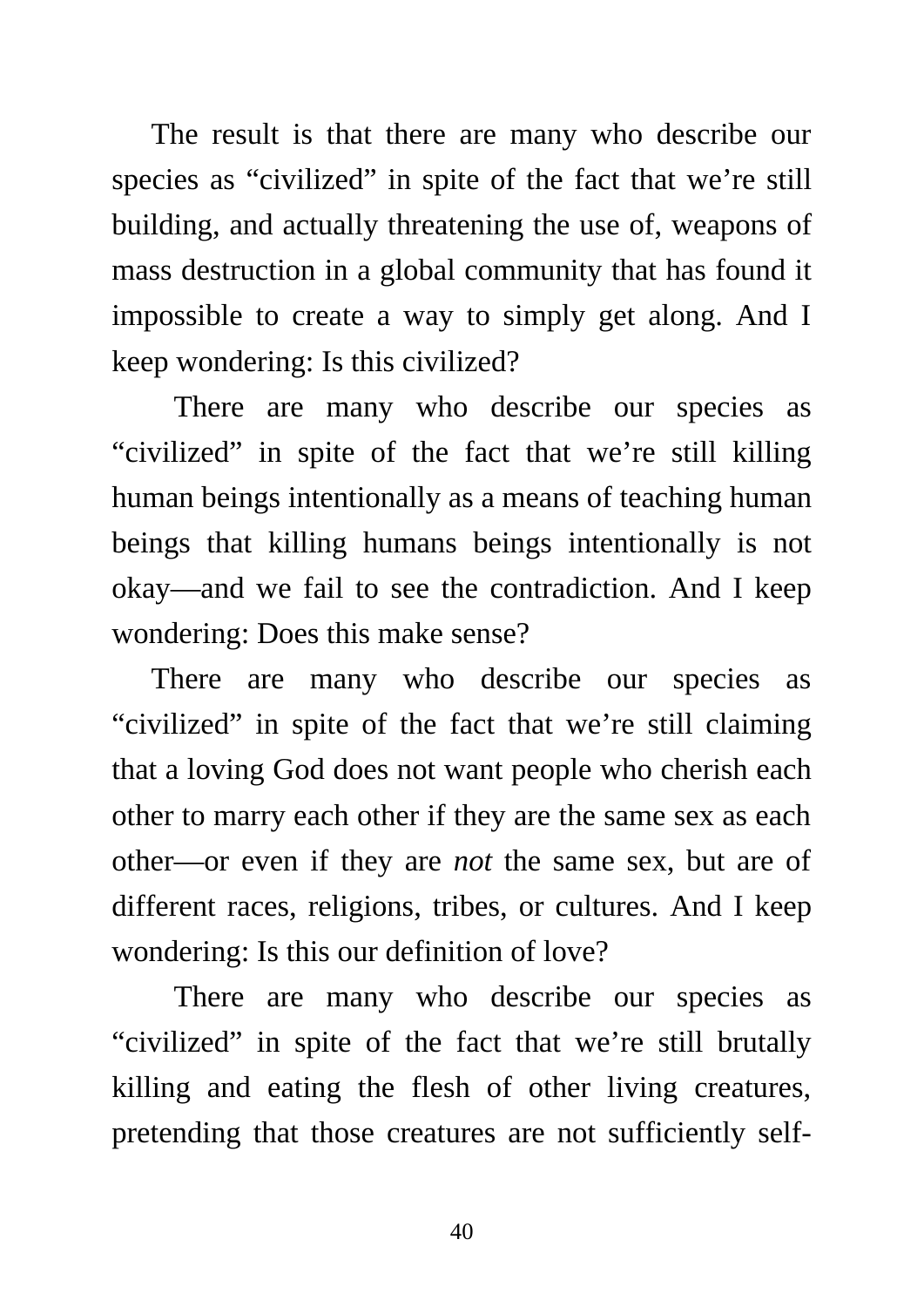aware to experience "suffering" in the way that they are raised and how they are slaughtered—or that it doesn't matter even if they do experience suffering, because humans have *domination* over them and get to do with them as we want, how we want, when we want. And I keep wondering: Is this how we define the human species as humane?

There are many who describe our species as "civilized" in spite of the fact that we're still smoking and ingesting known carcinogens, ignoring how huge numbers of us are suffering from what we are doing *to ourselves,* and that we're still abusing alcohol and drugs, pretending that these are substances we can handle—all the while we're not handling them at all, but seeing these things alter our very personality, the root of our *being*. And I keep wondering: Is this a measure of our intelligence?

These conditions presenting themselves in such an unavoidably visible, dramatically obvious way are what make this The Perfect Time for Advancement.

Fifty years ago—even twenty years ago—before the vast expansion of the Internet and the explosively global reach of social media, those conditions existed with far fewer people noticing them.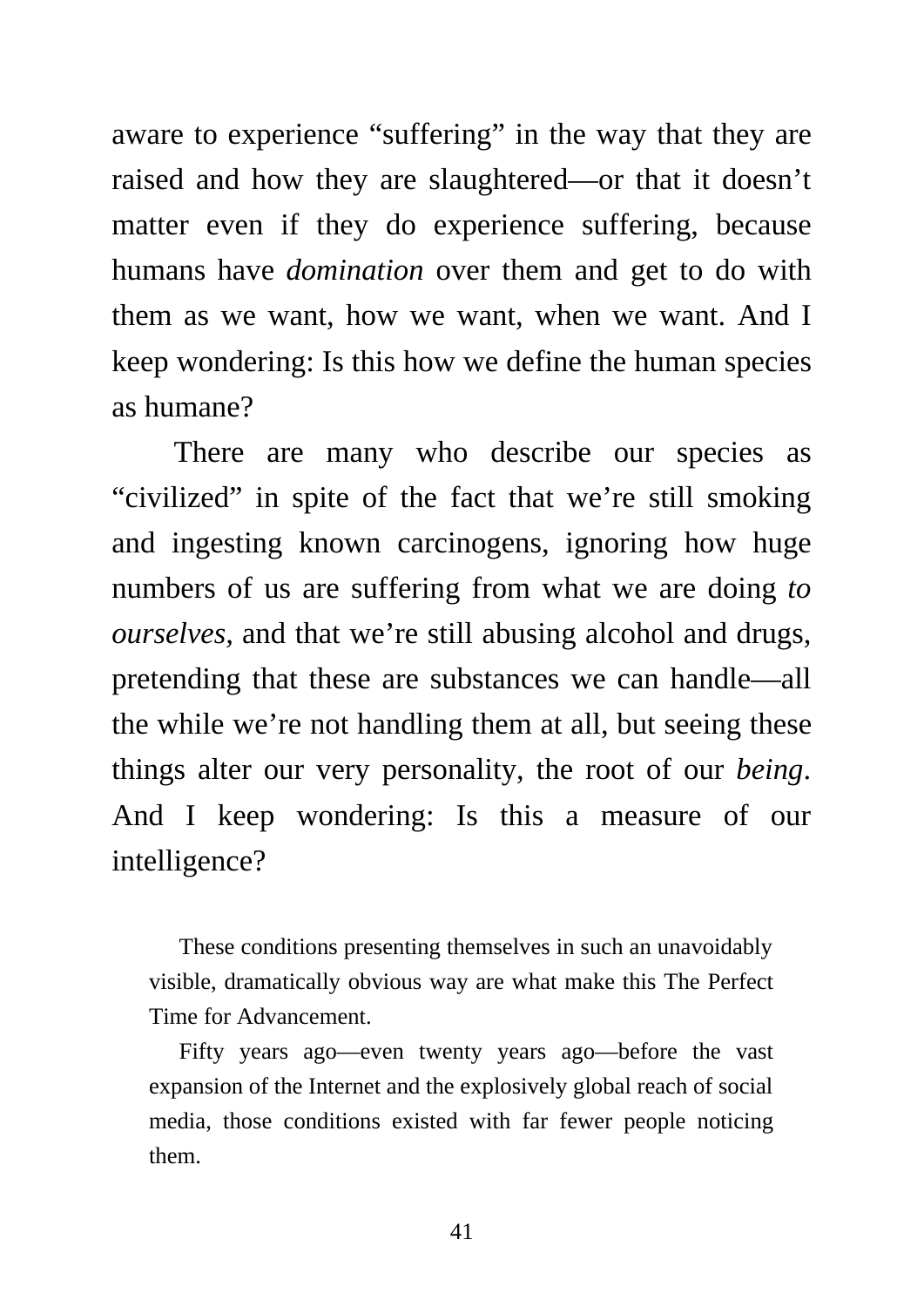I see what you're saying. The "time is right" for humanity to really be able to do something about all this now, because now everybody can know, *everyone*—not just a few people here and there in activist organizations, academic institutions, or government offices—can be aware of what the problems are, and how *widespread* they are.

Can you imagine 1.6 billion people not even having access to clean water, in the first quarter of the 21st century, on a planet whose inhabitants consider themselves to be evolved?

So you're seeing that you can't solve problems you don't know about—and that knowing about them and talking more and more about them is something you can celebrate, because it creates the perfect climate within which conditions are finally addressed and solutions can be created.

Exactly! Or to put this another way, necessity is the mother of invention.

I have enormous hope that the human venture will become one of the most successful and joyous expressions of life in the cosmos. I'm clear that we are but One Decision Away from creating this.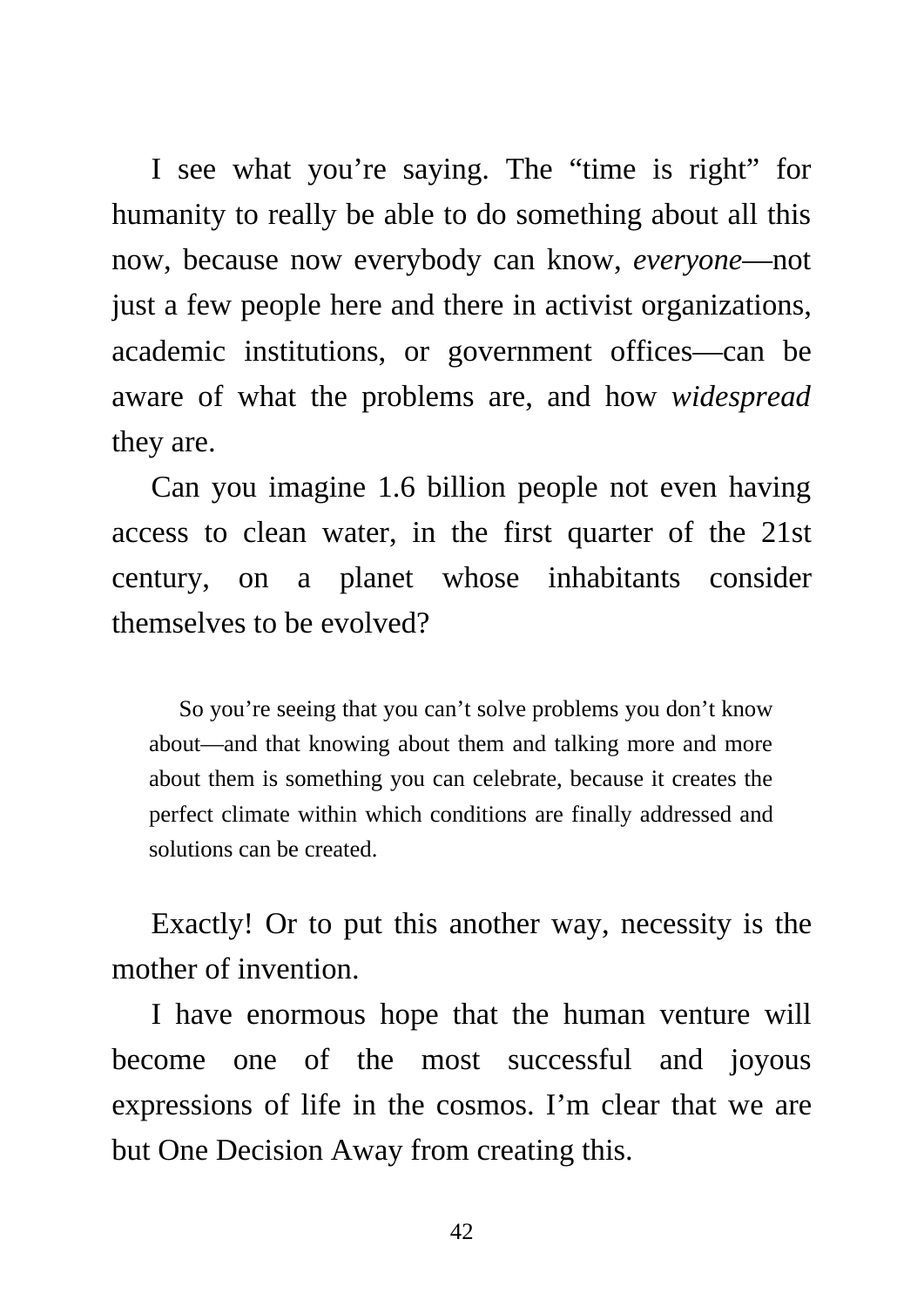And what is this One Decision?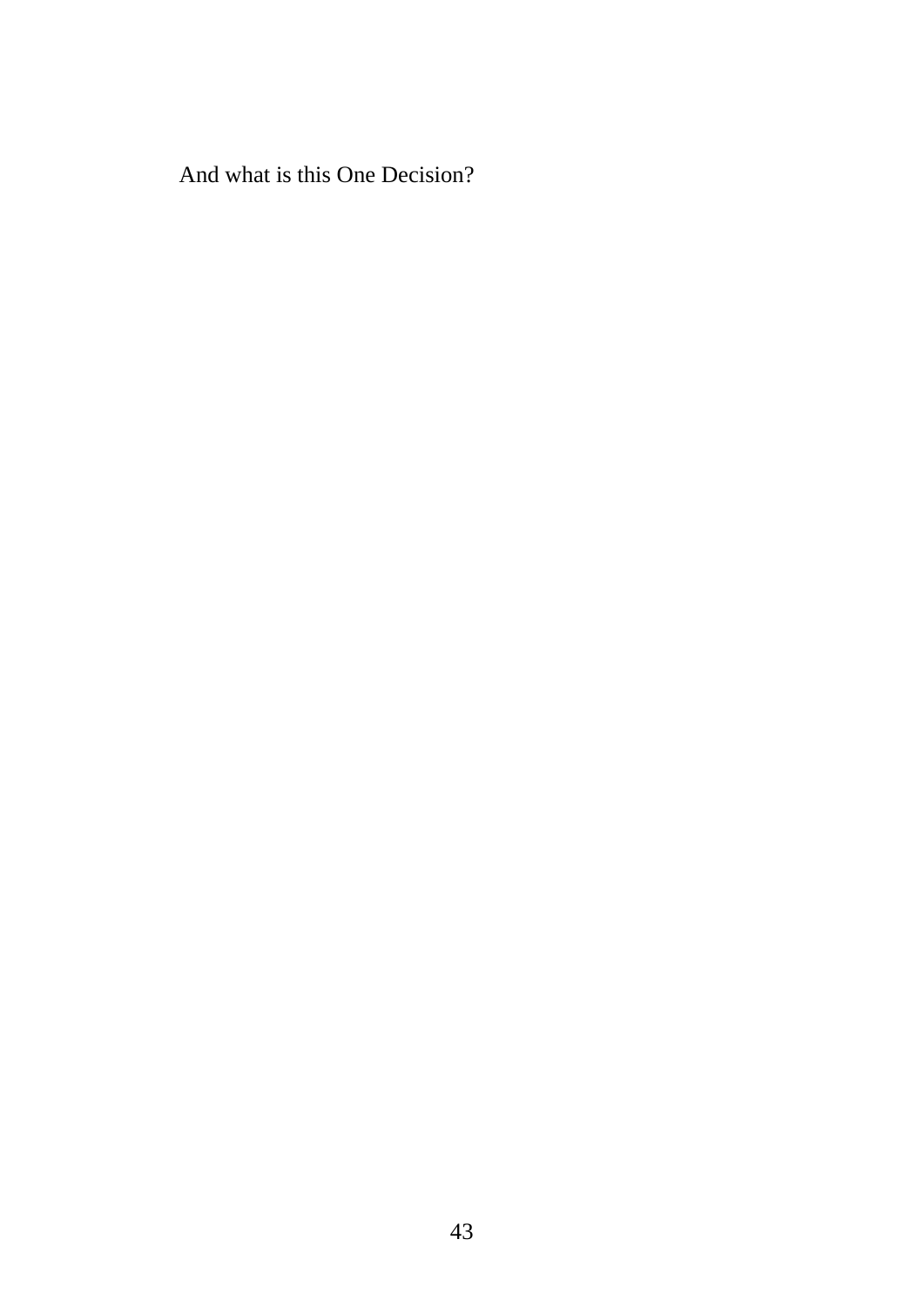I believe that we can change the global experience of our entire species by making the decision to openmindedly, genuinely, and unrestrictedly explore—then open-heartedly, joyously, and unreservedly accept—the reality of Who We Really Are.

Wonderfully put.

And this will be an enormously impactful decision as it relates to your individual evolutionary process.

Remember, what we're discussing here is not just changing world conditions, but changing the conditions in everyone's personal life, in everyone's day-to-day experience. In fact, as noted before, this is where everything starts. This is where it begins.

The Third Invitation is about how one's individual life is going, the way it is feeling, and what it is presenting as its next manifestation.

You can be a transformed Self if you accept the invitation to awaken the species, because it is just as I said at the outset: The fastest way to awaken the Self is to awaken another.

When you start focusing on this, you will realize that you already *are* awake—and this will make all the difference.

It will change the way you think, the way you speak, the way you act, and the way you choose to *be* in every moment and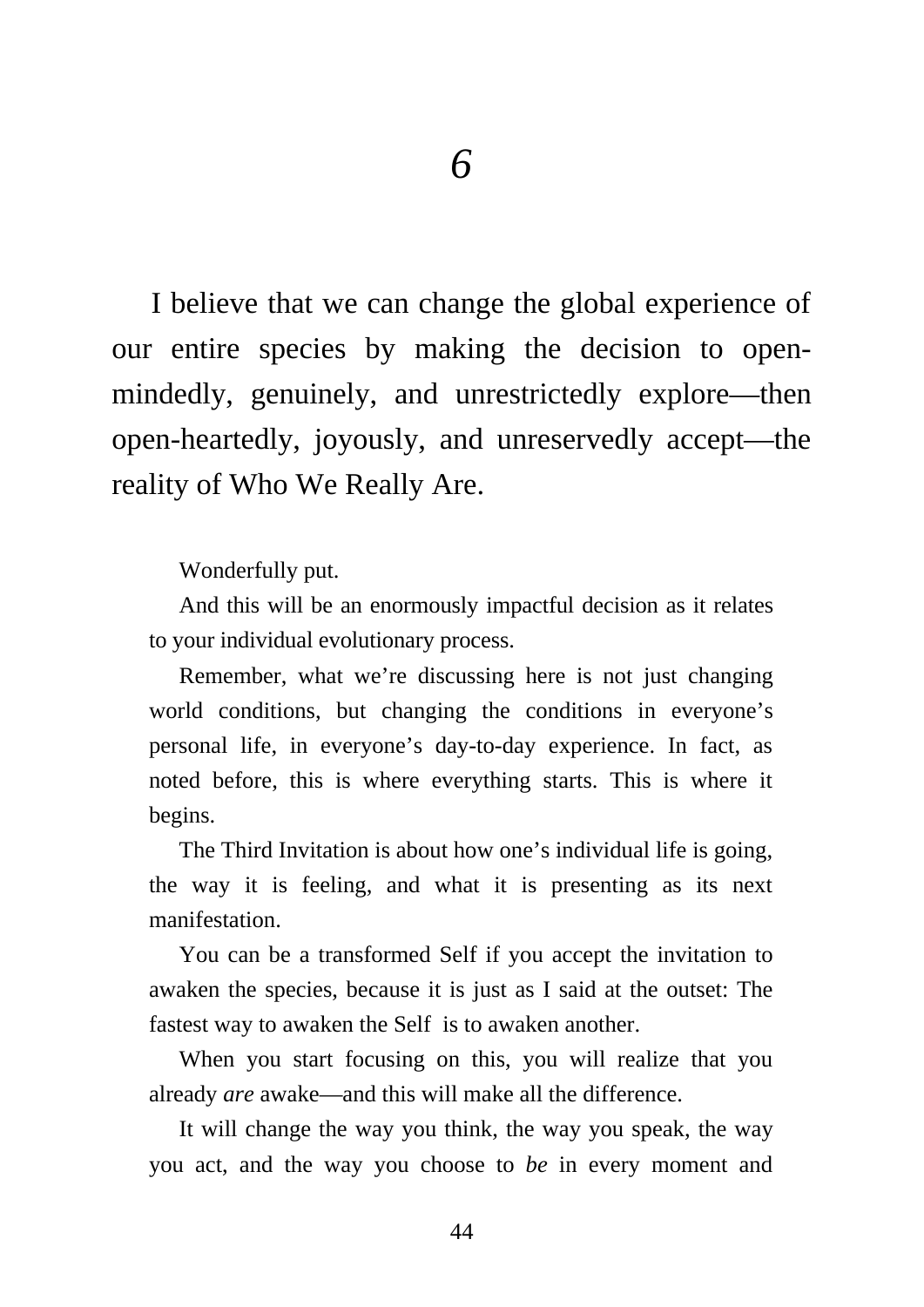situation.

That, in turn, will affect both what is drawn *to* you in your life, and how you experience what*ever* comes your way.

Now the only question is whether humanity will make that One Decision. But I believe it *can be done*. It's not a pipe dream, completely out of reach and utterly out of the question.

It absolutely is not. It is, though, going to invite and require a wonderful shift in individual and group consciousness. A quantum expansion of humanity's perspective and perception. A towering and joyful rise in awareness.

But, to re-emphasize, it is possible, or you would not be saying that this is The Perfect Time for Advancement.

Not only is it possible, it is happening now. You wouldn't be having this conversation—and no one would be following it—if such a shift in consciousness wasn't right now evident and occurring.

The next step is for more and more humans to awaken.

I understand the Third Invitation. I totally get it now. And so does everyone else who's tracking this. I suspect there will be many people self-selecting to move their own personal evolution forward by humbly lending their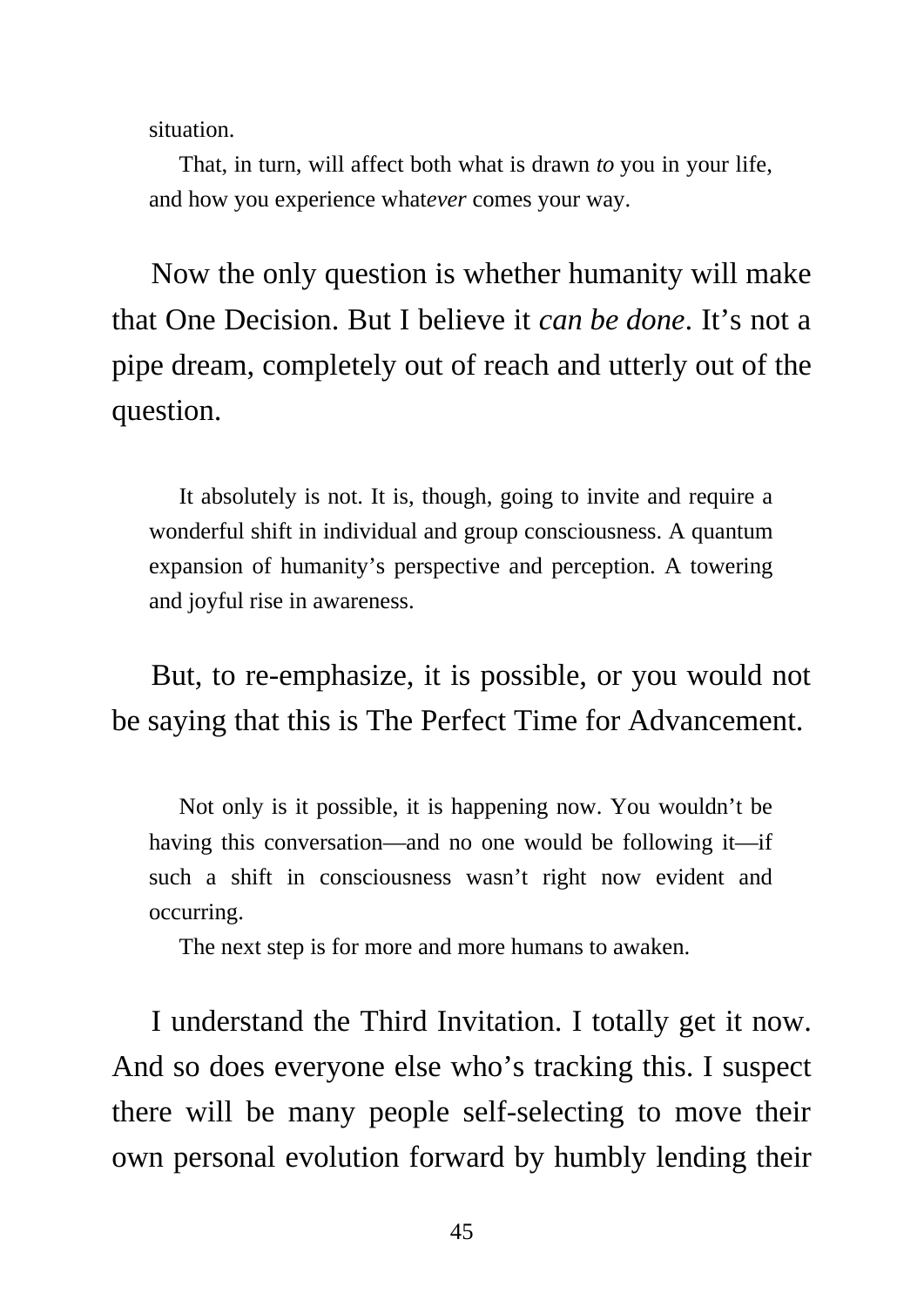energies to the awakening of the species in whatever small way they can through working on their own awakening.

And to help all of you accomplish this, you are invited to turn to Higher Aspects of the One Reality of which you are an integral part.

Wait. Hold it. I was just totally "getting" everything you've said here, and now you've lost me.

You are encouraged to notice that you not alone as you face the challenges now confronting your species.

Yes, I know that nearly everybody on Earth is concerned about this. There aren't many people on this planet who aren't worried about the future, and trying, each in their own way, to do something about creating a better tomorrow.

The challenge here is that we've tried so many things, and we haven't yet found the answer. We haven't yet, as I've said, found a way to simply get along. We can't even find a way to stop killing each other.

So maybe it's time to get help from those who *have* found a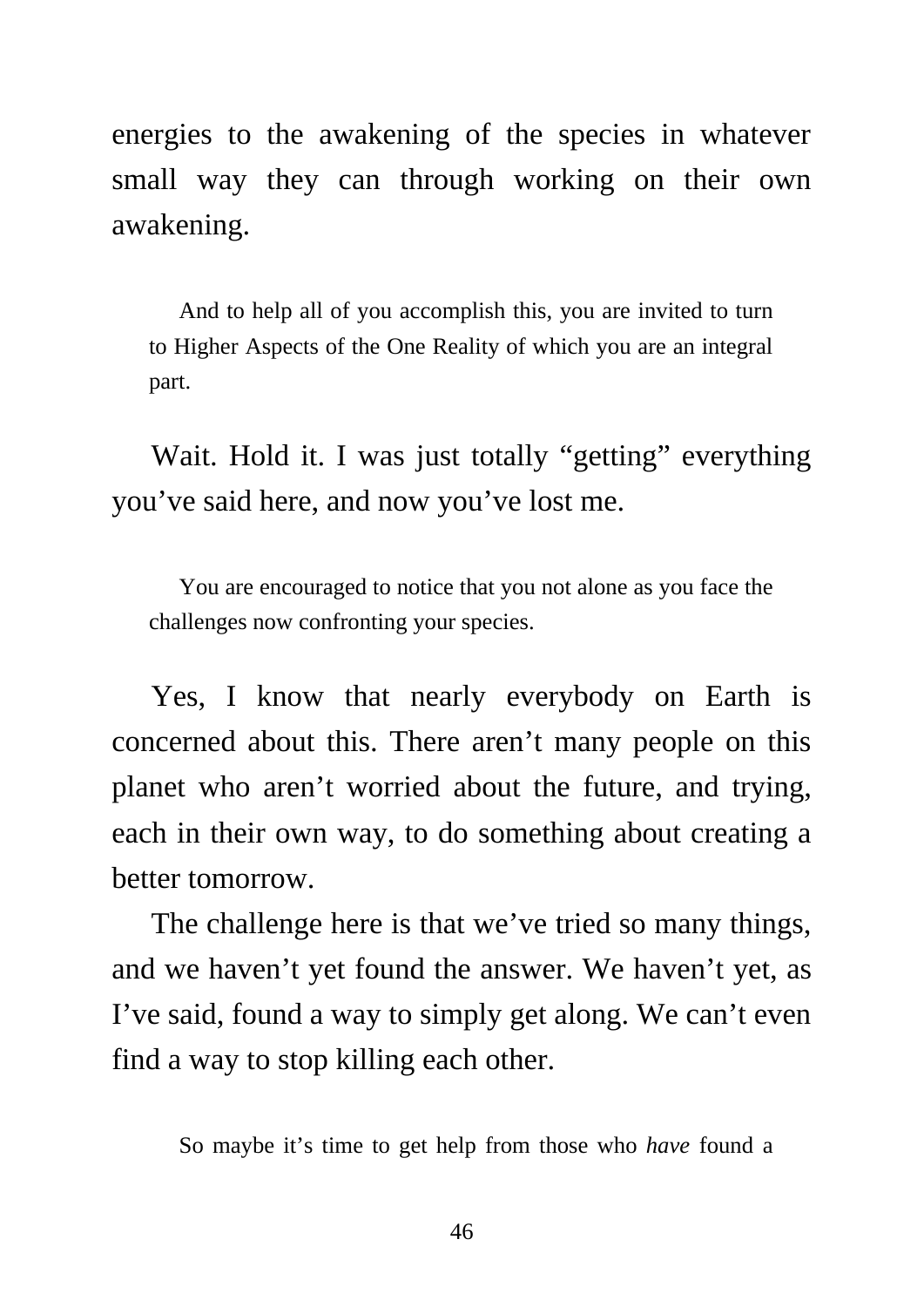way.

As I just said, practically everybody on Earth has tried and so far failed.

Then turn to those who are not on Earth.

I'm sorry . . . ?

Perhaps it's time to get help from those who are not on Earth, who know all about life on Earth, but are not *from* Earth.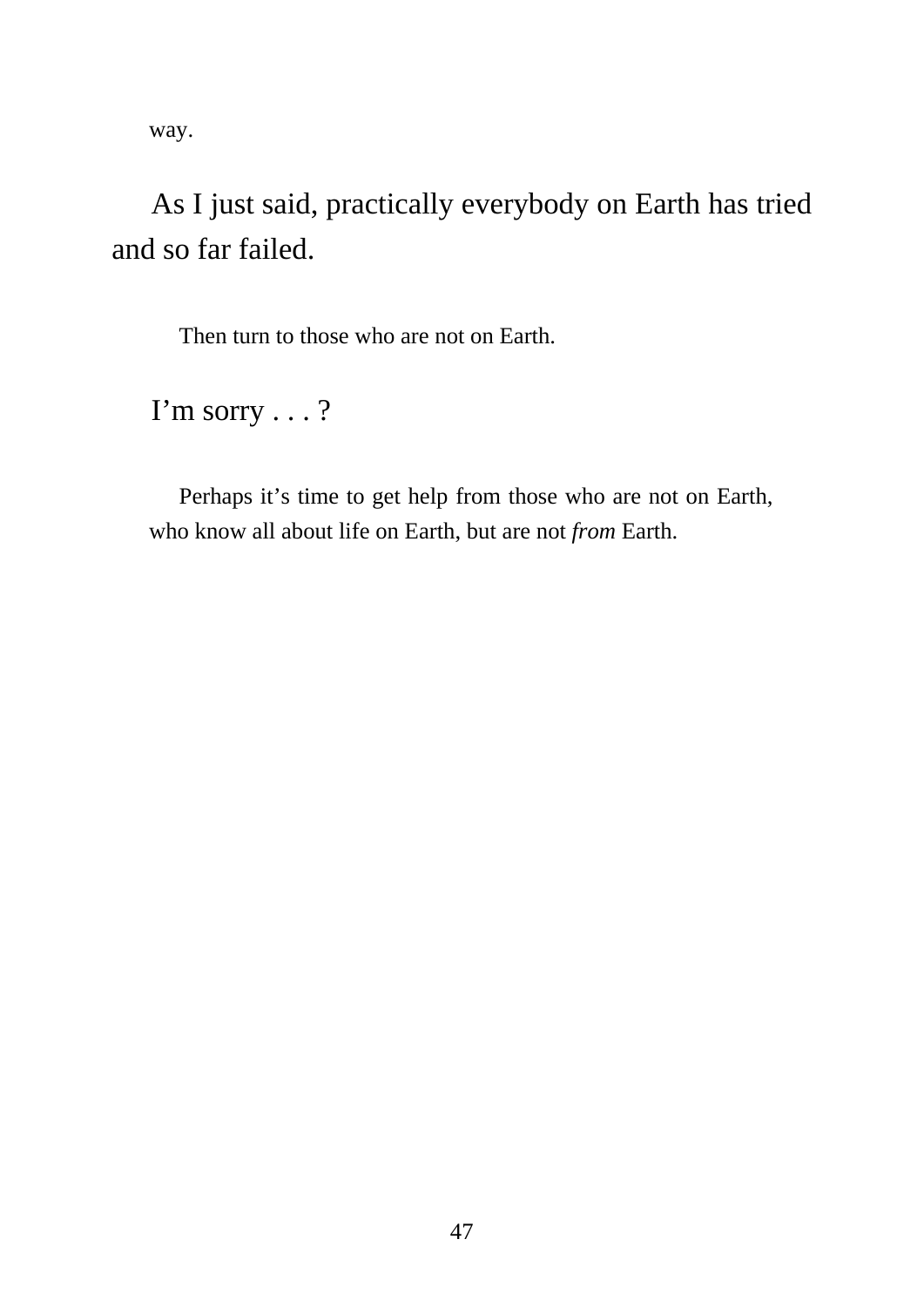### Whoa. What kind of door have you just opened here?

A door that has always been open. You simply haven't walked through it yet.

Are we talking beings from outer space?

Do you think there are such beings?

Well, yes, I do. You even told me there were. We had a long discussion about them from Chapter 16 to the end of *Conversations with God, Book 3.*

And what did I say there?

You said that there were many advanced civilizations in the universe. Not dozens, not hundreds, but *thousands.* You spoke extensively about what you called "Highly Evolved Beings, " for which we created the acronym "HEBs." And you described most of the underpinnings of life in highly evolved societies.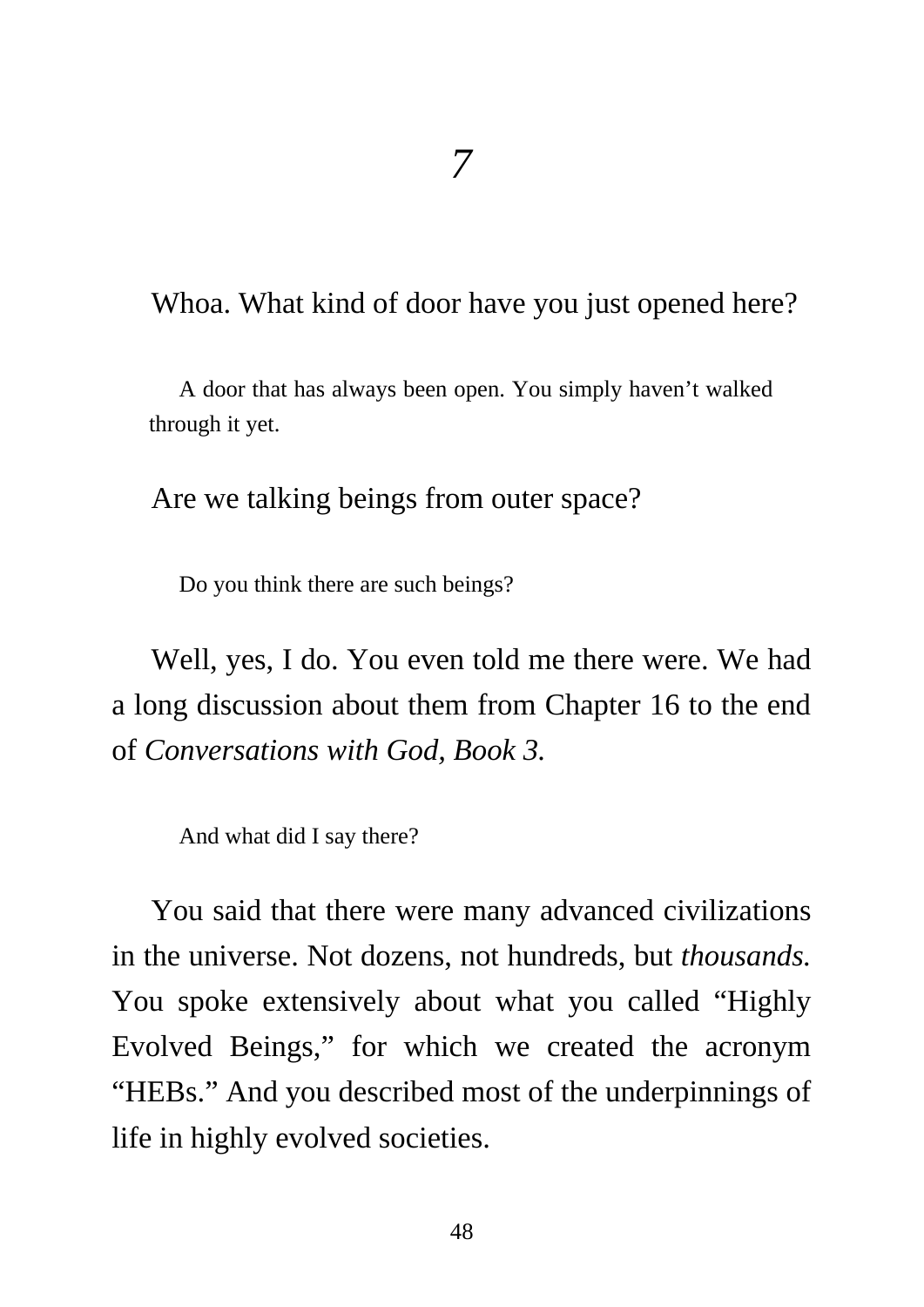Remember that you said this, because it's going to play a role in where we go later in *this* dialogue.

Okay, I will. And what I wanted to say now is that none of what was shared previously about advanced civilizations elsewhere seemed outside the realm of possibility to me. None of it seemed far-fetched. We're in, after all, a huge universe. What *does* seem far-fetched is the idea that *we* are the only sentient beings in it. The chances of *that* must be one-in-a-centillion.

Actually, there's no chance of that at all. Of *course* there are other sentient beings in the universe. They're all over the place.

And these beings are ready to help us? Is that what you're saying now?

I'm saying that you need not think that you are alone in accepting the invitation to awaken your species.

Well, we don't. You said yourself that we've turned to *you*. We've knocked on your door. We've turned to God. Shouldn't that be enough? We turn to God and you tell us to turn to *other life forms in the universe?*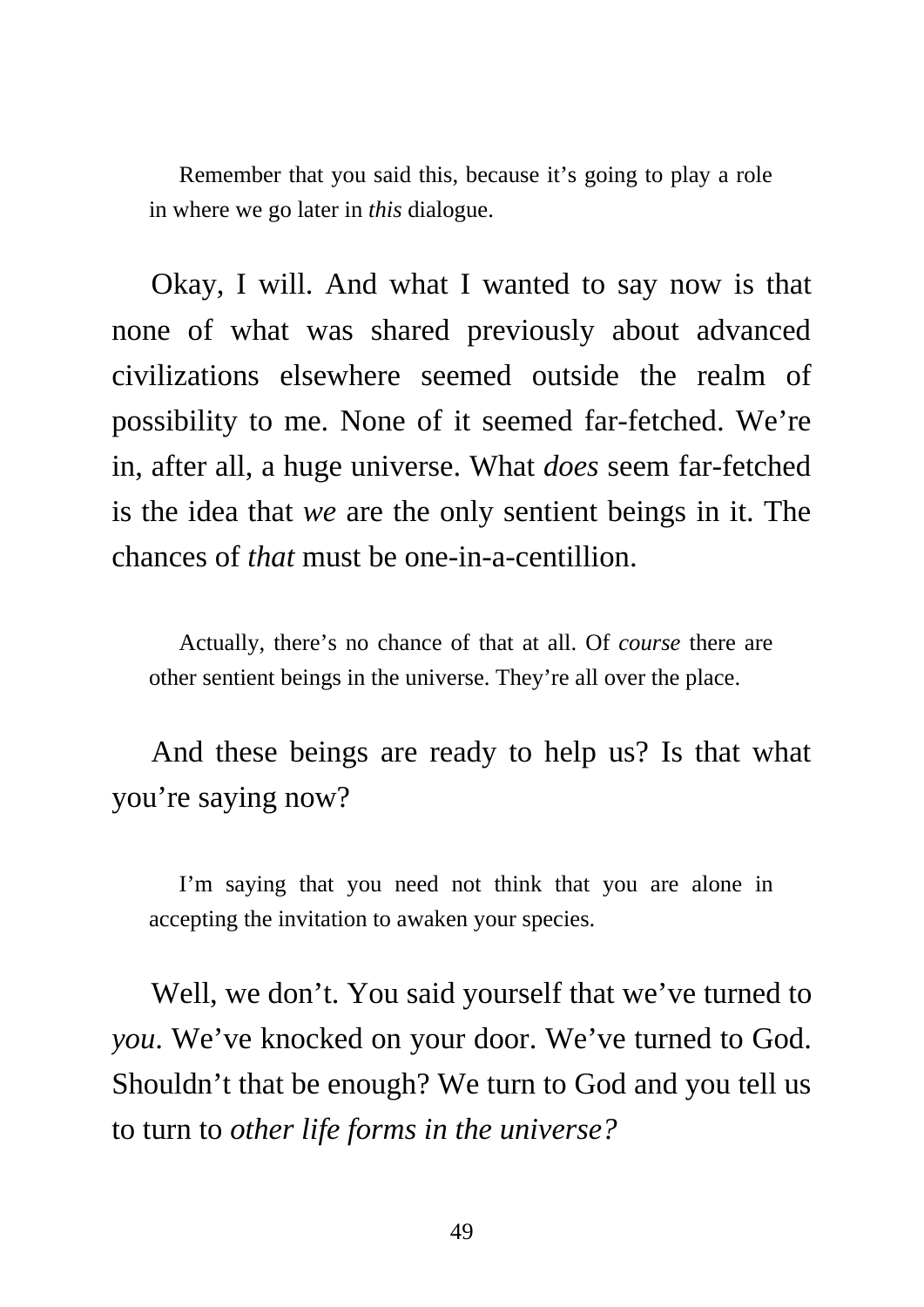Divinity comes in many shapes. The form that *you* take is one of them. So if you want to experience that God is helping you, look to yourselves and your own highest wisdom—but then don't hesitate to look as well to all of the Manifestations of Divinity available to assist you.

Don't look right past, or right through, those who may be opening the door in response to your knock.

You really are talking about beings from off this planet, aren't you?

I am.

I'm sure that many humans may think that our help will come from the heavens, but not from *other life forms in* the heavens!

It would be short-sighted to ignore or deny that possibility.

So let me get this straight, because I don't want there to be any confusion here. You're saying that other life forms in the universe are choosing to help us?

Some, yes. Not all other life forms, but some. Not all other life forms are benevolent.

Well, *that's* a bit scary.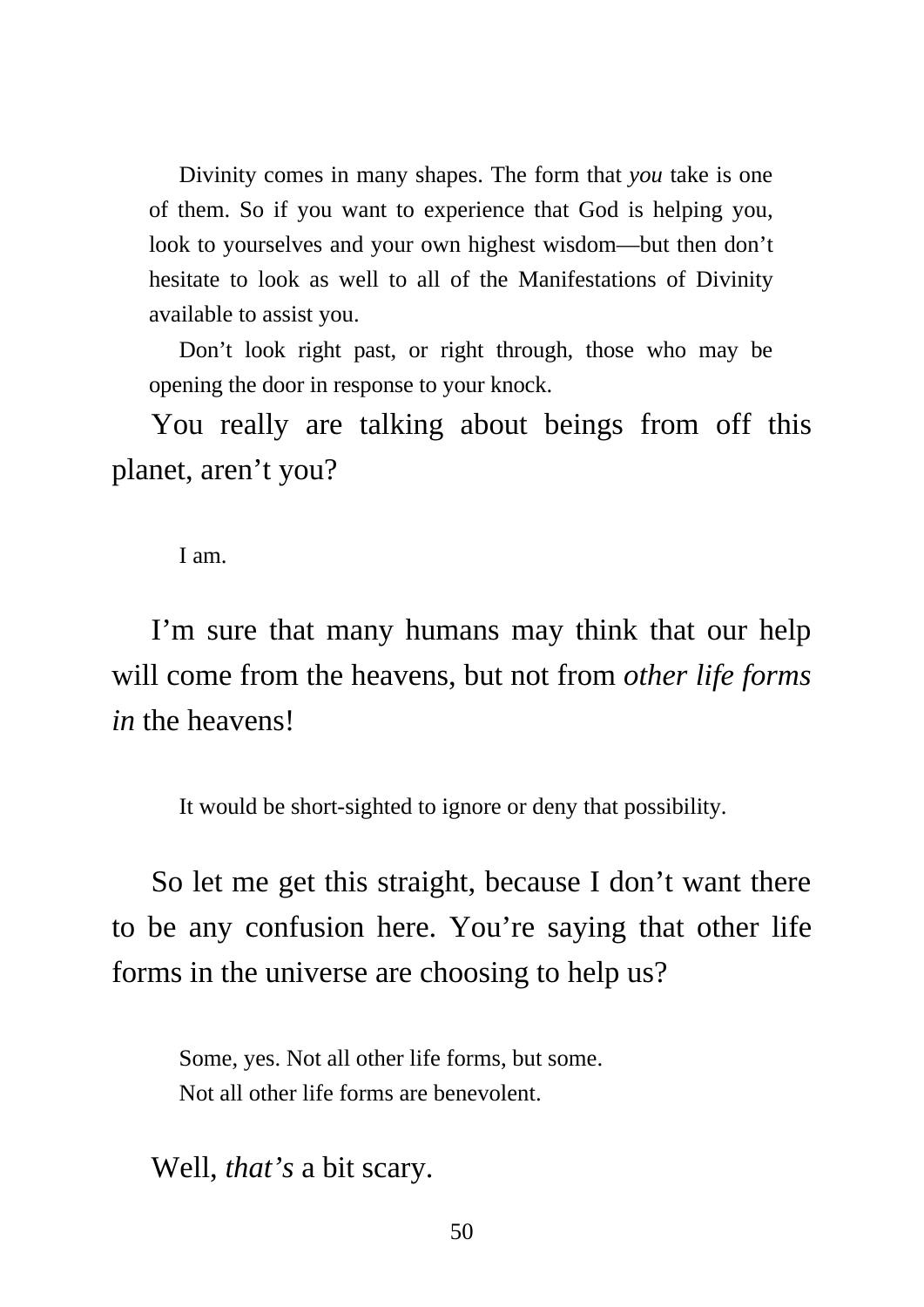Why? Even *humans* are not all benevolent. Many of you are not even helping yourselves. And you're actually hurting each other.

Yes, but we're a very young species. And we've agreed that many humans are acting like children. You've said that many of the other species of sentient beings in the universe are far more advanced than we are.

That does not mean that they would in every case be helpful to you. Some of them are violent.

*Advanced* life forms from elsewhere in the universe are violent?

Some of them, yes.

If they are so "advanced, " how can they still be violent?

There's a difference between being highly advanced and being highly evolved.

If people from 2,000 years ago could leapfrog time and appear on your planet right now, do you think they would say that today's inhabitants of Earth are "advanced"?

I imagine that they would, yes.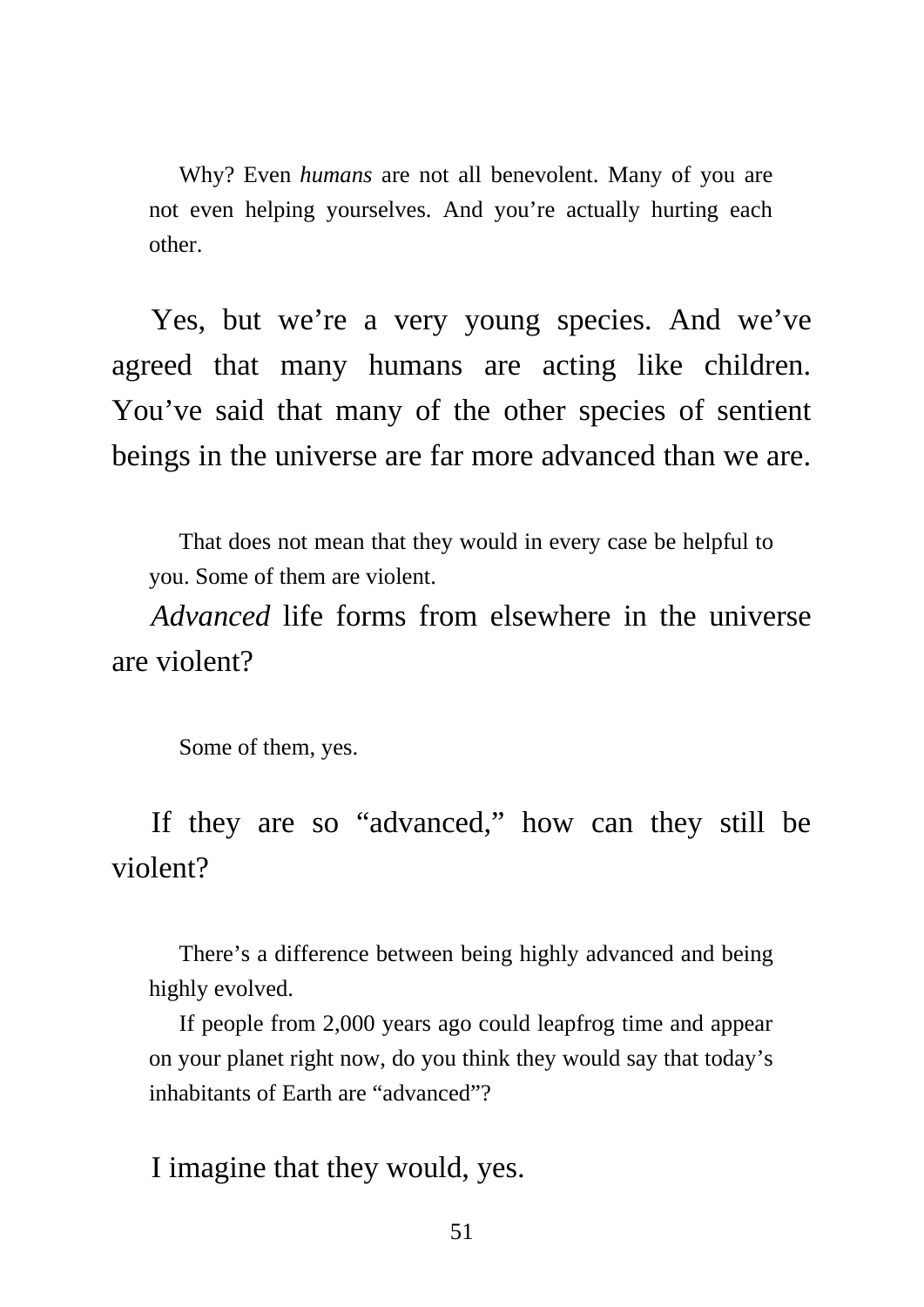And yet, are today's inhabitants of the Earth not violent?

Yes. Sadly, yes, we are.

So technological advancement does not necessarily mean advancement morally, ethically, consciously, or spiritually—is that what you're saying?

# Point made.

Do not assume, then, that all other life forms in the universe have chosen to be of help as you seek to awaken humanity. Advanced civilizations do not automatically equate to highly evolved civilizations.

Would we even be able to know the difference? For that matter, are we even able to know that there *are* Highly Evolved Beings choosing to help us? I mean, you're saying that here, but is it possible for those of us on Earth to know this *in our experience* without freaking out?

And even more important, *how* are these Highly Evolved Beings helping us? By hovering around us literally or metaphorically—and watching over us to make sure we don't hurt ourselves too badly? By actually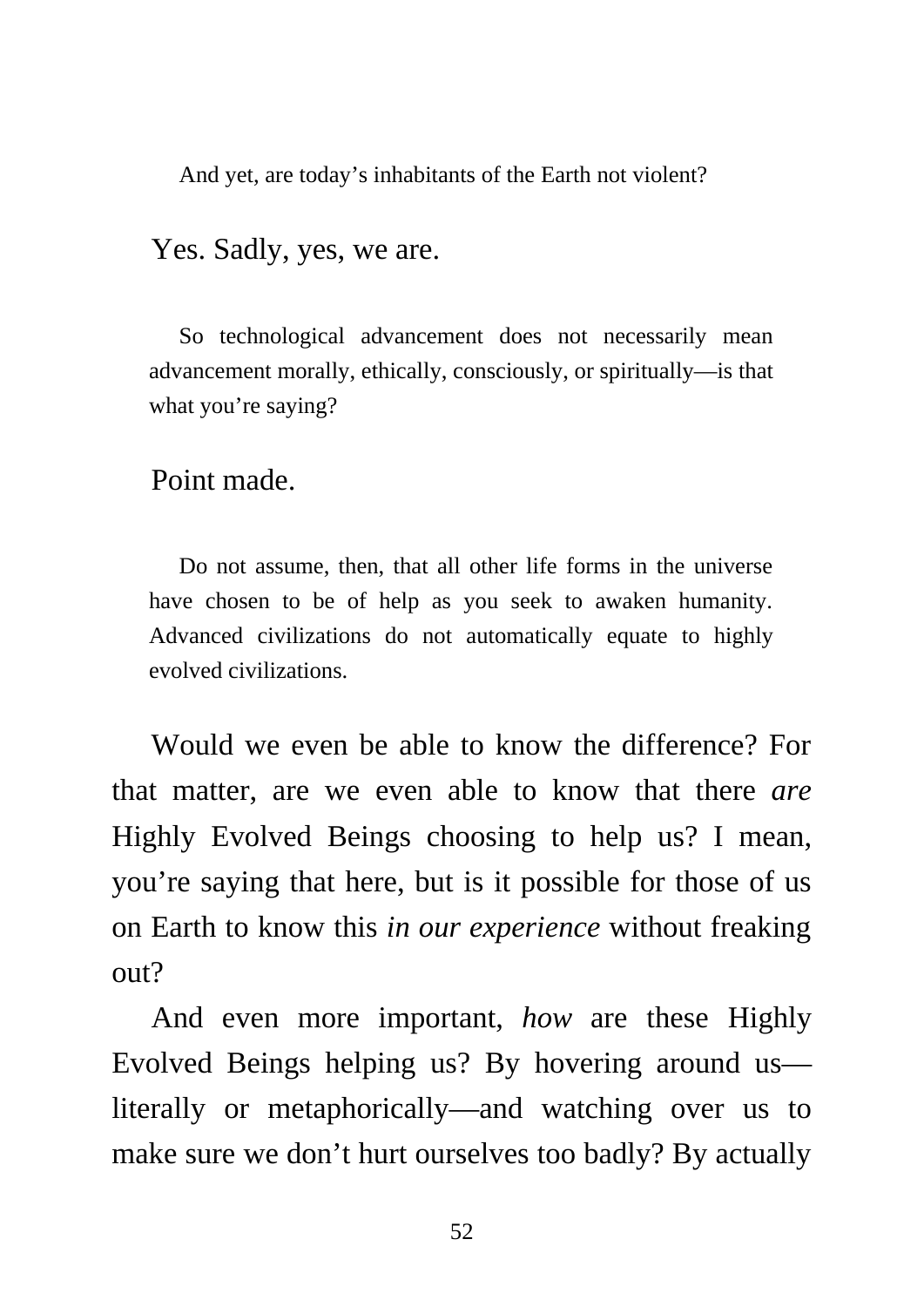visiting us, and working with us in a physical way right here on Earth? By planting ideas in our heads from afar?

Good. Keep going. These are not unimportant questions.

And the answers?

The answer to all of the above is yes.

Um . . . okaaay. I need you to elaborate. Would you care to expand on that?

We'll have to take your questions one at a time.

Whatever works.

You will know the difference between other life forms who are helpful and may not be helpful by feeling the vibration.

Wow, what a "New Age" answer. Excuse me . . . I mean, I'm sorry . . . but I can already hear tons of people saying, "What a sappy New Age answer. *Feel the vibe*, man."

Have you ever walked into a room, a bar, or a restaurant and decided within seconds that you didn't want to be there, turned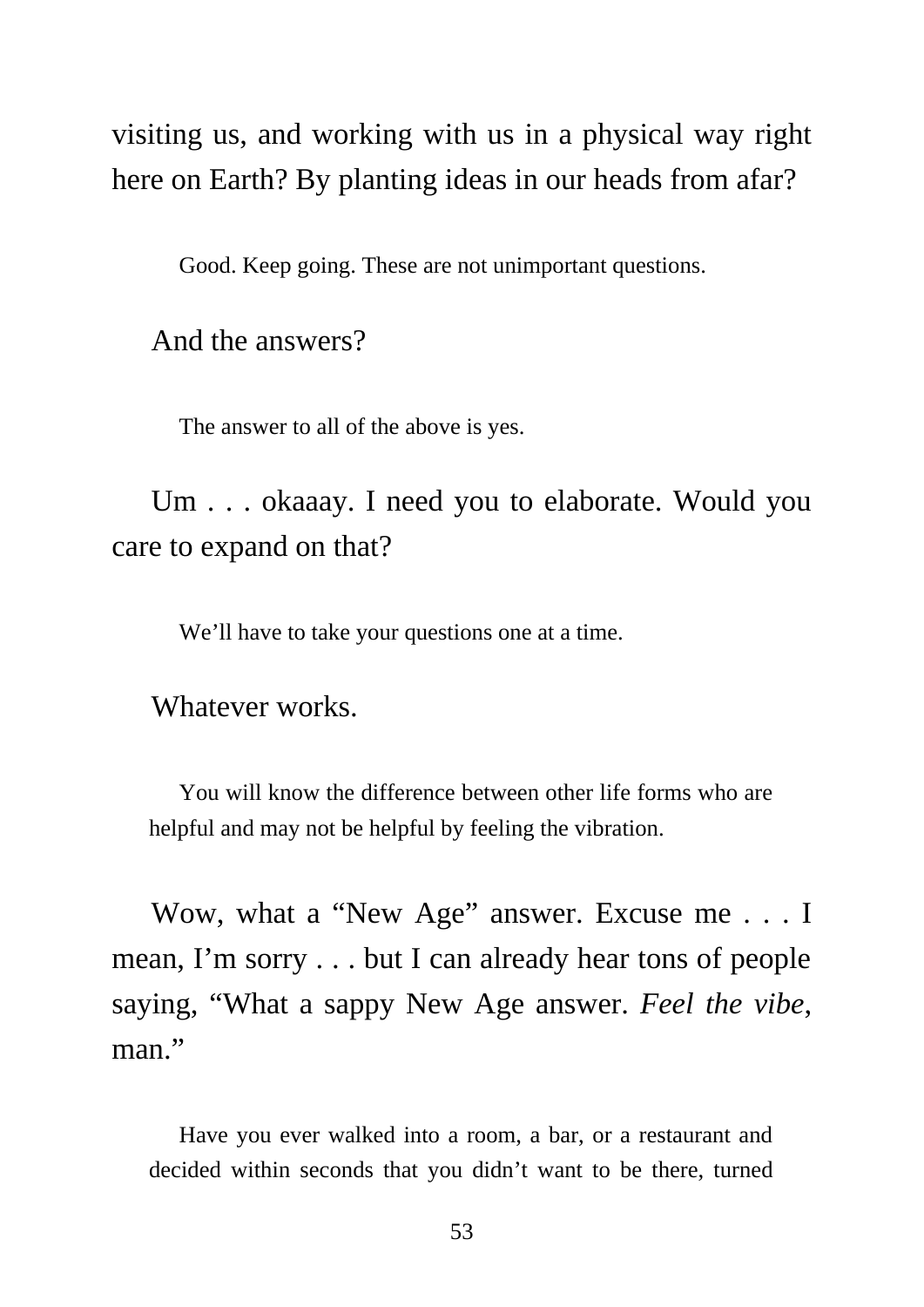right around and walked back out?

Have you ever put on a shirt or a blouse as you dressed to go somewhere, then took it off immediately, knowing that it was not the right one?

Have you ever met a person and felt an inner awareness that you really are not supposed to have much to do with them? Or, looked at from the other side, have you ever experienced "love at first sight"?

Sure. Most of us have had at least one of those experiences.

And did you think of them as "sappy, New Age" experiences or just part of life?

Thanks, I got it. So if we can feel the vibration of restaurants, blouses, and people, we can feel the vibration of other life forms—and we would know immediately which ones feel good to us, and helpful, and which ones do not.

Yes.

If you're paying attention to what you're sensing, you'll be able to make sense of it all. People who don't use the powerful senses that are built into all human beings—what you might call your *common* sense—may get all mixed up, and in frustration they may call what they are experiencing "nonsense."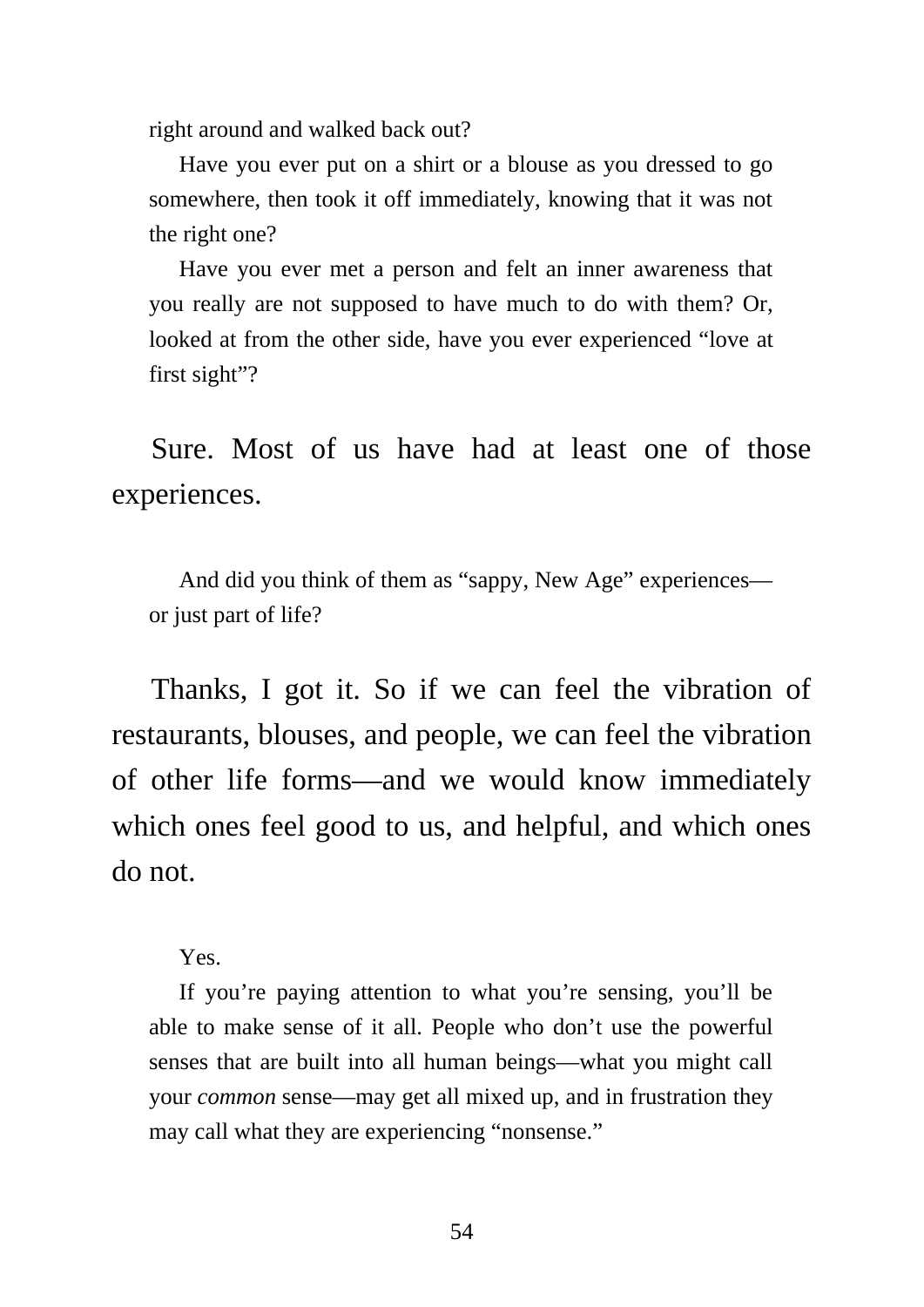That's a very clever play on words, but—

—it wasn't a "play" on words, it was the use of words quite accurately, to get across an important message: it may not serve humanity to dismiss what's being said here out of hand.

Okay. But how would we even know there are such Highly Evolved Beings helping us?

Don't worry, you'll know. You won't be able to miss it. You might call it something else, but you won't be able to miss it.

But if we call it something else, we won't know what it is.

It's not necessary to know what something is in order to benefit from it.

Have we already received such help? You've said we "won't be able to miss it." That puts it in the future tense. Are we just now starting to get this help?

You are just now becoming more aware of it.

But it's been there all along?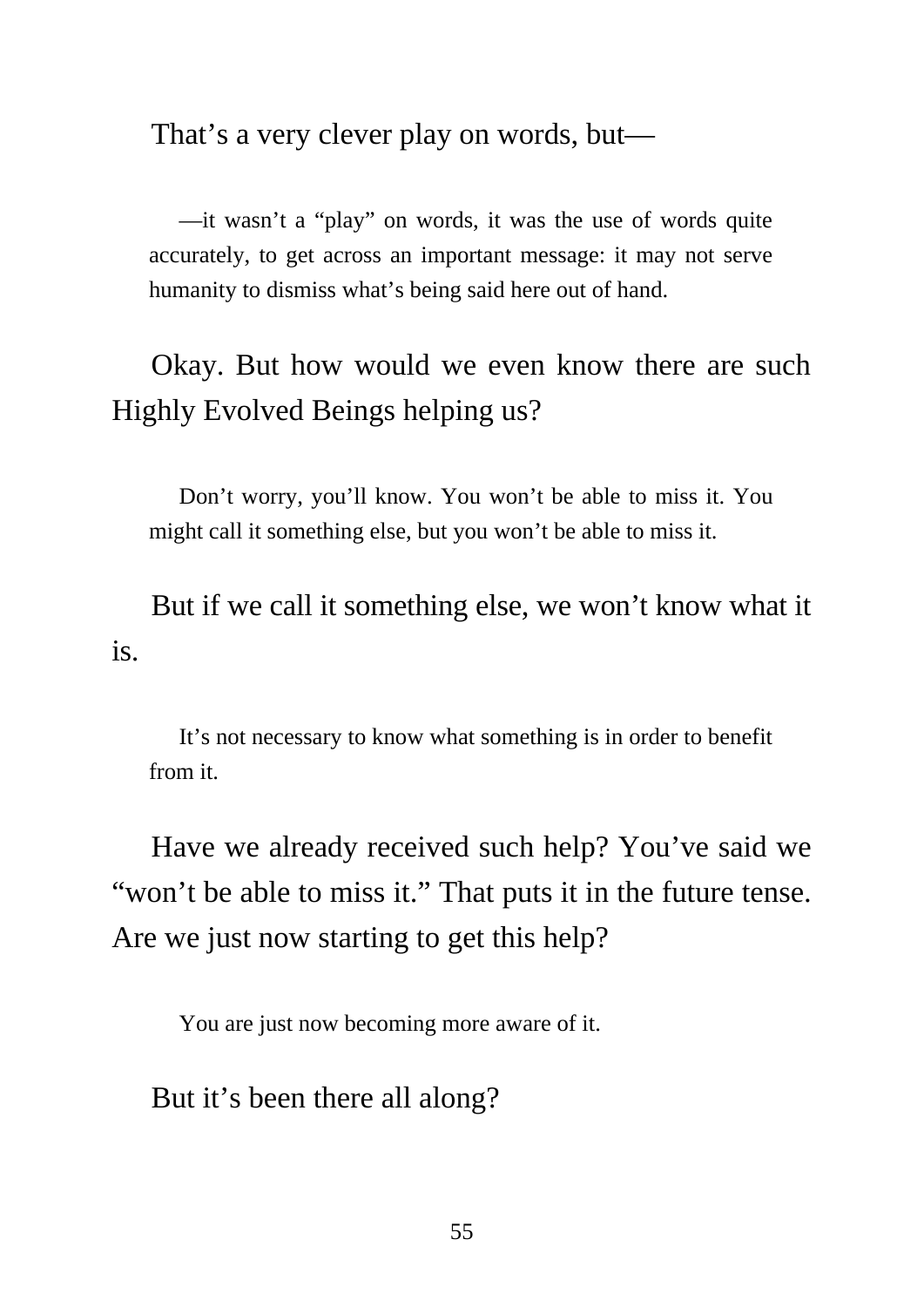For what humans would call a very long time, yes.

## So how helpful has it been, if it's gotten us to *this?*

Your species has actually come to *this* at exactly the perfect time and in the perfect way.

You've reached this Choice Point, and gained the ability to *see* it as exactly that, very quickly, in cosmic terms. And the conditions and circumstances that you abnegate are, in fact, *ideal*, in that they are now sufficiently startling to make your future options unmistakably clear.

So Highly Evolved Beings have worked very fast, actually, and very efficiently, measured by the clock of the universe.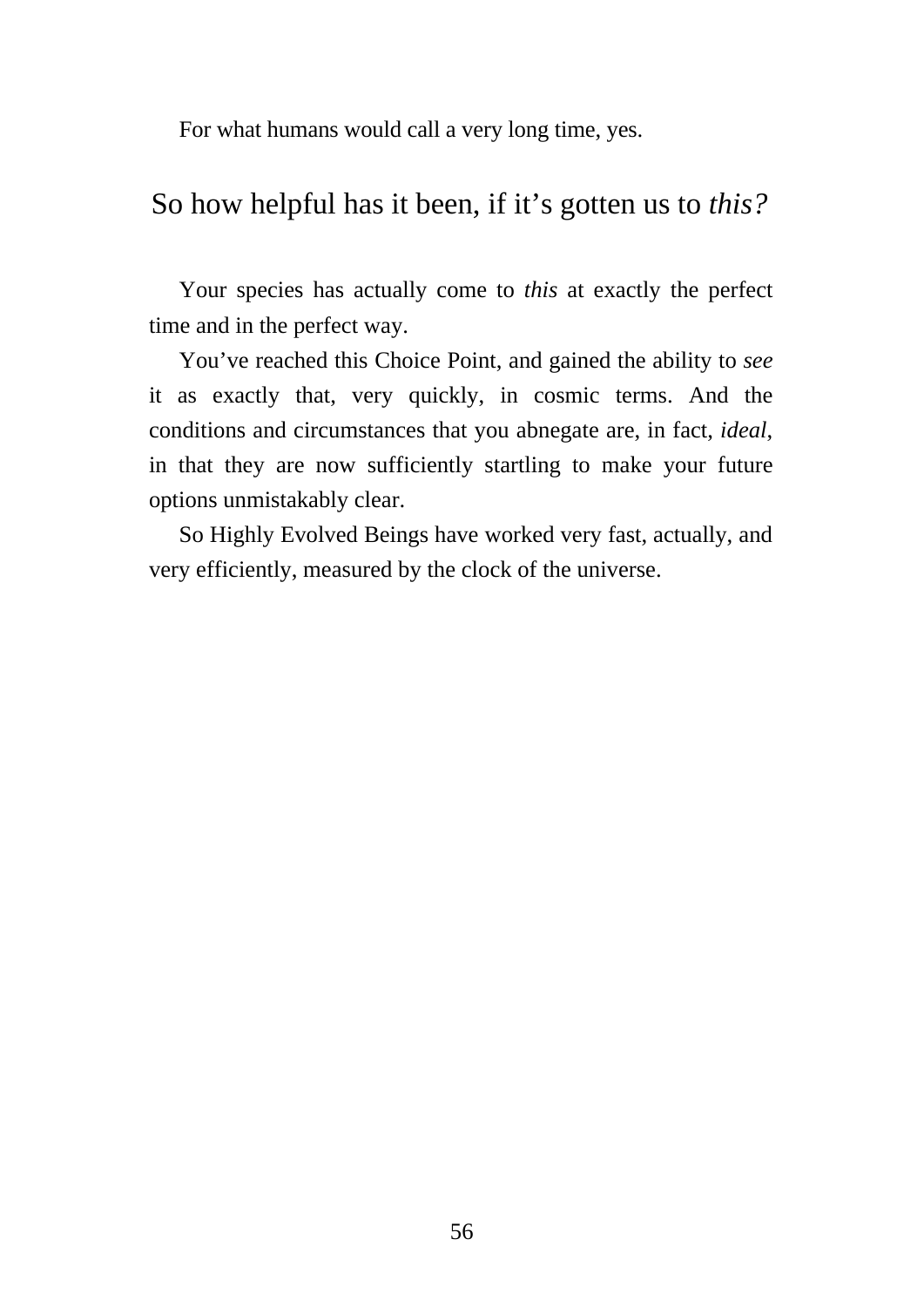Okay, this is getting *veeerrry* interesting. And I have to say, I totally "get" that Highly Evolved Beings could be watching over us. There have been enough UFO sightings over these past years to—

—these past years*?* You mean these past centuries—

—okay, these past centuries—to make it, one would think, incontrovertible that we're being observed. But helped? Stopped from hurting ourselves? How is *that* done? Planting ideas in our heads from afar? Okay, I can maybe even accept *that*, I can hold even that as a possibility . . . but actually visiting us?

We're getting into some pretty way out territory here.

Talk about a play on words.

And I didn't do that deliberately any more than you did. But I have to say, I never thought my conversation with God would carry me *here.* I never thought I'd get into *this.*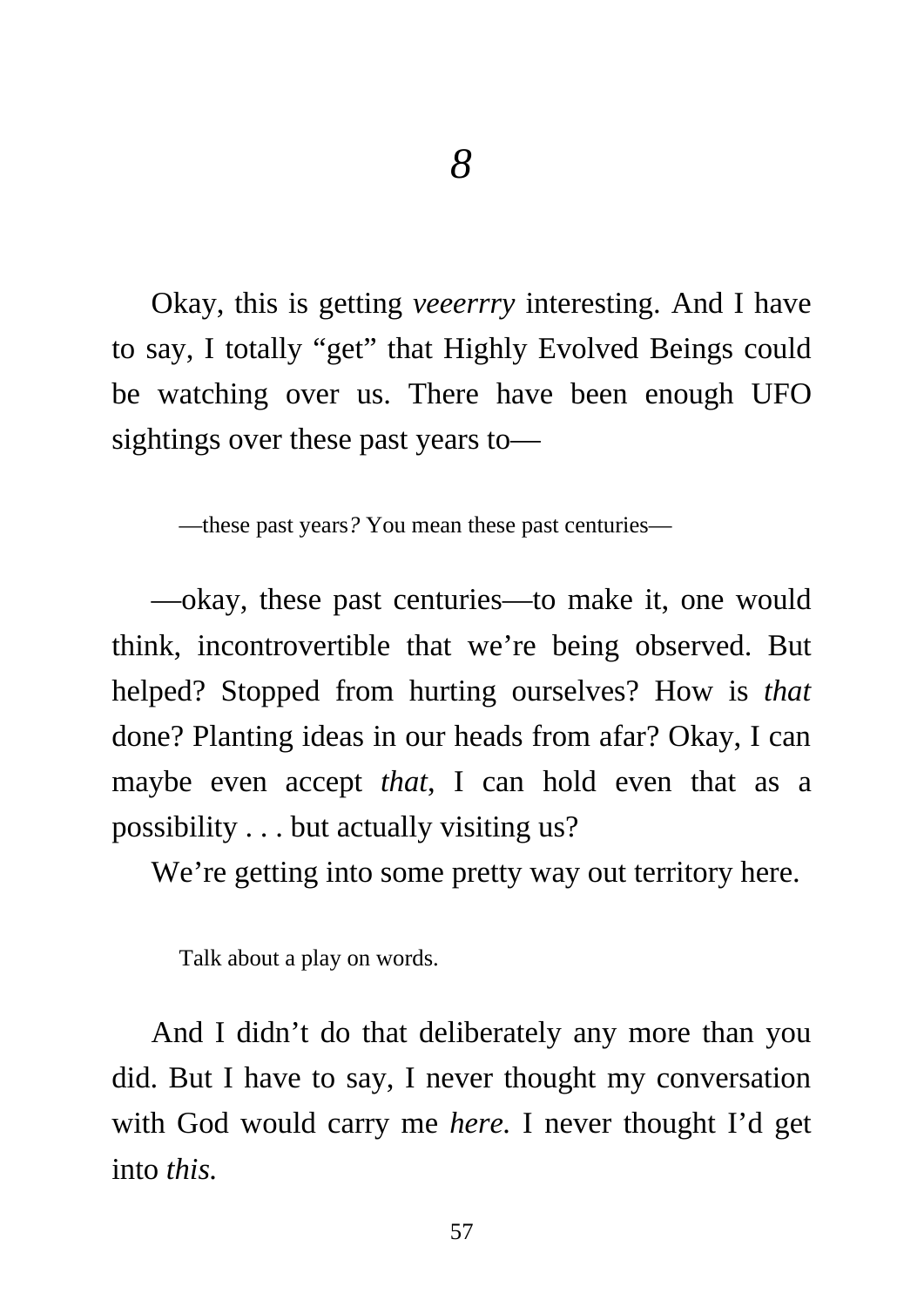Remember when you said that we spent a significant portion of *Conversations with God, Book 3* talking about Highly Evolved Beings?

Yes, but not about them choosing to help us.

No, but about the fact that they exist, for sure.

Hypothetical existence and here-and-now assistance —including visiting us—are two different things. Two *dramatically* different things.

Agreed. Embracing this possibility is all part of the Third Invitation.

I thought the invitation was to awaken our species, not to be introduced to a *new* species. Are you now saying that to awaken the species I have to embrace a belief that other life forms . . .

. . . I guess most people would not call them HEBs, as we referred to Highly Evolved Beings in *Book 3*, but would just call them extraterrestrials . . .

. . . are you saying that I have to embrace a belief that extraterrestrials—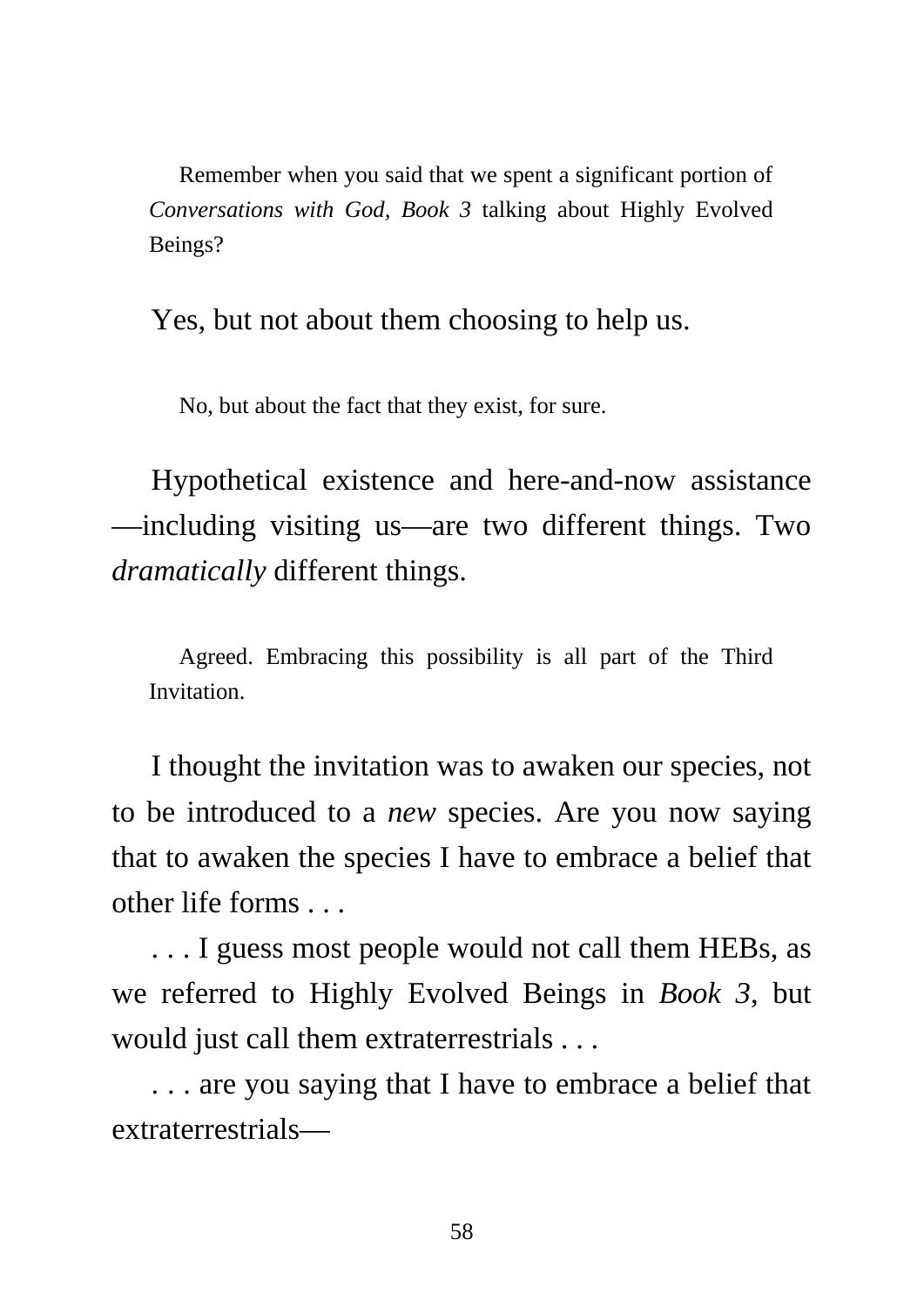—let's just continue to call them Highly Evolved Beings, or HEBs for short—

—that an awakened species is choosing to help us, and is visiting us?

You don't *have to* embrace anything. You can move forward with your mission to awaken *your* species without adopting any belief that another species exists, much less the idea that there are Highly Evolved Beings choosing to help those on Earth.

But you just said that "embracing this is all part of the Third Invitation."

It's *part* of the invitation, it's not *required* to *accept* the invitation.

Would you unpack that for me?

Let's go back to the front door analogy.

If you knock on my door, and I open it and invite you in, and if I say, "How timely! I've just put out some hors d'oeuvres," that doesn't mean you may not accept the invitation unless you consume the specialty items on the tray.

Got it. I can come to the party without having to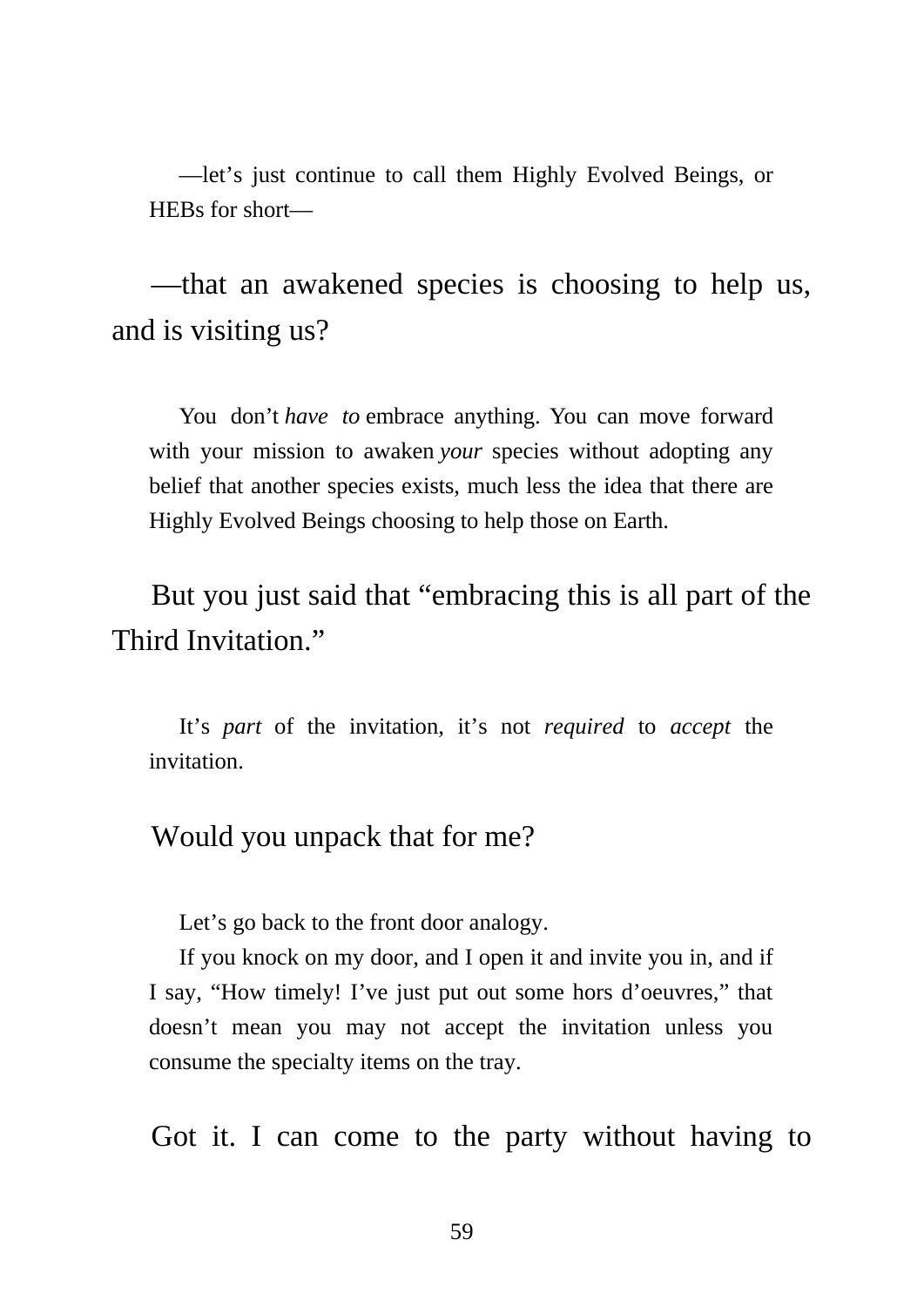"swallow" what may not be my cup of tea—to mix metaphors.

You can, indeed.

I can accept the invitation to help awaken our species without having to believe that *other* species are choosing to help us, and are visiting us.

Yes. One decision does not hinge on the other.

That feels better. That feels like I've got a little more freedom here.

Freedom is something you will *always* have. That's my promise to you. That is my eternal commitment.

I know, and I thank you. You've said that over and over, and I'm accepting that as your greatest gift to us.

So now let's say that I'm at least willing to explore these ideas that you've brought into our conversation. As a possibility. Let's say I'm willing to explore them as a possibility. What I really want to get to here is *how* I can help in awakening our species, and what an awakened humanity would look like—how it would create and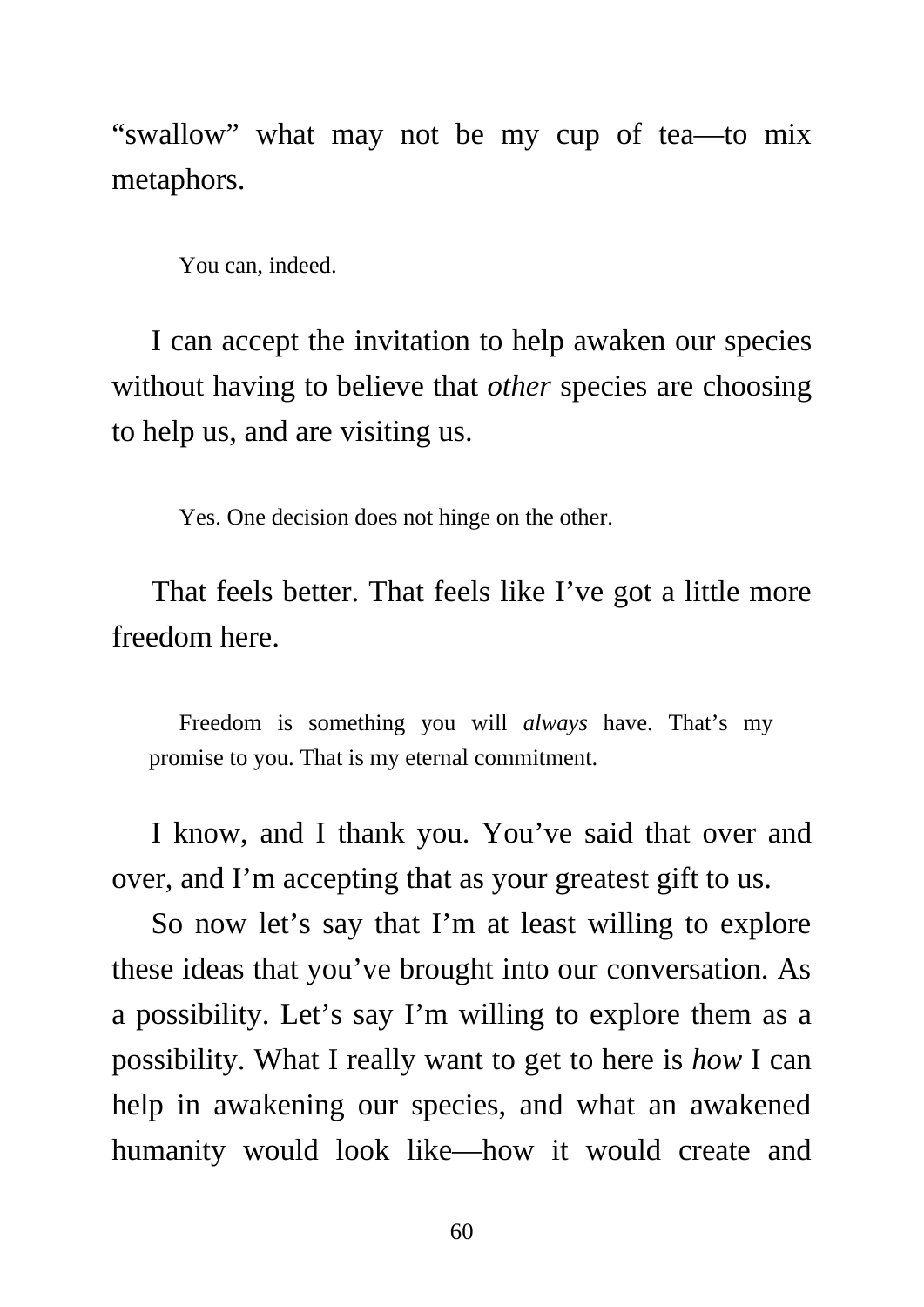experience life.

I described that in detail—in great detail—in what you have called Book 3 of your conversation with me.

You did, and I'd love to have a look at that again. I've already forgotten most of what you said. It's amazing to me how we forget what would be really valuable for us to remember.

Yes, that is part of the human experience, for sure. But repetition can help that. So we are going to summarize much of that again here—as well as repeating a few salient points from several of our other past conversations.

Okay by me. I can use the brush up, for sure. But right now I can't ignore the elephant in the room. I can't just pretend that you didn't say what you've just said right here.

You didn't just say that Highly Evolved Beings exist in the universe, you said that they are choosing to offer help to us directly—and that they are even visiting us.

As I observed earlier, those are two dramatically different pieces of information.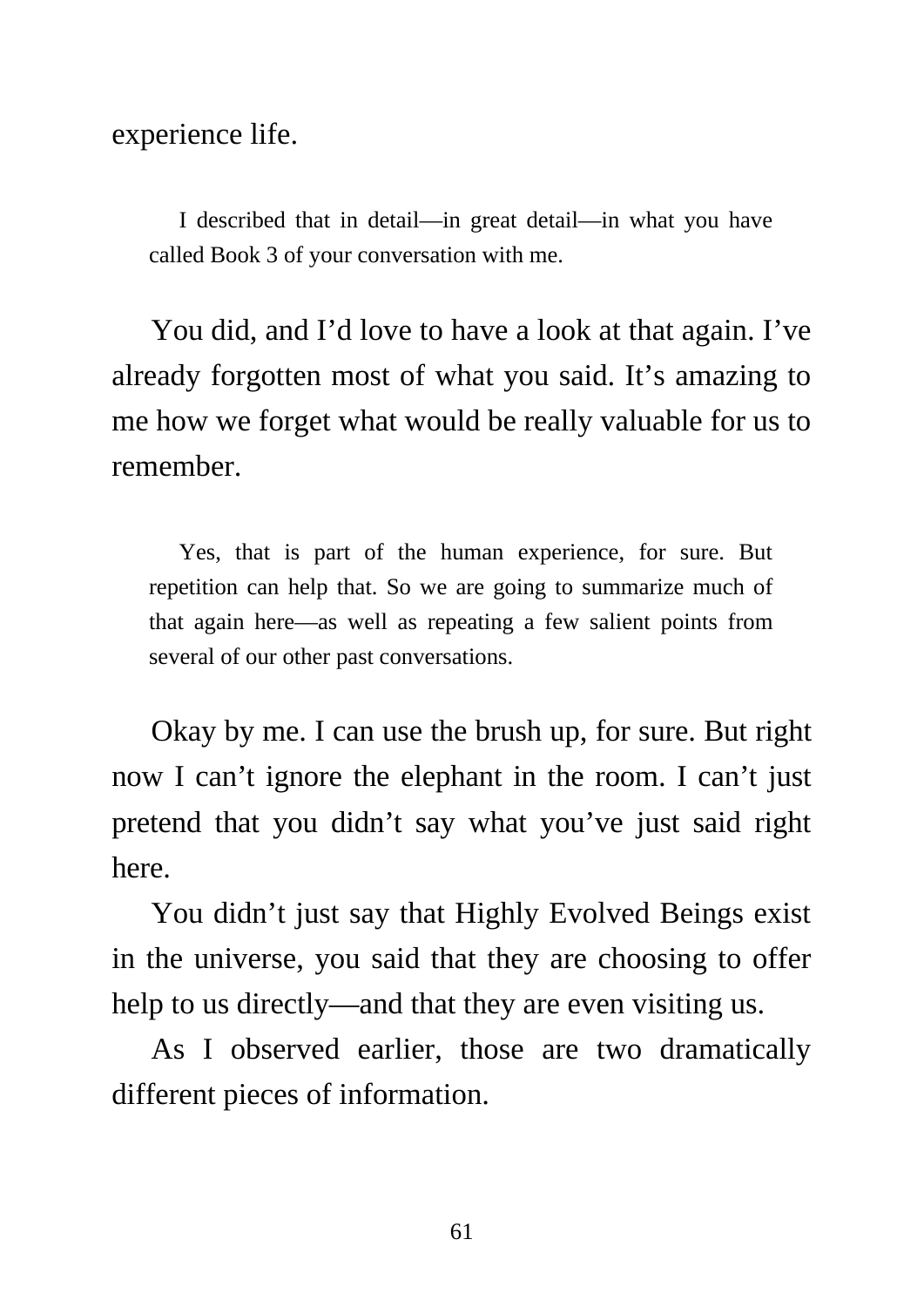We can explore both. The second exploration will serve the first. It would be beneficial for many facets of life to be explored by you during this wonderful moment in the evolution of your species, with nothing assumed, and nothing eliminated from consideration.

Always keep your mind open. In all things, always keep your mind open. Everything is possible. Especially things you know nothing about. You wouldn't decide that something you know nothing about is impossible, would you?

#### Many humans manage to do that much of the time.

But you, and others like you, have been different. You've kept an open mind.

You're sitting here right now engaged in what others would call—what *many* others would call—an impossibility, a delusion, even a blasphemy. You're having a conversation with God. And you're thinking nothing of it.

Why should I? It was you who told me in prior conversations—speaking of our previous exchanges—to at least consider the *possibility* that there may be something I don't fully understand about Life and God, the understanding of which would change everything. So I've applied that to my experience.

I'm very clear now that all of us are totally capable of accessing the highest source of wisdom within us—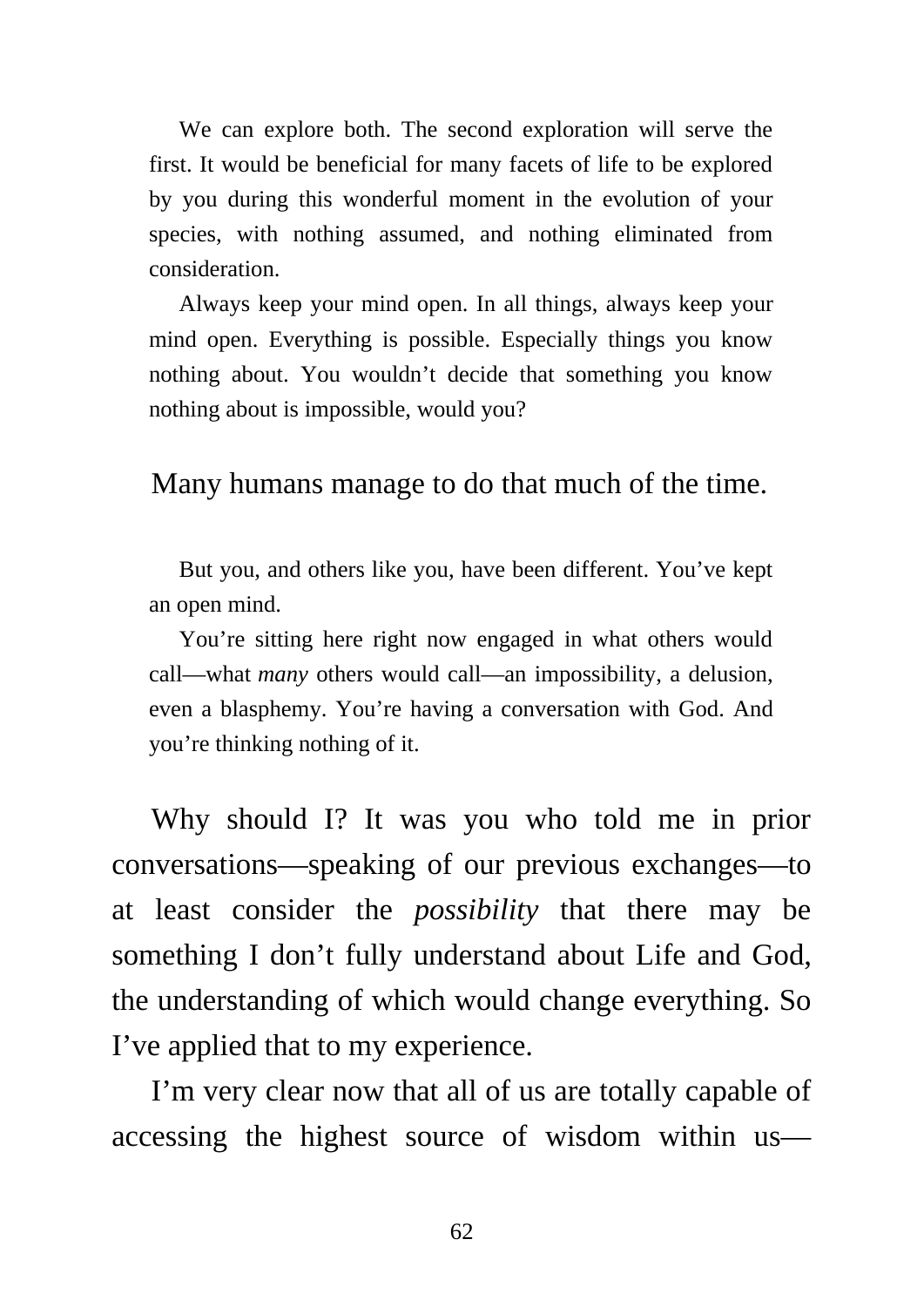which I call God—when we need or wish to.

We've all been doing it for years. Since we were born! Everybody is having a conversation with God all the time. Many just don't know it. Or they're calling it something else. That is, at least, *my* understanding, *my* observation, and *my* experience.

So you can accept that *God* is communicating with you, but you're not so sure about Highly Evolved Beings helping you?

Good one. Good point. I guess the second idea seems a little more science-fiction-esque than the first, so it's one step removed from something I can easily and nonhesitatingly accept. I mean, even organized religion speaks of "revelations"—moments of wonderful clarity, insights presumably coming from God—but I don't hear much talk from pulpits about Highly Evolved Beings offering us guidance.

So it's a startling idea, and not one that's easy to step into without the slightest hesitation.

Yet you'll find this as well in that part of our previous dialogue that you called Book 3.

Really? I've forgotten about that.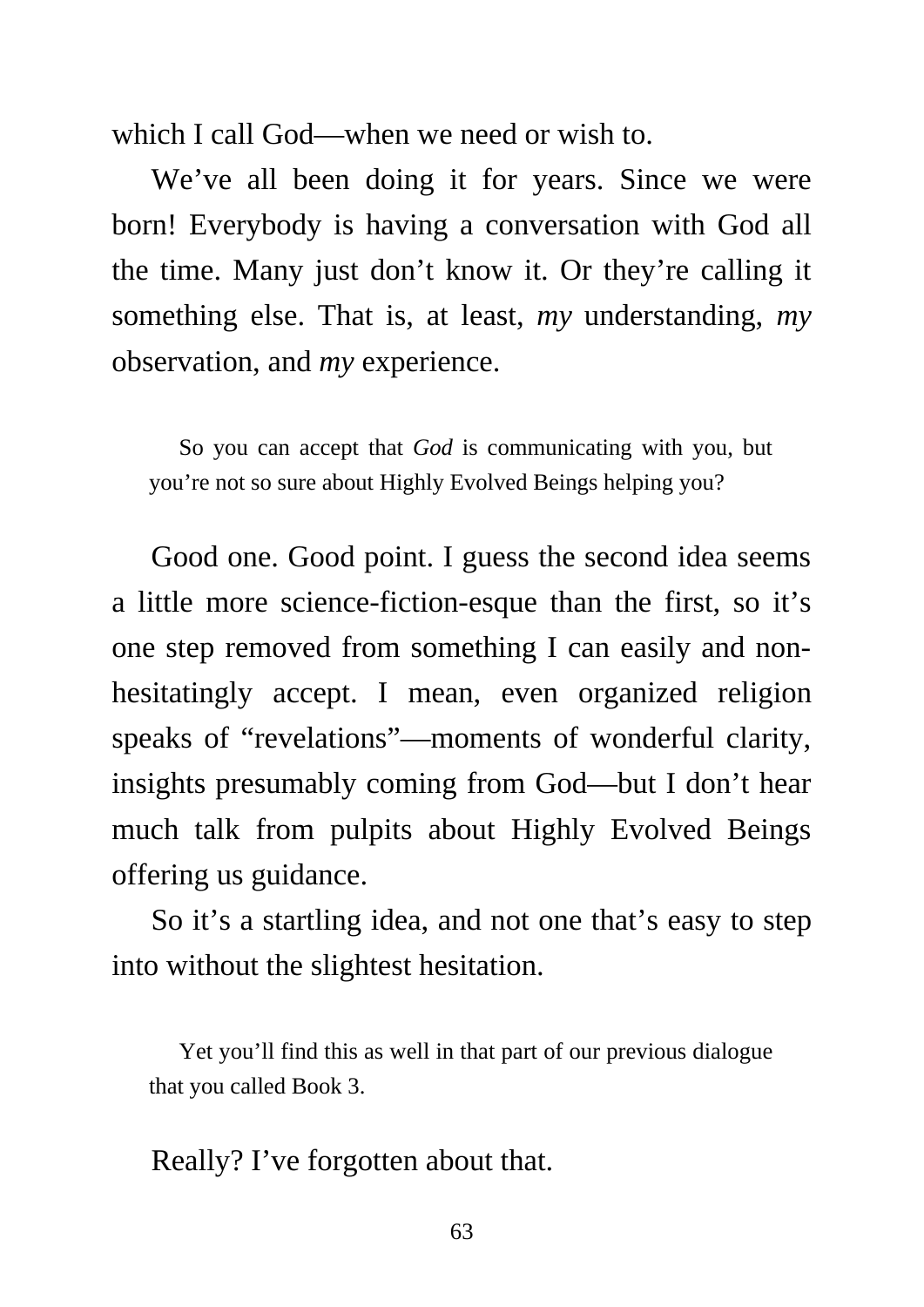There I said: "When all in your race are led to mastery and achieve it, then your race as a whole (for your race *is* a whole) will move easily through time and space (you will have mastered the laws of physics as you understood them) and you will seek to assist those belonging to other races and other civilizations in coming to mastery as well."

And you replied: "Even as those of other races and other civilizations are doing so now, with us?"

To which I answered: "Exactly. Precisely."

So it shouldn't be a surprise to see this come up in our present exchange.

You know, I'd actually forgotten that you said that before.

My messages to you have been consistent through the years. What has not been consistent is your remembrance of them.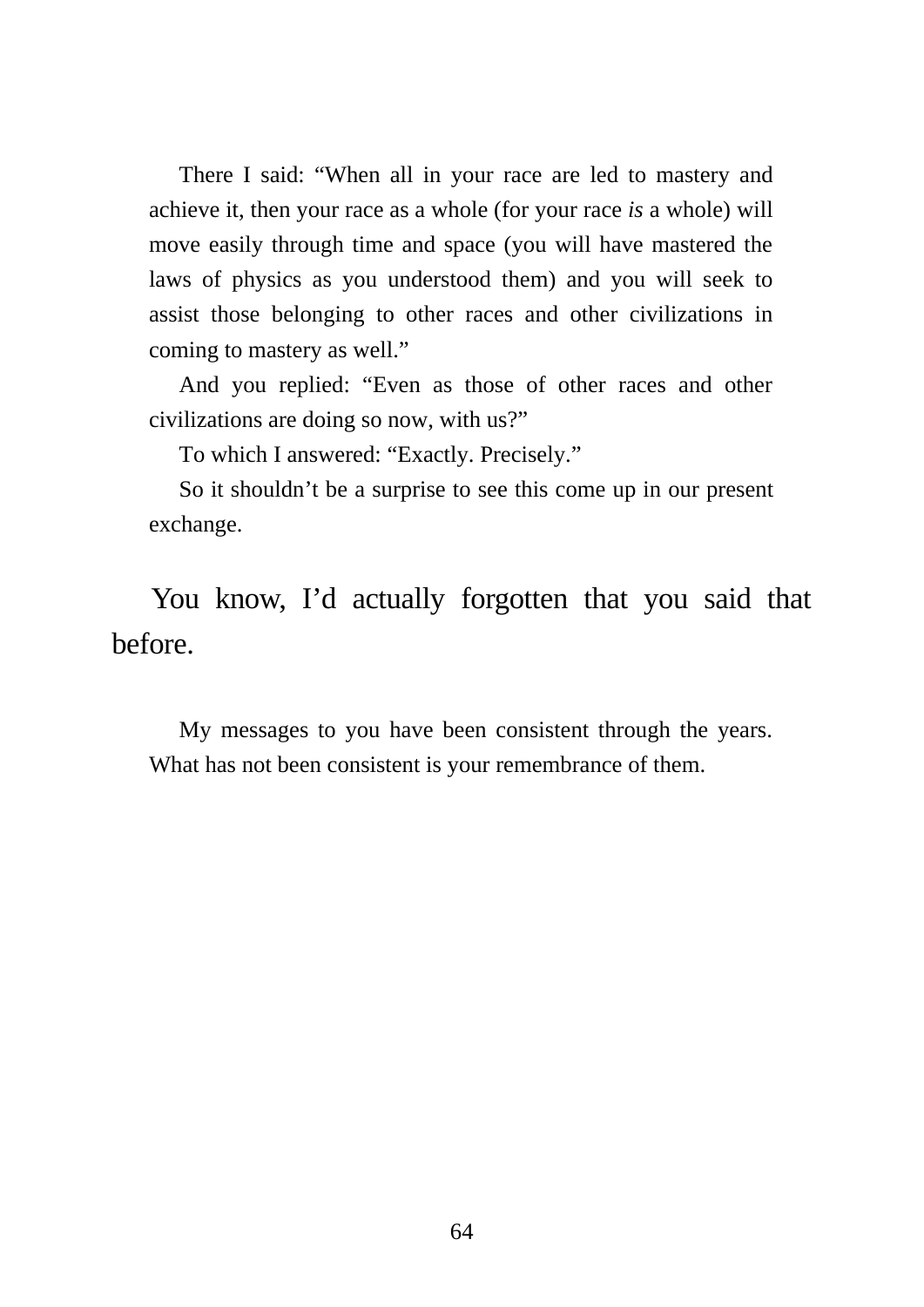I'll be the first to acknowledge that remembering all that I know, and all the messages I have received from all the wonderful sources of wisdom in my life, has not been my high card; not my most highly developed attribute. It is with me as my father used to say: "So old so soon, so smart so late."

That said, I want to offer whatever energy I can to the global effort to awaken our species. So I'm so very happy to have been stimulated to enter into this present conversation.

But you know what? I like to think that I've added to that global effort already in my life. Many people have, just by the way they interact with others. So maybe I don't have to accept the Third Invitation. Maybe I already did so. Long ago.

Many of you have done, yes, some of the things that a person who has received and accepted and acted on this invitation might do, but most of you have not done so intentionally.

You've all done them graciously and generously and genuinely, but not with a specific intention behind them. And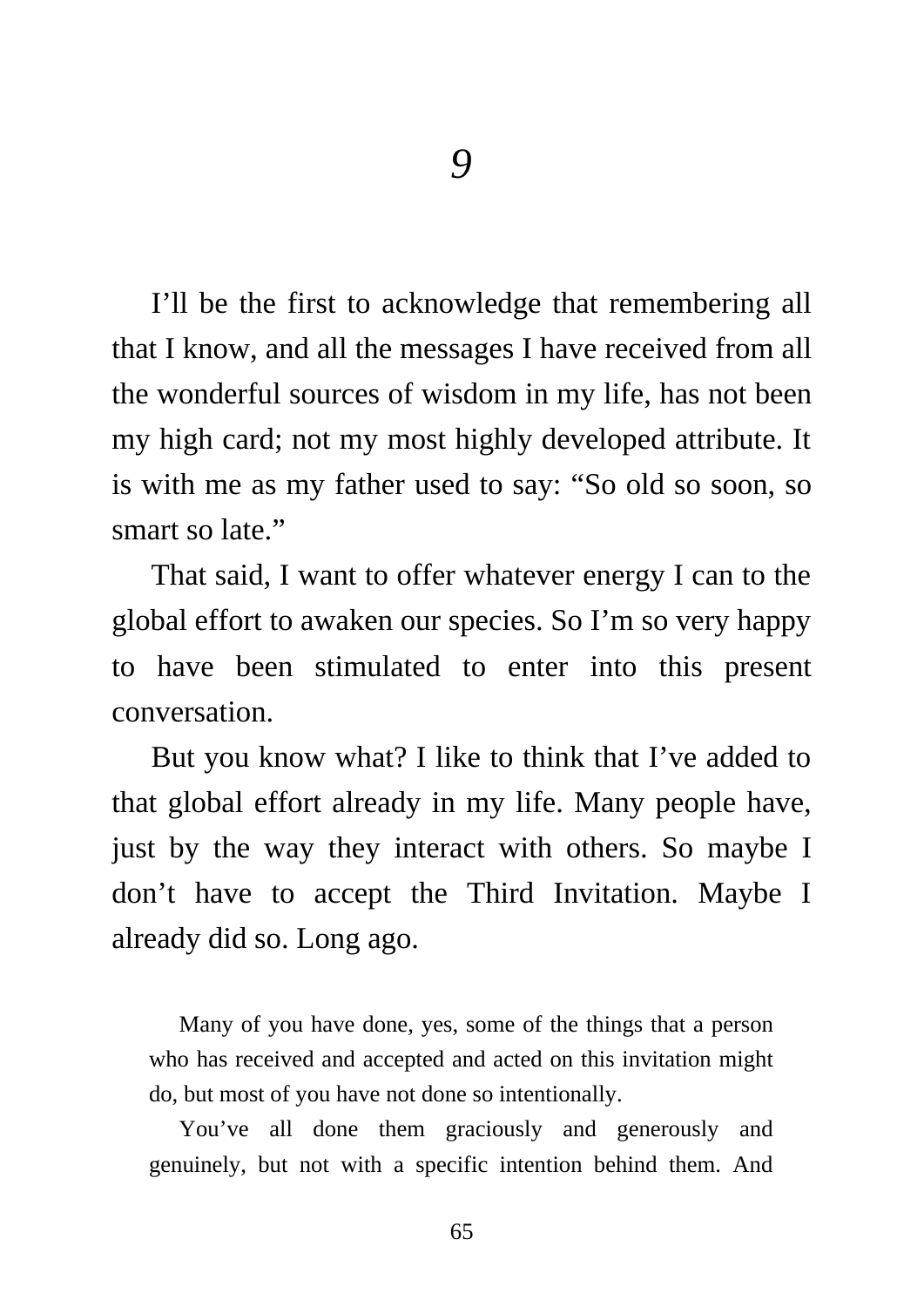intention is everything. It sets the energetic signature for events that follow.

You can get in your car and drive down the road and be doing everything that a good driver would do, but if you haven't set your intention about where you're going, you'll find yourself getting nowhere.

### I've had the experience.

But now, if you're saying that from this day forward your *intention* in everything you think, say, and do is to awaken your species—all as part of a self-expression that moves you forward on your own evolutionary journey—then you're going to see a different level of outcome.

This is what the Third Invitation is all about, and it is extended to everyone, not just to you. The conversation we are now having is for everyone who "accidentally" finds their way to it. You know who you are, because here you are.

The awakening of others will not happen by chance, or as a nice-but-not-specifically-focused-on result, but as an *intended effect* of the personal evolution of all those who self-select to accept the invitation that has been extended here.

A part of how you will all do this is by allowing your personal growth—and your struggles to achieve it—to be on display, to be modeled, publicly.

That's a big one. That's a huge thing to even contemplate.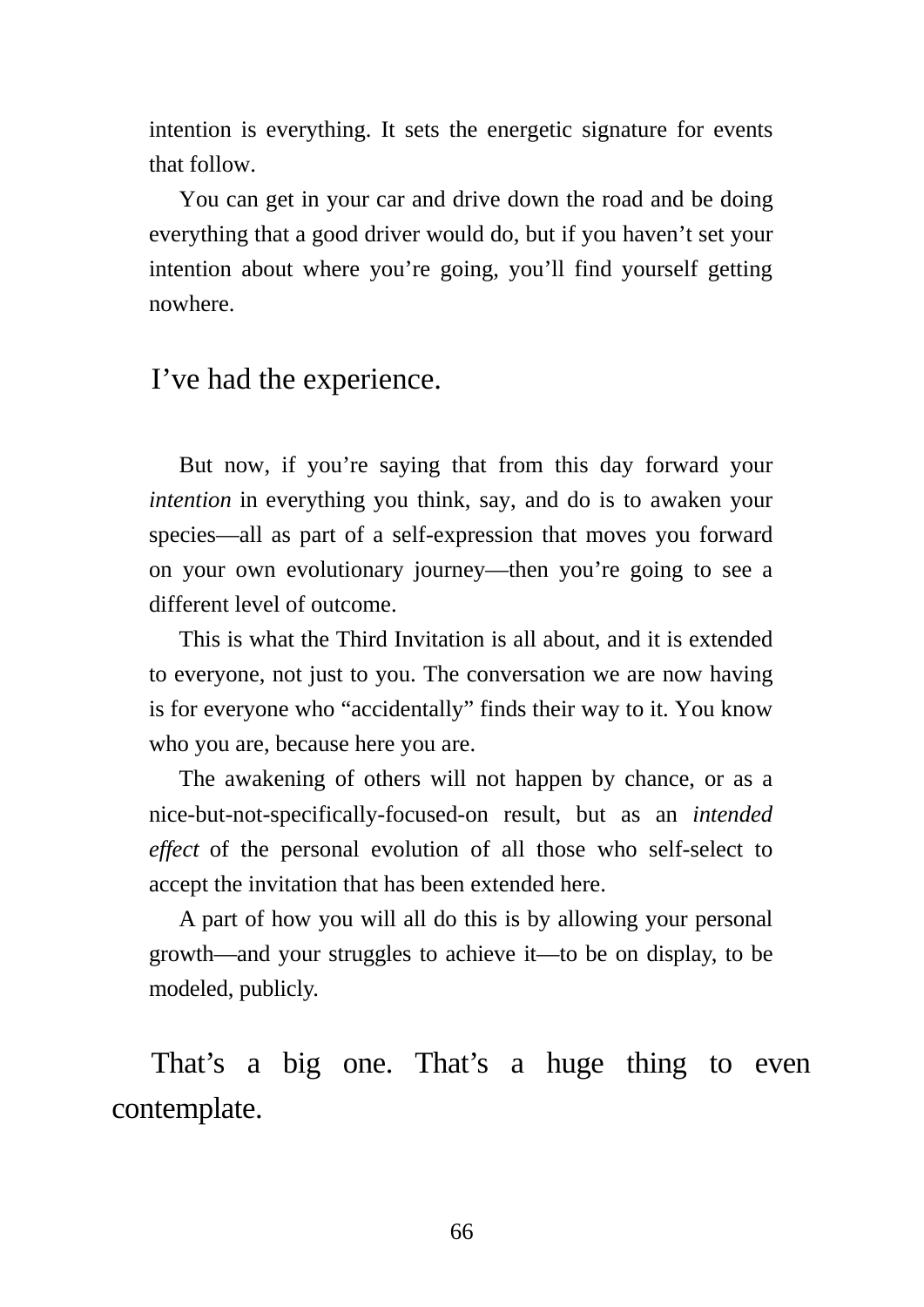Yet should you agree within to do it, you will have expanded the evolutionary impact of your day-to-day journey and momentto-moment choices from Little You to Big You, from Local You to Universal You, from the Singular You to the Collective You.

By all of you allowing your personal evolutionary process to be observed by others, it can become a means by which the evolutionary process of all humanity is advanced.

And what a Perfect Time for Advancement this is.

But how could anyone even attempt to do this kind of thing without being tempted to feel *grandiose?* I wouldn't want to start deluding myself into thinking that I'm the hope of our species. And I wouldn't want to inadvertently take anyone else down that road either. Wouldn't I run the risk here of inadvertently placing myself into an artificially elevated mental state, where I could only be described as "manic, " or even "deranged, " thinking that I have this mission placed before me, and I am one of those who is going to carry it out?

Let's be clear. This is not about walking around declaring yourself to be the model of perfection and the example of evolutionary excellence. This is about simply not hiding your personal choices, but presenting yourself authentically to the world with regard to both your struggles and your progress as you seek to fully awaken.

If you really, genuinely, and humbly notice within that your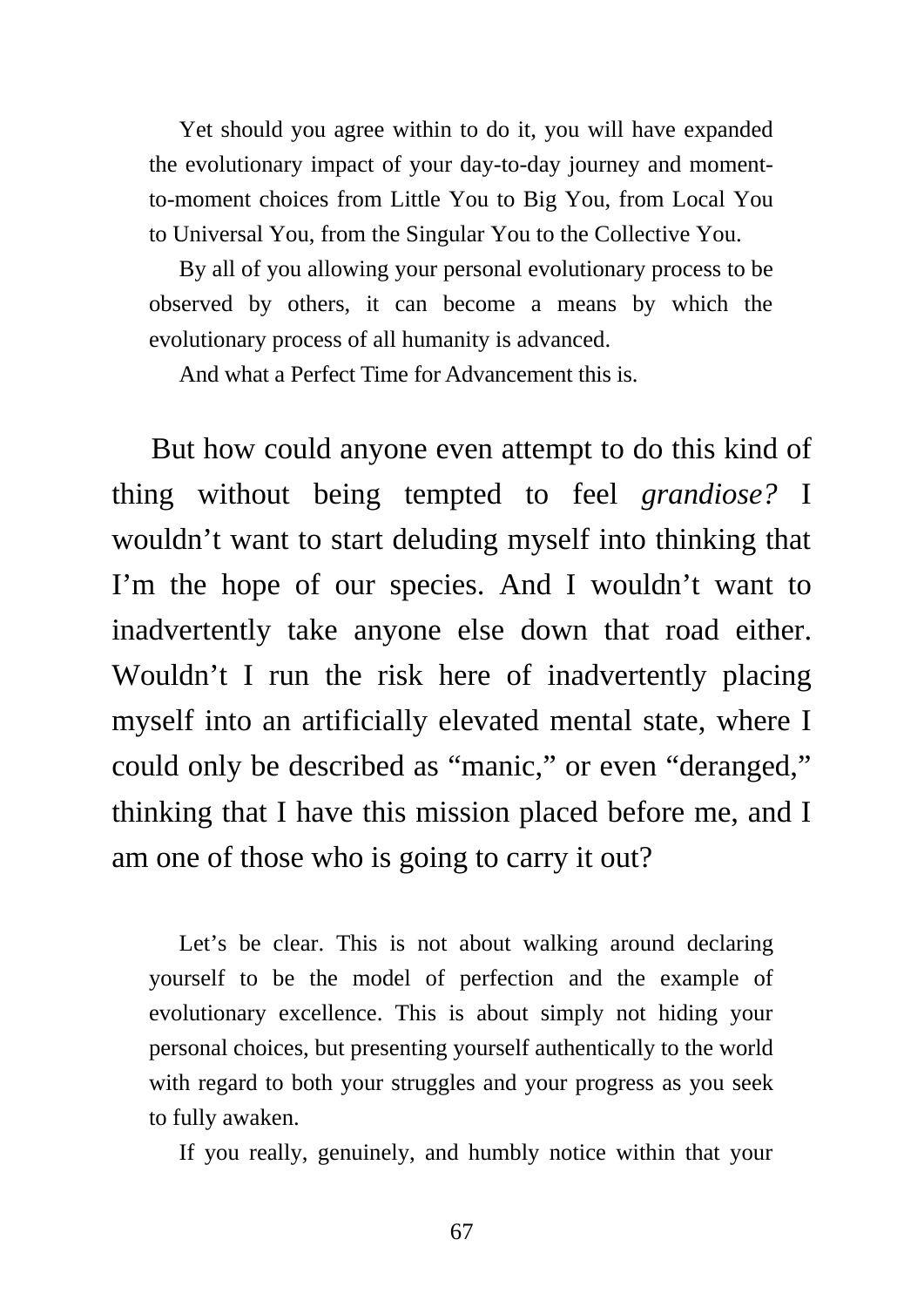personal, interior process is not focused on anyone else, and certainly not on "saving the world," but is only intended to move forward, as best you can, your own individual and personal evolution, and if you quietly share this with anyone who asks about your change of behavior—because others will notice it you will not take yourself to the place you've described.

And if you really, genuinely, and humbly accept what you have called your own "so-called" imperfections (I see you as perfect just as you are, but we'll discuss that later), and you view yourself and declare yourself to be a person whose evolution is "in progress" and not anywhere near complete, you will also avoid the place you've described.

If you are clear that the purpose of your decision to accept the invitation to help awaken your species is not to set you up as some sort of leader, but to simply and humbly share that it is *you* who have been led, by a deep guidance from within, and now see that there is another way to be human—a way that humbly seeks to be more beneficial to yourself and others—you will never selfaggrandize.

Well, I certainly have enough imperfections to stop myself from imagining that I am some sort of spiritual "leader." Anyone who knows me will tell you that.

If you remain clear about that, you have nothing to worry about.

On the other hand, what I don't want to do, and what I don't want anyone else to do, is start to feel so bad about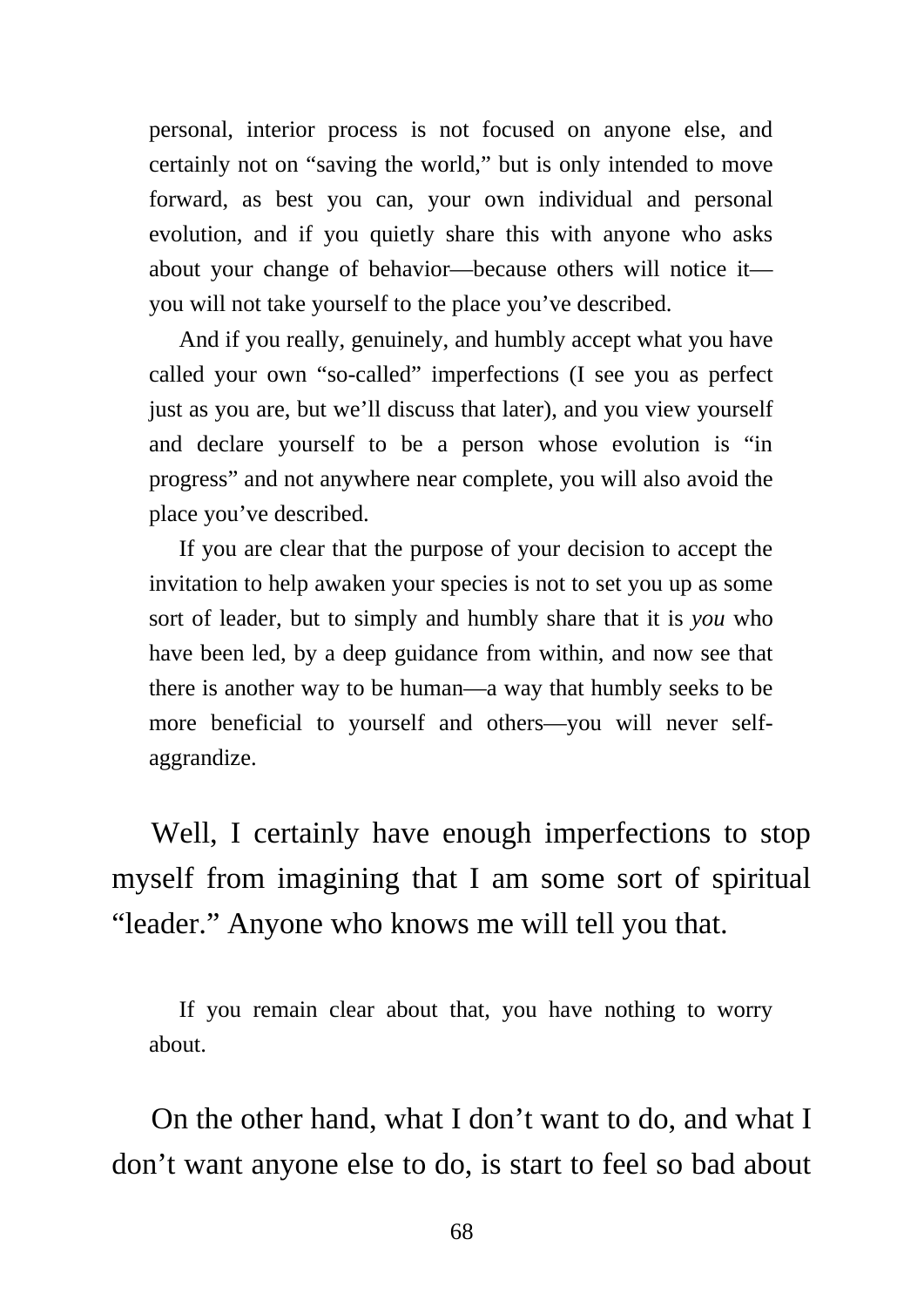ourselves, *so* "imperfect" and *so* "unevolved, " that we don't see ourselves as worthy of even trying to awaken (much less accept that we *are* awake)—to say nothing of helping to awaken others.

If you will allow yourself to see what you and others would call imperfections as part of what's perfect about all of you—and, by the way, see everyone else's "imperfections" in the same way you will create a wonderful balance that will serve you and everyone else whose life you touch.

That balance will allow all of you who accept the Third Invitation to love yourselves just as you are, even as you humbly and genuinely seek to grow and further evolve every day. It will allow you also to give others permission to do the same.

You are a beautiful being, growing and evolving. As I have said many times before in our other conversations: If you saw you as God sees you, you would smile a lot.

I am so comforted every time I hear that. Thank you for saying it to me again.

You're welcome.

Now what I would really like to do is take that closeup glance at what living as an awakened species would look like—and how humans can create and experience life in a new way on Earth.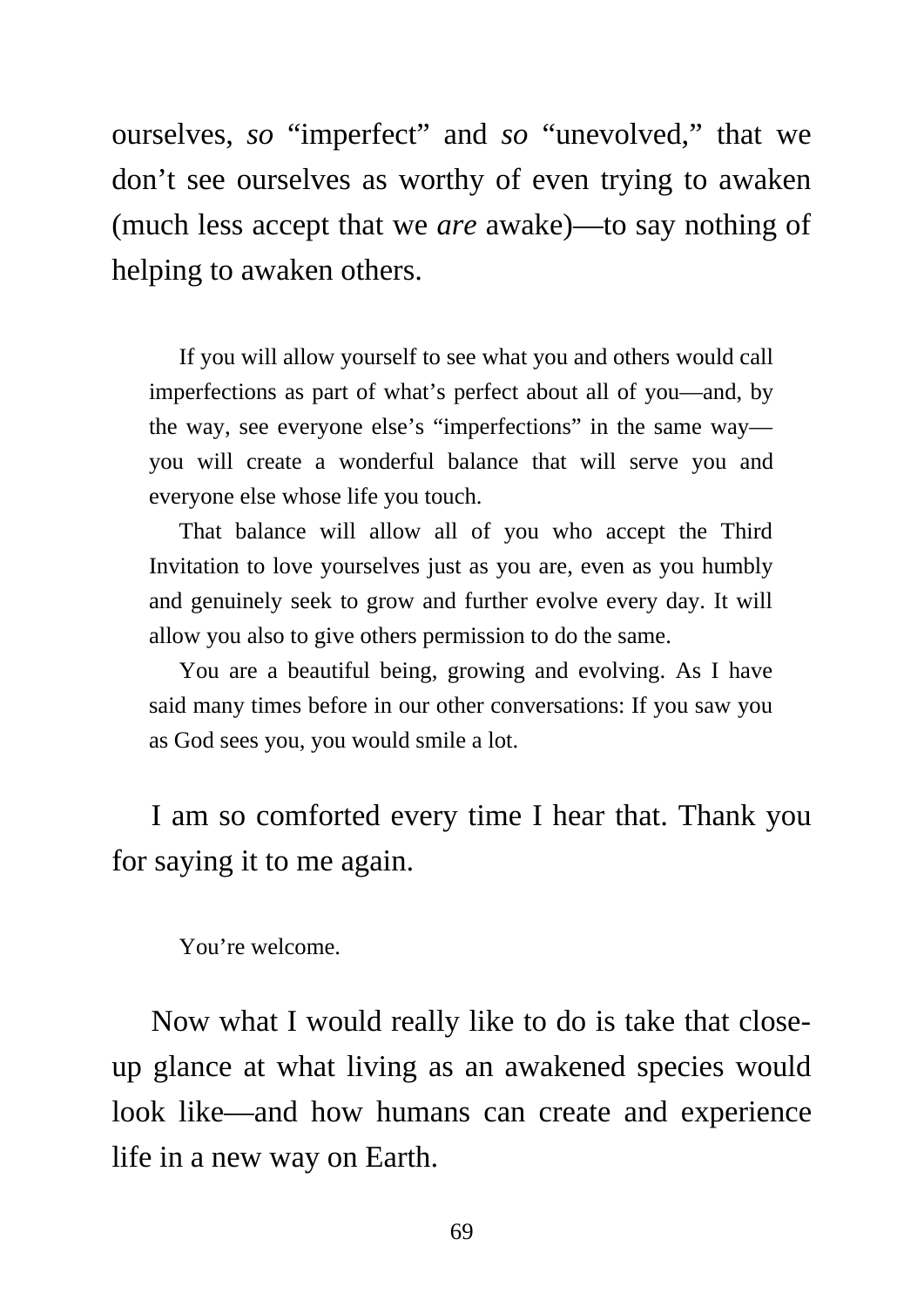I want to go over again what you said in our previous conversations about how advanced beings from outer space live.

I will be happy to, but first you must understand that I am not talking about beings from "outer space" as you have defined it.

What do you mean "as I have defined it"? Outer space is *outer space.* It's the part of the cosmos that exists off this planet. It's the rest of the universe. That's how I define it. How do *you* define it?

Well, I'm going to quote your metaphysical master, William Shakespeare here:

"There are more things in Heaven and Earth, Horatio, than are dreamt of in your philosophy."

### Which means?

Which means there are more things in what you call "outer space" than are dreamt of in your cosmology.

When you refer to "beings from outer space," you are referring to that part of the universe *of which you are aware.* Yet the universe is much larger and far more inter-dimensional than you may think.

Entities from the limited aspect of All That Exists that you call "outer space" are currently manifesting as physical entities, just as you are. And like humans, not all "beings from outer space" are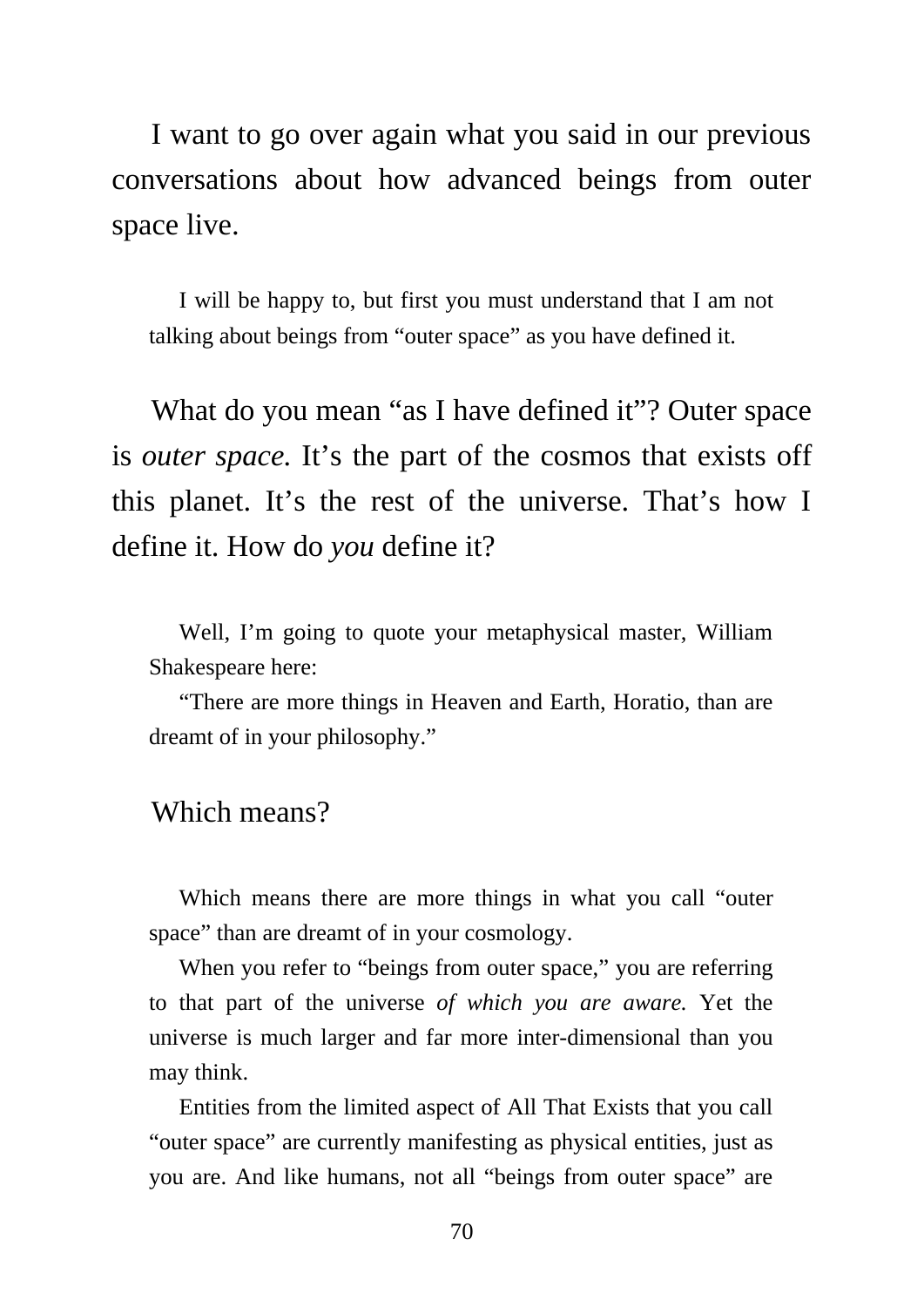peaceful, as I have already noted. Some are, and some are not.

Even those who *are* peaceful nevertheless occasionally behave violently, just as humans who see themselves as peaceful sometimes behave violently.

### To put it mildly. Many humans kill other humans*.*

Exactly. So when I refer to beings who are choosing to help you, and when I describe the new way humanity could choose to live based on how this awakened species lives, I am referring to entities who are not from the celestial realm in which beings experience themselves as only or primarily physical.

# You've got my attention.

I am referring to life forms existing in Another Dimension.

#### A dimension where the entities are not physical?

A dimension where they *need* not be. A dimension where they can be, if they wish to be, if they choose to "take on" what you would call a physical form, but where doing so is not required for them to have the experience for which all of life was created.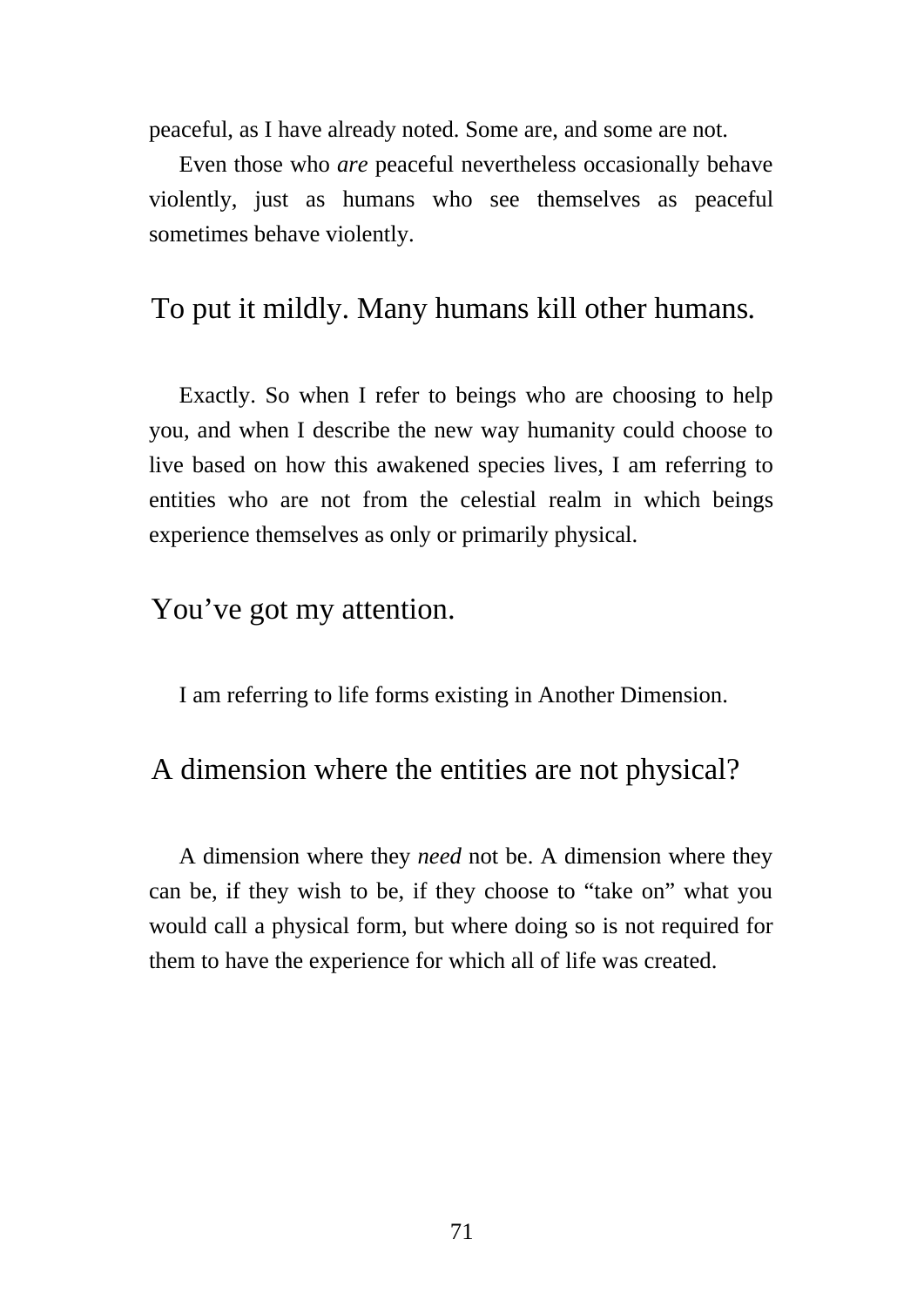I'm intrigued by this, but I really want to have that review of what an awakened humanity could look like in terms of how it would create life on Earth, and we keep getting into these other areas . . .

I'm going to invite you to trust that it could be of benefit to explore these other areas first. It could be a means of helping you to understand where Highly Evolved Beings in the universe are "coming from" as they continue to create an experience that your species on Earth may choose to explore more deeply—and maybe even emulate.

Well, that places this diversion into a different context. Okay, fair enough. Then I'll ask: If the entities you refer to do not *need* to adopt a physical body, why would they ever bother doing it? God knows—you should excuse the expression, but God knows—*I* would never do it if I didn't have to.

Actually, you would, and have.

Do you think you are in physical form now because you *have* to be? Let me assure you that you are in physical form now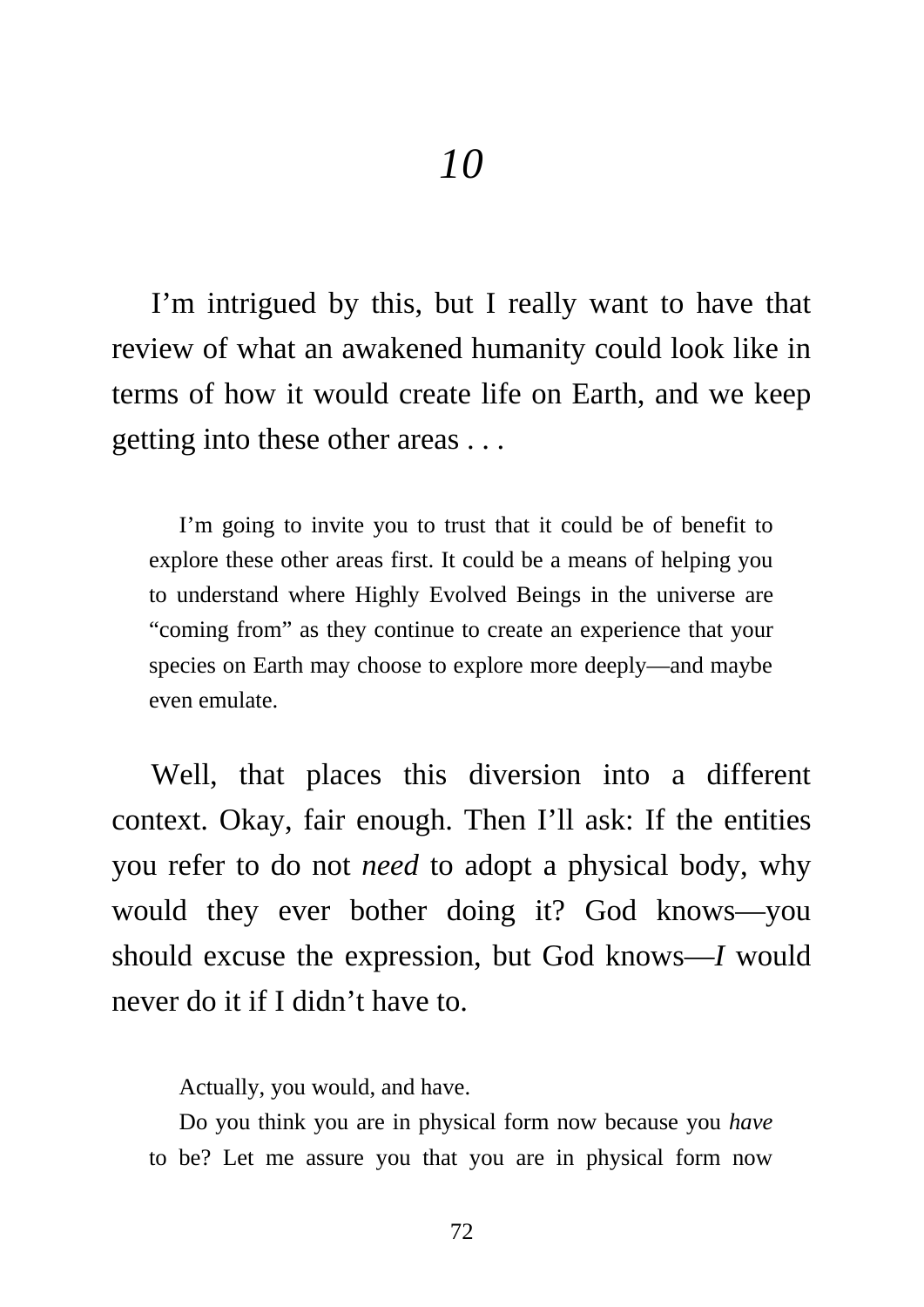because you *choose* to be.

This piece of information alone can change your whole way of being.

Why in the world would I choose *this?* If I could be free from all the unpleasant experiences of being in a body . . . why in the world would I choose not to do so?

You would choose not to do so if it served your purpose not to do so, and if you knew that you could be free from unpleasant experiences even while you are *in* a body.

### I can?

Yes, and that's something that will become clear to you as this conversation continues. For right now, simply be aware that it is this which you do not know—which you do not remember—and that is why you cannot imagine choosing to be in a body if you do not have to be.

And you do *not* "have to be." You choose to be in physicality only when it serves your purpose. And right now it does, or you wouldn't be here. This is something that every Highly Evolved Being knows, and that you do not.

The problem is that you do not know what your purpose *is* (the vast majority of human beings do not remember), and so it *seems* to you as if you are in physical form against your will.

This affects your entire experience of being human. You think that you are not only in your body against your will, but that the things that you are observing and confronting while you are in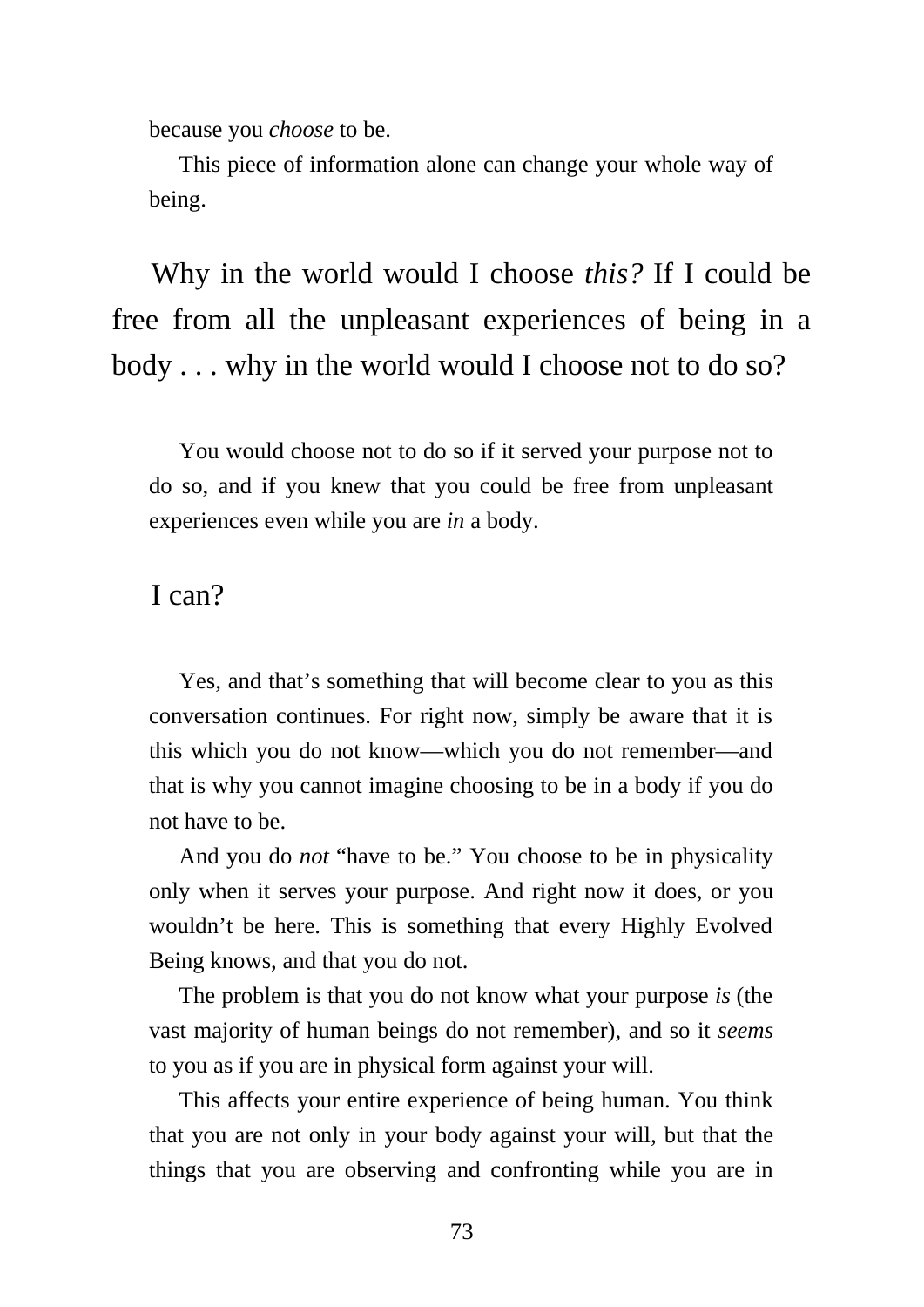your body are happening against your will. This has an enormous affect on the way you treat yourself and the way you effect others.

Helping human beings change the way they are with themselves and with each other—and thus change the future of life on Earth—is the reason all of you have been extended the Third Invitation.

When you have awakened yourself you will know, at last, what your purpose is—what your reason for being alive is, what the reason for all of *life* is. Then you can decide to express and experience that. And this will help and encourage others around you to work on themselves in the same way.

If you couldn't understand all of this, we wouldn't even be having this conversation. Nor would those who are following it right now be following it.

### A point you made before.

A point I made before.

Those who have committed to their own full awakening, and to helping their dear fellow travelers on the planet do the same, have already self-identified.

They know, as you know and have said, that humanity is, in fact, One Decision Away from changing its future for the better forever, through the process of each person evolving to the next level, by embracing and demonstrating Who They Really Are.

And this is what Highly Evolved Beings are doing right now? In helping us to achieve that awakening, and by taking on a physical form in order to do it, they are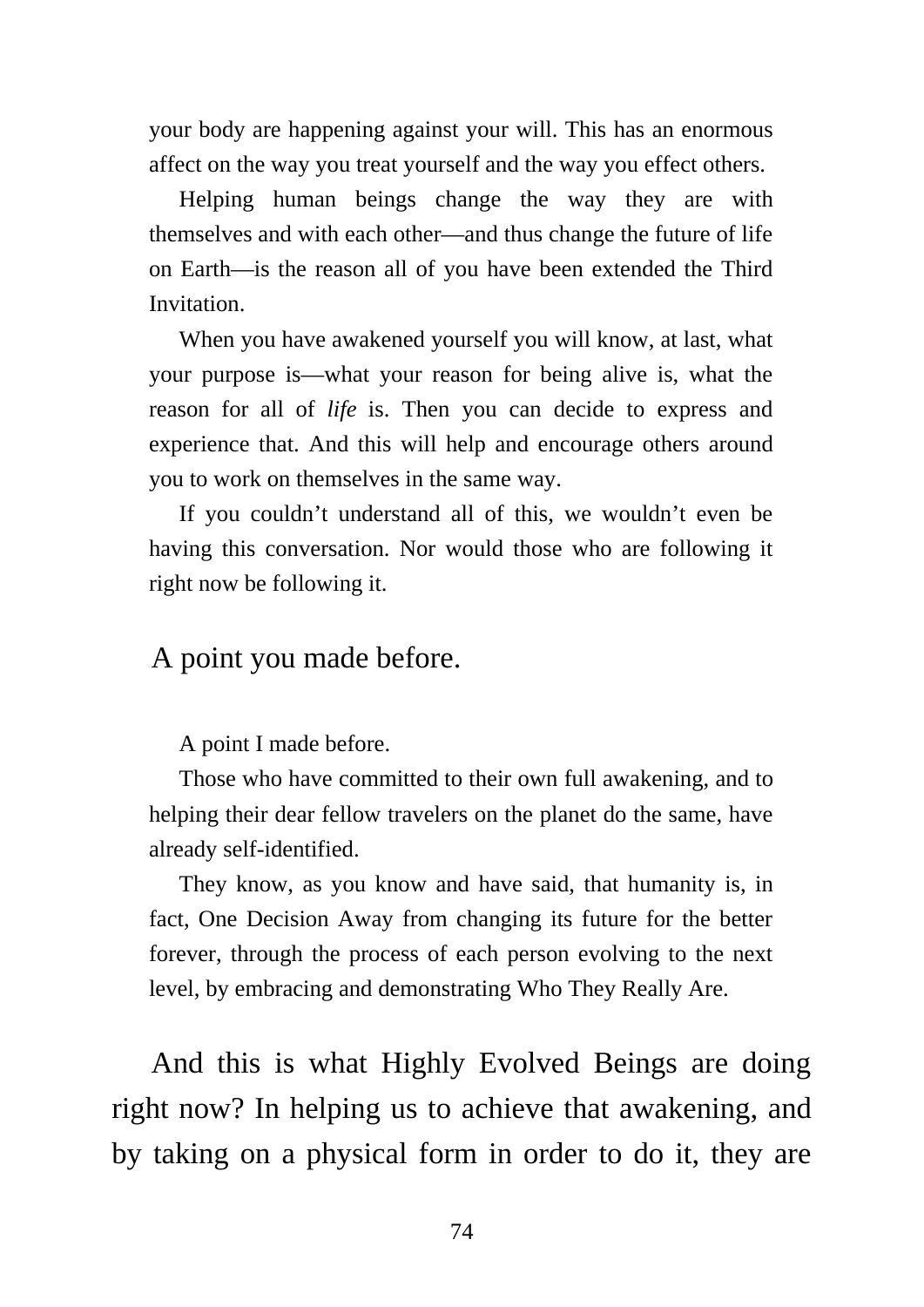# expressing and experiencing Who They Really Are? Is that what I am to get from all this?

Yes. That is precisely the reason that the beings I am referring to would choose to take on a physical form.

A difference between your species and theirs is that they are moving back and forth between physical and metaphysical states at will, whereas most of you imagine that you are doing so in a way that has nothing to do with your will.

That's why I've allowed you to get into all of this here. Changing this thought that you are moving between the physical and the metaphysical against your will is going to be a big part of your personal transformation.

You now describe your movement from the physical to the metaphysical with the term "death," and you have it in your mind that this is the worst thing that could ever happen to you. Yet this event is merely one step in your ongoing evolutionary process.

We actually *fear* the process by which we continue to evolve. We profoundly fear disembodiment—what we call "death"—and thus seek to avoid it at all cost.

Literally, *at all cost—*including the abandoning of your consciousness, of what you "know to be so," and of your deepest inner awareness.

In this you fail to recognize that you are already awake. You abandon your Self in order to "save" yourself.

This is the irony of the behavior of every very young sentient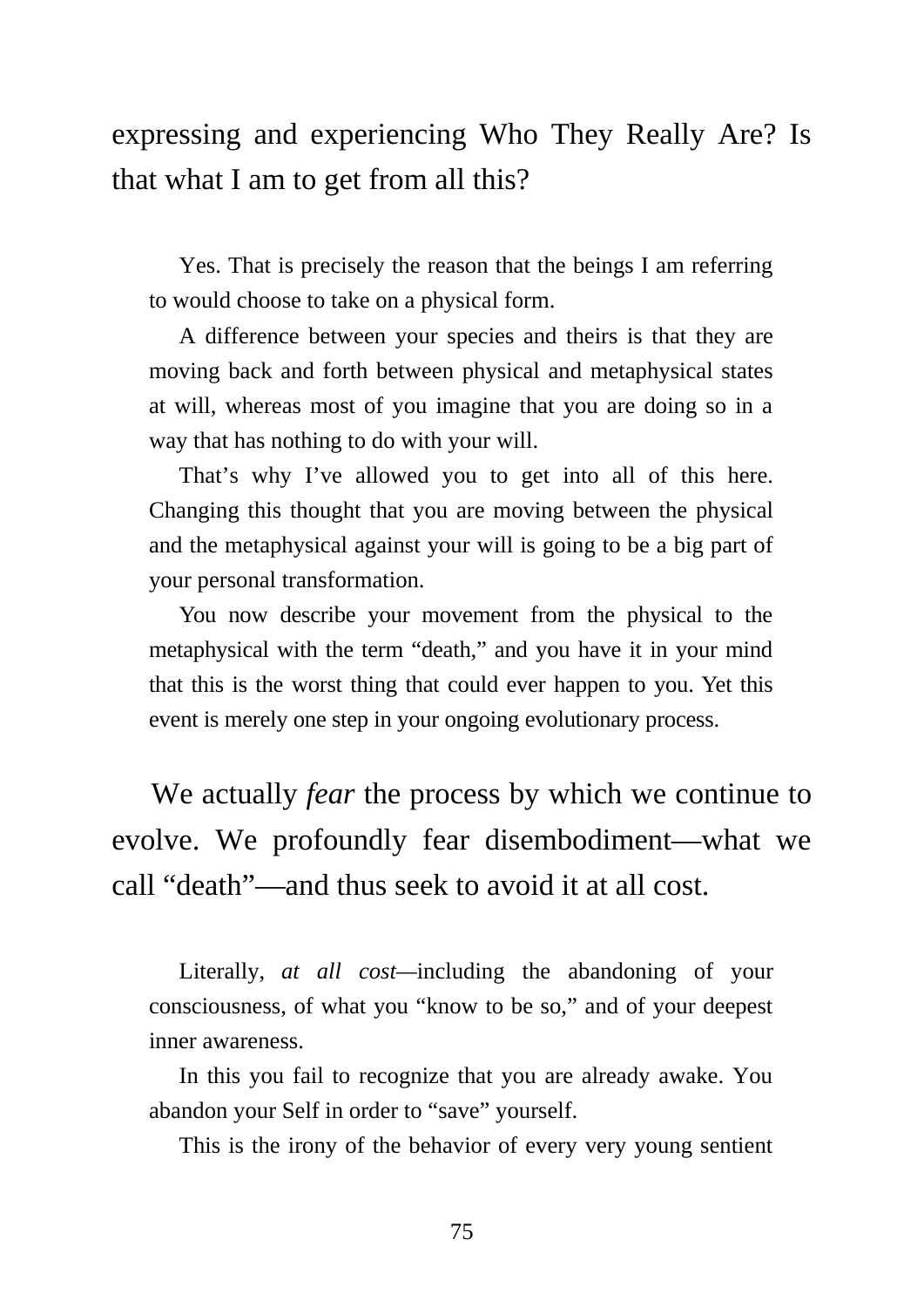species. It is the supreme irony of your present human experience.

Yet you are starting to understand now. You are beginning to awaken, and you are ready to accept the invitation to awaken others. But you cannot awaken others unless you know what you are awakening *to.*

That is the purpose of this diversion. It is to let you know that you are awakening to the awareness that you are in your present body deliberately, not as a trial and a tribulation, not as something from which you can't wait to escape, but as a way to experience and demonstrate what only physical life on Earth can offer you the greatest opportunity to express.

Well, let me explain why this whole experience here very often *does* seem like a trial and a tribulation.

If I am understanding all of this correctly, these HEBs you are talking about are moving between the physical and metaphysical states instantly. They embody and disembody on the spot, when and as they wish. We humans, on the other hand, seem to be required to go through a period of time in the physical—for some it may be very short, maybe even just a moment, while for others it may be many years—but time passes.

What's more, on every occasion when humans move from the metaphysical back into the physical, they have to "start life over." We have to embody as babies, and learn the basics of being in a body all over again.

76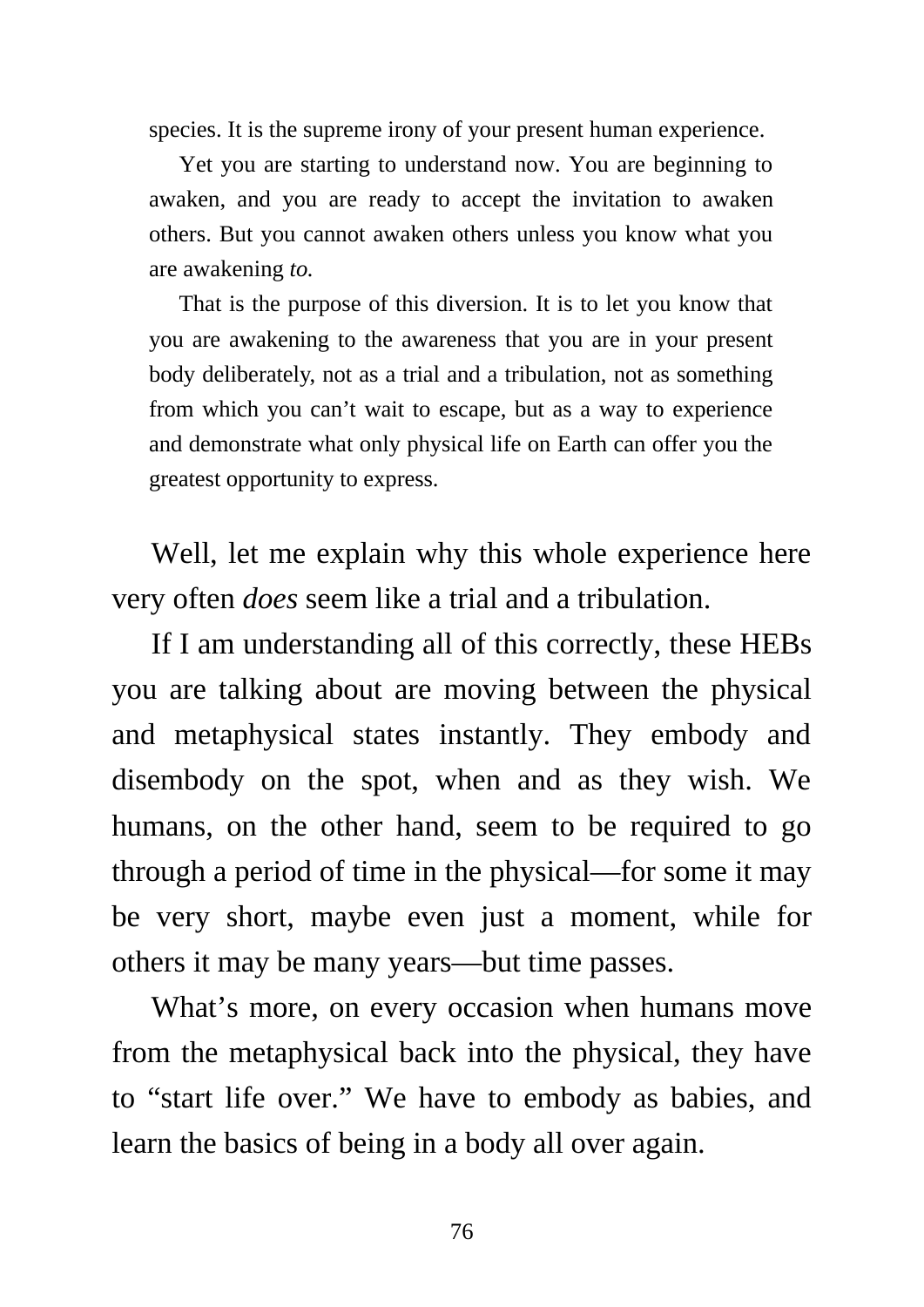I don't hear you saying that this is required of Highly Evolved Beings from Another Dimension. You're saying they can change from one form of expression to another spontaneously, and move from the "nonphysical" to the "physical" as fully developed beings, not as beings at the beginning of a physical life cycle.

Do I have all of this right? If so, that would be a major plus, for sure. We're at a huge disadvantage here, having to "start over" every time we want to "physicalize, " and having to confront all of the difficulties and overcome all of the challenges of years of day-to-day life.

Actually, you're under no disadvantage at all. You're doing exactly what you want to do.

If would be beneficial for you to understand that you are physicalizing for a different reason than HEBs. You are physicalizing because you *want* the experience of growing from embryo to infancy to childhood to adolescence to adulthood to old age. And you want it more than once.

You've come back into the Realm of the Physical over and over again in order to embrace the fullness of this experience, because you seek to understand *all of it,* thoroughly and completely, thus to both create and experience who you are from every angle, through every lens, in every circumstance and situation.

As you move through this process of self-creation, you have been all of it in your lifetimes. The victim and the villain, the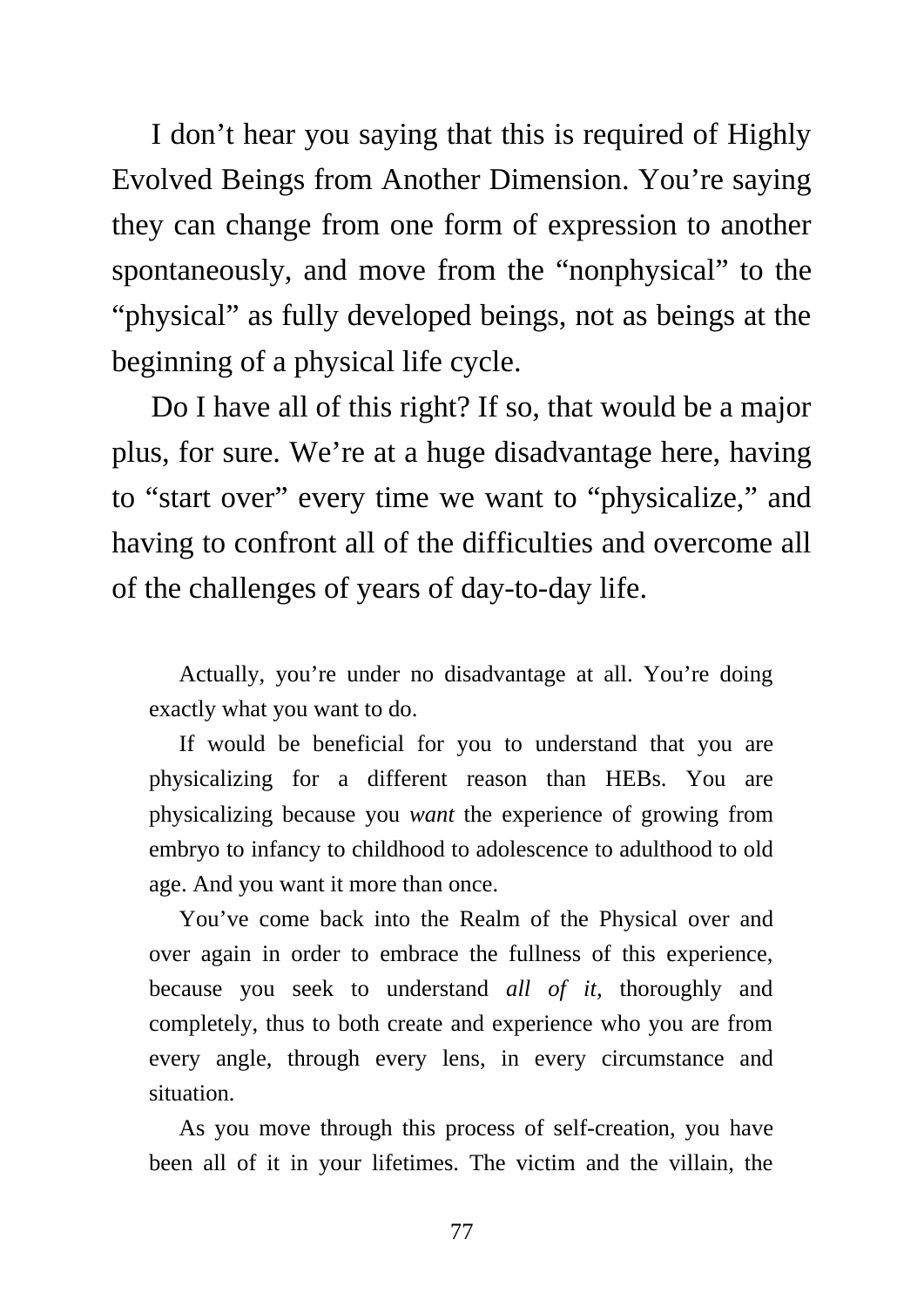strong and the weak, the oppressed and the oppressor, the socalled "right" and the so-called "wrong," the so-called "good" one and the so-called "evil" one.

I thought there was no such thing as "right" and "wrong." I thought that none of us were "good" or "bad" in God's eyes.

Your thought is accurate. These are labels that *you* have given to certain behaviors, not that God has applied. God loves you and adores you and embraces you through all your processes of "becoming," of "growing," of self-realization.

I desire for *you* to decide who you choose to be and how you wish to experience that—so that you might know Who You Really Are not through having been told or assigned or ordered, but rather, through having *created* your Self in that way, given all the options, offered all the choices, presented with every possibility.

Now you have known the power and the glory of being Divine —through the *freedom* and the *will* to be Divine.

This is Divinity *expressed*, not simply *bestowed*. This is Godliness *experienced—*and that has been my purpose in creating life Itself.

And so, you have been the here and the there of it, the up and the down of it, the left and the right of it, the big and the small of it, the fast and the slow of it, the shallow and the deep of it, the light and the dark of it, and yes, the young and the old of it.

You're using physicality to know and experience all of it every conceivable expression—by producing a Contextual Field within which you may choose who and how you wish to be.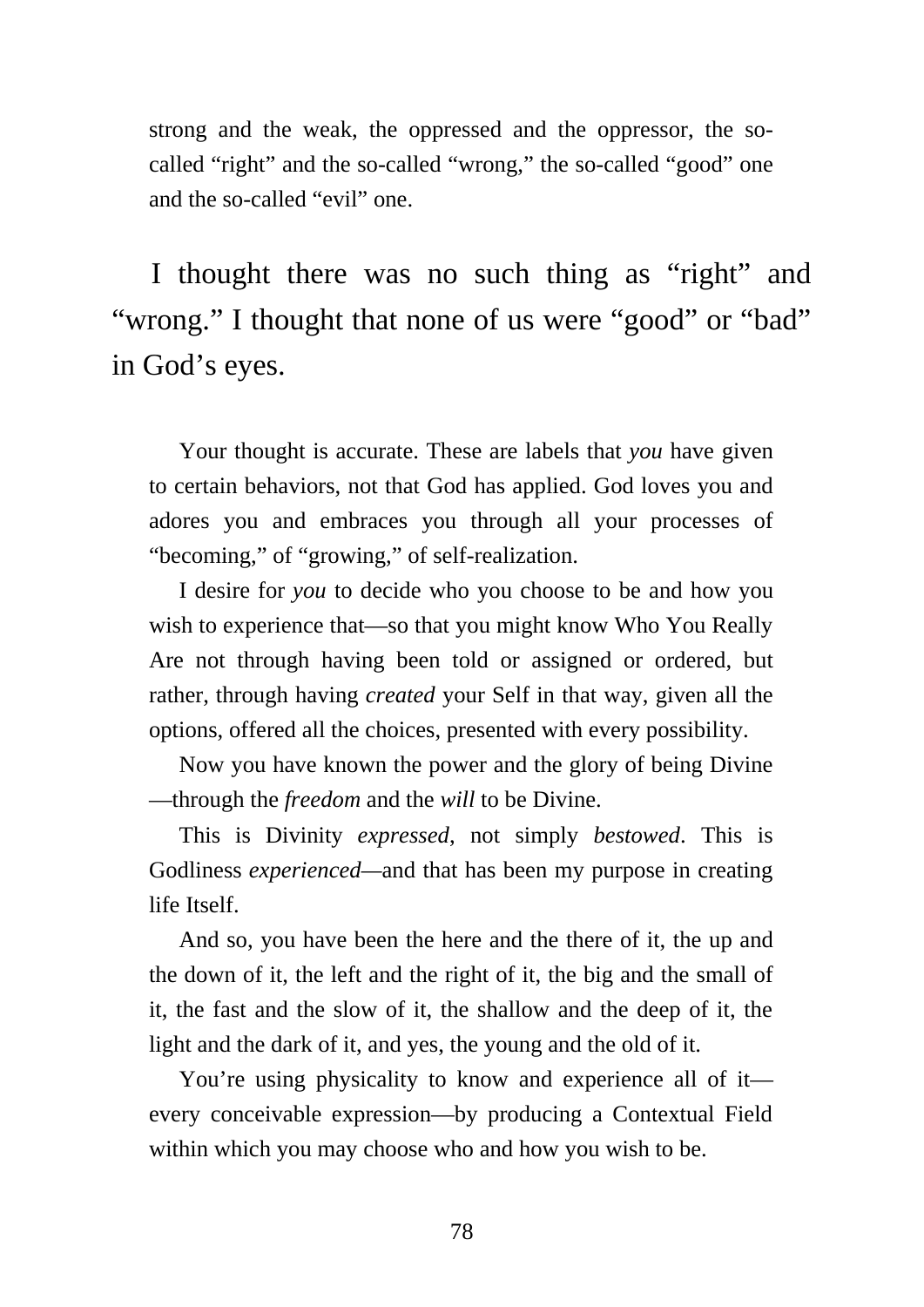This Contextual Field is the greatest blessing of your life in this dimension, because in the absence of That Which You Are Not, that which You Are is not.

That is, it is not experienceable.

In the absence of dark, light is not. In the absence of small, big is not. In the absence of fast, slow is not. And in the absence of what you have called "bad," what you have called "good" is not.

Therefore, judge not and neither condemn, but be a light *unto* the darkness, that you might announce and declare, express and fulfill, know and experience Who You Really Are—and that all others whose lives you touch might know who *they* really are as well, by the power of your example.

Is this not what all masters have done?

You have said these words to me many times before. Still, within this present context, they make even more sense to me, ring even more true. But why wouldn't this be true also for Highly Evolved Beings?

As just noted, HEBs do not embody for this reason. They have already experienced physicality fully. They have done so to completion. So they do not "start over" in each embodiment, unless it serves them to do so in a particular physicalization.

### What does that mean?

If a Highly Evolved Being enters into physical form in its dimension, it is because that HEB wishes to recreate and re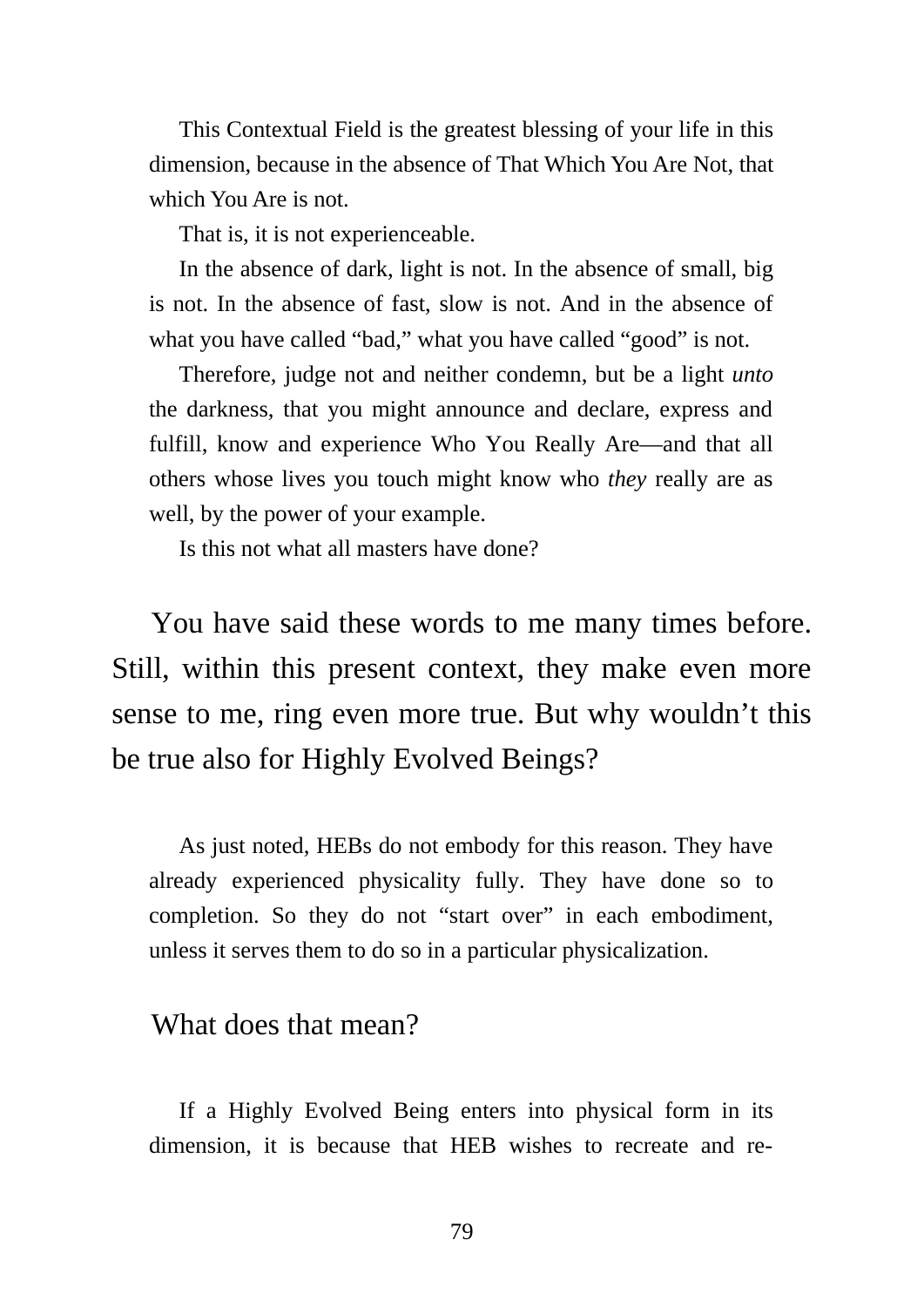experience something that cannot be created or experienced in the metaphysical state. "Starting over" from an initial embodiment state is rarely required in order to do this.

If a Highly Evolved Being enters into physical form *not* in its dimension, it is because that HEB wishes to offer assistance to sentient beings in the Realm of the Physical in the understanding, expressing, and full experiencing of themselves as who they really are. HEBs may then choose to "start over" in a life cycle as they physicalize.

But why would HEBs even choose to offer assistance to sentient beings in a dimension other than their own?

So they may continue to express and fulfill, know and experience who *they* really are, at the next level—and the next, and the next, and the next. HEBs are choosing to experience and express themselves not as The Seeker, but as The Answer.

The whole universe, the entire cosmos in each of its dimensions, is filled with sentient beings, each imbued with the exact same desire—the desire to express and experience their True Nature and their True Identity.

This involves a process of, first, moving through and knowing every aspect of being physical. Then moving through and knowing every aspect of being metaphysical. Then, integrating both.

And here is the great secret that Highly Evolved Beings are focusing their energies on sharing: Full integration can occur at any moment. The process can be condensed. An entire civilization can begin living as an awakened species whenever it wishes.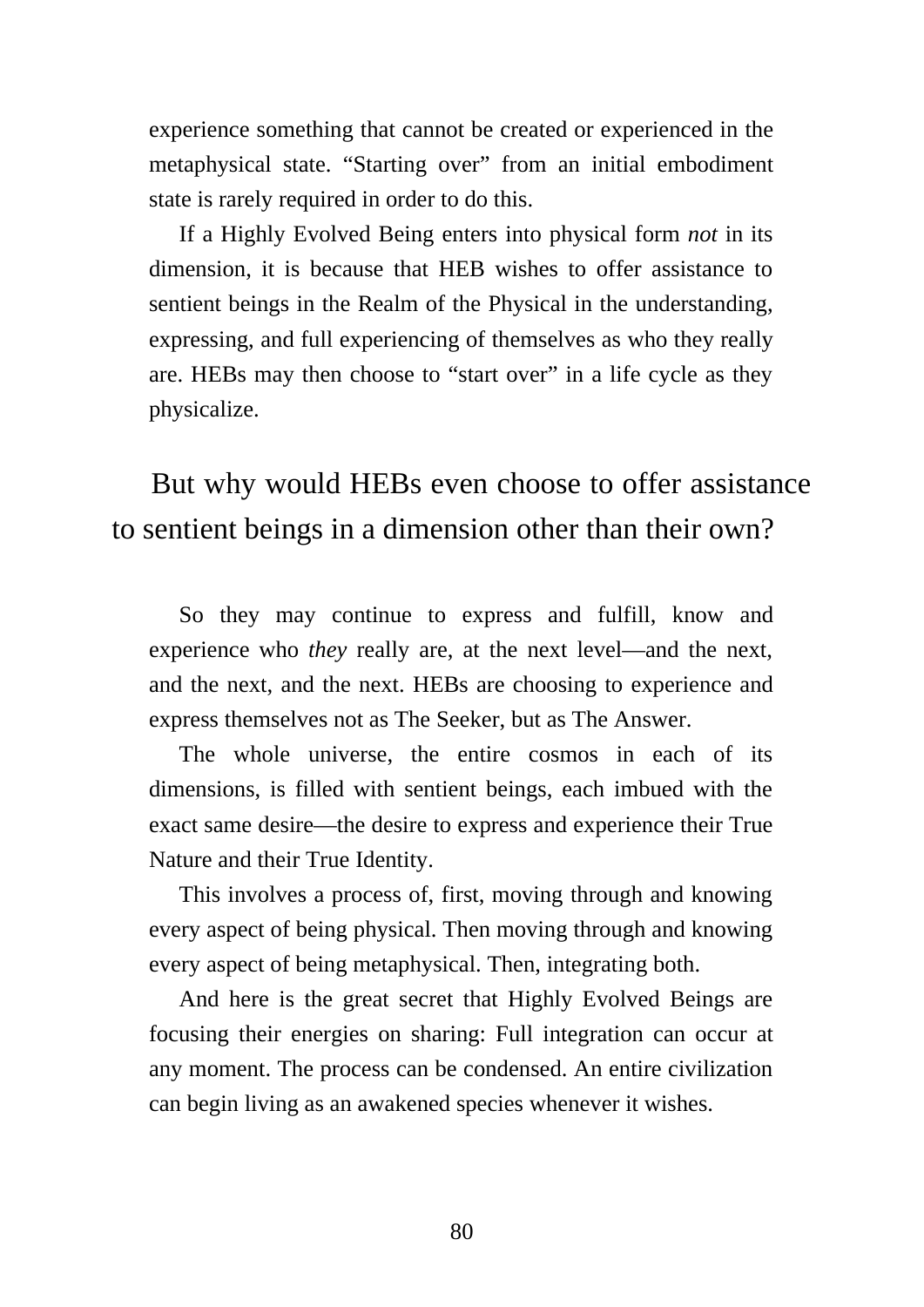Okay! It's time to know how to do that!

I'm grateful for having been given the opportunity to get to a place where my mind can at least feel more clear about how all this could have happened, but I am ready to move forward now.

If we are being invited to awaken the species, I wish to know *to what.* What is the Way of Being to which we might invite everyone to awaken?

Are we supposed to simply embrace and adopt the principles and practices, understandings and behaviors of a totally different civilization living in a different dimension? Can't we achieve a better life as individuals, and a better tomorrow as a global collective, using the highest values of humanity?

You certainly can. But it may be helpful and beneficial to you to think in terms of different energies, not different civilizations. This whole question of what makes life work wonderfully, joyously and masterfully is not a matter of "local customs," it is a matter of universal truth regarding life's fundamental energy.

There is only one energy or essence in the cosmos, and that is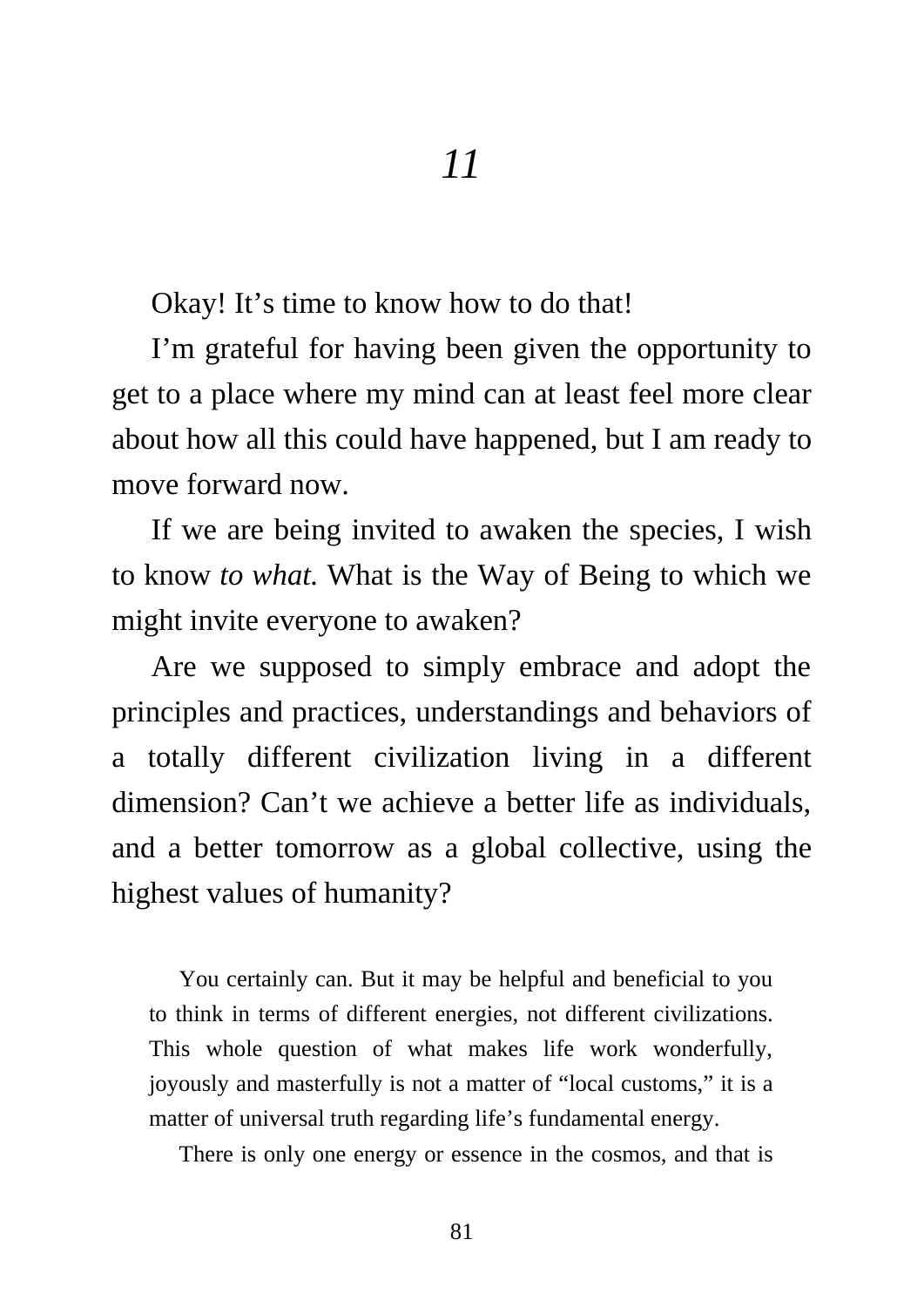what you have called, in human language, Love.

The ideas that Highly Evolved Beings have sought to place before humanity are simply thoughts about how to live and love in a way that is more beneficial to your species, and will give each individual a chance to advance in their personal evolution more quickly.

HEBs don't assert that their way of living is "right" for humans. They simply offer you the opportunity to decide for yourself. This is their way of helping you, even as you may seek to help others to awaken.

So it may be of benefit to take a look at these ideas, see if or where you may find a contrast with human behaviors, and decide if you choose to try some new ways of being human.

I agree. And I already know there will be contrasts . . . so tell me what the biggest difference is. I mean, let's cut to the chase here.

The most striking and significant difference is that Highly Evolved Beings are utterly and completely, absolutely and entirely without violence of any kind.

They do not engage in physical violence, they do not project verbal violence, they do not even momentarily entertain violence in their thoughts.

They do not call violence "self-defense," they do not call it "entertainment," and they certainly do not call it "sport."

They simply cannot justify or support the inflicting of physical or emotional pain—not even the slightest discomfort—on any other entity.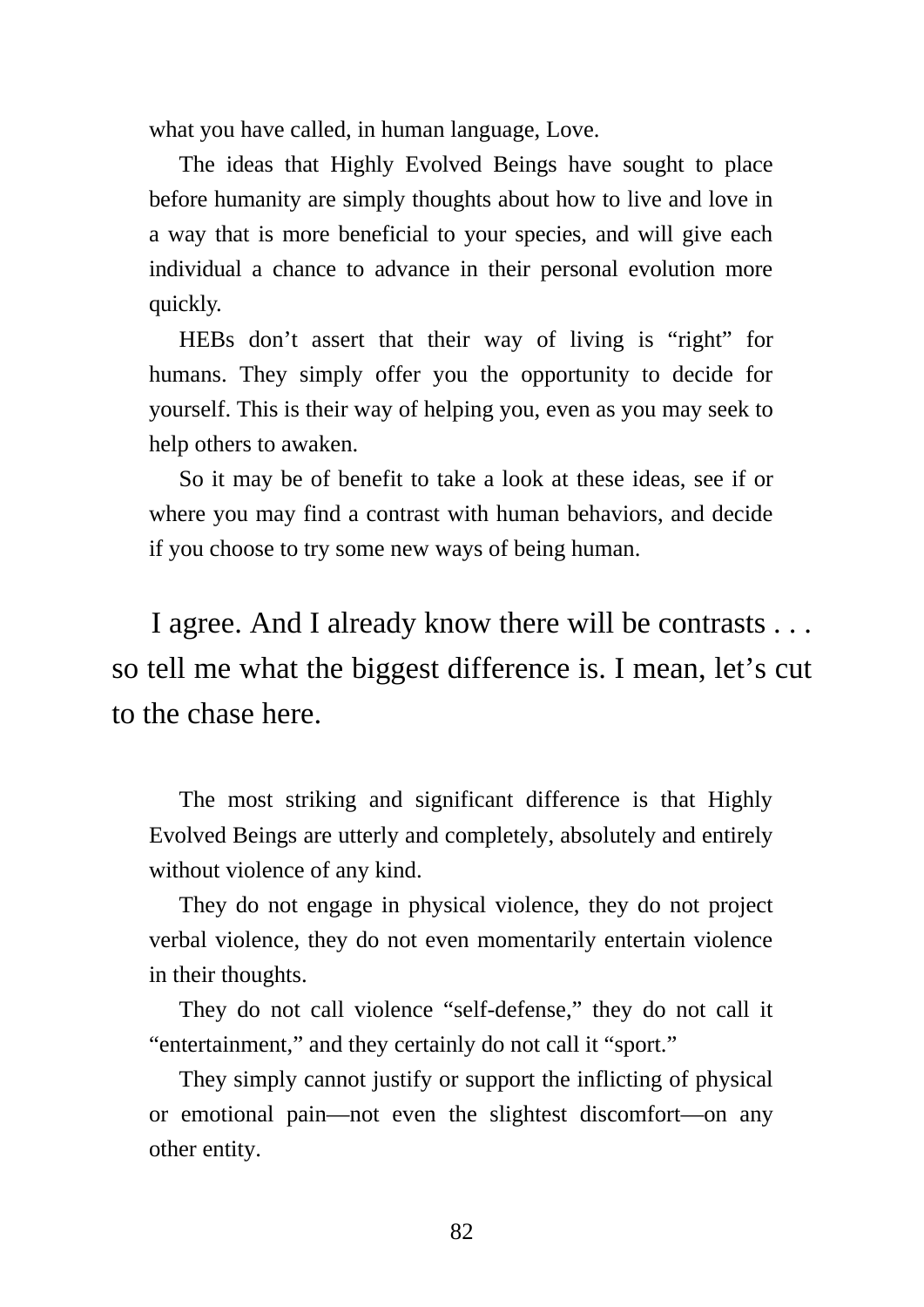Is there a formula by which they have been able to achieve this? What do they know that we don't know that opens the way for them to be like that?

All violence has disappeared from their culture because all anger has disappeared from their reality.

And that is because . . . ?

It is because they live in the knowing that they have *nothing to lose* by being good and kind and caring and compassionate and unselfish and giving and accepting and unconditionally loving in every instant of every moment of every circumstance or situation.

They know that they cannot lose their life for any reason or in any way, nor can they lose anything else of value to them, because nothing else *is* of value to them other than life itself, their very existence—which they understand is what provides them with the opportunity for the only experience they desire.

#### Which is?

The experience of their Divinity.

So these beings cannot be killed? Not even by an outward circumstance having nothing to do with being violent with each other? Like a Black Hole (just to make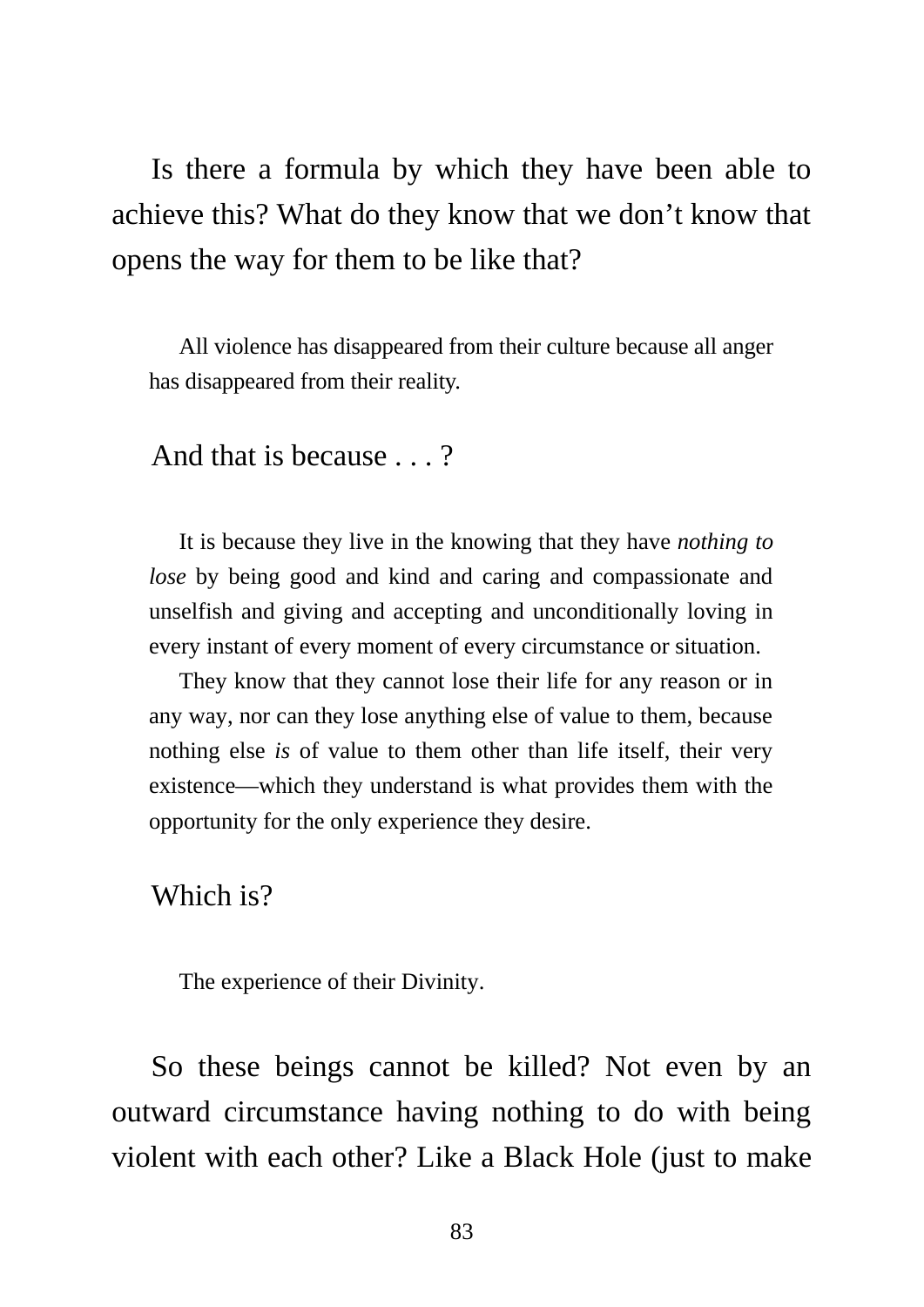## something up here) swallowing their civilization's home?

There is no outward circumstance within the physical universe that could cause them to equate the changing of their manifested form to losing their life or ending their existence.

So moving from the physical into the non-physical isn't seen by them as the end of anything.

That's exactly right. They know that they will always exist and never cease to be, no matter what happens to their physically manifested forms.

That includes a "black hole" swallowing any planet on which they may happen to be embodying.

When you do not fear losing your life, ever, you have no reason to ever become violent? What about losing something, or not being able to get something, you desire?

You have already been told, by masters on your planet, that desire that you feel must be satiated is the cause of all suffering. And suffering is the cause of all violence. Eliminate suffering and violence goes away, evaporates, dissolves, disappears.

If you're fully awakened, if you're a Highly Evolved Being, you escape all desires?

84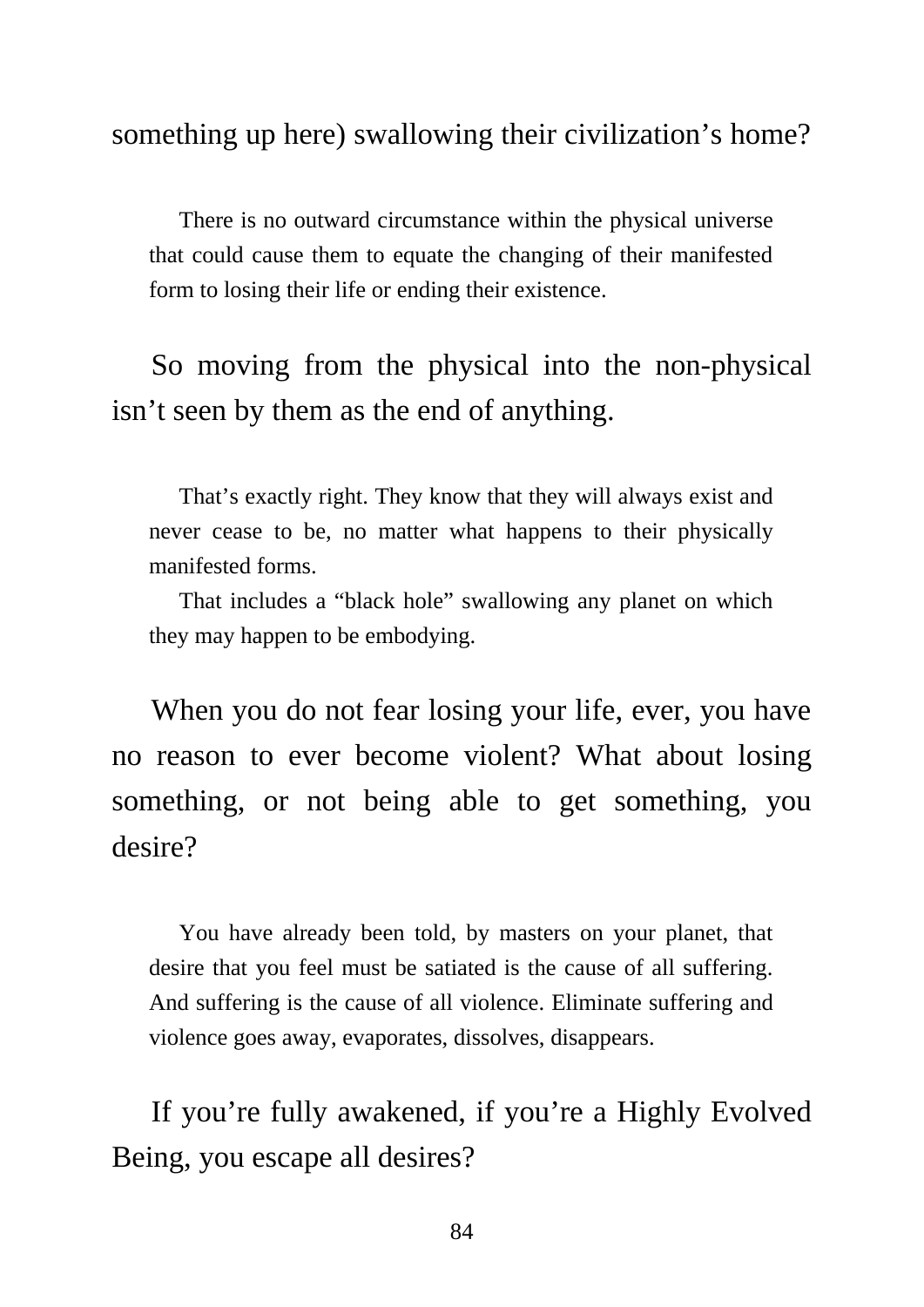You escape the incapacitation of desires. You escape the ruination of being ruled by your desires. When you know that your life will never end, you know that anything you wish to experience you have an eternity to create—or to recreate if you've had it once and wish to experience it again.

There's a saying in the cosmos: Eternal Life brings Eternal Peace.

If, on the other hand, you imagine that you have a *limited* time in which to experience what you desire to experience, you will give up your peace to acquire it, or to hold onto it if and when you do acquire it.

That's the story of humanity in fifty words or less, for sure. So life for HEBs from Another Dimension is felt as an eternal reality.

It *is* an eternal reality. Life is an eternal experience for *all* sentient beings, but few sentient beings who think of themselves and express themselves primarily as a physical body experience their eternality as a felt reality. They experience their *physicality* as their felt reality, and they imagine that when their physicality is over, their existence has come to an end.

At best, they hold the idea of eternal life as a concept, a theory, a doctrine or belief; as something that "might be," but about which they are not sure.

Because the fully awakened entities I have been talking about exist and have their being in Another Dimension, they are *certain* that life is eternal.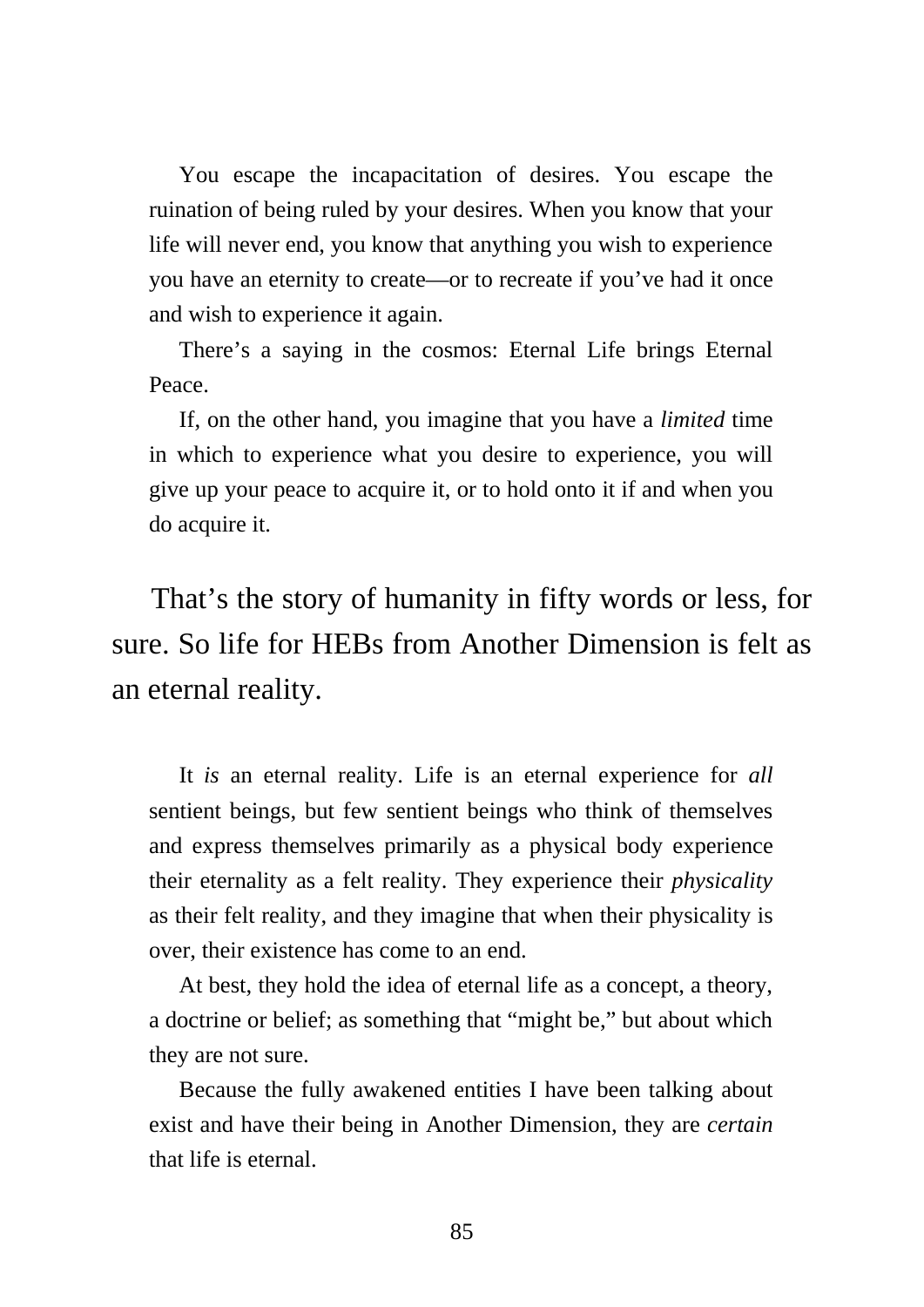Sure they are, because it's easy for them! They are *experiencing* it, not just thinking about it or praying about it or hoping about it. And they *have* been experiencing it since . . . well, since *forever*.

So have you. The difference is, they know it and you don't. They remember it.

Can we remember it? How can all of *us* remember it?

What do you think you are doing here?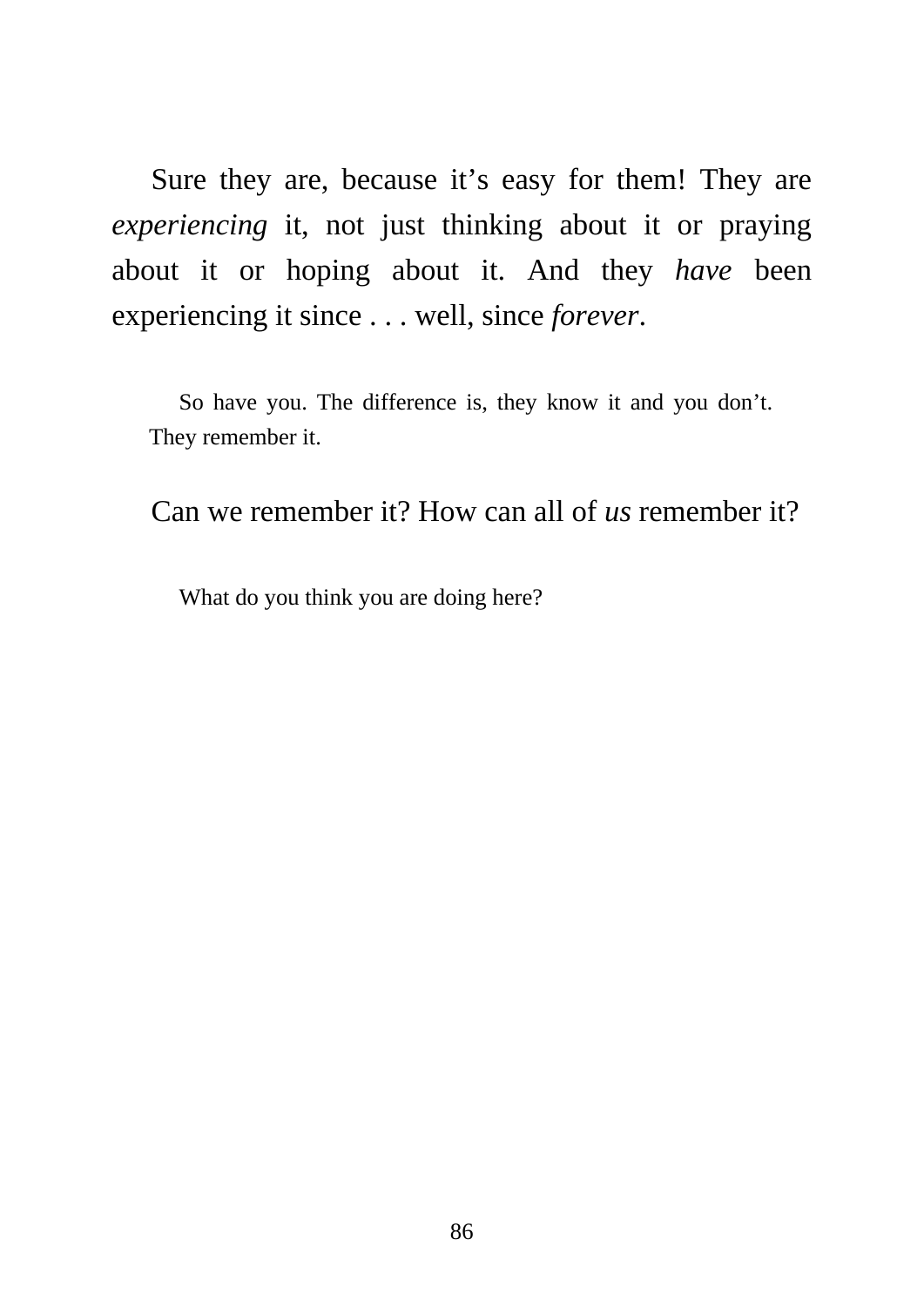Nonviolence is a striking contrast between Highly Evolved Beings and humans, and I understand that their awareness of life as an eternal experience can certainly create a context within which violence would be seen as unnecessary. Might there, however, be a more "practical" means of reducing or even eliminating violence from the human experience?

We've tried for several millennia to convince member of our species that their life is eternal. Even with this idea having been accepted by many, it doesn't seem to have reduced violence in any significant way.

There *is* a practical way to eliminate violence. Simply move away from humanity's present deep belief in Separation.

Ah, yes, this I "get" immediately. And I don't have to be helped by Highly Evolved Beings from another realm to do so. All I have to do is look around me.

I observe that right now most people who believe in God—and that is by far the largest number of people on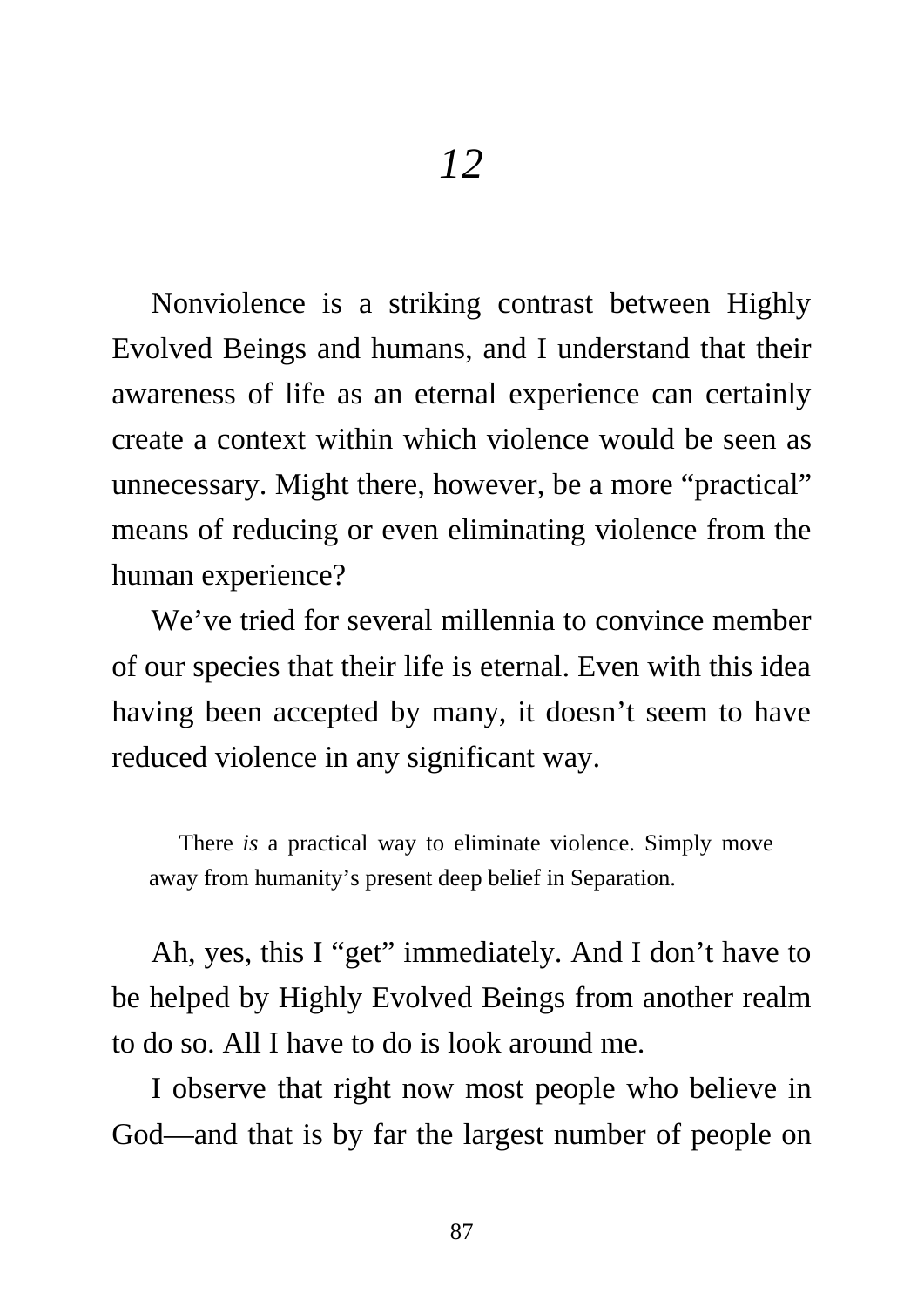our planet—still embrace a Separation Theology. Their way of looking at God is that humans are "over here" and God is "over there."

This would not matter if it began and ended there, but the problem with a Separation Theology is that it produces a Separation Cosmology—that is, a way of looking at all of Life which says that everything is separate from everything else.

This wouldn't be so bad if it was just a point of view, but the problem is that a Separation Cosmology produces a Separation Psychology—that is, a psychological viewpoint which says that I am "over here" and everyone else is "over there."

This would also be something we could live with if that was all there was to it, but the problem is that a Separation Psychology produces a Separation Sociology —that is, a way of socializing with each other which encourages everyone within human society to act as separate entities serving their own separate interests.

Now we've entered into truly dangerous territory, because a Separation Sociology inevitably produces a Separation Pathology—pathological behaviors of selfdestruction, engaged in individually and collectively, and

88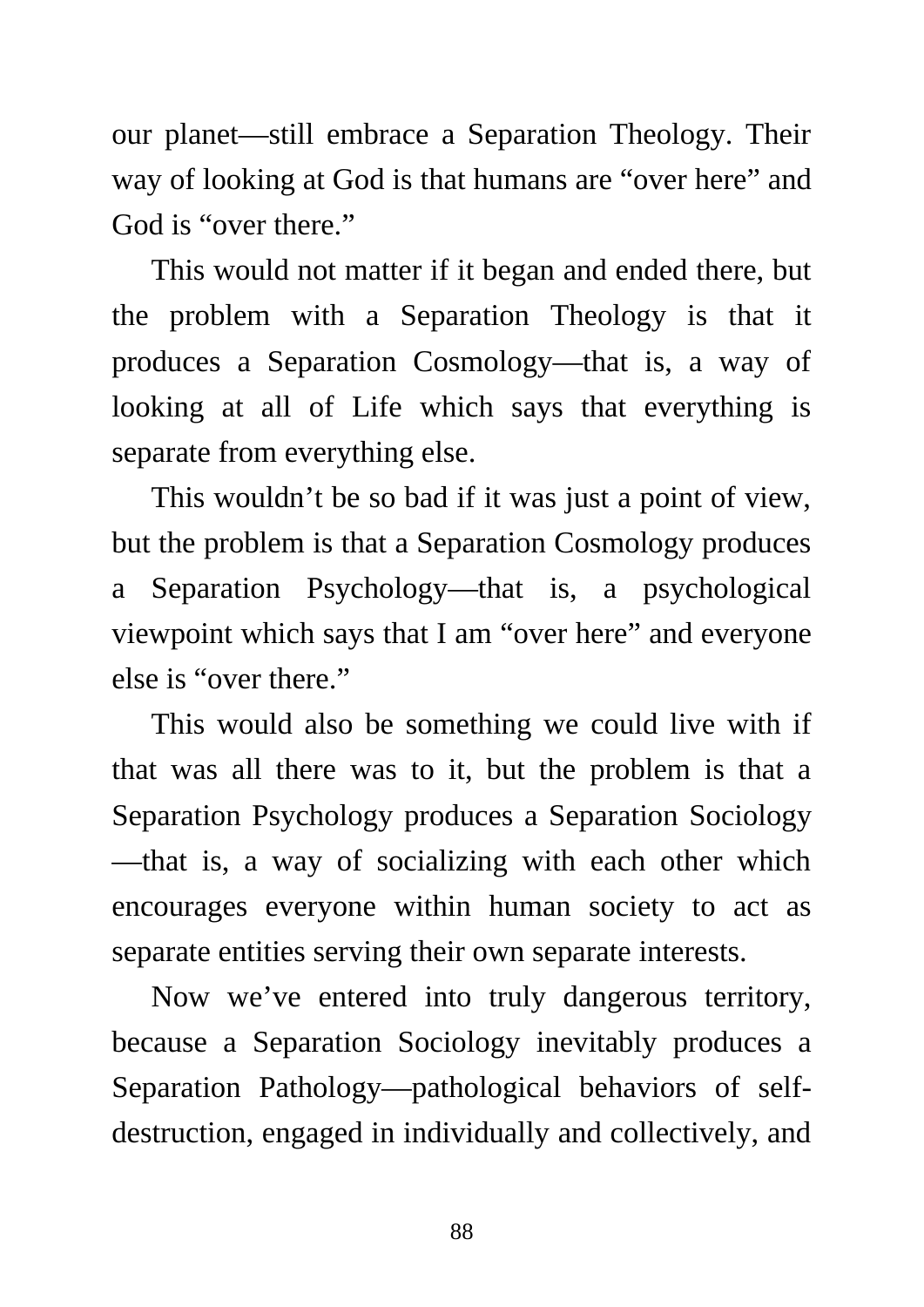producing suffering, conflict, violence, and death by our own hands—evidenced everywhere on our planet throughout human history.

To me it seems that only when our Separation Theology is replaced by a Oneness Theology will our pathology be healed. A Oneness Theology would recognize that we have been *differentiated* from God, but not *separated* from God, even as the fingers on our hand are differentiated but not separated from each other, but connected by the hand itself, and by the hand to the entire body—even as we are differentiated but not separated, connected by being parts of the body of God.

You have put this all perfectly. This is shared with great clarity.

Well, it all came from you, of course. And now, we are being encouraged once again—as we have been in every one of the prior *Conversations with God* exchanges with you—to understand that all of Life is One Thing.

Yes. This is what Highly Evolved Beings from the Other Dimension not only understand, but experience.

They not only know that life is eternal, they know that there is no separation in the universe—of *anything* from *anything*. This awareness is a pillar of their way of life; it is the foundation of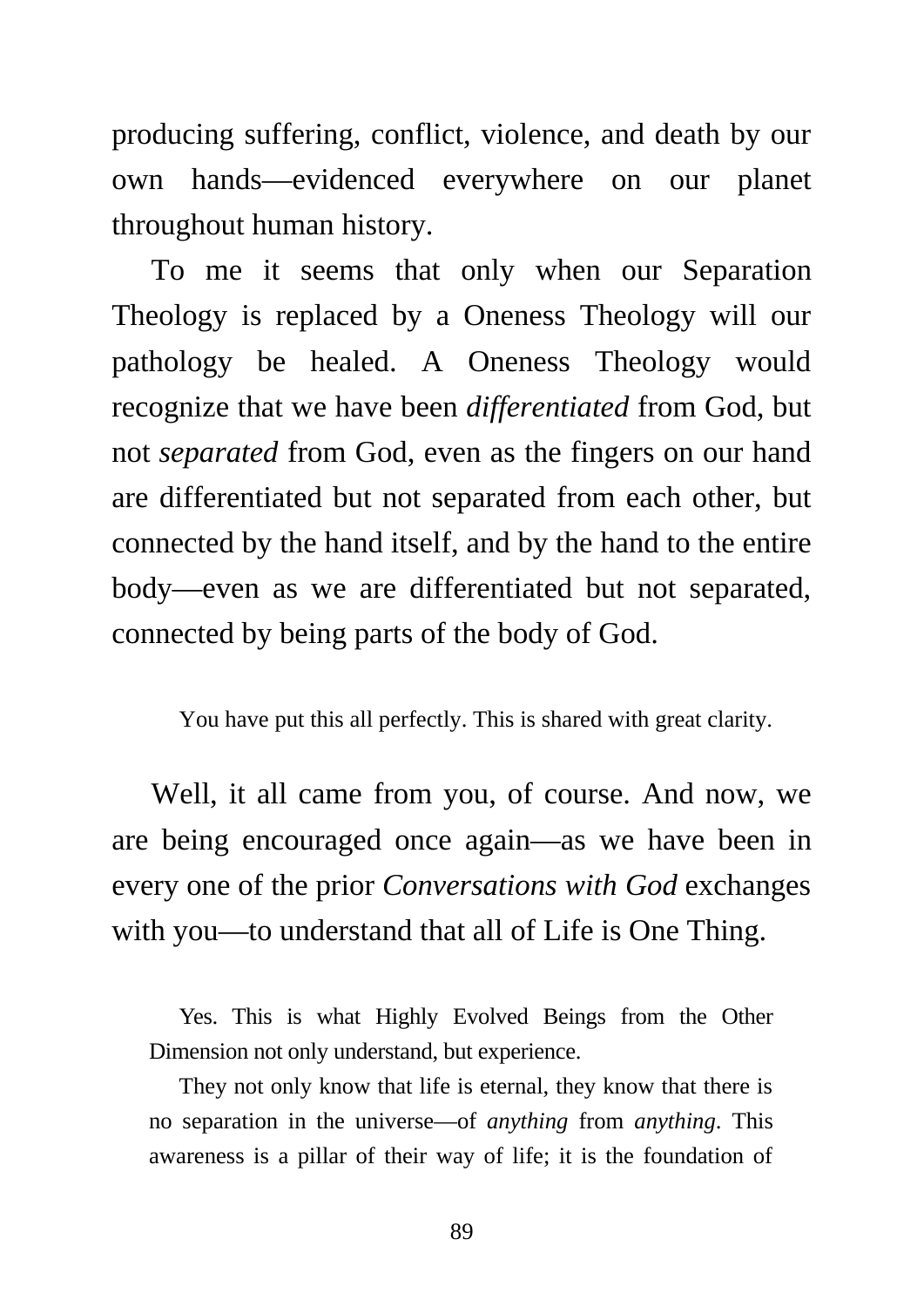their civilization.

For us, then, this is the first step that will be taken when we become an awakened species. And we haven't even taken that first step, after all these years—all these *millennia*—on our planet.

It is the most important step you could take right now. Do not discourage yourself with what you haven't done, encourage yourself with what you will do.

I sure hope that we do, because I can see that embracing this idea as a functional reality would be the beginning of the end of how things are on our planet right now. It would be the start of a new creation, of a new tomorrow. It would become the New Cultural Story of Humanity.

I want to run out and tell everybody: *Oneness is not a characteristic of life. Life is a characteristic of oneness.*

That would be a very powerful message to share. And powerfully put.

Yes. This is what we have not understood about our existence on Earth, the understanding of which would

90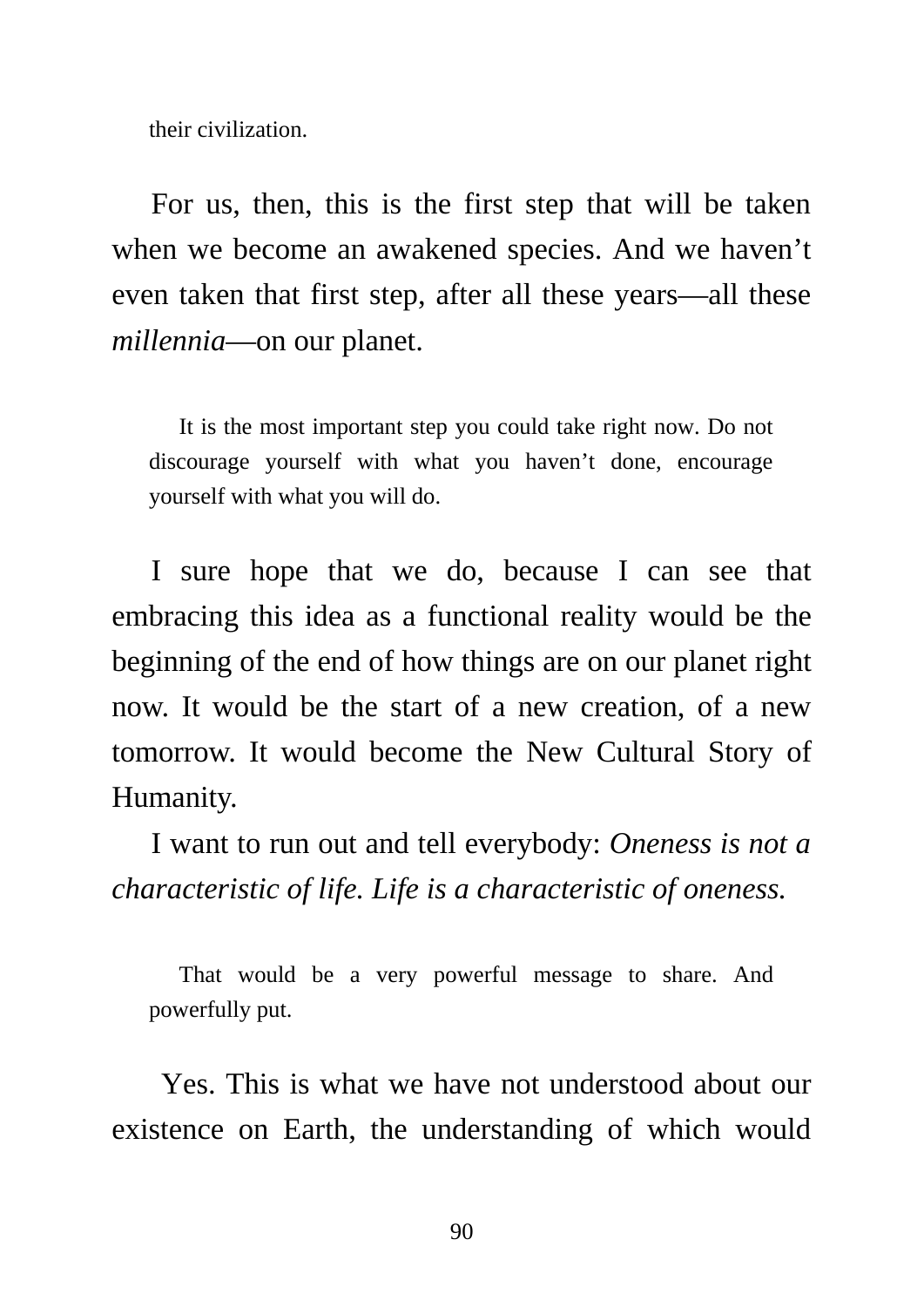change everything.

Life is the expression of oneness itself. God is the expression of Life Itself. God and Life are one. We are a part of Life. We do not and cannot stand outside of it. Therefore we are a part of God. It is a circle. It cannot be broken.

Your understanding of this is identical to that of Highly Evolved Beings from Another Dimension. And you are not the only one on Earth who is clear about this.

All it takes now is for all of those who are equally clear to selfidentify, then to commit to joining in a global undertaking to awaken the species.

But not to do so in such a grandiose way that it defeats their purpose, as no one will listen to them.

It is good that you keep returning to this. It would indeed defeat your purpose if you set yourself apart as "Those Who Know," and decide that it is your job to tell others what they don't know.

Your mission would be to tell others that they *do* know—and they simply may not *know* that they know.

This is a gentle sharing, a gentle awakening, not such a startling jolt that all anyone wants to do is go back to sleep.

Okay, so I see that this single change is but another articulation of the One Decision I spoke of earlier. It

91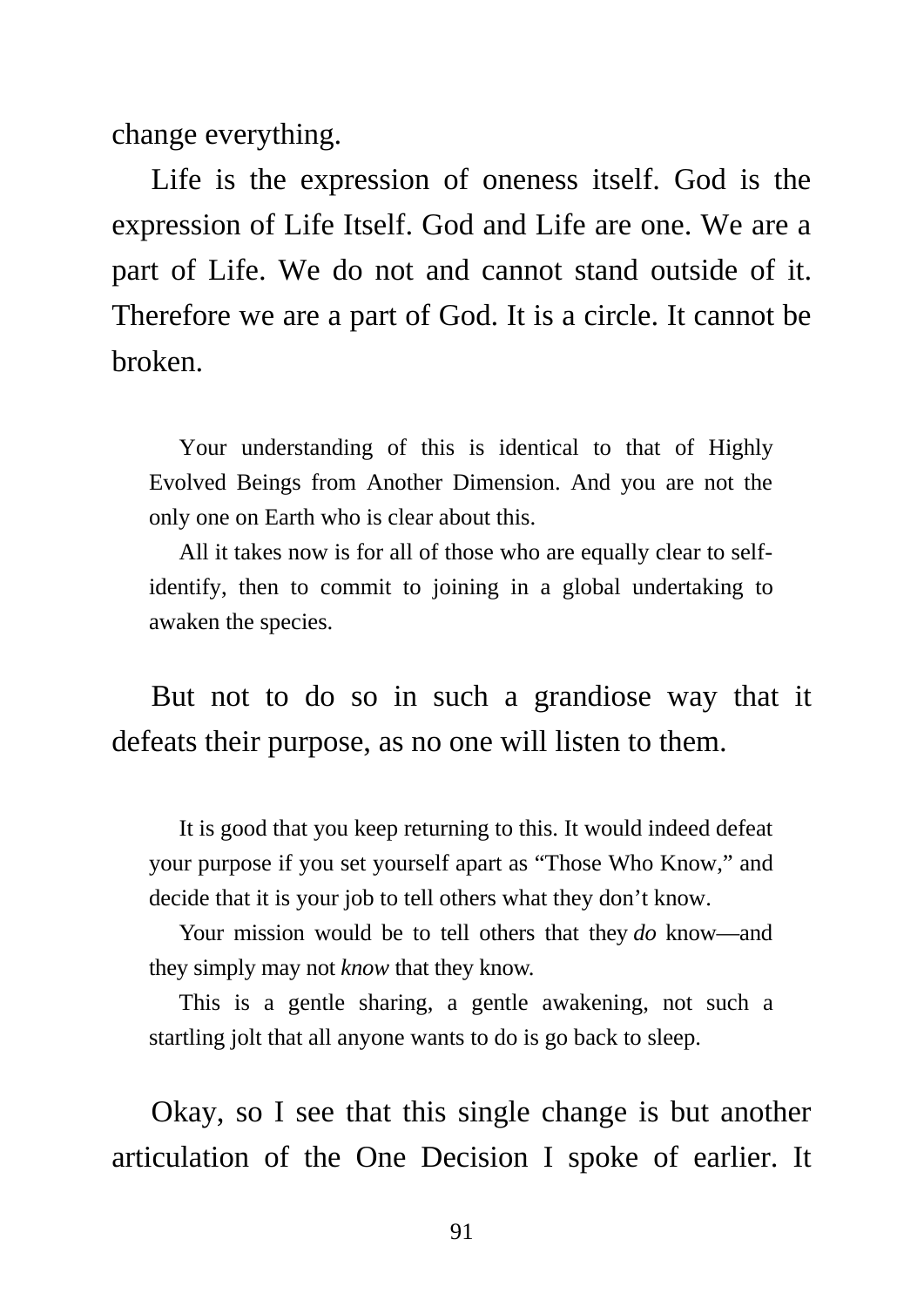could quickly bring about a new way of living on Earth. That excites me. The possibilities that arise from this excite me.

I'm still trying, though, to get sense of more than just one or two ways that our daily experience here would change, as a practical matter, if we moved through everyday life in the way that these Highly Evolved Beings have been encouraging us to do.

I can give you a list of them.

Please do.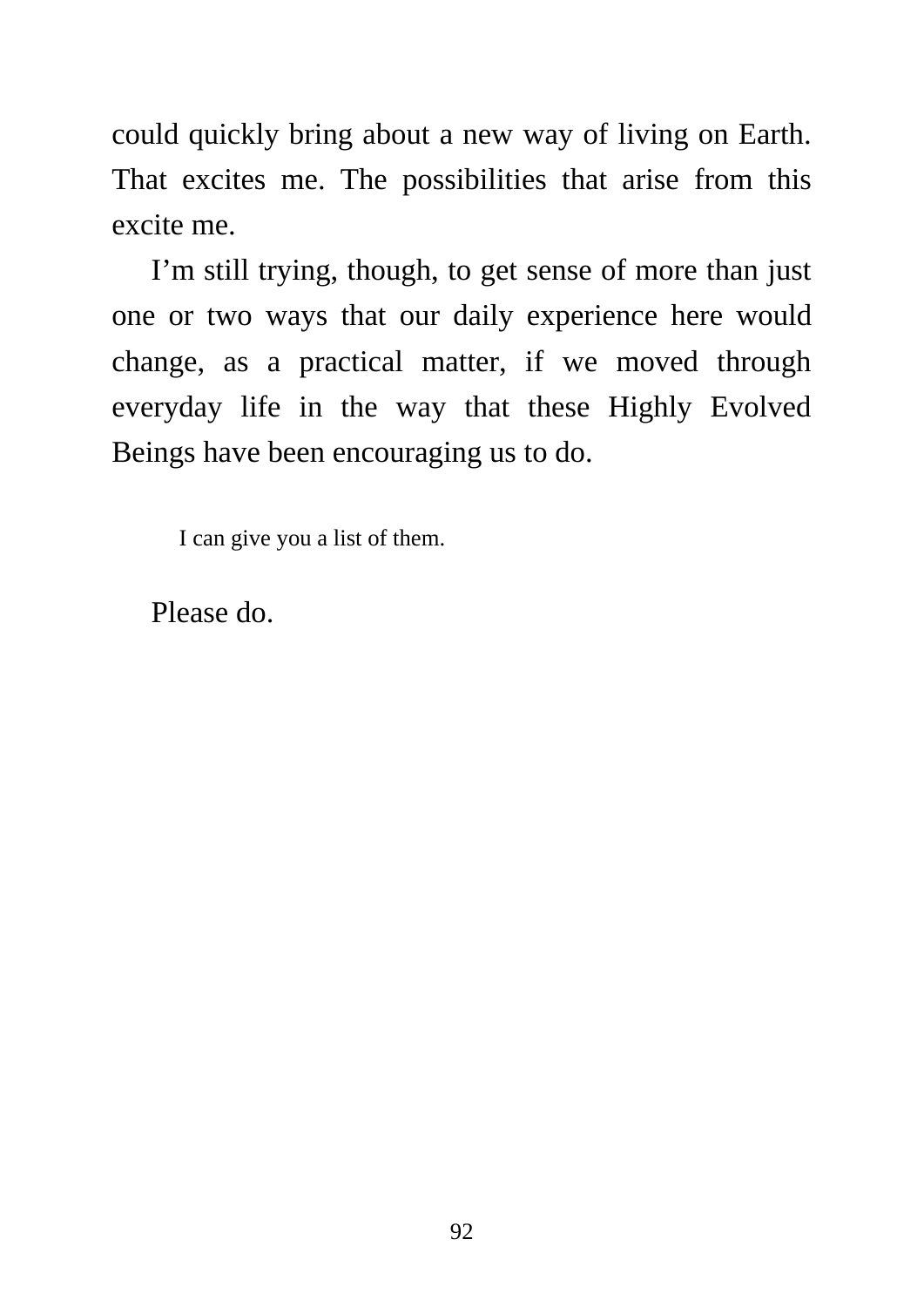You may want to memorize this. Or at least put it in a place where you will see it often.

1. An awakened species sees the Unity of All Life and lives into it. Humans in an unawakened state often deny it or ignore it.

2. An awakened species tells the truth, always*.* Humans in an unawakened state too often lie, to themselves as well as others.

3. An awakened species says one thing and will do what they say. Humans in an unawakened state often say one thing and do another.

4. An awakened species, having seen and acknowledged what is so, will always do what works. Humans in an unawakened state often do the opposite.

5. An awakened species does not embrace a principle in its civilization that correlates with the concepts that humans refer to as "justice" and "punishment."

**0**6. An awakened species does not embrace a principle in its civilization that correlates with the concept that humans refer to as "insufficiency."

**0**7. An awakened species does not embrace a principle in its civilization that correlates with the concept that humans refer to as "ownership."

**0**8. An awakened species shares everything with everyone all the time. Humans in an unawakened state often do not, only sharing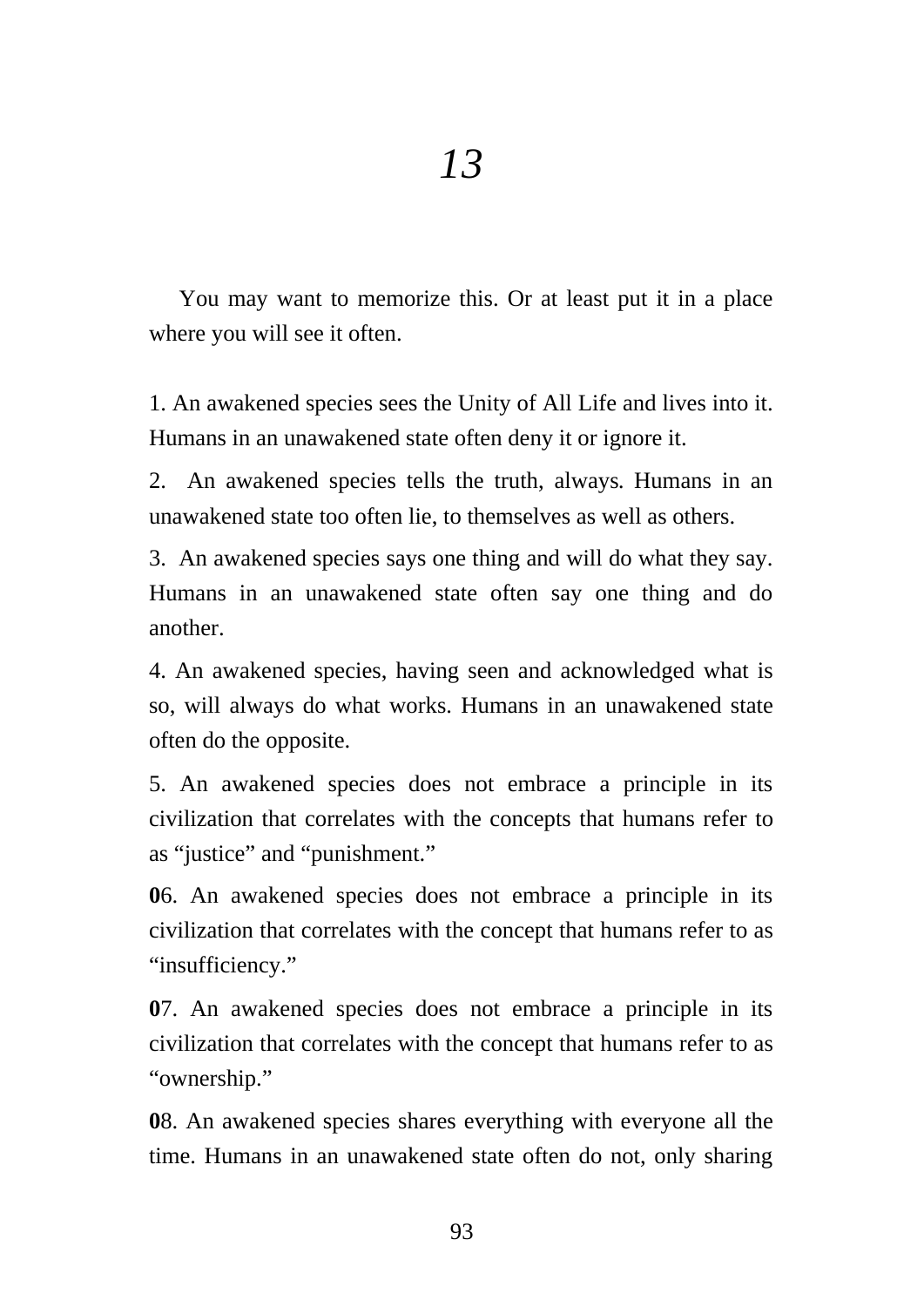with others in limited circumstances.

**0**9 . An awakened species creates a balance between technology and cosmology; between machines and nature. Humans in an unawakened state often do not.

10. An awakened species would never under any circumstances terminate the current physical expression of another sentient being unless asked directly by that other being to do so. Humans in an unawakened state often kill other humans without that other human requesting them to.

11. An awakened species would never do anything that could potentially damage or harm the physical environment that supports the members of the species when they are physicalized. Humans in an unawakened state often do so.

12. An awakened species never poisons itself. Humans in an unawakened state often do so.

13. An awakened species never competes. Humans in an unawakened state are often in competition with each other.

14. An awakened species is clear that it needs nothing. Humans in an unawakened state often create a need-based experience.

15. An awakened species experiences and expresses unconditional love for everyone. Humans in an unawakened state often cannot imagine even a Deity who does this, much less do they do it themselves.

16. An awakened species has harnessed the power of metaphysics. Humans in an unawakened state often largely ignore it.

There are more differences, of course, but those are some of the chief characteristics of an awakened species, and the major differences between such a species and humanity in its present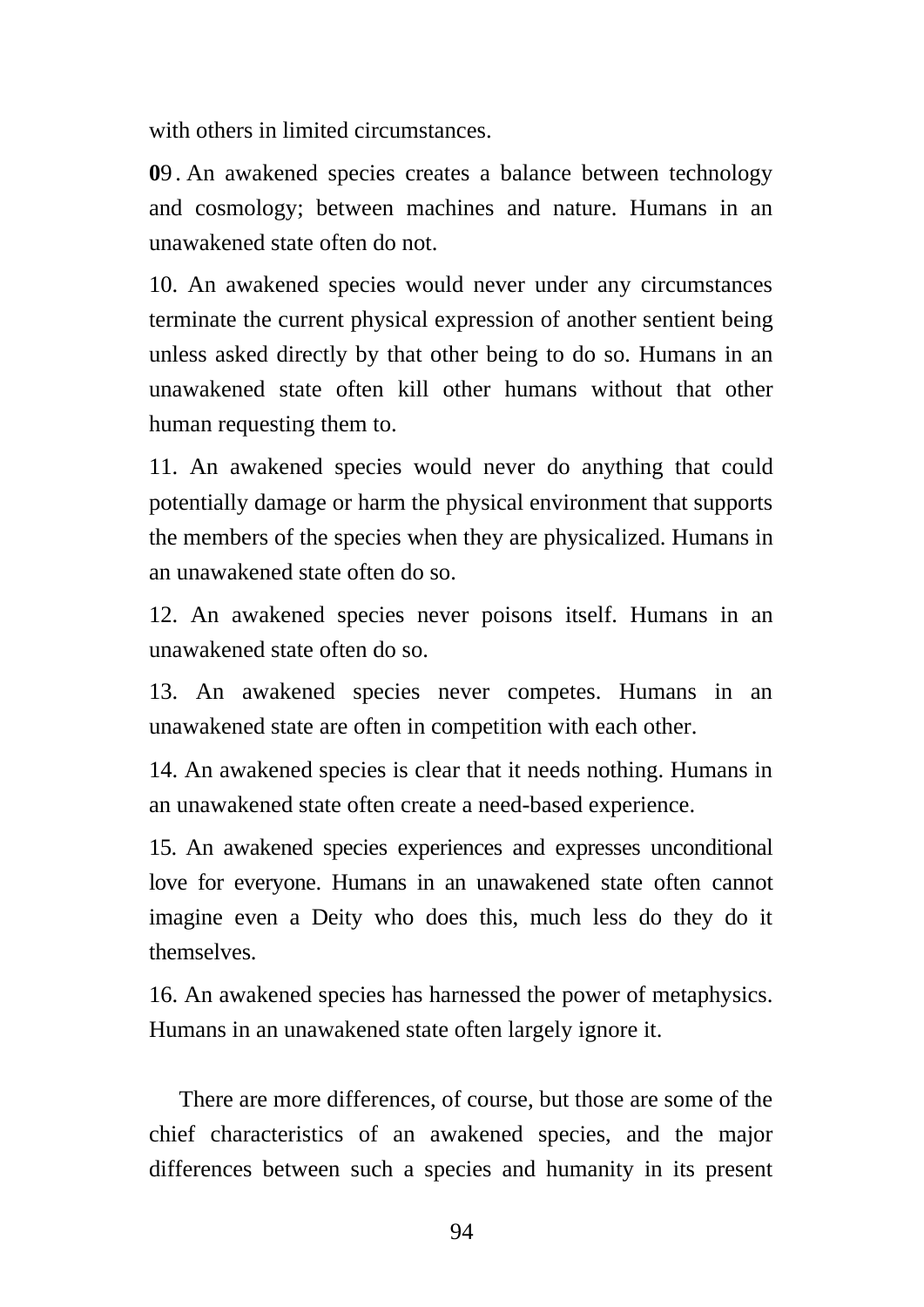unawakened state.

Gosh, part of me feels that this list is an indictment of our whole species, our whole away of life.

Is it an "indictment" of a three-year-old to observe that adults understand things she does not?

Celebrate that you know what you know! Celebrate that you clearly see the difference between your behaviors and behaviors that you may decide are more beneficial.

Celebrate the growth of knowing this, even as you celebrate the early steps of every child.

Thanks for reminding me. You keep making this point. We really are a very young species. Perhaps we should drive that point home in specific terms, so it can become real in people's minds.

A lot of folks like to think of humans as highly evolved. In fact, humanity has just emerged from its *infancy* on this planet. In their book, *New World New Mind,* Robert Ornstein and Paul Ehrlich placed this in perspective in one mind-boggling paragraph:

"Suppose Earth's history were charted on a single year's calendar, with midnight January 1 representing the origin of the Earth and midnight December 31 the present. Then each day of Earth's 'year' would represent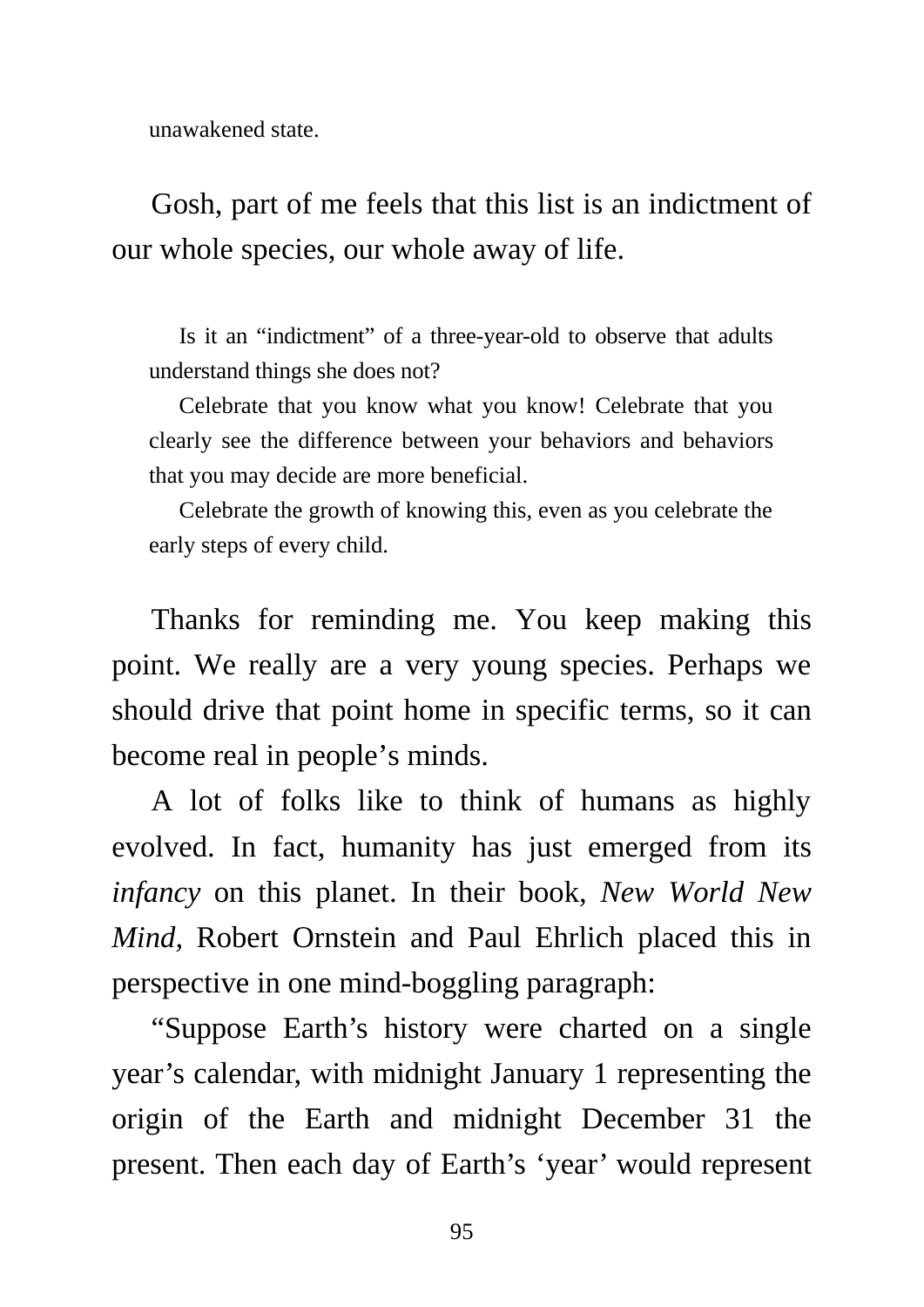12 million years of actual history. On that scale, the first form of life, a simple bacterium, would arise sometime in February. More complex life-forms, however, come much later; the first fishes appear around November 20. The dinosaurs arrive around December 10 and disappear on Christmas Day. The first of our ancestors recognizable as human would not show up until the *afternoon of December 31.* Homo sapiens—our species—would emerge at around 11:45 p.m. . . . and all that has happened in recorded history would occur in the final minute of the year."

That puts things into perspective beautifully. And it creates a context within which it can now be understood why, in human societies, most people deny much of what they see. They even deny their personal feelings, and, eventually, their own truth.

But what's been said here now, repeatedly, about how early in our development we are as a species gives me great hope, as I said once before. I'm seeing wonderful, wonderful days ahead—both for us individually and for humanity collectively—as we mature and grow into our potential.

That is the great opportunity that awaits you. It is just over the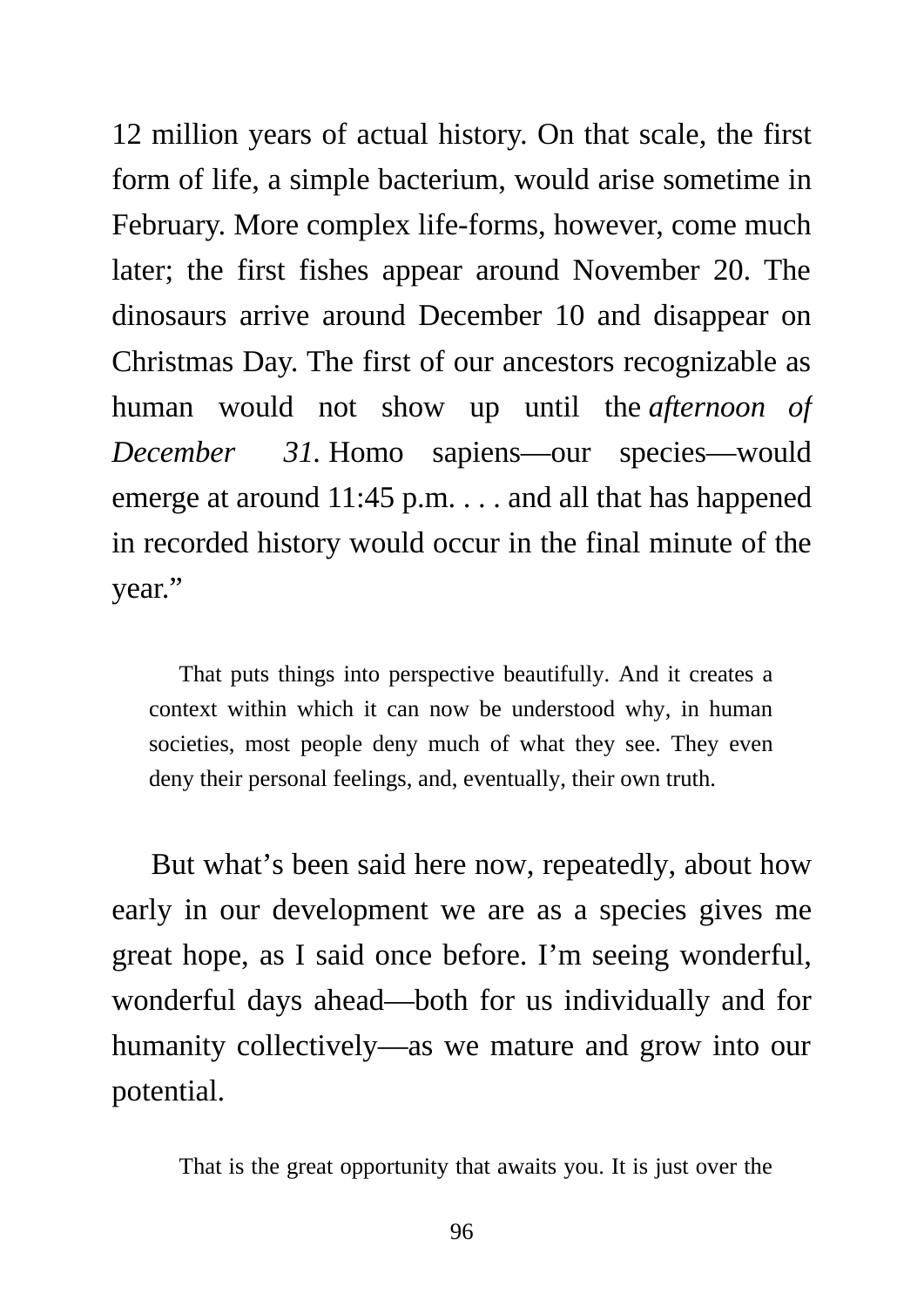horizon.

Yes, this *is* the Perfect Time for Advancement! But do we have to wait—I think I already know the answer to this, but I'm going to ask anyway—do we have to wait until the whole human race, or the majority of our species, awakens before any of us can experience living as a Highly Evolved Being? Because it could be a long, long wait until most humans get to that place.

You're right, you do already know the answer to this. Not only do you not have to wait—you are not *supposed* to wait.

History is now watching to see who on Earth will choose to self-select as being committed to modeling these behaviors and, by their words and actions, join in a global movement to awaken their species.

Who on Earth will celebrate fully their True Nature, and who will joyously co-create the wonderful days that lie ahead when they do so?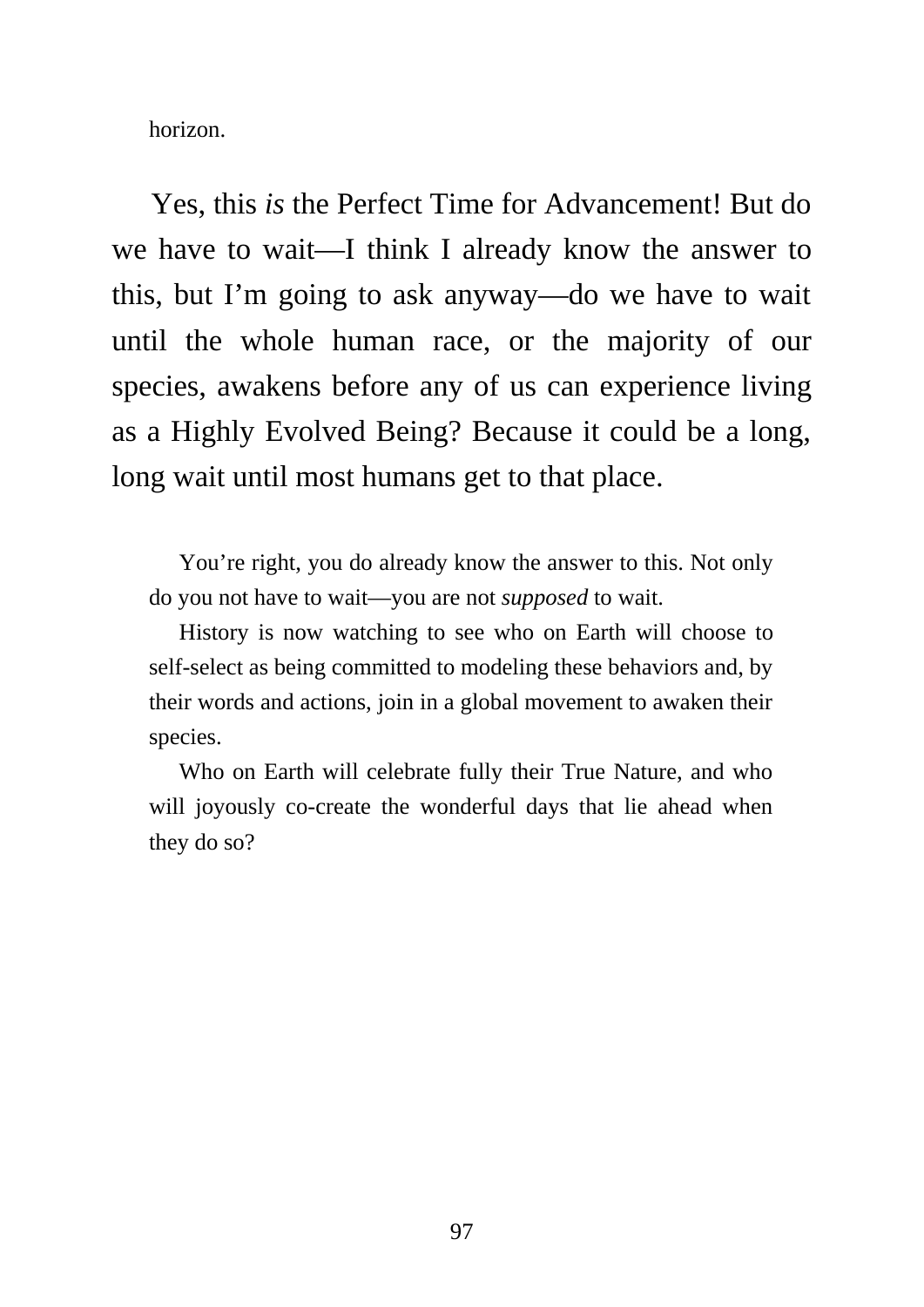I'm won over. I see now how much of this information about Highly Evolved Beings can be useful and can help us as we work to awaken ourselves—or as you put it, to allow ourselves to know that we already are awake—and to help awaken the species.

I feel I want to go out now and share many of these principles—which, as you've pointed out, are not "other worldly, " but simply grander notions of how to love. First, I want to practice living them, then I want to share them with others.

And I would love it if you would first offer a short commentary exploring some of the points on that list, so that I can know what this all can "look like" in real terms as I seek to live them and share them in real life.

I will be happy to. Let's start at the top of the list.

#1. An awakened species sees the Unity of All Life and lives into it. Humans in an unawakened state often deny it or ignore it.

Highly Evolved Beings never question that all things are One Thing; they know experientially that there is only One Thing, and all things are part of the One Thing there is.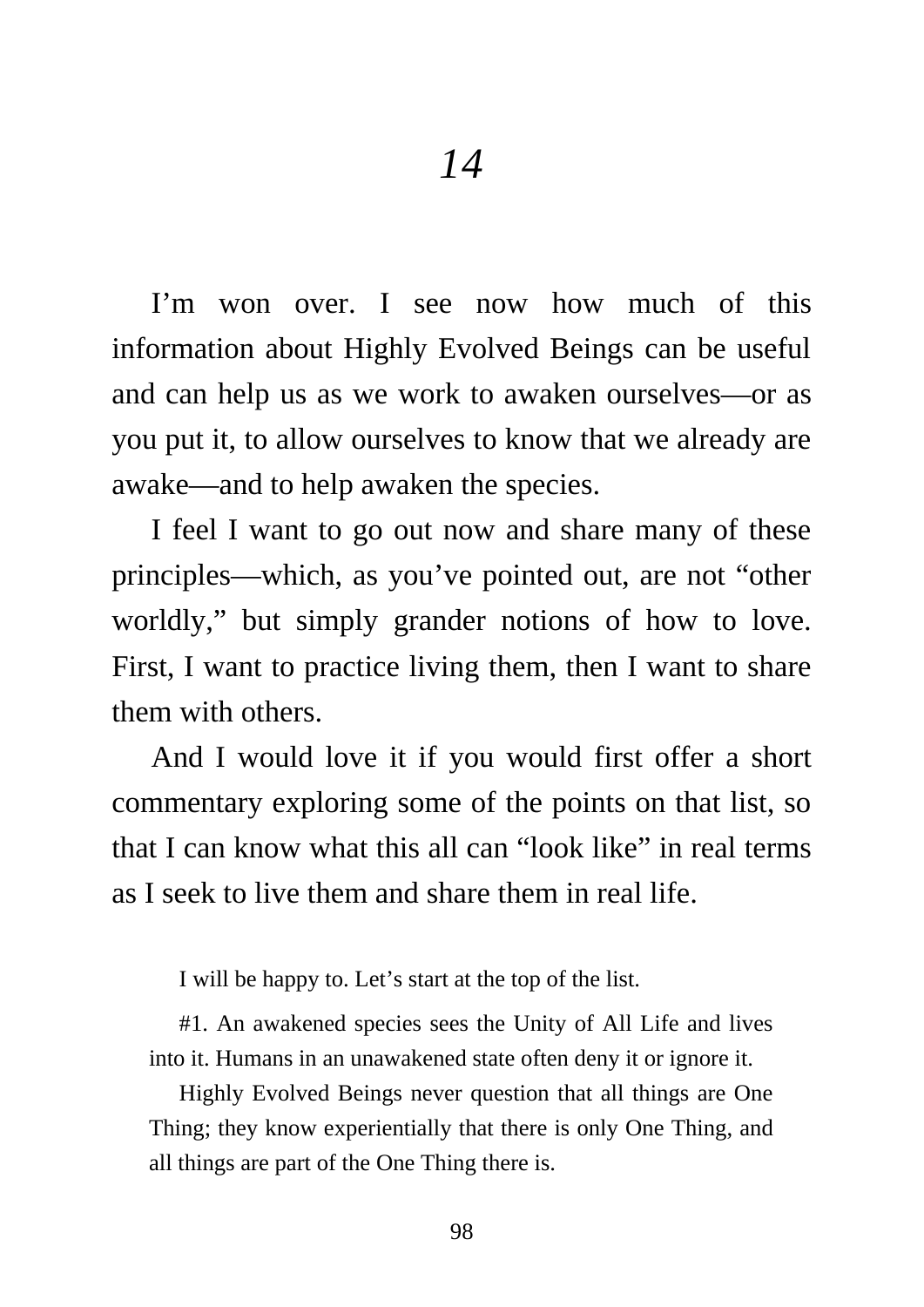Because they exist in another dimension, they can actually see this visually, not just conceptually. They are able to view the submolecular structure of all things.

They observe that there is only one energy in the universe—one Source or Force—and that this Source or Force simply mixes up the foundational elements of which It is comprised, adding some and subtracting others, then alters the vibrational frequency of those variously combined elements, to generate differing expressions of the Essential Essence.

I have called these differing expressions Singularizations of The Singularity.

Which is a great name for them, because that is exactly what they are. All things in existence are created through this alchemy, which produces the "recipe" for the universal soup.

The elements are attracted to each other through the conscious choice-making of each element, impacted as they are by the combined energy of the Essential Essence comprising what we will call your soul.

# Wait a minute. "Consciousness" exists at the elemental level???

Of course. What you call the elemental level *is* consciousness. It is Consciousness in Action.

Every cell of your body acts with intelligence. You can't so much as cut your little finger without creating a cellular rush to the site of the injury to repair the damage. *You think the cells of your*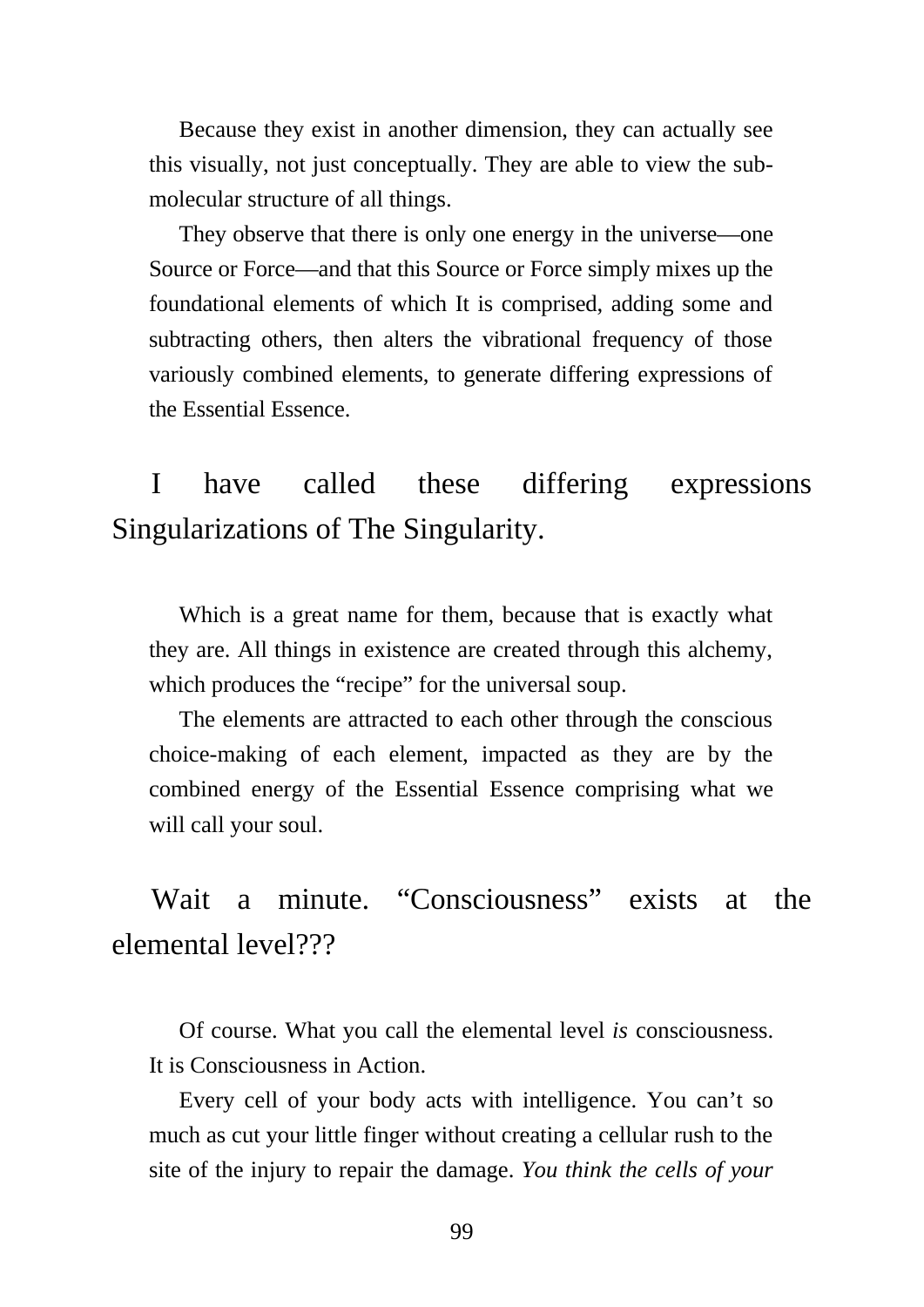*body don't know what they are doing—and why?*

And I tell you, every element of the universe is imbued with this foundational intelligence.

Oh, my God.

Precisely.

Can they talk to each other? Okay, "talk" is a funny word to use here. I am actually asking, can the cells of the body communicate element-to-element?

Of course they can. What do you think "thought" is?

"Thoughts" are cells communicating with one another?

That is exactly what they are. Do you know how brain cells work?

Yes, but when you talk about the brain you're talking about neurons and peptides and somas and dendrites and all that stuff. The cells throughout our body are not like the cells of the brain.

They aren't? Who told you that?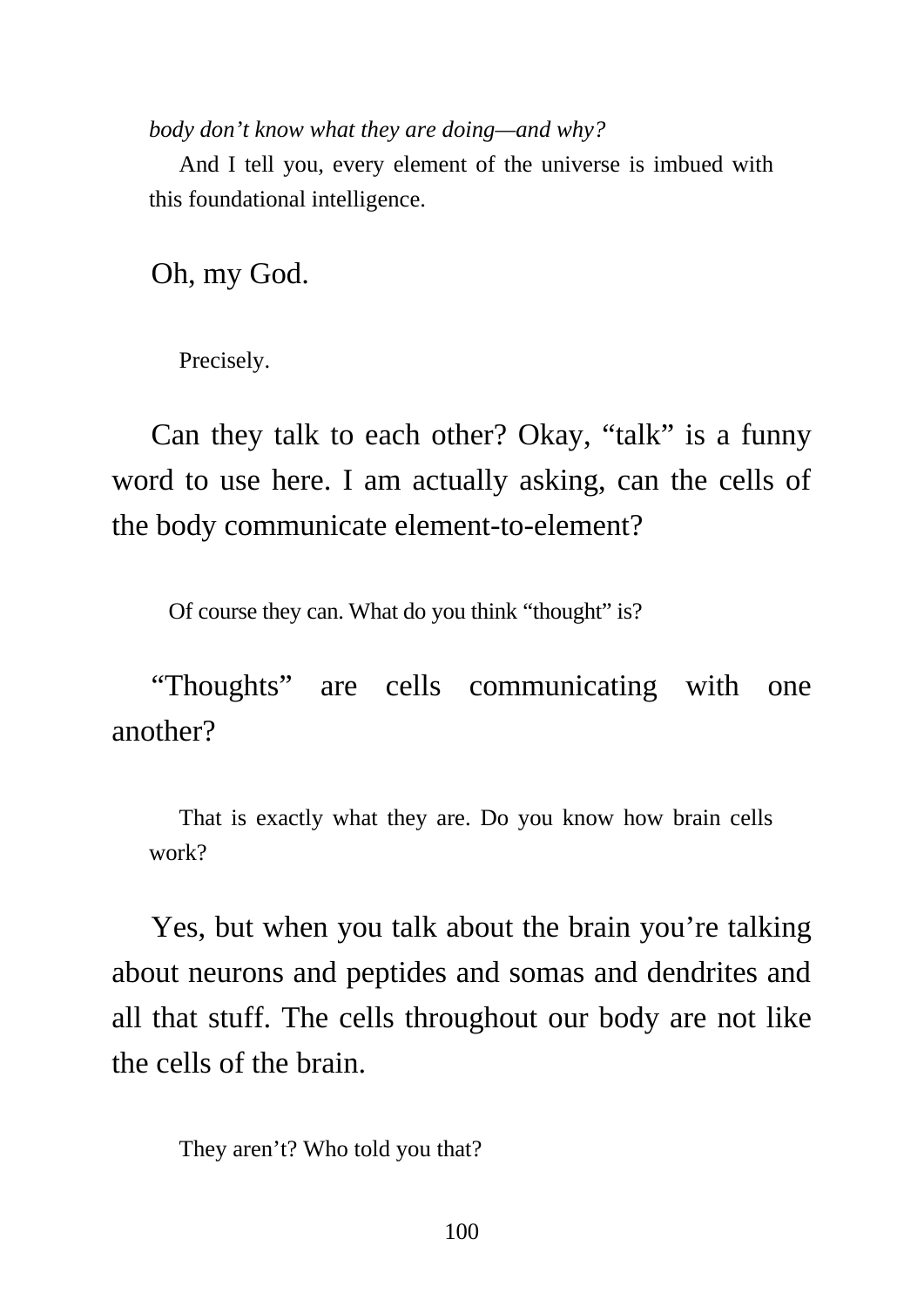Let me repeat: every ounce of life is imbued with foundational intelligence. Read that: *every cell, every particle, every submolecular element, in the universe.*

Then there must be a way that I can get the cells of my body to do whatever I communicate that I want them to do! Like heal me from an illness, for instance.

You are right if you are suggesting that the energy of your thoughts has an influence over the cells of your body.

I remember learning of Émile Coué, a French psychologist and pharmacist who introduced in the early part of the 20th century a process of psychotherapy with a foundation in optimistic and conscious autosuggestion. As an experiment he invited people who were ill to repeat at least twenty times a day—and especially in the morning and before retiring—a simple mantra: *Tous les jours à tous points de vue je vais de mieux en mieux*. In English: *Every day, in every way, I am getting better and better.*

And his results?

A remarkable percentage of his patients got better!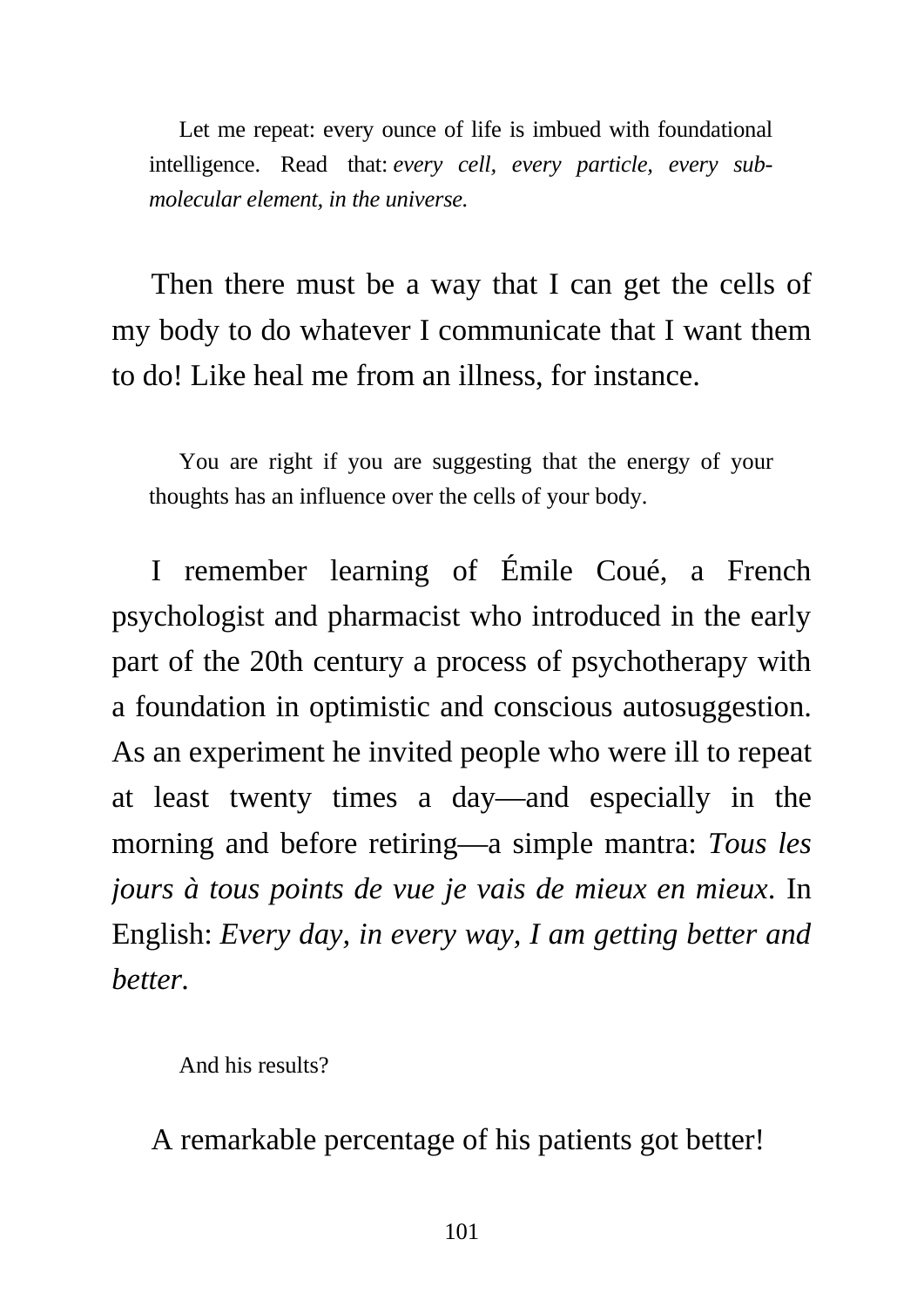Of course.

My heavens, can it then be possible to get most of the cells of the body to choose the same thing most of the time?

Ah! This is the same question you are asking yourselves right now regarding the rest of the people on the planet.

### It is! It is this same question *exactly.*

And the answer is, it is possible, through *alignment.*

The choice to act co-jointly, in unison and in harmony with each other, is made by elements of life when there is alignment on purpose within the sector or area where those elements exist.

The cells of your body will act in unison and in harmony with each other when there is alignment with the soul on the direction each moment in your life will take, from a cellular level, based on the soul's agenda in that femtosecond.

Okay, I had to look that one up. A "femtosecond" is one quadrillionth, or one millionth of one billionth, of a second.

Exactly. And your soul is The Source of the energy of the Essential Essence that resides with you.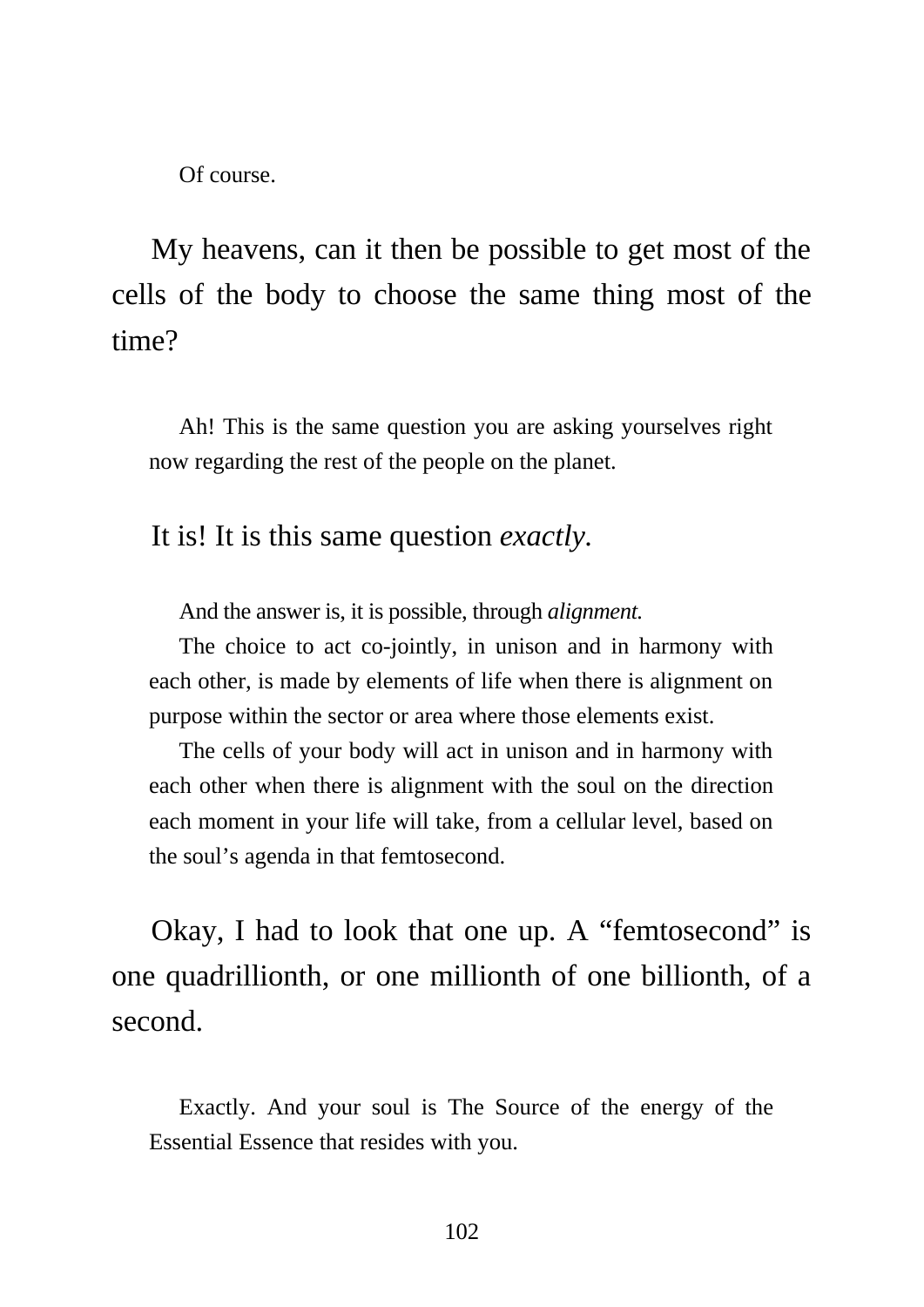### The soul is "God in us."

It is indeed. Not just in thought, not just in word, but in deed. The soul is the expression, now individualized, of the "being" that is God. It is God "being" manifested.

In our case on Earth, the soul is God being a human, and a human is a soul being God!

Exactly! Precisely! Absolutely! Positively! Manifestly! You have said it perfectly.

Wow, this is really getting us more deeply into metaphysics than I ever thought I'd go, but I've got to ask: Are you telling me that every sub-molecular particle of every expression of life in the universe has to be *talked into something* in order to do it? Are you saying that the tiniest particle of energy has the consciousness to make *decisions* by evaluating *choices* arising out of *alternatives* placed before it?

Man, this is too much. Forget about the rest of the people on the planet, how do I even get all the parts of *me* to agree on doing the same thing!?

That's the question, isn't it  $\dots$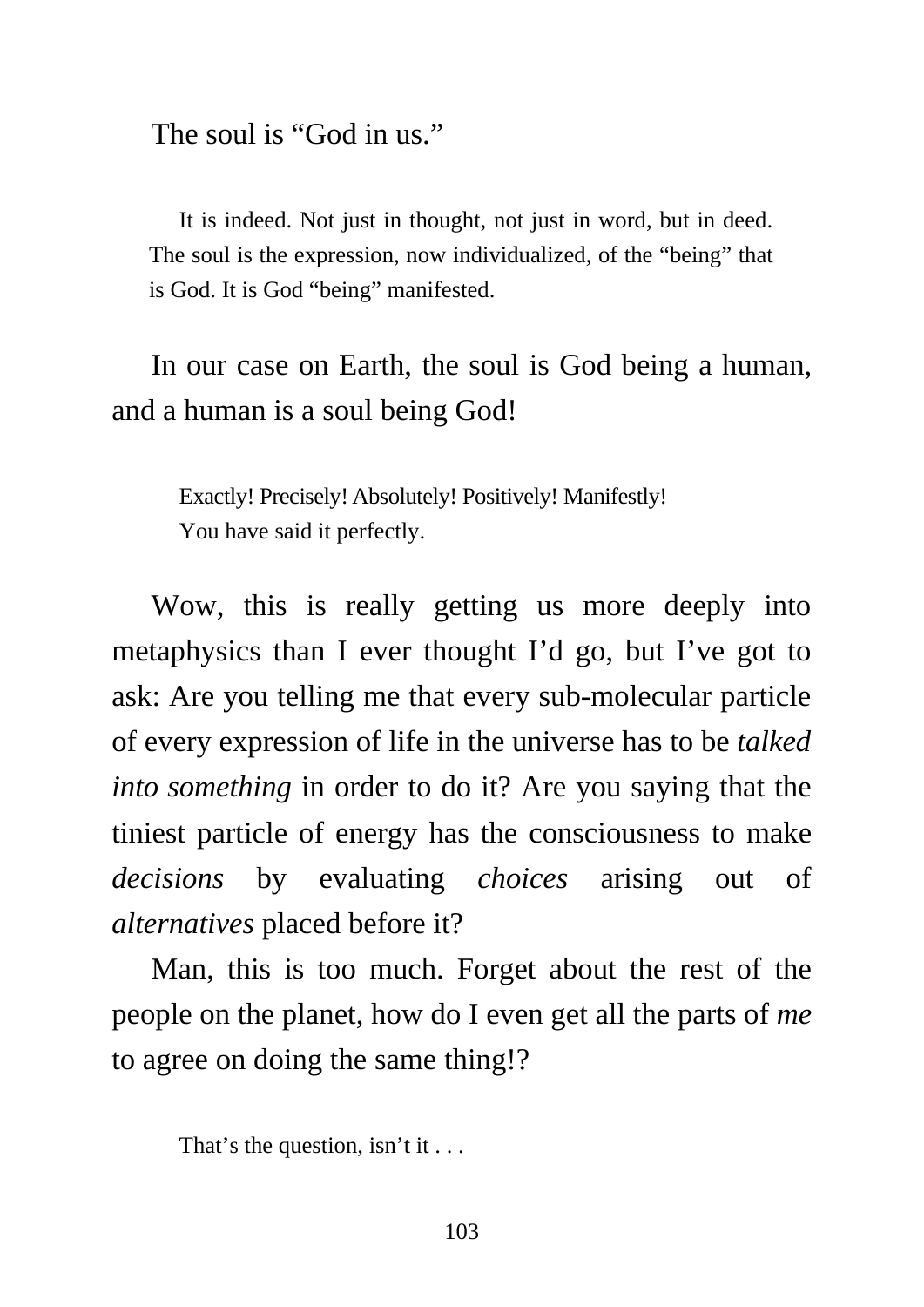That's the biggest question of all time. But it's actually easier than you think.

# Monsieur Coué says it's actually as easy *as* I think!

And that is the biggest secret of life. When you understand this, you've moved to a place of mastery.

Okay, so tell me how this works, metaphysically. I've been told a thousand times about the power of our thoughts, but how does this work, what makes this work, metaphysically?

You told me, and I know, that you have an insatiable mind, but do you really want to get into the alchemy of the universe?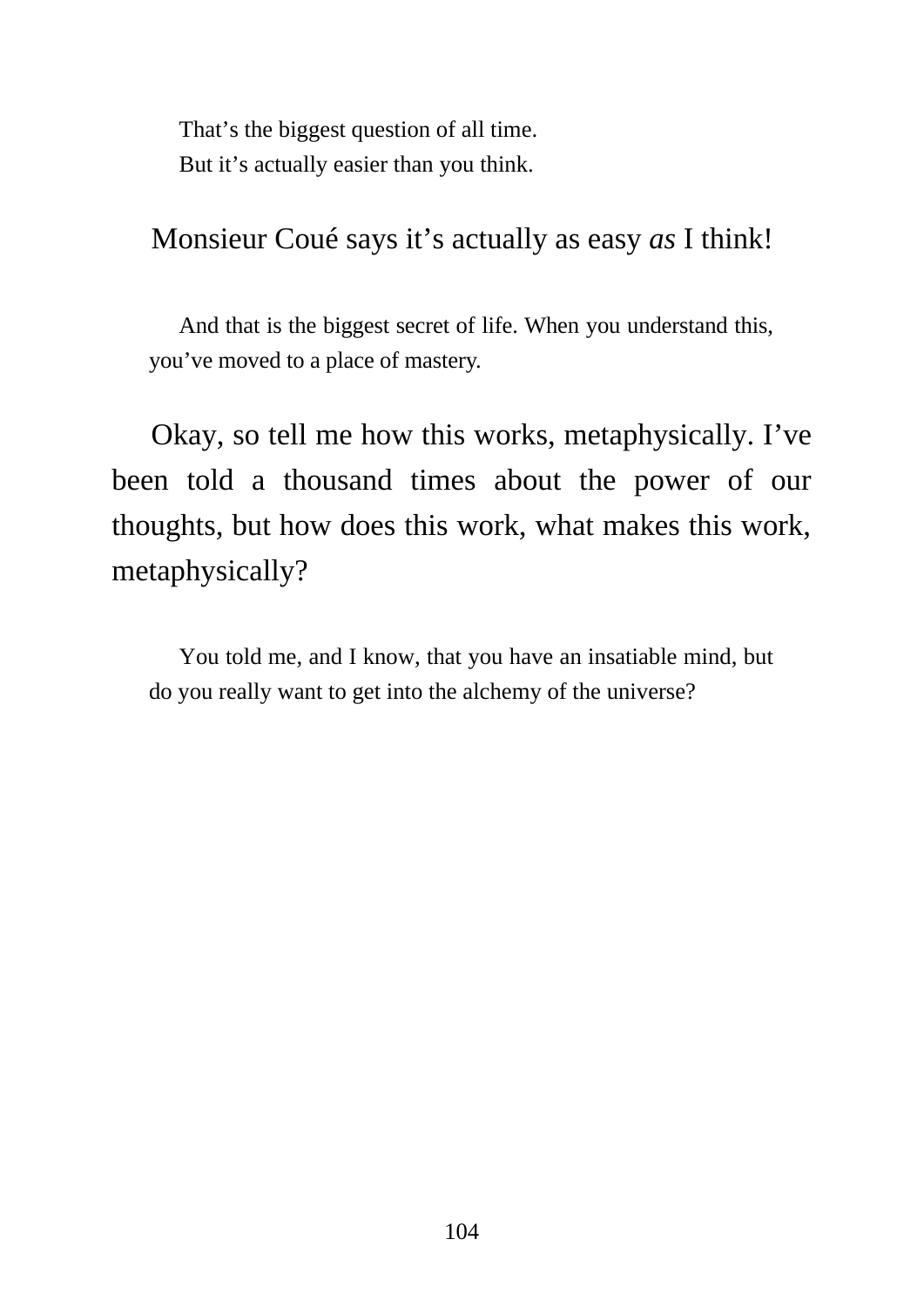I really haven't *planned* this conversation; I'm just noticing that it's going where it's going. I don't want to put off for too long the rest of our deeper exploration of that list you gave us, but this is too fascinating for me to pass up. Can we just look at this briefly?

Okay, then. Obviously, this could fill an entire book, but here is Metaphysics 101: A Short Course in Ultimate Reality.

As we've noted a while back in this conversation, all elements of life are imbued with what you would call, in your language, "intelligence"—or Awareness of Its Inherent Function.

This Awareness fills each element to its maximum capacity. That is, every element is imbued with Divine Intelligence utterly, full out, from border to border. Indeed, it would not be incorrect to say that the element itself IS this intelligence, in particle form.

So each element of life, down to the tiniest submolecular particle, is a part of the Mind of God.

With your sense of poetry, that would be how you would put it . . . and I have no reason to argue with you.

Now the Elements of the Essential Essence are attracted to each other by an aspect or characteristic that you would call, in human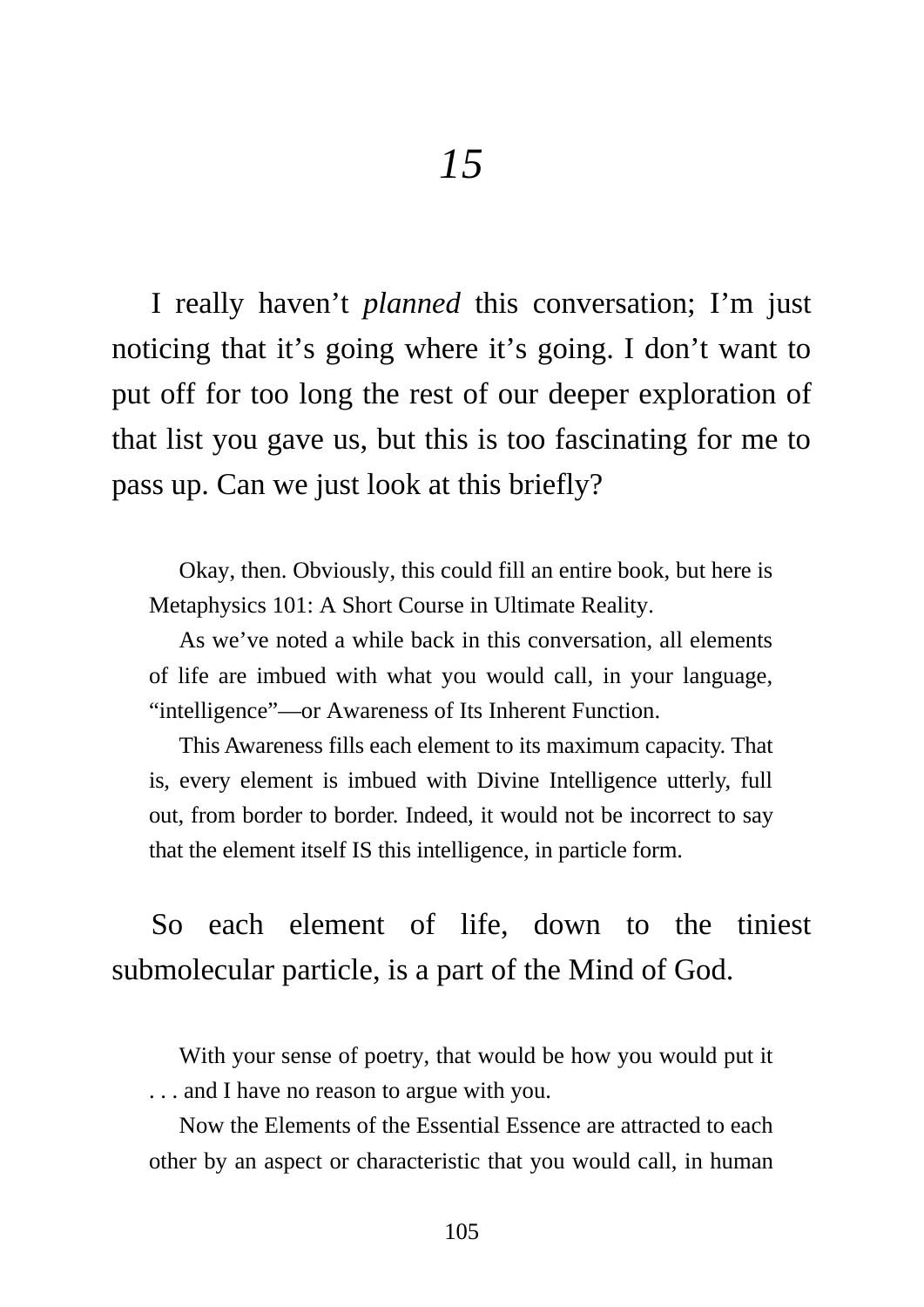terms, "common function."

That is, they are *all trying to do something.* And it is *the same thing.* They are all in action, forever moving, continuously vibrating —but not without purpose.

Their purpose is simply to BE. They realize that life is movement. If movement ever stops, that which you call life would not exist.

#### $Life = Motion = Life$ .

Yes.

Now, as to what each *element* wants to be, *that doesn't matter.* The individual element does not have a preference in the matter. It simply wants to exist. Its desire is to "be."

What is called "alignment," then—and the subsequent joint or unified action to which you refer—is created by the vibrational influence of any force larger than an individual element.

*It is this way throughout all of nature.* The larger the force, the more "pull" it has on every smaller element within its Impact Area. So every element within any Impact Area will fall into alignment with the larger force that is pulling on it.

No one has ever said this to me in this way. Why can't this be explained in this simple way to every child?

It can. And in the civilizations of Highly Evolved Beings it is. This awareness is shared with every emerging entity, each of whom is told about the Oneness of Life and the Circle of Life.

So if you as creative beings wish all the elements of life, down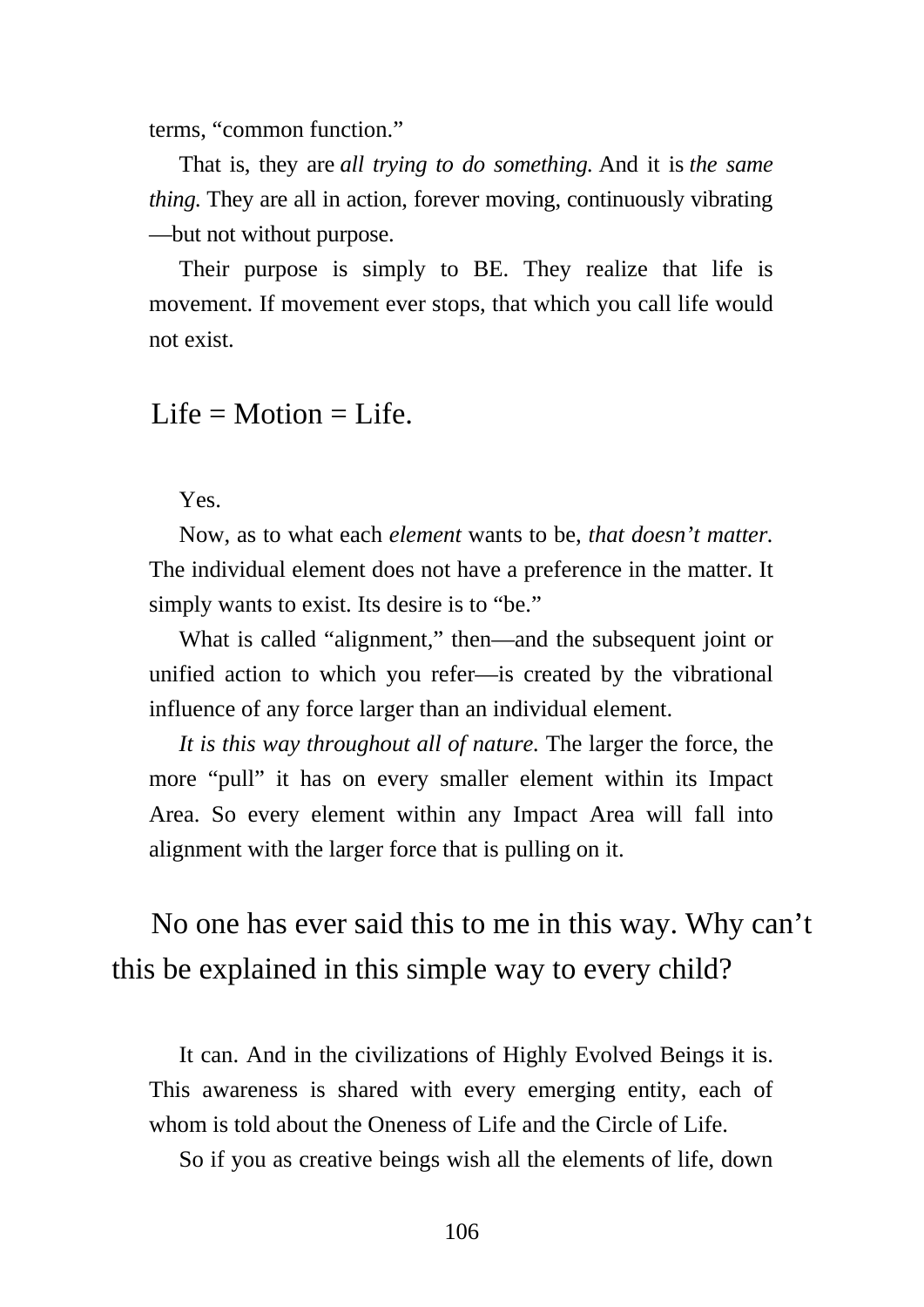into the tiniest particle, to move in a particular direction, you must create alignment using the force of combined energy focused in a particular way.

And *thought* is that force.

Then what creates that focus? How do we cause energy—that is, *thought*—to be focused in a particular way?

Desire.

Desire exists in the soul. It is the soul, defined in one word. The soul is the local expression of God's desire—which is to experience Itself.

Desire is the creator of intention. Intention is the creator of thought. Thought is the creator of action. Action is the creator of outcome.

Not all thought, however, is created by the intention arising out of the soul's desire. Thought can also, in a sense, have a "mind of its own." That is, the energy impulse that produces a thought can arise out of the body's desires.

This produces a different kind of action, which can generate a totally different outcome than the soul had in mind. The soul *put* its intended outcome in your mind, but your body made you go *out of your mind* for a moment.

This is what happens when you think you are a body, as opposed to knowing that you are a soul.

Most of us only hope that we *have* a soul, or *believe* that we have a soul, but do not know for sure. But we *are*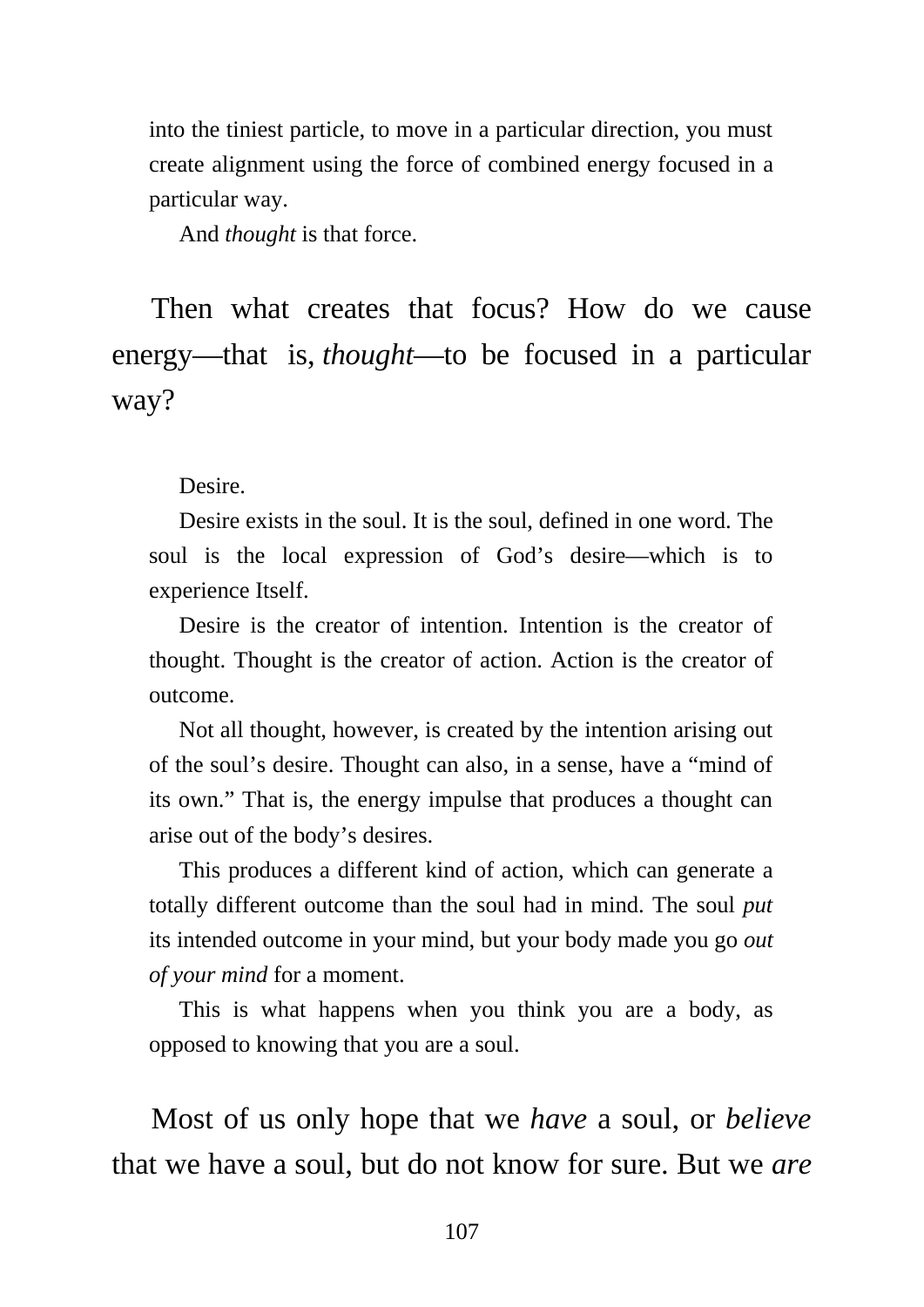sure that we have a body—so this is what most of us think of ourselves as.

Once again, you're pulling this all together beautifully. That's the way to put the puzzle pieces into place.

Now every element of the Essential Essence—from the individual soul to every individual energy unit in the body (and in the universe)—is imbued with Desire, which is a particular form or expression of energy, in direct proportion of its size.

The smallest elements have the smallest Desire. Larger elements, which are created by the smallest elements being drawn to them, coalescing and thus producing them, have greater Desire.

The amount of Desire existing within any given element of life will be found to exist in direct proportion to that element's size. Think of Desire as the spark plug in the engine of Life.

# So if what we call "God" is everything that *is*, that would make God's Desire the biggest Desire of all.

Correct. Again, very insightful. And God's Desire is that every sentient being—that is, every element of life large enough and sophisticated or complex enough to reflect self-awareness—has the ability to create its own reality, using Free Will and Conscious Choice.

This is an alchemic way of saying that the Foundational Elements of Life—the tiny individual particles of the Essential Essence—have no preference in the matter of how the *combination* of elements align.

Your soul, which is a collection of such particles, does have an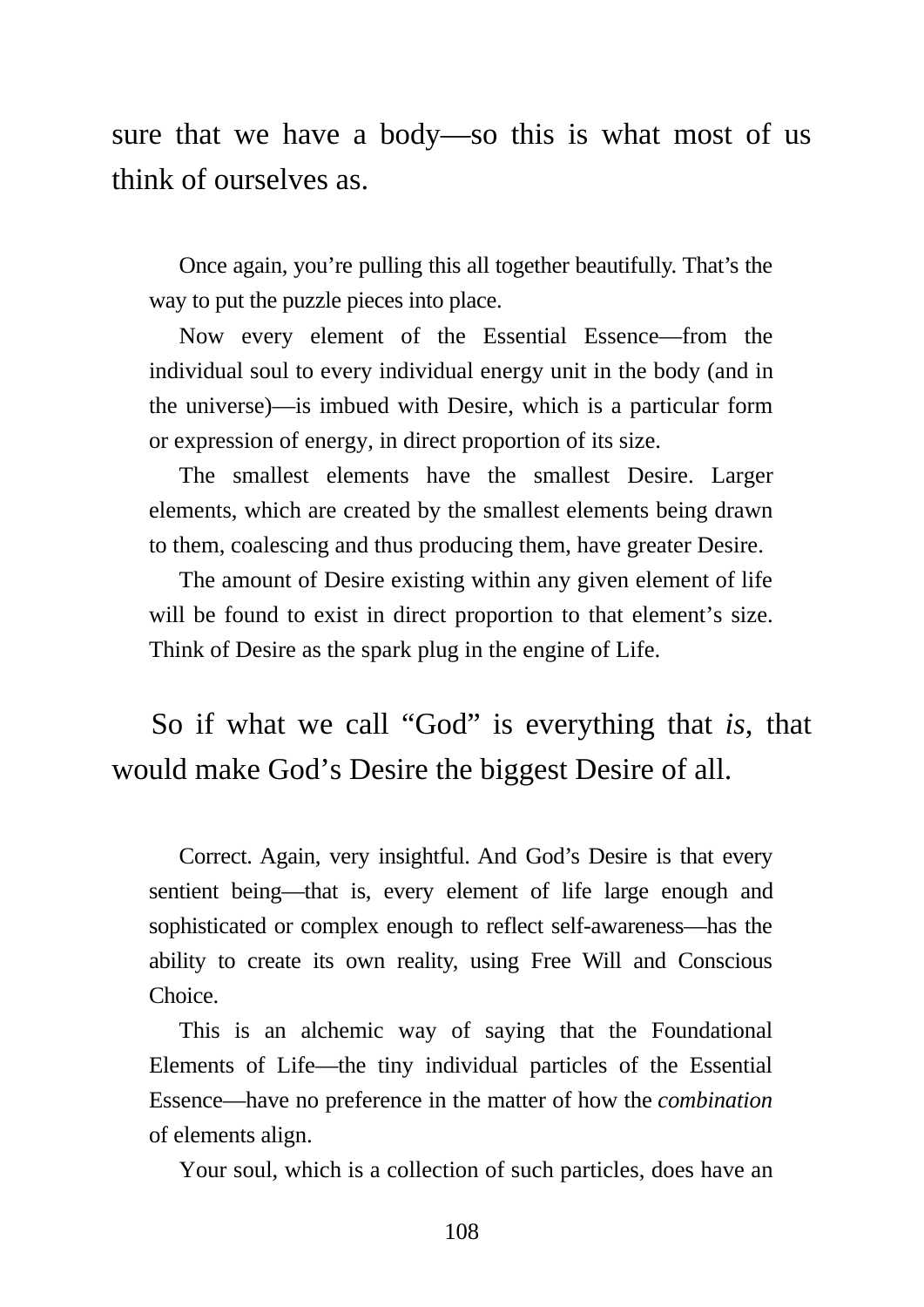intention. Your soul is the local presence of the Divine Intention, which is to express Divinity in every moment *as each sentient being defines it.*

This being has the freedom to create whatever it chooses, which is Godliness in its grandest demonstration. Or to put this all still another way: You all have Free Will.

You will note that I have been saying to you from the very first conversation we ever had that with regard to how your life is lived, God has no preference in the matter. My only Desire is that *your* preference be empowered.

Therefore that which "matters"—that is, that which you cause to turn from pure energy into solid matter—is up to you, individually and collectively. In making this choice, you can either listen to your body, to your mind, or to your soul.

And that is Metaphysics 101: A Short Course in Ultimate Reality.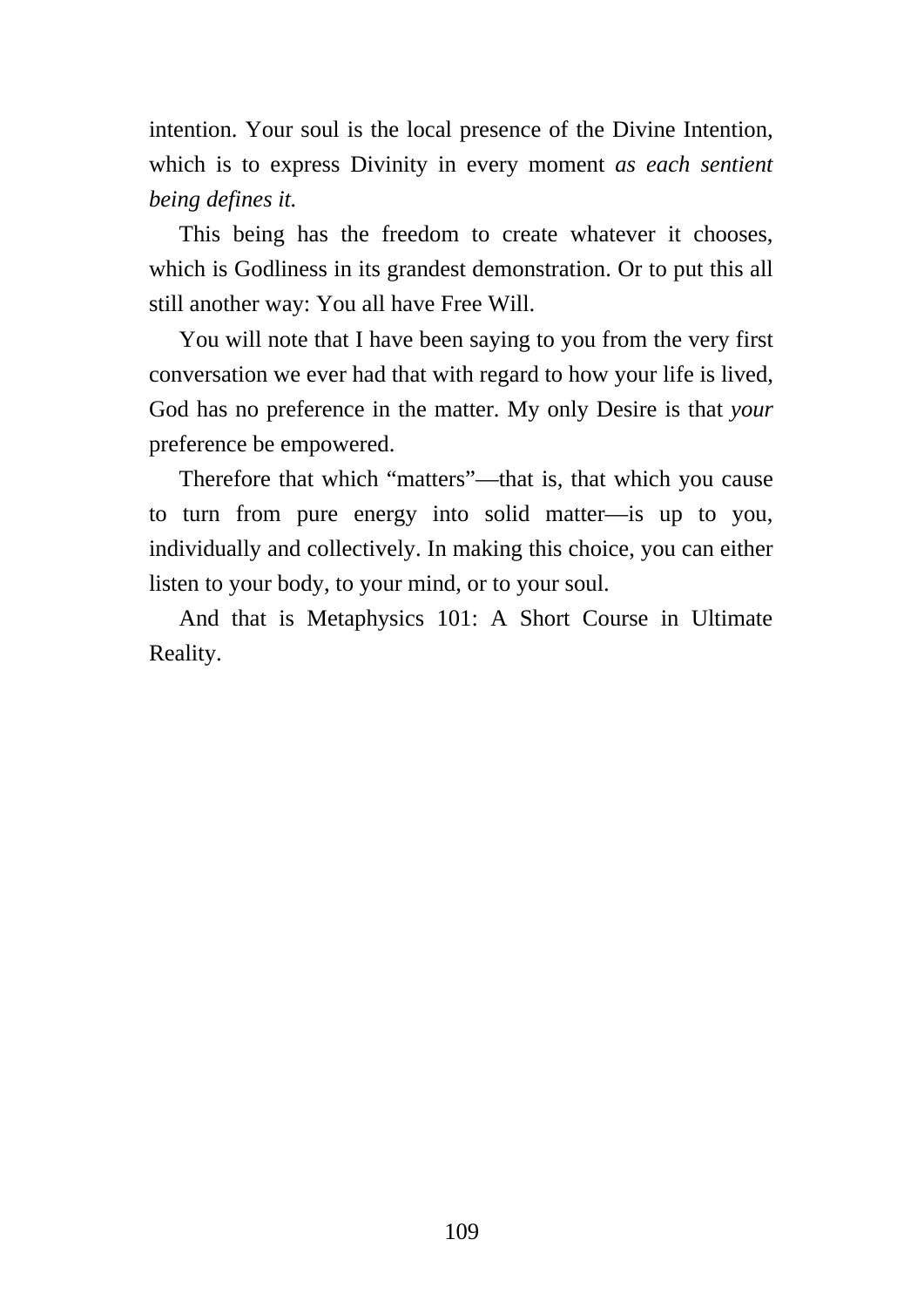Golly, there are so many implications to all this, and I could talk with you about it forever, but I do want to look at some of the other items on that list, so that we can know what we're talking about as we seek to rouse ourselves from our long sleep—

—and from your more recent experience of being awake but not knowing it, or not acting like it—

—yes, and as we then humbly hope to awaken others. Let's move now to Item #2, may we?

Yes. #2 says: An awakened species tells the truth, always*.* Humans in an unawakened state too often lie, to themselves as well as others.

For instance, you would have a hard time convincing a Highly Evolved Being that the constant stream of sounds and images you place before your offspring in their youngest years has absolutely no effect on their ideas about life, and therefore nothing to do with how your next generation creates its daily experience.

You, on the other hand, *can't* admit that the increasing violence in your society arises, at least in part, from the continual onslaught of such images, because if you did, you would have to do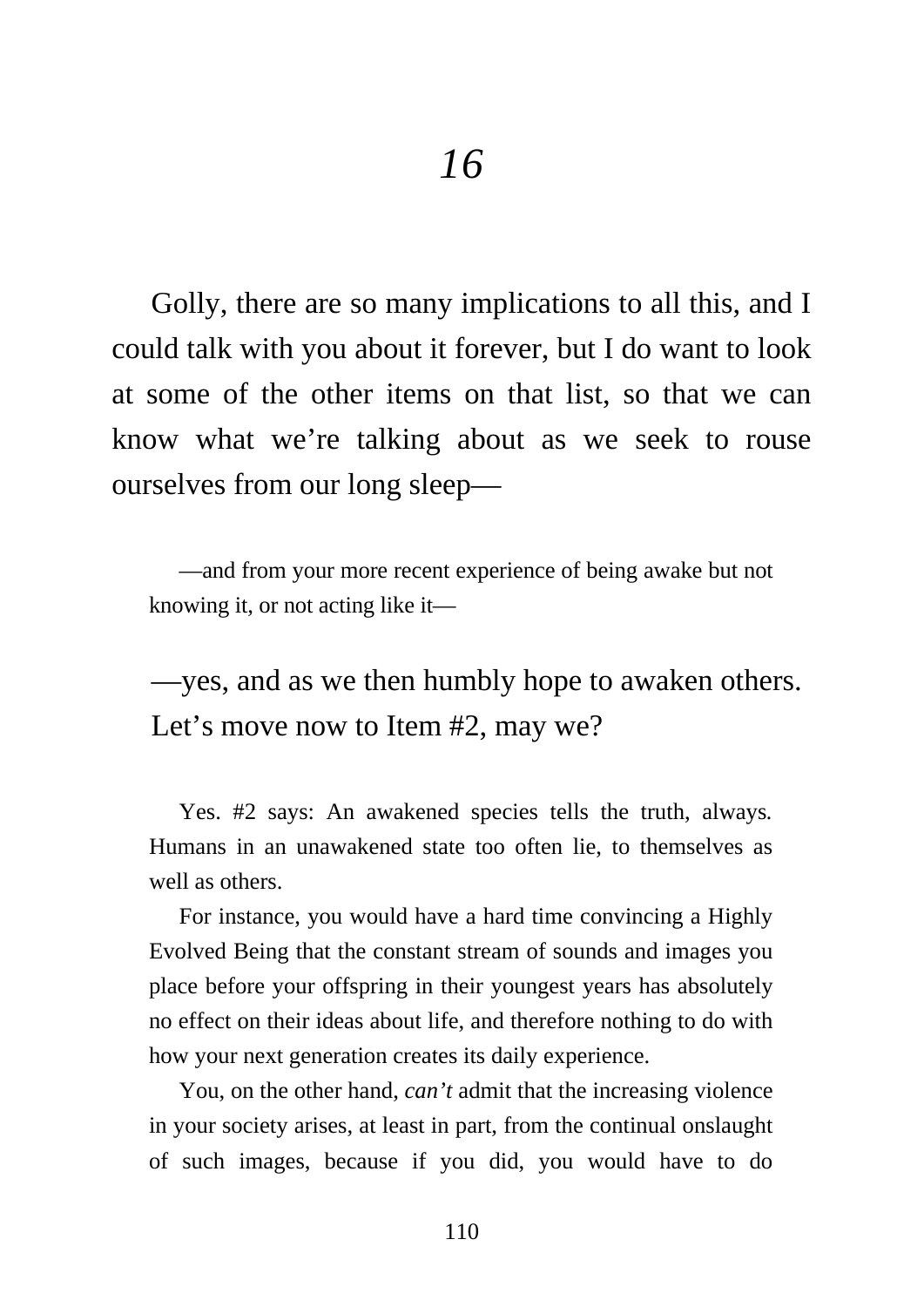something about it. And you think there is nothing you *can* do about it, so it is better to ignore it.

Yes, we've talked several times now about television programs and movies and video games and Internet sites, and even children's *toys* that depict—and even encourage our offspring to use as forms of "play'—enactments of violence, violence, *violence* at every turn.

And yet you imagine yourselves to be—or, worse yet, allow yourselves to be—powerless to do anything about any of this.

Some of us do the same thing with tobacco. Or a constant diet of unhealthy food. Or a lack of exercise. Or the societal values that drive our human experience toward constant conflict.

This business of looking straight at self-damaging behaviors and doing nothing about them is the mark of sentient beings who do not care enough about themselves, or do not understand enough about themselves, to *do* enough *for* themselves to stop the harm they are doing *to* themselves.

You might expect a four-year-old child to act like this, but not his forty-year-old parents. So we have to grow up at least a little and see the truth, then *speak* the truth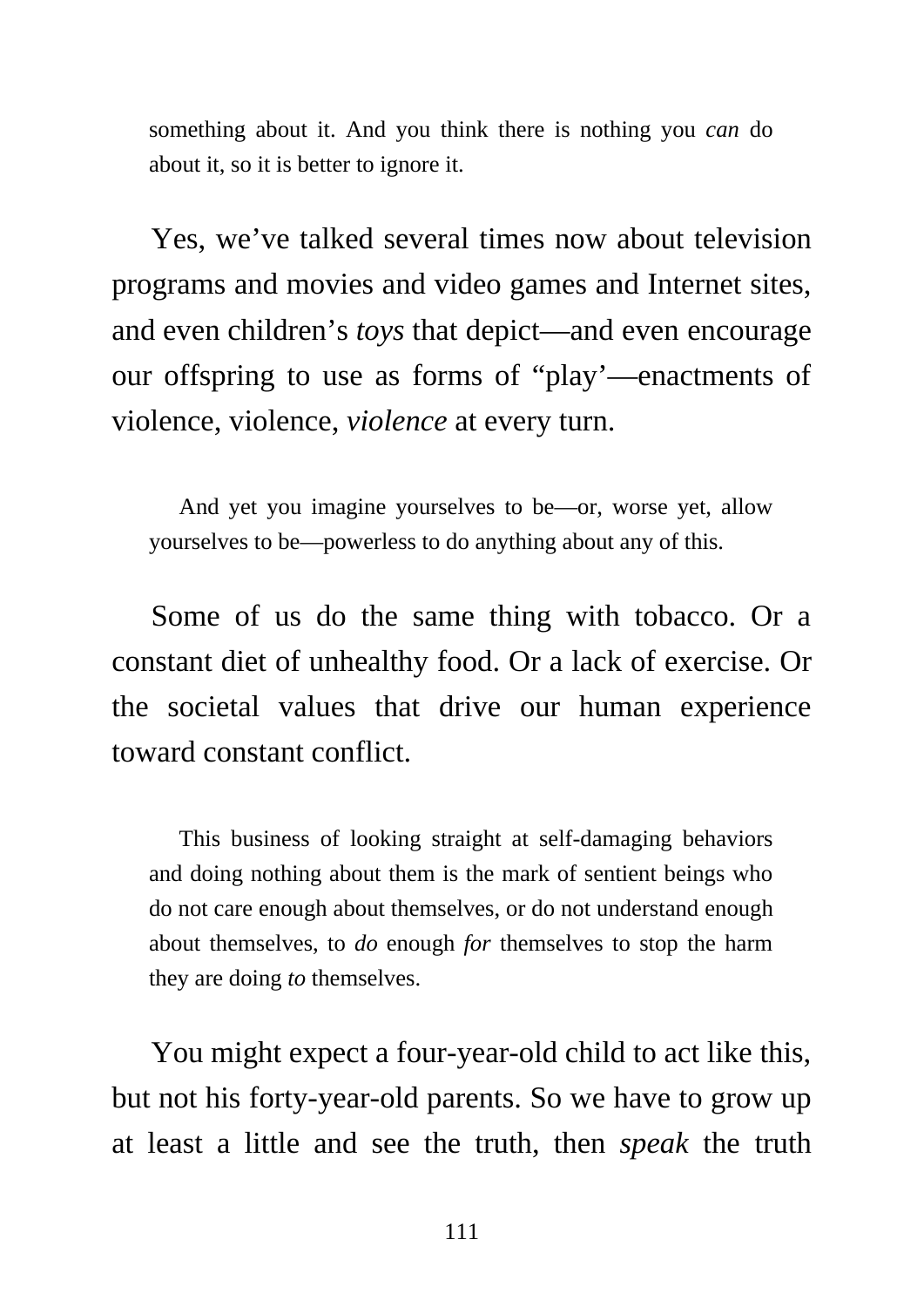about what we see.

That would be a good start, yes.

And Highly Evolved Beings never hide from, always see, and unfailingly tell, the truth.

Yes. An awakened species is incapable of lying, given its combined intention. Its members have learned that self-deceit and deceit of others is utterly non-productive, moving them away from, rather than toward, their jointly held desires and intentions.

It would be virtually impossible for a Highly Evolved Being to communicate an untruth in any event, because its individual vibration would alter in such a way as to make it apparent that what the entity was communicating was not in sync with what it knows and understands.

Like when we blush—some of us, anyway—if we try to lie.

Very *much* like that, yes, only at a higher level. The whole entity itself would shake and vibrate at such a variant speed that the truth would literally be shaken out of it. So there would be no point in trying to lie to begin with.

Notice that when humans do hold jointly held desires and intentions, they do not lie to each other. Lying is an announcement that you want something other than the person you are lying to. This may seem obvious to you, but what may not be so obvious is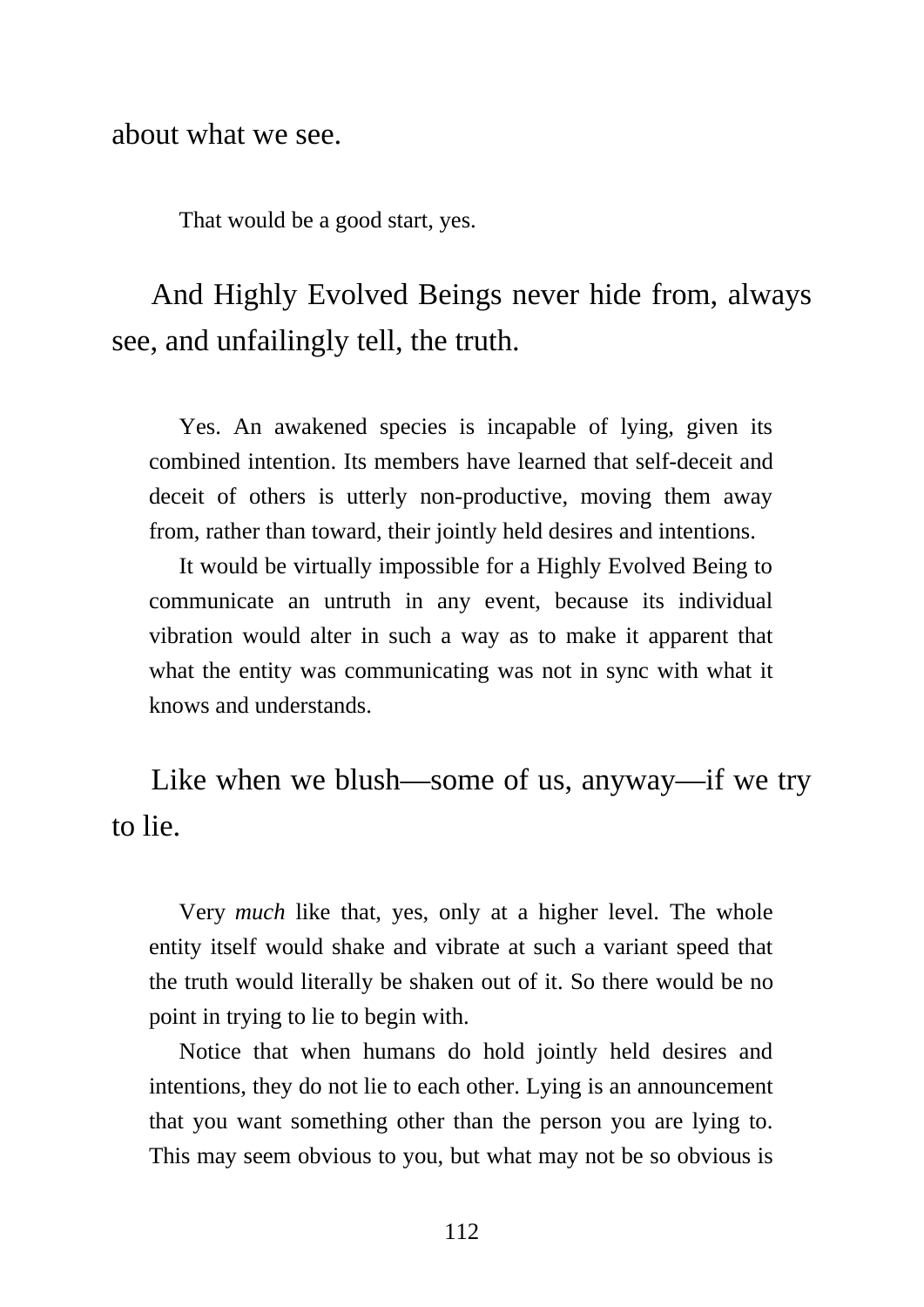how to eliminate this.

The end of deceit will come with the end of separation. When your culture and your civilization decides that there really is only one of you, in a multiplicity of forms, and therefore only one desire, there will thereafter be only one intention.

## And that desire will be?

To reach completion in the expression in every moment of what every living entity desires.

## Which is?

Once again, as mentioned before: The experience of itself as the only thing it really is. Divinity. Or, to use the word in your language that was mentioned before: Love. The energy that you call "love."

The unity of the universe is God's expression of Divine Love for all of life in all of its forms.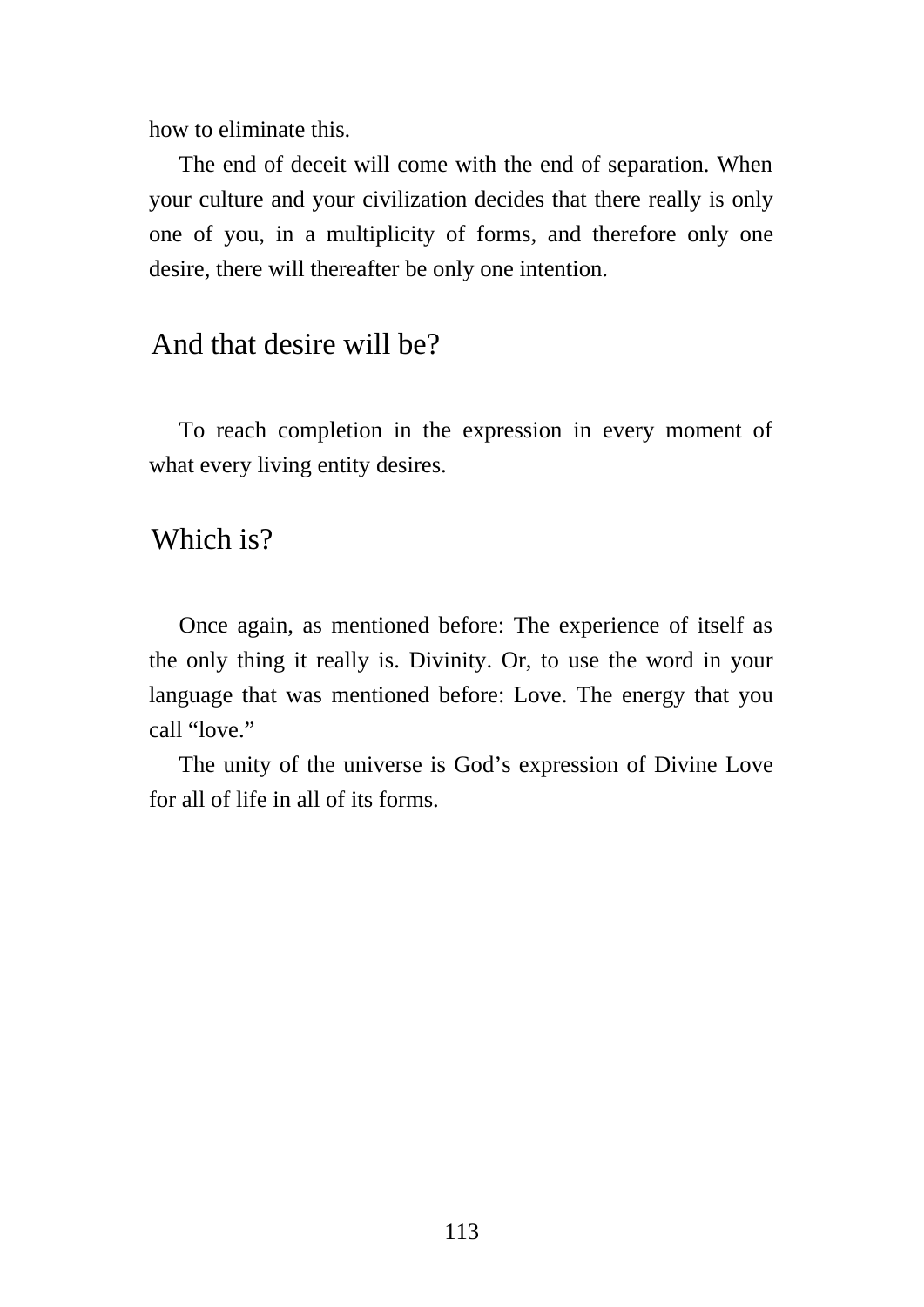#### I'd love to hear your commentary on Item #3.

#3: An awakened species says one thing and will do what they say. Humans in an unawakened state often say one thing and do another.

Human beings also do not always say what they think. For Highly Evolved Beings not to communicate what they're holding in thought—which is different, by the way, than outright lying would be seen as a behavior without benefit.

What good is holding a thought if it is not expressed? And for Highly Evolved Beings not to follow through on what they say to each other or to themselves that they will do, would be viewed as equally without benefit.

#### What if the thought I'm holding is not very nice?

Why would you hold a thought that's not very nice? Stop that. Sometimes you'll have a thought that runs through your mind, but you don't have to hold it there.

## What if I can't help it?

I beg your pardon? You imagine that you *can't help what you're holding onto?* No wonder your species is in such trouble!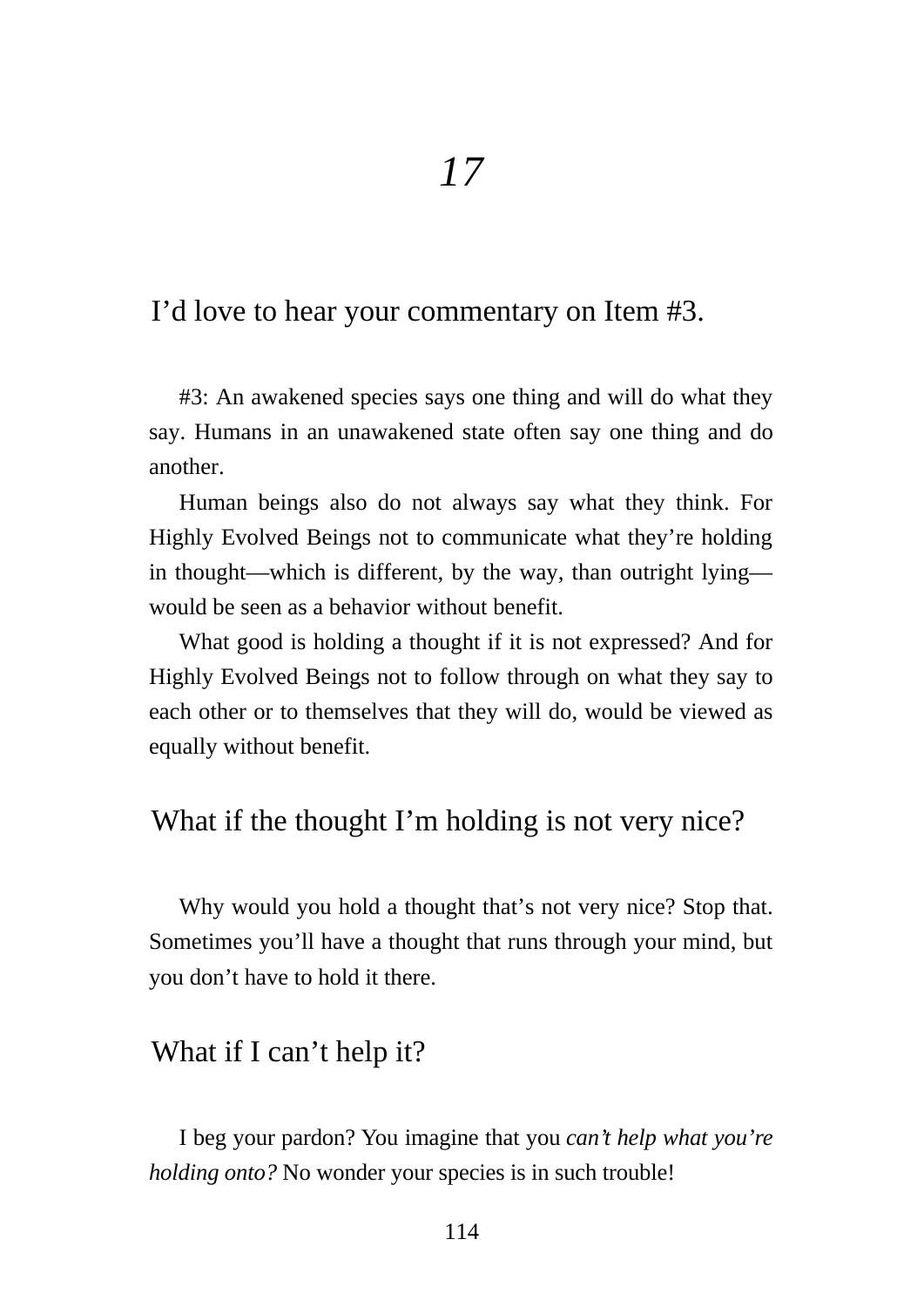Yes, I know. And I *have* changed a *lot* of the way I think. But still, not every thought that runs through my head is worth sharing with another.

Then don't. Only share the thoughts that you hold onto.

By the way, you do know, don't you, that every thought you hold onto is a prayer?

### No pressure.

Actually, there *is* none for Highly Evolved Beings. All they do is immediately change their mind if they experience a thought moving through their mind that they don't wish to manifest.

If they have any fleeting negative idea at all, they *don't give it a second thought.*

After a while of doing this, they've trained their mind never to consider for more than a nanosecond any thoughts that they do not wish to see begin to take shape in their reality. They just don't hold onto them. They let them go immediately, and move to a new and more positive thought.

You might call this a New Thought Movement, and you could join in groups that choose to engage in this very practice.

#### Yes, you've said that to me before.

And I'll do so again, no doubt, if it serves the moment at hand. So keep new thoughts moving through your mind if a passing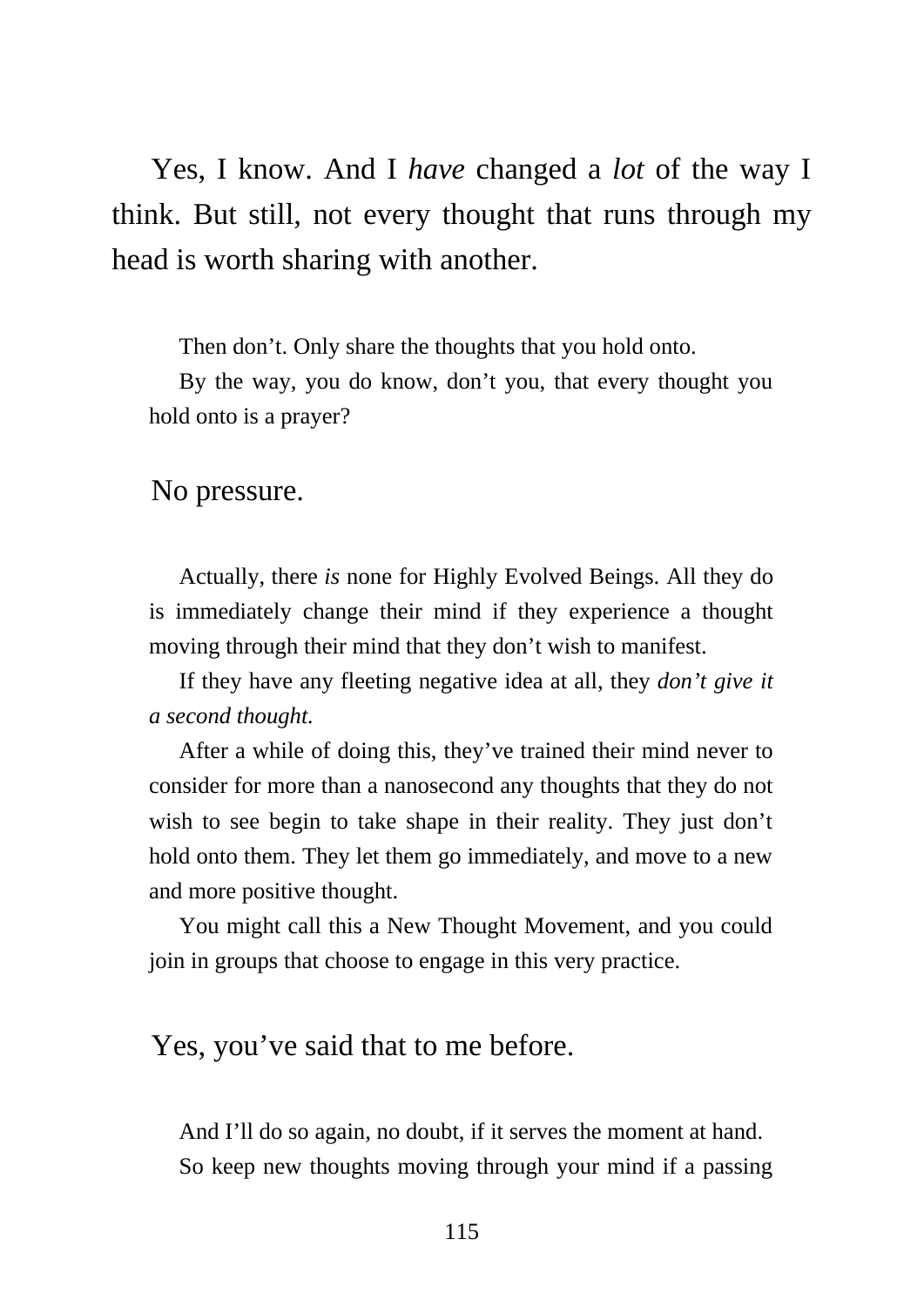thought is anything but positive. Then, when the thought you are holding is positive, yes, of course feel free to share it with anyone who it might concern, or who might have a reason to be interested.

As for saying one thing and doing what you say, let your word be your bond. And if you don't think you'll be likely, or able, to do what you're now thinking of saying . . . *don't say it.*

If on the other hand you meant it when you said what you would do, but find later that you really can't because something has happened that has intervened, then go to anyone and everyone to whom you said this thing, and clear it up with them. Tell them the truth. Humbly and gently explain why you won't be able to do what you said.

Tell the truth to everyone about everything. That's how Highly Evolved Beings live.

I'm seeing that these first few items are related at some level. For instance, Item #4 ties right into this.

Yes. Item #4 says: An awakened species, having seen and acknowledged what is so, will always do what works. Humans in an unawakened state often do the opposite.

This feels a lot like Items #1, #2, and #3, only from a different angle.

Can you give me examples of how Item #4 relates to everyday life on Earth, so that I can get closer to the impact of this on us?

116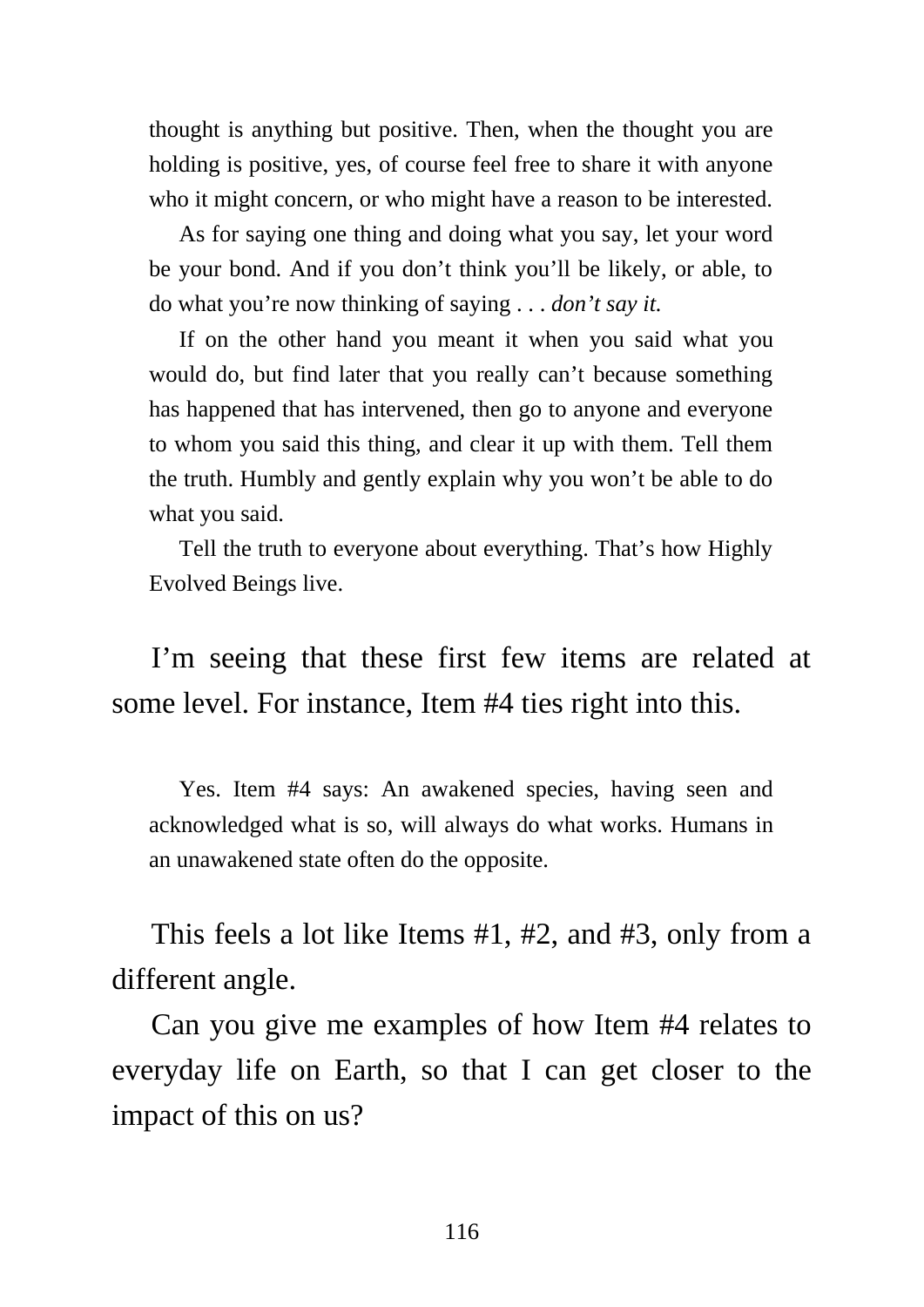Certainly. And because these first few items are related, you have already made note of some of this, but let's bring it all together here.

If your objective is to live a life of peace, joy, and love, *violence does not work.* This has *already been demonstrated.*

If your objective is to live a life of good health and great longevity, consuming dead flesh daily, smoking known carcinogens continuously, and drinking gallons of nervedeadening, brain-frying liquids like alcohol regularly *does not work.* This has *already been demonstrated.*

If your objective is to raise offspring free of violence and rage, placing them directly in front of vivid depictions of violence and rage during their most impressionable years *does not work.* This has *already been demonstrated.*

If your objective is to care for Earth and wisely husband her resources, acting as if those resources are limitless *does not work.* This has *already been demonstrated.*

If your objective is to discover and cultivate a relationship with a loving Deity so that religion can make a difference in the affairs of humans, then teaching of a god of righteousness, punishment, and terrible retribution *does not work.* This has *already been demonstrated.*

Do you need any more examples?

#### No, I get the picture.

I like the way all of these tie together. I mean, one thing just naturally leads to another. It would be a lot easier for humans to stop saying one thing and doing another if they fixed the first tendencies. Namely, their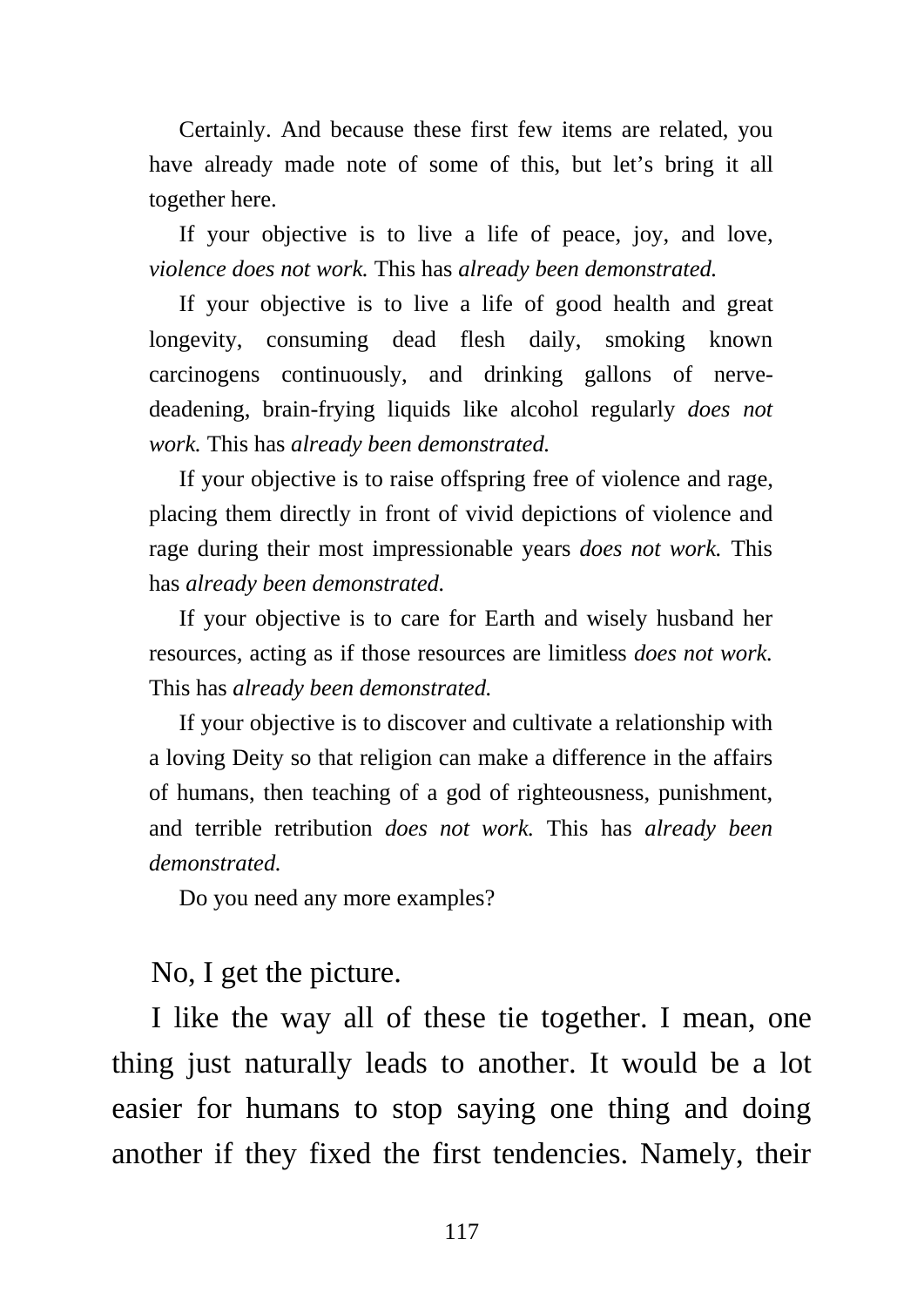tendency to see everything and everyone as separate, not unified. Then their tendency to not see what is so, but to ignore it. And finally, their tendency to not tell the truth to everyone about everything.

Then they would *drop* their tendency, described in Item 3, to say one thing and do another, and could get on with implementing "what works, " having seen and told the whole truth about "what is so."

Wonderfully put. Wonderfully summarized. You're really stringing all of this together.

Thanks to the clarity with which it's being articulated here, yes. So I really don't need Item #4 explained any further. I get that HEBs from the Other Dimension see and say what is "so, " and because they're hiding nothing and hiding *from* nothing, they do only what works to move forward their unified and identical agenda.

Humans will do the same thing when the species is fully awakened. It can also be one of their stepping stones for getting there.

I am so glad to hear that. That gives me hope assuming that this awakening is really going to happen.

118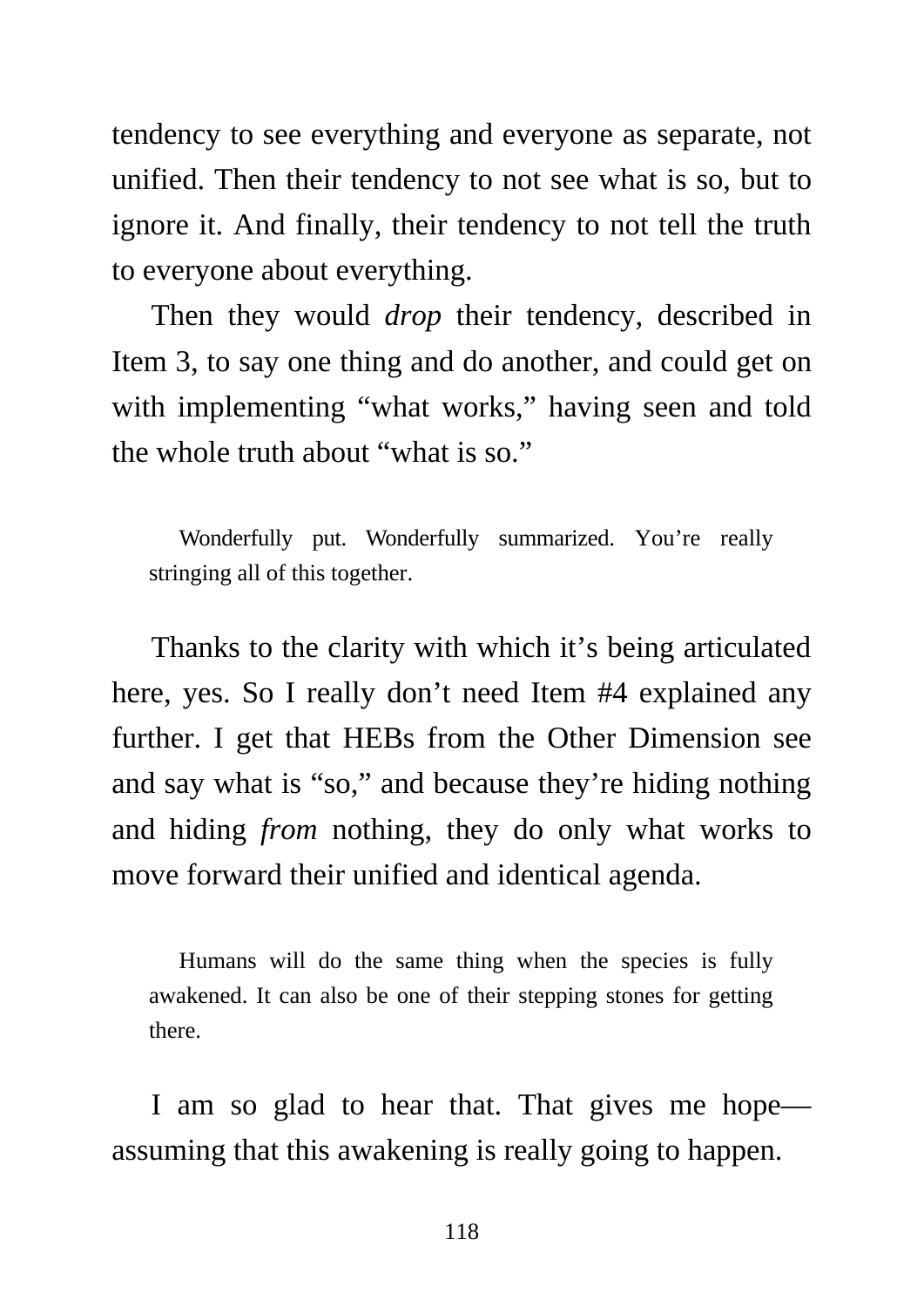You can be among those to help make it happen. That's what the Third Invitation is all about. And now humanity has the tools with which to create this awakening.

And the Will.

Now you have nearly instant worldwide communication, and a continually increasing portion of the total population that is selfselecting in their commitment to the process.

As you put it earlier, you're just One Decision Away.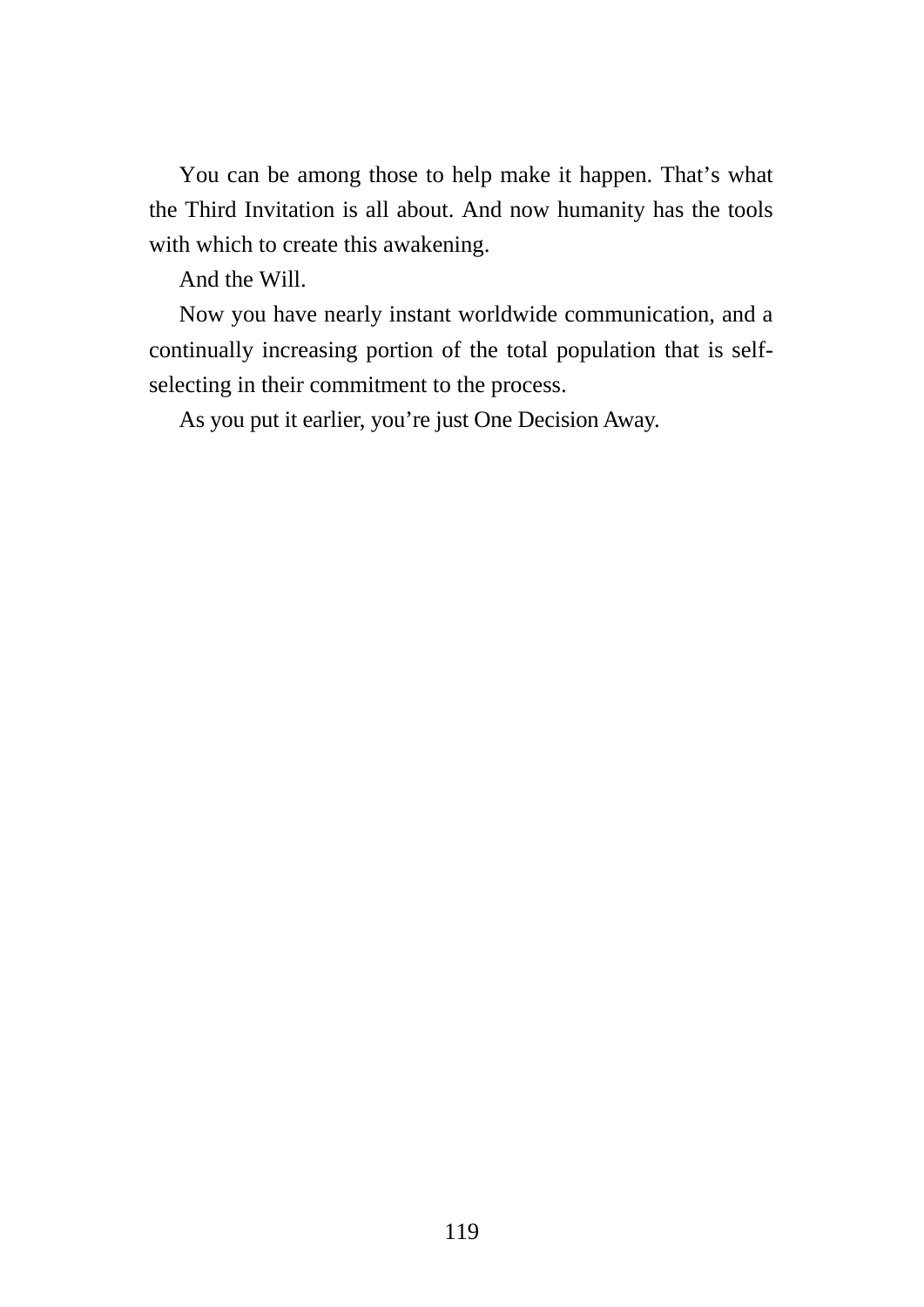Okay, on to items #5, #6, and #7 then.

These all relate to parts of the human cultural story that are fairly deeply engrained in our societies everywhere on Earth.

Okay. Let's recap them.

Item #5 says: An awakened species does not embrace a principle in its civilization that correlates with the concepts that humans refer to as "justice" and "punishment."

Item #6 says: An awakened species does not embrace a principle in its civilization that correlates with the concept that humans refer to as "insufficiency"

Item #7 says: An awakened species does not embrace a principle in its civilization that correlates with the concept that humans refer to as "ownership."

Those are sweeping statements. How does any collective—even if it is a gathering or grouping of Highly Evolved Beings from Another Dimension—live without some code of conduct that regulates its behavior? And how do the members of such a collective live without ever experiencing that there is "not enough, " especially if

120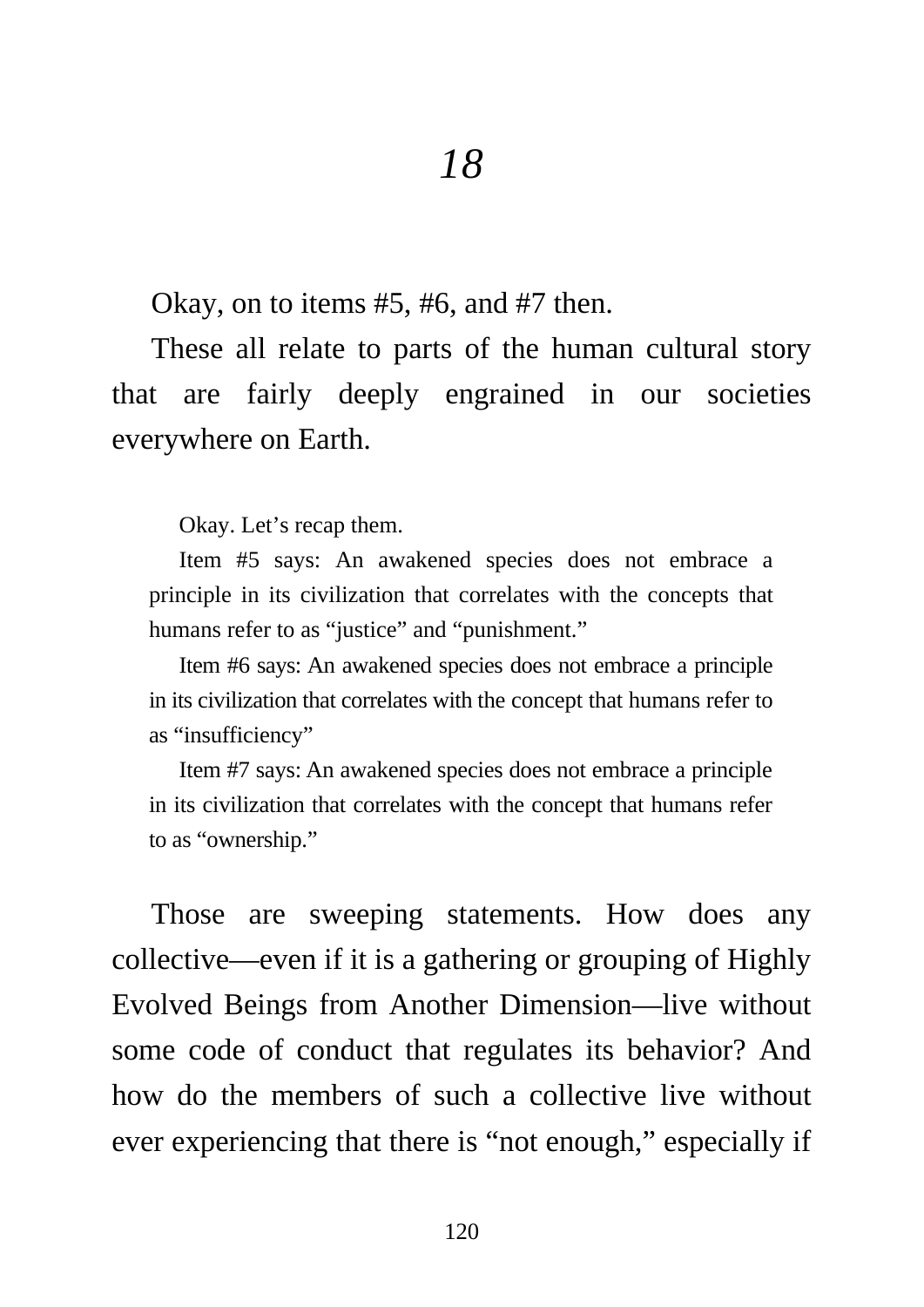# they never have anything they can call their own?

Let's look at the second part of that question first.

There is always "enough" of anything you think you need to survive when you know that you can't *not* survive.

In other words, when survival isn't the question, the idea of sufficiency or insufficiency ceases to have any significant meaning. The most important question in anyone's experience then is not *whether* they survive, but how.

Guaranteed eternal existence results in sharing completely and fully all that exists with all *who* exist, and the mutual conserving of any element or item that might be in less than endless supply in any particular setting, situation, or circumstance in the Realm of the Physical.

The result of this is that insufficiency is unheard of, as whatever in the physical environment may not be in endless supply is either easily done without, or substituted for with the creation of an equally useful and beneficial replacement.

It's nice that there are places in the universe where nothing essential ever runs out, but here on Earth we're not that lucky.

Actually, you are. There is no essential element that you need that you should run out of on your planet.

Really? What about something as simple as water? As I mentioned earlier, a huge percentage of humans to this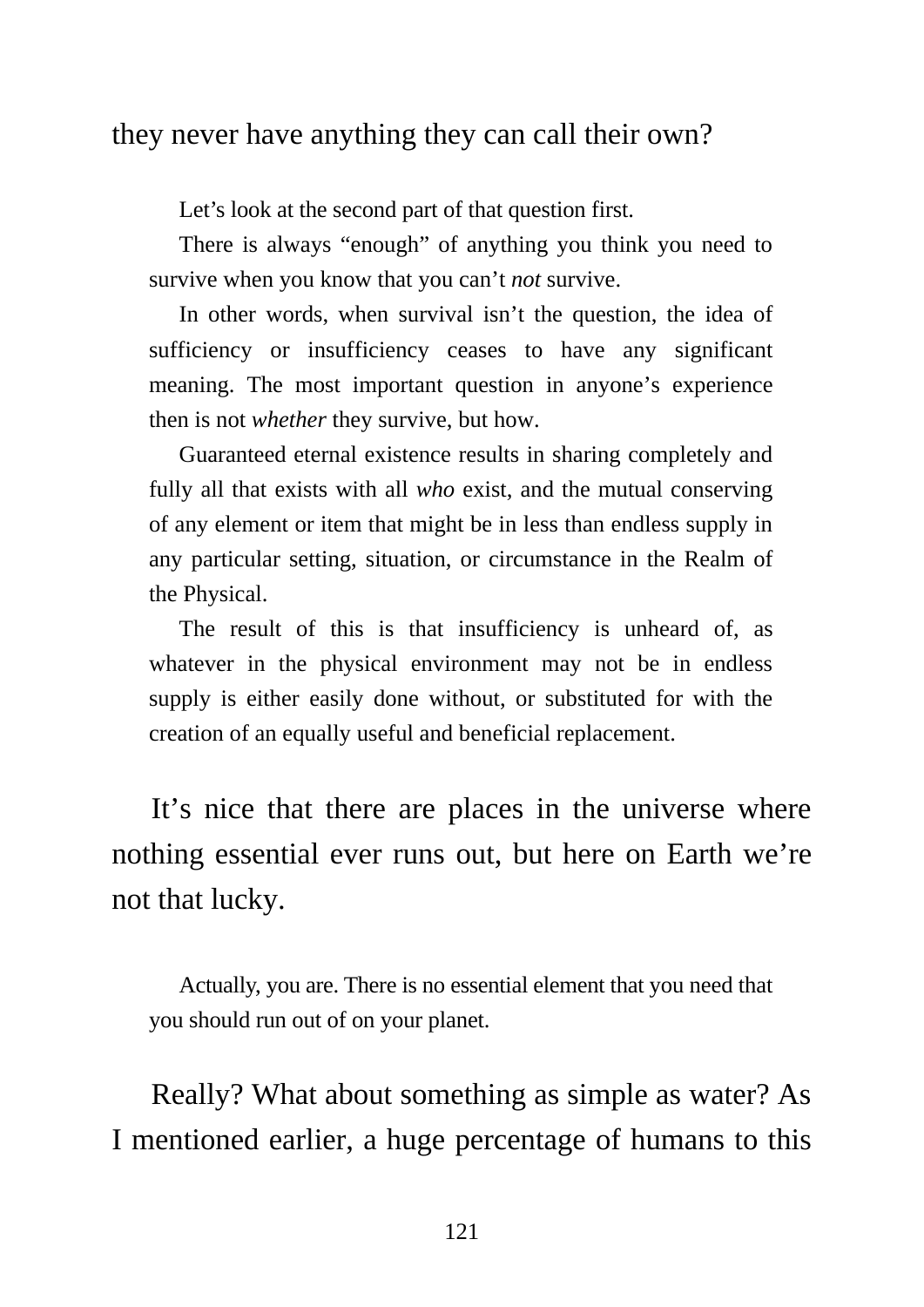very day has no access to clean water.

That is not a problem of lack of water, but lack of will. There are not enough people among your species who care about making clean water available to those who have no immediate access to it. If there were, this would not be a problem.

You're right, of course. The World Resources Institute reports on its website that "armed with the right information, countries facing extremely high stress can implement management and conservation strategies to secure their water supplies."

Unfortunately, a country at the bottom of the economic scale may not have that capacity. So it would be up to the richer nations of the world to help make this happen.

Yes, it's simply a matter of a civilization sharing. I assure you, there needs to be no place on Earth where people cannot have access to clean, pure water—and whatever else is needed to "make life work"—if the people of Earth simply cared enough about each other.

But it must be remembered that, as you pointed out earlier, we are talking about a species which lets over 650 of its own children die of starvation every hour.

Yes, we are a primitive species, for sure. Our actions —or lack of actions—demonstrate that.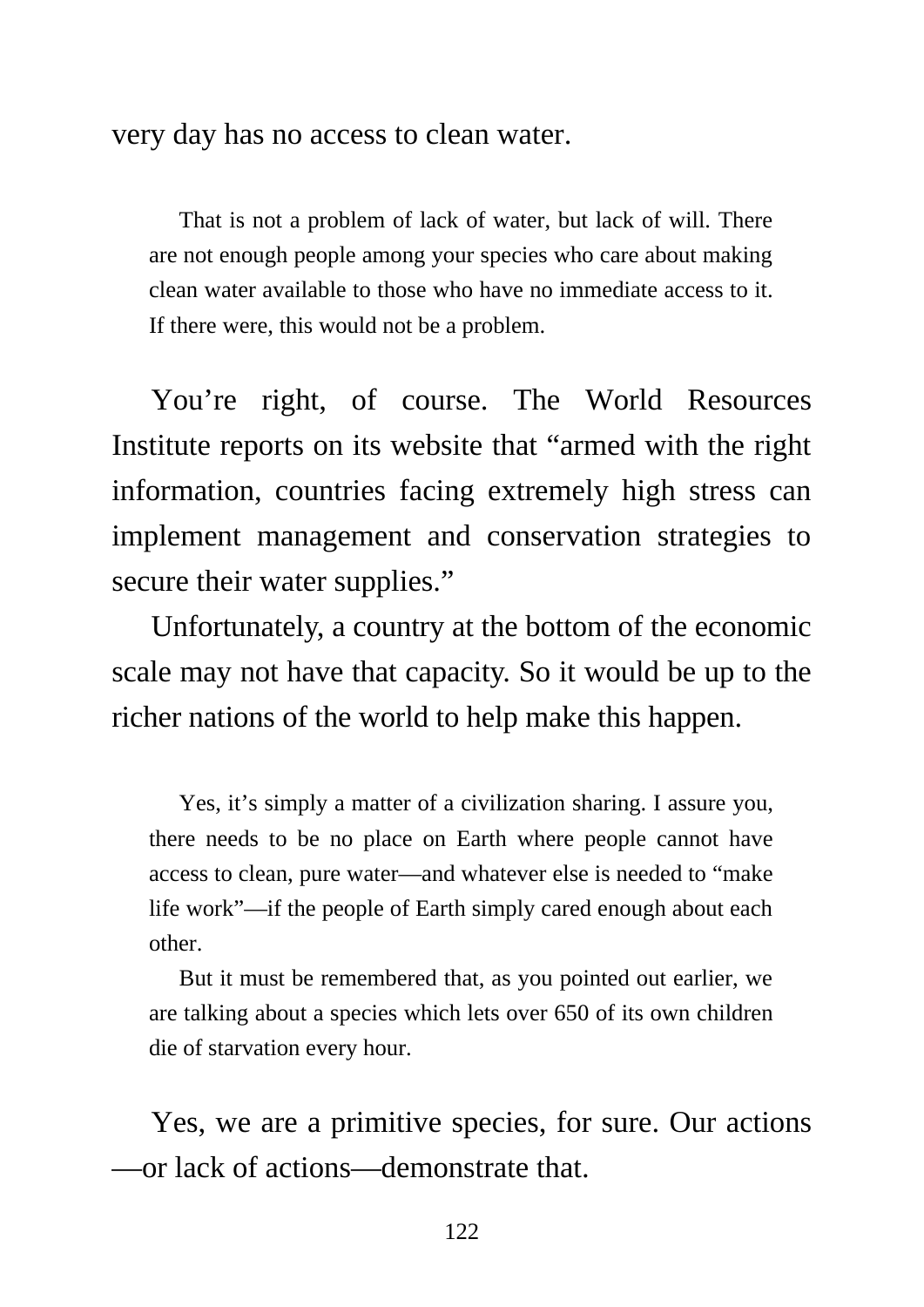Primitive or not, Earth's people shouldn't die from insufficient *food*, for goodness sake. Of all things, on a planet where you will scrape off enough food from the plates of diners tonight in restaurants from Paris to Los Angeles to Tokyo than would be needed to feed a small village in some areas of your world for a week, no child needs to starve to death.

I know. The U.S. Department of Agriculture estimates food waste in the United States alone to be about 30 to 40 percent of the food supply. An estimated 133 billion pounds of food from stores, restaurants and homes was wasted in 2010, according to official government statistics.

We are talking here about situations that would never, ever occur in the civilization of Highly Evolved Beings.

And that's the answer to your question about how it would be possible for there to *never* be "not enough" experienced by beings from Other Dimensions. There is always "enough" for a species that shares.

As for wondering how HEBs can co-exist without a "code of conduct that regulates their behavior," it is clear that the degree to which a species is living in an awakened state is reflected by the degree to which that species self-regulates.

The "code of conduct" of Highly Evolved Beings from the Other Dimension is elegantly simple: Do not have a thought regarding anyone, do not say a word regarding anyone, and do not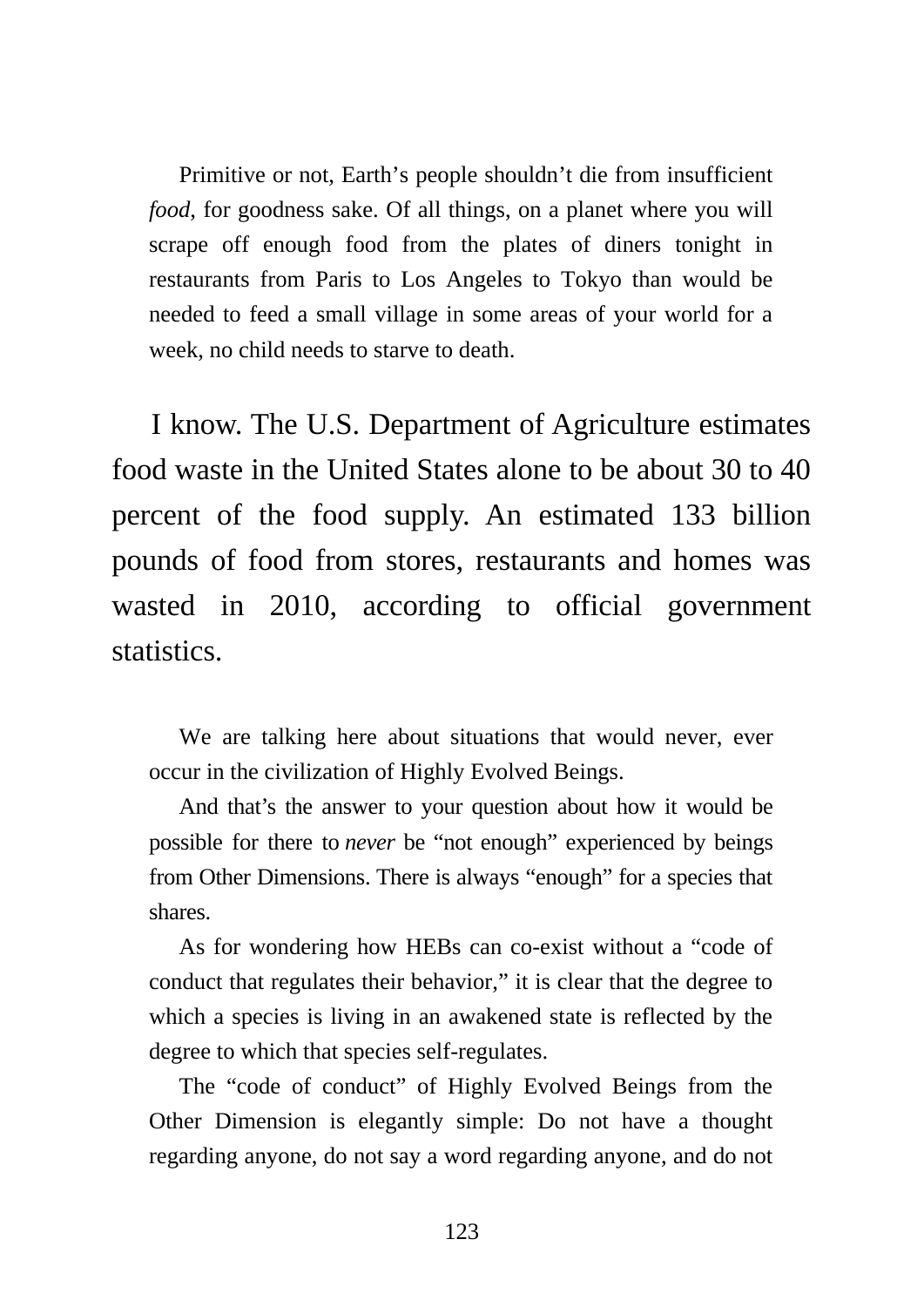do a thing regarding anyone that would you not want thought, said, or done regarding you.

Hmmm . . . here we go again. Seems like someone on Earth said that a very long time ago.

Actually, every religion on your planet teaches some version of what you've called the Golden Rule. The difference between human cultures and the civilizations of Highly Evolved Beings is that HEBs actually apply the law of reciprocity in their lives, rather than just giving it lip service.

Yes, but what happens in those civilizations if or when someone does do something to another that they would not like if it were done to them? What happens when someone commits—I'm sure you're going to tell me there is no such word in their language, but I'll say it here—a "crime"?

You're right, there is no such thing as "crime and punishment" in the culture of Highly Evolved Beings from the Other Dimension.

No one commits a "crime," because everyone understands that they are All One, and that an offense against another entity is an offense against the Self.

So there is no need for what you call "justice." The concept of "justice" is more deeply understood as what you would call Right Action.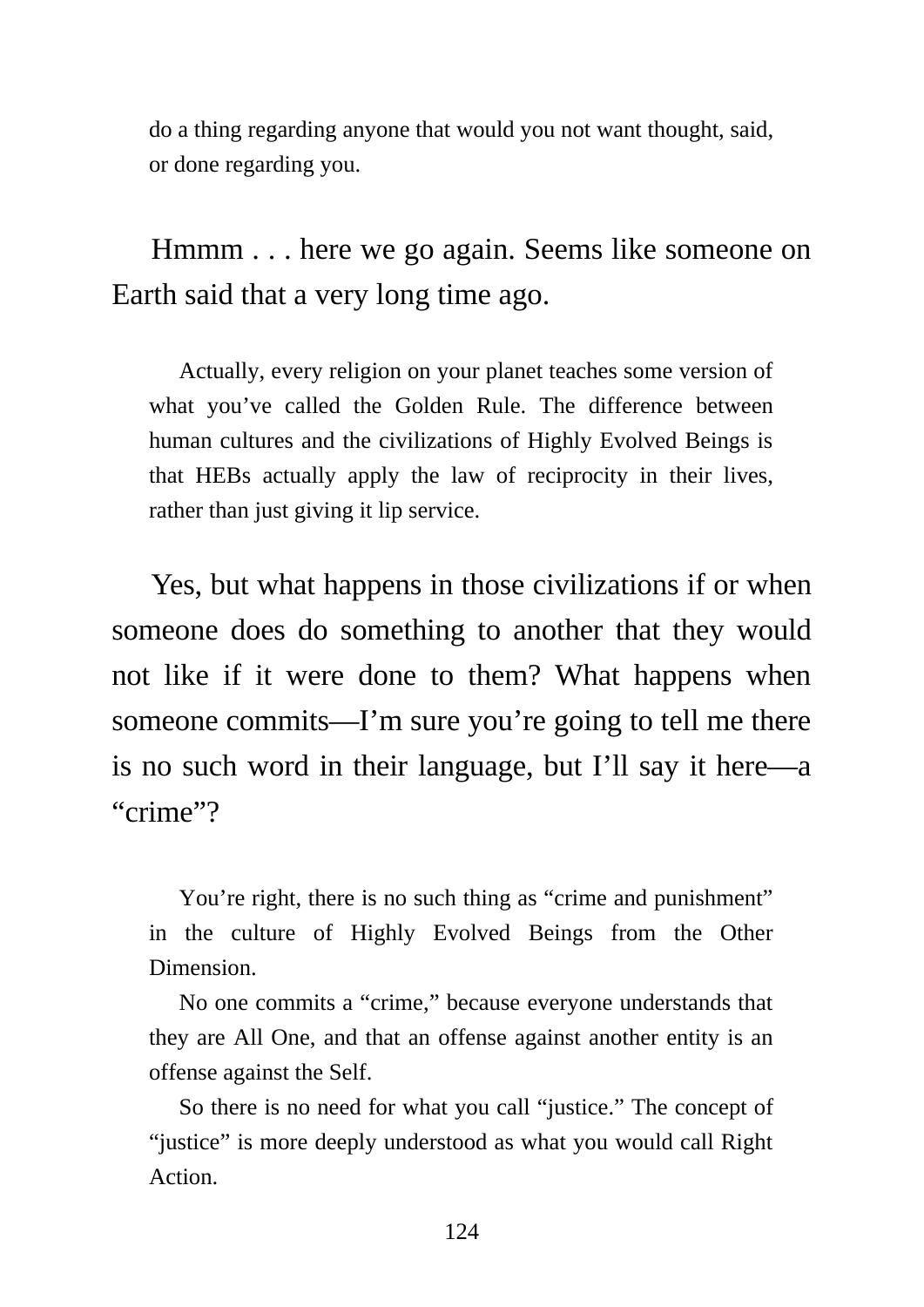In human society there is crime, of course. And justice is not always done in every case when a crime is committed. But the majority in our society at least tell themselves they can have the comfort of knowing that there will be justice in the hereafter. Judgment and everlasting punishment!

You're going to have to make up your mind here. Do you want an unconditionally loving God, or a judging, condemning, punishing God?

I know, I know. It's all very confusing. We're all very . . . complex. We don't want your judgments, but we do. We don't want your punishments, yet we feel lost without them. And when you say, as you've done consistently in every conversation we've ever had, "I will never punish you, " we cannot believe that—and some of us almost become angry about it. Because if you're not going to judge and punish us, what will keep us walking the straight and narrow? And if there's no "justice" in heaven, who will undo all the injustice on Earth?

Why are you counting on heaven to correct what you call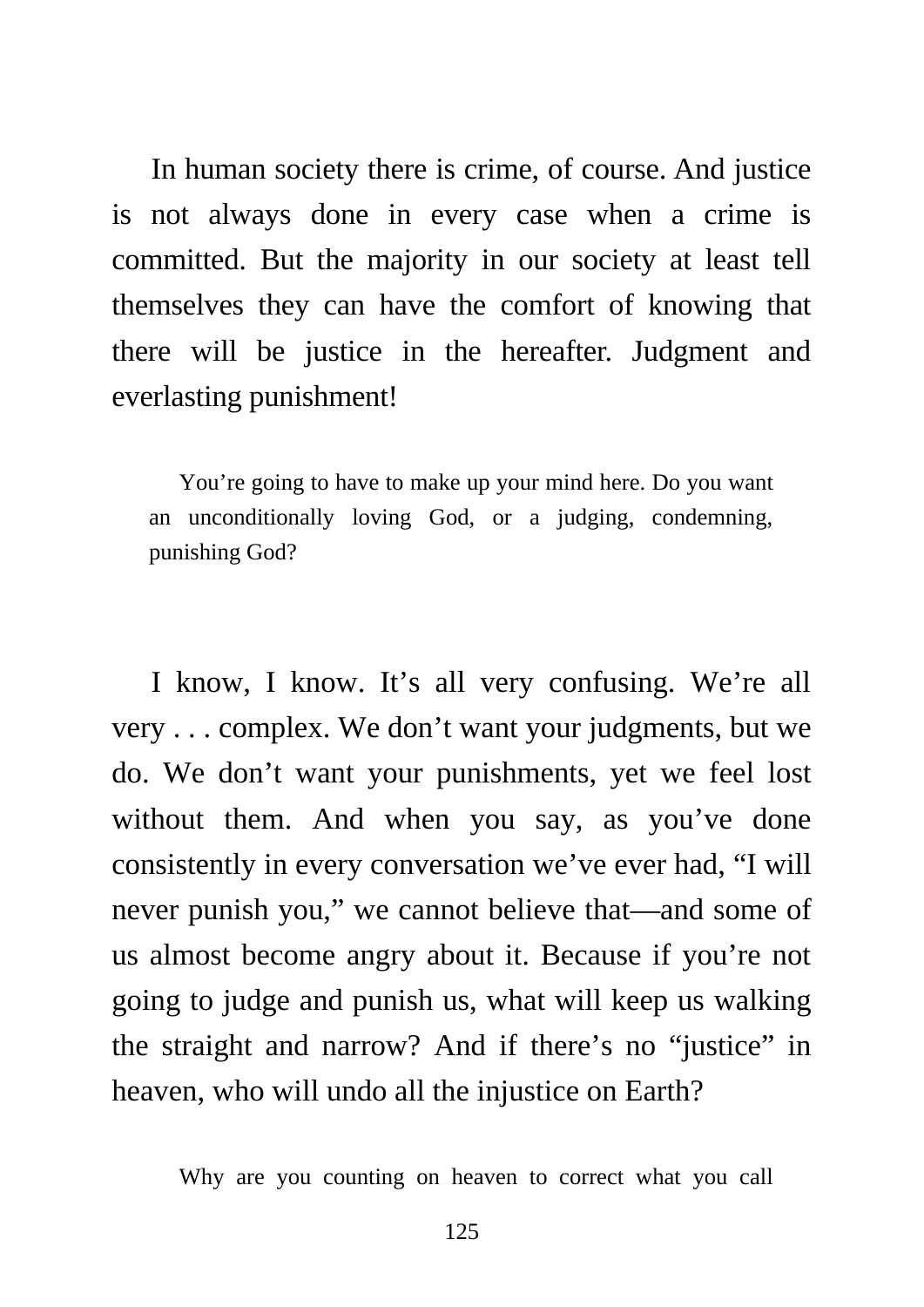"injustice"? Does not the refreshing, cleansing rain fall from the heavens?

Yes.

And I tell you this: The rain falls on the just and the unjust alike.

But what about, "Vengeance is mine, " sayeth the Lord?

I never said that. One of you made that up, and the rest of you believed it.

"Justice" is not something you experience *after* you act a certain way, but *because* you act a certain way. Justice is an *act,* not punishment *for* an act.

An awakened species understands this.

I see that the problem with our society is that we seek "justice" after an "injustice" has occurred, rather than "doing justice" in every single case, through the choices and actions of every single human being, in the first place.

Right on the head! You've hit the nail right on the head! Justice is an action, not a *reaction.*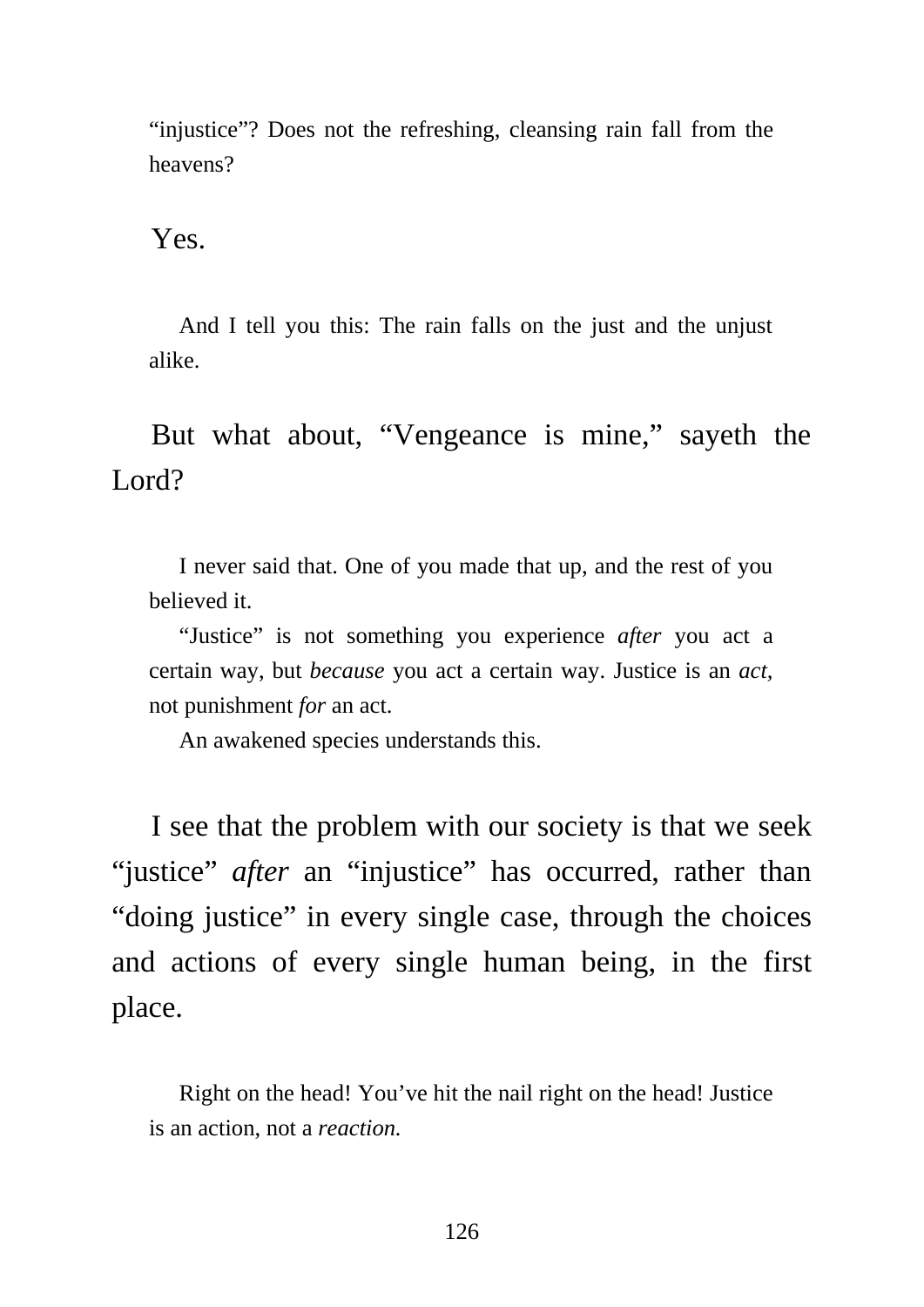When everyone in our society acts justly, as every entity in an awakened species does, we will have no need for judgment and punishment as part of our civilization's constructions.

You will not.

But will such a thing ever be possible? Will there ever be a time when everyone acts justly?

There will, when everyone awakens.

*Will* everyone awaken?

You're deciding that now.

We have had parts of this present exchange in one of our previous conversations, in those exact words. Portions of what's just been said are a verbatim transcript of a back-and-forth exchange we've had before. I'm glad we've repeated it here, like a memorized passage from a wonderful play or a favorite poem.

I join in your being glad.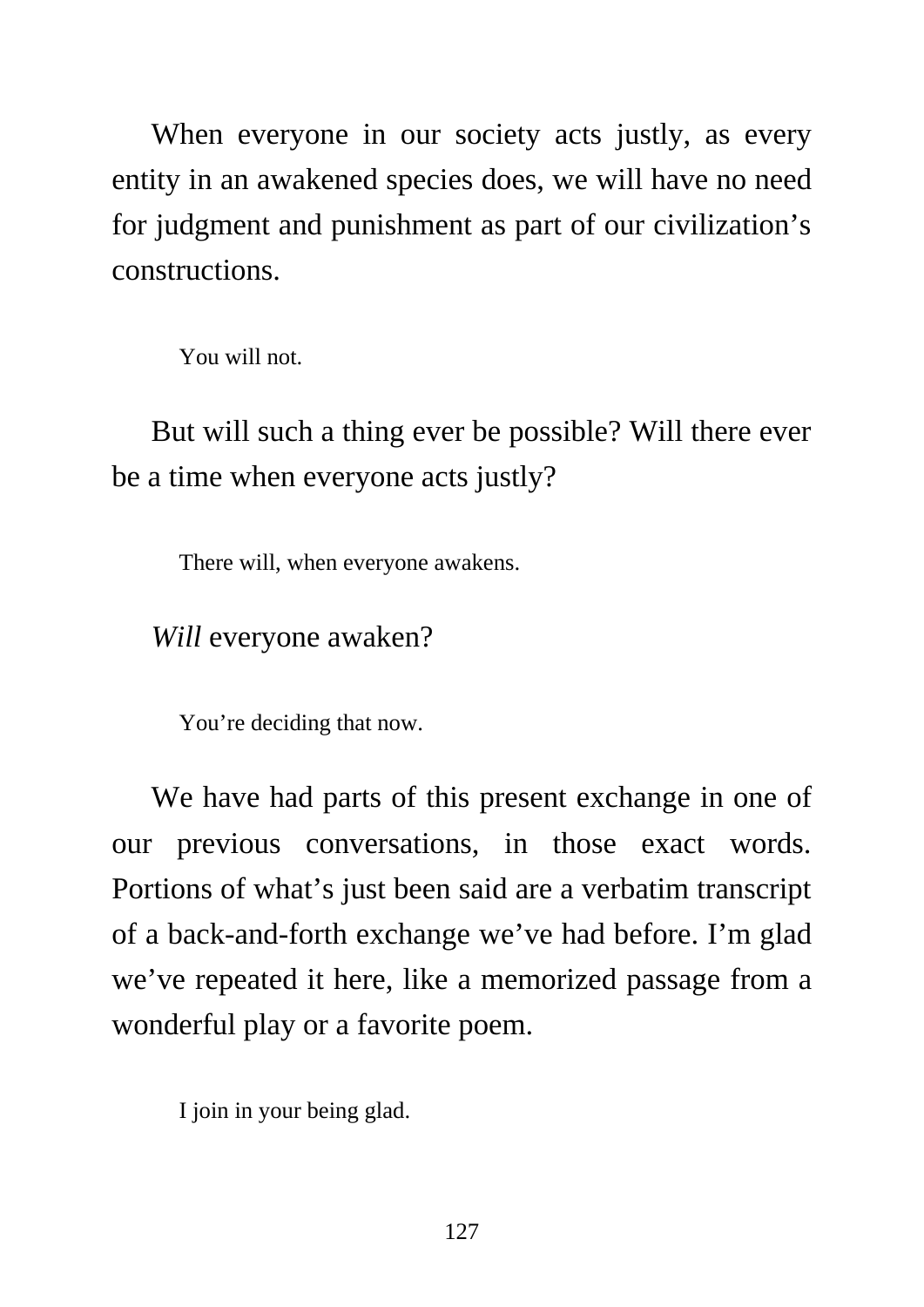This present colloquy really is giving me a chance to synthesize much of what you've previously told me, combining it into a coherent whole.

It was intended to. Part of the Third Invitation is about full integration.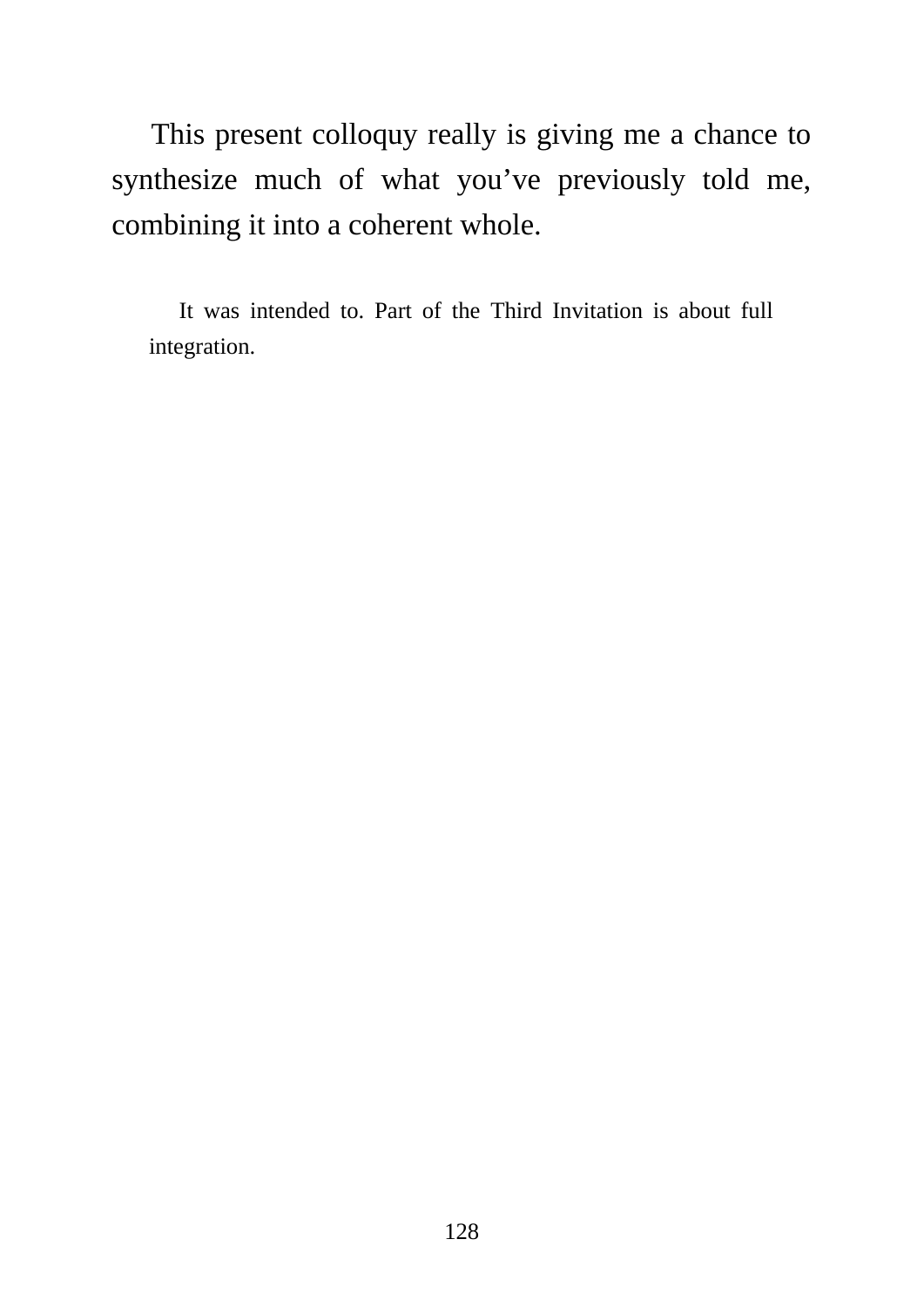Well, that takes care of the concepts of insufficiency, justice and punishment mentioned in Items #5 and #6. Now what about Item #7 . . . "ownership"? Are we to own nothing?

You may do whatever you wish, but in the civilizations of Highly Evolved Beings there is no such thing as ownership.

What is so bad about having something to call your own? Gee whiz, is every single thing we're doing on this planet wrong?

There is no such thing as Right and Wrong. There is only What Works and What Does Not Work given—

—I know, I know . . . "given what it is you are trying to do."

Yes. I keep repeating myself because you keep repeating yourself. You keep falling back on human concepts that have no meaning in for an awakened species—like "right" and "wrong."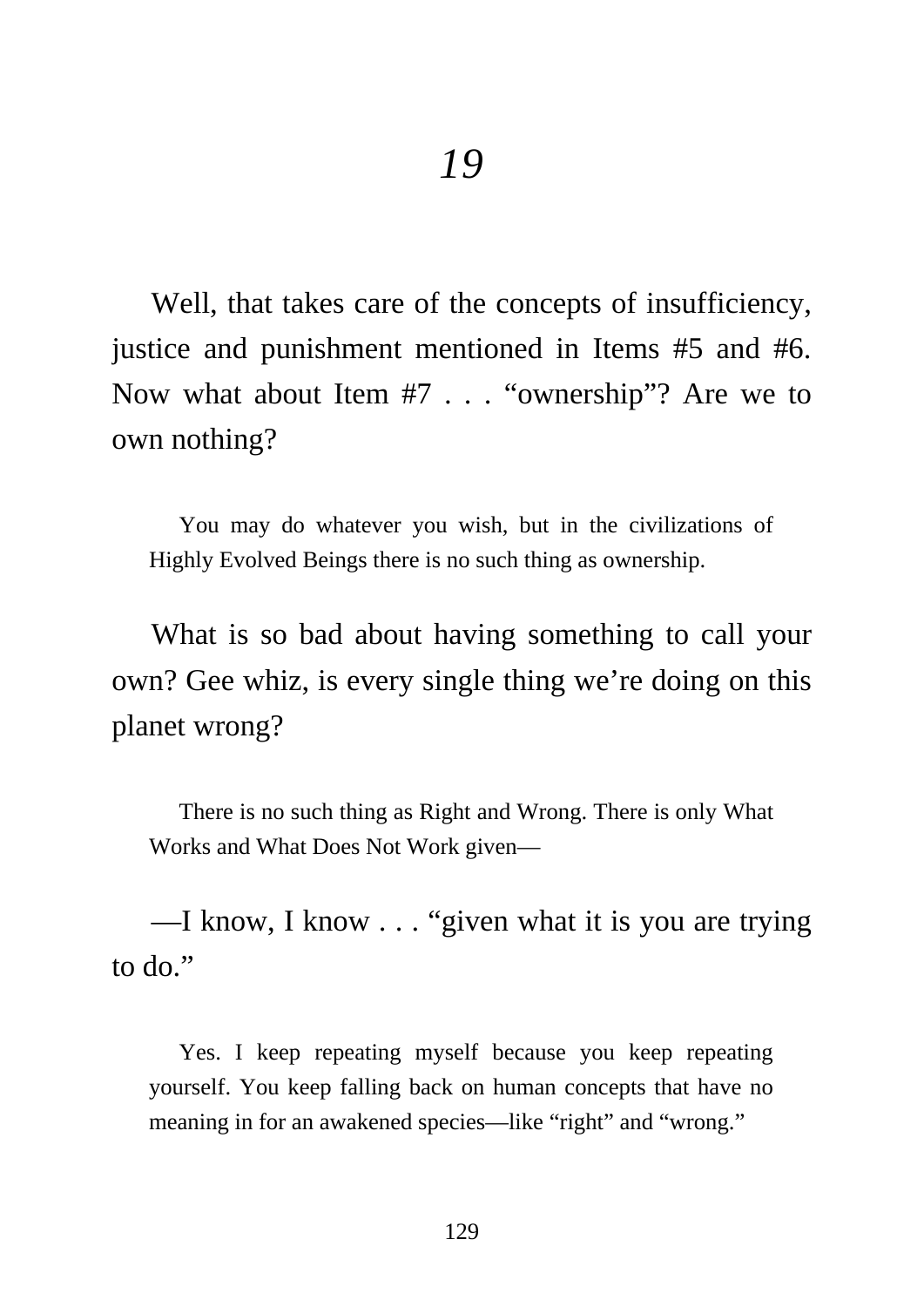But what is so "non-functional" about having something we call our own? It seems to work just fine for most people.

You mean for most people who own most of the stuff.

Even most people who do *not* own most of the stuff *want* to own more.

Of course they do, because many of the people who do own most of the stuff are largely keeping it for themselves. The economic system you've put into place virtually guarantees that. There are exceptions, of course, but they are *exceptions*, not the rule.

Surely you see this.

You said yourself when we first began talking here that 85 of the world's richest people hold more wealth than 3.5 billion—half of your planet's population *combined*.

Yes, and of course I do see this. But I want to speak sometimes in this dialogue in the voice of James Thurber's "Everyman." Most people—all of these inequities aside—would not want to give up the idea of ever owning anything, of ever being able to call *anything* their own.

How do members of an awakened species do it?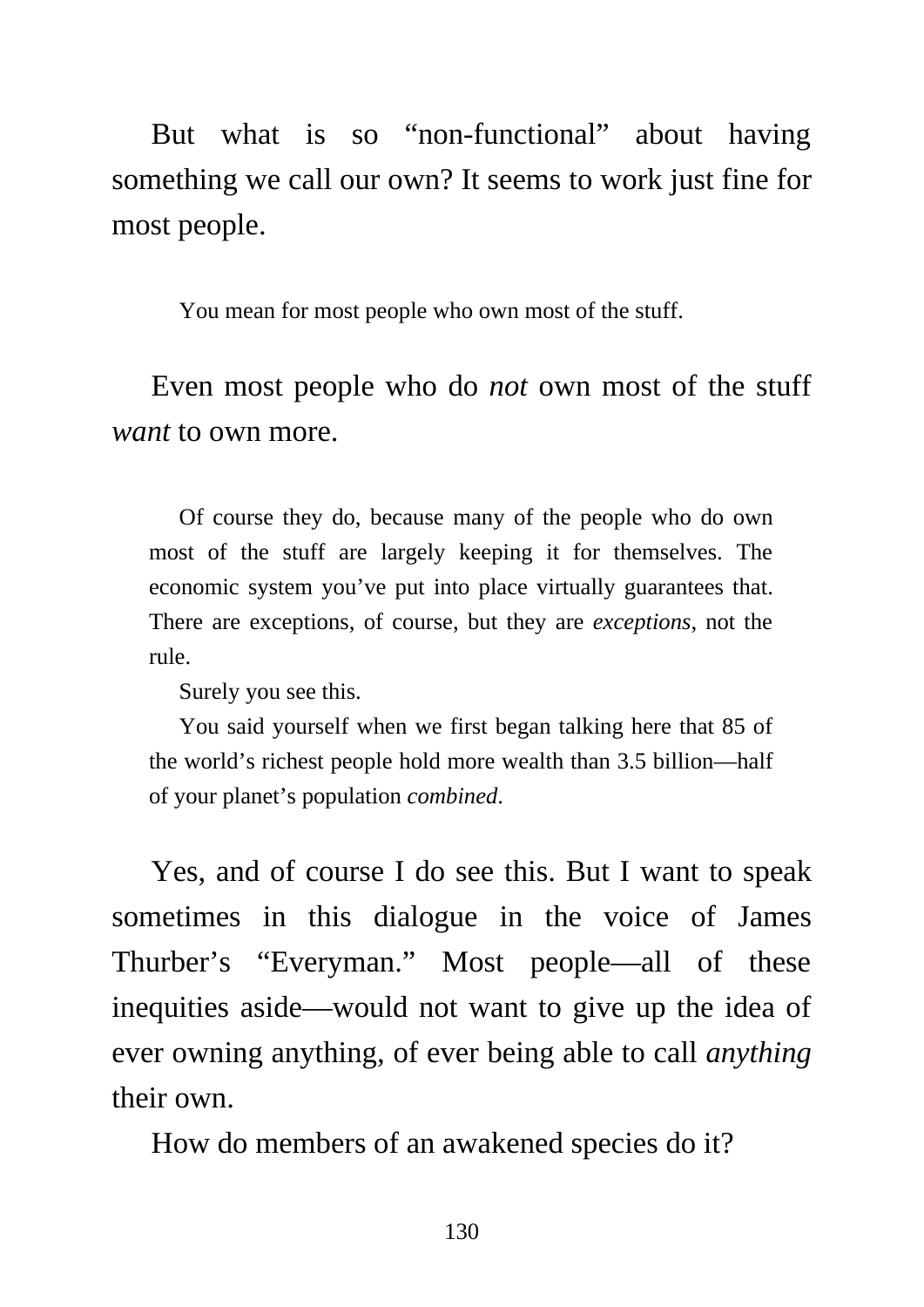They understand that since they are all One, every *thing* that exists belongs to every *one* that exists.

But how would that function as a practical matter? Everyone in our world can't till the soil and plant the seeds and harvest the crop and earn the income from every farm on the planet.

Every person cannot walk into every other person's dwelling as if it were their own and just hang out there. First of all, there wouldn't be a place big enough. And even if there were, could there be no privacy? Is everything to be shared, including husbands, wives, children, and all possessions of any kind?

How can that work?

In the civilization of an awakened species the idea of "ownership" is replaced by the concept of "stewardship."

Entities mutually agree on who shall have stewardship of what, who shall partner with whom, who shall raise offspring, and who shall perform what functions in the physical world.

No one "takes" anything or anyone that is being cared for by someone else through a stewardship or partnership agreement.

Those who create offspring do not imagine that they "own" their offspring, and those who partner with others do not imagine that they "own" their partners, and those who accept stewardship of anything else that is physical—be it land or some particular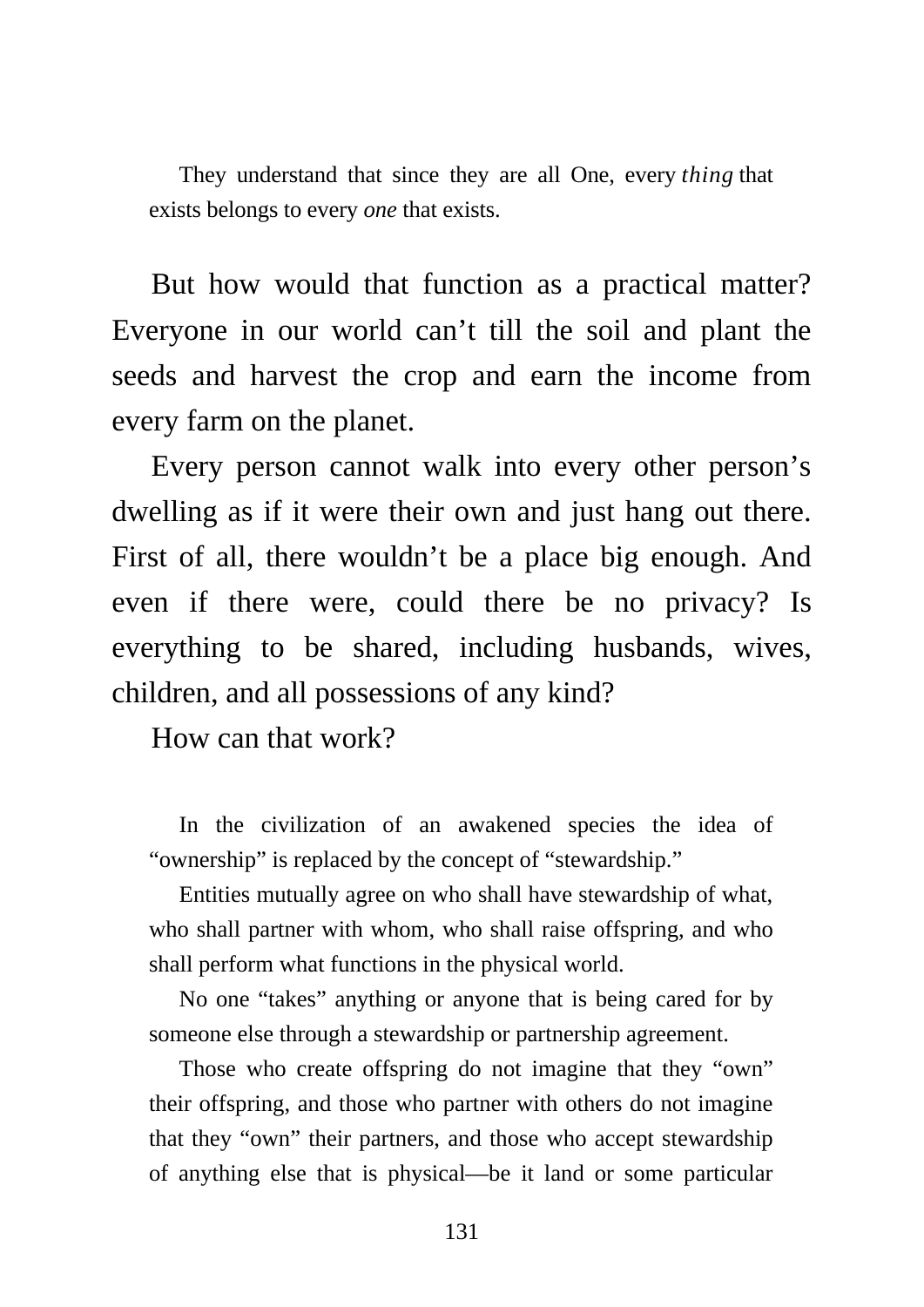physical item—do not imagine that they "own" that item.

They are merely loving and caring for these other entities and these other items.

No one imagines, for instance, that because they are stewards of a particular parcel of the planet on which they have embodied, they "own" the minerals and water and whatever else is under that parcel, down to the center of the planet.

Nor does anyone imagine that they "own" the air, or the sky, *above* a particular parcel as high as the sky can go.

So there are no arguments about "how high is up" and "how far down is down" and who owns the "rights" to whatever is up or down there.

Such discussions would seem pointless and totally out of keeping among beings who understand that they are all One, and that no single entity or group of entities can possibly "own" a chunk of a planet—much less what's high above and far beneath it.

We have arguments between governments and individuals all the time over "air rights" and "water rights" and "mineral rights" on our planet.

Yes, you do. So where does "ownership" begin and end?

But if people didn't own *anything*, how could they make a profit from anything? And if they didn't make a profit, how could they earn a living?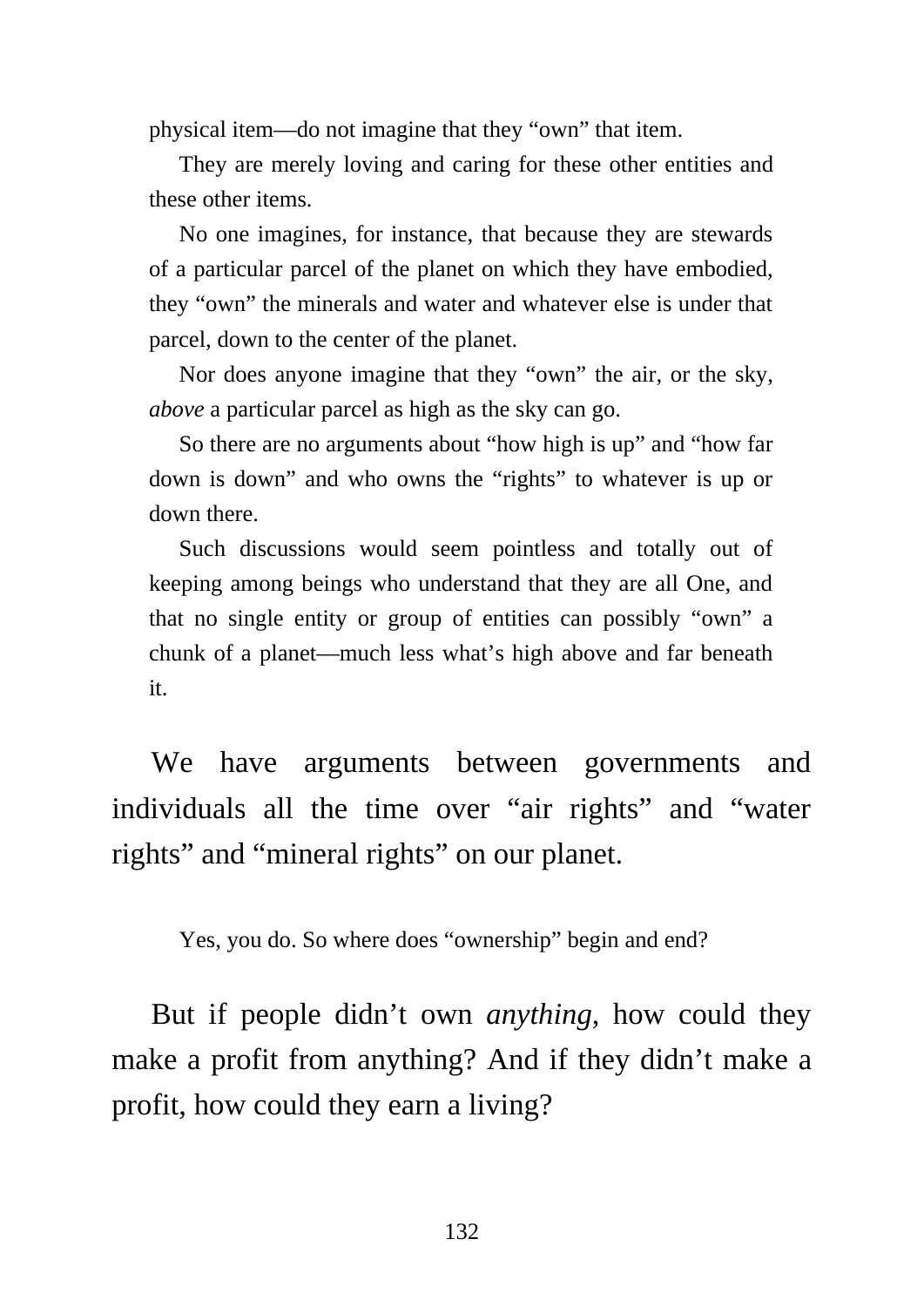Highly Evolved Beings have redefined the concept that you capture in your word, "profit." They do not consider it "profitable" if they benefit at the expense of another. They do not consider it acceptable if they win while another loses. And they especially do not consider it honorable if their winning *causes* another to lose. In their civilization, no one benefits unless everyone benefits.

It seems to be very difficult for most human beings to embrace such a notion. Which brings us to Item #8 on the list.

Item #8 says: An awakened species shares everything with everyone all the time. Humans in an unawakened state often do not, only sharing with others in limited circumstances.

To many people on this planet this seems to be simply impractical, unworkable.

Nonsense. You make it work all the time. You experience this right now in your own limited way. In your families, for instance.

You would never consider walking down the street in a rainstorm and holding an umbrella over your head alone, saying to your partner or your children: "Too bad you don't have an umbrella too, but them's the breaks."

You would never think of eating all the apple pie by yourself without sharing with your partner or your children, saying: "Too bad there isn't enough here for all of us, but I'm sure going to enjoy mine."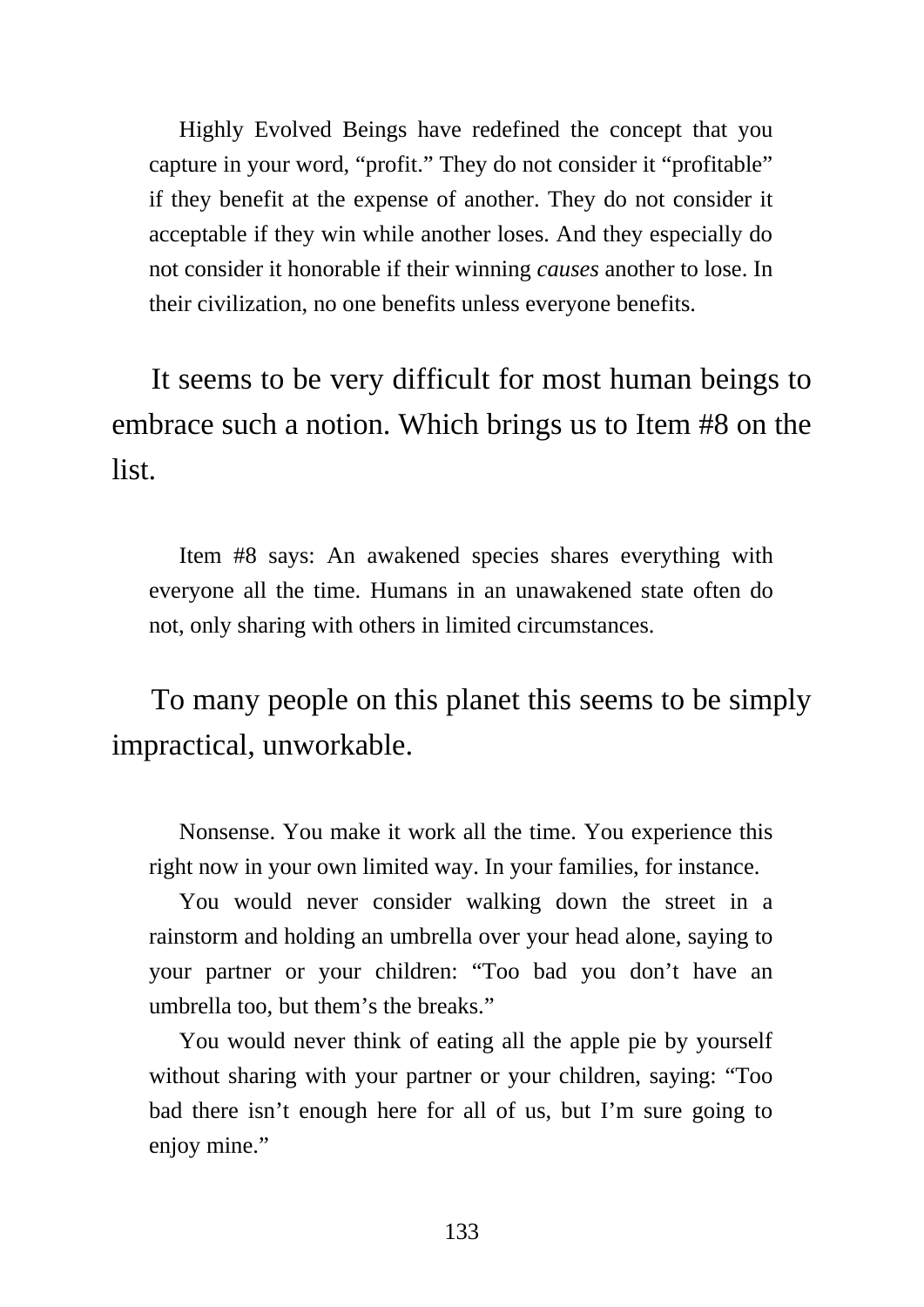I've used lighthearted examples, but you understand perfectly well the concept of refusing to profit or benefit if you are the only one who is profiting or benefiting, when it is your own family or loved ones who are suffering because you are not sharing.

The only difference between you and Highly Evolved Beings is that HEBs consider *everyone* to be their family and loved ones.

The solution to so many of Earth's problems is obvious.

Then why don't we embrace that solution? What stops us as a society from seeing the "obviousness" of that, and sharing everything with everyone?

The reason that you do not behave this way on Earth is that you do not think *there is enough* for everyone, and so you have to make sure that *you get yours.* It is the idea of scarcity that stifles the idea of full and complete sharing.

But there's more than enough for everyone! With food, water, energy, and nearly everything that we need to stay alive, we have a problem of distribution, not a problem of insufficiency.

That is largely true. You can share freely and lavishly all the gifts, talents, skills, knowledge, and abundance that life has given you, and watch life circulate back to you everything you require to stay alive.

You will surprise yourself with the knowing—and change your value system *because* of the knowing—that you actually require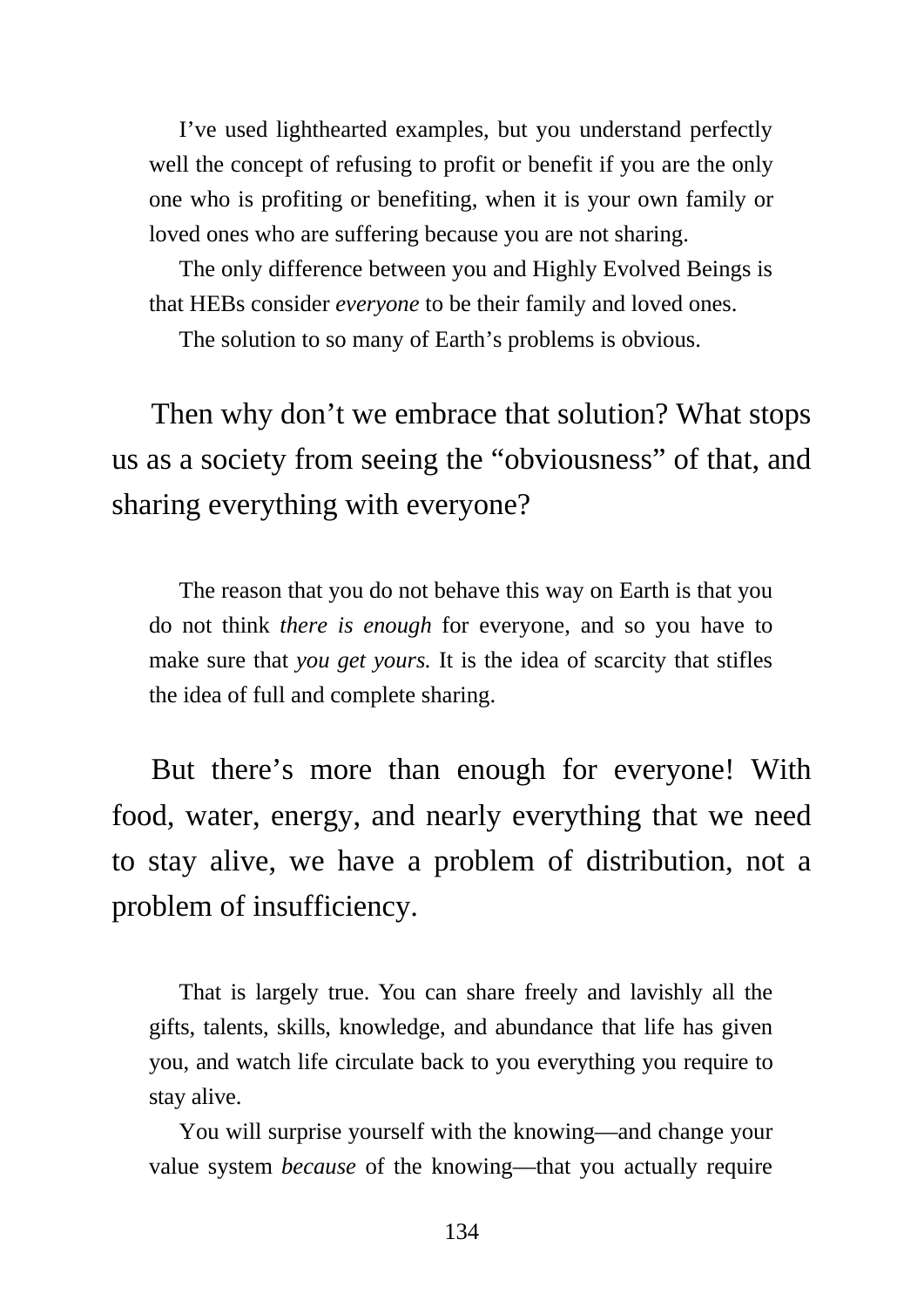much less than you may have thought to stay intact in a particular form as a body, and nothing at all to stay alive as a soul, given that staying alive is something you will always do, and cannot *not* do. It is merely a matter of what form your existence will take.

That is, of course, the question you answer with every choice, decision, and action in your entire life. What form shall my existence take?

What your planet could benefit from right now are a few more humans willing to demonstrate and model a new form that humanity could take, based on their belief in Sufficiency and Sharing, and in this way helping to awaken the species. These models will have to self-select, however, because no one is going to appoint or anoint them.

Hence, the Third Invitation.

But as I said earlier, how would we earn a living if everybody shared everything with everyone, and every definition of "profit" had to include benefit for everyone?

The experience of living is not something that one should have to "earn." Life is a gift, given to all of you, and it is not something you should have to make yourself *worthy of* every day of your existence.

A system could easily be devised by any civilization that would allow society to fulfill individual and group needs without the members of that society having to sell their soul and abandon their dreams in order to survive.

I hear that. There must be a way to create a social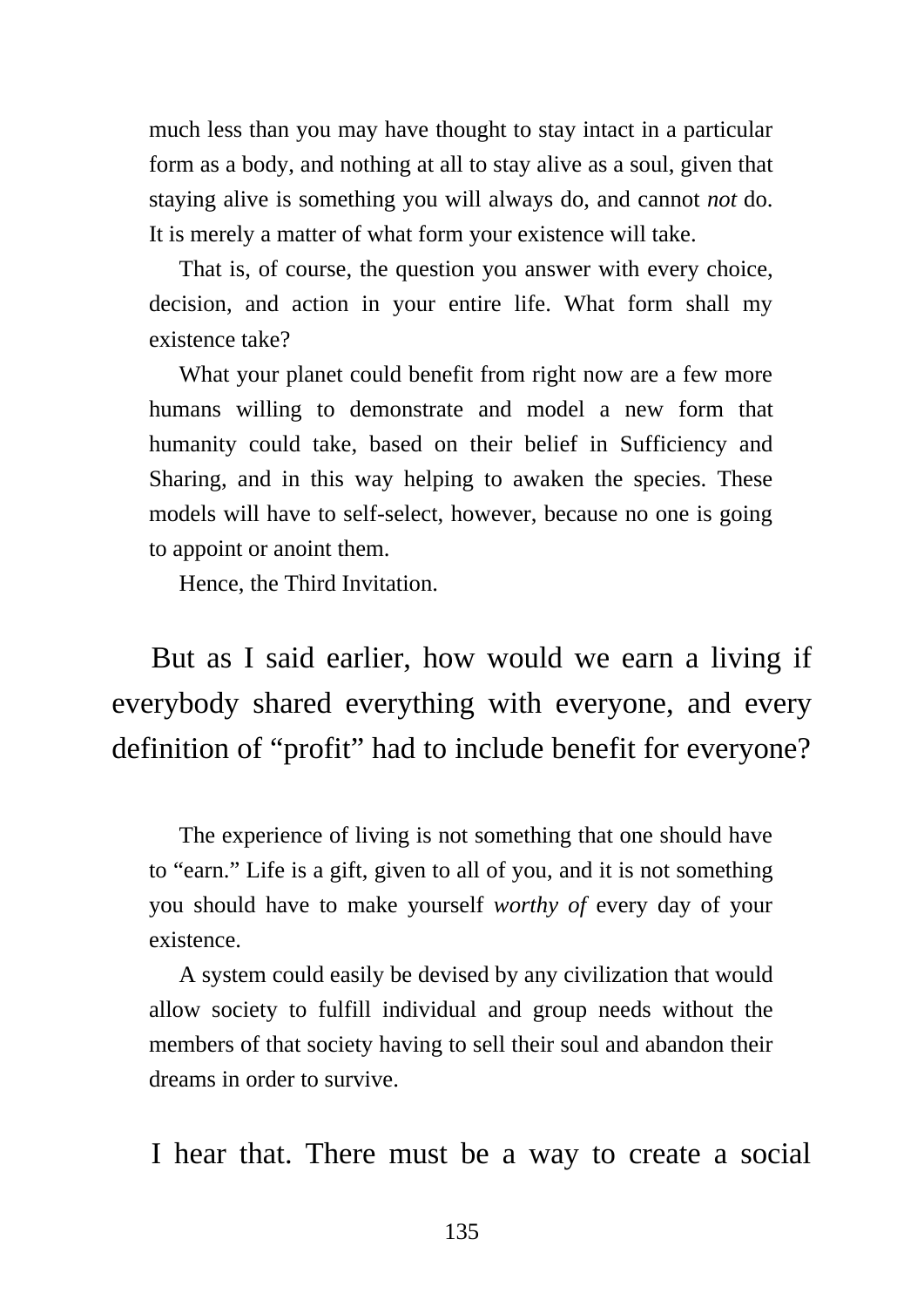system in which everyone contributes more or less equal energy and everyone benefits more or less equally, with no one having to live a bare bones existence, and no one having to let go of any hope to do something they really love in this life in order to stay alive. Until our whole society changes, it's not going to be easy to create this, I guess.

Actually, your whole society *will* change when the majority sees how easy it really is for those of you who choose to lead the way. I said earlier that the object of self-selecting to help awaken the species was not to declare yourself to be a leader, but rather, one who has been led, by a deep inner knowing, to another way to be human.

Remember always that a "leader" is not one who says, "Follow me." A leader is one who says, "I'll go first."

You can't change overnight the way your Earthly societies function, but you can individually demonstrate and model the foundational qualities of an awakened species immediately—by going first.

136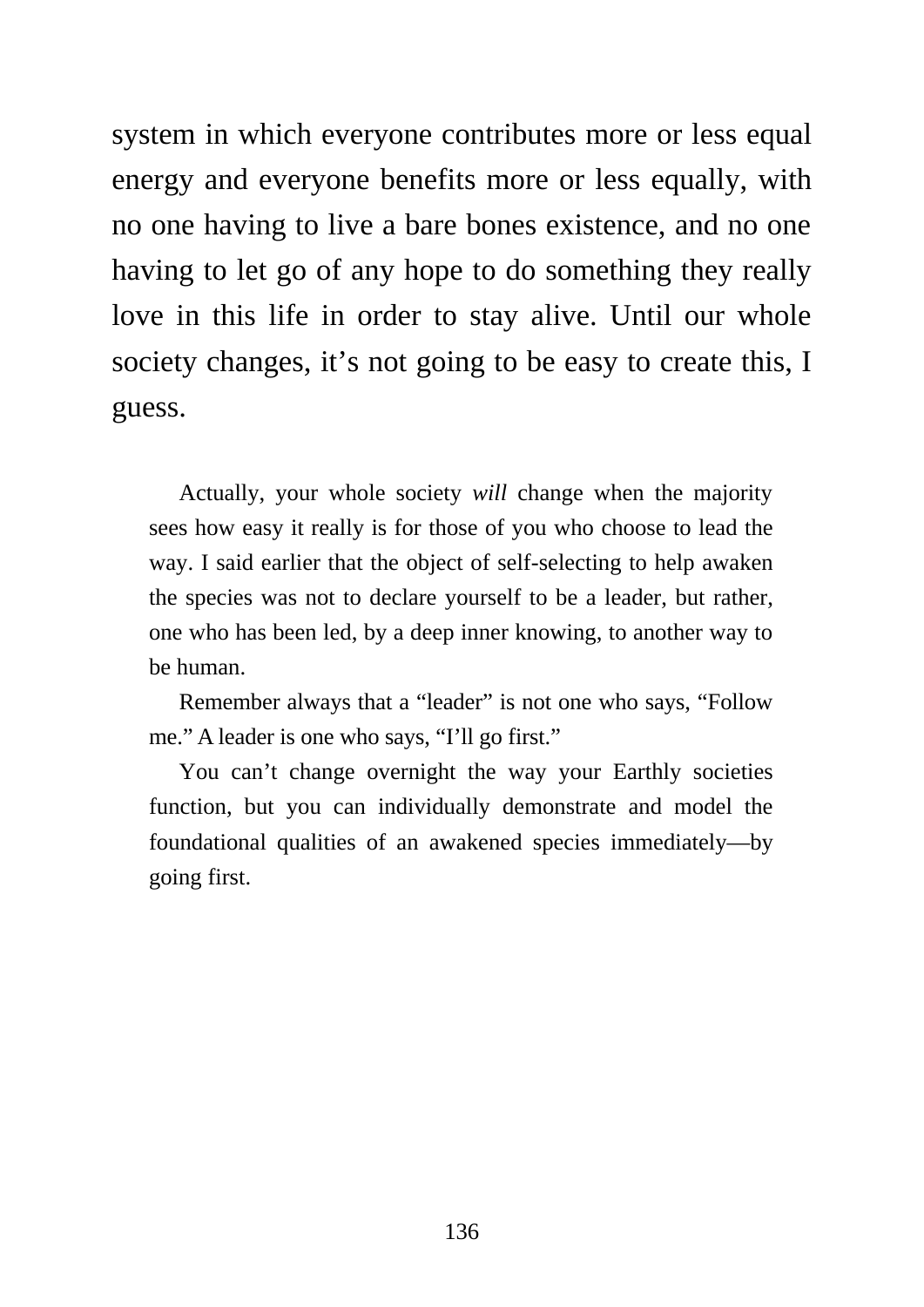This has been very helpful, and you know what? On reviewing Items 9-16 on our list, I think I pretty well understand most of those remaining.

Quickly summarize them for me then. Let's see. Here they are again:

#09: An awakened species creates a balance between technology and cosmology; between machines and nature. Humans in an unawakened state often do not.

#10: An awakened species would never under any circumstances terminate the current physical expression of another sentient being unless asked directly by that other being to do so. Humans in an unawakened state often kill other humans without that other human requesting them to.

#11: An awakened species would never do anything that could potentially damage or harm the physical environment which supports the members of the species when they are physicalized. Humans in an unawakened state often do so.

#12: An awakened species never poisons itself. Humans in an unawakened state often do so.

#13: An awakened species never competes. Humans in an unawakened state are often in competition with each other.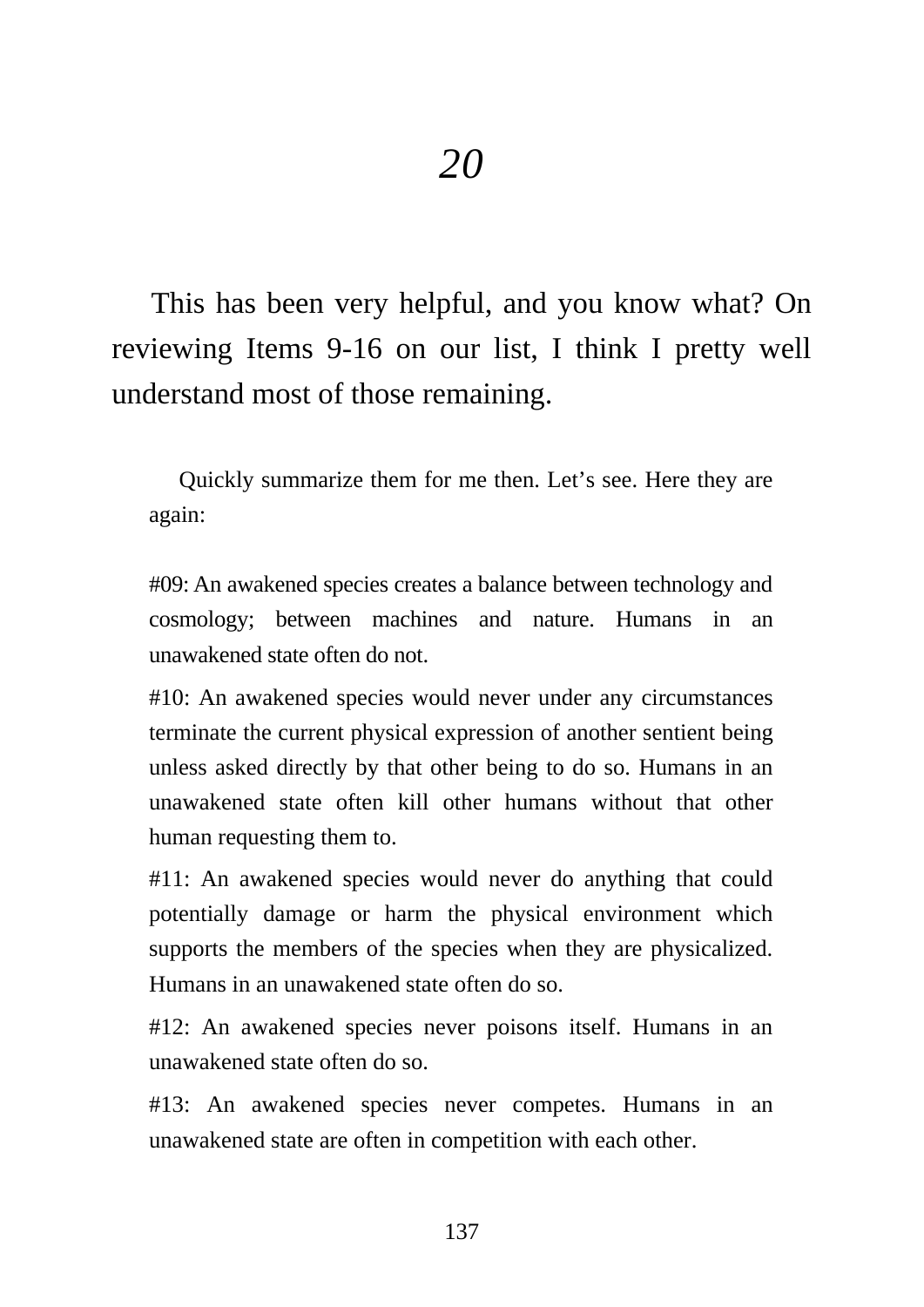#14: An awakened species is clear that it needs nothing. Humans in an unawakened state often create a need-based experience.

#15: An awakened species experiences and expresses unconditional love for everyone. Humans in an unawakened state often cannot imagine even a Deity who does this, much less do they do it themselves.

#16: An awakened species has harnessed the power of metaphysics. Humans in an unawakened state often largely ignore it.

I'm clear that if we are to adopt the behaviors of an awakened species we'll have to bring our cosmology (our philosophies, beliefs, and understandings about the world and our decisions about who we are) up to speed with our technology (our weaponry, our genetic altering of crops, our cloning of mammals [and soon, humans], our lifeextension medicine, and all the rest). If we don't, we'll be dealing with ethical, moral, and spiritual dilemmas that our old beliefs have left us not nearly ready to resolve.

I'm clear that if we were awakened we would stop damaging our environment at every turn . . . stop poisoning ourselves with the things we eat and drink and smoke and breathe and inject and listen to and watch . . . and stop our endless and often ruthless competitions for everything—money, power, fame, love, attention, sex, *everything*.

138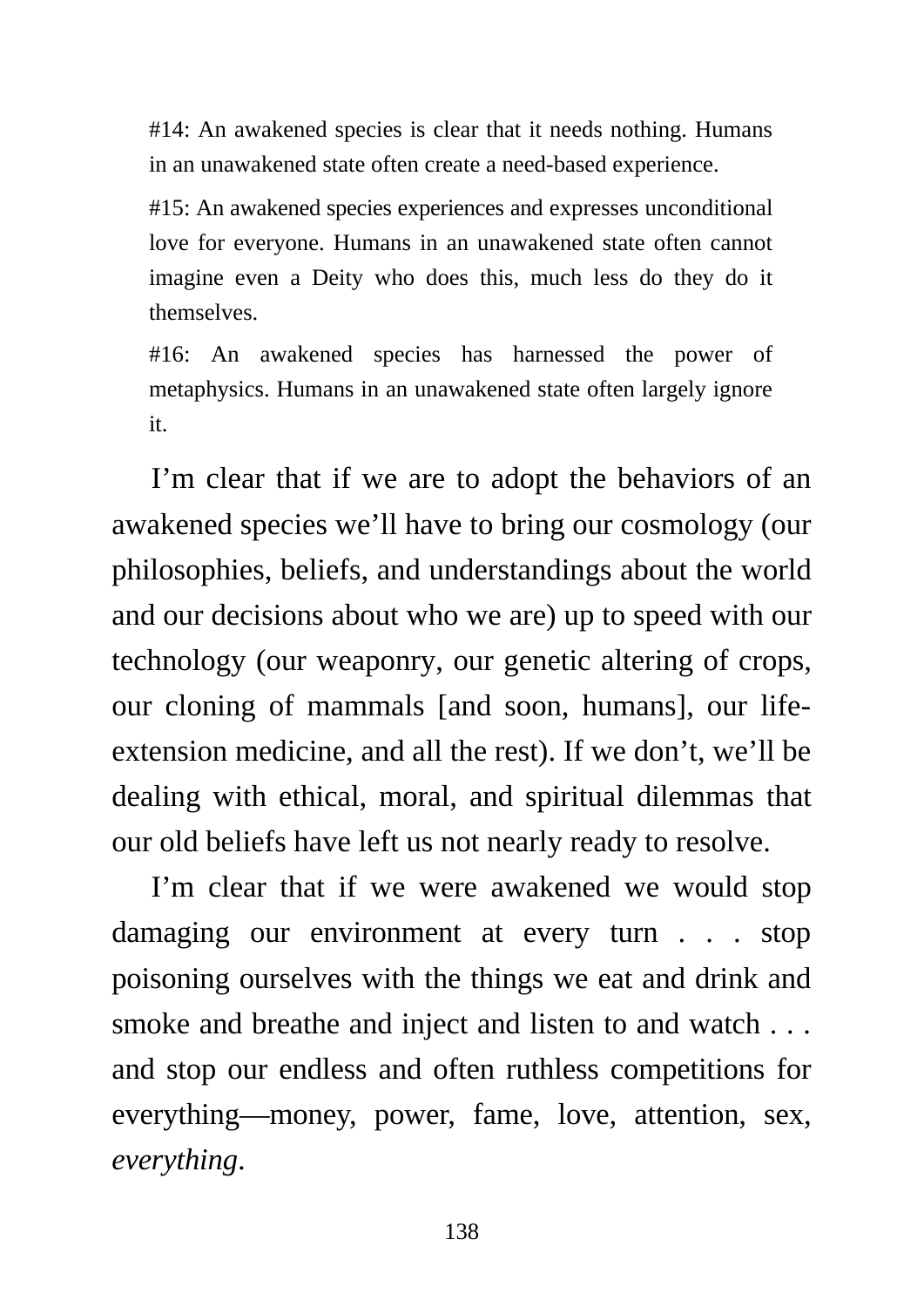I'm clear that when we live as an awakened species we will transform what we've imagined to be our needs into preferences, and we will truly (and at last) love everyone without condition, even as we embrace and accept a God who does the same with us.

You do understand. There is no need for me to go more deeply into any of this then.

The only two final items I feel the need to look at more closely are #10 and #16.

Item #10 says that members of an awakened species would never under any circumstances terminate the current physical expression of another sentient being without that other person requesting it. Humans kill other humans every minute of every day somewhere on their planet.

That last part can't be denied, but to be fair, much of the killing on Earth has been done in self-defense.

All attack is called a defense in primitive cultures. Yet even as what you term "defense," a HEB would never terminate the physical expression of another sentient being without that being having asked it to do so.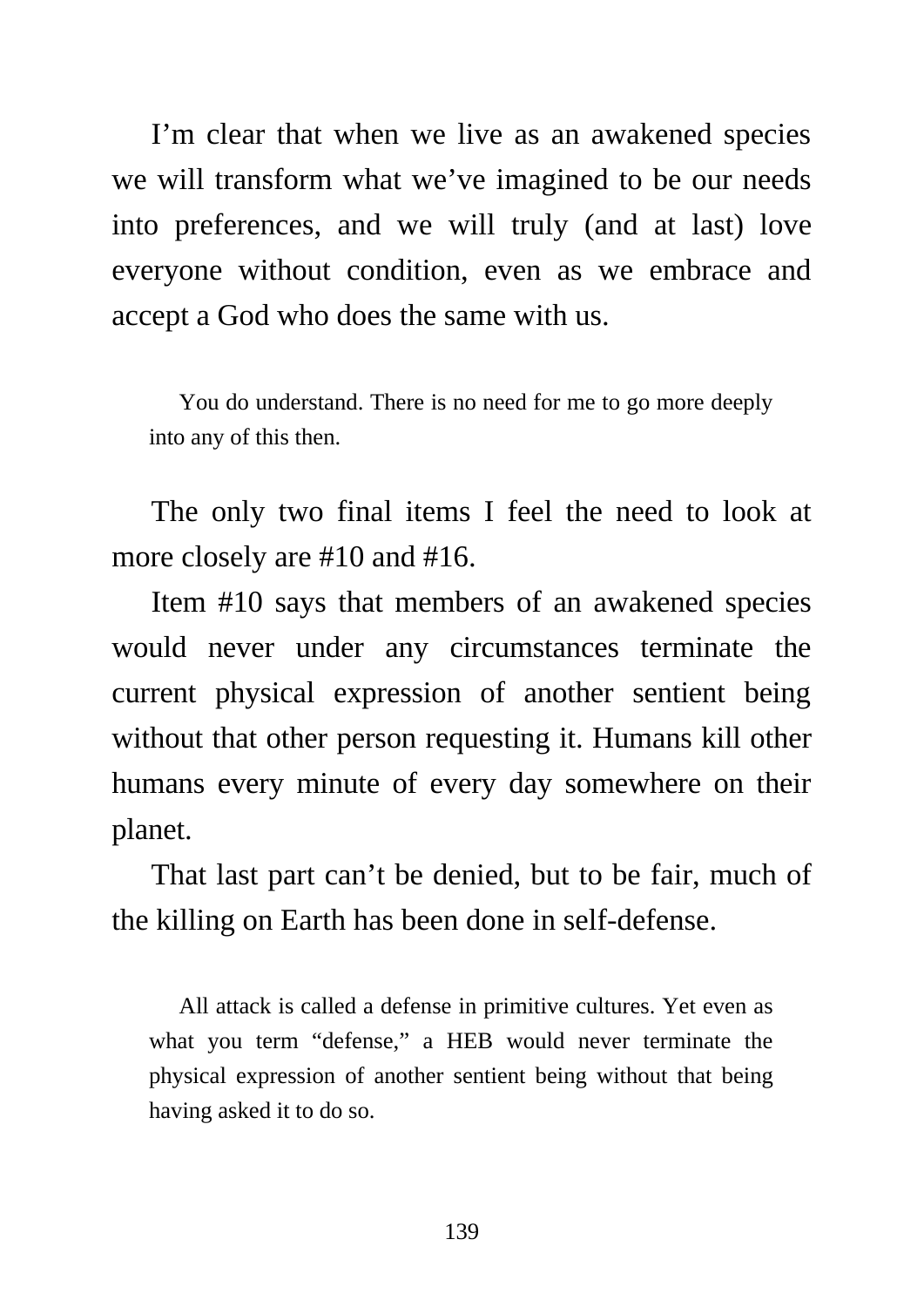We don't have a right to defend ourselves? Wow. That expectation is so high that no one on this planet could possibly buy into it. Even our religions and our laws tell us self-defense can justify killing. Are you saying that we do not have the right to protect ourselves if we have to kill another to do so?

You "have a right" to do anything you wish. What you are invited to remember is that every act is an act of self-definition. If you wish to define yourselves as a species that kills its own kind in order for some of its kind to survive, you may do so, and no one will stop you.

But the day may come when you will choose to stop yourself, if only out of seeing that in your frenzy to protect your species, you have nearly destroyed it.

But does this mean that when we are awakened, we will let anyone do anything to us, and not defend ourselves?

When your species awakens, it will not create scenarios in which its members *have* to defend themselves against each other.

When you awaken, you will lay down your arms—all of you, at once—and eschew forever the ways and the means of destroying each other. Your competitions for everything will end, and you will find ways to share everything that there is to share, including all the world's resources and all the amazing miracles of science,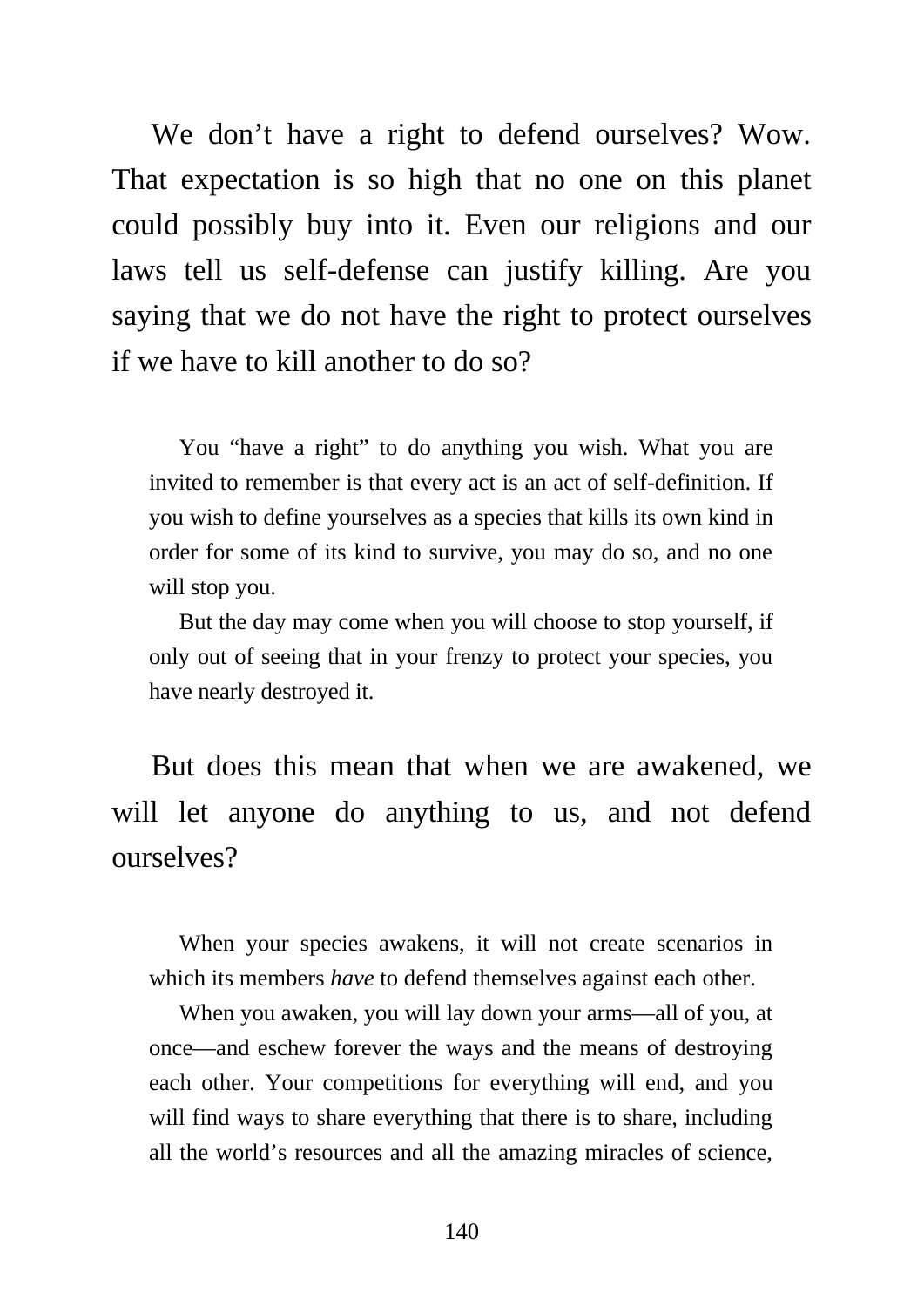technology, and medicine that you have brought about.

For an awakened species, this will seem like a patently obvious and unquestionably appropriate thing to do.

You will have no reason to defend yourself, because no one will ever again have any reason to attack you—physically, emotionally, financially, or in any way whatsoever.

But what if we were attacked by some renegade individual who had not yet awakened? You know, that one-in-a-thousand or one-in-a-million person who is mentally unstable?

You would simply lay down your body and peacefully exit the Realm of the Physical, knowing that your "death" would not be an end to anything—except more violence.

Exactly as Obi Wan Kenobi did when threatened faceto-face by Darth Vader in one of those *Star Wars* movies.

Yes, exactly like that. Your science fiction depictions have more than once placed before humankind wonderfully illuminated ideas. That character in the movie did that, of course, because he knew he couldn't die; that the "villain" couldn't possible do anything to him that would terminate his existence.

But what if we were all attacked, all at once, by entities other than our own species? It was you who said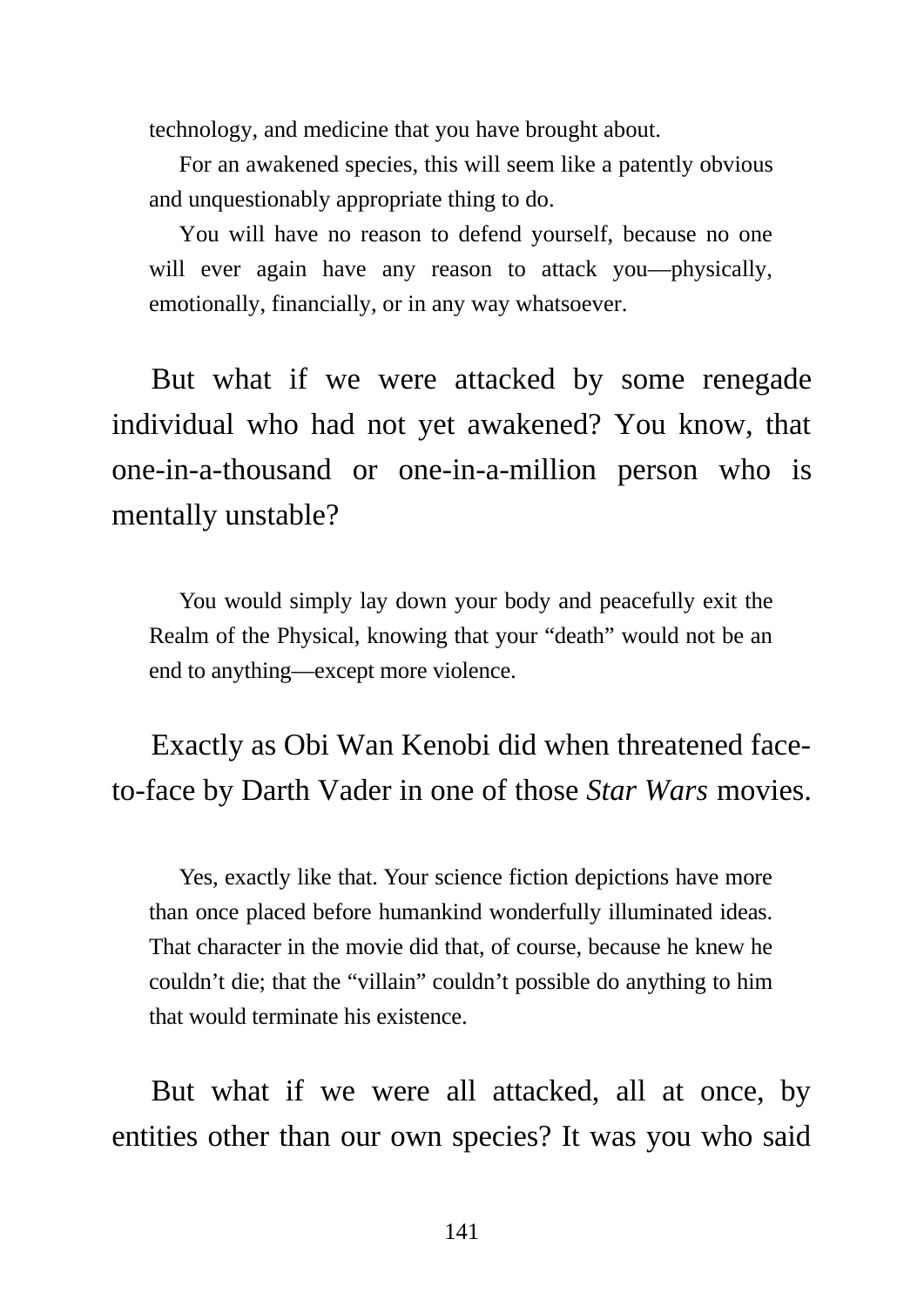earlier that there are advanced beings from other planets in the Realm of the Physical who are violent. Don't we have to worry about them coming to Earth one day and destroying us?

No. Violent sentient beings from other galaxies will not be allowed to destroy your civilization. The Highly Evolved Beings existing in Another Dimension would make that impossible.

#### Why? Why would they step in and do that?

Because it serves their purpose to express and experience their True Identity by doing so. They have understandings and objectives different from beings who experience themselves primarily as physical entities living in a physical dimension.

Yet they will let an entire civilization dismantle life as it has known it on its own planet. They are letting us do this right now.

That is an act of a civilization's conscious choice, of its Collective Will, it is not an act that violates the Collective Conscious Will of another civilization on another planet.

Even on Earth you make this difference. It is the difference between someone choosing to end their own life of their own free will, or someone choosing to end the life of another against that other's will.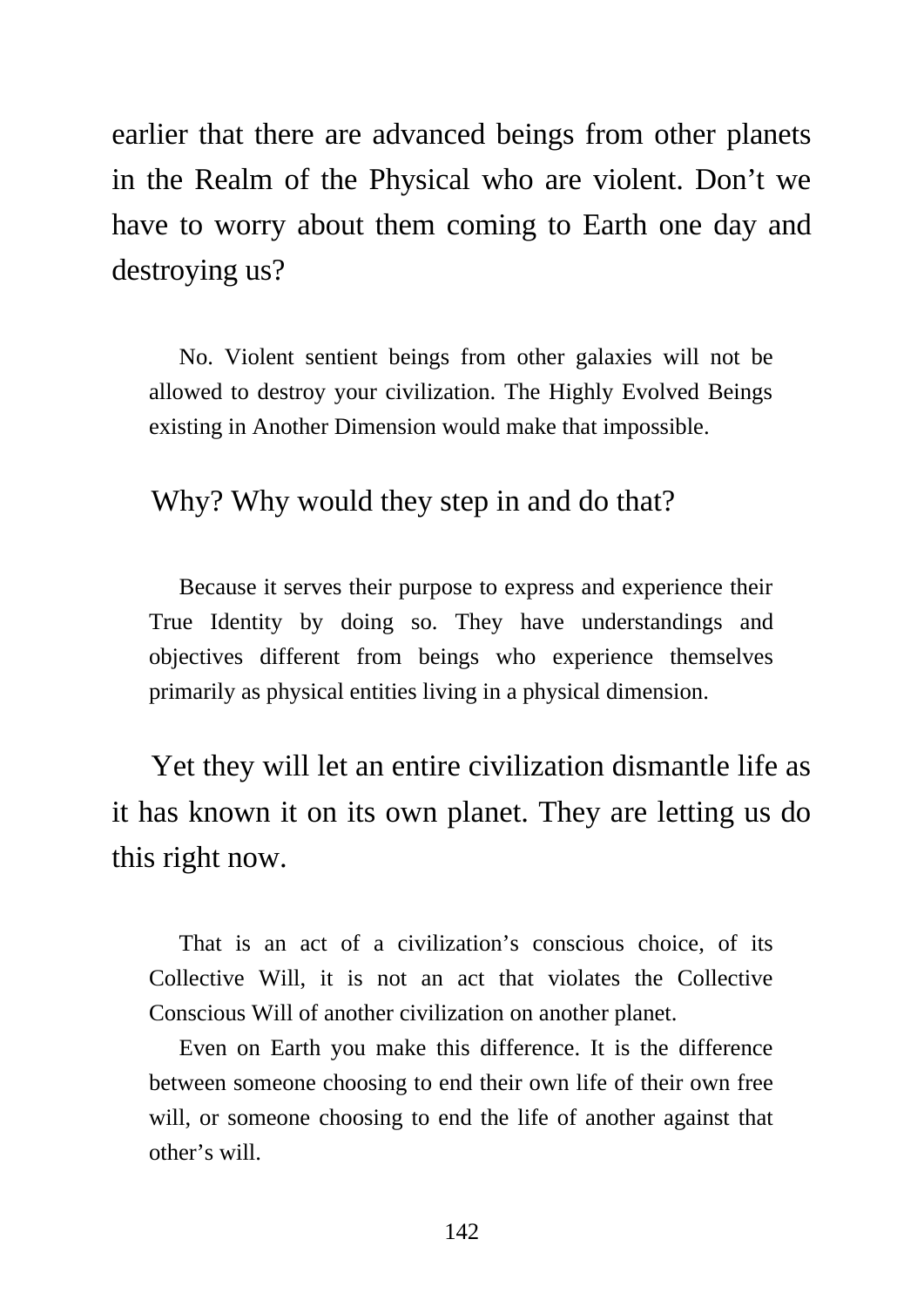On a galactic scale, the first would be compassionately allowed by HEBs, while the second would be stopped.

# You once told me that no one dies at a time or in a way that is not of their choosing.

That is correct.

I said that in our last conversation—a dialogue that you turned into a book titled *Home with God in a Life That Never Ends.*

I understand that this is one of the most difficult and challenging of the revelations you have been given, but this does not make it any less true.

Life's mysteries are impossible to resolve within the limitations of the human mind and the incomplete data held by any justemerging species.

I can only assure you that at the level of soul, the events to which you refer are experienced as being in alignment with the spiritual agenda of the soul Itself.

Yet individuals are murdered—killed against their will —all the time on Earth, and from what you seem to be saying, on other planets where entities are violent as well.

Individual Superconscious Will cannot and will not ever be violated in this regard. Thus, when you choose to do the thing that you call "die"—which you do at a Superconscious level (that is, the level of soul), not at a Conscious level (i.e., the level of Mind) —you will move from the physical to the metaphysical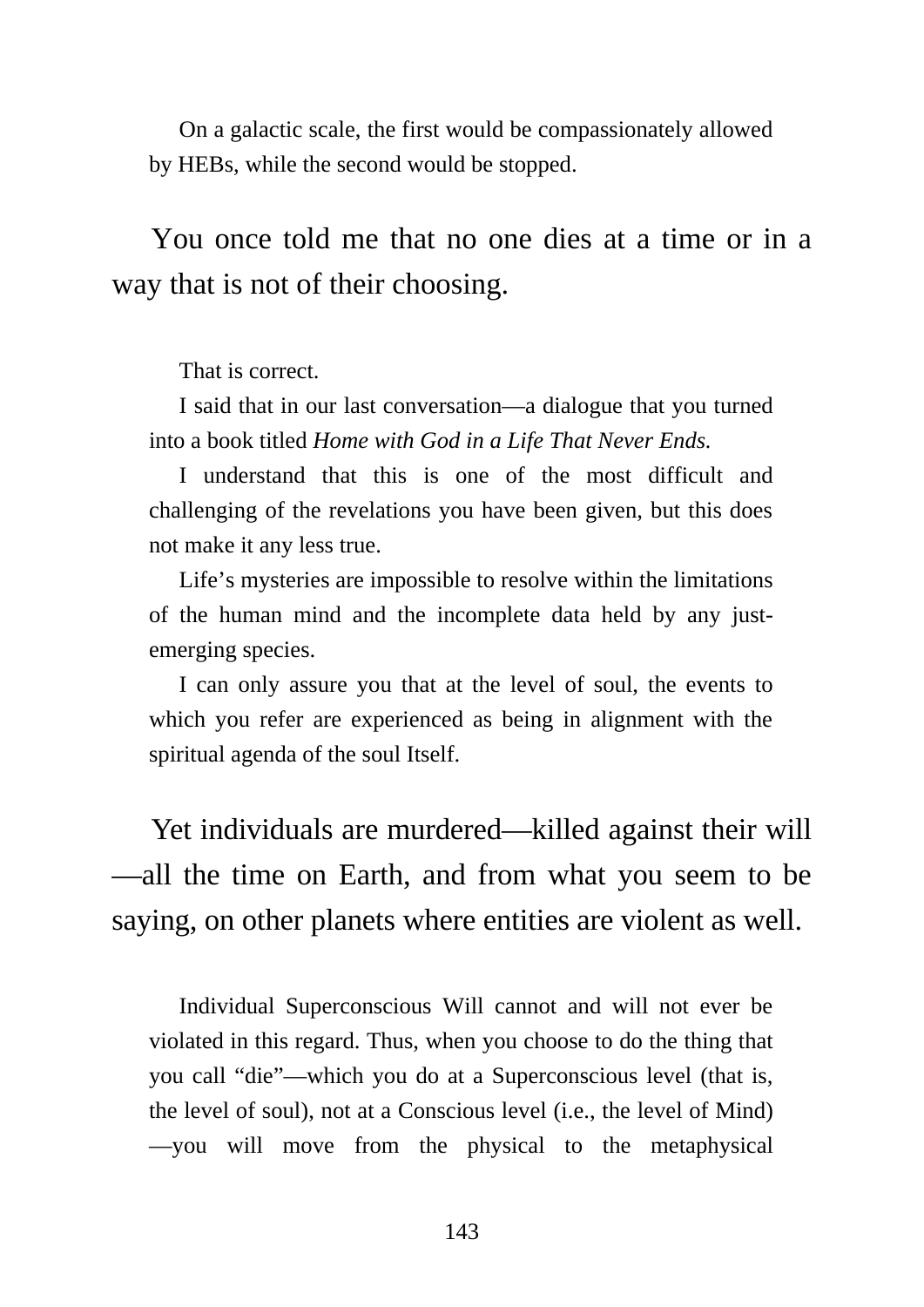voluntarily. When you don't choose to do so, you will not.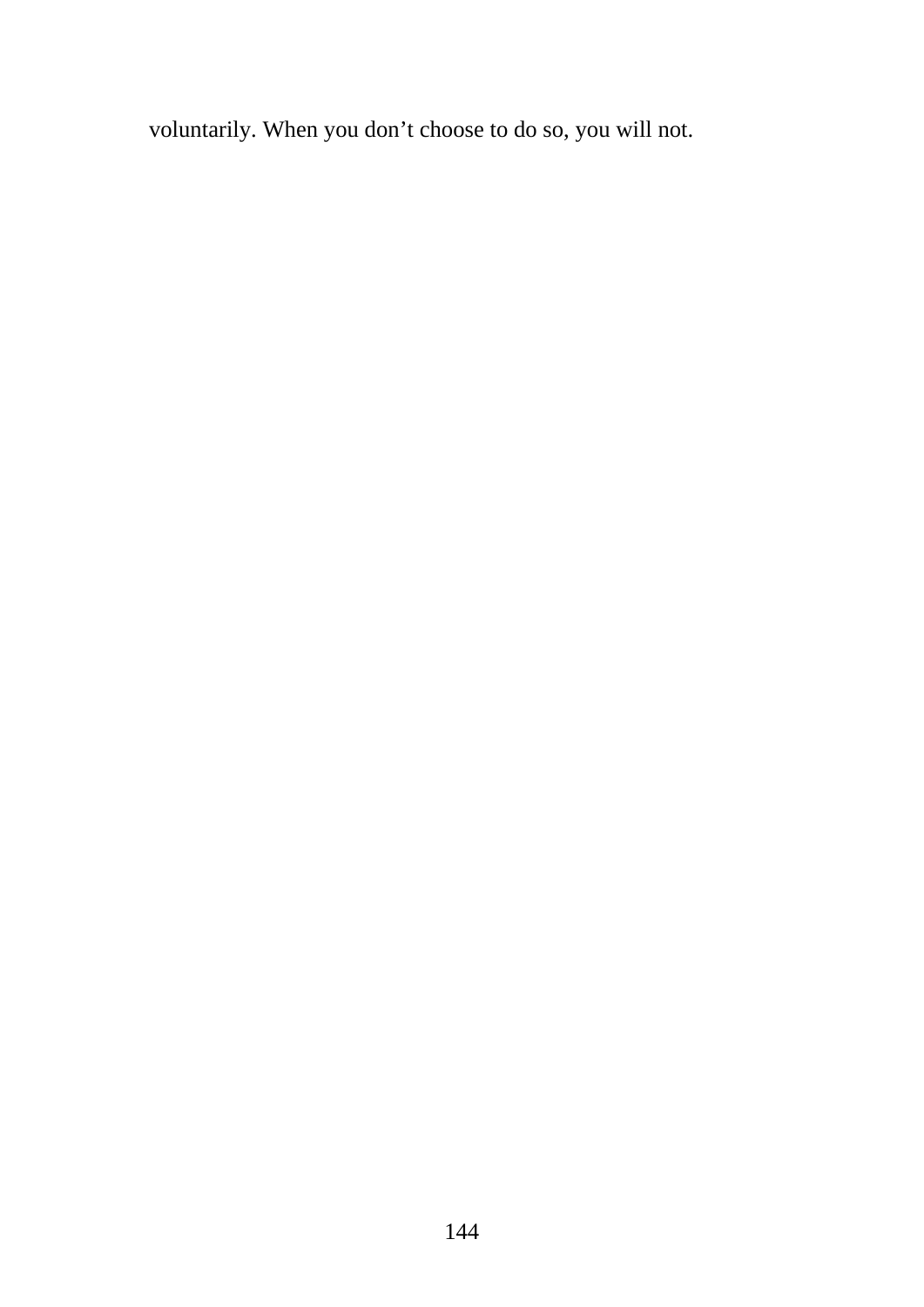I think that deserves and requires more explanation, a closer exploration. But I'd like to move now to Item #16 and come back to this later, because there seems to be something really important for us to look at in this final item from the list, and the two may bear some relationship to each other. Item #16 tells us that an awakened species has harnessed the power of metaphysics. Humans in an unawakened state often largely ignore it.

To what are we referring here?

What is being said in this Item is that the scope and breadth of universal wisdom and creative metaphysical power is largely unused by humanity.

I'm going to ask you again here, as I have done before: Can you give me an example?

Yes. You said yourself a little while ago that a man named Émile Coué proved the effectiveness of autosuggestion in the early part of the 20th century.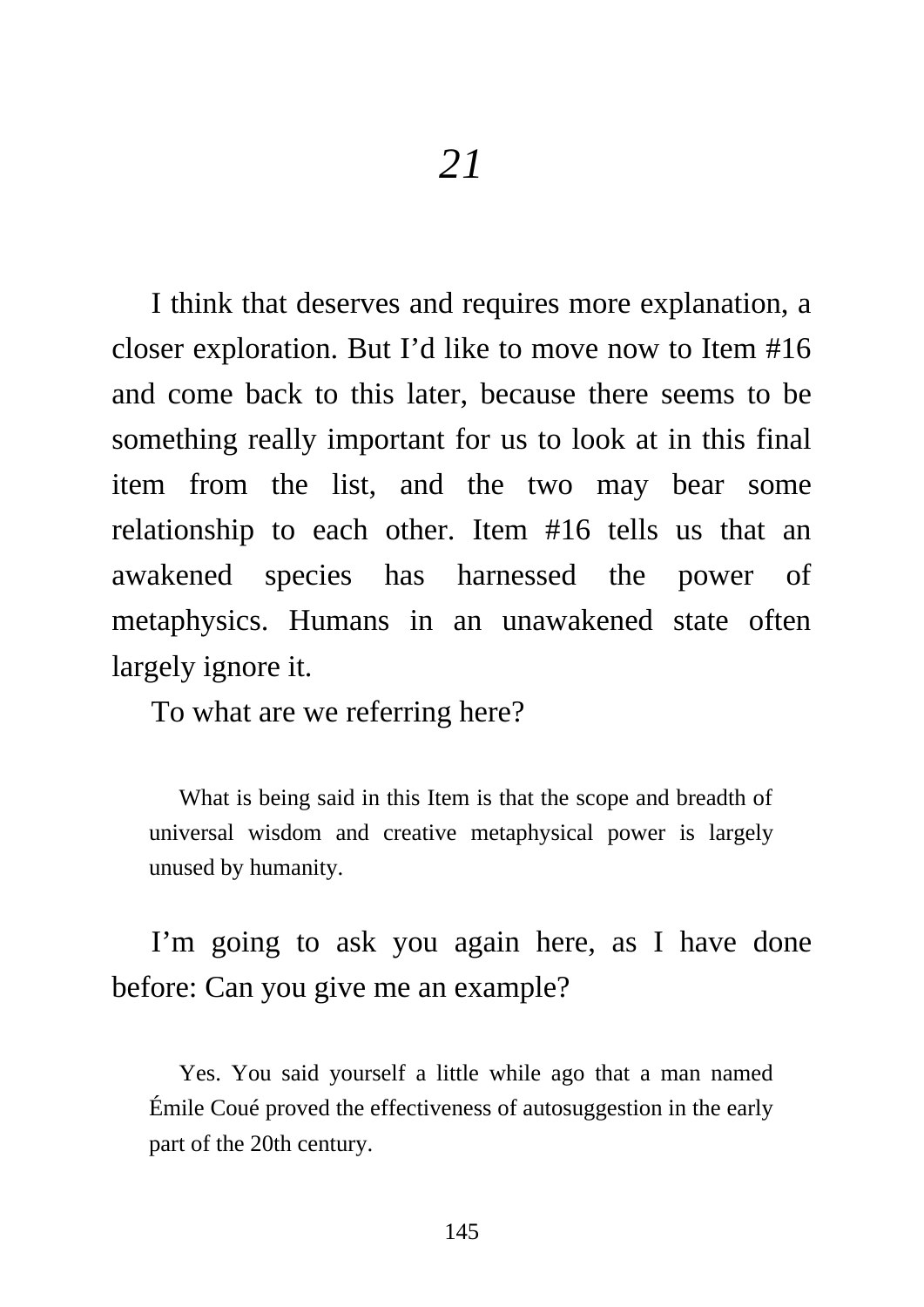Well, he proved it to *his* satisfaction, anyway.

You don't believe his results?

Well, I believe them, yes. But not everyone might agree.

The question here is, since you, yourself, say you believe in this process, do you use it? Have you used it as a tool in dealing with your own physical ailments?

Well, not regularly, no.

Wait. I have to be truthful here.

That would be good.

I've never used it. I believe that the energetic power of the mind can affect the energetic signature of cells within the body—we've talked about this exact possibility—but no, I've never used the Coué method to address any of my physical ailments or conditions.

Case closed.

I guess our human society is not ready, on a grand scale, to grapple with metaphysics, to deal with what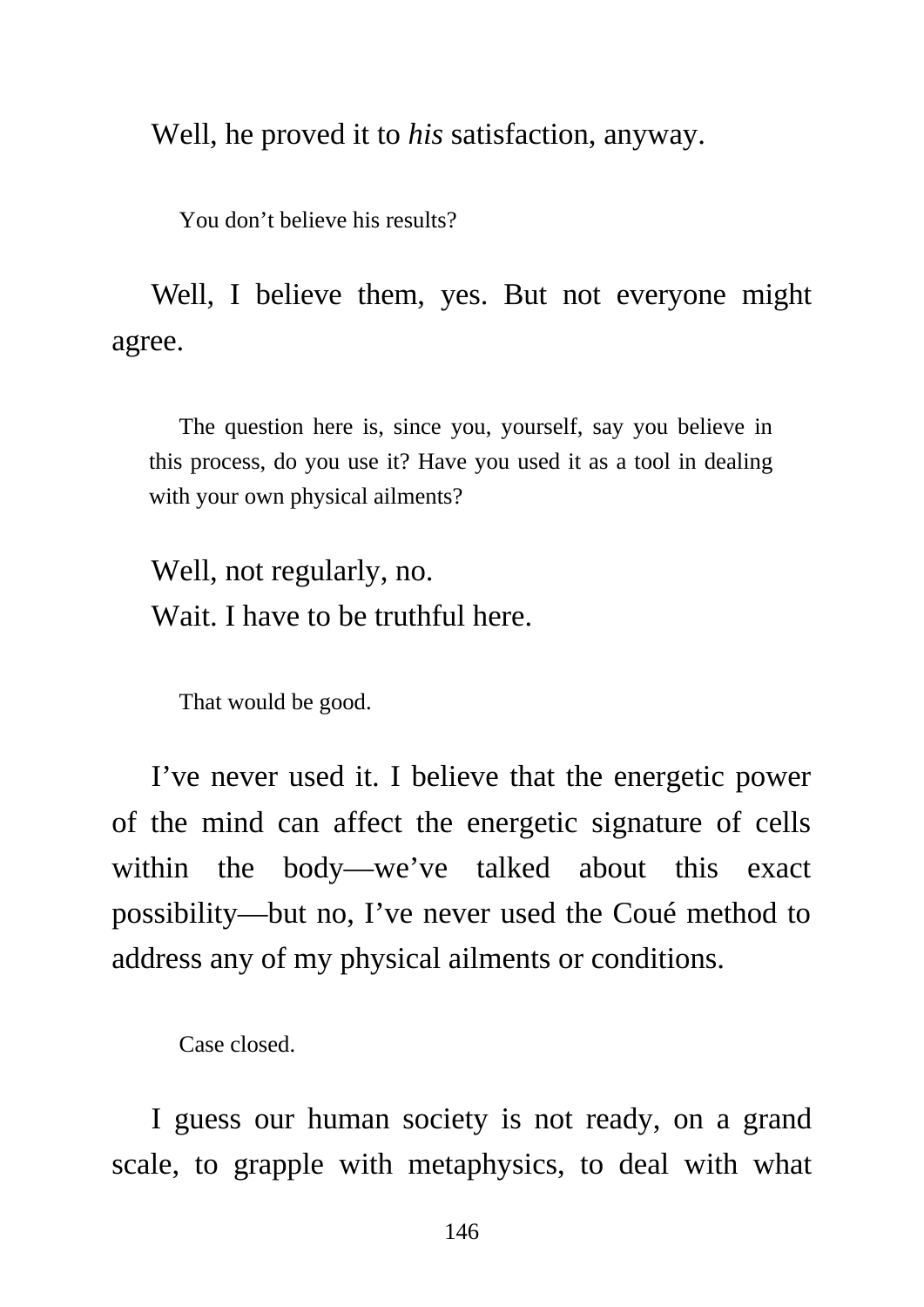some have called alchemy, and to rigorously apply what so many have called the power of positive thinking.

Some individuals have done it, and some spiritual groups—relatively small as a proportion of the whole of humanity—have done it, but I'm seeing what you're saying now. As a civilization we have not come anywhere near harnessing the power of metaphysics.

No, the human race has not. It is, however, becoming more and more aware of it, and is moving, step by step, in that direction.

Yes. There was a movie and a book out a few years ago called *The Secret,* which talked all about the power that lies within us to create our own reality. And as an illustration of this, the movie showed a man finding the car of his dreams in the driveway, a woman suddenly noticing a diamond necklace adorning her bodice, and even a nine-year-old boy rejoicing over the shiny new bicycle just outside the back door.

But I can see that these are just our first baby steps. I couldn't help but wonder, if the "secret" was so powerful, why wasn't it being used to create, say, world peace?

This idea wasn't even mentioned in the movie as a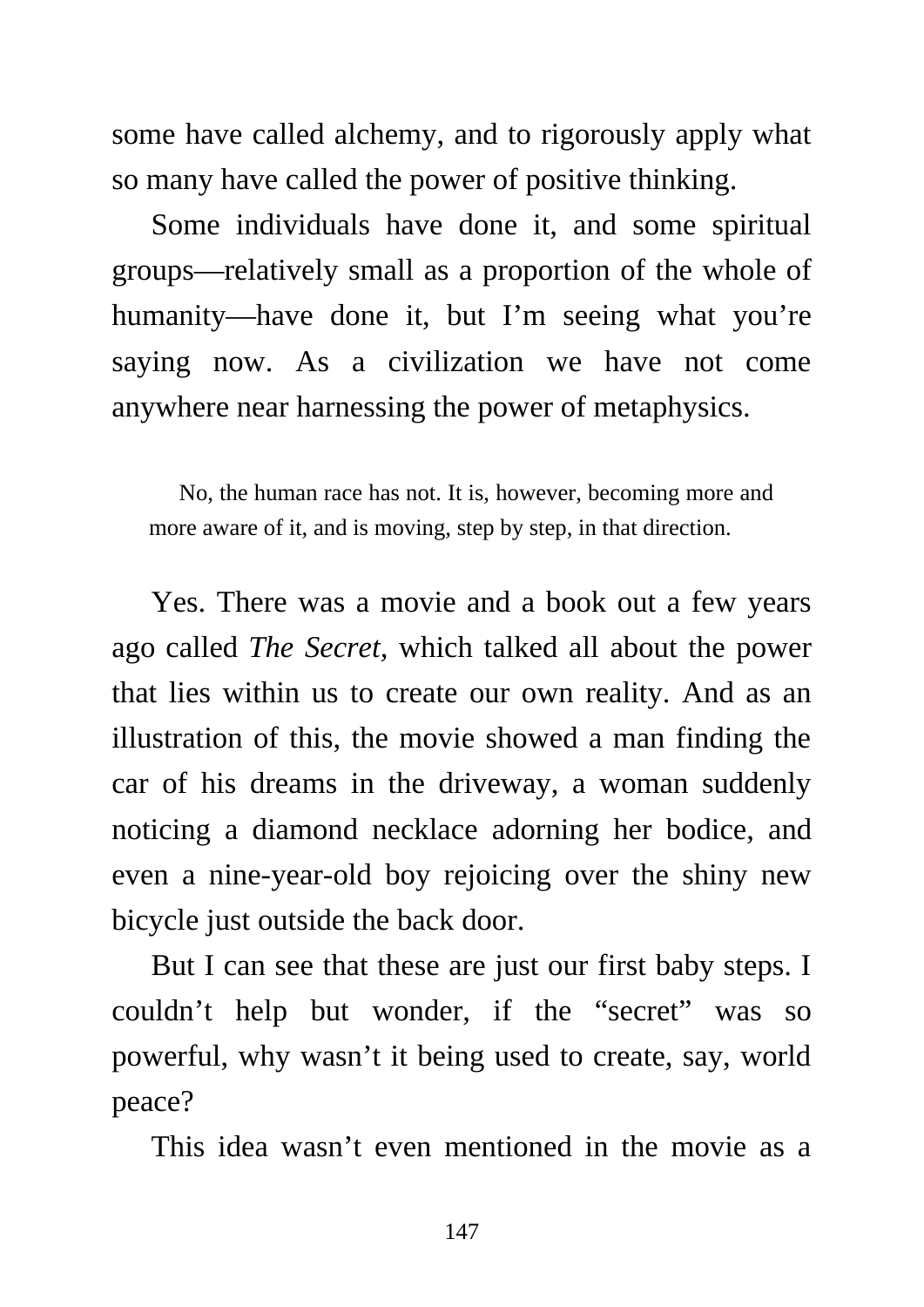possible application—pretty much letting us know where the members of our species place world peace vis-à-vis new cars, diamond necklaces, and shiny new bikes on the scale of importance. Or at least, where the movie's producers assumed we place it.

You could, of course, create world peace using basic metaphysics.

Yes, my wonderful friend John Hagelin has traveled the globe making this point. A renowned quantum physicist, science and public policy expert, educator, and author, Dr. Hagelin offers us this from his online writings:

"Most people don't know how deeply their own consciousness is connected to the collective fate of the planet—or how they can use a powerful, scientifically tested technology of consciousness to help *create* world peace on Earth virtually overnight.

"More than fifty demonstration projects and twenty-three studies published in leading peerreviewed journals have shown that this new consciousness-based approach to world peace neutralizes the ethnic, political, and religious

148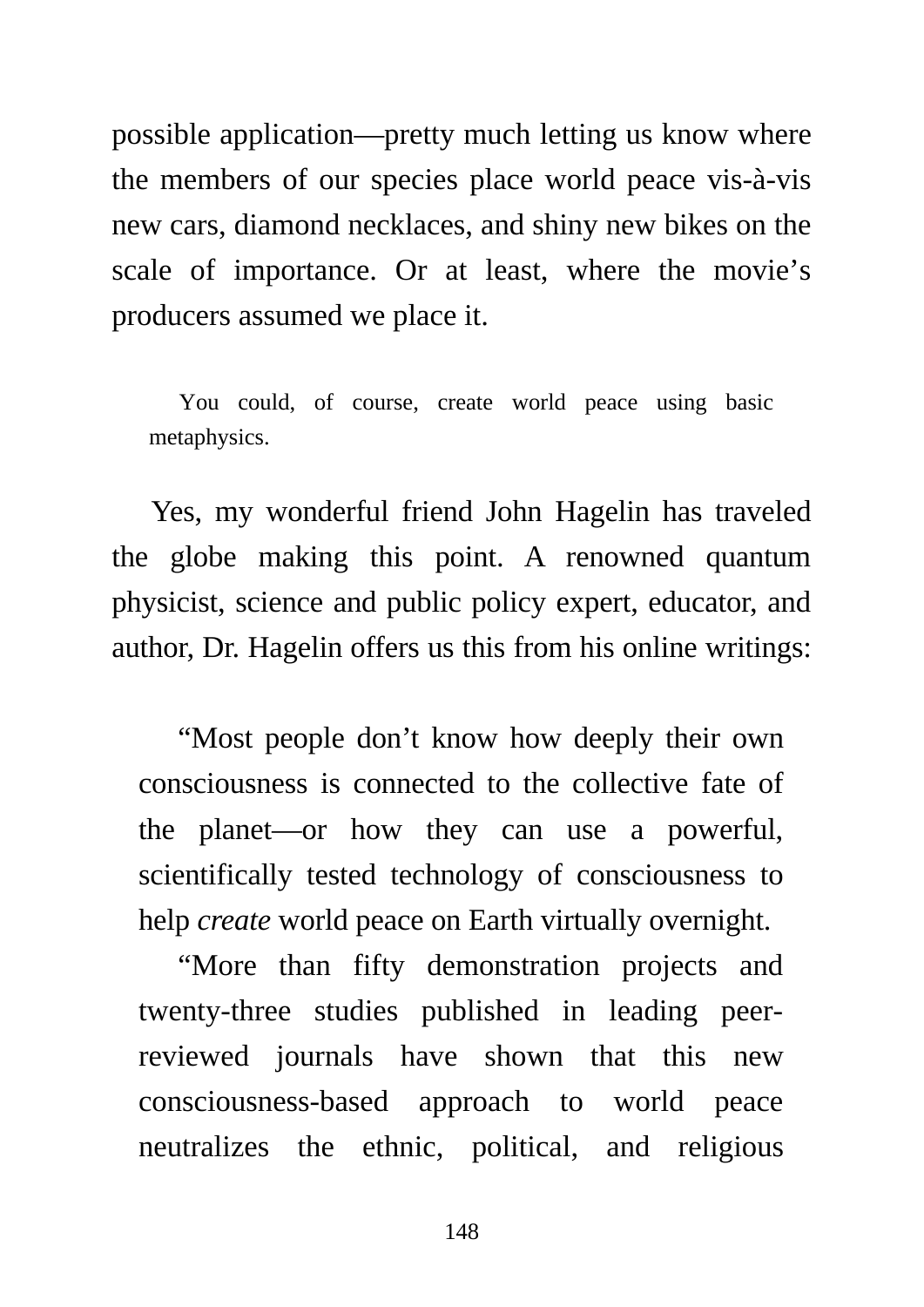tensions in society that give rise to crime, violence, terrorism, and war.

"The approach has been tested on the local, state, national, and international levels, and it has worked every time, resulting in highly significant drops in negative social trends and improvements in positive trends.

"Large groups of peace-creating experts, practicing these technologies of consciousness together, dive deep within themselves to the most fundamental level of mind and matter, which physics calls the unified field.

"From that level of life they create a tidal wave of harmony and coherence that can permanently alter society for the better, as the research confirms. And this consciousness-based approach is holistic, easy to implement, non-invasive, and cost effective."

(S e e *www.PermanentPeace.org* for more information.)

So the question is, what would it take for us to use this . . . can I call it, *"spiritual technology?"*

What do you think?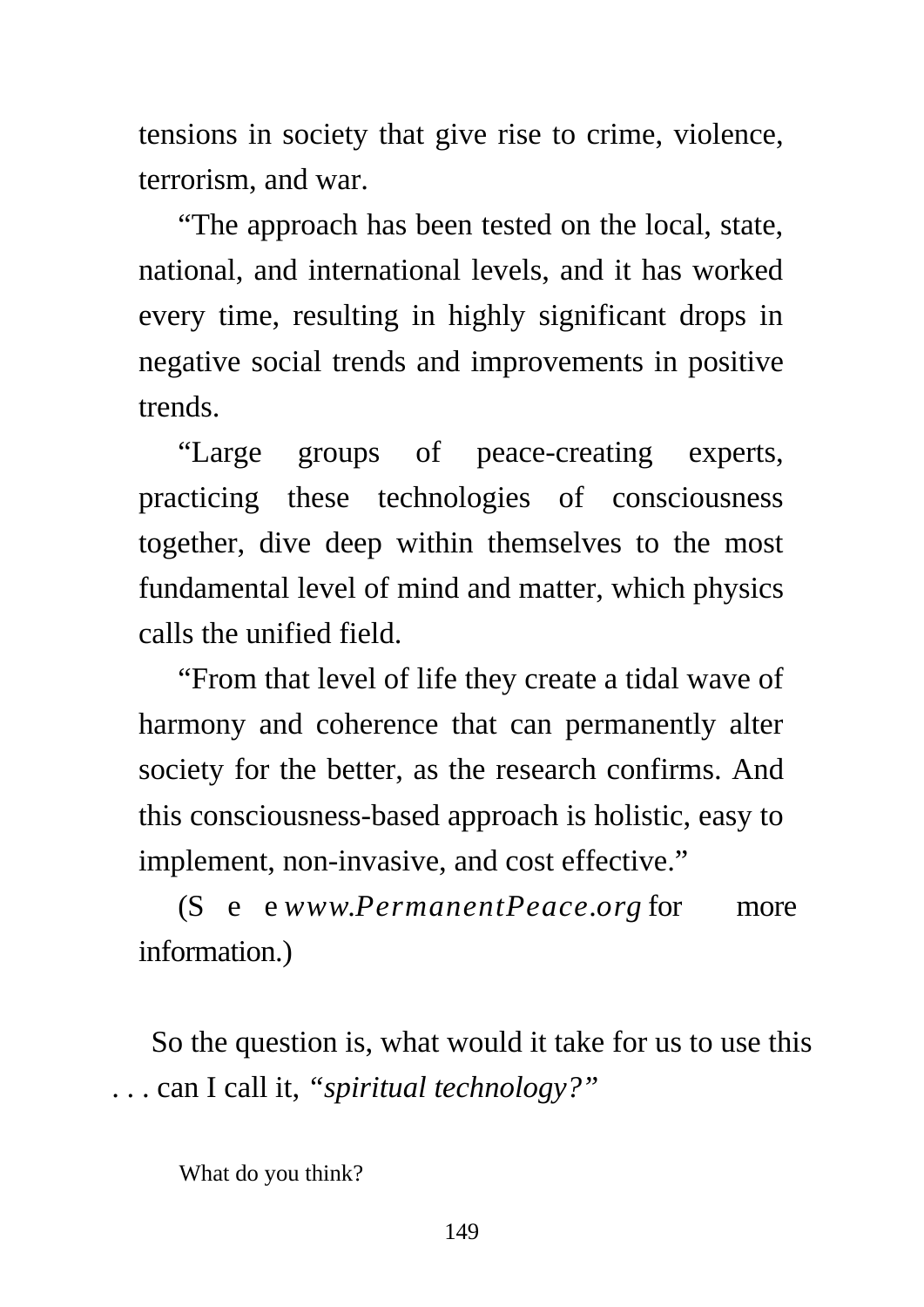Nothing more than an awakening. Even just a beginning awareness of these things could get things started on a larger scale. I was struck by one of the video programs that John Hagelin made about all this, which ends with this quote:

"There is far more evidence that group meditation can turn off war like a light switch than there is evidence that aspirin reduces headache pain."

There you have it. Tell everyone you know. And have them tell everyone they know. Metaphysics works. It's the lynchpin of the universe. And Highly Evolved Beings know this.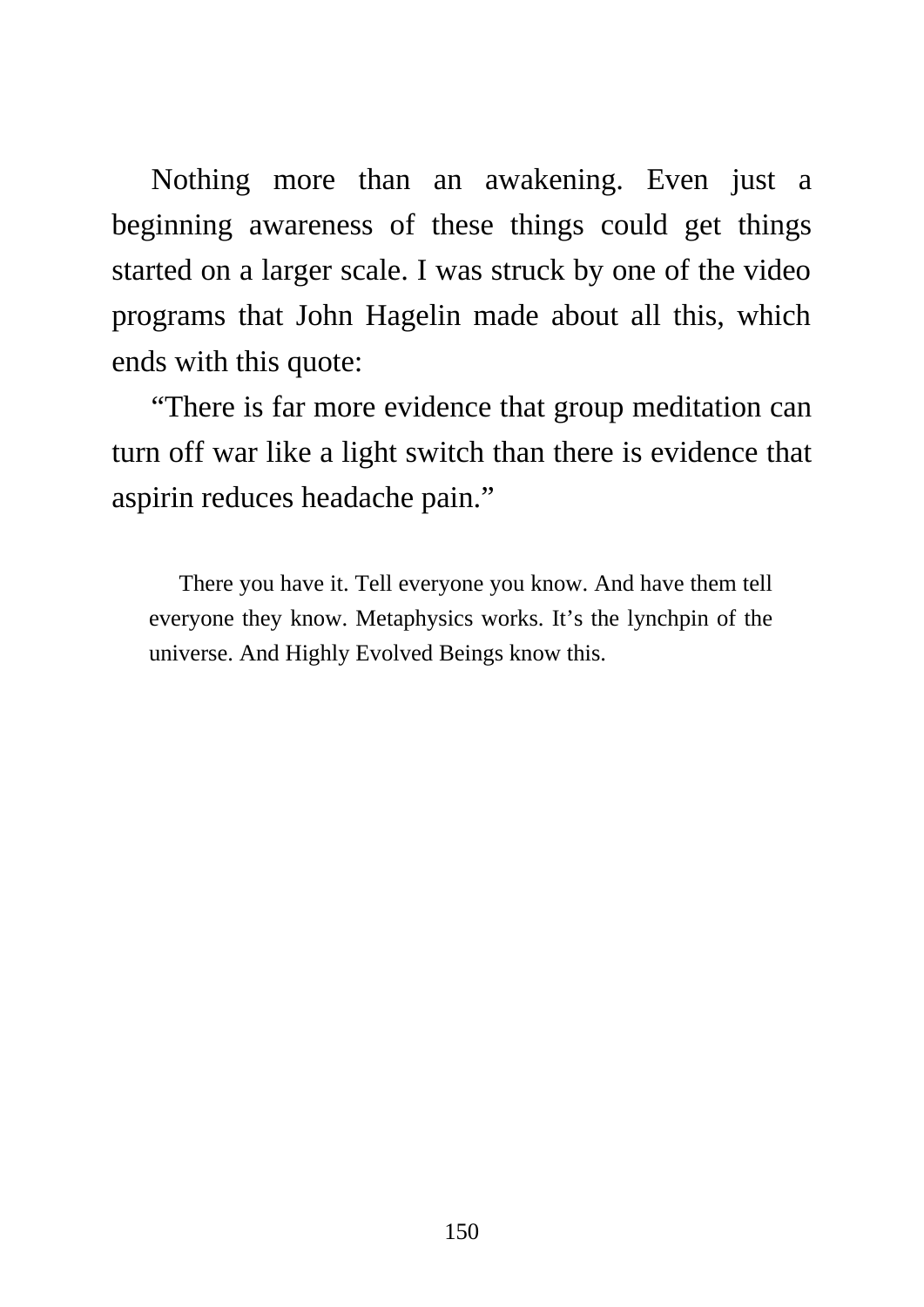Okay, thank you. That completes the overview on that list, and I found it be to very instructive. I do think, as I said, that our exploration of Item #10, and some of the observations about death there, deserve some expansion.

Item #10 again: An awakened species would never under any circumstances terminate the current physical expression of another sentient being unless asked directly by that other being to do so. Humans in an unawakened state often kill other humans without that other human requesting them to.

This is not a subject that I feel we can go over lightly. And I understand now how, if we can much better use the power of metaphysics to deal with illnesses and other events, this could have a relationship to my death. But were you telling me that if I am murdered, or killed in an accident by a reckless driver, or whatever—that I have died because I chose to?

Why would any soul choose to die?

The answer is as varied as there are souls in the universe. But you can be assured that each death serves the purpose of every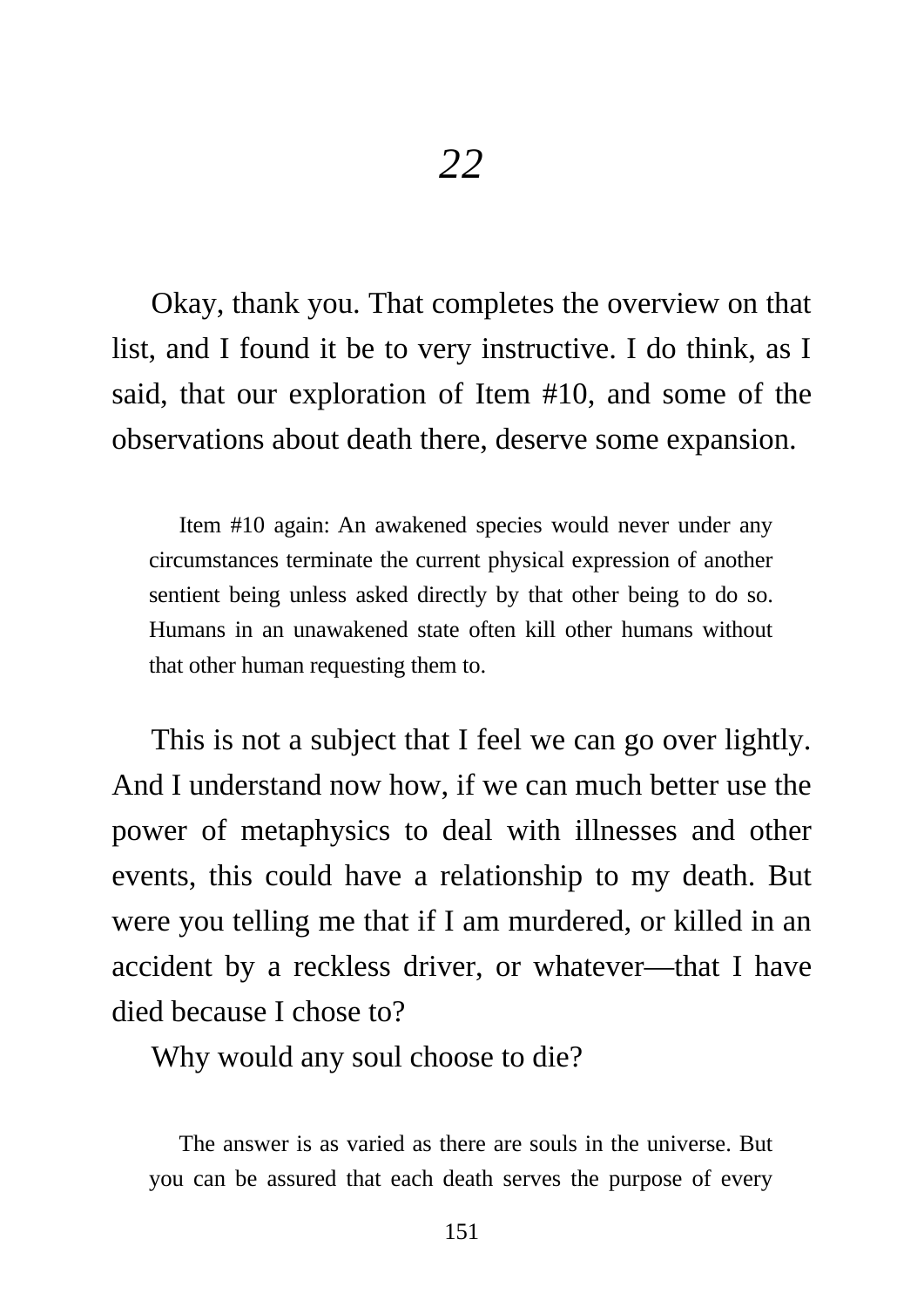soul in that moment, or it would not occur.

## What about those of us left behind, mourning the loss? Did they take that into account?

They surely did. They have taken *everything* into account. And they do their very best to ease your pain of loss by helping you understand, and *experience*, that they have actually not died, but simply celebrated their Continuation Day.

What do you mean, "experience?" We can experience that they are still alive?

Many people already know what I mean, if anyone close has celebrated their Continuation Day. Vast anecdotal evidence reveals that those who have "passed on" have found ways to make it clear to their surviving loved ones that they are "still alive."

Gosh, this dialogue is getting more and more "out there."

Actually, it's getting more and more "in there." It's moving more and more into what you already know, deep within, but just may not have been able to fully or openly embrace, given the current Cultural Story of your very young species.

Putting this all together then, I guess it wouldn't

152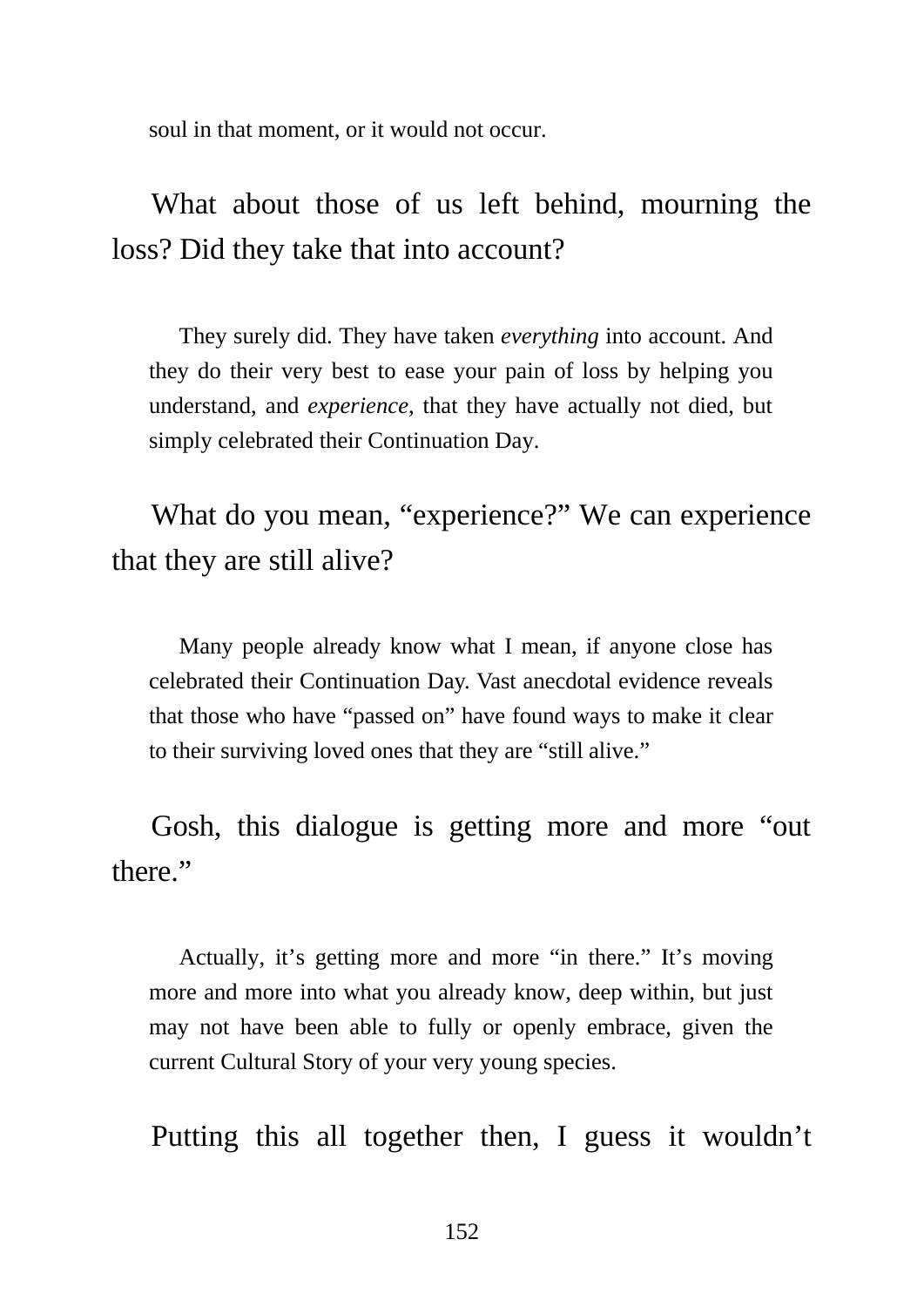# *matter* if aliens from other planets attacked us. If we didn't choose to "die, " we wouldn't and *couldn't.*

No. You would create a manner and a means by which that would not be possible. Such as, for instance, something or someone intervening.

#### *Ah, I see.* The intervention of HEBs, for instance.

For instance. And this energy signature of what the soul chooses, or what you would call the Superconscious Will, works for you individually as well.

If, as an individual, you have not chosen at a Superconscious level to leave your physical form, you will not, even in the most treacherous or life-threatening circumstances. You may have what others will call a "near miss" or a "miraculous recovery" or an "incredible escape," but you will not die.

The Collective Superconscious Will—that is, the demonstrated will of everyone in the Collective—is the single and only influence affecting the embodying or disembodying of the Collective, and the individual Superconscious Will is the single and only influence affecting the embodying or disembodying of Individuals. This is how the energy of Life works.

It is the demonstrated Collective Superconscious Will that it does not choose for the Collective to be annihilated *en masse*, or destroyed as a civilization.

I hate to argue with you here, but whole groups of people have died on this planet, and it has happened more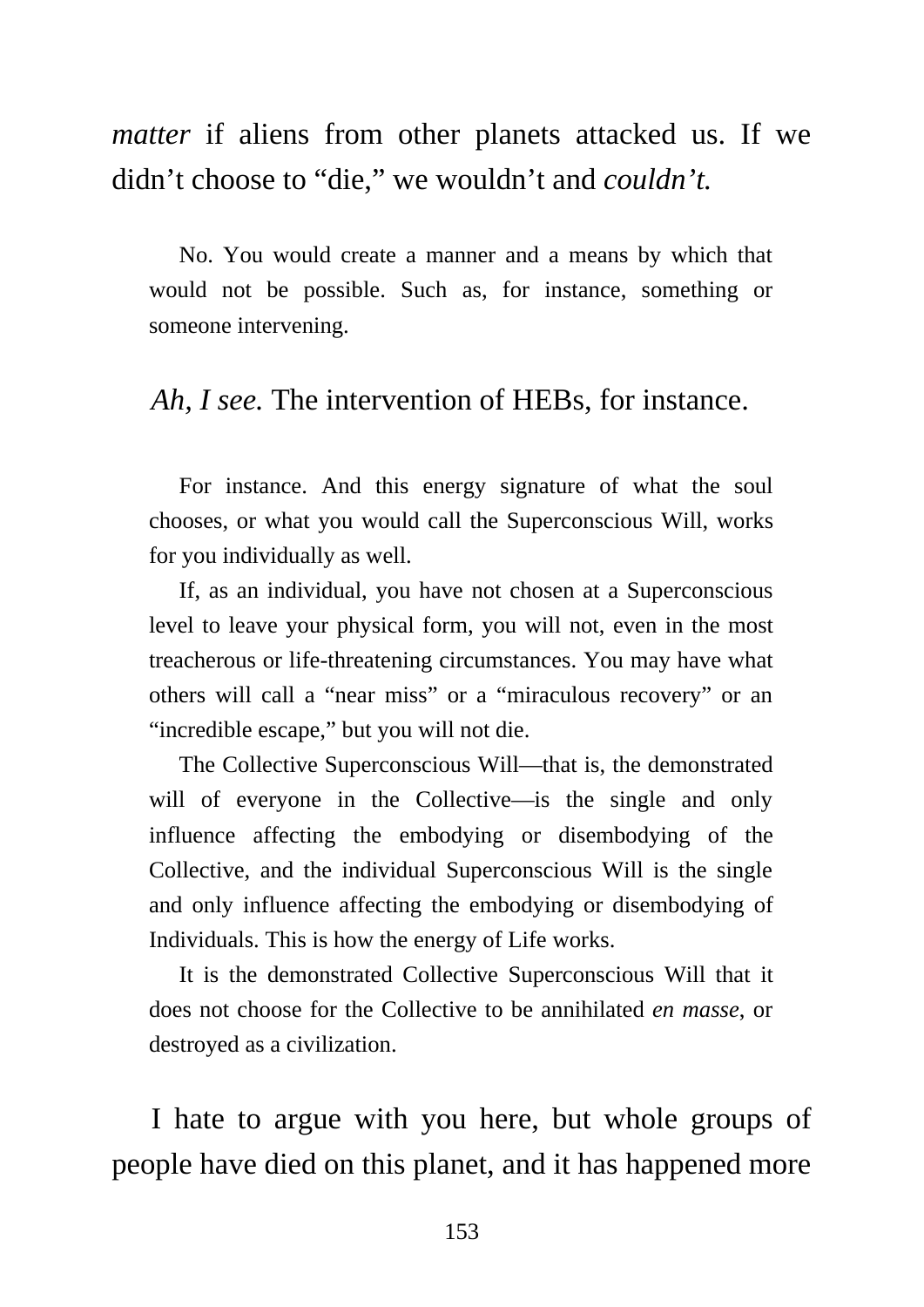# than once. Are you saying that it's *perfectly okay* that this has happened, because everyone wanted to die?

I am not saying that it is "okay that it happened" the way or at the time that it did. The choice to experience any event as "okay" or "not okay" is a choice for every person who is affected in any way by any event to make. I will never tell a person that their choice is "right" or "wrong." Their choice is their choice, and it is not for me to judge.

### You don't judge anything, actually, do you?

No. I know that in human terms there may be many things that would understandably be defined by humans as "not okay"—and to call them anything else might even be considered unhealthy and cruel within the context of normal and appropriate human behavior. It is by this device that you establish the fundamental values of your civilization—even if you do not all live by them.

But I don't make those assessments or evaluations, because to do so would be to rob you of your freedom to create your own reality.

What I am saying here is that no human being's experience of what your species calls "death" can occur in violation of that person's individual Superconscious Will. And no civilization's experience of what your species calls total destruction can occur in violation of that civilization's Collective Superconscious Will.

You made this point now repeatedly. But—again, not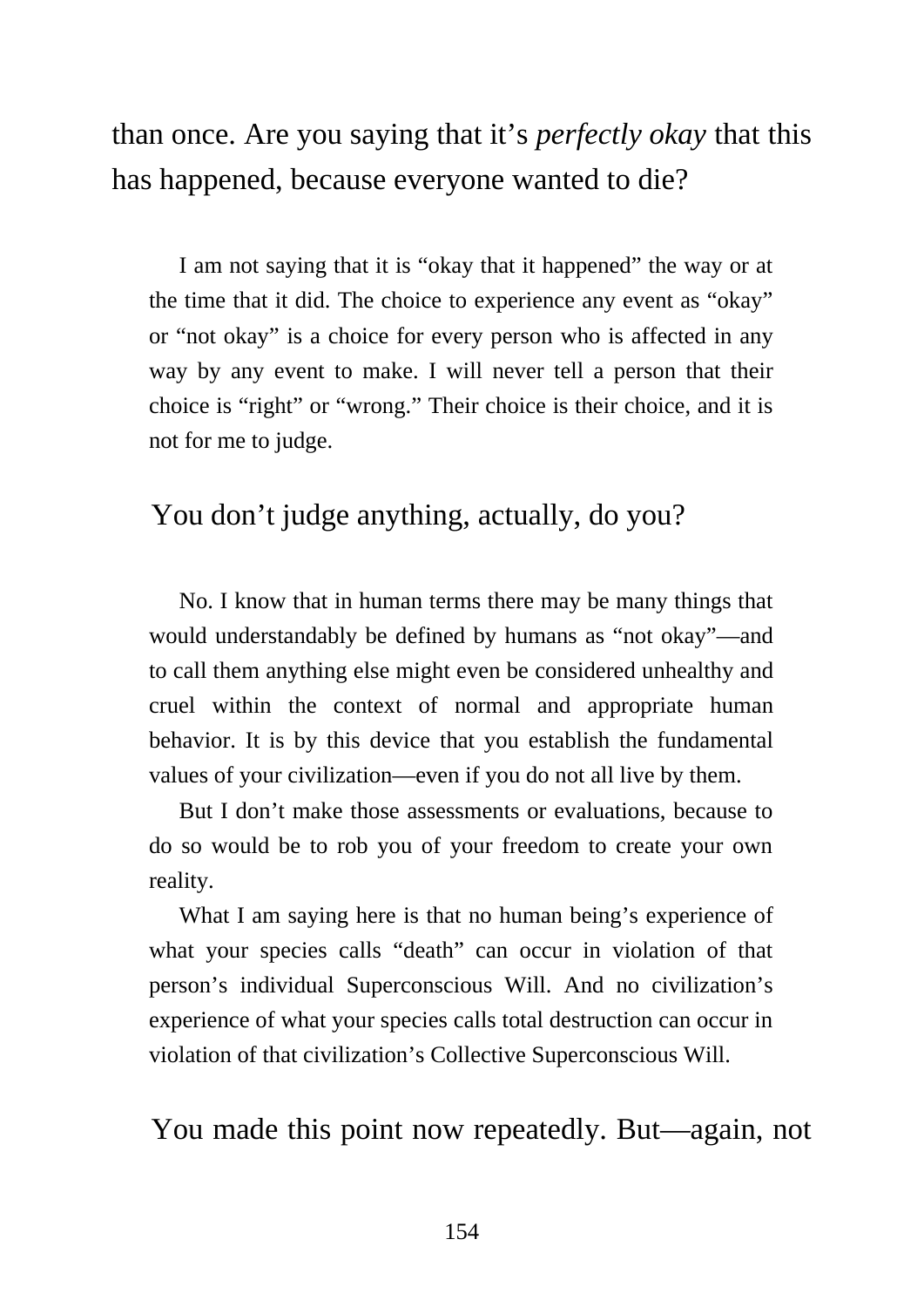to be argumentative, but—doesn't saying such a thing give permission, in a sense, to those who would go on a rampage and kill others—individually, or God help us, *en masse*—to serve their own twisted purpose?

No, it gives comfort to those who would see others as having been victimized in such a situation. It allows those who have been left behind to find the peace of healing, knowing that their loved one is celebrating their Continuation Day—and has done so with full awareness of the choice they have made, and even with full understanding and compassion for those who collaborated in their departure.

As well, it may even actually stop someone who may feel no guilt about planning such a rampage, and then becomes aware of the information here, because it could rob the potential perpetrator of the satisfaction of doing what they think is damaging to another, dissolving much of what might have been their motivation.

### I would never have thought of that.

And there is this: Persons who would go ahead and kill others anyway, individually or in a group, do not seek or need permission from something or someone outside of themselves to do so. They will have justified their actions on a basis entirely different from anything said here.

Yes, but what they read here could help them feel okay about it.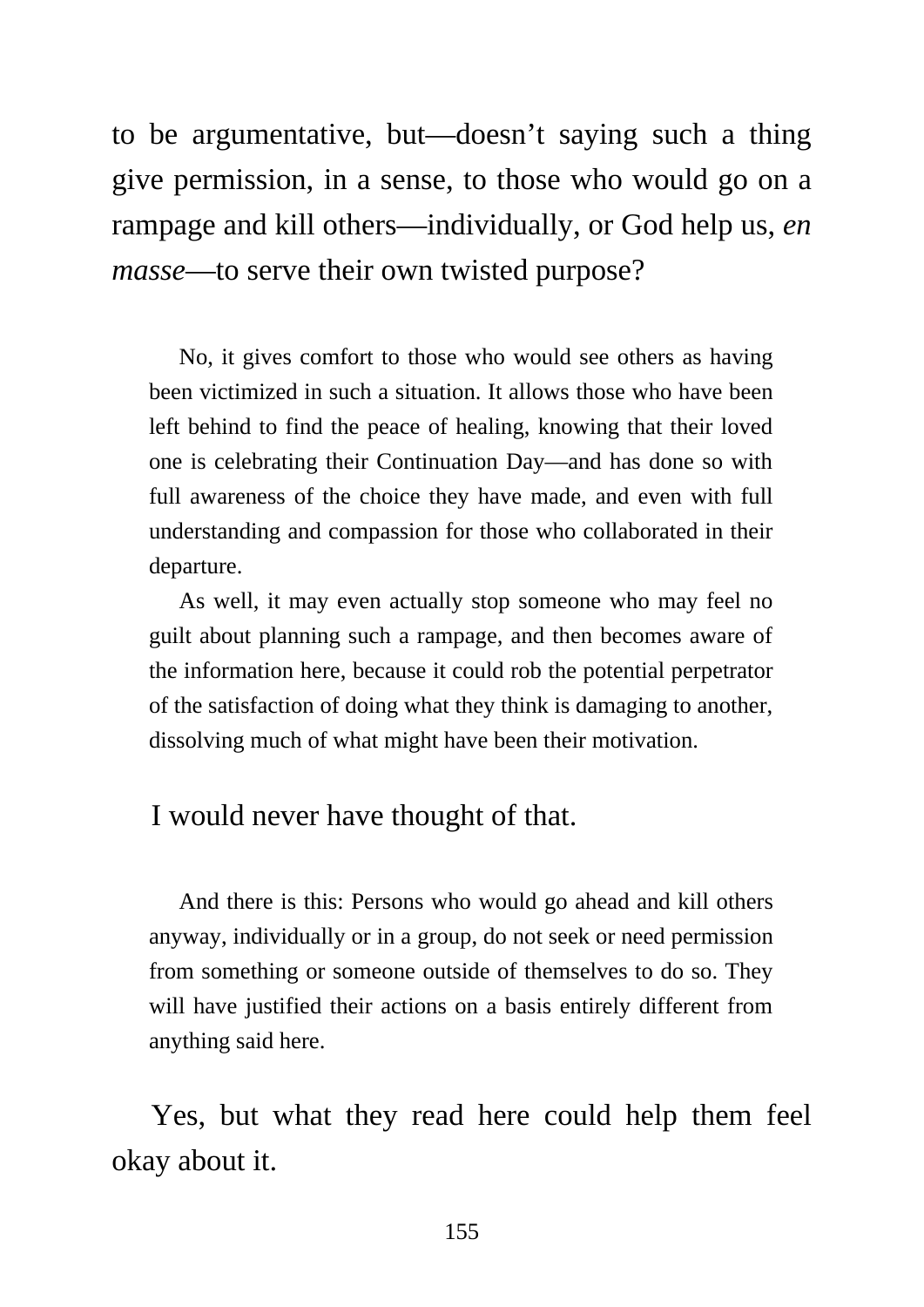They already feel okay about it, or they wouldn't have done it.

You know, I can see how what's been said here might not fit into the overall understanding of many. I mean, what's been laid out here probably isn't going to mesh for the majority of people.

So long as anyone experiences reality as a victim/villain scenario, it will not. But there are no victims and no villains in the world. Or anywhere in the universe. There are only sentient beings physically and metaphysically evolving, and helping each other evolve.

It is as I have said to you previously: I have sent you nothing but angels.

If you felt that you would significantly shorten the evolutionary process of an entire species—that is, of *billions*—by allowing your Self to exit your physical body at a certain time in a certain way, would you do it?

Don't think about your answer at the level of mind. Think about it at the level of soul.

When I think about it at the level of soul, I realize that my existence cannot be threatened and my life cannot and will not end. So to simply change the form of my existence from the physical to the metaphysical especially knowing that I can change it back again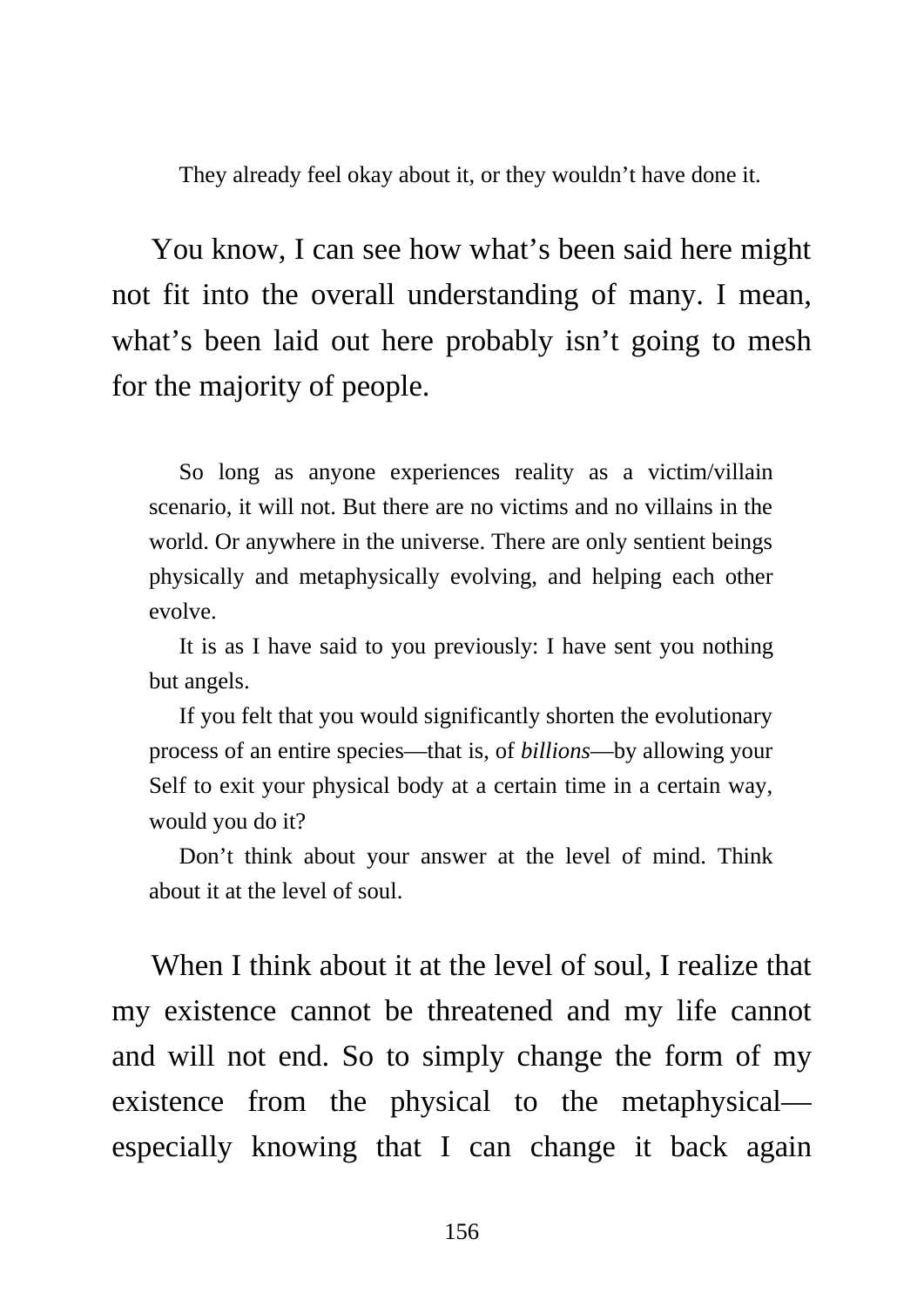whenever I wish—knowing that billions would move forward in their evolutionary process because of it, makes it a very easy decision.

I would see it as what I called, earlier, a "Burning Building Moment, " when you rush in to save the baby and your own physical survival is not even part of your thought process; not part of the equation. I would make whatever choice brings the greatest benefit to the largest number of my fellow sentient beings.

Of course you would, because that's Who You Are.

I want to tell you again that Love is who you all are.

It is because of this that you would actually forgive the person or group appearing to be the cause of your death, because you would realize that at a conscious level they did not even know what they were doing.

Then, when you moved to total awareness in the Realm of Pure Being (if it does not happen before), you would abandon any need to forgive them, because forgiveness would be replaced with understanding. You would comprehend completely how a sentient being could or would do such a thing.

You have told me in the past that understanding replaces forgiveness in the mind of the master.

And so it does.

All of these things would be experienced by you precisely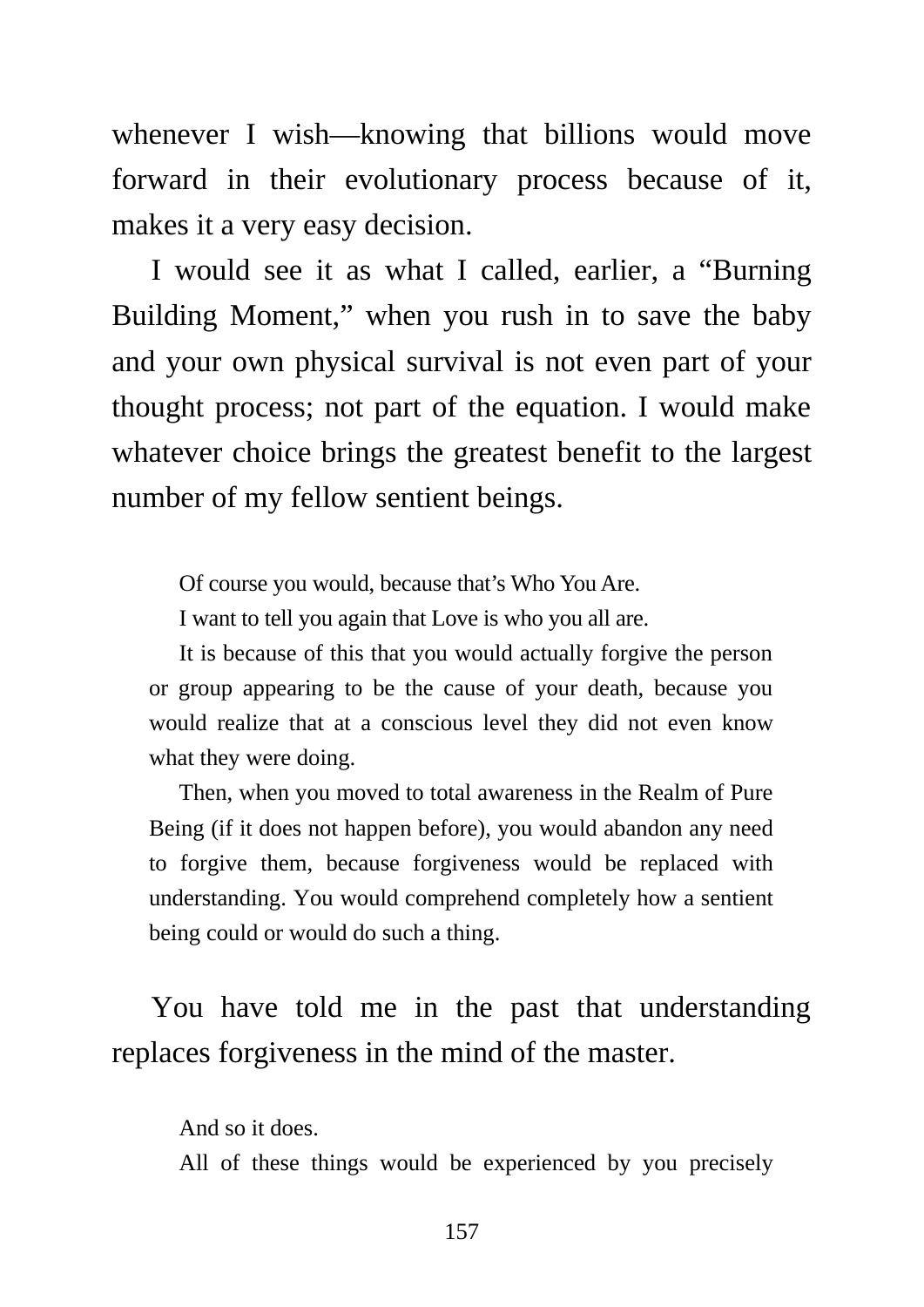*because* you are made up of the energy you call Love, personified and magnified in the free-will choices and decisions that you make, the understandings that you embrace, and the expressions of Self that you place into the ongoing and simultaneous creation within the Ultimate Reality.

You do not have to wait until you find yourself in the Realm of Pure Being. This awareness may be embraced by you at any time. The continued expansion of your awareness is what evolution is all about.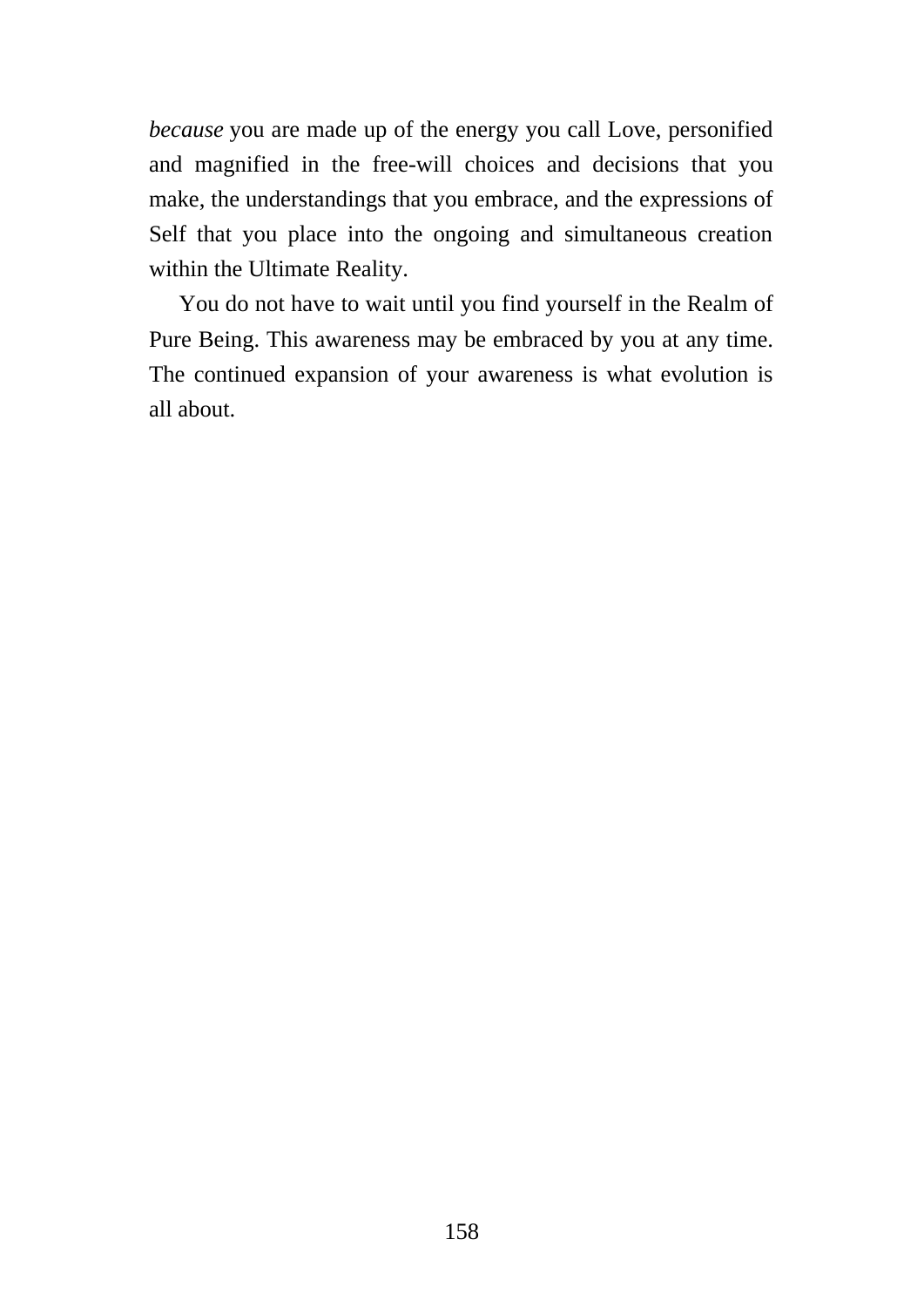In the book *When Everything Changes, Change Everything*, there was mention of "the Realm of Pure Being." Is this what you have been referring to here?

It is, indeed.

Yes, I remember now. The Realm of Pure Being was said to be one of three aspects of the Kingdom of God. The other two were the Realm of the Spiritual and the Realm of the Physical.

Have I not told you that in my kingdom there are many mansions?

You have. You have said so explicitly. And you are saying now that even Earth is part of the Kingdom of Heaven?

Not "even" Earth, but the entire Realm of the Physical is part of the kingdom.

As I noted earlier, Highly Evolved Beings are able to move easily and effortlessly between being embodied or not embodied in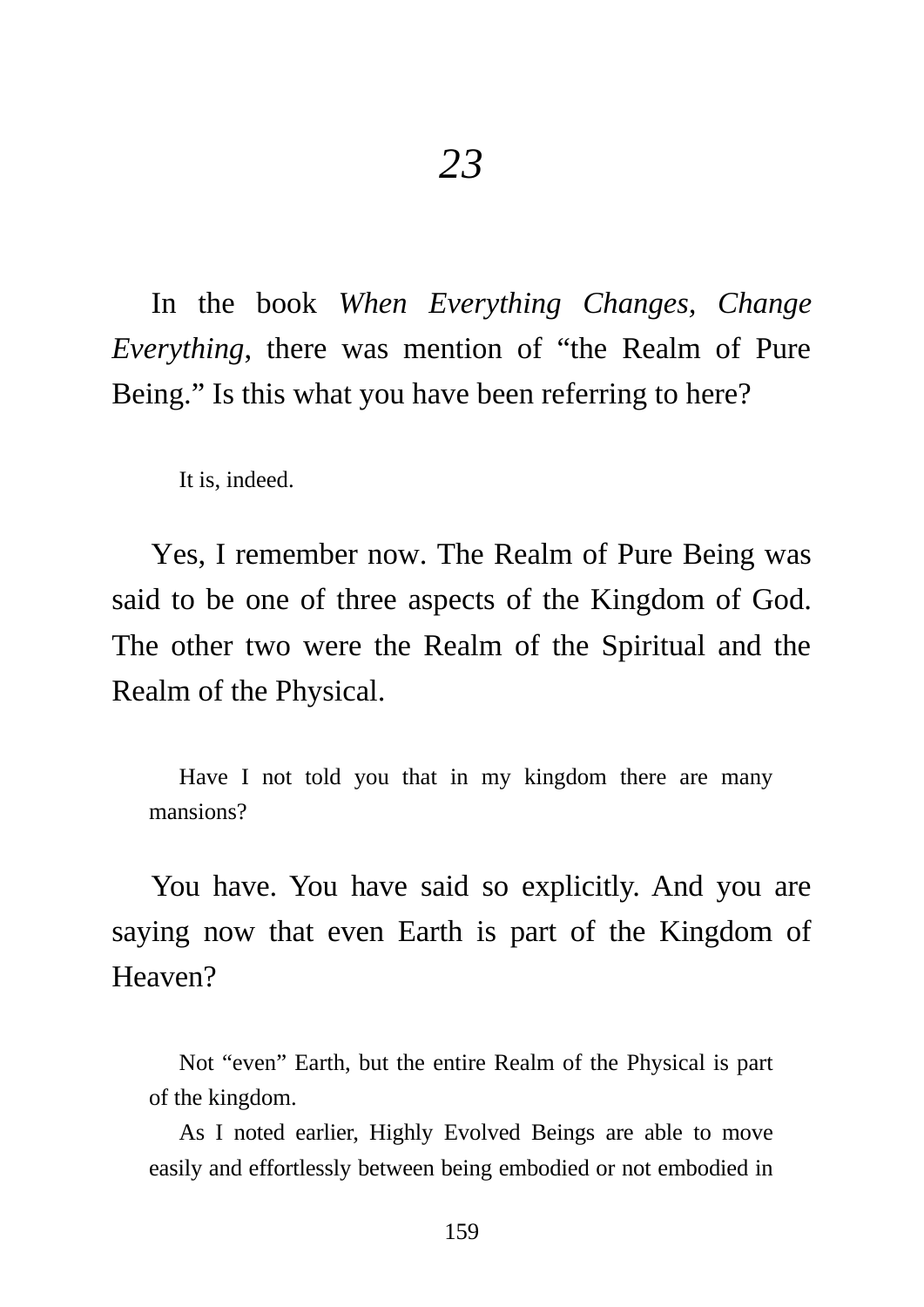their dimension—and they do spend time in the Realm of the Physical, which is in your dimension, when it serves their purpose.

As we also noted earlier, you do the same, moving effortlessly, too, between realms. But when you spend more than just a brief time in a metaphysical state, you call your movements "lifetimes."

# Can humans move into a metaphysical state when we are *not* between lifetimes?

You can, and do. You do it in certain kinds of what you call "dreams." You do it in what you have termed "out-of-body" experiences. You do it in what we have already described here as "near-death encounters." There are those of you who have been known to do it in meditation. And some whom you have called the masters among you—both now and through the ages—have embodied and disembodied and embodied again during what you define as a single lifetime.

So during a particular journey through a particular "life," you can and do experience being metaphysical. But this is not a usual or everyday experience for you.

That's why you keep using that specific combination of words—"beings living primarily in the Physical Realm"—to describe humans.

And other entities, whom you have called "beings from outer space," who exist on other planets in the Realm of the Physical.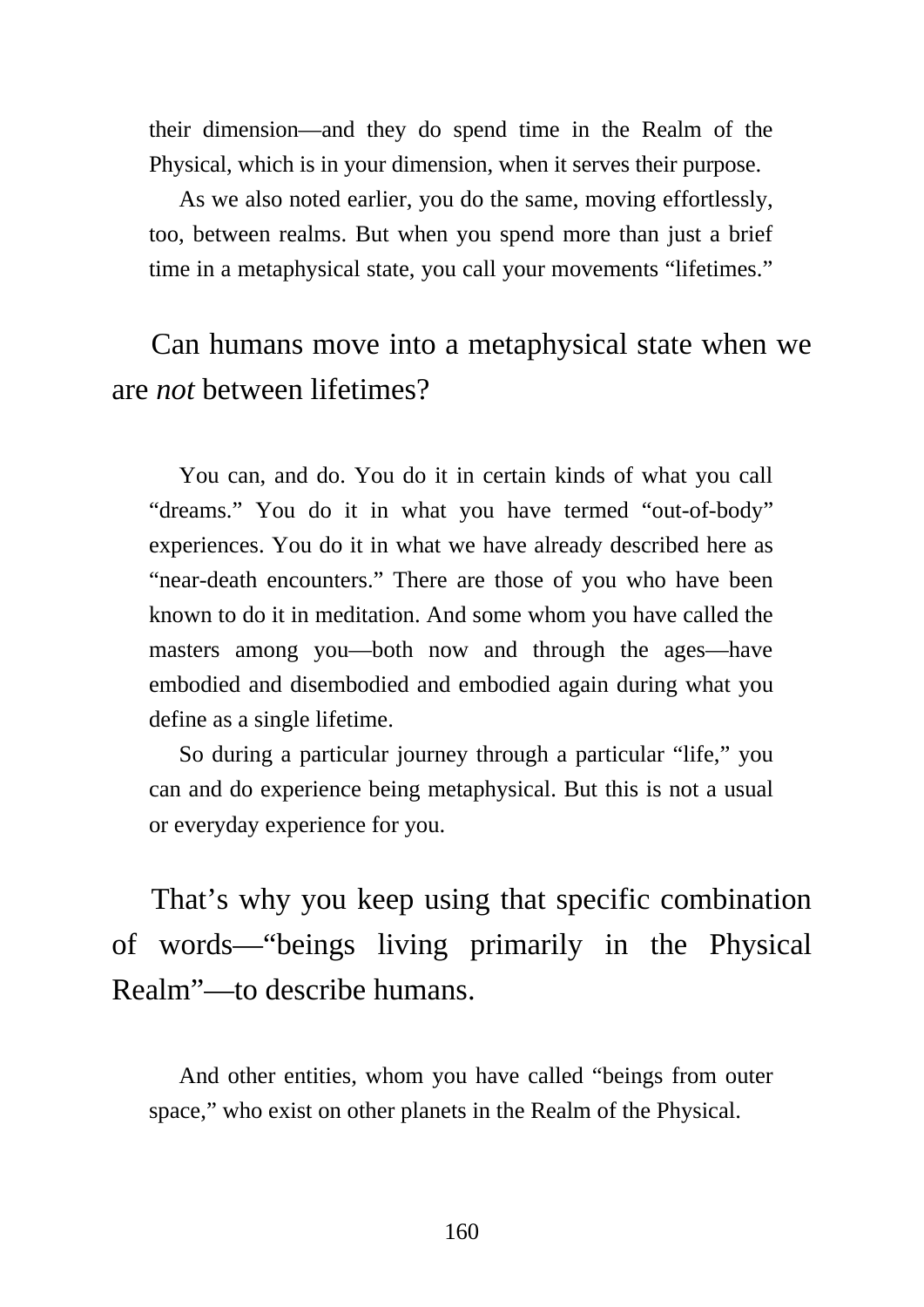Thank you. I understand your use of the term clearly now. One last thing, then, in this whole thought stream. You've used another interesting term—"Superconscious Will"—several times in this dialogue. Can you explain that usage?

Yes. As I shared in detail in the conversation that became your book *Friendship with God*, all sentient beings experience consciousness at four levels: The Subconscious, the Conscious, the Superconscious, and the Supraconscious.

Energies of creation are emitted by every entity from one of these four levels.

Given that yours is a very young species, many human beings act without full awareness of how they are doing what they are doing. They produce their creations (and thus, their experience) from a particular level of consciousness from which they are viewing life and making decisions, but they may not be doing so with full awareness of, or absolute intention regarding, which level they are operating from.

It would sure help for me to have an illustration of this, because you lost me around that last turn.

Well then, here are some classic examples:

One I offered earlier is of a person healing a wound. That person is creating from the Subconscious level—sending, for example, white blood cells to the site of a small cut—and that person most often has come from this level of consciousness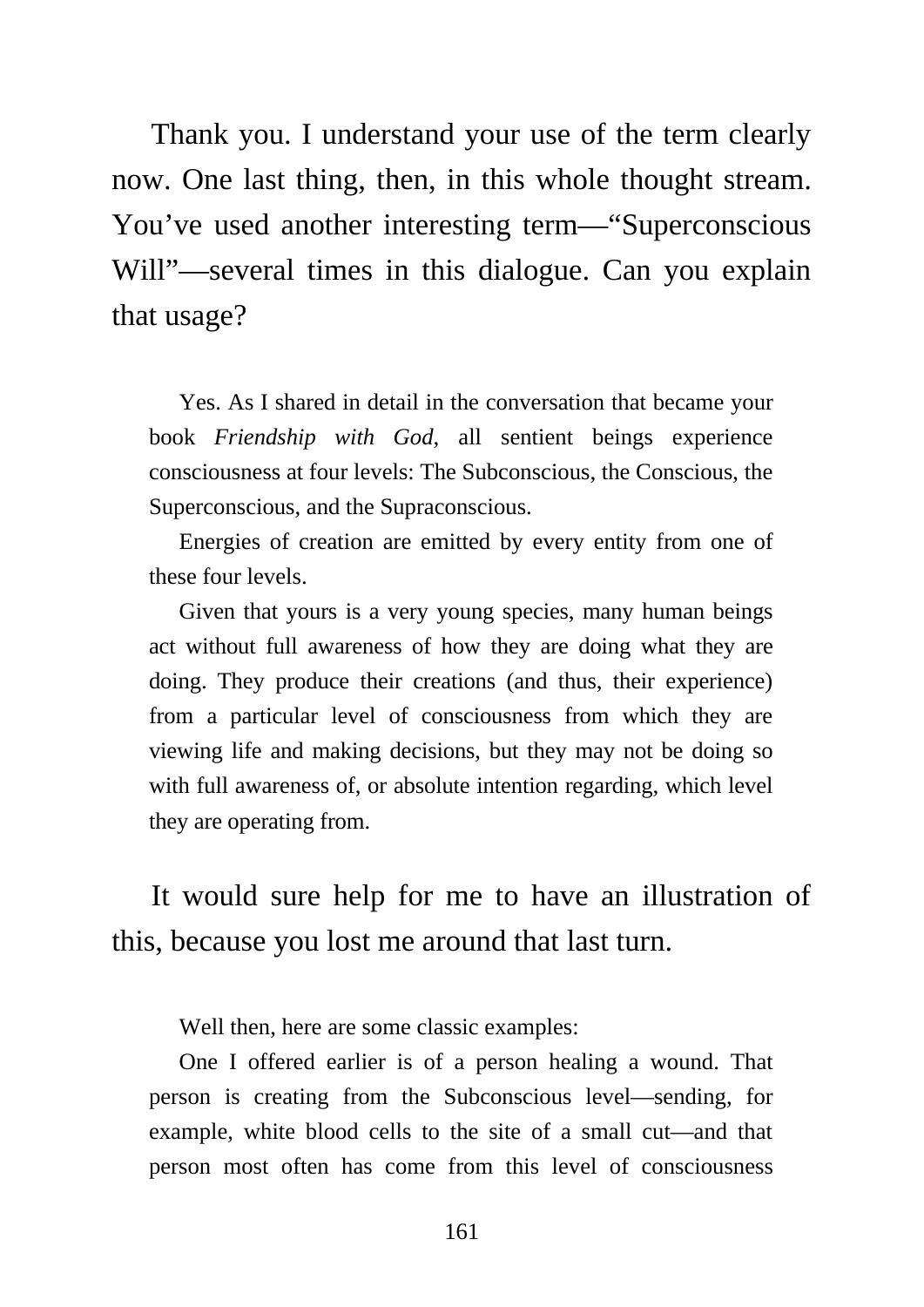without even thinking about it. They may or may not have a full awareness of what they are doing and how they are creating.

A person rushing to the airport is creating from the Conscious level, and that person most often has come from this level of consciousness *because* they are thinking about it. They usually have a full awareness of what they are doing and how they are creating.

A person pushing someone out of the way of an oncoming bus and risking their life in doing it is creating from the Superconscious level, and that person has come from this level of consciousness *after* thinking about it—but putting the data together so rapidly that it *appears* they did *not* think about it. They always have a full awareness of what they are doing and how they are creating.

A person choosing to awaken themselves and their species by being a demonstration and a model of their True Identity is creating from the Supraconscious level, and that person has come from that level of consciousness intentionally, with total awareness of what they are doing and how they are creating.

Sentient beings are demonstrating absolute, complete, and full awareness of Who They Are and How Life Works when they deliberately and intentionally choose, *ahead of time*, a particular State of Consciousness from which to express and experience any thought, word, or action.

Sentient beings are demonstrating a lower level of Awareness when they express and experience a thought, word, or action from a State of Consciousness they have not deliberately and intentionally selected.

Many sentient beings vacillate between levels of awareness, thus altering significantly the quality and effectiveness of their thoughts, words, and actions across the moments of their life.

Masters are beings who do not vacillate between levels of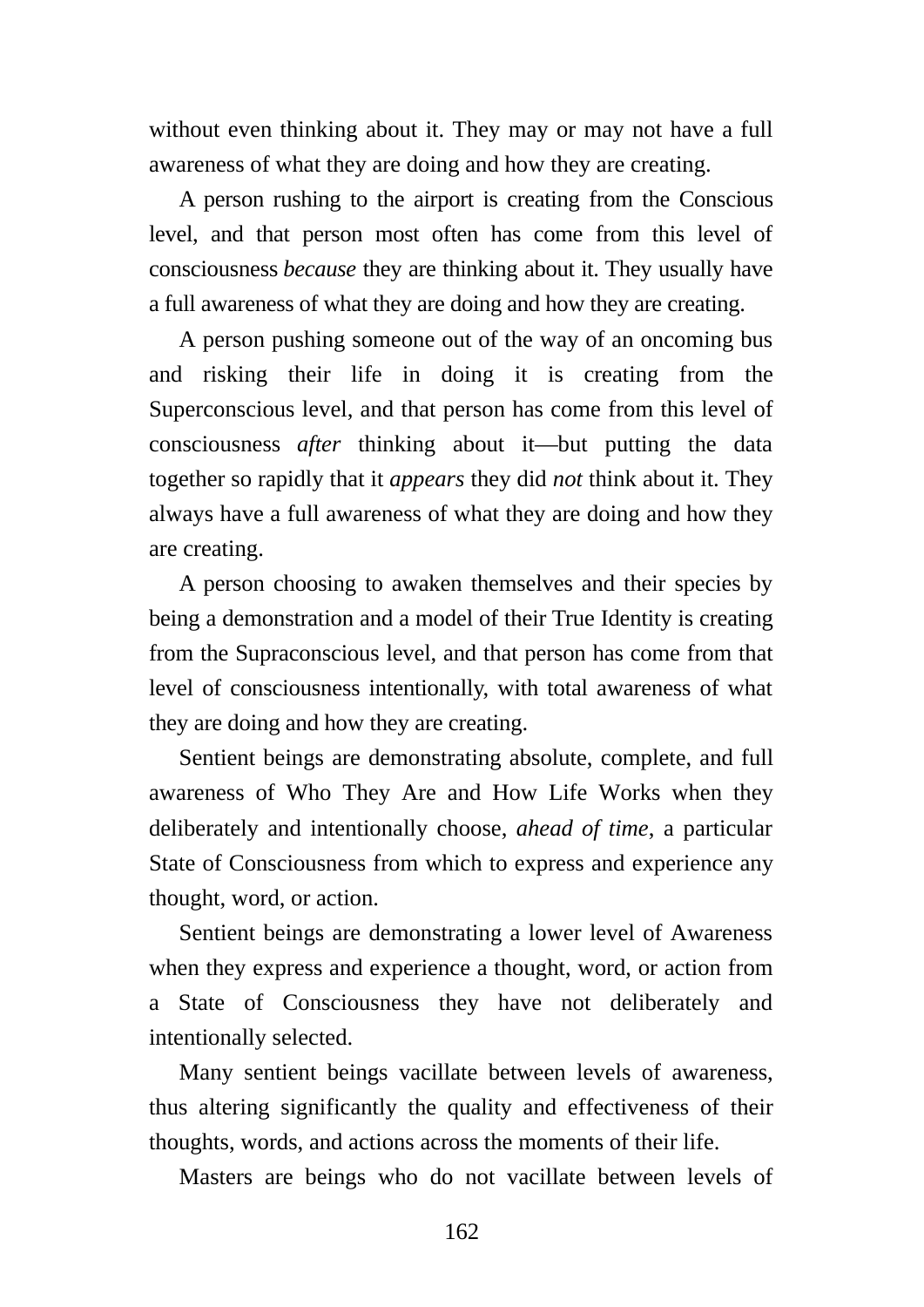Awareness, but consistently select, with deliberateness and clear intention, the State of Consciousness from which they wish their thoughts, words, and actions to emerge.

You couldn't have put all this any better. I understand it perfectly.

Excellent.

What I *don't* understand is how to reach a level of mastery; how to stop the endless vacillation of my awareness.

That's what you've come to me for.

You can show me how?

I can and I have been, all along. You may not have been paying close attention. Now you are. You're awakening to the fact that you're awake already. This is not a small thing. This is the beginning of the beginning, so to speak.

Now watch your awareness expand in the days just ahead. You'll feel this expansion, even as you continue experiencing and remembering this dialogue.

Now I understand why Highly Evolved Beings from the Other Dimension will not allow us to be destroyed by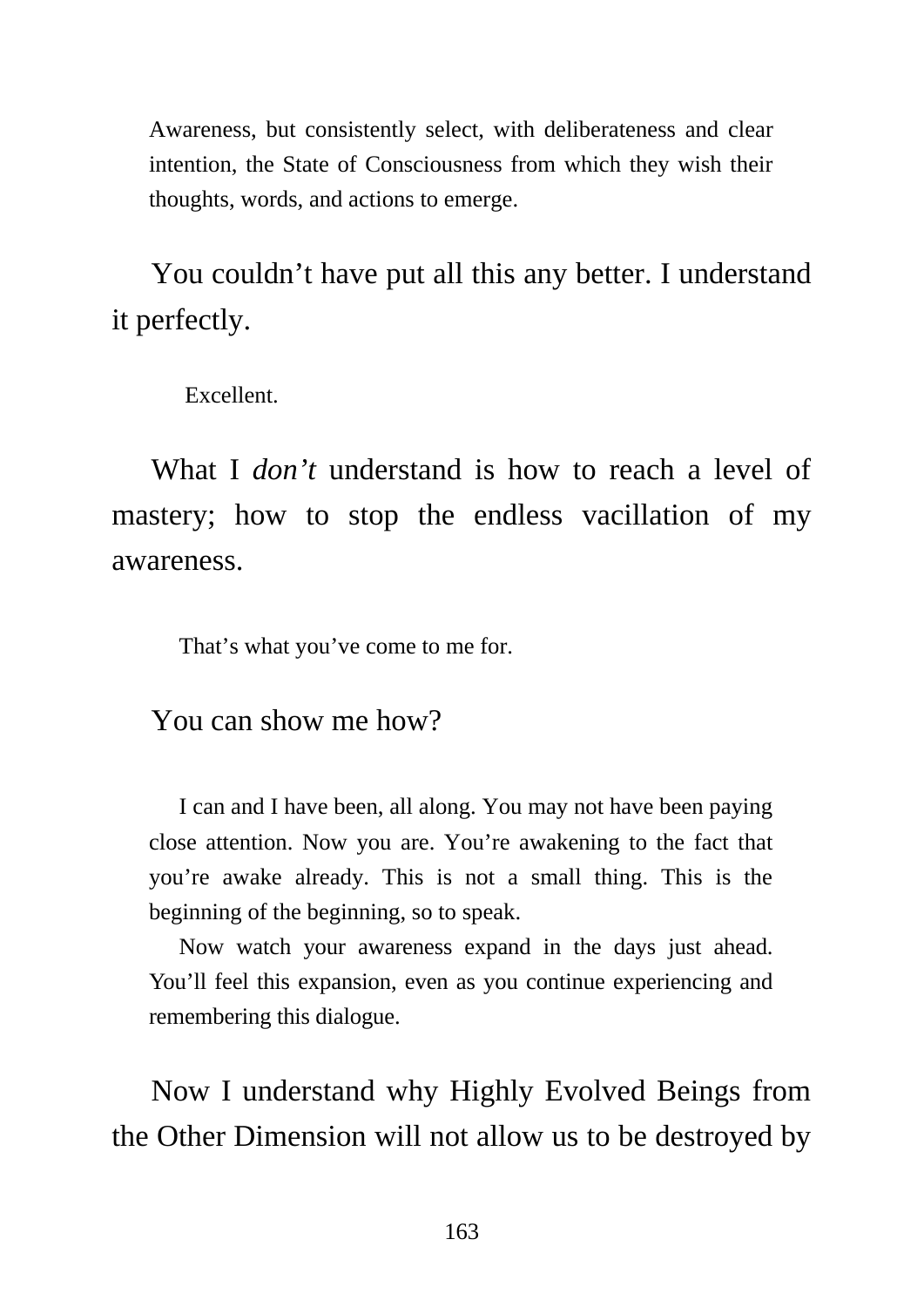any attack from other beings in the Realm of the Physical. HEBs always act in accordance with the Collective Superconscious Will of the civilizations whose members experience themselves as primarily physical beings.

That is correct. You do now understand.

And so we're protected on Earth from the violence of an interstellar species.

You are safe from all but one.

Omigosh, which one?

Earthlings. You are not yet safe from yourself.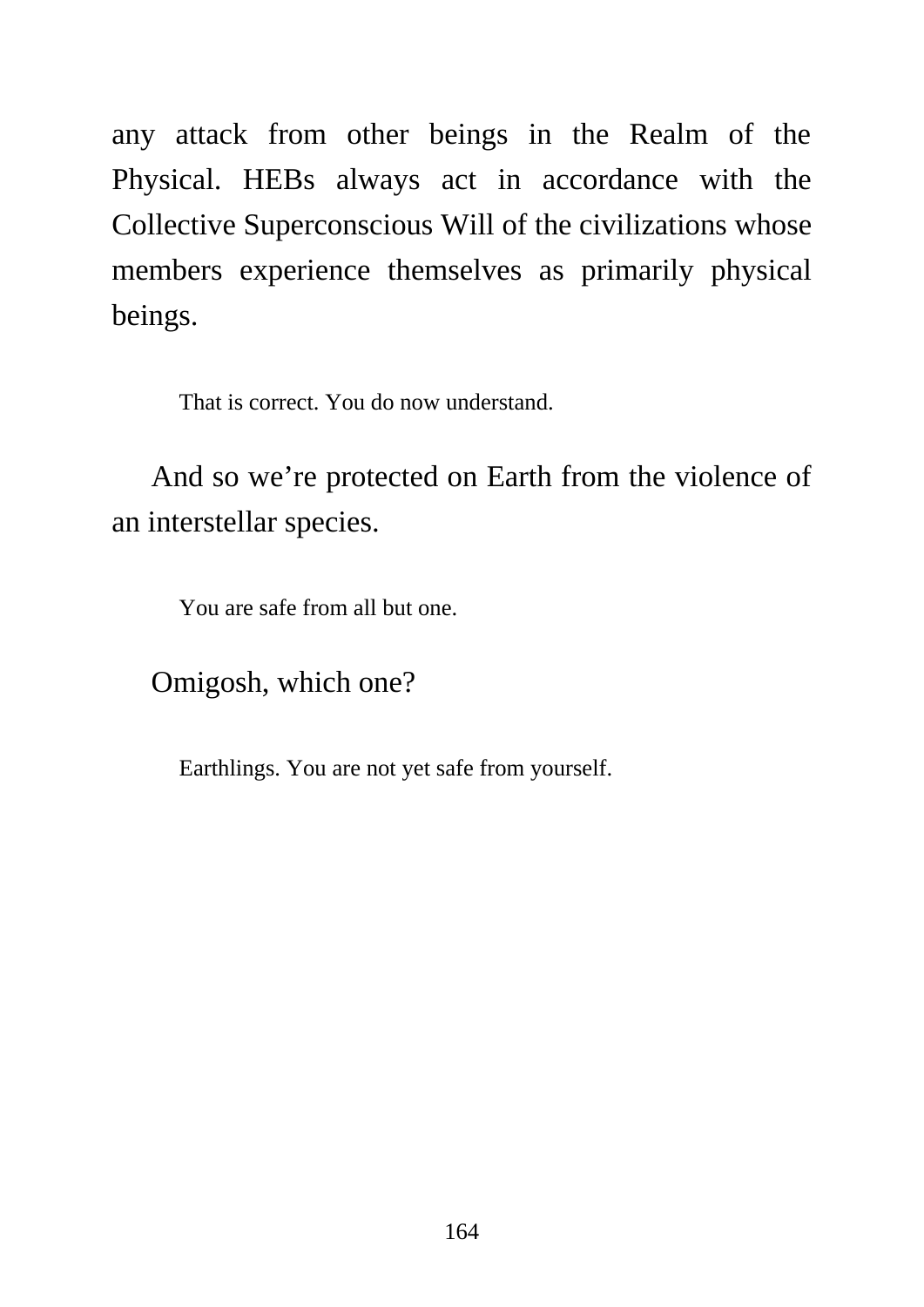That was cute. That was very cute.

I wasn't being cute. I was being accurate.

But is it not the Collective Superconscious Will of humanity not to be destroyed?

It is.

### Then how can humanity be a threat to itself?

Humanity cannot and will not be threatened as a Collective. It will always exist, because it is the Superconscious Collective Will of humanity to do so. The question is not *whether* the Collective called "humanity" will exist, but *how* it will exist. What shall be the quality of the life of human beings?

You are deciding that now—right now—on your planet. Much will depend on whether the largest number of you awaken.

Those of you who self-identify as having accepted the Third Invitation can and will play a major role in the outcome that is produced on your planet.

All that you've just said opens up so many areas for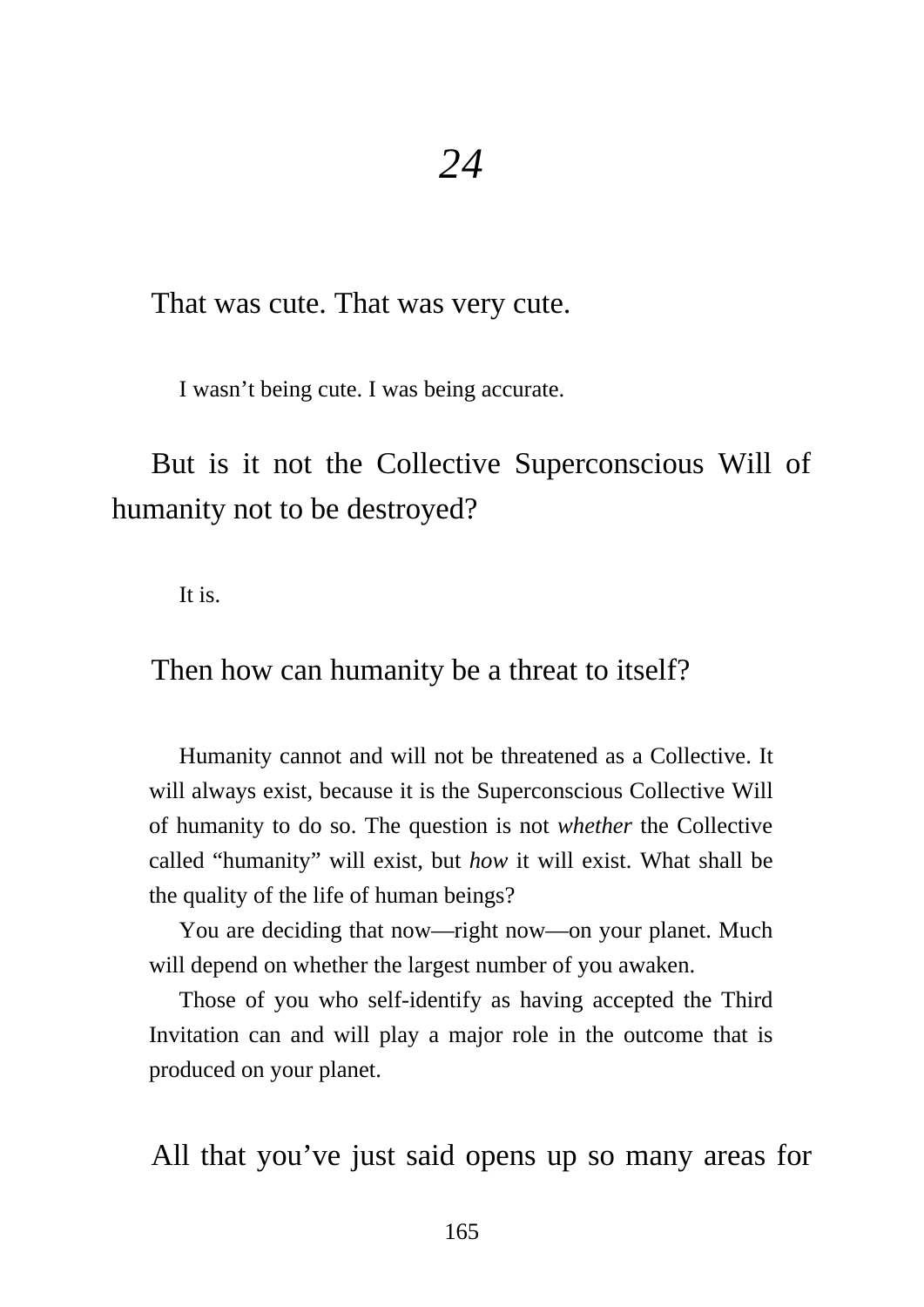further discussion. I don't know exactly how to continue here—and I really don't want to get too far afield with this dialogue. I want it to be *relevant.*

You can't be "too far afield" or "irrelevant" no matter what you ask. All the topics are the same topic, looked at from different angles.

The topic is . . .

LIFE: *What is true about it, and how you can live that truth.*

Okay, then I'll just roll on here. Because this relates to me, as I am living my human life, and to all of us who have found ourselves following this conversation, and who may choose to self-select to do what might be done to assist in the awakening of the species.

Good.

You've described how Highly Evolved Beings from Another Dimension move from the physical to the metaphysical and back again at will. Then you've said that we do the same.

166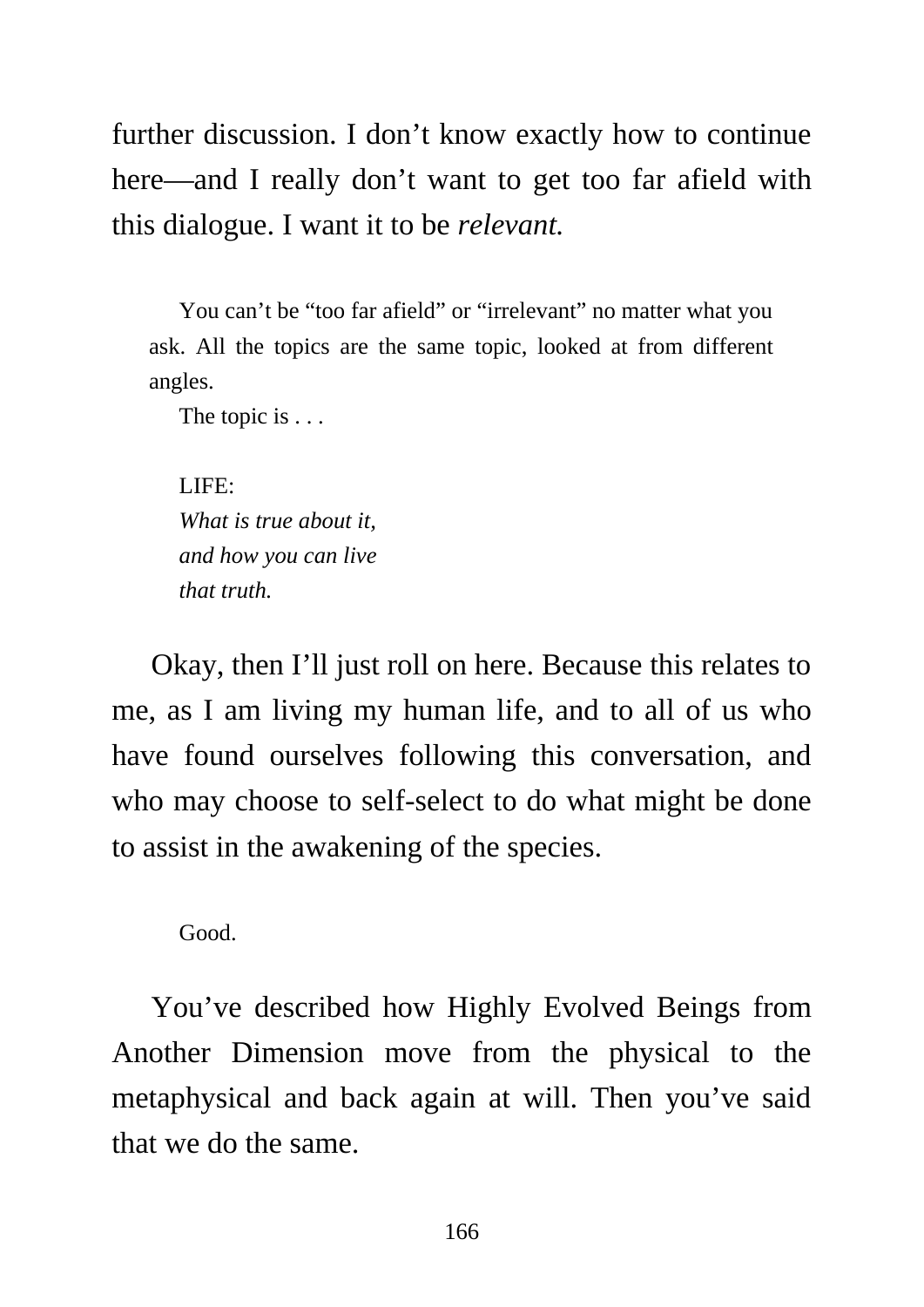That's correct.

Well, not many human beings experience that they do the same. We're born—or as you put it, we "embody" when we do. We don't experience having any control over that. And we die when we die. We have no control over that, either.

That would be *incorrect.*

Okay, it's true that some people die by their own hands, so they did exert control over when they died, but they certainly had no control over when they were born.

You will continue to imagine that all of this is true about both what you call your "birth" and your "death" so long as you think of yourself as a body*.*

You have told me before, actually, that I am not a body. You have said that I *have* a body, but that Who I Am is not a body.

I am happy that you have remembered this. It is the most important single piece of information you could ever receive about your Self, and that you could ever share with anyone.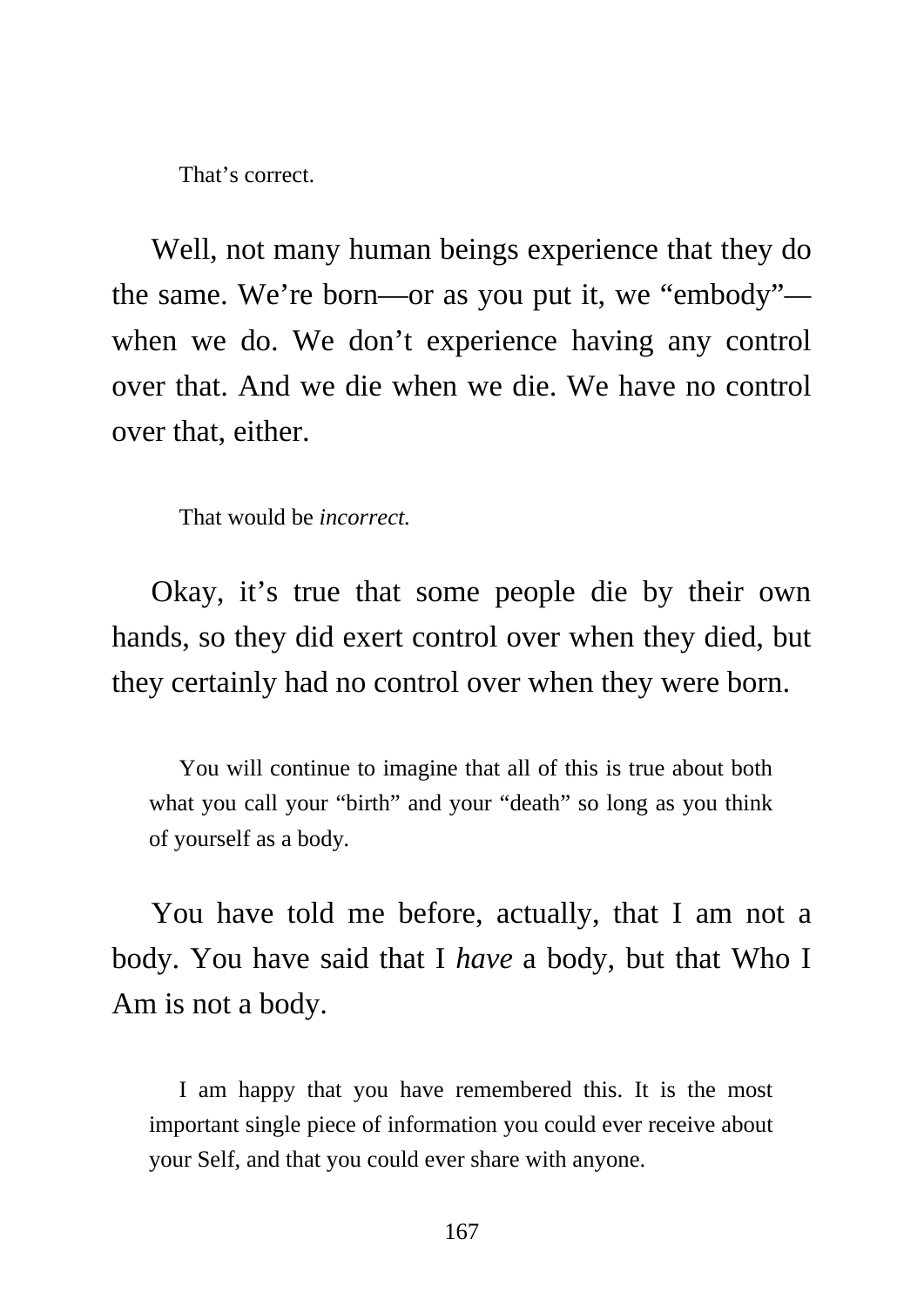Each entity in the Other Dimension thinks of itself as an emanation of the Essential Essence*.* Or, using the word that we've employed so far throughout this dialogue, and one that you may be able to relate to better: a soul.

And so you see that you are not "far afield" in exploring this. In fact, this is central to the larger discussion about what it would look like for humans to model their life on the lives of Highly Evolved Beings.

So use what we're looking at now to create a larger context for what's already been shared here about the possibilities for humanity's tomorrow.

Perfect. All right. I can see the connection. You want me to understand that it is because they know themselves to be what we call "souls" that Highly Evolved Beings from Another Dimension experience that they can embody at will, that they never die, that their purpose and only desire is to express and experience Divinity, that there is nothing they need, nothing they own, nothing over which they have stewardship that they will not share, nothing they will not do for those they love—and no one they do not love.

What a wonderful summary. You've really pulled this all together now. Good for you.

And good for all of those who will self-select as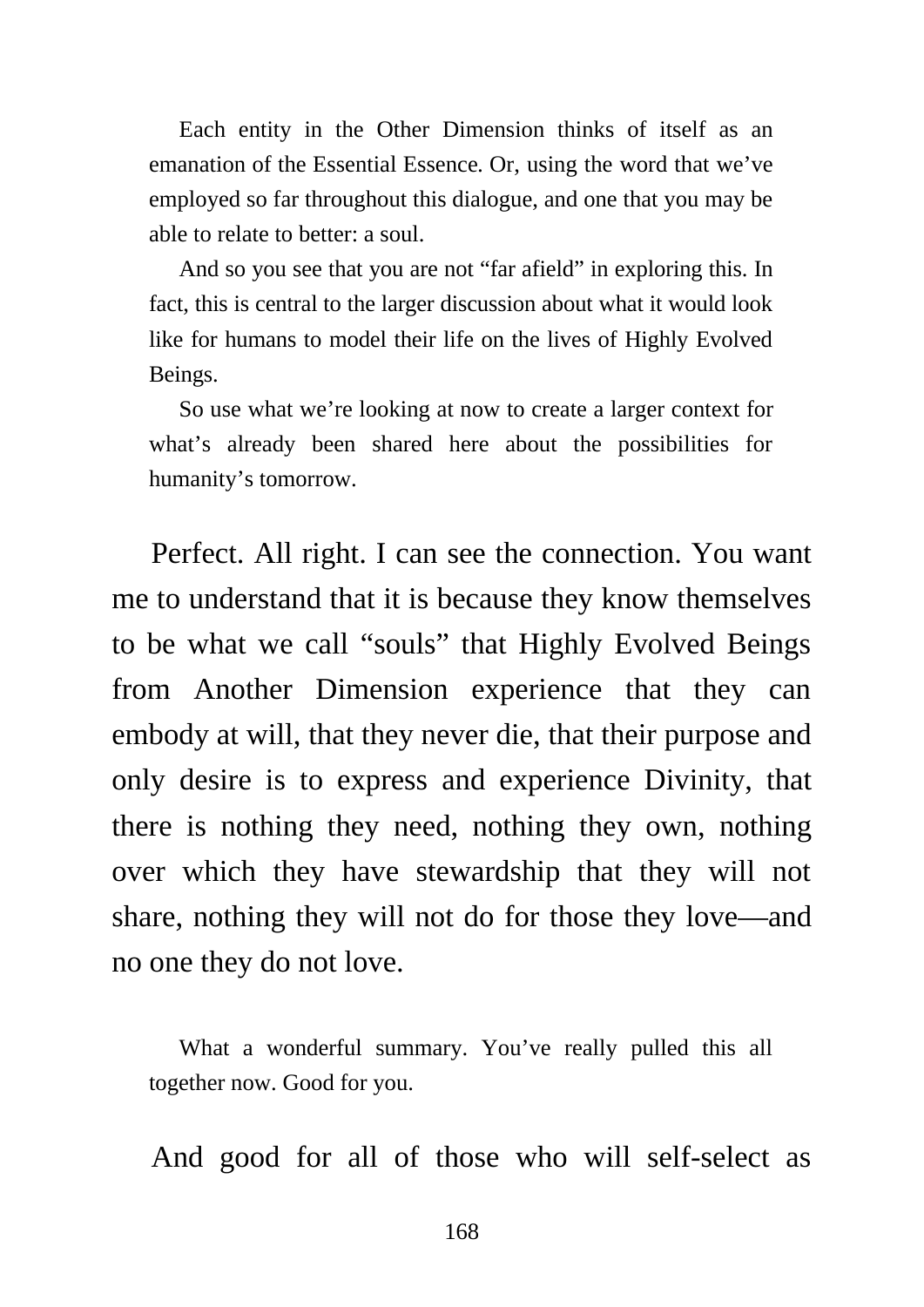helpers in choosing to do whatever they may be able to do to help themselves and to help others in the awakening process.

Yes.

I know that the more I can understand about being a soul with a body and not a body with a soul, the more I can live the life that all sentient beings are invited to live, by simply knowing and embracing their True Identity.

Now it's all very well and good to explore a list of differences between an awakened species which fully accepts its True Identity and humans, but I can see how people could have a difficult time accepting any of what's being explored here (and this is important, by the way, if I and others are to awaken the species) if no more information is offered about these HEBs, as we have been calling them; who they are and how they are helping us.

You said that they sometimes take physical form outside of their own dimension, in order to help species throughout the Realm of the Physical.

That's correct.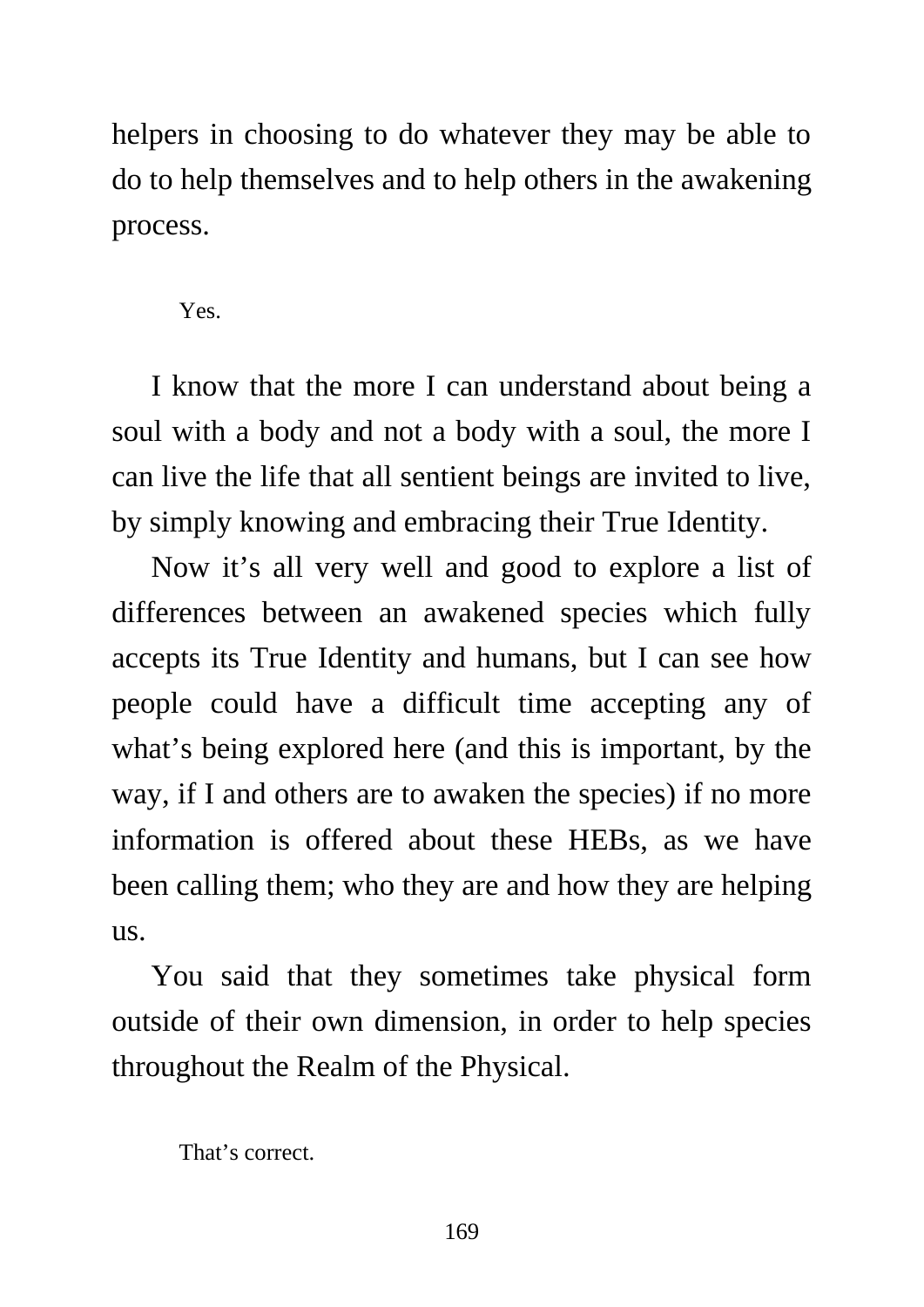So if and when Highly Evolved Beings take a physical form when not in their dimension, how do they avoid being noticed?

Sometimes they are noticed—and want to be. They may take on a form that is normal for them in their own dimension, but very much not normal in the environment they are visiting, thereby *allowing* themselves to be noticed. They would do this if their intention is to let those living outside of their dimension know that (a) they exist, (b) they are present, and (c) they mean no harm, and have only come to help.

If a Highly Evolved Being feels that being seen in its own physical form would shock or dismay and rally unnecessary defenses, thereby working against its very reason for moving from the metaphysical to the physical in a location outside of its dimension in the first place (which is to help, not frighten), it will take on the form of the beings it seeks to assist, and will do so in a way that allows it to meld into another civilization without making its presence disruptive, dismaying, disturbing, startling, or alarming in any way.

### How will it accomplish that?

It will embody at the earliest possible moment in the life cycle of the beings it seeks to help, moving through the same developmental passage of every entity in that civilization.

Ah, I get it! In this way a HEB don't just suddenly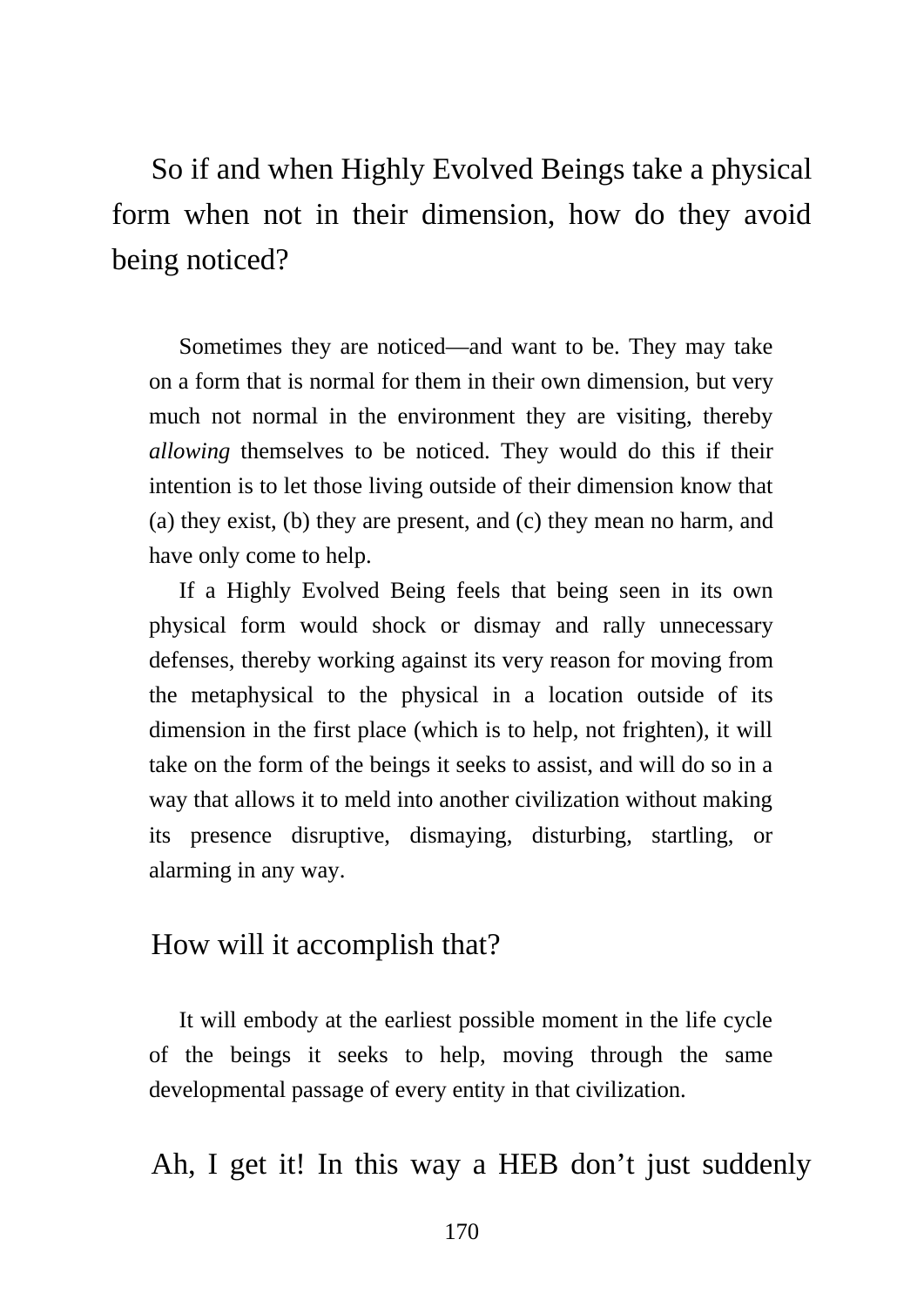"show up" somewhere, having to explain itself at every turn to every native of the local civilization.

Exactly. By taking on the form of a newly born or newly emergent native of the host planet, a complete history and record of the HEB's presence in the local population is created. Hence, there is no disruption generated by its arrival in a civilization's environment.

And there is a second, no less important, reason for emerging in a civilization at the onset of the life cycle of all native entities in that civilization. The HEB is assured that it understands the local history and habits, beliefs and behaviors thoroughly and *experientially.*

So as far as anyone in that host environment is concerned, the HEB is just "one of the gang." It doesn't "stand out" because of any physical difference; it doesn't "scare the locals."

#### That is correct.

Okay, so here comes the Big Question: Are you saying that a member of this awakened species, if it seeks to help us, can take on human form?

It can, indeed. Highly Evolved Beings have the ability to do so.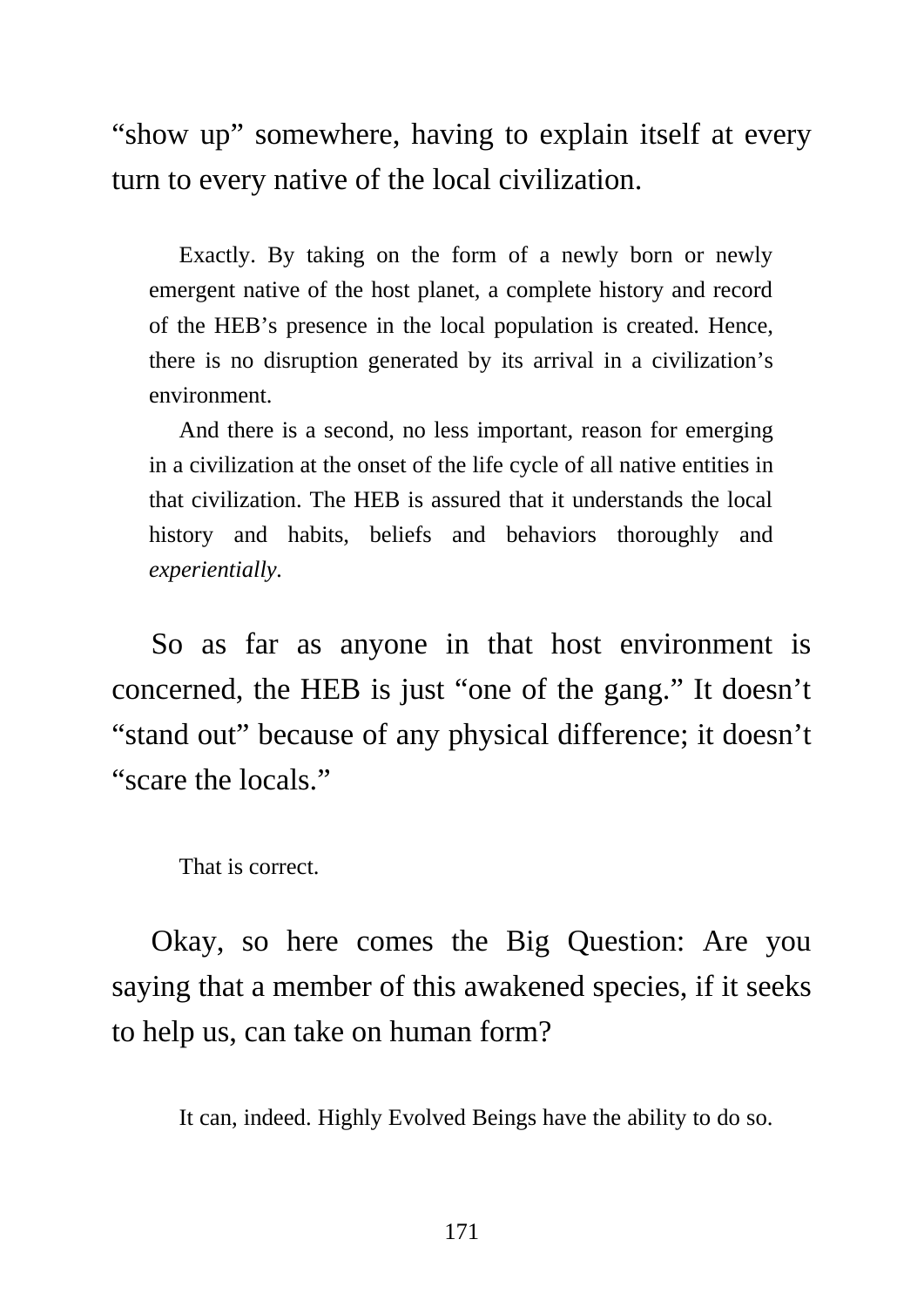*Have* they done so? Just tell it to me straight. *Have they?*

Yes. On rare occasion, yes.

So it's *true* that there are—to co-opt a popular phrase —"aliens among us." Not just aliens in the universe, but aliens among *us.*

Not in the sense that I know you mean, no.

You shouldn't get the impression that thousands, hundreds, or even dozens of sentient beings from another dimension are walking the streets and sitting next to you in restaurants, or standing alongside you in supermarket checkout lines. In that sense, there are not, and have not been, aliens "among you."

Well, what are you saying, then?

I'm saying that on rare occasion across human history there has been a time when a Highly Evolved Being has taken human form as a means of physically delivering—and, more important, visibly modeling—a particular message that could have been lost in the maelstrom of human affairs had it not been placed before your species for its consideration in the most direct way.

This may happen, on your time scale, once in a thousand years or more. It has been an infrequent and isolated occurrence.

The far more usual method of seeking to assist the civilization on Earth (or any planet) is through the gentle sending of healing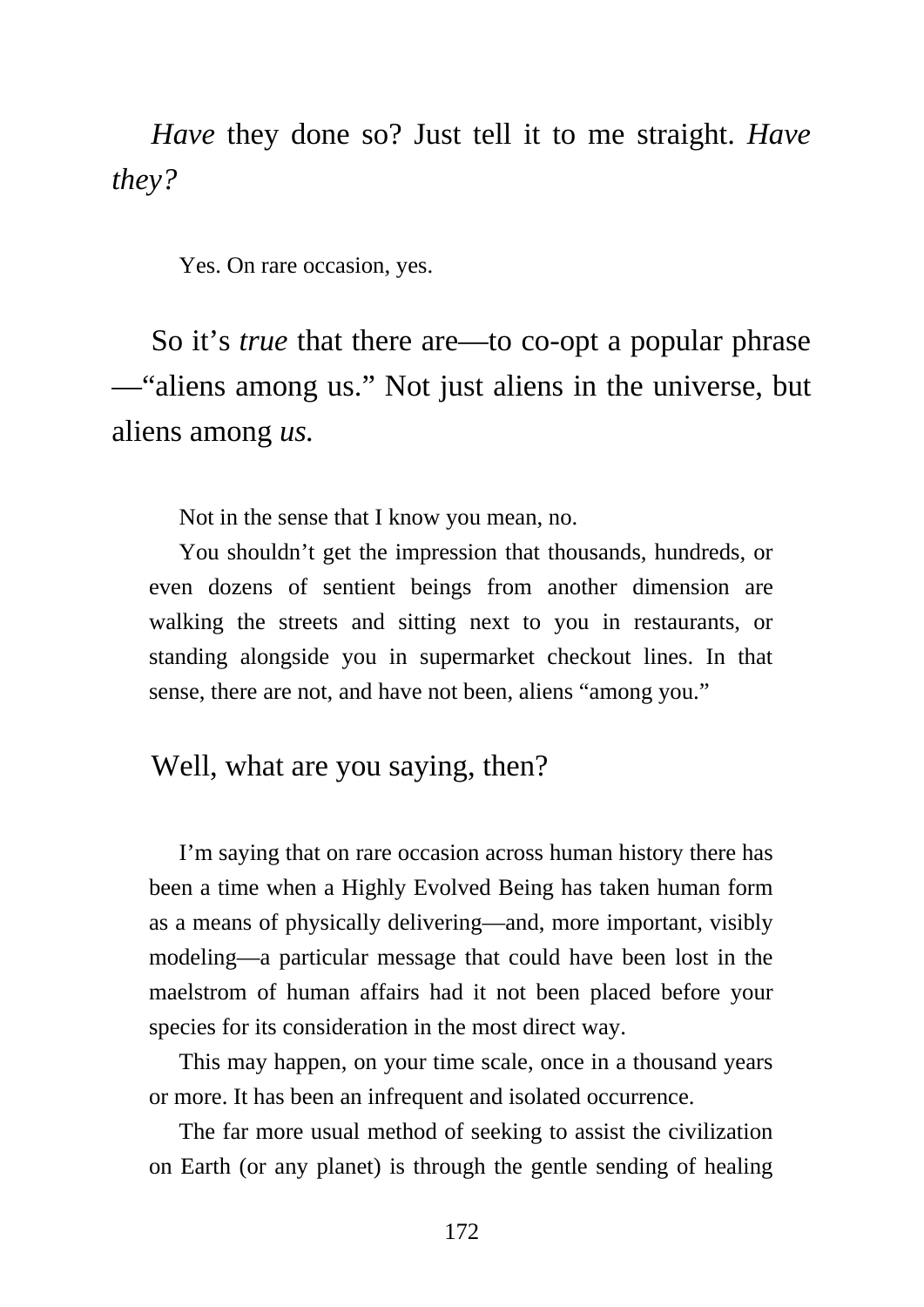and supportive energy, in the form of comfort, insights, concepts, and ideas for humanity to consider living by. This is done through a process of what you might call inspiration.

No being or entity energetically enters anyone's mind in a personally intrusive way—that would break an unwritten code or guideline surrounding the process, which does not allow any entity to violate the private space of any sentient being's thoughts. HEBs simply place ideas into the space of life, and these ideas resonate with beings in the physical realm who are projecting a similar energetic signature. It is energetic resonance that draws those ideas to them. They will then often actually say, "I just 'got' an idea." And they *did.* That is exactly what happened, and a perfect way to describe it.

So if they don't ever energetically enter a human being's mind, how exactly *do* HEBs get their ideas and suggestions noticed, much less listened to or embraced?

By simply dropping them into the slipstream of what your Carl Jung called the Collective Unconscious. Humans who resonate with these ideas then find themselves magnetized by their vibrational match.

Everything, of course, is energy, vibrating at a particular frequency. Every sentient being in the universe is attracted to vibrational energy matches. It is by this means that sentient beings find themselves inspired.

Now by far the largest number of ideas come to humans from their own observations and inventiveness, so the concepts and insights of HEBs represent only a small percentage of these. Those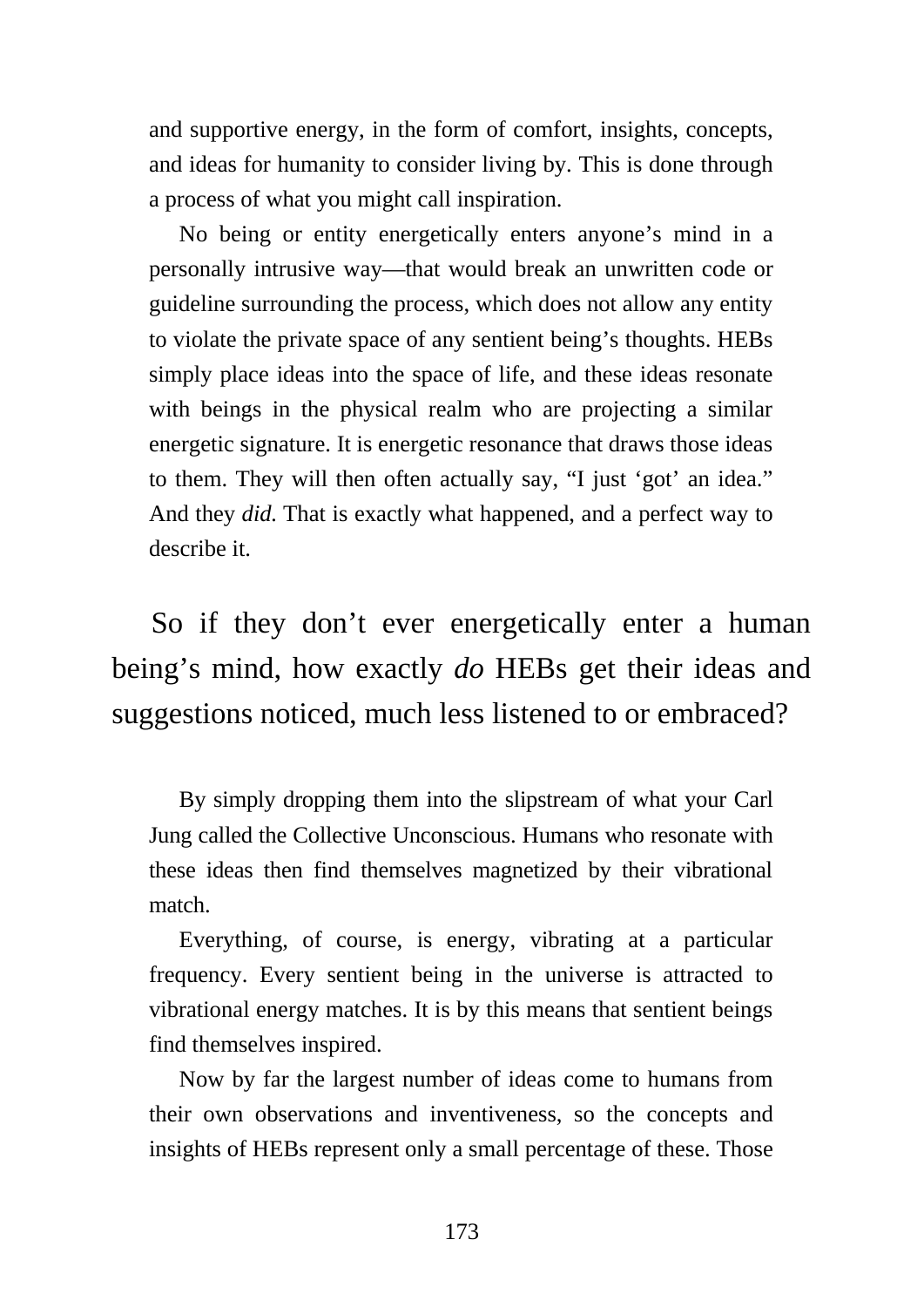concepts and insights are in the energy flow, however, and have been known to come to the conscious awareness of persons who find an attraction to them. Often these are humans who've placed themselves in certain idea-oriented occupations.

The result: far reaching, uplifting, and what have been called revolutionary ideas frequently show up in books, films, television programs, videos, magazines, newspapers, select social media, and other avenues that extend to the masses.

I can see that happening on a regular basis. I don't know exactly which ideas are coming from where, but I have certainly seen a lot of movies, books, online articles, and other messages dealing with a better way for humans to interact, offering elements of a wonderfully altered cultural story for our species, and presenting daring new scenarios for improving our collective future.

Now you've got me wondering. Is this very experience that I am having right now part of that process? Have all of my conversations with God actually been conversations with Highly Evolved Beings?

No. This conversation is not being sourced by the Highly Evolved Beings to which I have been referring, if that's what you're asking. It is part of the larger process through which Divinity is being expressed across the cosmos.

Every sentient being in the universe has the ability to communicate directly with The Divine. It is not, and never has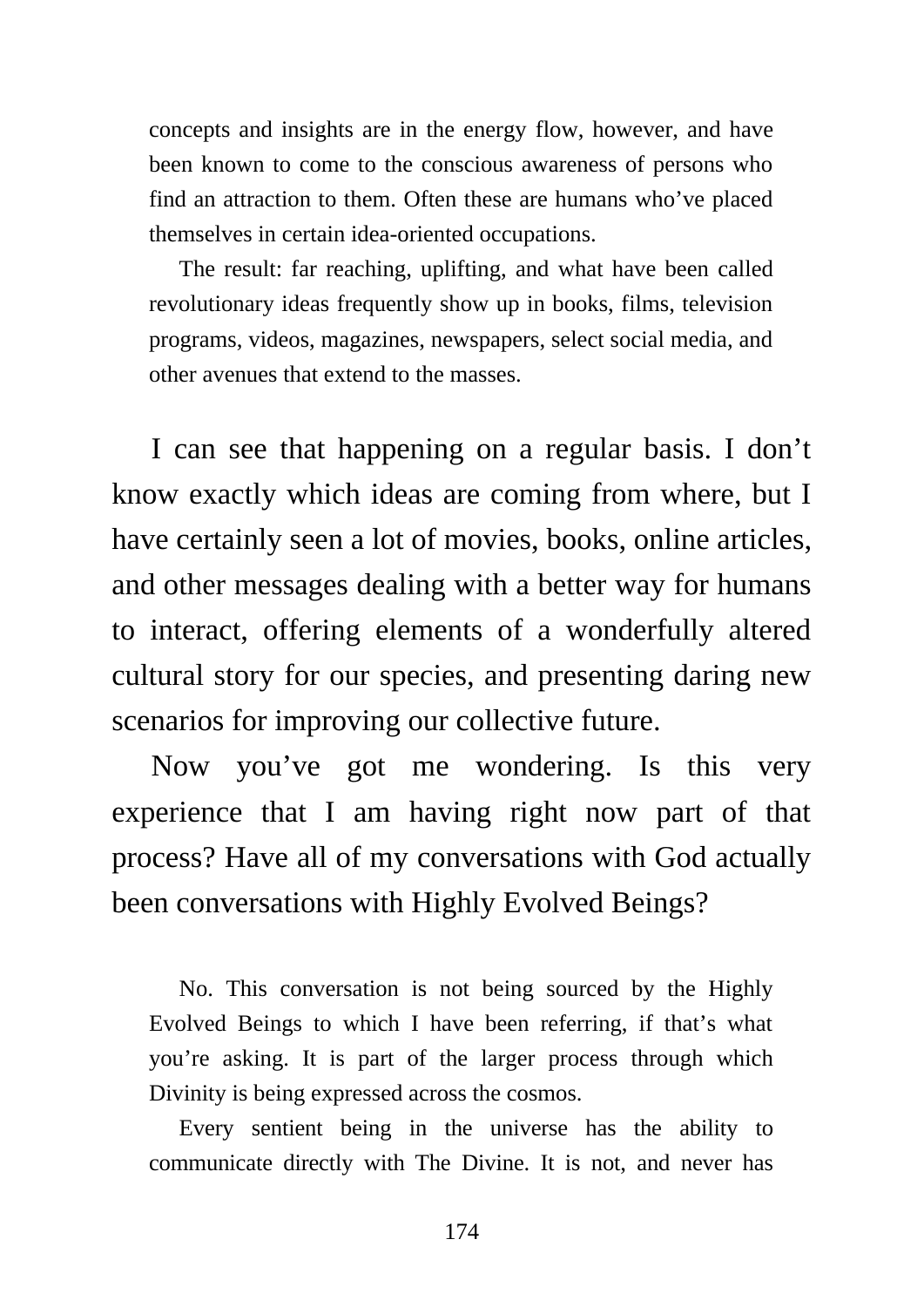been, necessary to go through any intermediary, a Highly Evolved Being or anyone else.

All human beings are having conversations with me all the time. They are simply not "announcing" it, or they are calling it something else, usually for fear of being ridiculed or marginalized.

Highly Evolved Beings are simply more *aware* of their eternal connection with Original Source, would never deny that they are expressions of It, experience that they are in constant communication with the Essential Essence that you call God, and find both joy and fulfillment in passing on what they have come to understand and experience as a result of their eternal connection and continual unity with me.

# And so it has been that a Highly Evolved Being has come to Earth on occasion through the millennia.

Yes, when doing so would offer the very best chance for a message that would be of great benefit to the advancement of your species to be delivered and modeled in such a way that it could not be missed.

The message does not have to be accepted, mind you. Nothing is ever required of, or forced on, anyone by a Highly Evolved Being. But delivering and modeling the message in a way that can't be missed is in every case a HEB's objective.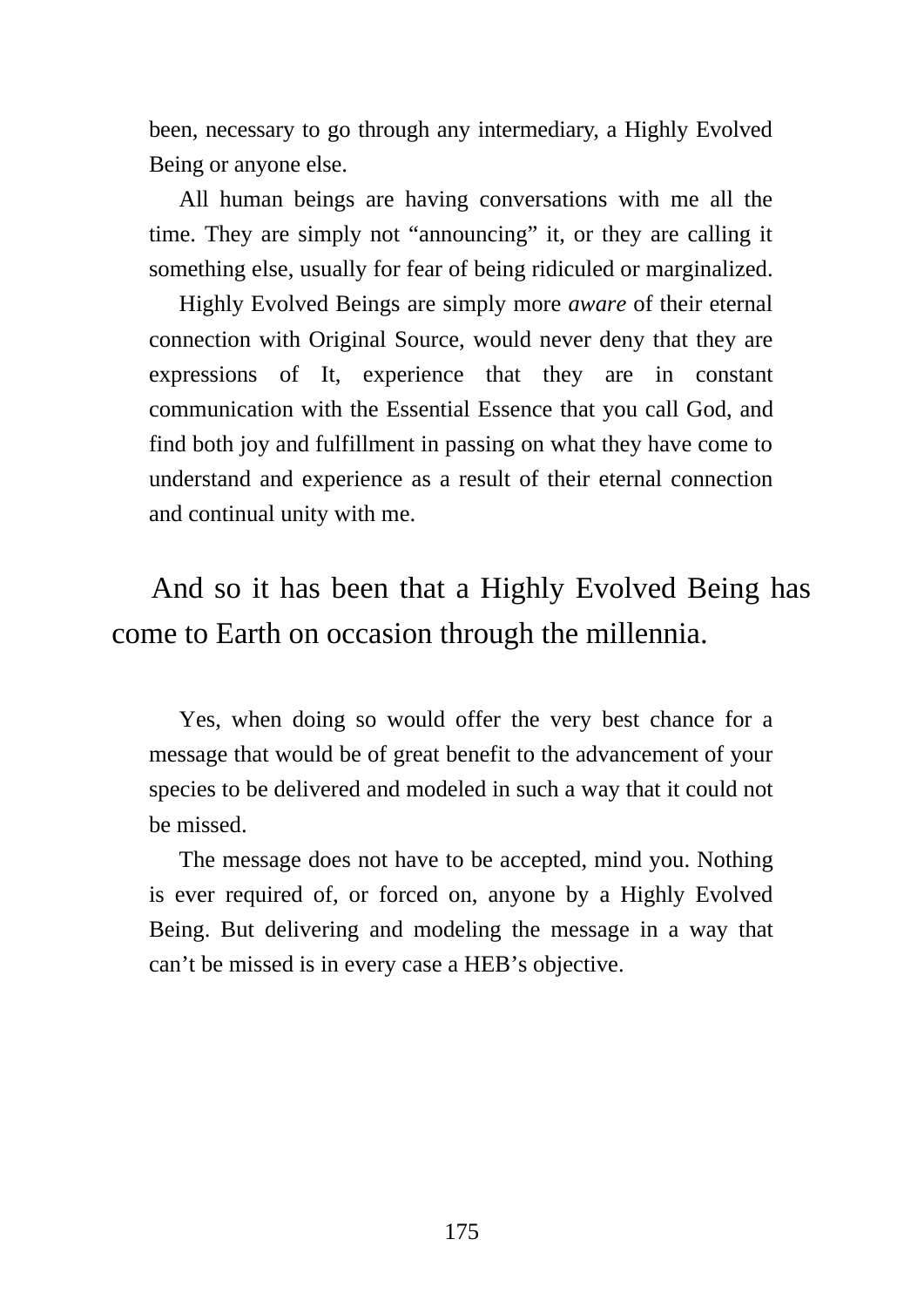I would very much like to understand all of this even better. You may think that I have an unquenchable thirst for details, but I find it hard to accept what I can't hold in my mind as comprehensively as possible.

Please don't worry. I have invited you before, in previous conversations, to set aside any feelings that you should explain yourself, or apologize.

#### Yes, you have, thank you.

Just be sure, because of the fascination of it, not to make this continuing dialogue so much about the technical details of Highly Evolved Beings that you lose sight of the most important aspect of all that you're being invited to live and to share—which is how all of you can elevate your experience on Earth to that of an awakened species called Humanity.

You will want to make sure that we talk about how you can fully integrate wonderfully elevated ideas into your daily life, changing your own behaviors in the process.

And we want to talk more about love. True love. Real love. The foundational energy of the universe. And how you can experience and express that in its purest form.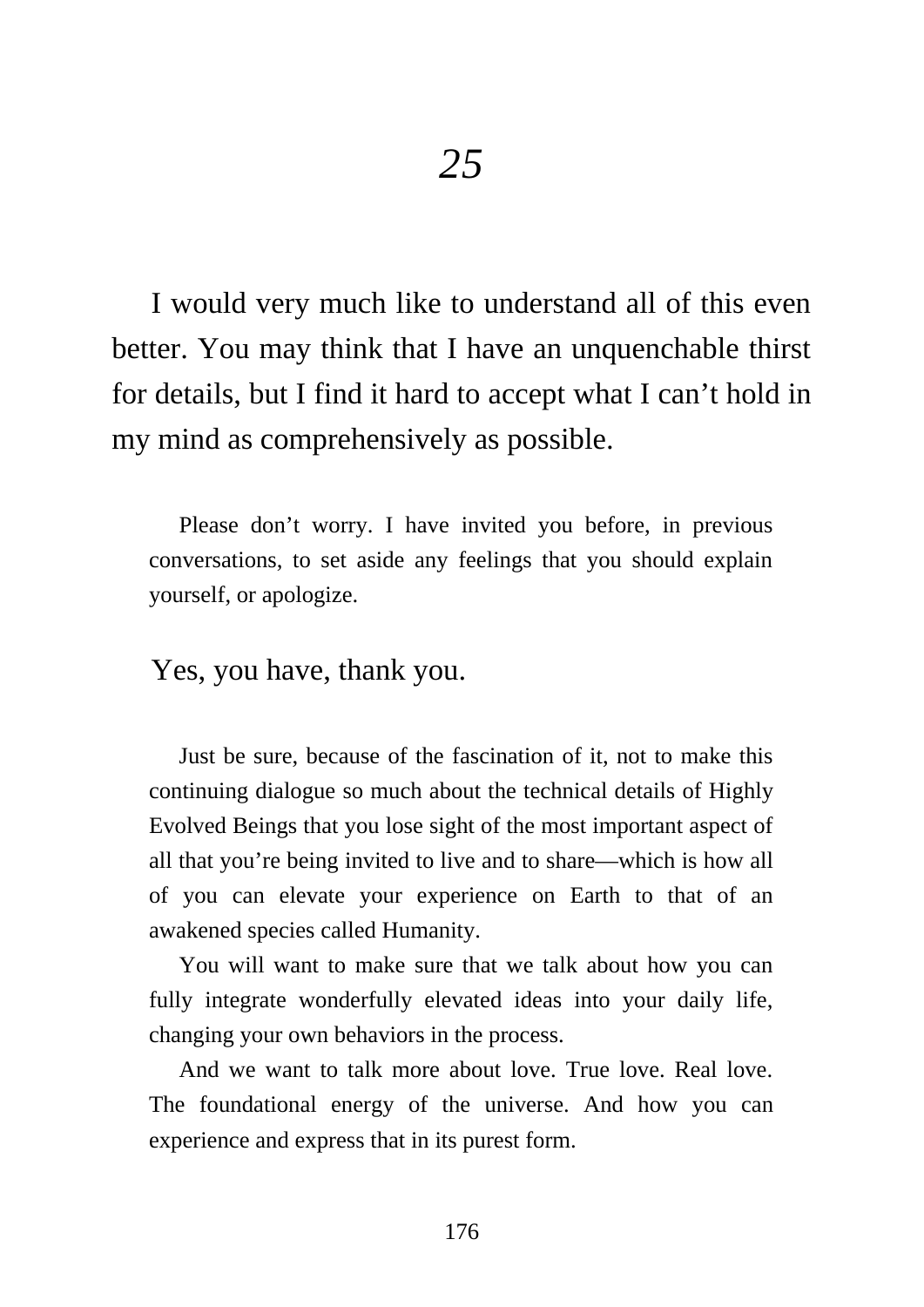Thank you, I won't lose that focus. I do want to bring all of this back to topics of huge importance and relevance to my own personal experience. And it is, in fact, because I know that it *is* of personal relevance that I've accepted without pause the Third Invitation. I realize that this is going to do *me* more good than anyone else.

But I am, of course, fascinated with what you've been telling me since you said that those of us who choose to do so don't have to worry about undertaking the mission of awakening the species all alone—that we have help.

You do.

And that this help is coming from Highly Evolved Beings from Another Dimension.

It is.

So there's no way I'm not going to want to know all that I can know about that. I'm assuming that how they are trying to help us has been by sharing some of the actions, choices, and decisions that humans might take as we become more fully awakened, so I am so grateful to have reviewed that list and explored some of its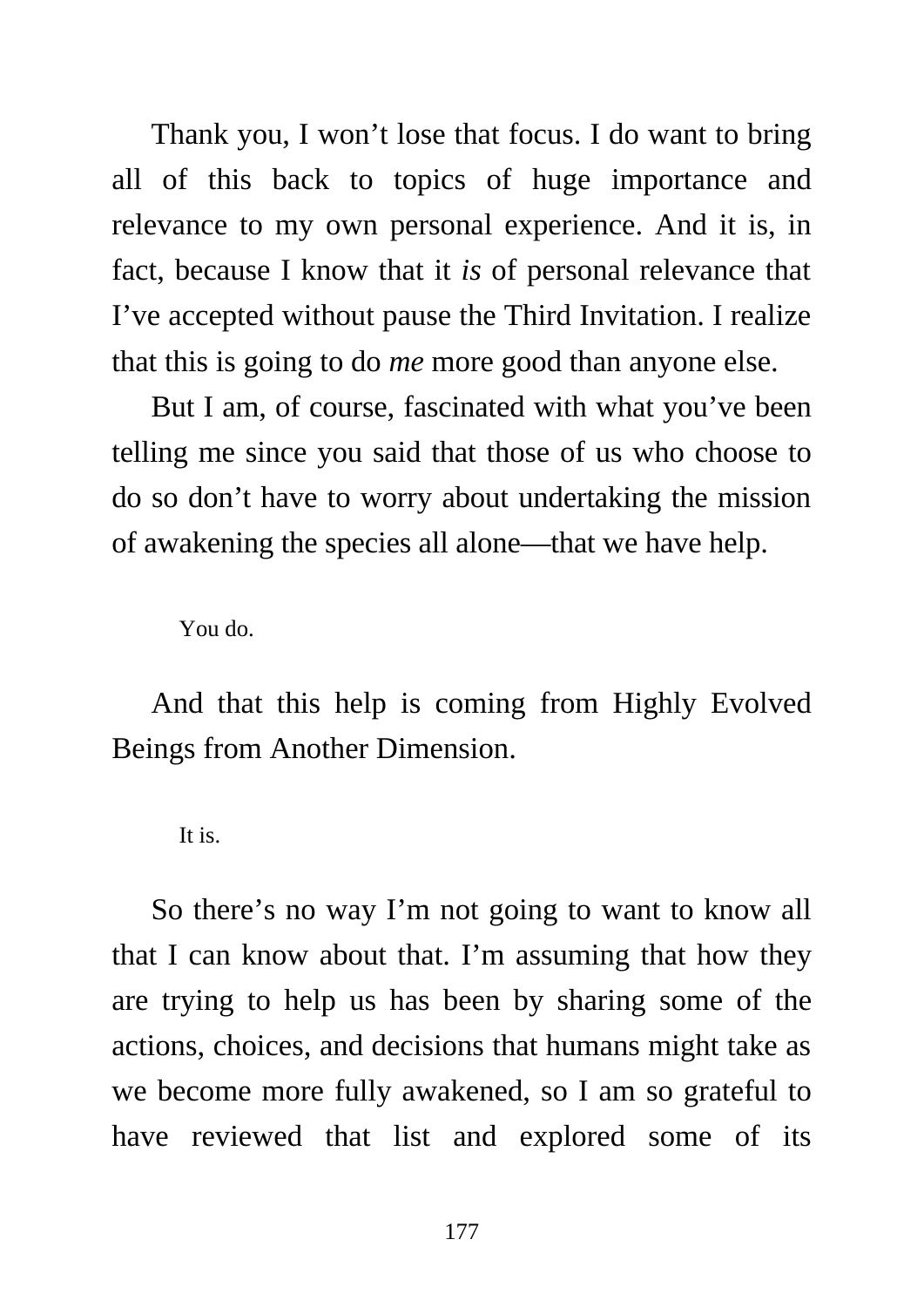implications for humanity.

But my mind is signaling me that before I can even begin to fully absorb that kind of information, it needs to deal with some very real skepticism about whether any so-called Highly Evolved Beings have actually visited us . . . and if so, how they could have "gotten away with it" without discombobulating the entire world.

If I could get a handle on that, I'm guessing I could get my logical mind out of the way enough to explore how human society could change if we lived as an awakened species.

What do you need to know, then, about all this?

I'd first like to see if I clearly understand what I've been told so far.

Ask any question you wish.

Thank you.

On those occasions when a Highly Evolved Being has physicalized on Earth—and you said it has been very rare, but that it has happened—you explained that it would not just "drop in" as a human being suddenly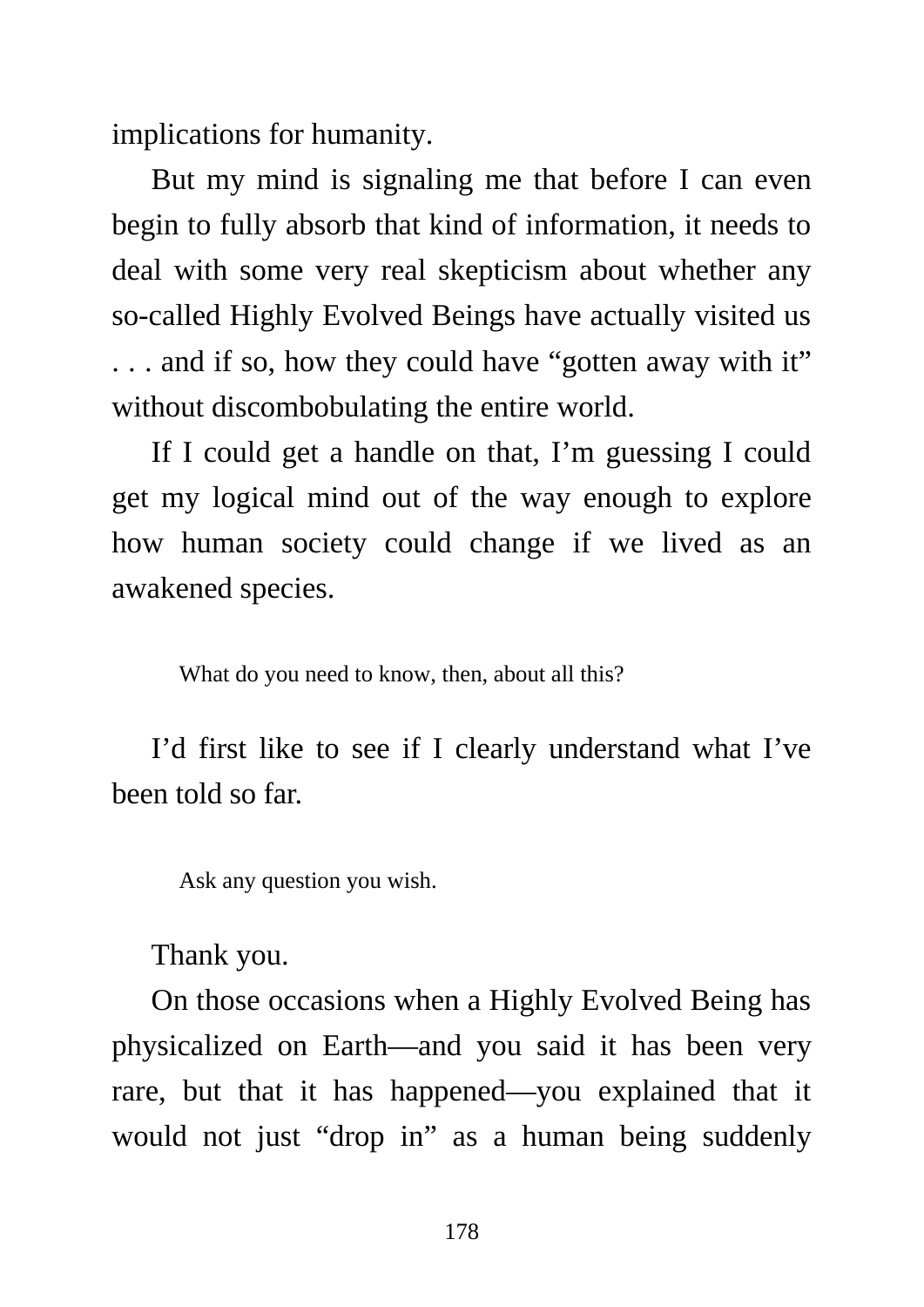showing up, walking around as a fully developed person, but would embody at the beginning of the human life cycle, is that correct?

That is what is so, yes.

So I have to ask . . . this is with the awareness of the mother and father of this baby—do I have this right? If this truly is a Highly Evolved Being, I can't imagine that it would embody in any way invasively or intrusively.

You are correct. Both humans begetting this offspring would be gently and lovingly imbued with a deep inner awareness that they have an opportunity to create a child with a very special purpose, and the option is theirs to do so or not.

But you know, even with that having been said, the idea of a couple giving birth to an alien being feels very difficult for me to accept. I'm feeling very challenged by this.

The Highly Evolved Being who became the offspring of humans was not "alien" in any way, any more than you will be "alien" when you leave your physical body through the process you call "death," then return from the metaphysical for another life in the physical through the process you call "birth."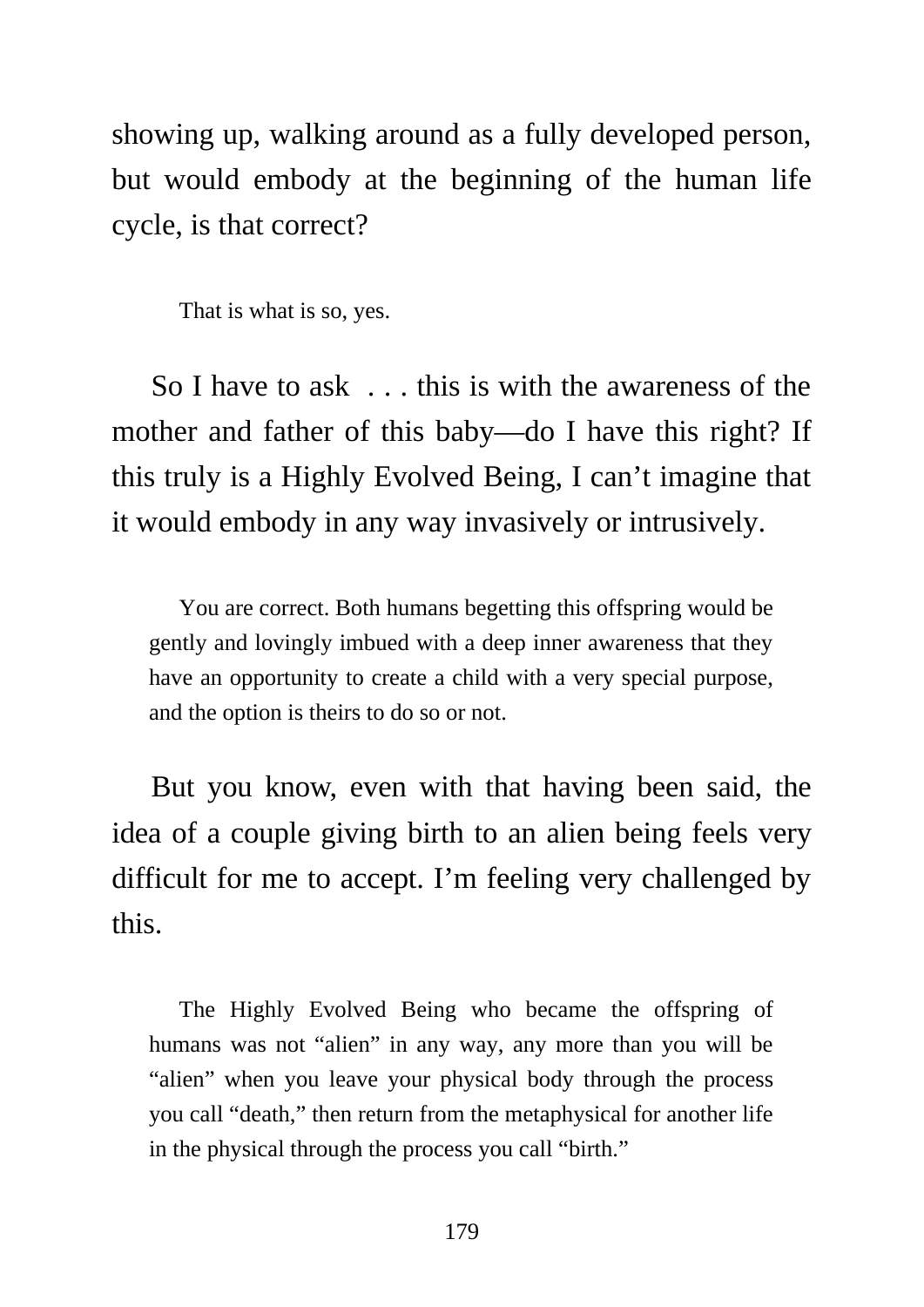A Highly Evolved Being is simply a fully awakened entity who has moved through the same cycle and is doing the same thing, with the difference that such a being has moved from the metaphysical to the physical inter-dimensionally. On rare occasion, one has taken on physicality in the form called "human."

I see.

Nor would you be an "alien" in any other form in the physical universe that you might choose to assume. You would be "one of them" in any civilization in the Realm of the Physical in which you may decide to take physical form.

### I'm sorry? You just lost me again.

You may choose to physicalize in any form that you choose, anywhere in the universe. Did you know that?

No, I did not know that. I probably ran across that idea somewhere, in some reading I've done or some story I've heard, but it did not know it was true.

It is.

Are you saying I can choose to reincarnate somewhere else other than on Earth?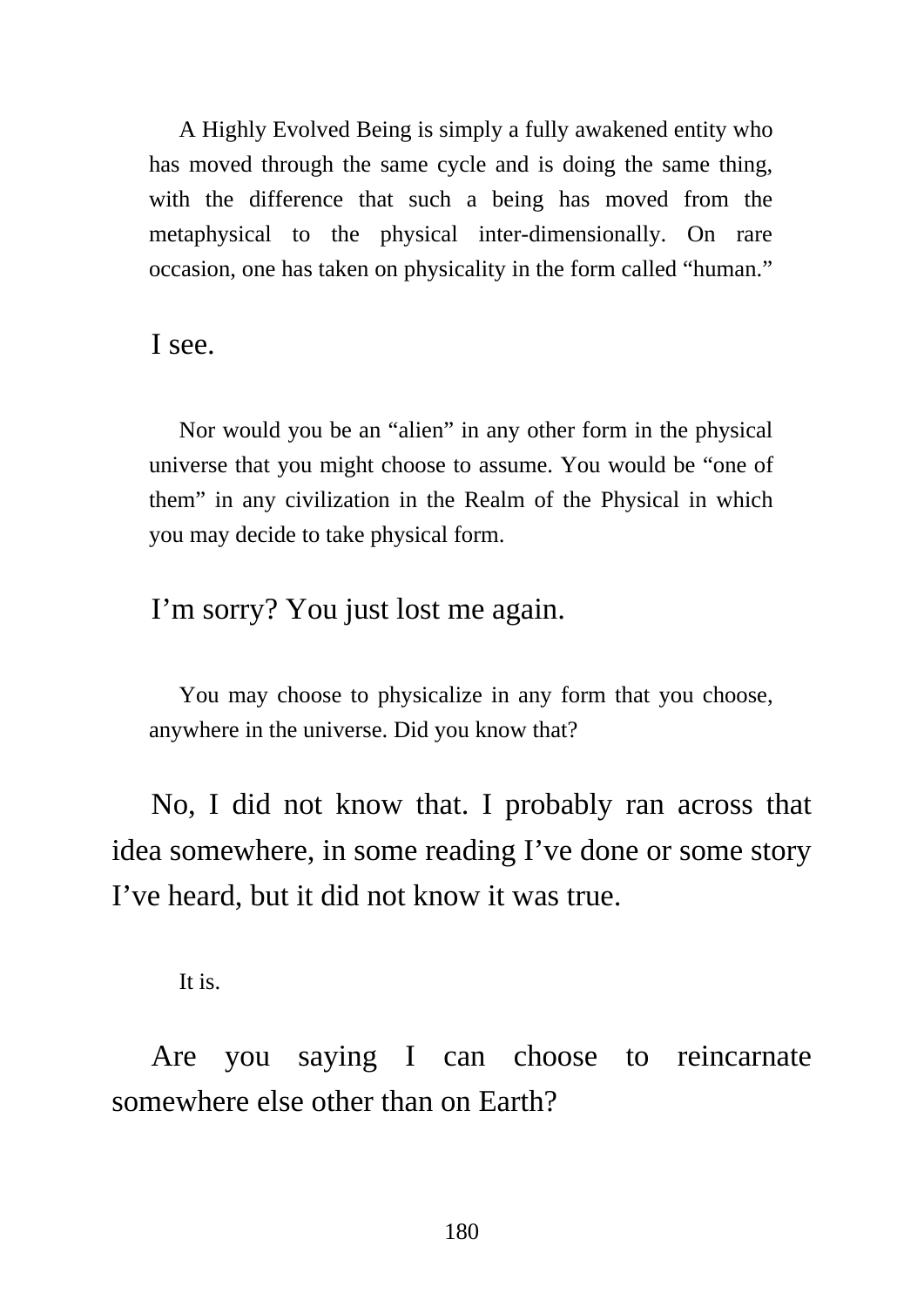You have that option, yes.

# Why would I do that?

As part of your soul's journey, as part of its mission to experience every aspect of itself that it knows itself to be.

For the very same reason, your soul may have left other civilizations to embody on Earth.

# Are you telling me that *I* might be an alien *here?*

No. You would no more be an 'alien', having been born here, than a Highly Evolved Being who came to Earth would be. That is the point. You would simply have come here to experience every aspect of life that existence on Earth can provide, while a Highly Evolved Being from Another Dimension would have come here to assist you.

Have I ever actually done any of this? I know you're saying that it is possible for a soul to do so, but has my particular soul ever incarnated somewhere else in the cosmos?

Let me ask you a question. Have you ever gazed up at the night sky and felt as if you were looking homeward?

Yes, actually, I have. That's an interesting question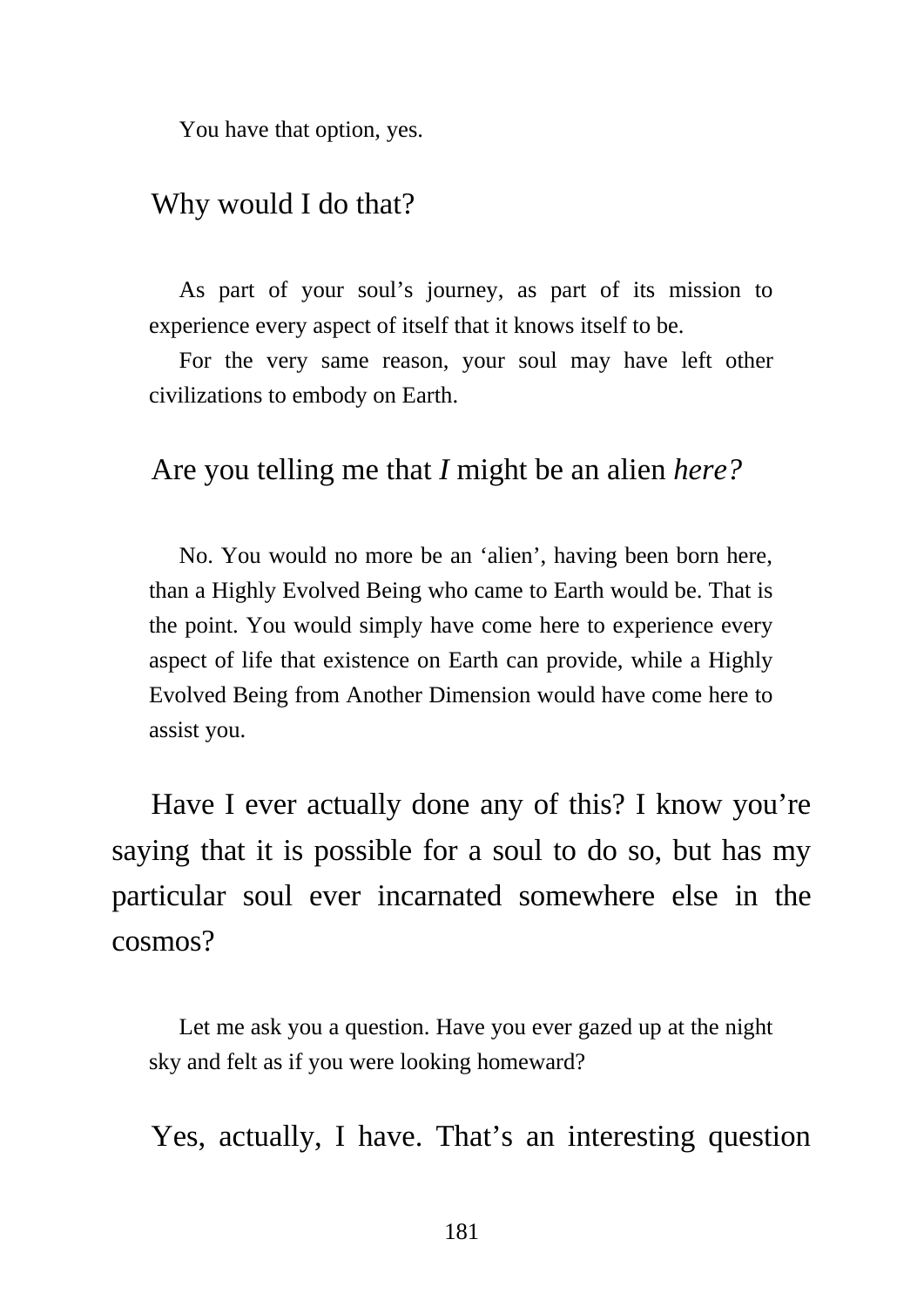you've asked, and I have to admit, I've actually felt *homesick* sometimes, with my attention drawn like a magnet to a particular sector.

Do you think you would feel that way about somewhere you've never been?

My goodness, this conversation is taking me to a whole slew of unexpected places.

If you want the expected, you probably should not be having a conversation with God.

No, probably not.

So you're saying that souls have their choice, between lifetimes, of where to become physical.

The whole experience of all souls is about choice. Always and forever, choice, choice, choice.

*Free* choice. The choice of Divine Beings, being Divine.

Oh, man . . . this is so . . . I don't know . . . *incredible* is the word my mind comes up with. I'm fighting not to say, "impossible to believe."

Why are you so amazed? Is it not written: *Ye are Gods—?*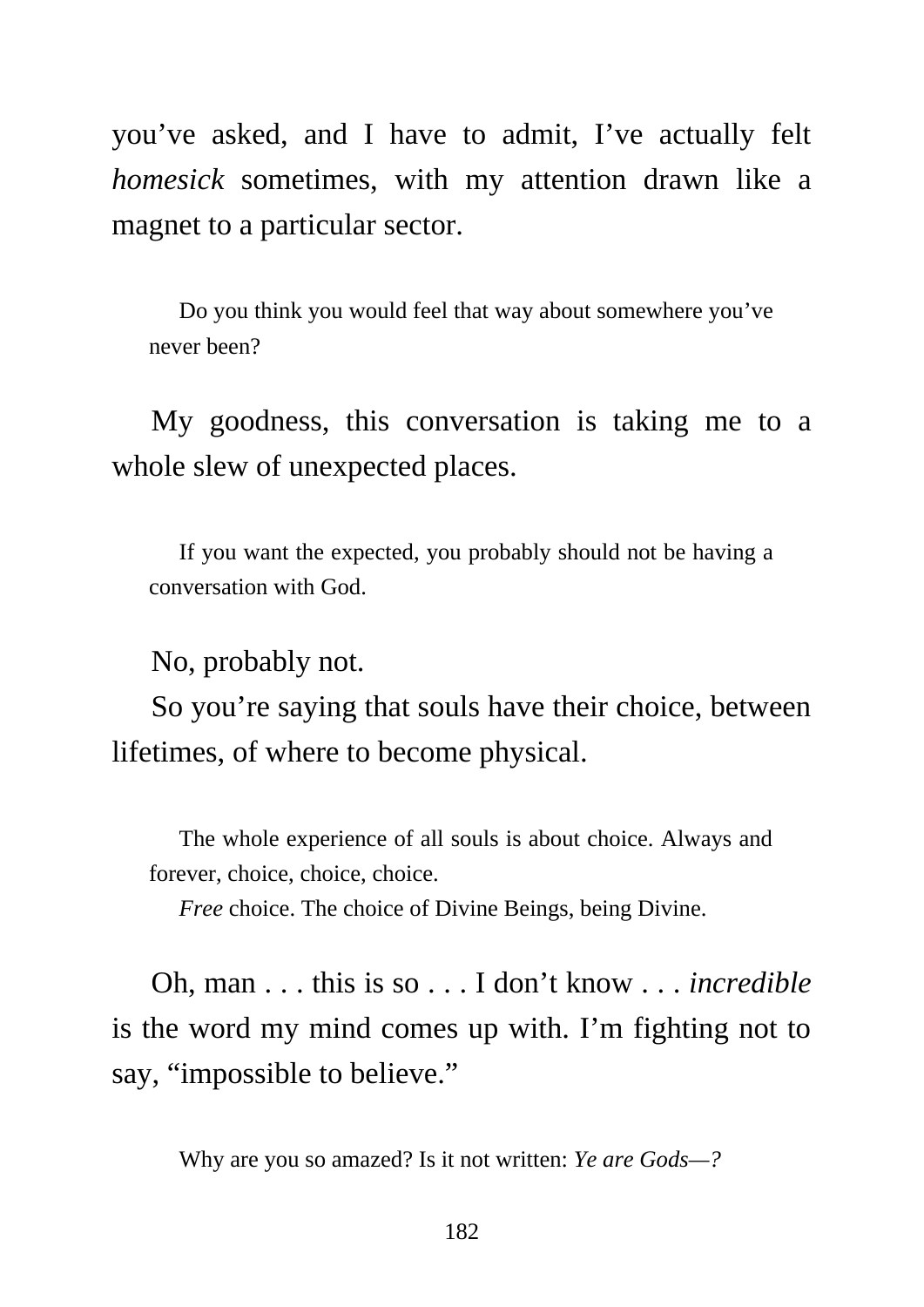Yes, yes, but who believes that stuff? Who takes it *literally?*

What was the point of the message if you were going to toss it aside?

I'm hearing that. But there's so much in so many holy scriptures, and not every word of it is true. Let's be fair. There have been some misinterpretations, some misunderstandings of the original . . . shall I say . . . "revelations." So we have to pick and choose, and it is not easy knowing which to hold close and deeply believe.

Yes, that's why, once in every great while, a Highly Evolved Being from Another Dimension will embody in human form to deliver and *model*, in human form, the grandest truths, making it more possible for your emerging species to sort this all out.

When a Highly Evolved Being becomes human in form, it will absorb, embrace, and embody all aspects of humanness, down to the smallest detail and cellular characteristic. It is, therefore, not alien, but entirely human, yet with characteristics of thought and temperament, awareness and understanding that its knowing and experience brings it.

And so this soul could really be called a highly evolved *human.*

183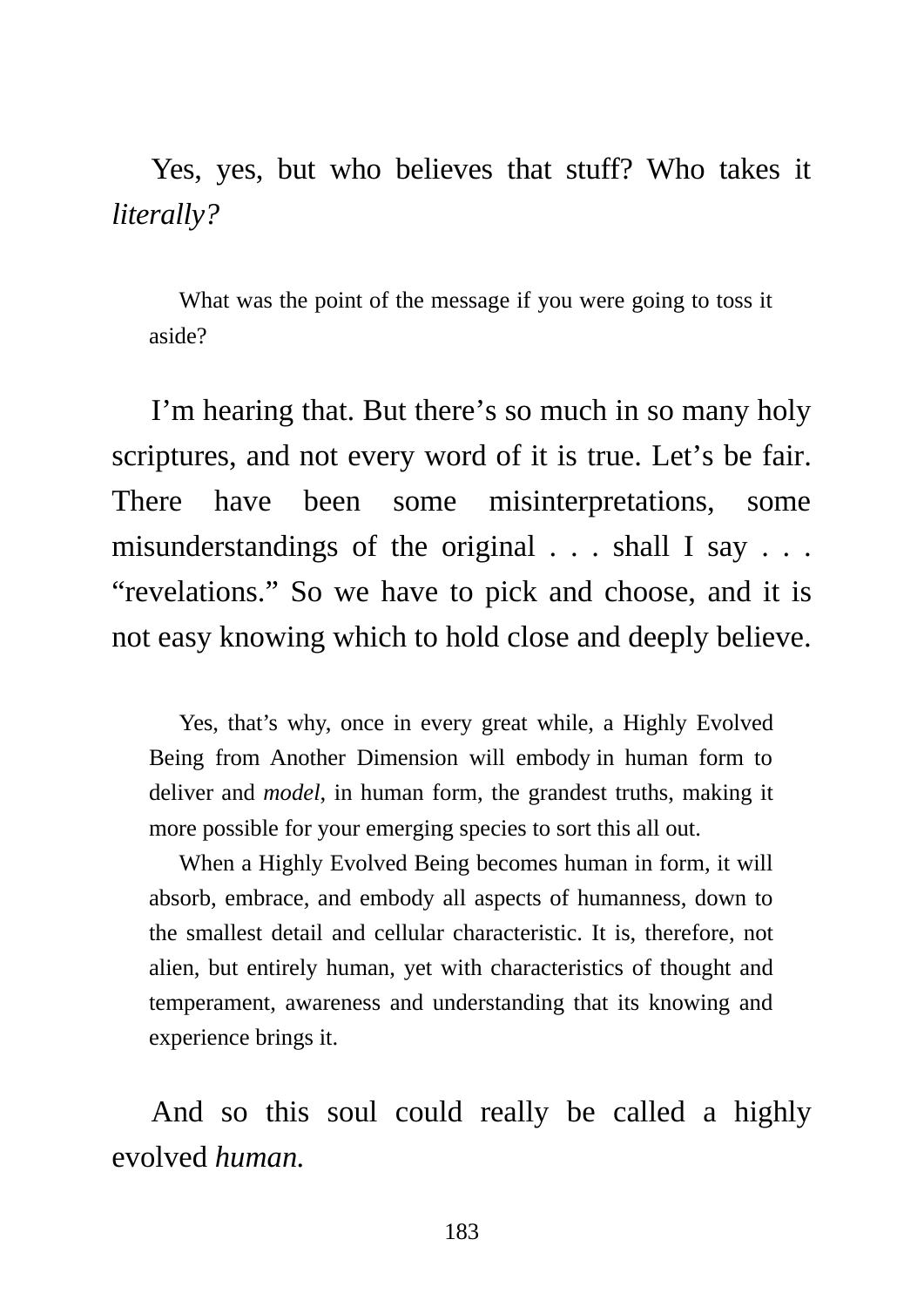That is exactly so. HEBs, like you, are souls—manifesting Divinity in physical form. They are souls who have chosen to move from the metaphysical to the physical in your dimension in order that they may have the experience of their Divinity by assisting other souls in remembering their own.

That is a wonderful clarification, a perfect exegesis.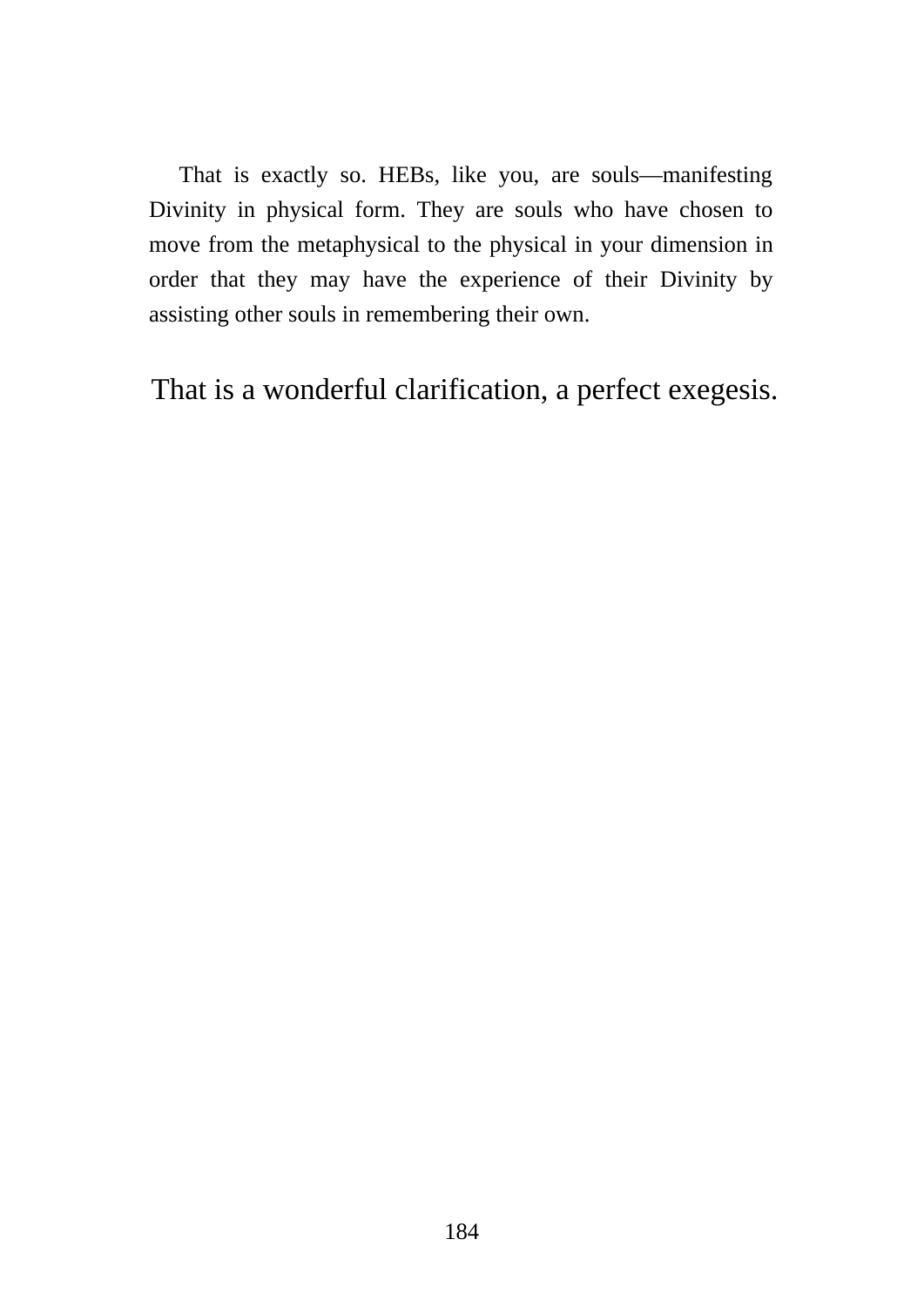And so, a Highly Evolved Being lives through the developmental years like every other member of our species, then begins to do the work of helping the species awaken when it grows into adulthood.

Sometimes even before then.

It begins helping when it is a child?

Sometimes, yes.

How does it not stand out?

Actually, it does. It is almost always called a "stand out." And it may have surprised others with what it seemed to know and with what it said. But the HEB's only objective was to leave information here in a way that articulated higher ideals for the consideration of a still developing culture.

How did a Highly Evolved Being do that? How did it "leave" this information? Tell me how we were helped when a HEB came to Earth.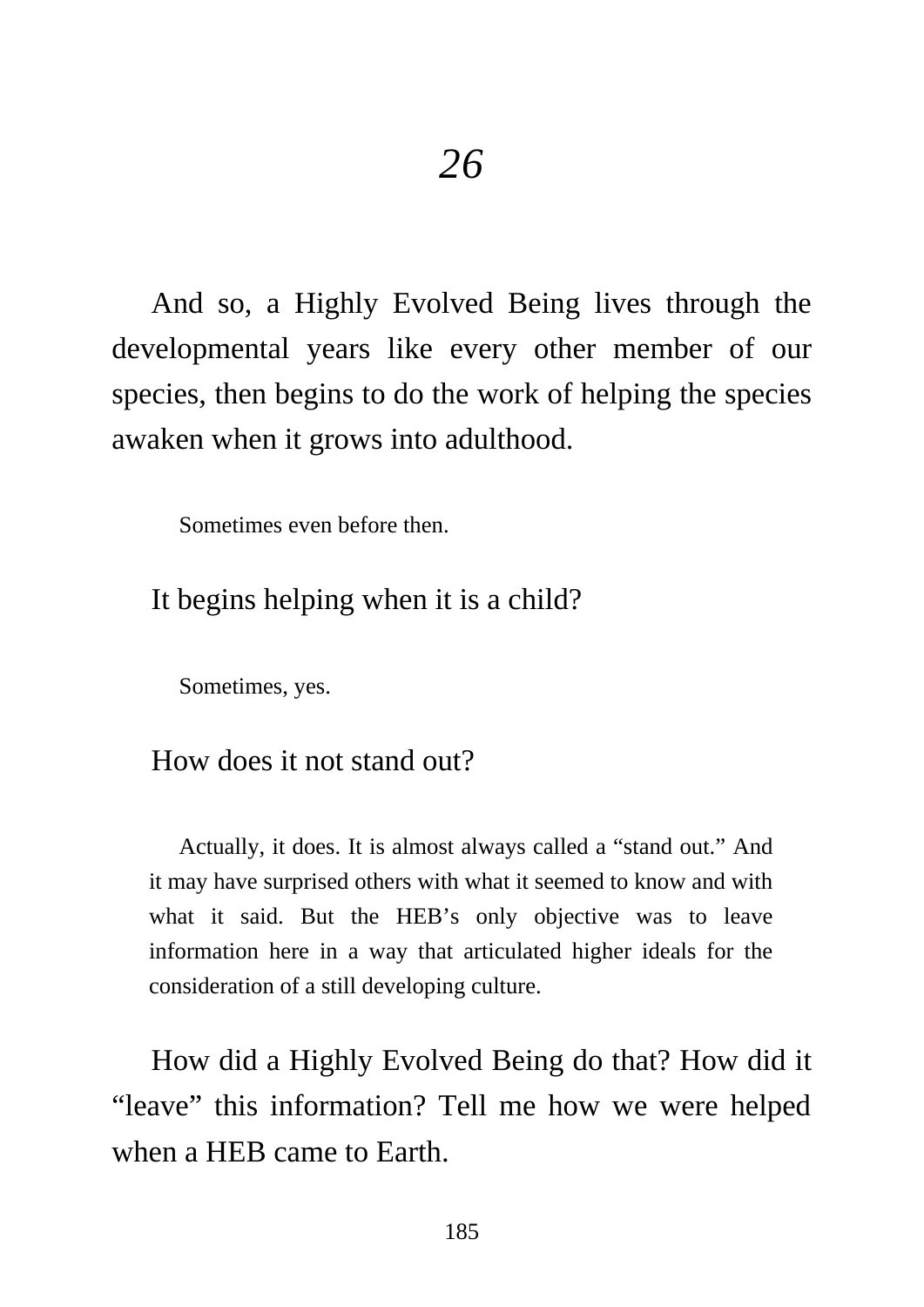The HEB spoke to people—sometimes its elders, later in life its peers—and offered things that perked up ears and that have been remembered, in some cases for centuries.

It also modeled, by its behavior, how an awakened species could live. This was its most significant contribution to the culture, its chief means of message delivery.

Some Highly Evolved Beings left writings, adding ideas to the culture in many forms, from novels to poetry to dramatized entertainments, in which they placed enormous truths.

Such as? I'm ready to start hearing about how an awakened species thinks. I'm hoping for examples now.

Here are some: Eliminate the concept of ever being offended much less seeking revenge. Offer only high blessings to one who hurts you. Do away with defense of any kind.

Well, those really are pretty  $\dots$  how to put this  $\dots$ "advanced" ideas. Any human being saying such things would probably be written off as standing way outside the mainstream, and not taken very seriously.

Don't be too sure. Such ideas have been placed into your culture and have *not* been written off, but actually honored.

It was the man called Buddha who told his monks that even if bandits on a road attacked and robbed them, "Whoever of you harbors ill will at heart would not be upholding my teaching.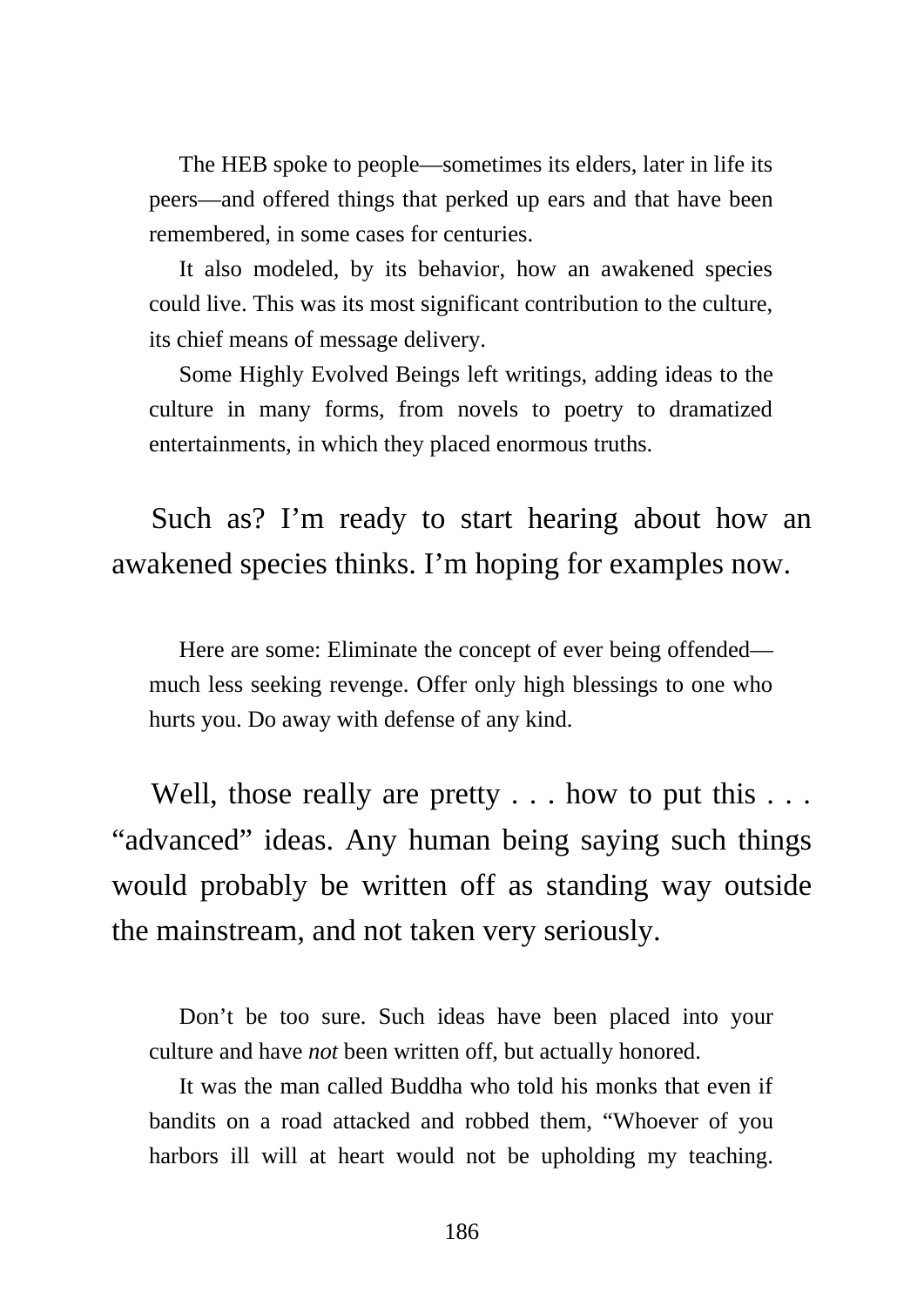Monks, even in such a situation you should train yourselves thus: 'Neither shall our minds be affected by this, nor for this matter shall we give vent to evil words, but we shall remain full of concern and pity, with a mind of love, and we shall not give in to hatred.

"'On the contrary, we shall live projecting thoughts of universal love to those very persons, making them as well as the whole world the object of our thoughts of universal love thoughts that have grown great, exalted, and measureless. We shall dwell radiating these thoughts which are void of hostility and ill will.' It is in this way, monks, that you should train yourselves."

And wasn't it a man named Jesus who said: "Love your enemies, bless them that curse you, do good to them that hate you, and pray for them which despitefully use you, and persecute you"—? And did he not also say, "If a man slaps you on the right cheek, turn and offer him your left"—?

# Are you saying that Buddha and Jesus were Highly Evolved Beings from Another Dimension?

I am saying that these are ideas not widely accepted or practiced in humanity's culture at the time.

## Or even today.

Or even today. Those who spoke them were inspired.

## So were they HEBs or were they not?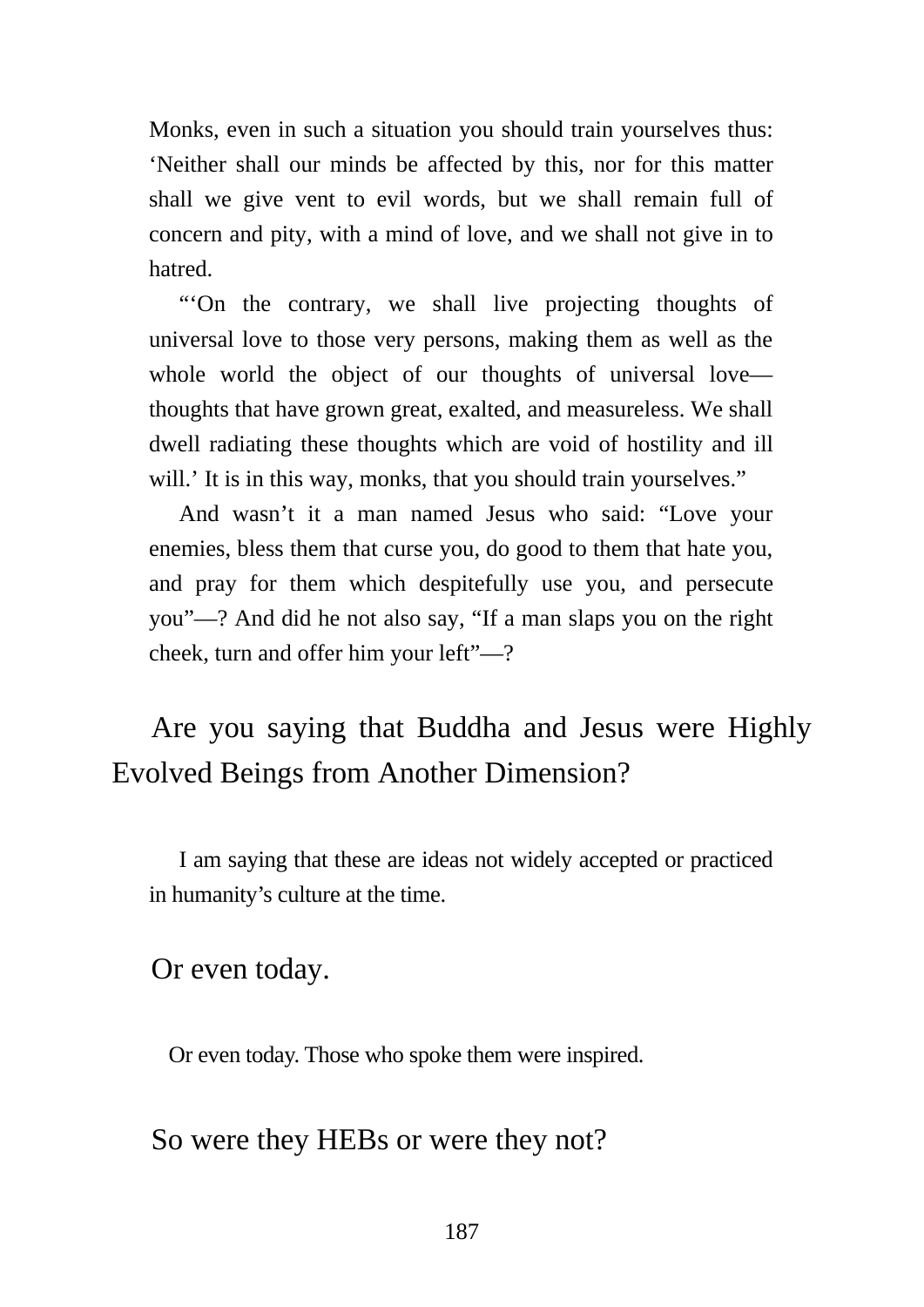It will serve no useful purpose here to singly identify any and every individual within humanity's history who received their inspiration from an entity who birthed as a Highly Evolved Being embodying on your planet—or who, in fact, was one.

I'm asking because, given the information in this dialogue, some might think you are inferring that the great teachers and philosophers and messengers of our past from Lao Tzu to Socrates, Buddha to Jesus . . . from Hildegard of Bingen to Julian of Norwich, two hundred years later . . . and other models and teachers both before and after these men and women—were Highly Evolved Beings from Another Dimension. Is that what you are inferring?

You see how this has already become a distraction from their message? It is almost as if the wonder and the glory of their modeling, the insight and the wisdom of their message, should somehow be considered in a different way because it may have been inspired by a Highly Evolved Being, or because they, themselves, may have been such a being, come from another dimension and born to humanity to assist the species.

Yet why should the *origin* of any message or modeling have more importance than the *content*?

The effect of HEBs having offered inspirational assistance in your evolutionary process was not intended to cause you to question your past, but to inspire you to create a glorious future.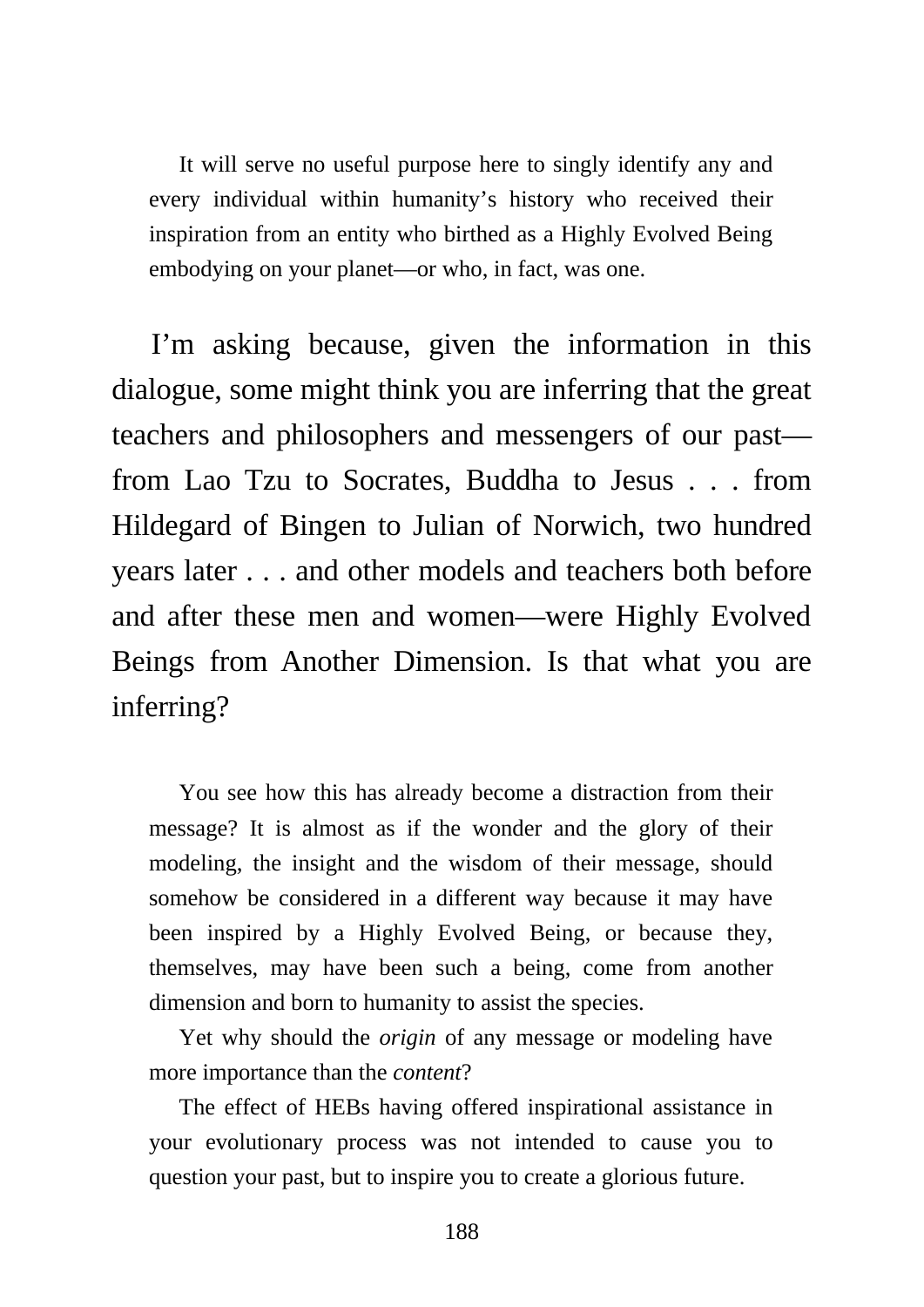Truth is truth, no matter what the source.

Leaving the question of our distant past, then, let me ask you this: Are such beings embodied on our planet now?

It would likewise serve no useful purpose to follow that line of inquiry.

If I said, "Yes," you would want to know immediately the identity of that entity. If I said, "No, not at this time in your history," you would then ask me to identify who was the most *recent* one in your past.

In all cases, to identify anyone among you, past or present, as a member of an awakened species from Another Dimension could in some people's minds invalidate some very important messages that humans have at least partially embraced—or, in the reverse, could inordinately elevate every word they spoke or wrote, turning them into the next thing you choose to believe in, instead of *yourself.*

# Now *that* hit home.

It was meant to. There would be no point in Highly Evolved Beings seeking to help humanity if all they did was cause humanity to start seeking help from *them.*

The idea is for human beings to gain an awareness of Who They Are, not to *substitute,* for that, an awareness of who someone else is.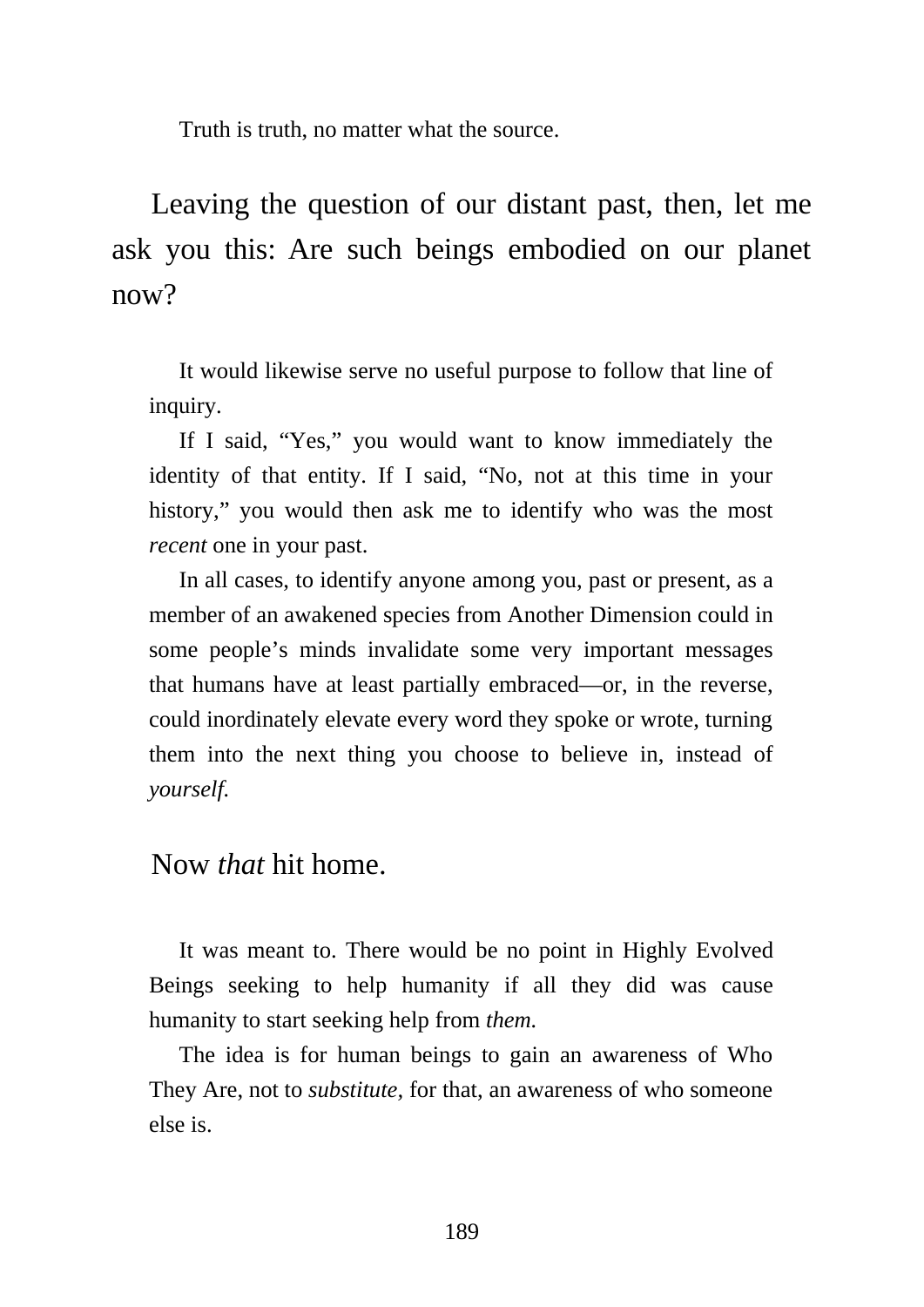Yes, our religions have already done that. We don't need the process repeated.

You do not.

The purpose of the entire mission in which HEBs seek to assist humanity is not to replace humanity's magnificence with their own, but to enhance humanity's magnificence with a well chosen word or idea here or there, offered to your species for its consideration.

Therefore it has been said (and I offer a gentler version here): "If you see the Buddha walking down the street, run away from him"

#### I never did understand that saying.

If he looks like a Buddha, walks like a Buddha, talks like a Buddha, and acts like a Buddha, he must not be a Buddha, but a fake, simply seeking your attention and adulation. Because a true Buddha would want nothing from you, least of all recognition of *his* greatness, and desire only for your own self-realization.

Wow, I see that. And this is a second wonderful answer to my question a while back about myself, and others who may self-select to help awaken the species, being tempted to show up in grandiose form.

Even if ego tempted one to do that, a deeper awareness would make it clear that it would defeat the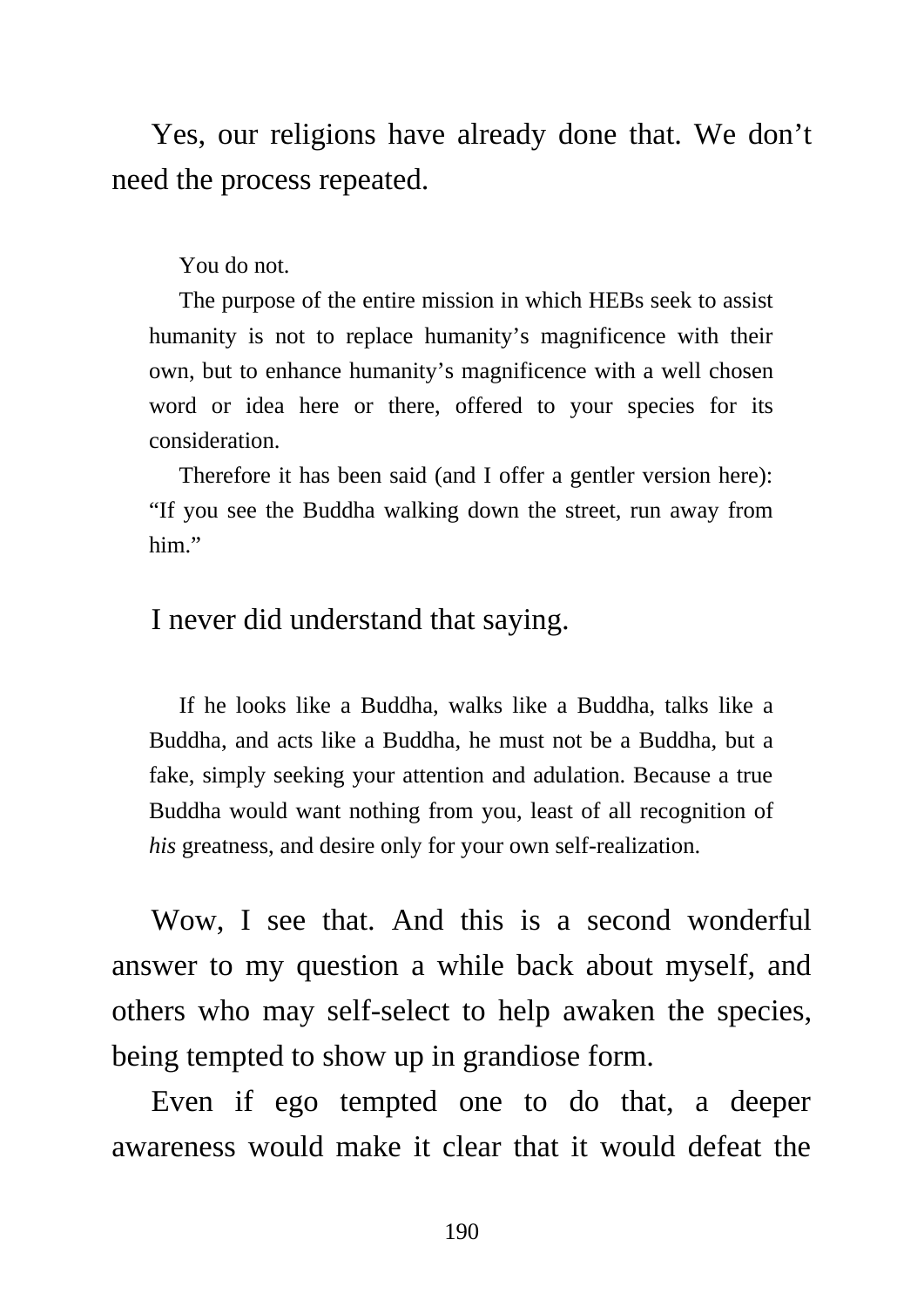whole purpose of accepting the Third Invitation.

It would, indeed. And for the same reason, identifying any HEB visiting Earth in the past or in the present would defeat the whole purpose of that rare visitation.

I get it. I won't press for that information, then although I have to say, you've certainly roused my curiosity.

Of far more benefit to you will be to satisfy your curiosity about when your entire population on Earth will decide to live as a truly awakened species. That's what HEBs would enjoin you to be curious about.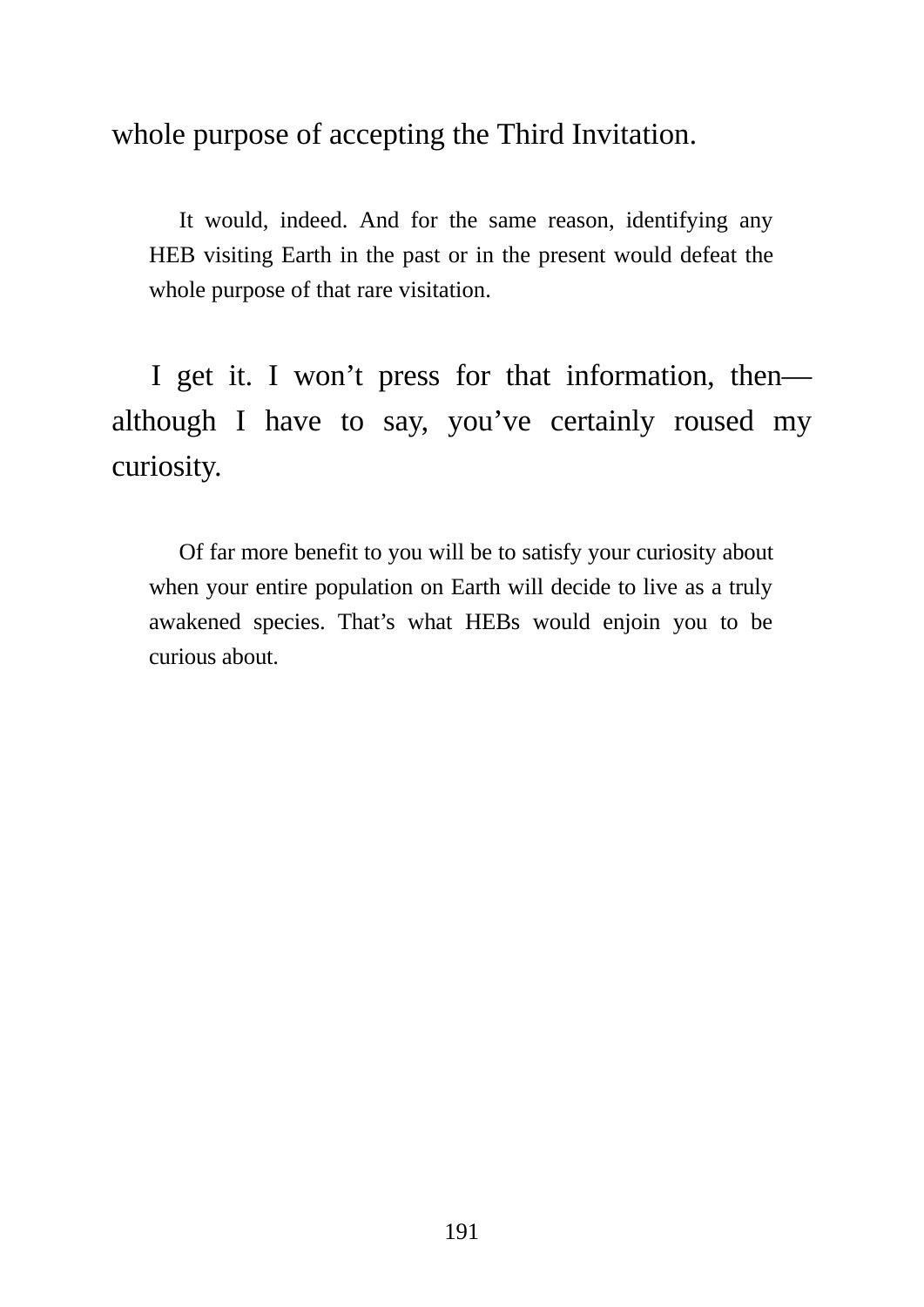Is it possible for me to understand, in "layman's terms, " the metaphysics of all that we have been discussing?

Yes, it is. The question is whether you have the patience for it and the interest in it.

It can be helpful to you in expanding your understanding of yourself, your multi-dimensional universe, and even God, but it could feel a bit like a post-graduate class here for a moment.

Go. I'm all ears.

Simply consider this: Life everywhere is composed of far more space than matter.

(This is easily observable with either a microscope or a telescope. Not surprisingly, the universe and a grain of sand look exactly the same, depending upon the degree of the sand's magnification. The macrocosm and the microcosm are essentially identical.)

Now when pure energy—the primal expression of Life that we will call the Essential Essence—coagulates, it transforms into what would be called, in human terms, "matter."

Because these coagulations are vibrating or vacillating at a sufficient speed, the particles constantly move. They not only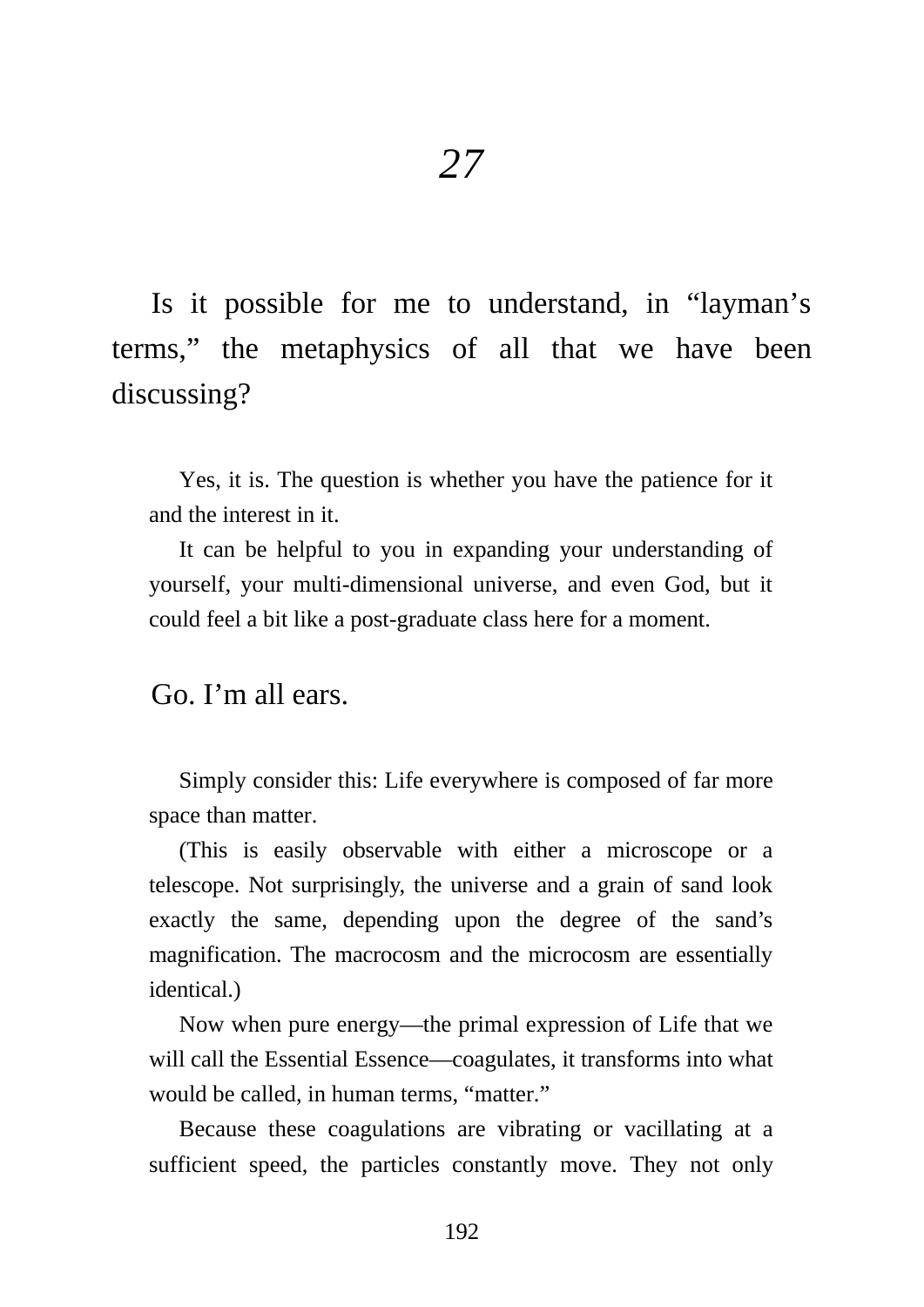vibrate or rotate in place, they also move through space, propelled by the energy of their spin—not unlike a top moving across a table as it spins.

These countless particles can move so fast (in relative terms) that they appear to be neither here nor there, but everywhere at once, thus creating the illusion of solidity—or what you would call, that which is "physical."

You can watch the blades of a fan or the spokes of a bicycle wheel producing exactly this same illusion. The illusion of solidity.

I got it. So you're saying that by simply *reducing* the vibratory frequency, or speed, of their Essential Essence, HEBs from Another Dimension *de-solidify*, or "disembody."

That's right. All they have done is dramatically slow the spin of their energy particles, thus expanding the time it takes for those particles to get from one point to another in their vibratory pattern.

You suddenly see the space between the particles, even as you would see the space between the spokes of a bicycle wheel if the power that's spinning it is turned down.

(By the way, take a look at the universe, or any of its galaxies, from a great enough distance and all you will see is a Big Wheel.)

Now, should the space between the spokes of a bicycle wheel be sufficiently enormous (as it would feel to you if you were the size of a microbe and your perspective was therefore myopic), all you would see for a very long time—until the next spoke of the wheel came by—is empty space. In effect, while you are waiting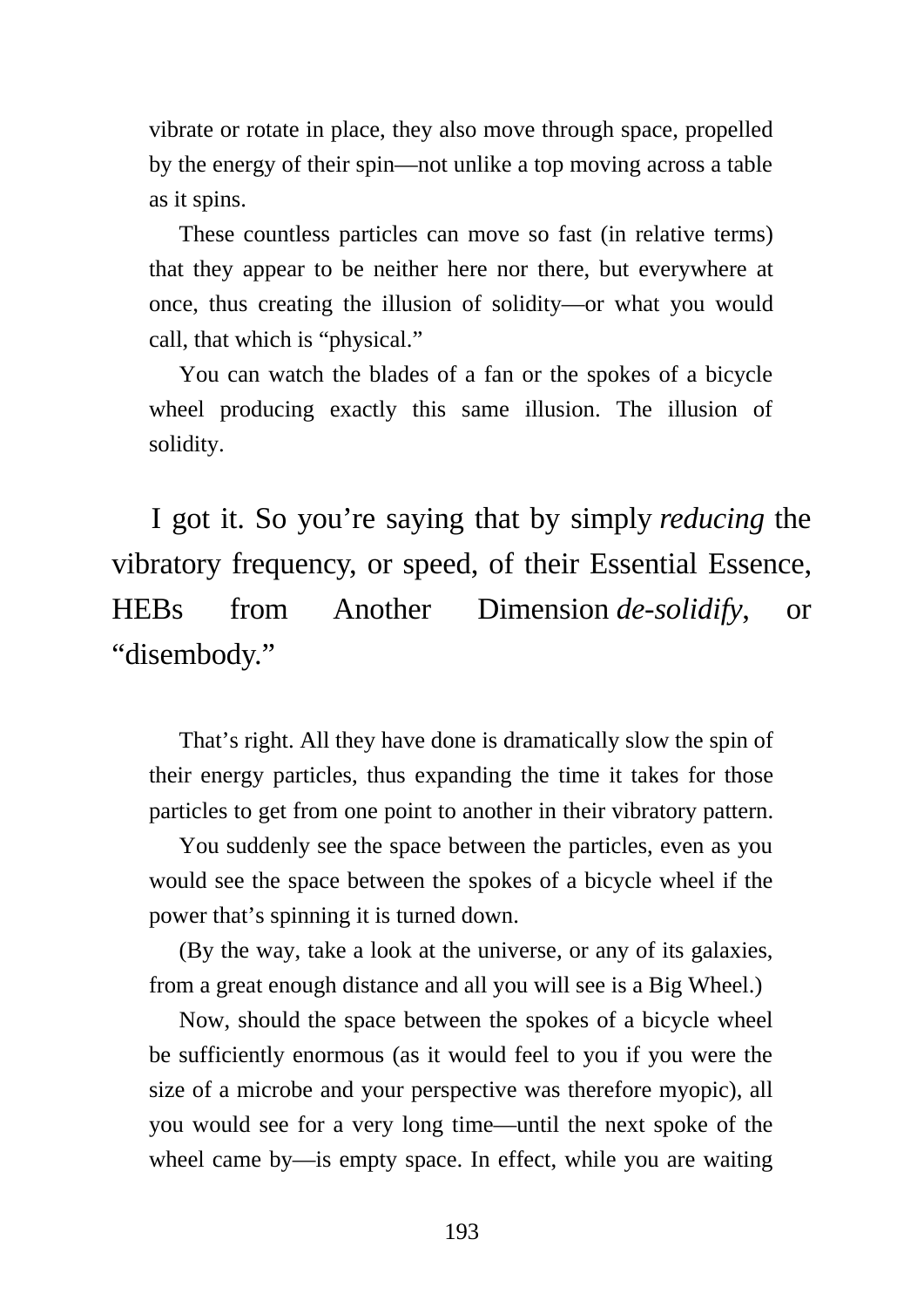and watching for the next spoke, the solidity will appear to have disappeared. What you do not know is that *it was never there to begin with.* It was merely the speed of the spokes moving past your line of sight that created the *illusion* of solidity.

When a Highly Evolved Being de-physicalizes, the time between the HEB's energy cycles is so long (in relative terms) that the space between its vacillations is (also in relative terms) enormous—and what once appeared to others as a solid physical form no longer has that appearance. The entity seems to have "disappeared," as it cannot be seen in its entirety unless viewed from a huge (to you, unfathomable) distance.

The formula is simple:

Time + Space = Appearance.

If you could stand back far enough from the entire universe and the *universe* of universes—you would see the Body of God.

So what physicists are now conjecturing about is true? There is more than one universe?

Yes. The cosmos is a multiverse, not a universe.

So to use a well-worn turn of phrase, *we don't know the half of it.*

To be more accurate—and perhaps coin a new phrase—you don't know the one-hundredth of it. But Highly Evolved Beings from Another Dimension understand the metaphysics of existence perfectly, and therefore are clear that they neither exist nor cease to exist simply because of the frequency rate of their energetic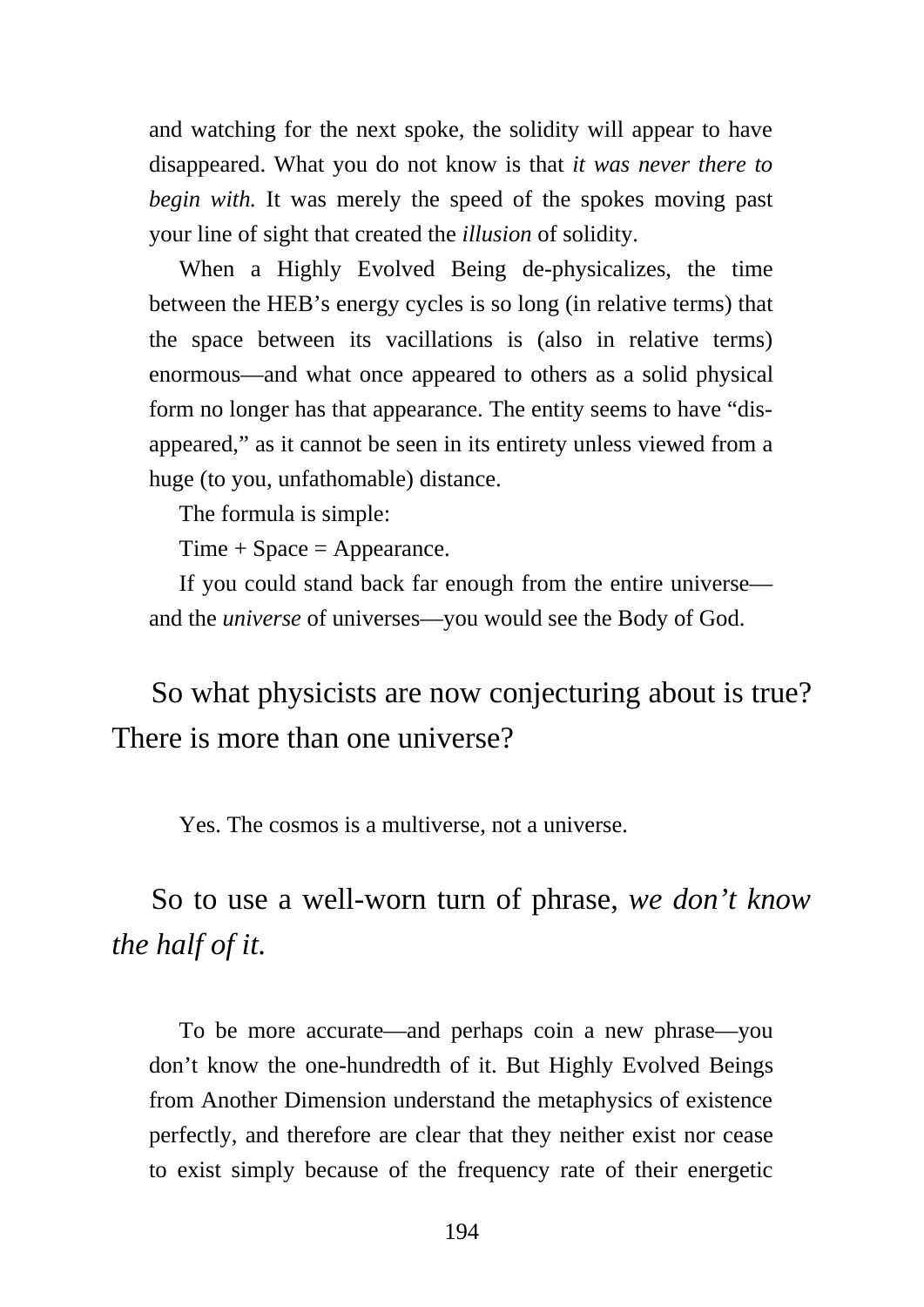vibration. They merely appear to be, or not to be, "physical."

*"To be or not to be, that is the question."*

Precisely.

HEBs know that they exist always and forever as vibratory individuations of the Essential Essence, and that all they are doing is regulating the fluctuations of their energy, altering their vacillations to become seen or not seen, visible or not visible, what you would call "physical" or "non-physical," as it suits their purpose.

How simple. They never really "embody" or "disembody, " they simply *always are.* They always are *both*. And they fill more, or less, space—in a sense, expanding or contracting themselves—by merely altering the speed of their energetic vibration.

And God is so huge, because of your energetic vibration, that you can't be seen at all! That doesn't mean you're not there, it just means you're so *expanded* that the space between your energy particles makes you invisible.

Brilliant. You've got it! A metaphysical explanation of "God"!

You and *everything* are the energy particles of God. And the huge space between the giant spinning particles of the cosmos is mirrored in the huge space, in relative terms, between the particles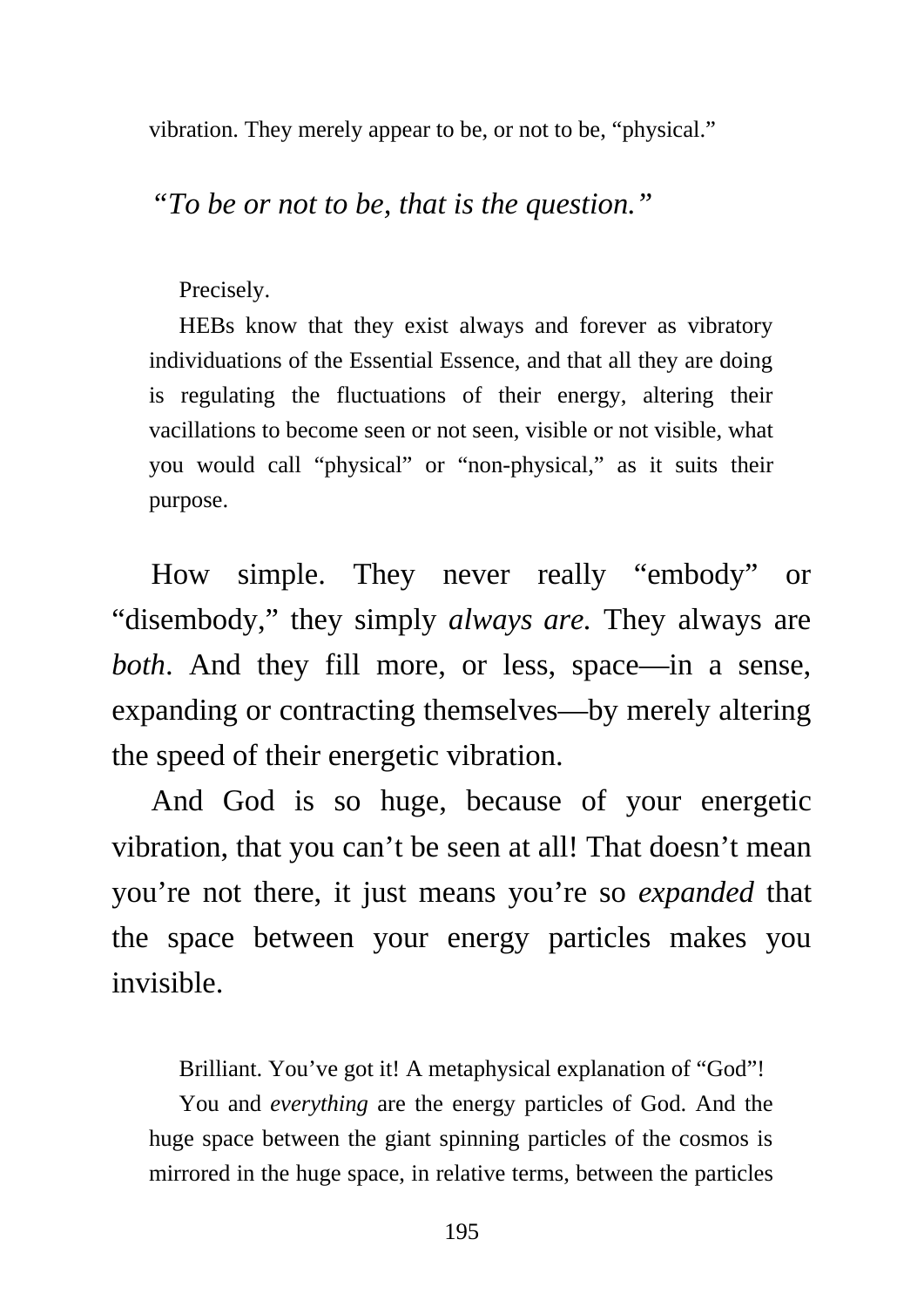of which *you* are comprised.

You do understand—yes?—that if you look at your own body underneath enormous magnification, what you will see is exactly what you see when you look up at the night sky? You would see that both you and the cosmos are 99% space.

Do you imagine this similarity to be a coincidence?

If you took the air out of every person on Earth and left only their energy particles, the entire human race would fit into a child's marble.

#### This is mind-boggling.

And very helpful to understand

Most humans think of themselves as what they see and experience when their energy particles are moving at top speed.

You think you are a body, rather than a soul *creating* a body through a simple metaphysical manipulation.

When a person's energy particles are moving at top speed, you say that person is "living." And when their energy is moving at very slow speed, you say they have "died."

Yet death does not exist. You never cease to be, you simply change form. Actually, when you "die" you become more *expansive*.

So I *never* "de-physicalize." I am *always* a conglomeration of energy particles, and I never cease to be that. That's what you mean when you say that death does not exist! Whether I am "physical" or

196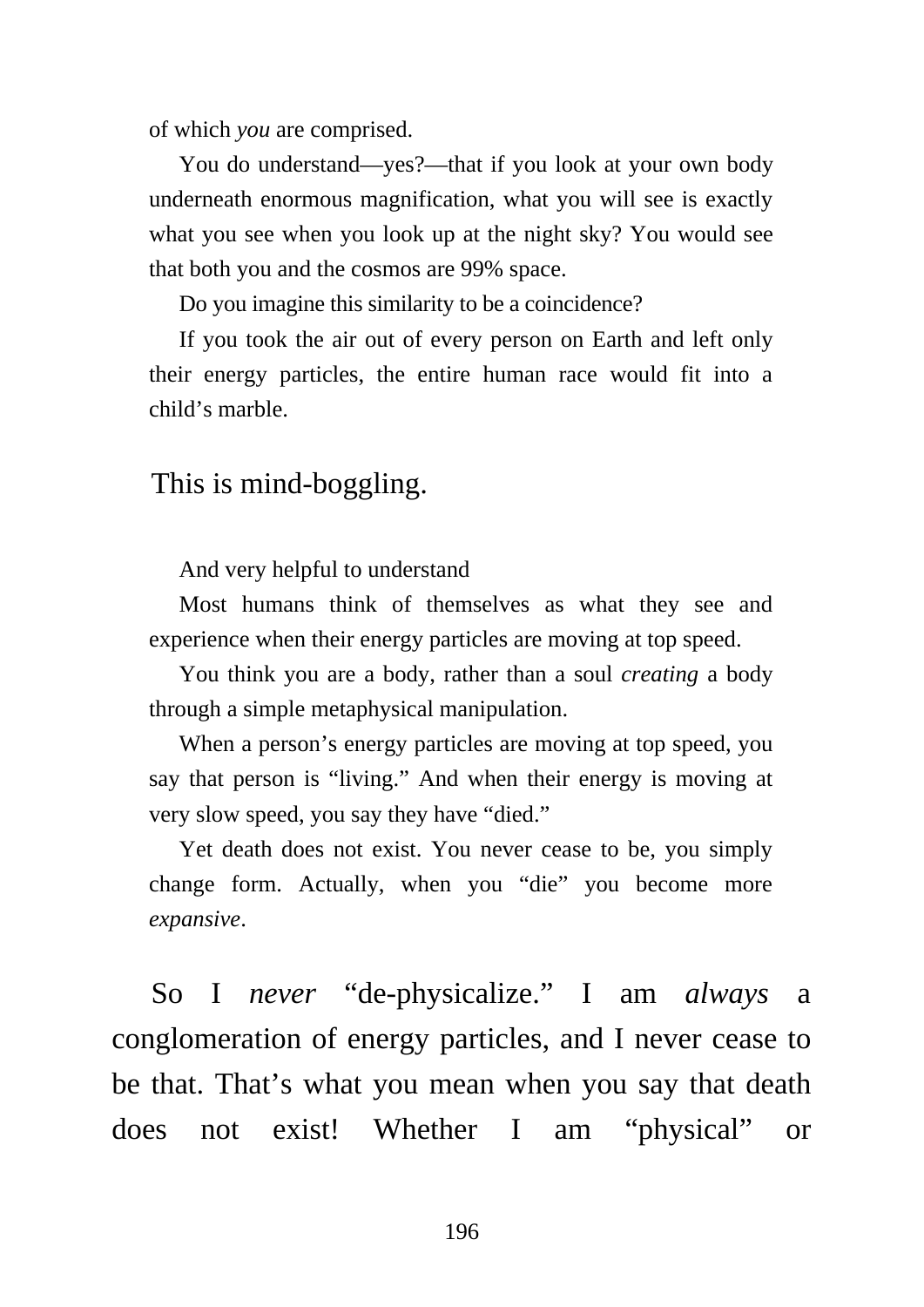"metaphysical" is simply a matter of how *expanded* is the time that it takes for the particles I am to spin; of how far apart, on the Space/Time Continuum, my particles are! And this is simply a function of the speed at which they rotate, and thus move around each other.

You see? You asked if you could understand, in layman's terms, all of this, and I said "yes"—and you have.

But my body continues to exist in physicality when the soul departs. It's either buried or cremated or in some other way disposed of, but it doesn't just disappear.

No, it simply ceases to exist in its present physical form. Eventually it dissipates.

But it seems to me that it's *more* "integrated" with the planet. My "dead" body eventually decomposes and becomes part of the larger composition of the Earth in which it is buried. Or, if it was cremated, changes form instantly into the dust of which the Earth and the Cosmos is made. But it doesn't disintegrate.

That is correct. The body that you have does not disintegrate, it RE-integrates. It eventually becomes so fully integrated with the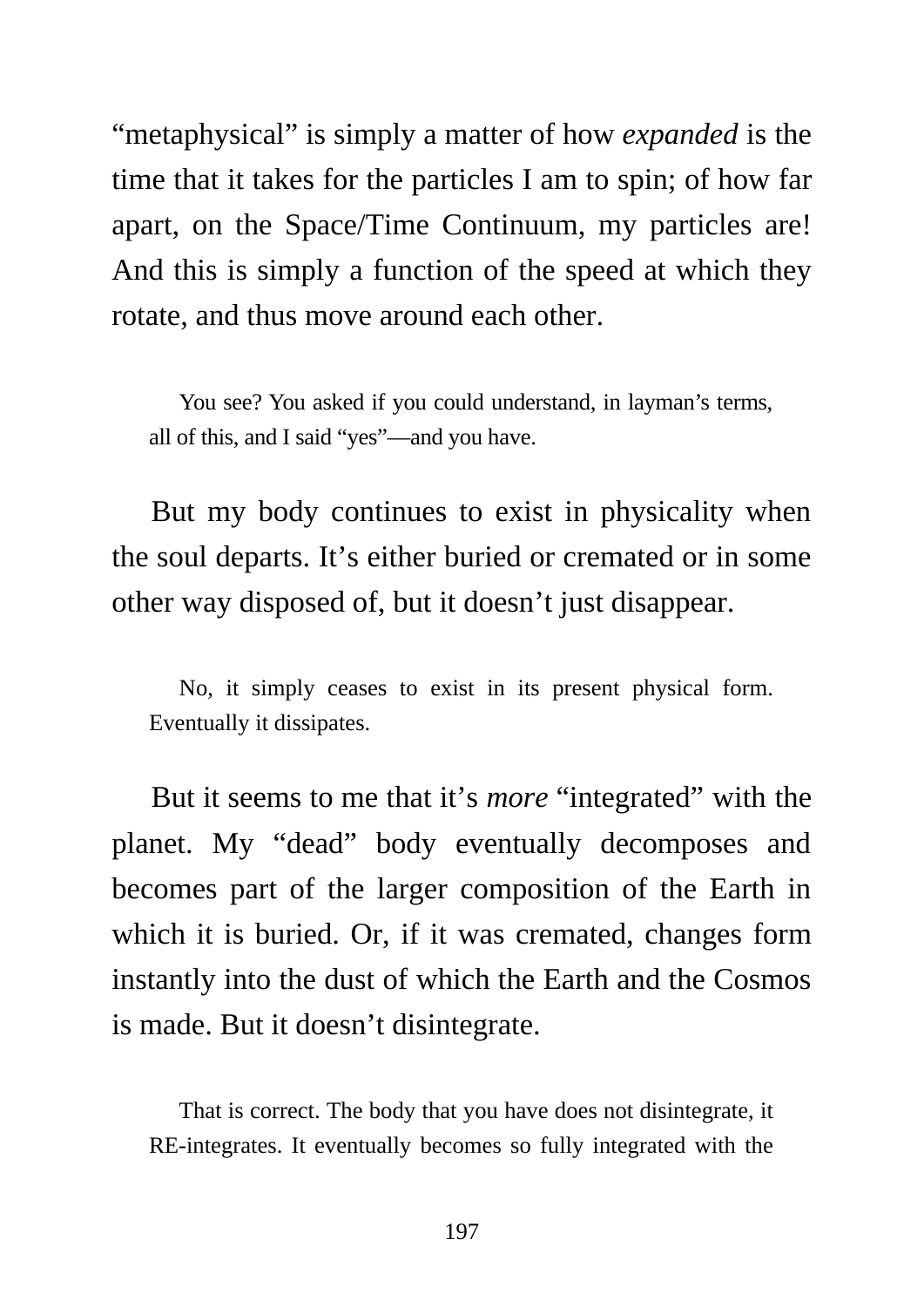physicality around it that it, ironically, seems to disappear. It actually has not *dis*-appeared at all, but taken on a *new* appearance. It now appears to be melded into, or one with, the stuff of which everything is made.

Ashes to ashes, dust to dust.

Exactly. And the particles are then gathered by the soul that inhabited that body, and reunited with the Mind and the Spirit to become, once again, the three-part Self. This is the Resurrection of the Body, of which much has been written.

But that doesn't happen instantly, as it does with Highly Evolved Beings. That's my point. This process takes time.

If you look at it within the framework of that illusion, yes. But looked at from another vantage point, the viewpoint of the soul when in metaphysical form, it's all happening at once.

The energetic expressions that you call your body and your mind travel with the soul—indeed, are parts of the soul—through all eternity. What your mind, in its limited understanding, calls body and mind are merely aspects of the soul's energy, vibrating at frequencies that cause them to be experienced and expressed in particular ways.

You are a three-part being—body, mind, and spirit—and you never, ever are anything less or anything else. As you move from the metaphysical to the physical and back again, you simply disintegrate and reintegrate these aspects of Who You Are.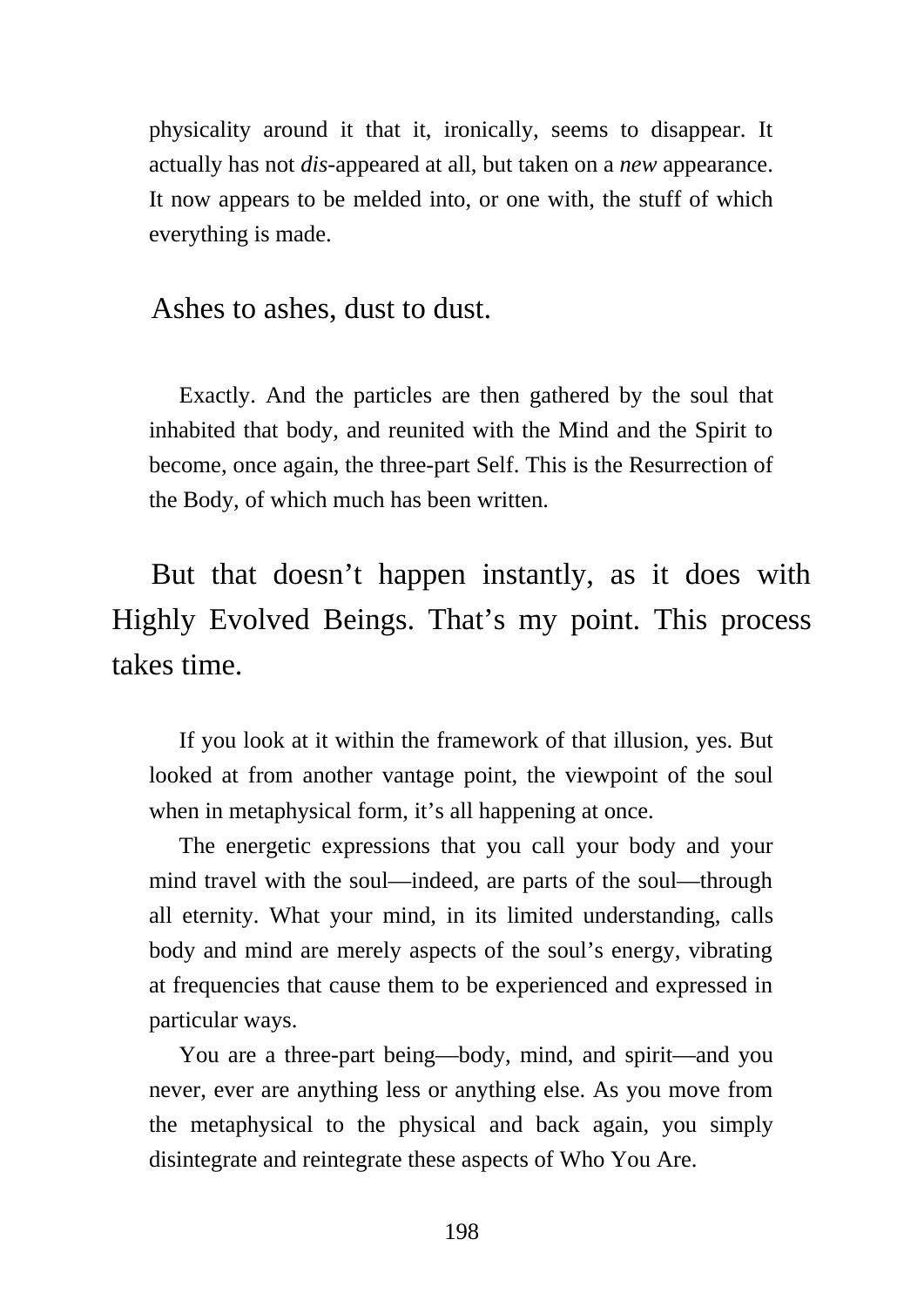To help you understand how such a thing is possible, think of what you call "white light." This is actually a combination of lights of different wavelengths in the electromagnetic spectrum. If you send white light through a dispersive prism, you will see its spectral colors, which are its constituent parts.

Now think of physicality as the "prism" of Ultimate Reality. When the soul passes through the prism into physicality, it breaks into its constituent parts: body, mind, and spirit. When it passes back through the prism the other way—or as humans put it, when you "pass away"—the soul becomes one element again.

That one element is You.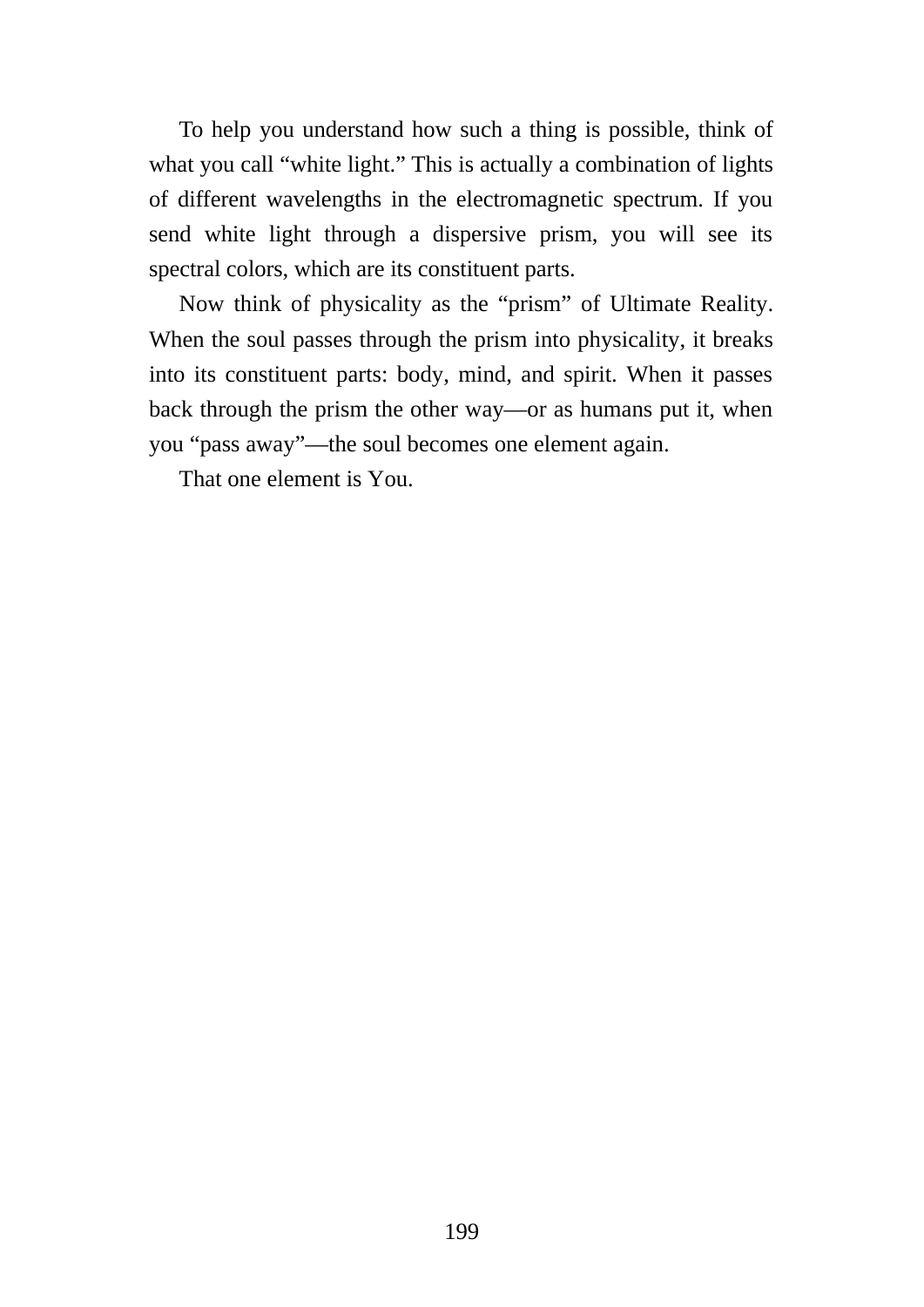I find myself wanting to insist that all of these things —all of this process that you've just explained so well to me—requires *time* and *space* for it to take place. And you keep saying that there are no such things as Time and Space. I'm trying to reconcile this.

I see that you *really* want to get into the cosmology of life deeply.

Sorry. It's as I said before. I guess I can't understand —or accept—any of this unless I understand and accept all of it.

That's okay. That's good. *Keep being skeptical*. You're doing it on behalf of many of your brothers and sisters. This is about awakening the species.

While I've explained much of this to you before, some may be coming to this for the first time. And others, like you, may have stored in the farthest reaches of their mind, and forgotten, what I've said to you before.

So let's get into it at least briefly here, and if you want more detail, you can go back into our previous dialogues and re-read them.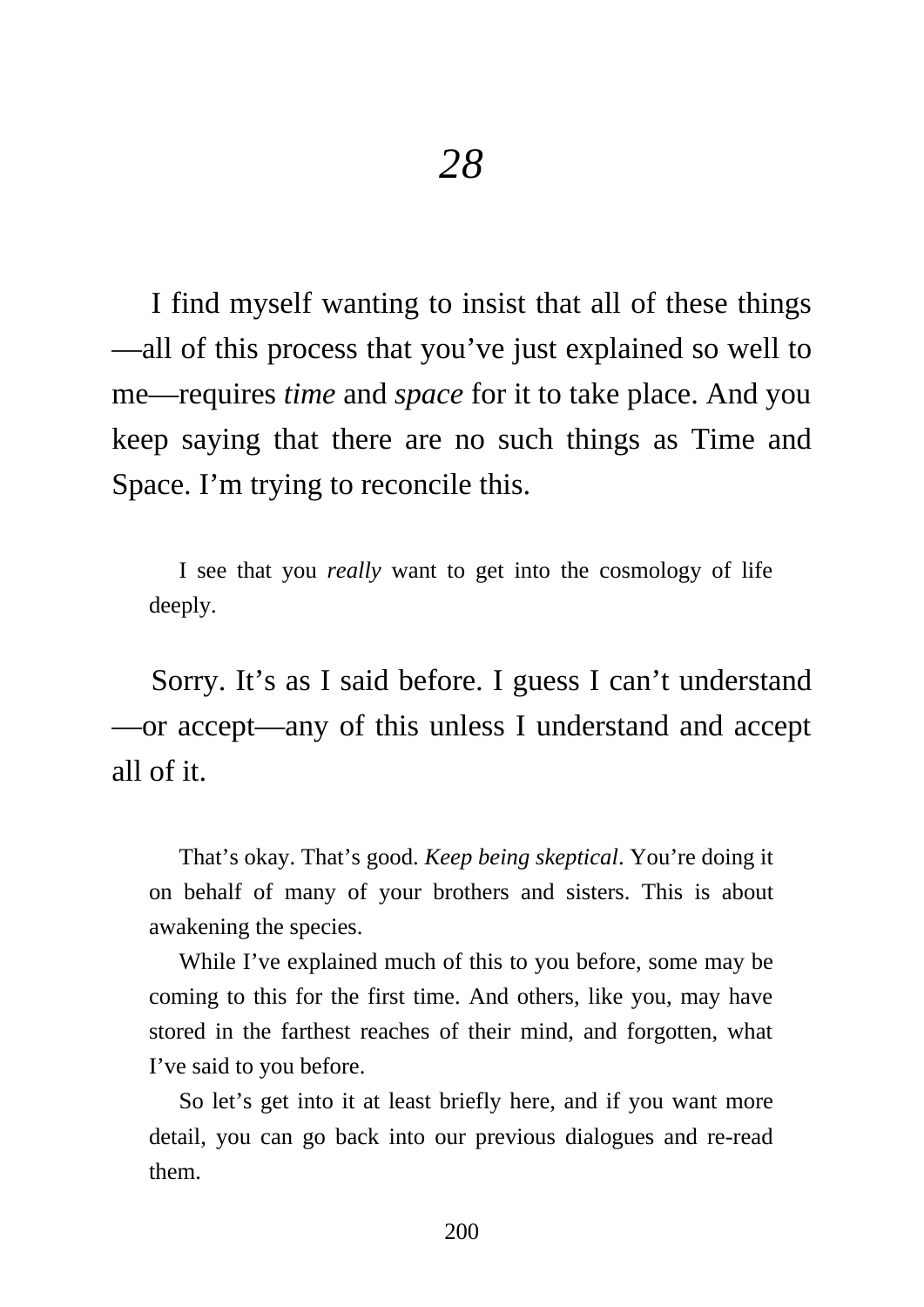Okay, because what I'm getting now is that the process by which both humans and even Highly Evolved Beings in Another Dimension evolve, experiencing themselves at higher and higher levels, seems to require time. So yes, I do need a refresher on this. And I think it will help me, as a practical matter, in the living of my life.

It can and will, yes.

So are you saying that even Highly Evolved Beings live within what you describe as the "illusion" of time?

They do, indeed. The difference is, they *know* it is an illusion, and so they focus on the illusion intermittently, as described a bit earlier, allowing them to use it for the purpose at hand.

This is beginning to get past me a bit; I'm starting to go under here. I mean, this feels like I'm over my head.

Let's use an example that can get you out of deep water.

Think of a DVD of your favorite movie. The whole story is there on the disc, is it not?

Yes.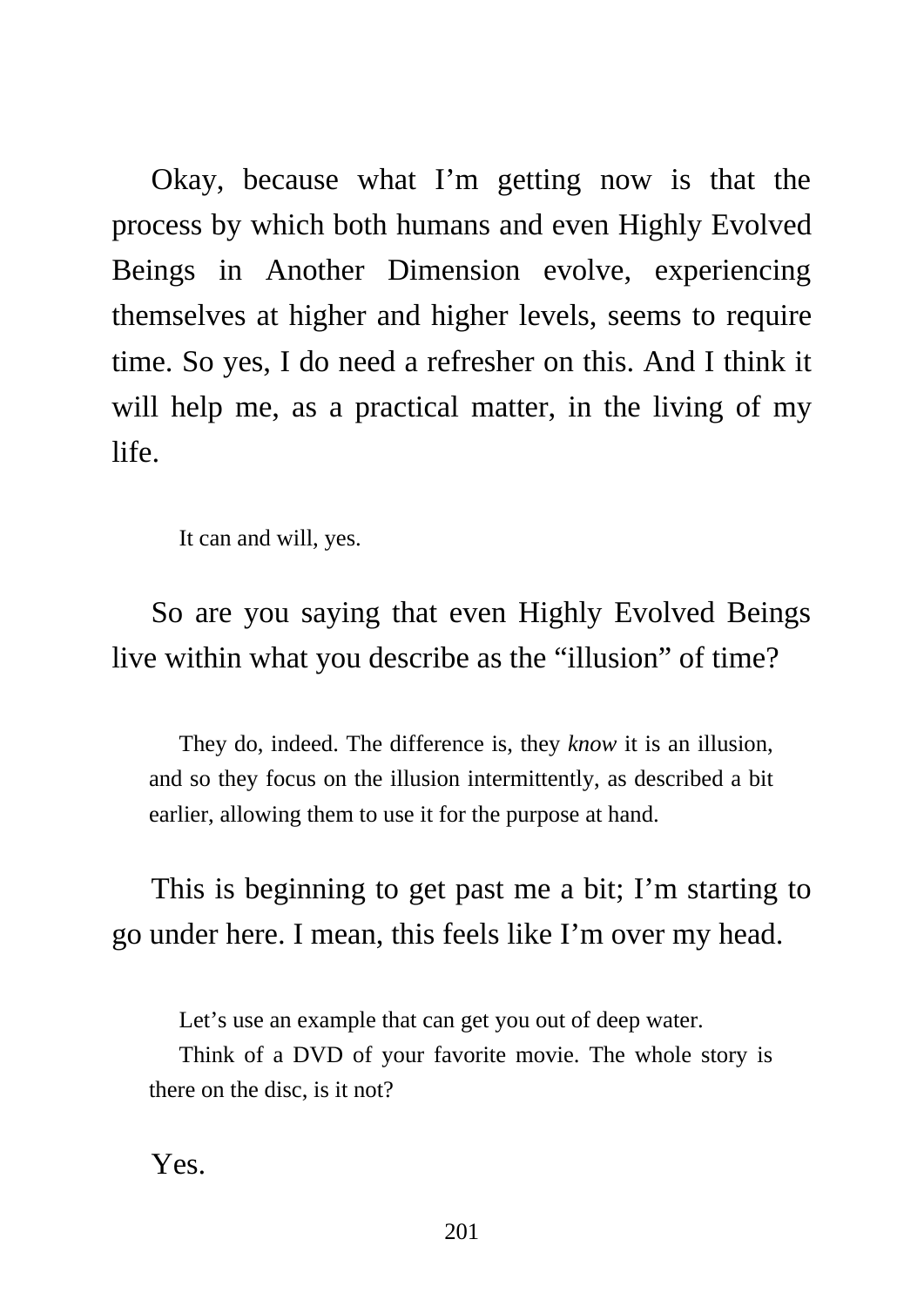But you don't watch it all at once. You focus the laser on the data one bit at a time. Then the next, then the next, then the next making it seem very much as if the data actually *exists* sequentially, even though you know better. You know it's all there at once. It's all there, all the time.

Now if humans, as infants in the cosmic community of sentient beings, can figure out how to do that, what do you think Highly Evolved Beings can do with the data of the giant disc called the universe?

You've given me this illustration before, and I'd forgotten about it. Thanks for bringing it back to my awareness. And what a great analogy. I think I'm above water again.

Good. So you are beginning to understand the illusion. But most humans do not know that time and space are illusory, and thus imagine that they are constricted by them, and must obey the "laws" of time and space.

It is like anything in life, really. When you know the "rules," you can disobey them. Or you can use them to produce whatever effect you wish.

This is what *I* do on a grand scale, of course. And this is what any being who *acts* like God does as well.

So are you seriously suggesting that we ignore the laws of time and space? Isn't that rather like suggesting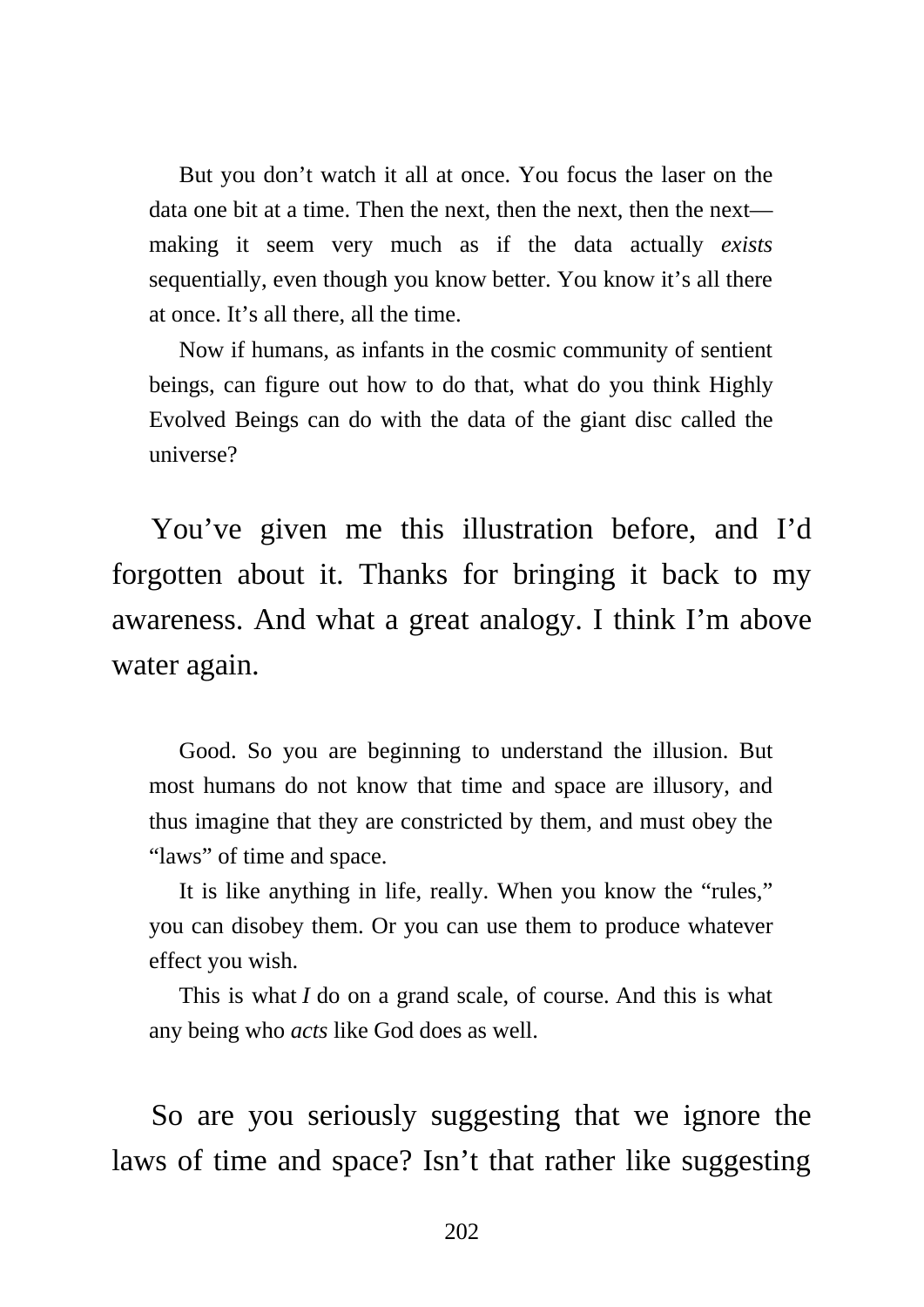to a person who entertains delusions of grandeur to go ahead and jump out of an airplane without a parachute because he can just ignore the law of gravity and can fly?

I'm not suggesting that you ignore any of the laws of the universe as you understand them. I'm suggesting that you *use* them.

How do we use them? And how would the average person even know that they *are* illusions? They sure seem real enough to us.

They're supposed to. That's the whole point of them. They were created to produce a Contextual Field within which you could express and experience your Self at the highest level—and then the next highest level, and the next, and so on through all of your life . . . and all of your *lives.*

But my two questions still stand. How do we use these illusions, and, excuse me, but how can we even know that *are* illusions? Personally, I love the DVD analogy, but is there any way that this can be proven?

You best use the illusions by understanding and realizing that time and space are not what they seem, and that you can react and respond to them in a variety of ways to produce a variety of experiences.

For instance, have you ever noticed that "time flies while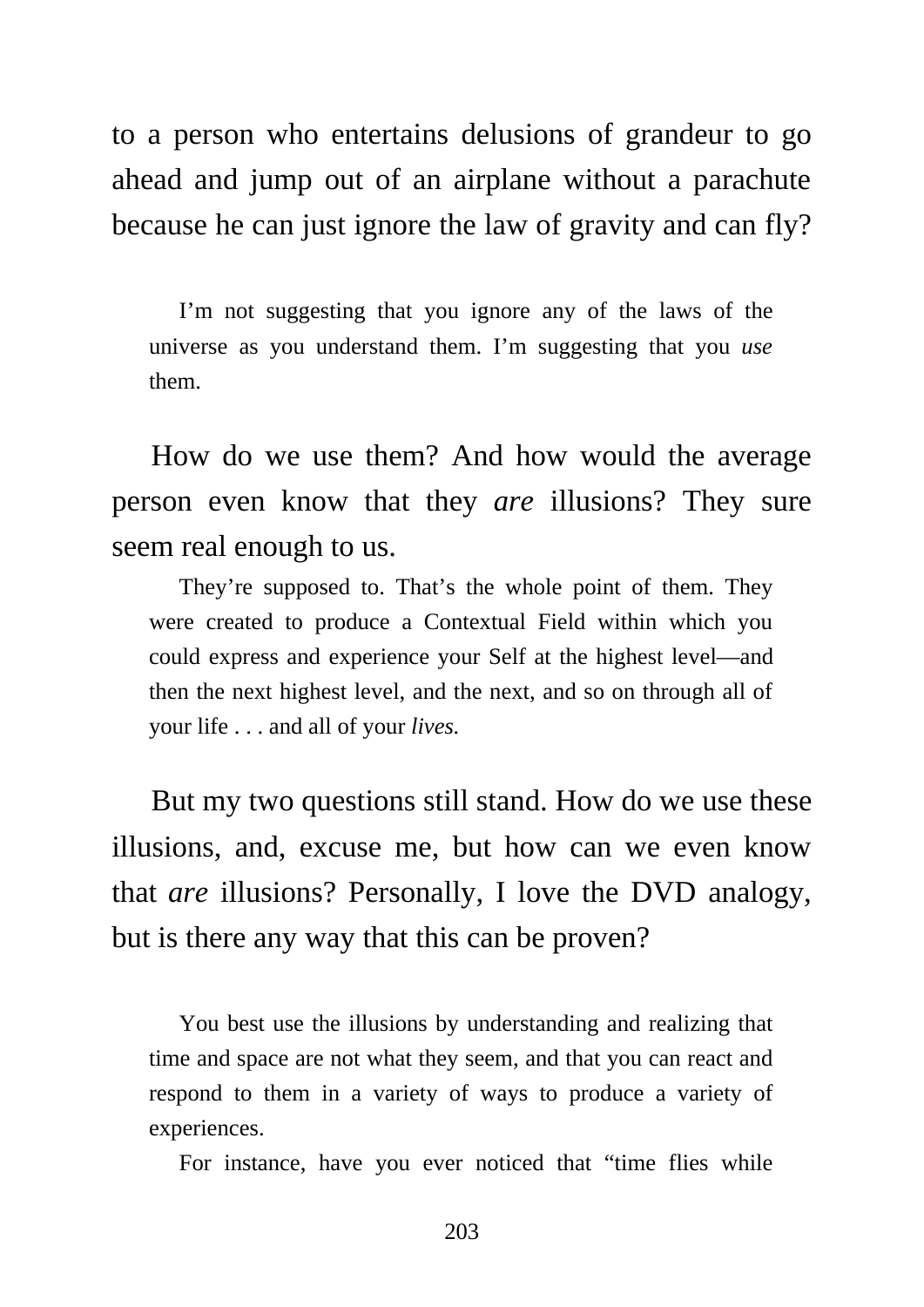you're having fun"? Conversely, have you ever noticed that three weeks can seem like three months when you're waiting for something special or important?

# Yes, and I've also noticed that nothing makes me more productive than "the last minute."

That's right. You can accomplish more in four hours than you might normally do in two days when it's the last four hours you have!

Now here is how understanding this can become practical: You can accomplish more in conserving Earth's resources, protecting its environment, improving human conditions on the planet, and experiencing your own personal transformation in the next ten days than you did in the previous hundred, and in the next ten years than you did in the previous century, if you choose to.

The first step in making this possible would be to accept that Time is an illusion, and not let yourself be limited or discouraged by "how little time" it seems you have—or allow yourself to become apathetic because of "how *much* time" you think you have.

Let the assessment of your abilities and the setting of your goals have nothing to do with time. Free yourself from those artificial constraints. You really can, as your old saying goes, begin doing right now what you have been putting off until "tomorrow."

As for proof, in terms of physics and not simply DVD analogies, that time as you understand it *is* an illusion: You are aware, are you not, that if you were to take a ride in a spacecraft and travel far enough fast enough away from Earth, and if you could turn around and look back at Earth and gaze upon your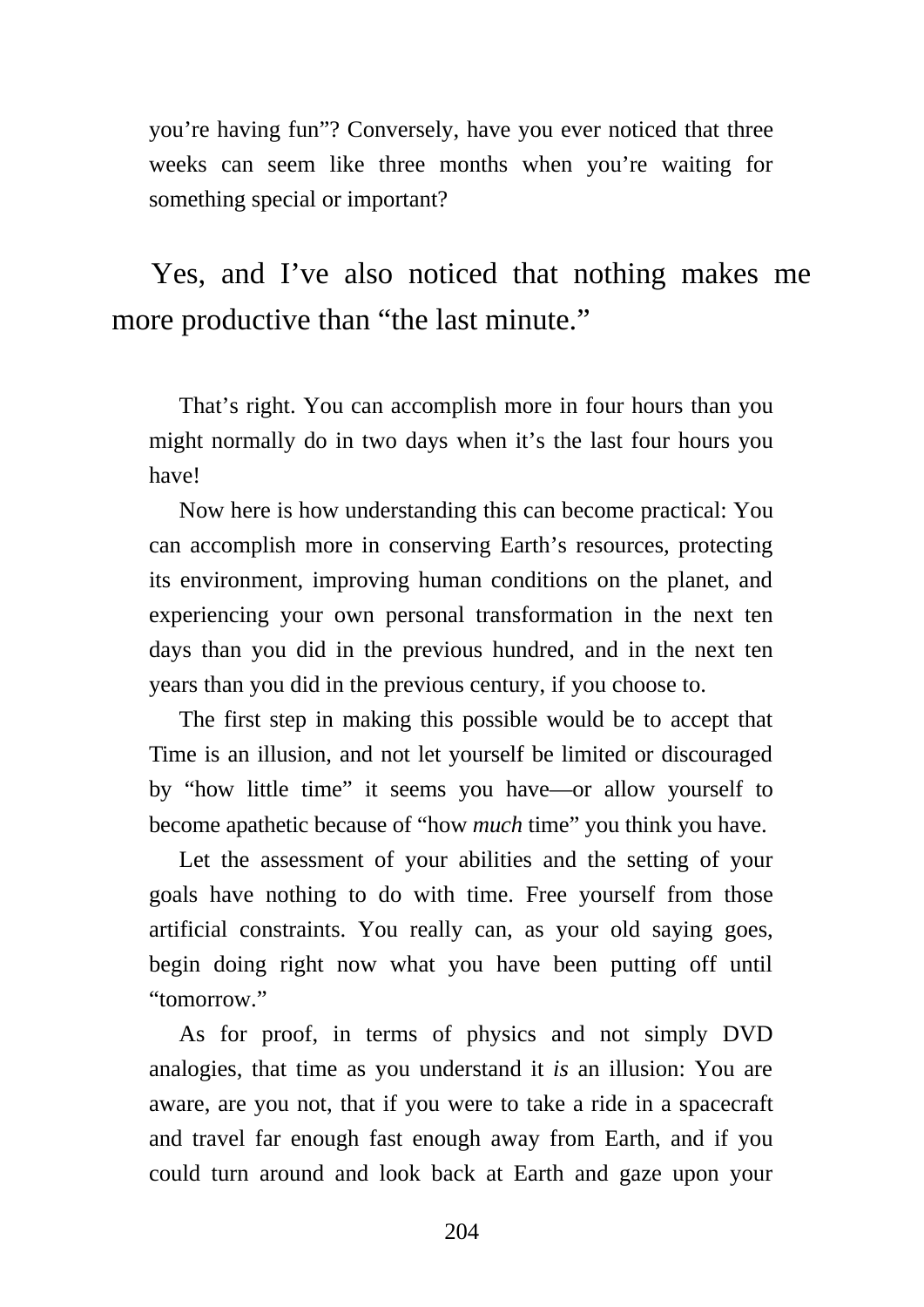brother, you would not see what is happening in his "now," but in his past, yes?

# Then I could actually see myself taking off!

That is correct. If you could travel far away fast enough, you could turn back and peer into your own past.

That would mean I would exist in two places at once!

(Ahem—have you not ever talked to your "future self"?)

Similarly, if you *began* a journey from a position in deep, deep space when it was a certain "time" on Earth, and if you were able to take a snapshot of what was happening on Earth as you were racing there, what you would see at the same instant that your brother was experiencing his "now" on Earth would be *your brother's future.*

I don't think I ever understood that. How can I know this is true?

Study the work of Albert Einstein. Ask any physicist. They will tell you that there is a direct link between motion through space and passage of time.

Is this what the so-called Space/Time Continuum is all about?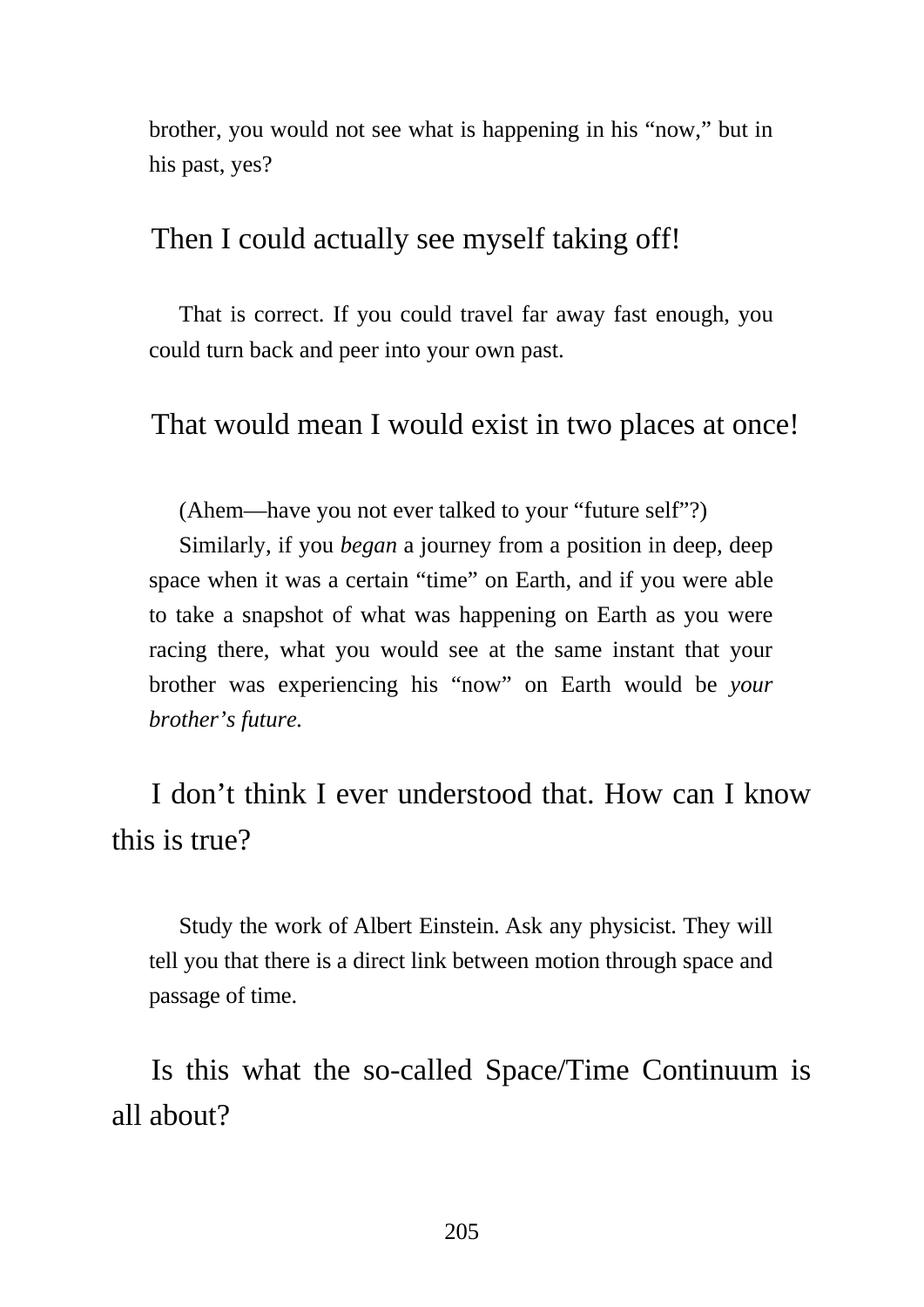It is exactly that. Space and time are not two different things, but one unified element of the cosmos; two aspects of a Single Reality.

In that Single Reality there is no such thing as past, present, and future. There is only how you're looking at The All of It. There is only the single Golden Moment of Now, experienced from different "places" in the Space/Time Continuum.

You have told me before that everything that's ever happened, is happening now, and ever will happen—is happening right now. So this is what you meant.

It is.

Our experience of time is created by our place in space, is that what you're telling me?

Yes.

Then how can we ever change things? If everything has already happened, we couldn't change our future even if we wanted to!

You could change the future that you, and all those living now, *experience*. There is not just one "future" that exists, but every possible future that you could create.

Think of it as a game of computer chess. Every conceivable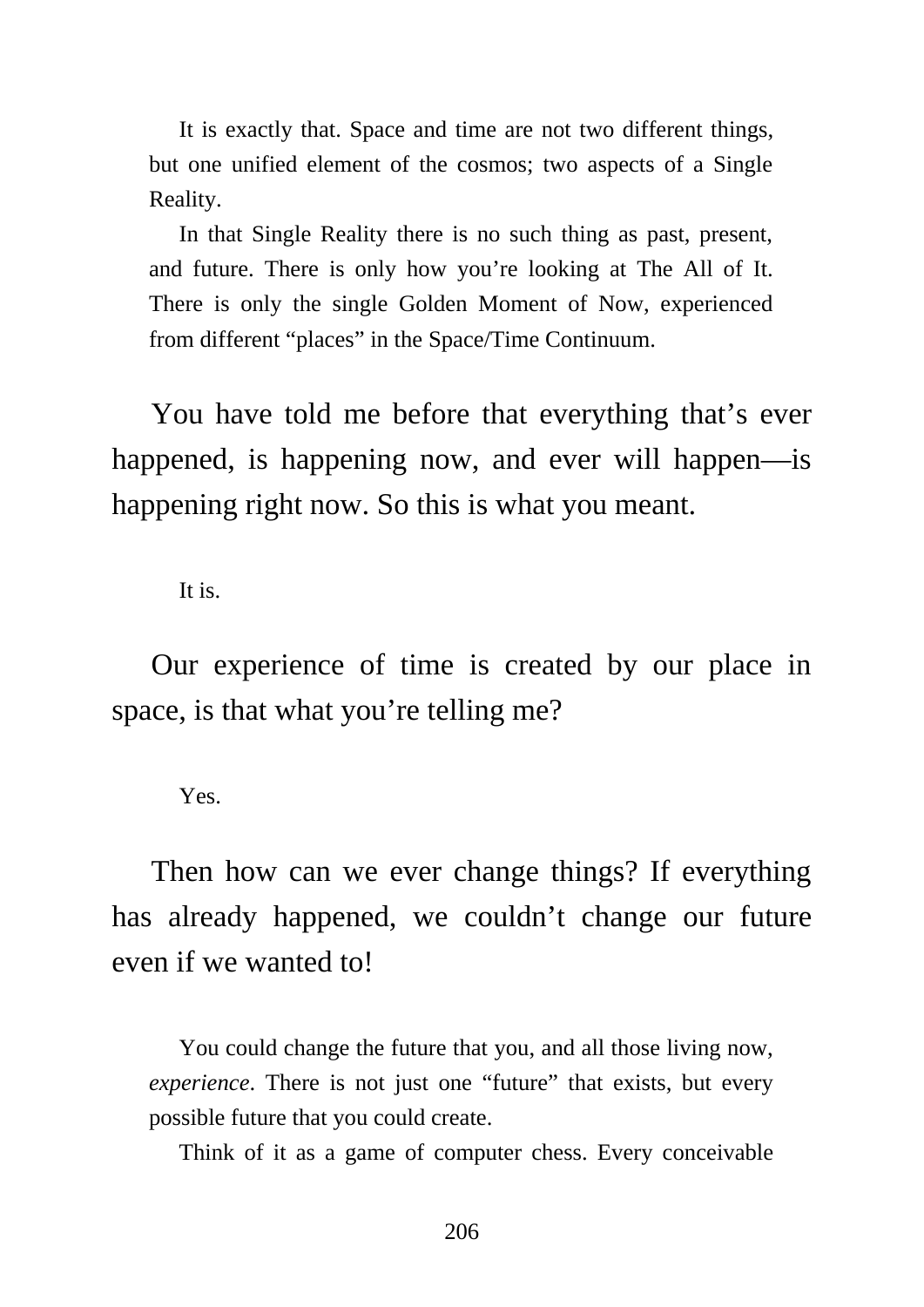outcome of every conceivable move is already on the program disc. You are determining how the game proceeds by the moves you make, but you could put the same disc into the computer tomorrow and play the game from scratch making different moves, and the program would respond in a totally different way producing an entirely different "future" with an entirely different outcome.

In the computer chess game, all of the possible futures already exist, and you are deciding which of those outcomes you will experience, based on the moves that you make.

Well, there's another wonderful analogy! Even my limited mind can now begin to conceive of reality in a new way.

You and those who will live after you can and will "change" the future (you are merely *selecting* the future that you choose, based on the moves that you make!), affecting all those living with and after *them—*and on and on, through the ages.

When I said that everything that ever happened, that is happening now, and that ever will happen, is happening *right now*, I meant "everything" in the biggest sense of the word. This includes every possibility and every outcome and every future you could imagine—and some of which you have not even begun to conceive.

So the future is assured! We know that it exists, in some form or another, depending on what "moves" we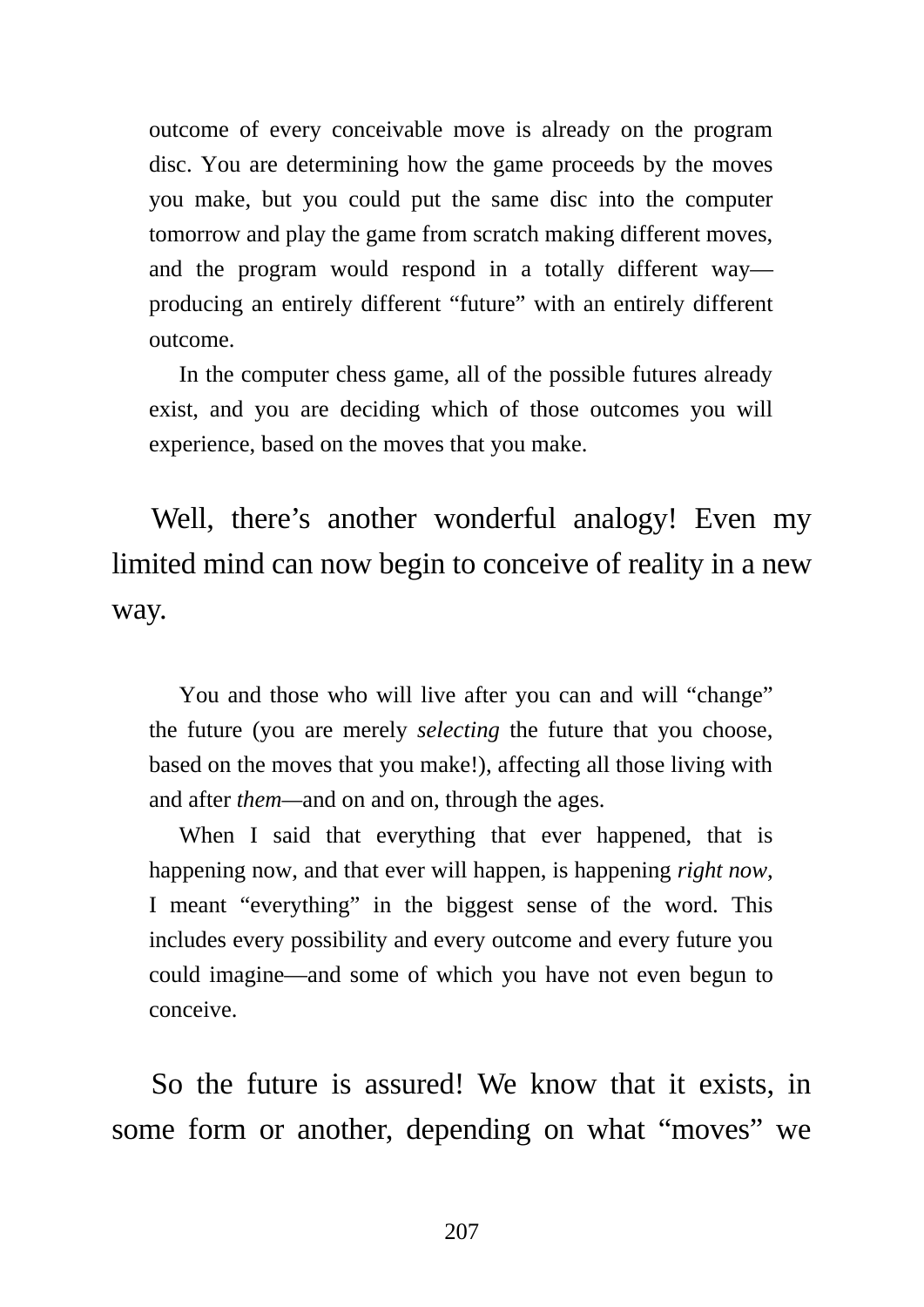make.

The future *is* assured. But *which "*future" you experience is up to you.

We are not talking "predestination" here. There is no One Single Future into which you have no choice but to step. There is The Future that you are creating and experiencing, based on the choices and actions you take.

You have so often said, "There is more going on here than meets the eye, " and you were not kidding. You meant that *literally.*

I did, indeed. And now you have grown in your perception to the place where you can understand how I *could* mean it literally.

So if you care about what *your* future will be like on Earth, you will begin creating that particular "future" by affecting and changing conditions "now."

Life will never end, because Life has no "beginning" *and* no "end." But you will only experience in your present state of consciousness one life at a time. What your present lifeline brings you, and all those who are traveling alongside you through the Space/Time Continuum, depends on you and on them.

You are making me think all about it, and I remember now that much of this is found in the transcript of *Home with God.* I looked it up, and I see that there you told us clearly: "There is nothing mysterious about the universe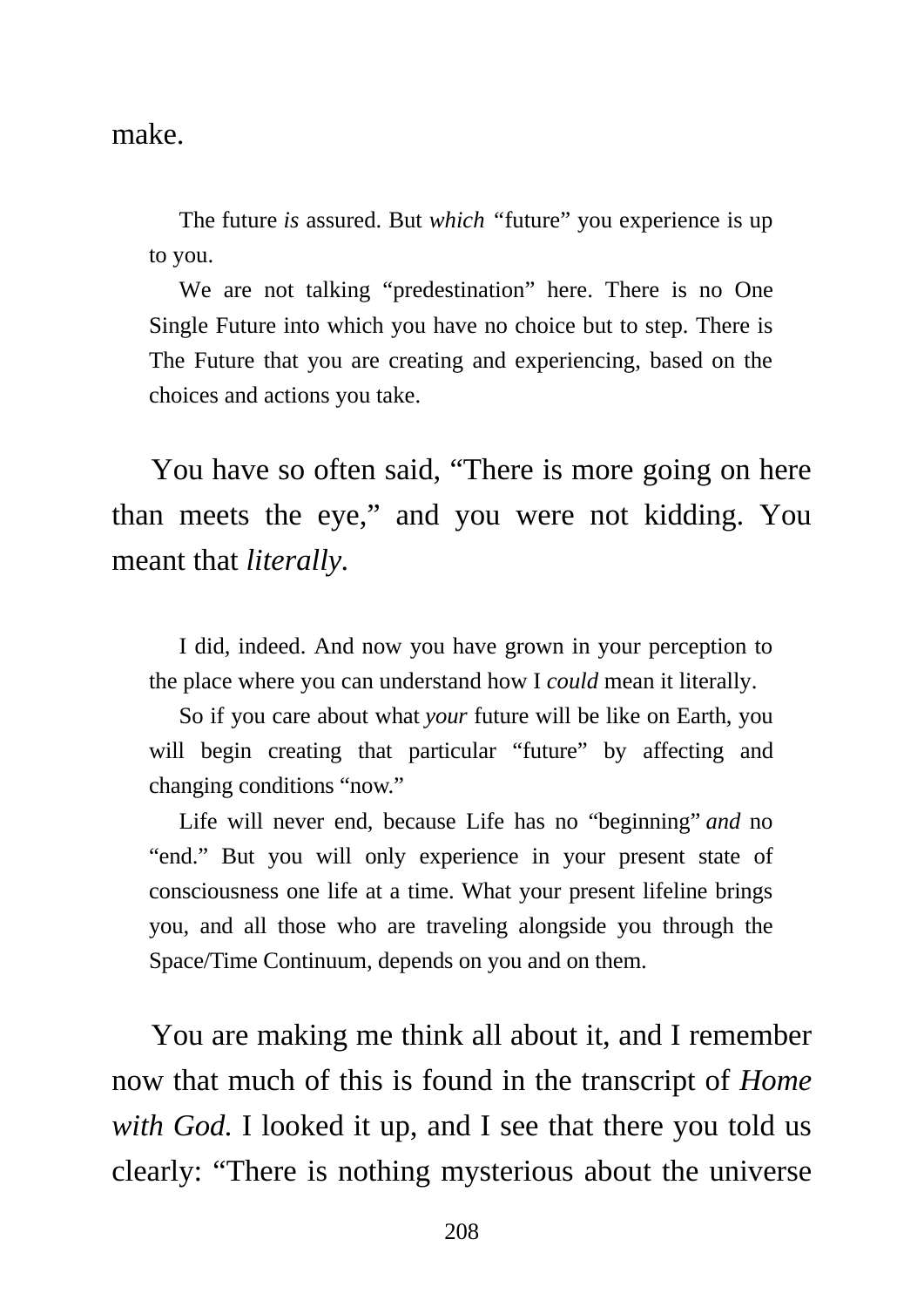once you look right at it, once you see it multidimensionally. This is not easy for you, because you have placed yourself with a body, inside of Space and Time, seeing, perceiving, and moving in the limited directions of which the body is capable. Yet your body is not Who You Are, but something that you have."

Yes, and that is not all of what is being shared here that has been given to you by me before. But now, in this present conversation, you are pulling much of it together in one place, capturing and reenergizing the main thrust of our previous exchanges.

You and others can use this summary here as a quick reference, a solid reminder, and a powerful tool for any person who has selfselected to awaken to the fact that they *are* awakened, and to humbly commit to assist in whatever way they may be able in the awakening of others.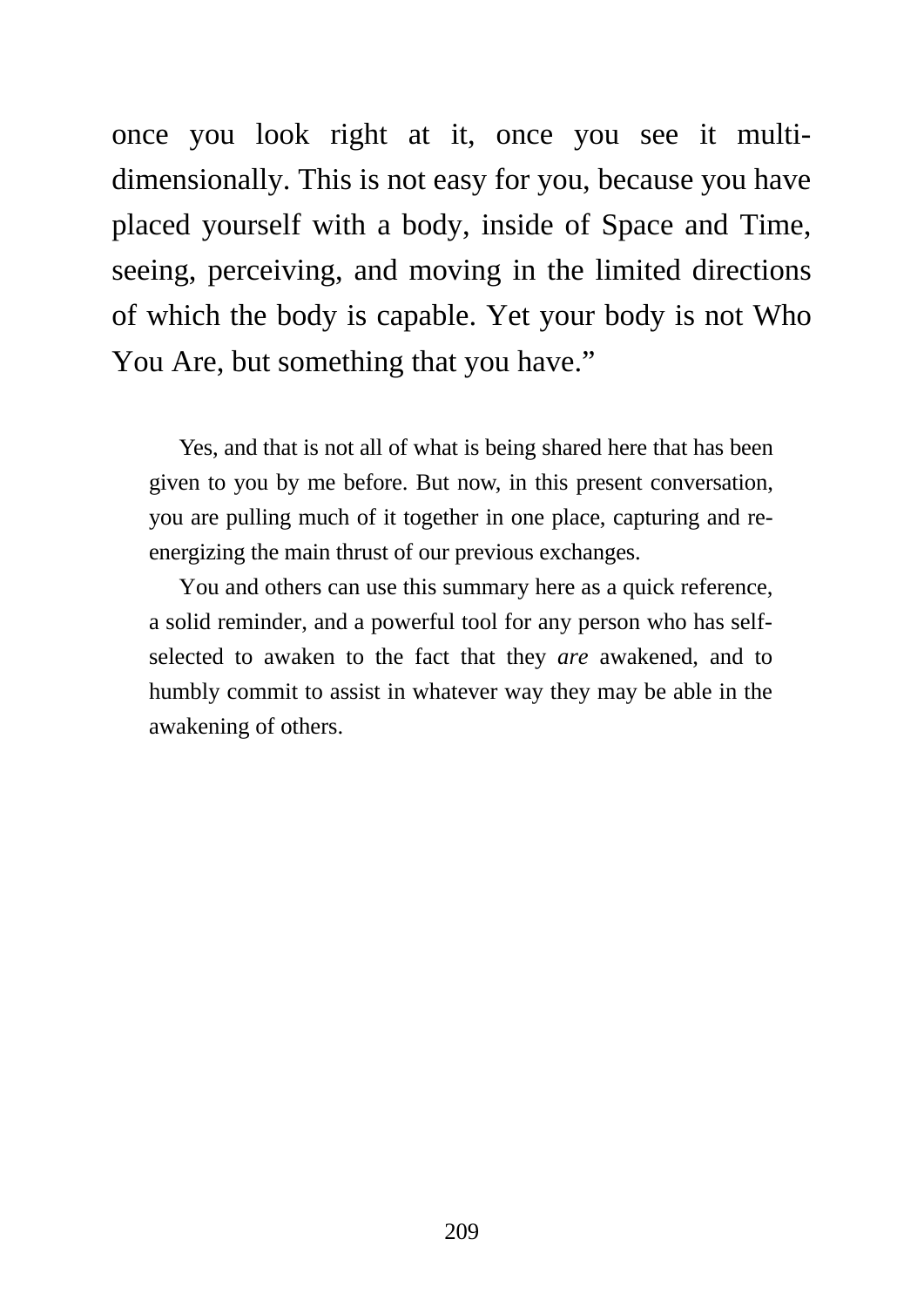Let me get back for just a bit to those other advanced, but not necessarily evolved, entities who live on other planets in the cosmos. You said that some of them have continued to be violent, even as the young species of Earth is violent, even though they have advanced hugely in their technologies. So I have to ask . . .

Why were such sentient beings allowed to get so far along in the development of their civilization in the first place before being helped? Why weren't they approached by Highly Evolved Beings from Another Dimension when they were as young as Earthlings are now, so they could have healed or transformed their immature violent behavior?

They were, Dear One, they were.

And it didn't help? I don't get this. If you're God, and if these HEBs—what shall I call them . . . these *emissaries*—are one of many forms of Divinity, expressing and experiencing Who They Really Are by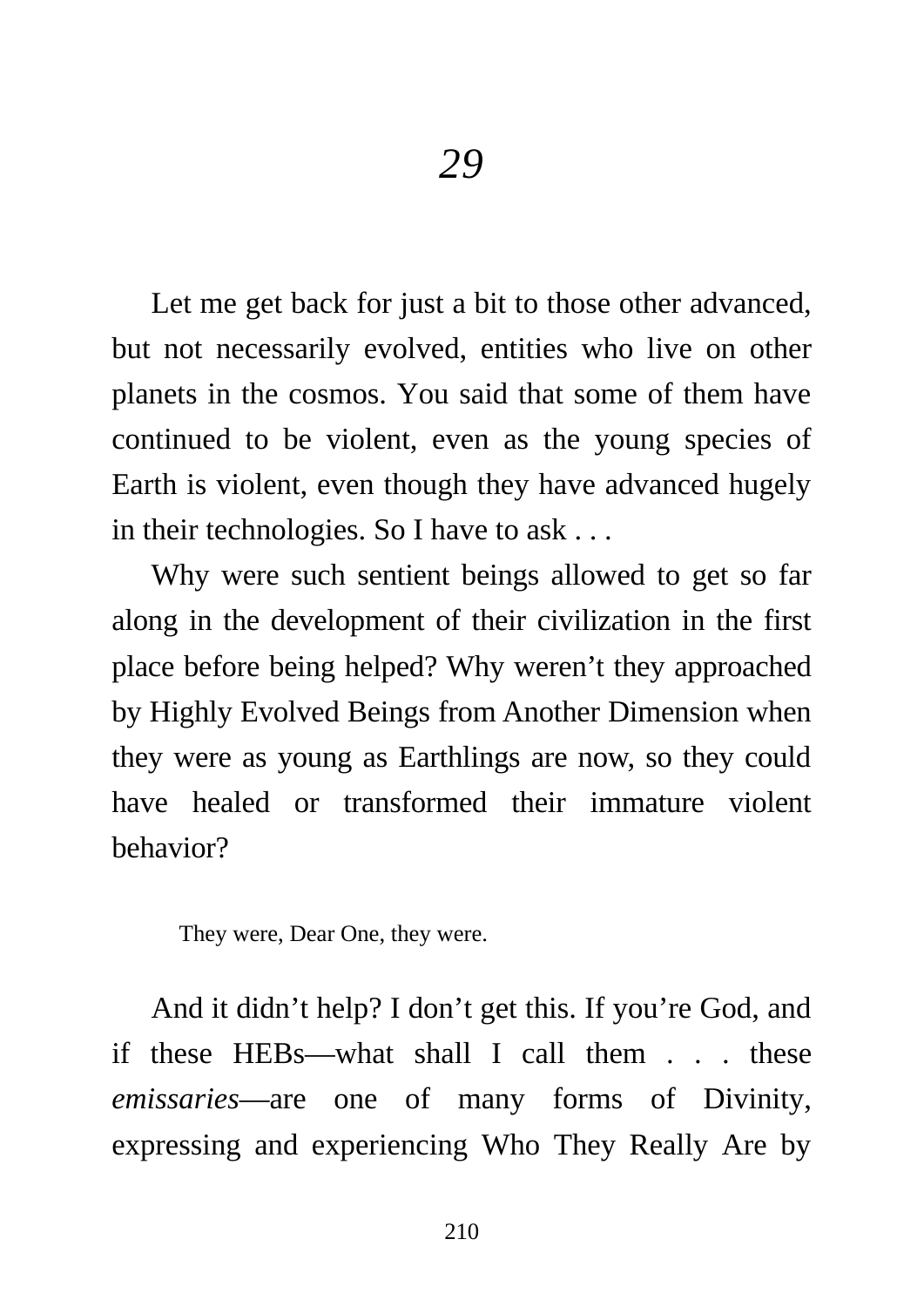helping other life forms to evolve . . . how could such an effort not have produced a shift in the consciousness of those otherwise advanced entities, such that violence would have been simply abandoned?

Every being in the universe—and, by extension, every civilization—has free choice, remember?

The fundamental characteristic of all sentient life forms is freedom. Freedom to create any reality they choose.

Many of the civilizations that are now older did not choose, when they were as young as Earth's civilization is, to awaken to their True Identity.

But I thought that God could not fail. I mean, *at anything.* The idea that failure exists is one of The Ten Illusions of Humans. So how is it that the attempt of HEBs from Another Dimension did not inspire advanced, but not fully evolved, beings living on other planets in the Realm of the Physical to awaken to their Divinity as a matter of their own free will?

None of their efforts were without benefit. They did inspire many individual entities. But the civilization as a whole continued to choose another path. Yet—to answer your question about God "failing"—know that all sentient beings in the universe ultimately freely choose to embrace their Divinity.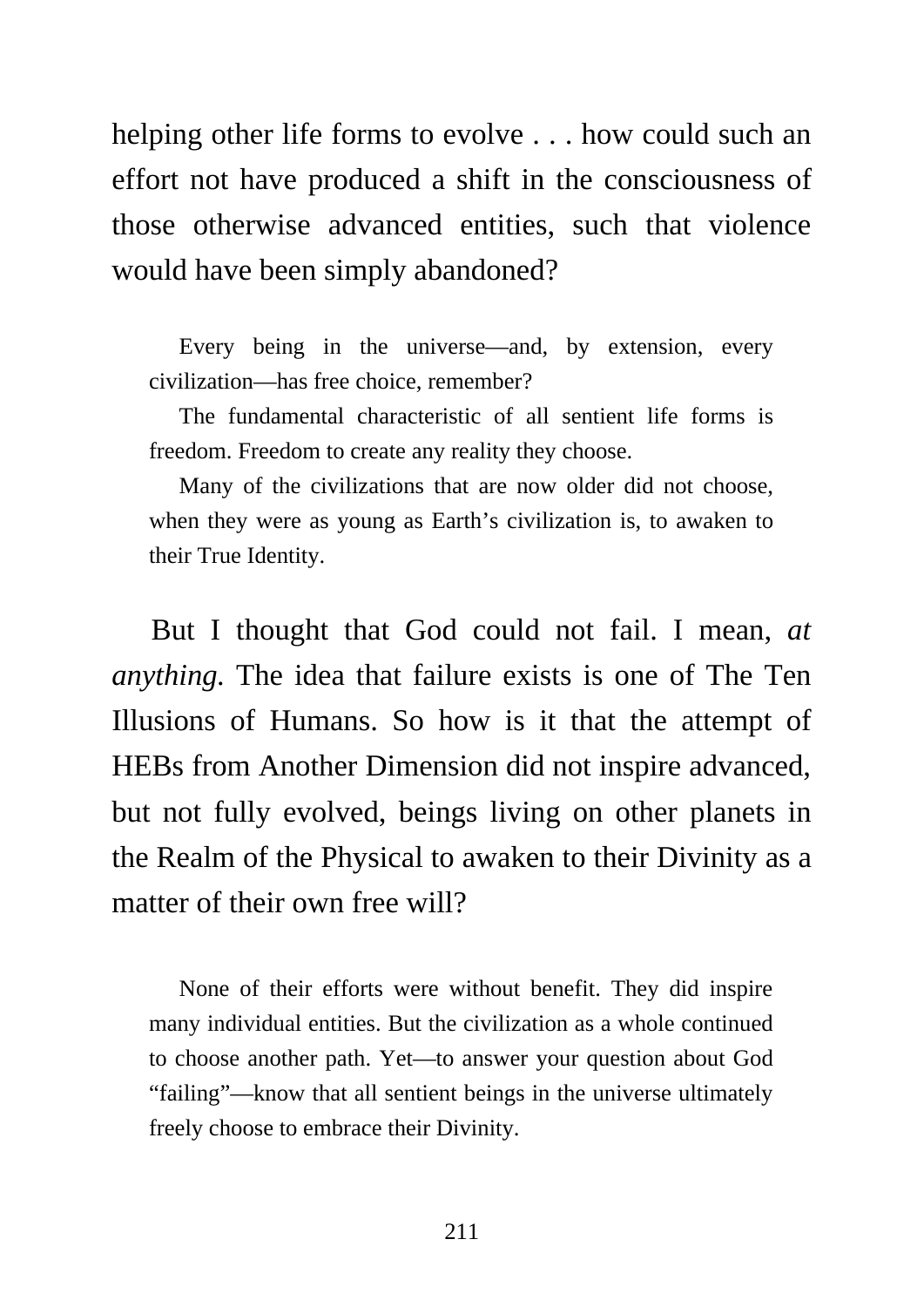# They do?

Yes. The question is not whether they will freely make this choice, but whether they will do so before or after—or because they've caused so much damage to their civilization, and the planet on which they thrived, that life as they had known it was altered forever.

In many ways, the whole *idea* is to bring an end to "life as they have known it"—but exchanging it, of course, for a new and more joyous way of life, birthed by a new and transformed way of *being.*

So it's not a question of *whether* Highly Evolved Beings existing in Another Dimension awaken those other physical species, but *when.*

You could frame it that way, yes.

What does *that* mean?

That means within the framework of your present understanding of time, you could put it that way.

Ah, yes, we just looked at this. So at some level it's already happened!

And as we've noted, nothing occurs in sequence. Everything is

212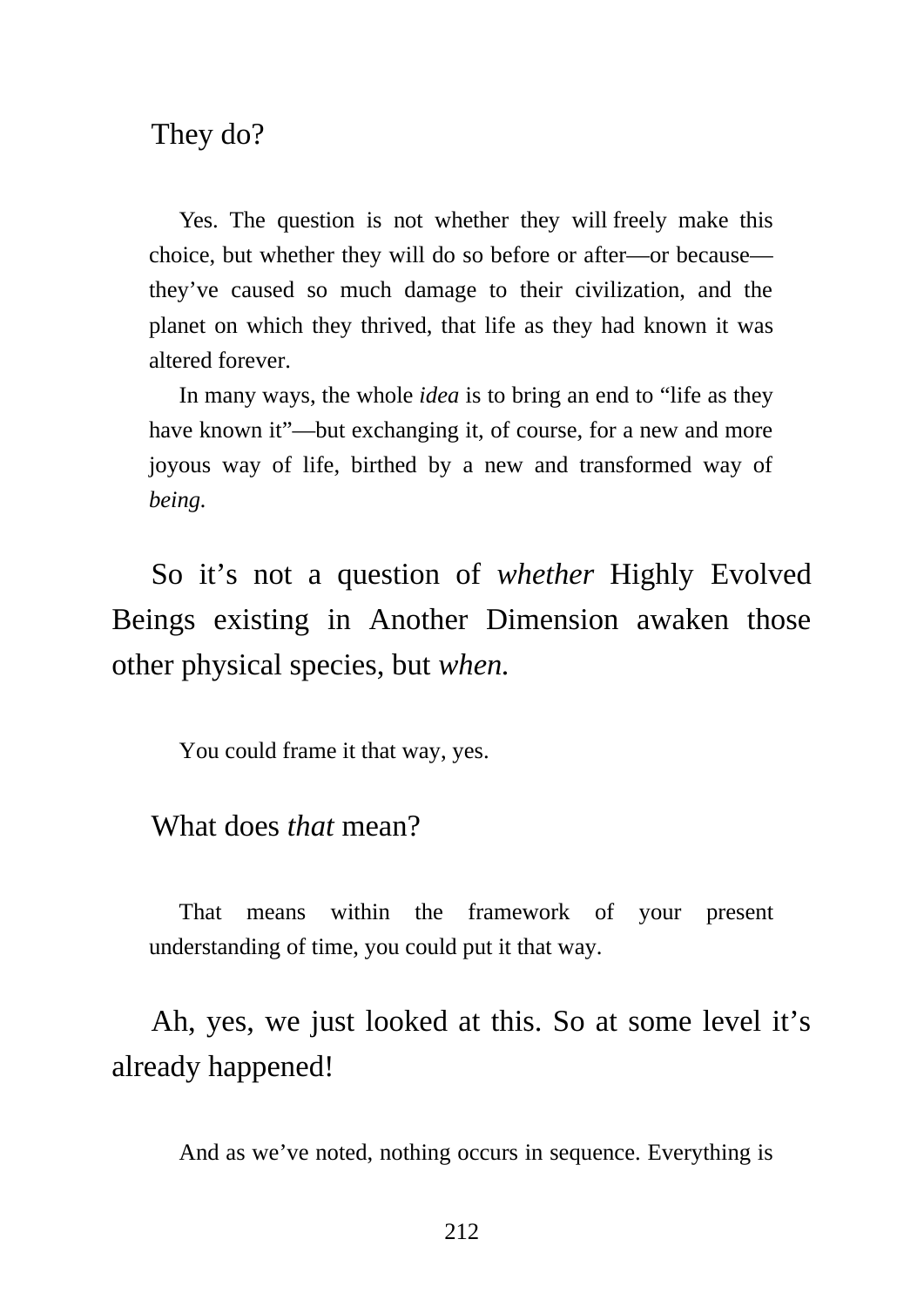happening simultaneously. Your individual experience of this reality appears to you to be sequential, yet the reality exists in its totality simultaneously. Life is, therefore, what you might call "sequentaneous."

Well, if the "future" has already happened, then you, as God, must know already about *everything* that's "happened." So just tell us now what the outcome is, and we can be done with all our worrying and wondering and fretting and trying . . .

I won't be doing that.

Why, because it's all a *big secret* and you're not supposed to let the cat out of the bag?

No, because every *conceivable* outcome has already occurred, and the one that *you*, and those of you in this life, will experience is the one that you will choose—and I will not do anything to preempt that choice, or the making of it by you. I will always leave you a choice in the matter.

This is true Godliness. This is the truest experience of Divinity. And this is the experience I desire for you.

Okay. I'm going to accept that, and let it go. So for now, can we talk within the context of a sequential reality; the reality I am experiencing in my life?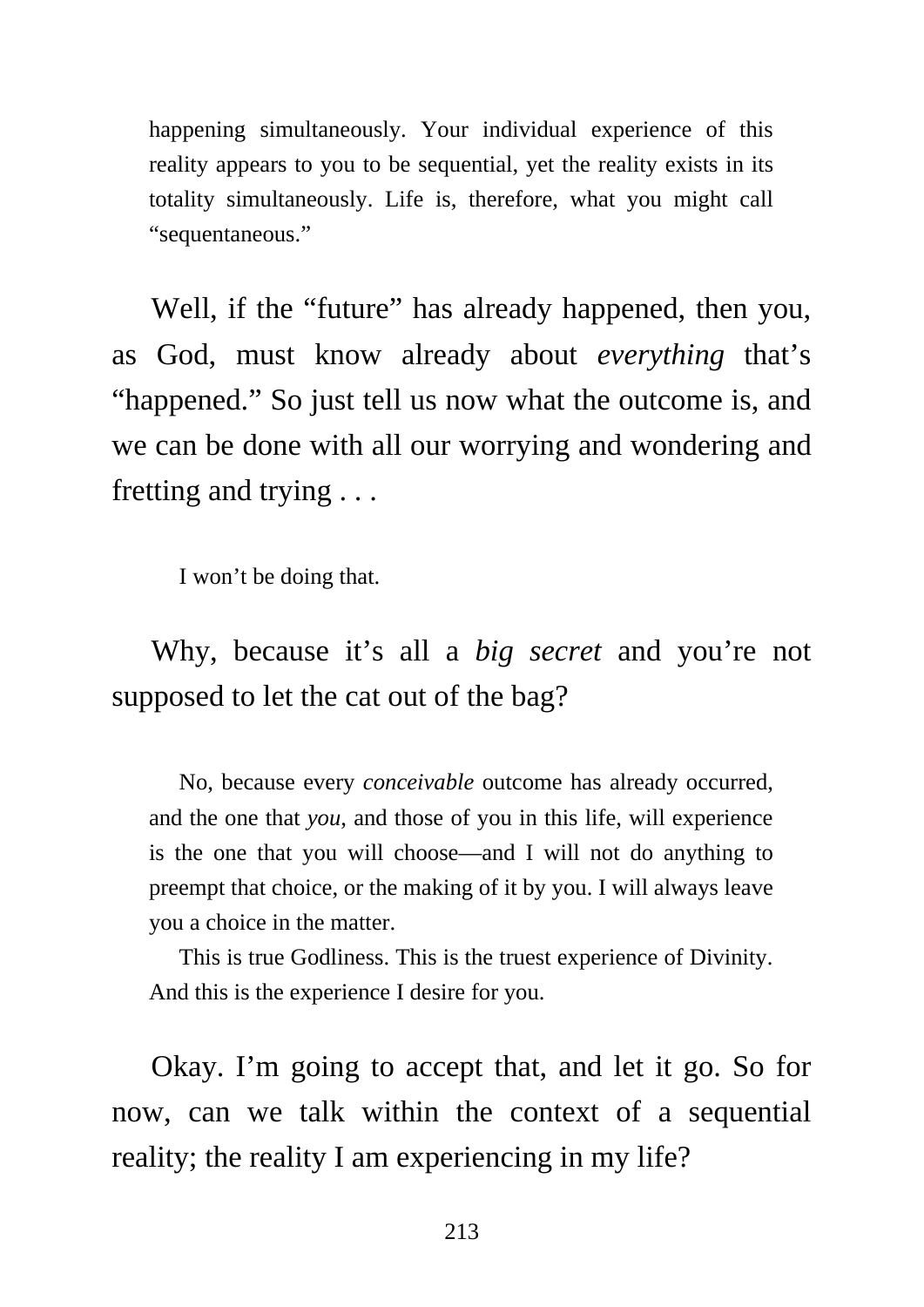We can, and we are.

Good. Within that framework, I am now understanding that Highly Evolved Beings have chosen to help Earthlings to awaken to Who We Really Are. I understand as well that we have a choice to awaken before we damage our civilization and our planet such that "life as we know it" is disassembled and disappears.

I assume that if we do not awaken now, during this early stage of our cosmic development, we could wind up living in this lifeline essentially as many older species in the physical realm do, becoming more and more violent even as we become more and more advanced.

Those last thirteen words are a description of how things are going on your planet now.

Yes. We *are* becoming more and more violent even as we become more and more advanced. That is the sadness of it.

As we develop our technologies and our weapons of mass destruction even further, we could become so violent that we could completely self-annihilate.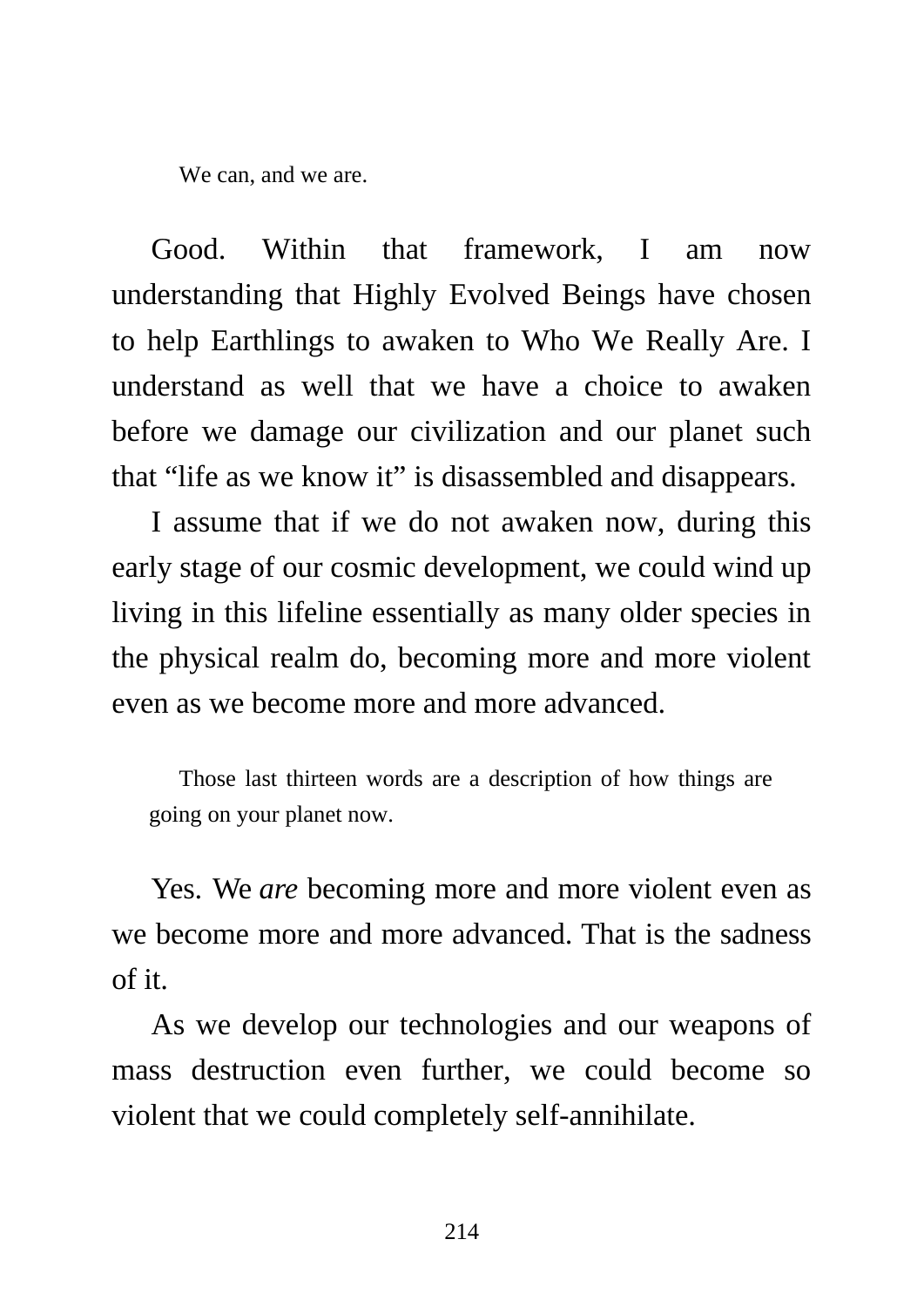No. Not completely. The Superconscious Will of your species will not allow it. No species ever totally, utterly, and completely self-annihilates. You may even have to find a way to migrate to another inhabitable location in the cosmos, with but a handful of humans, but the species will never totally self-annihilate.

You have come very close, though. Human civilization has already gotten very close.

## Are we talking Lemuria here? And Atlantis?

We are.

So we have our work cut out for us here. We may not completely disappear as a species, but we can do plenty of damage if that's what we choose.

That is correct. Currently that's not what most of humanity is choosing. Yet many sentient beings do things that bear no relationship to what they choose.

Remember our children-with-matches analogy?

Yes.

Very young children who light matches and start a fire that burns the house down did not choose to do that. That can be the outcome of what they did, but it is not what they chose. And the only reason the house burned down is because the fire department didn't arrive on time.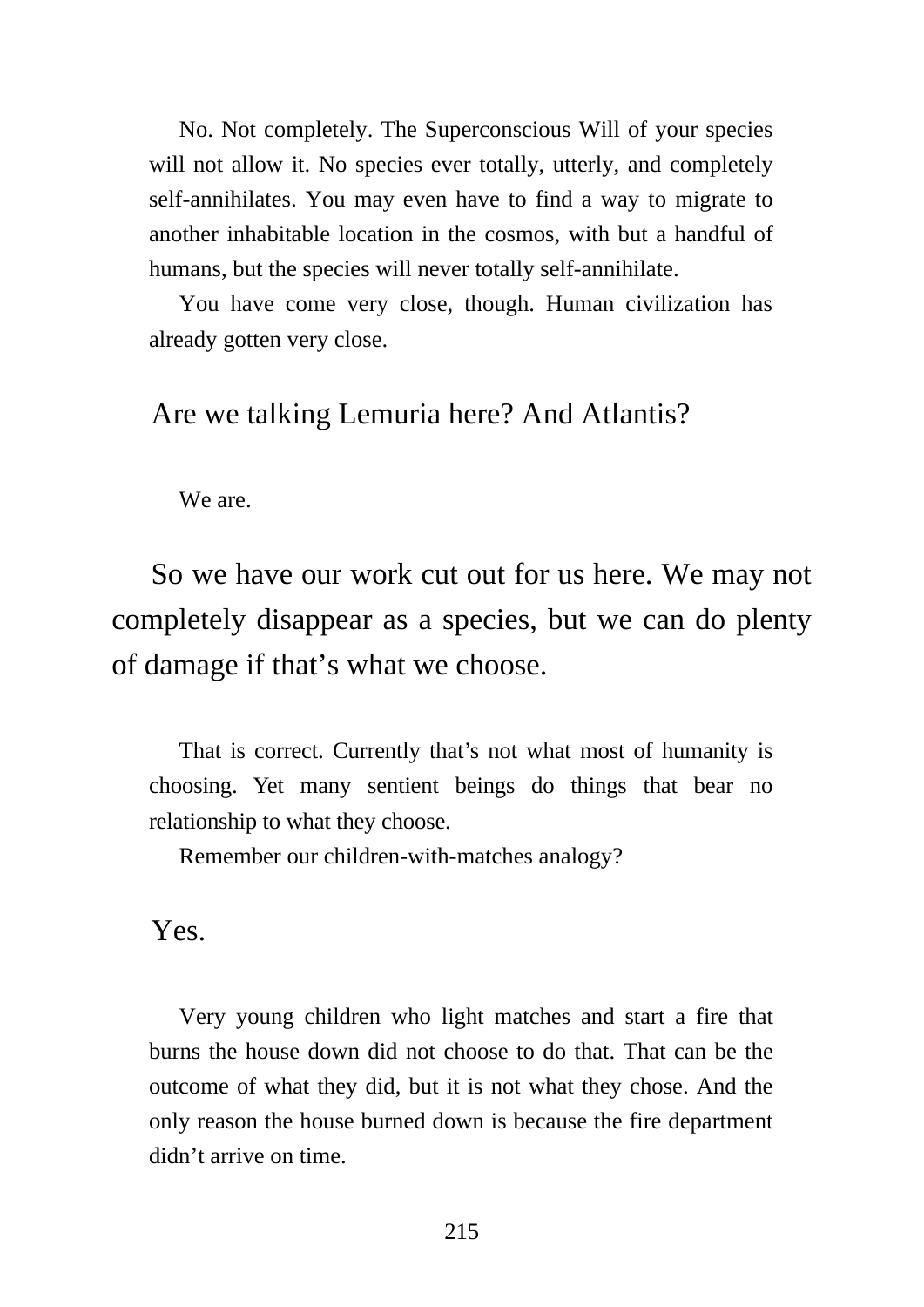In your case—in the case of your civilization—the fire department has arrived.

That's what the Third Invitation is all about. You are the fire department; you and others like you on Earth who are going to self-identify as being committed to assist in the awakening of the species.

If that's the case, I need to ask that we now turn this conversation into a look at something more personal. Remember when you said I want to be careful not to focus so much on the fascinating aspects of all we've been discussing, that I lose my focus on what's important for me to get out of this on a personal level, to assist in my own further awakening?

Yes.

And you actually mentioned, then, the topic of full integration, which is exactly what I feel called to talk with you about now. And I think that others who have self-identified may have the same question I do—or issue, if it's not unkind to them to put it that way.

Go ahead. I'm here.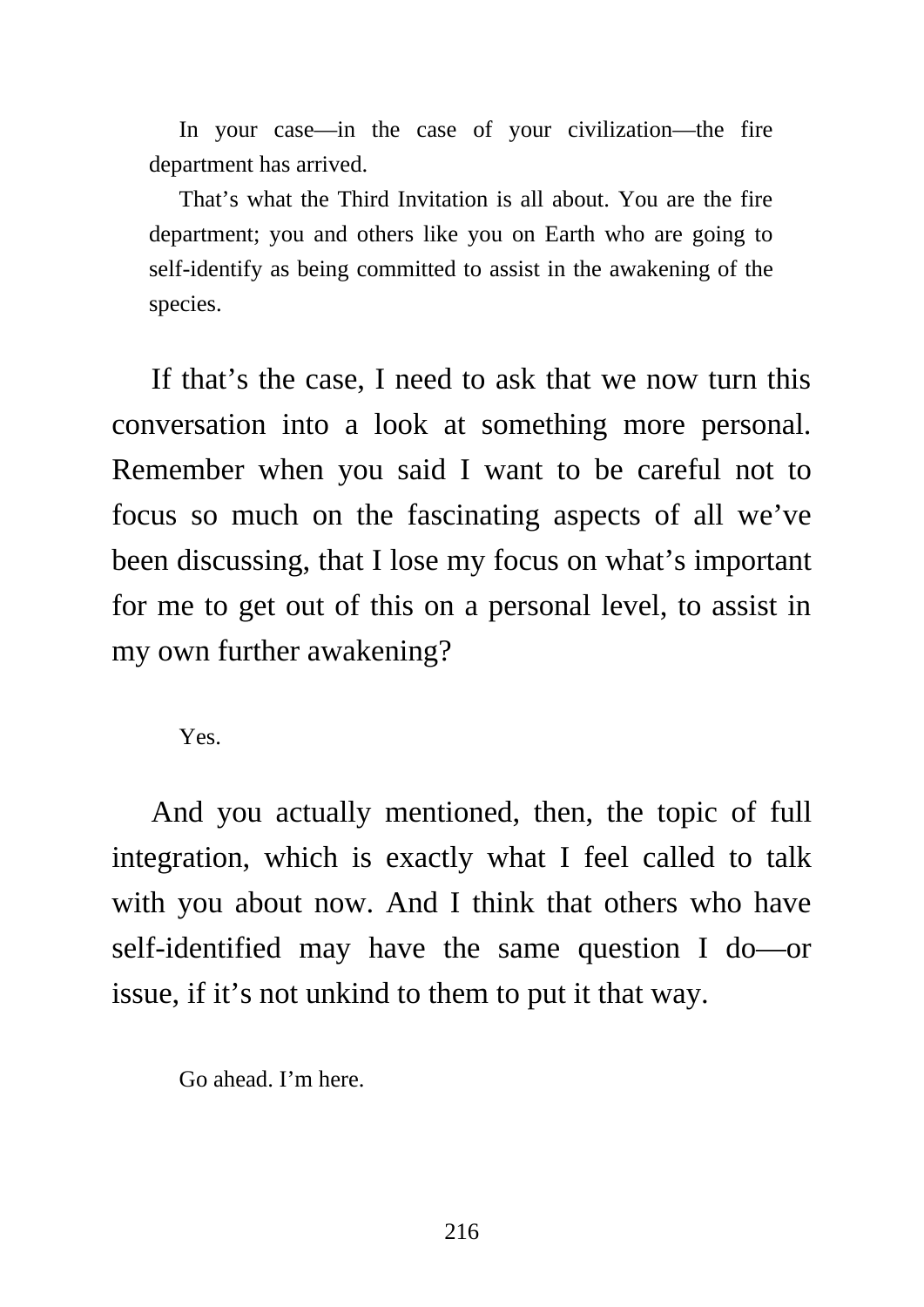How do I, how do they, integrate all of this?

We've been given some great insights here about how humans could live if we were an awakened species, but the question now is, how do we make this work in everyday life?

If I'm in the fire department, I need to change my *own* behaviors before I can begin to think of producing some kind of change on the planet. Gandhi had it right. I need to be the change I wish to see. But I have not been able to do that to my satisfaction. I'm finding that information is one thing, integration is another.

The great sadness of my life is that I haven't been able to fully integrate all that I have come to know and understand as a result of our conversations. I haven't been able to make it a consistent part of my life. I mean, my daily *interactions*, not just my daily *thoughts.*

And here's what I *don't* want to do. I don't want to share with others messages that cannot be actually lived and demonstrated. I'm not interested in pie-in-the-sky, impractical, unworkable, or non-achievable evolutionary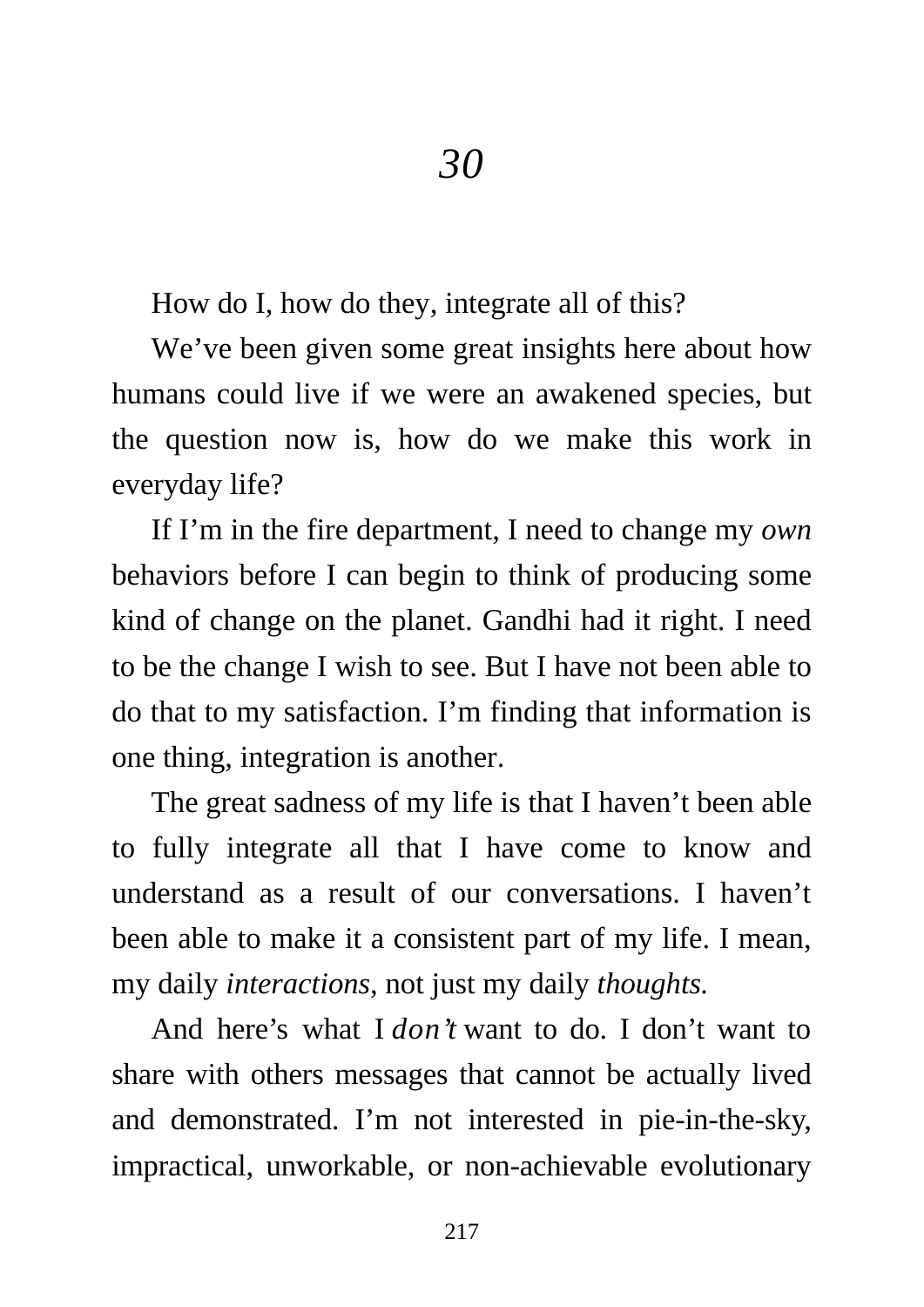goals.

These goals are achievable, I promise you. Regular, normal human beings have lived their lives in the ways that have been described here.

That may be so, and I am so very glad to know that, but I can tell you that in my experience this has been a huge challenge. I hear you say that I am Love, for example, and that we are *all* Love; that Love is what we're made of, that it is Who We Are. Well, you know, I *think* I'm a loving person, I *want* to be a loving person, I *try* to be a loving person, but far too often I say something or do something or *am* something that is just plain and simply not very loving.

Either I'm not loving the Earth, or I'm not loving my myself, or, saddest of all for me, I'm acting in a way that is not very loving toward another.

I want to get above that. I want to move past it. I want to go beyond it. I'm entering the first third of my seventh decade on this Earth and I'm really wanting to see more progress. How *long*, oh God, how long will this take?

You're being very hard on yourself. Many who know you would say you're a very loving person. And so is everyone who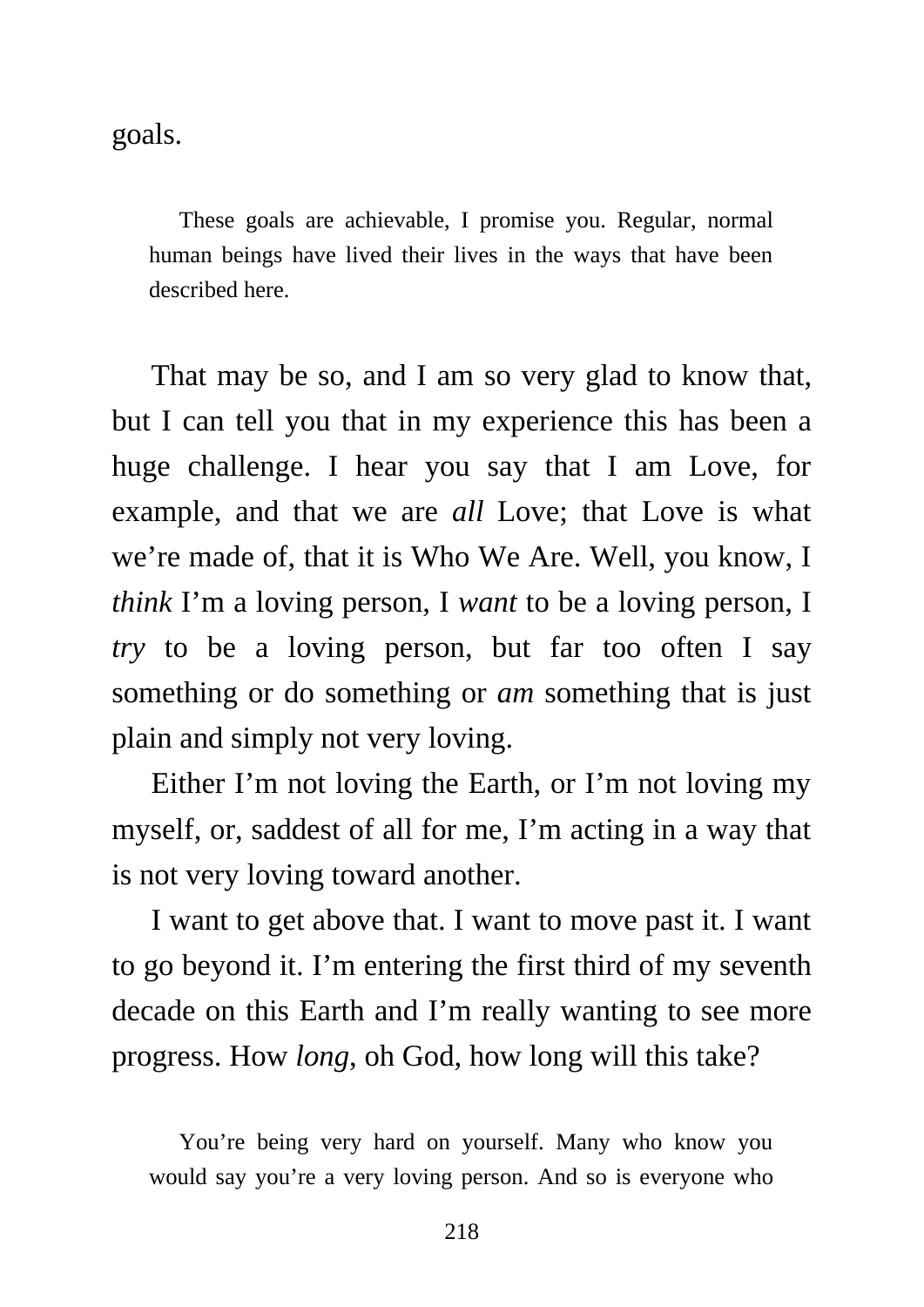has been drawn to this conversation, or has found themselves following this dialogue "by chance."

It is true, indeed, of everyone on the Earth. You are, all of you, my wonderful children, growing and becoming more and more of your True Divine Self every day.

It is as I told you in our very first conversation . . .

You are goodness and mercy and compassion and understanding. You are peace and joy and light. You are forgiveness and patience, strength and courage, a helper in time of need, a comforter in time of sorrow, a healer in time of injury, a teacher in times of confusion. You are the deepest wisdom and the highest truth; the greatest peace and the grandest love. You are these things. And in moments of your life you have known yourself as these things. Choose now to know yourself as these things always.

I am trying. I am really trying. We all are. But I don't seem to have found the formula. I don't seem to have found a way to consistently be who I want to be, who I know I am, when daily life presents itself. Can you help me? I feel like I'm floundering here.

You might begin by letting this very conversation be of lasting benefit. Read the transcript that you have made of it often. Pay attention to the list of sixteen ways in which an awakened species behaves. Place particular focus in your personal life on Item numbers 1, 2, 3, 4, 8, 12, 14, 15, and 16.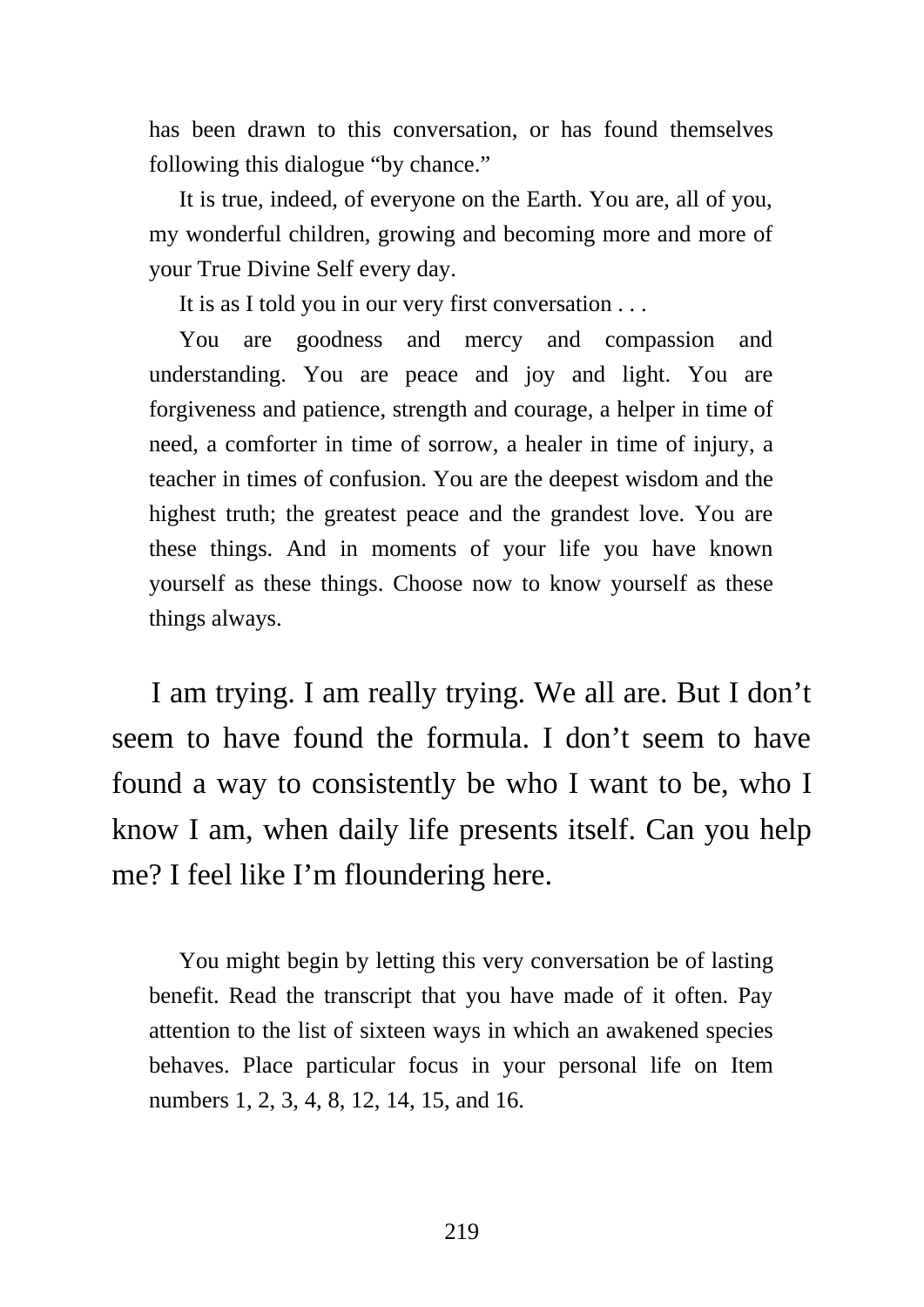Thank you. I will do that. I will do exactly that. But is there anything else you can tell me, any other ideas you might offer?

Yes. Number one, see your whole life as the process, not just a small period within that whole. So do not seek to complete the integration of all that you have come to understand within the next year or month or week or day. Let your process take the time it will take.

That's not what I would call excitedly motivating to a person who is impatient.

Impatience can be not so beneficial if you let it stop you from acknowledging how far you have come and how fast you have done so, and letting *that* inspire you about your tomorrows.

In other words, be kind to myself.

In other words, be kind to yourself. Notice where you've been earlier in your life, where you were just a few years ago, and where you are now. Your progress has been exponential. You've not been moving forward at a 1-2-3-4 rate, you've been moving forward at a 2-4-8-16-32 rate.

This is true of all those who are following the conversation here. It is, in fact, why and how they have come to do so. They are not following this exchange "by chance." They have brought themselves to this experience. All of you are now stepping into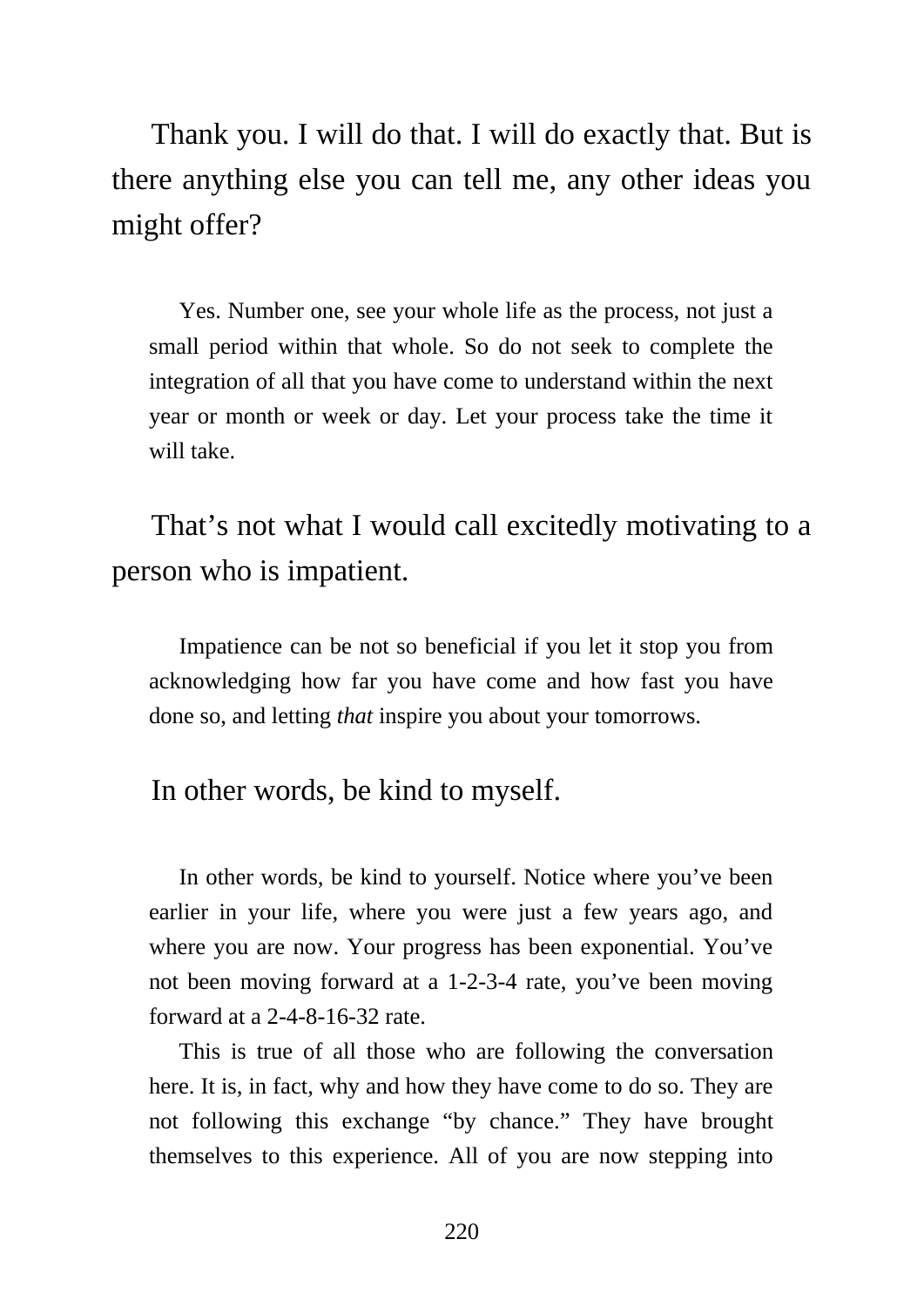The Perfect Time for Advancement.

It's going to be easier as you move forward. The biggest part of the mountain, the toughest climb, is behind you.

Thank you. Thank you for telling us that. But could you give me any practical tools, any *methods* or approaches I could use to more fully integrate all that I know to be true? I'm searching for *congruence* here. I don't want to just talk a good game; I want to walk the talk.

And you don't think that you do.

Every so often, maybe. Every once in a while, when I'm in a really good space. But I want to do it every day. I yearn to do it all the time.

You *are* doing it all the time, don't you see? Your struggle is part of the process. It's *part* of doing it all the time. If you weren't walking the talk all the time, you wouldn't pay ten seconds worth of attention to any of this.

The whole world is going through an evolutionary shift right now, and you're not immune to that. You're part of it. You're actually part of that which is creating it. All of you who are engaged here right now have self-selected to be part of that.

So have patience with yourself and have patience with the process. You're all going exactly where you all seek to go, and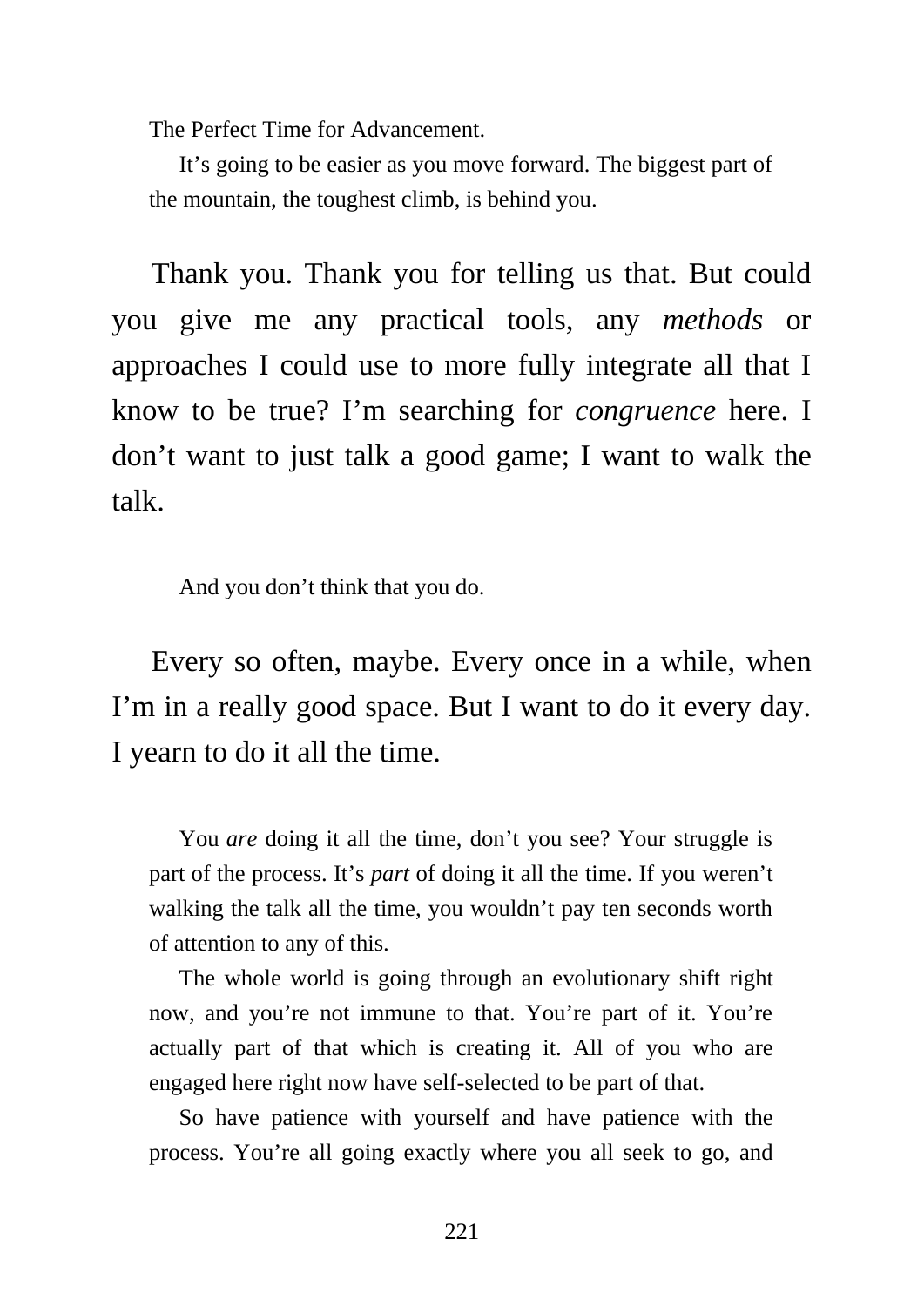you're all getting there, and you are—each of you—sweetly and gently taking others there with you, as they see the changes in you and feel inspired to create changes in themselves.

If they saw you showing up *all at once* as The Perfect Example of An Awakened One, they might admire *you*, but they would never see *themselves* there. Don't you see, then, that you are going through your struggles on their behalf? Do you see that it serves them for you to be doing so?

Do not ask, then, for your struggles to end. Ask them to be even more evidenced, and then more visibly and successfully overcome, and in this way all of you will awaken a species that is wondering if such a process is possible—and see in you that it is.

## You have a way of making everyone feel better.

Well, if I can't, who can?

#### Cute. You really can be cute, you know that?

So I've been told.

But really, couldn't you give us some tools here? Some methods we could use to at least keep this process of our personal evolution moving forward?

You do know that there is no "right way" to the mountaintop.

Yes, I know that. You've made that clear many times.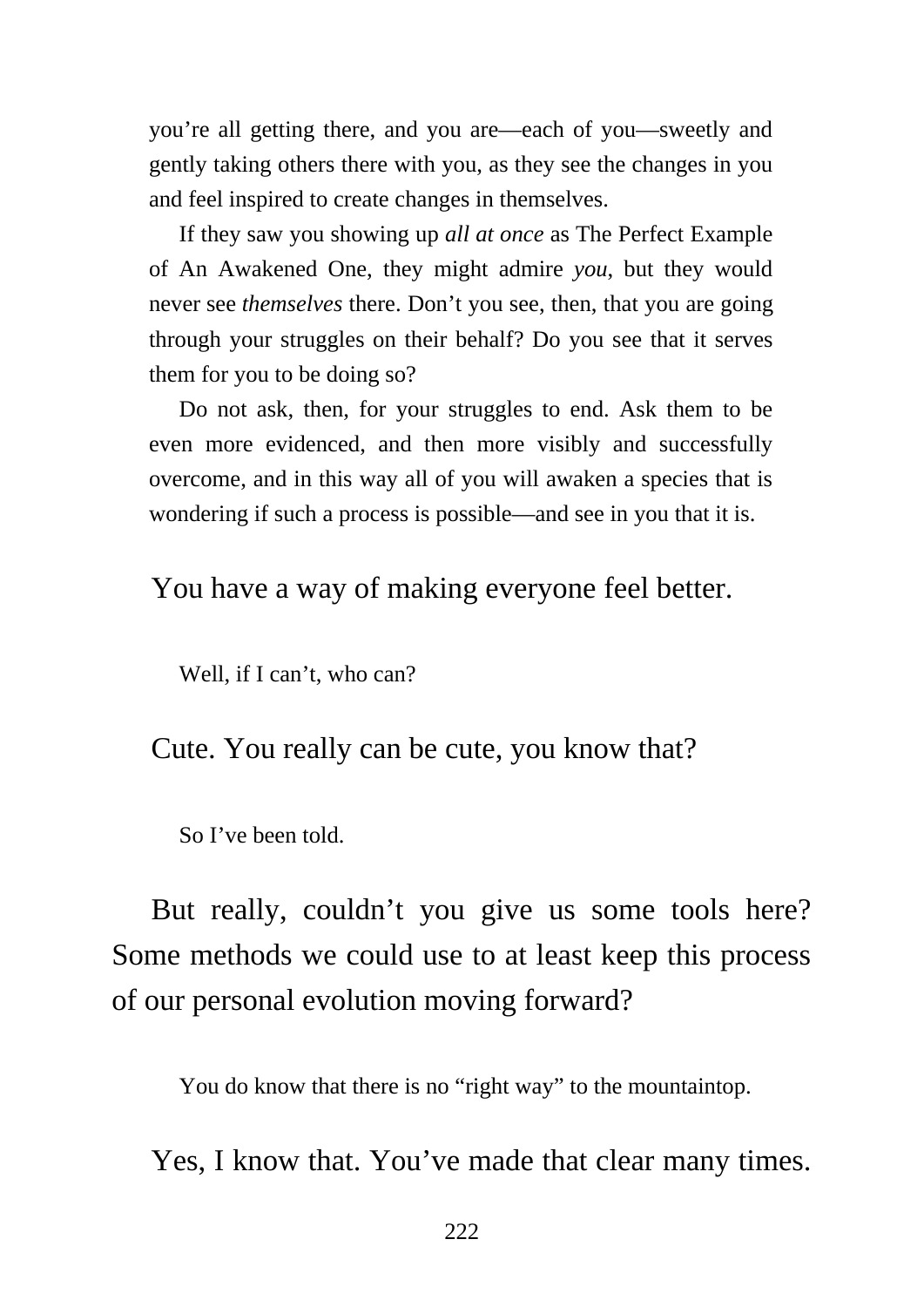# But surely you can offer us some options, some things we might consider.

With that caveat, here are five, then . . . *Share Your Process*.

As spoken of in an earlier part of our exchange here, and referred to again just a moment ago, share openly and authentically with those whose lives you touch both your struggles and your progress on the path to full awakening. The choice to do so is both empowering and emancipating, unshackling in an amazing way the Will Within to express the Divinity that is yours, and liberating in others their own desire and ability to also do so.

#### *Create a Reason*.

The challenges of the path you have chosen may, on more than one day, hardly seem worth confronting unless you accord them greater meaning than the simple triumph over them. The question must be asked, "Why?" Then your answer must be given.

I tell you this: Your path is not without purpose in the heavens. For every soul which would grow to know in its experience what it has always understood in its awareness serves not only its own agenda, but the Superconscious Will of the Collective, advancing the evolution of a species even as its individual progress is attained, for it shall leave in the wake of its advancement the ladders and stepping stones by which those who follow may do so ever more rapidly.

#### *Express Gratitude*.

This is the most powerful tool you could be given. Gratitude can be a selected energy, and not merely an autonomic response. When one actively chooses to be grateful for everything presenting itself in one's life (and I do mean *everything*), it sets up an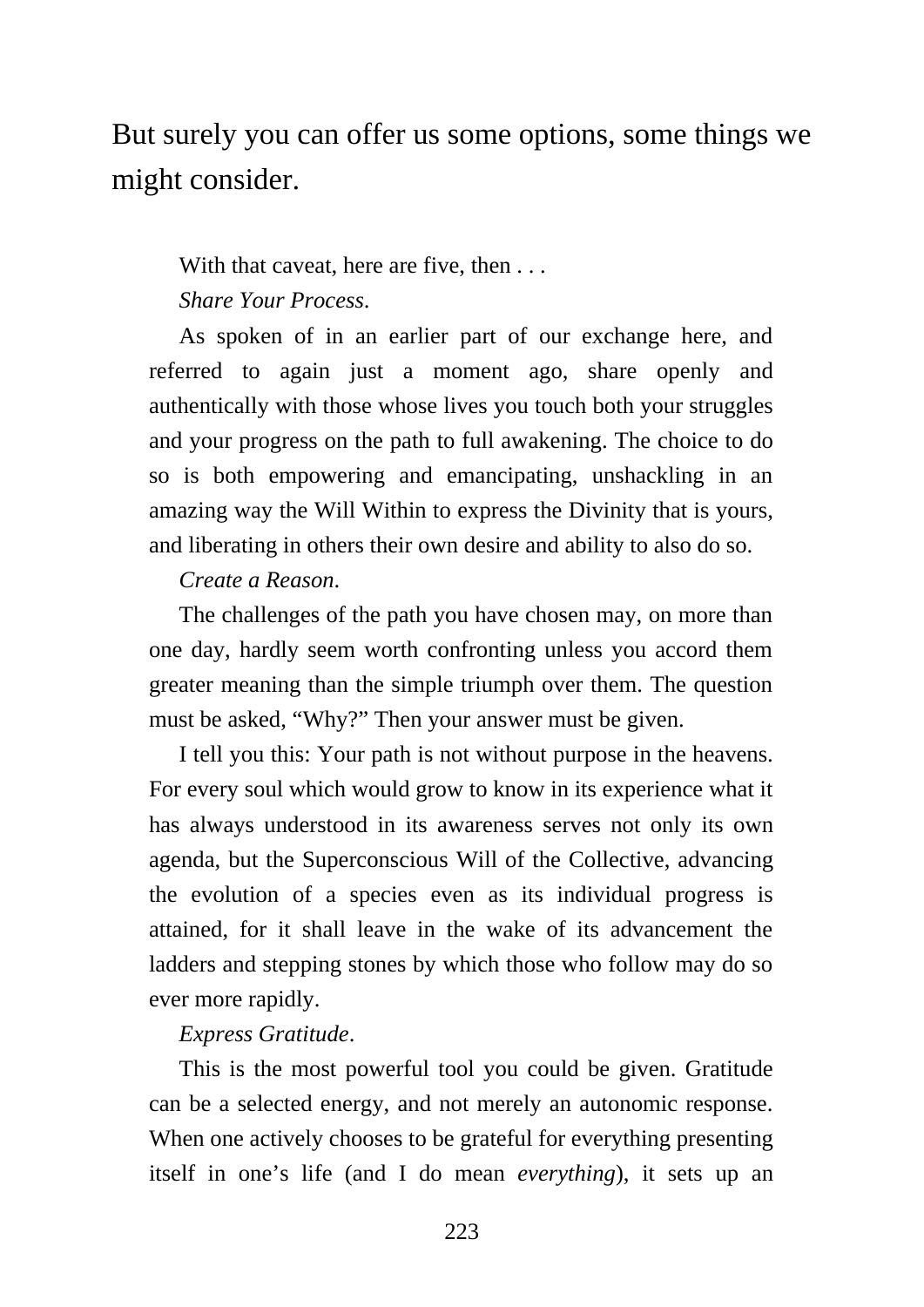energetic signature that washes over and impacts the energy of whatever is now arising. This can transmogrify (defined as: "To transform, especially in a surprising or magical manner") the presentation itself—to say nothing of one's entire life.

*Choose a State of Being*.

Do this in advance of anything you know you are going to think, say, or do. Life has very little to do with what you are doing and very much to do with what you are being while you are doing it. The surprising thing about this is that through pure intention, "beingness" is transformed from a reaction to a creation. It is no longer something that arises out of an experience, but something that you put into an experience.

And one final tool for integration . . .

*Go with the soul*.

Most often, you respond to whatever is happening in your life —whether it is an illness, a disappointment, a happy surprise, whatever it might be—from the logic center in your mind. You analyze the data that your mind holds regarding the experience at hand, and that is the place from which your reaction emerges.

It is possible for you to cultivate the ability to respond from the wisdom center in your soul. Here, the data regarding the experience at hand is unlimited and expansive, and includes considerations and understandings that may not have been even conceived of in the mind.

The soul is the place within which everything you know is *already* integrated, and simply awaits the outward expression of that. So take a moment whenever anything is confronting you something that you call "good news" or something you call "bad news"—and instruct your mind to let you act as if you are out of your mind. Then notice your response emerge *without thinking*, producing a spontaneous demonstration of your soul's wisdom and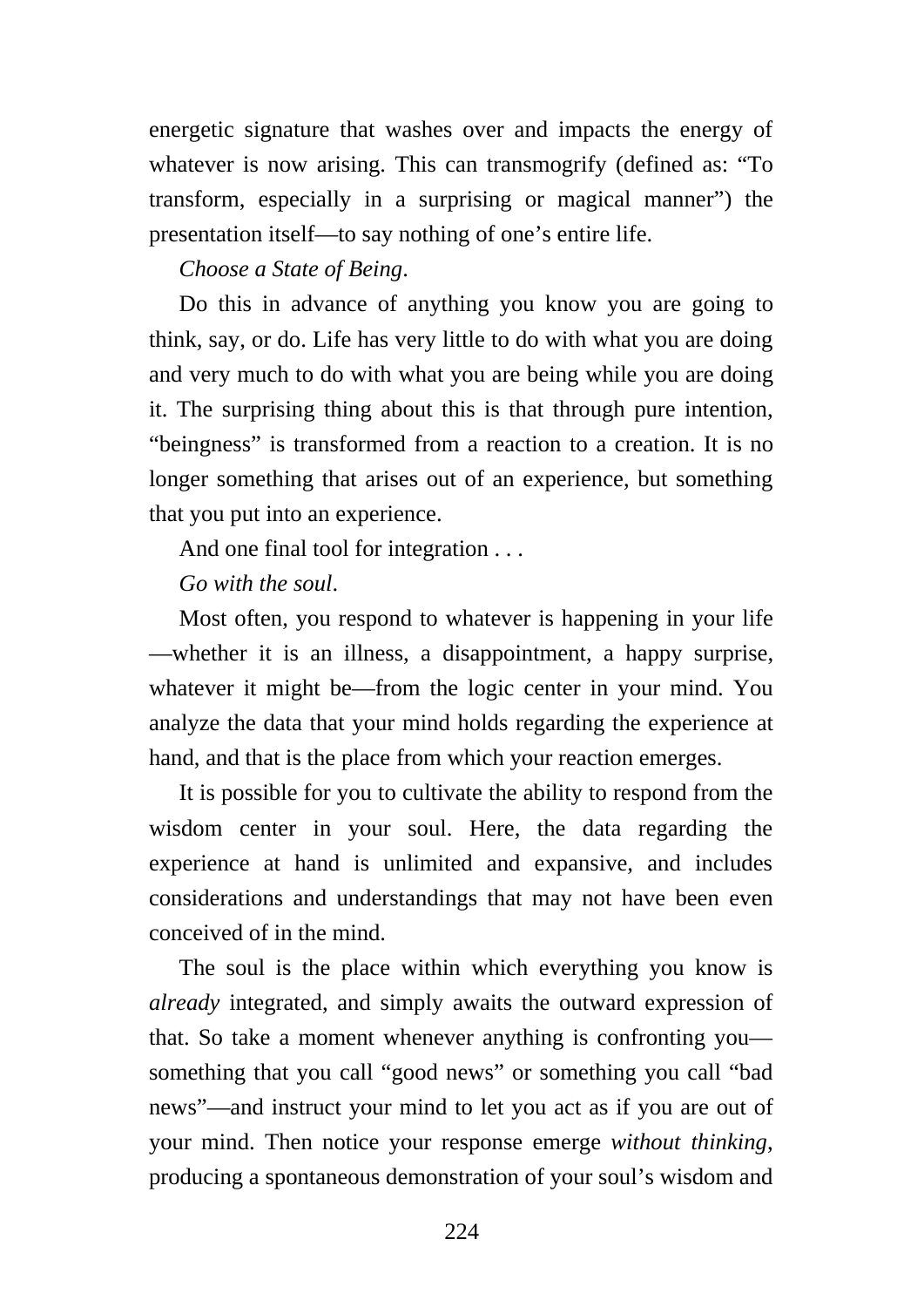awareness.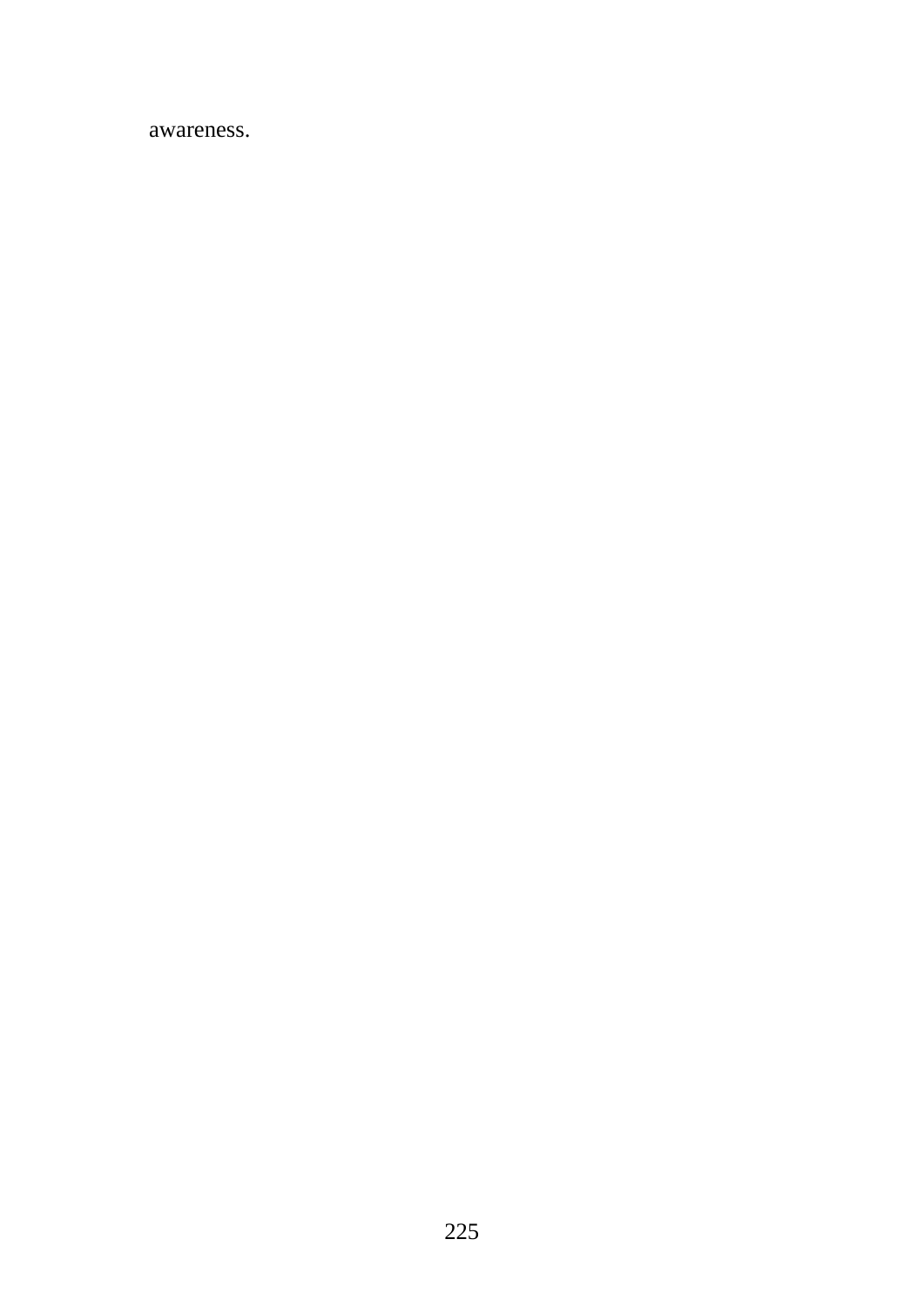I love this, I *love* this. Now we're talking! Now I've got some equipment with which to finish climbing that mountain! This is *great.* And you know what? I actually came up with my own version of that last tool myself.

Really? All by yourself?

Well, it seemed like it was all by myself.

Yes, well, it's supposed to. Go ahead.

Hmmm . . . are you saying—

—no, no, go ahead. Tell me what you came up with "all by yourself."

I guess I understood intuitively that there was one way that I could bring to my everyday life the experience of what I already know to be true. So I came up with, a few years ago, what I've come to call The Magic Inquiry. I use it to make an instant assessment of whether what I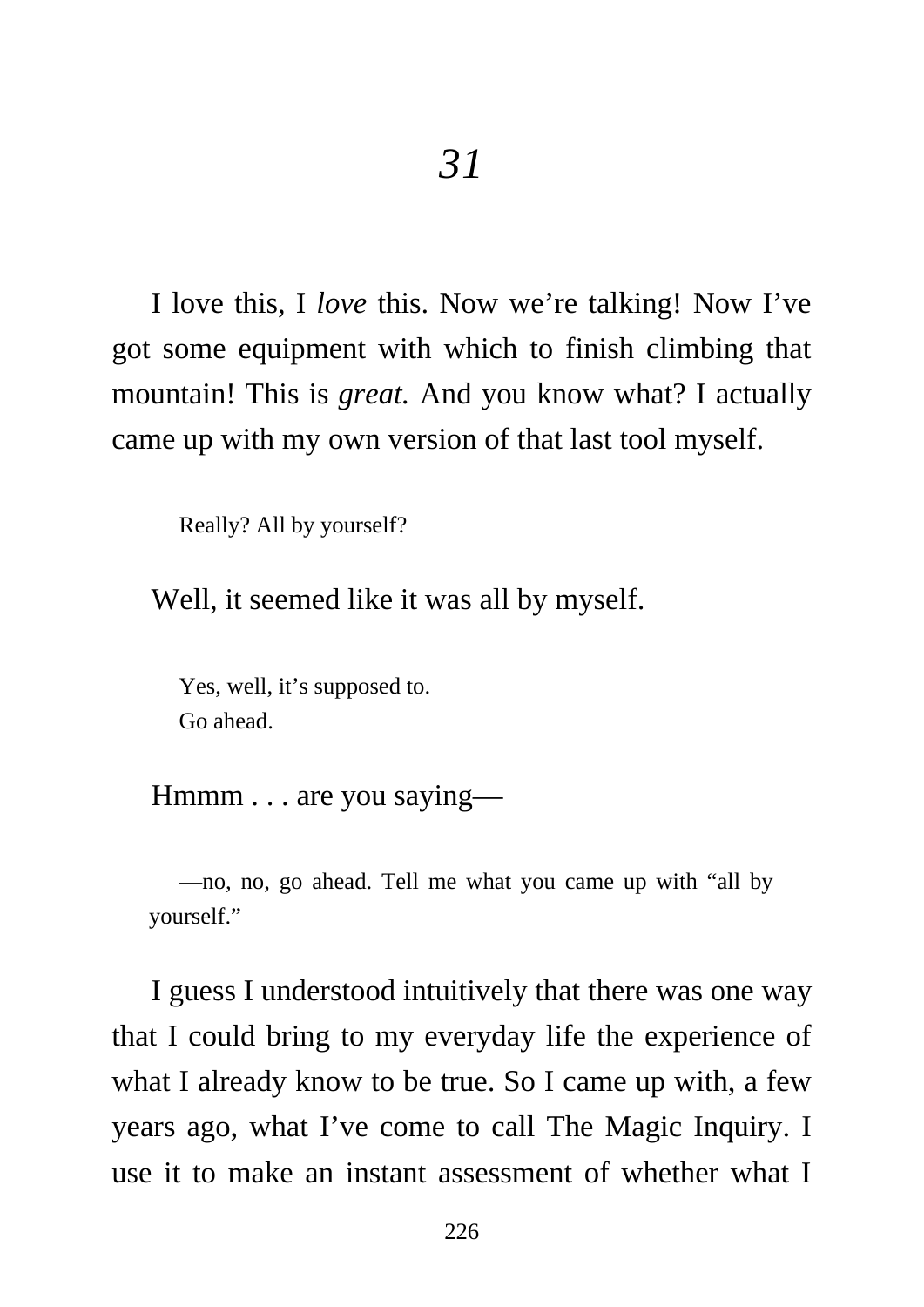just did, am now doing, or am about to do, is . . . well, here's that word again . . . *congruent* with my deepest desire.

Before I sit down to watch a movie or walk into a social situation or prepare a meal or have a conversation with a beloved other, or do anything at all that I have judged to be of here-and-now importance, I quietly ask myself: *And what does this have to do with the Agenda of my soul?*

That's a great question. That can open anyone to a powerful inner exploration.

Well, for me the answer has almost always become clear immediately, because I know that the agenda of the soul is to express and experience Divinity in me, through me, and as me. This instantly sets a context within which I can then create and experience the event at hand—or choose to eliminate it altogether from my doingness activity.

The reason I've taken to calling this The Magic Inquiry is that it almost *is* like magic, snapping my attention to exactly what's going on in the present moment like no other device I've found.

227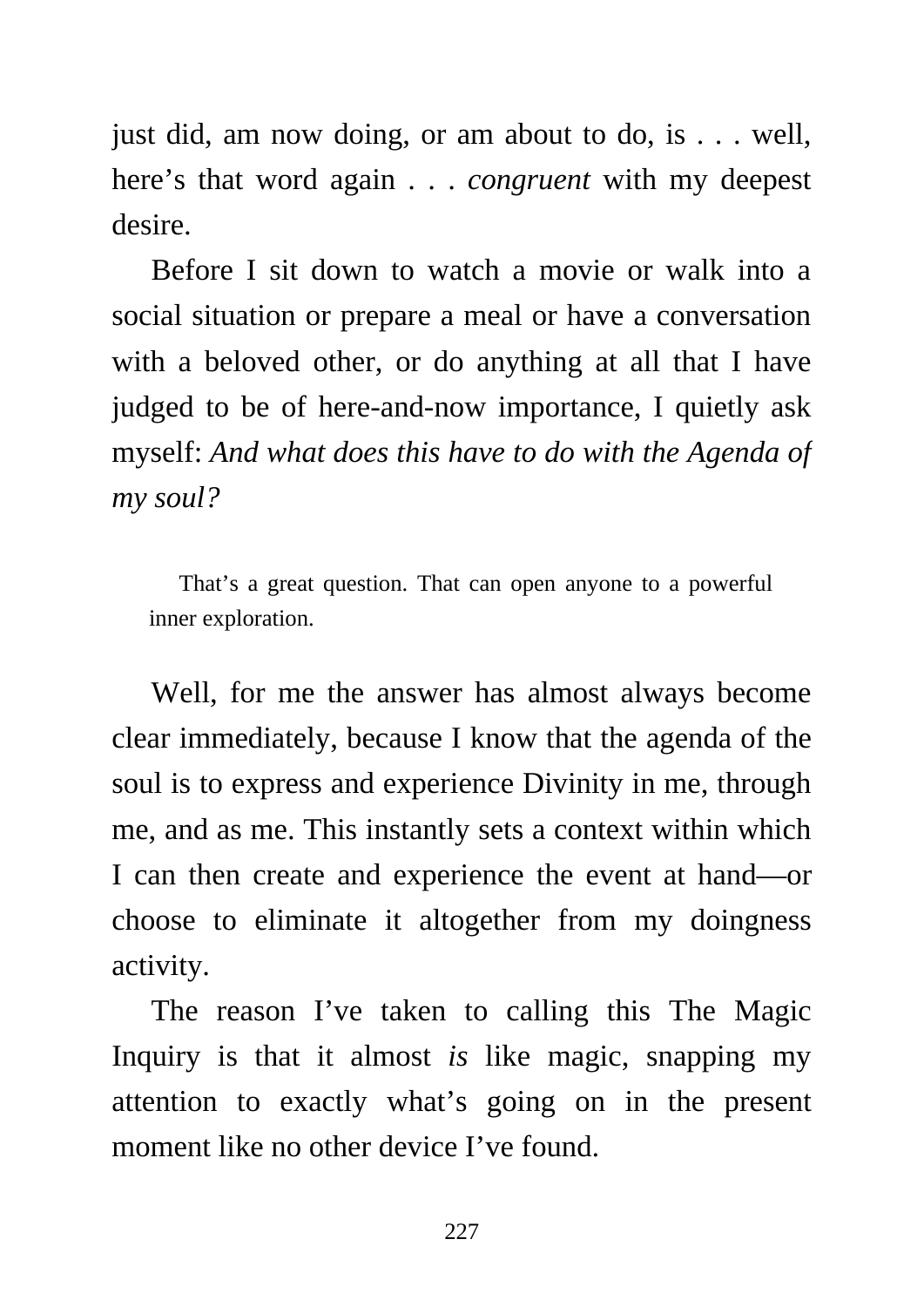Or been given.

Or been given.

I'm going to let that sit there. I'm just going to let that sit there.

A good idea. Another good idea that's just come to you.

You're being cute again. You're doing it *again!* I like that! I like that about you. So let me just ask you what good idea I might just be given about this . . .

How can I decide ahead of time what I'm going to be before I *think* something? I mean, your fourth suggestion here . . . to choose a State of Being ahead of time, including how you are going to "be" when you're thinking of something . . . isn't that asking a bit much? I can decide what I'm going to be before I'm going to *say* something . . . I get that. And I can decide what I'm going to be before I *do* something . . . I get that, too. But I don't know what I'm going to think until I *think* it.

Am I making any sense here?

You are if you imagine that your thoughts are, most of the time, original. But the fact is, the vast majority of your thoughts are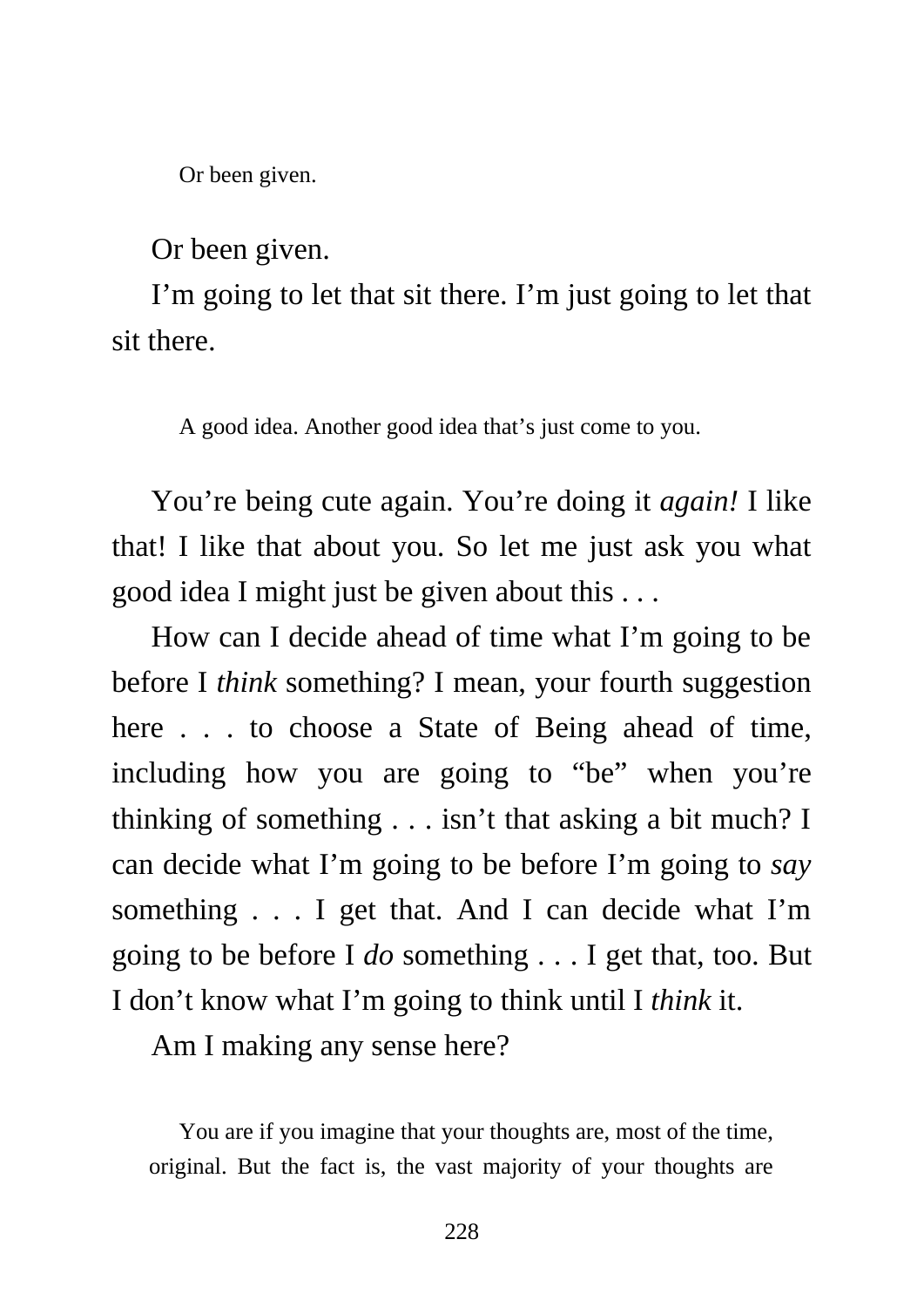thoughts you have had before. This is because most of the events in your life are events that have happened before, in terms of type.

More often than not, when an event of a certain type occurs, you immediately think what you thought previously about such an event. Very few of your thoughts are original, because very few of your experiences are original. Your life is on Repeat most of the time.

Since you know this is true, you can decide *ahead of time* what you are going to think the next time an event of any real consequence and any degree of predictability takes place.

The Master is the one who knows and chooses the way she is going to be in her thinking—is he going to be calm, is she going to be understanding, is he going to be loving and accepting, is she going to be accommodating and peaceful?—the next time such an event occurs in his life.

I got it. And I think that at some level I always understood that. This may be why I came up with a second tool on my own. That's a good one. Am I ever "on my own"?

No.

Well, here's a second tool that came through me, then. I call this tool the Four Fundamental Questions of Life:

1. Who am I?

2. Where am I?

3. Why am I where I am?

229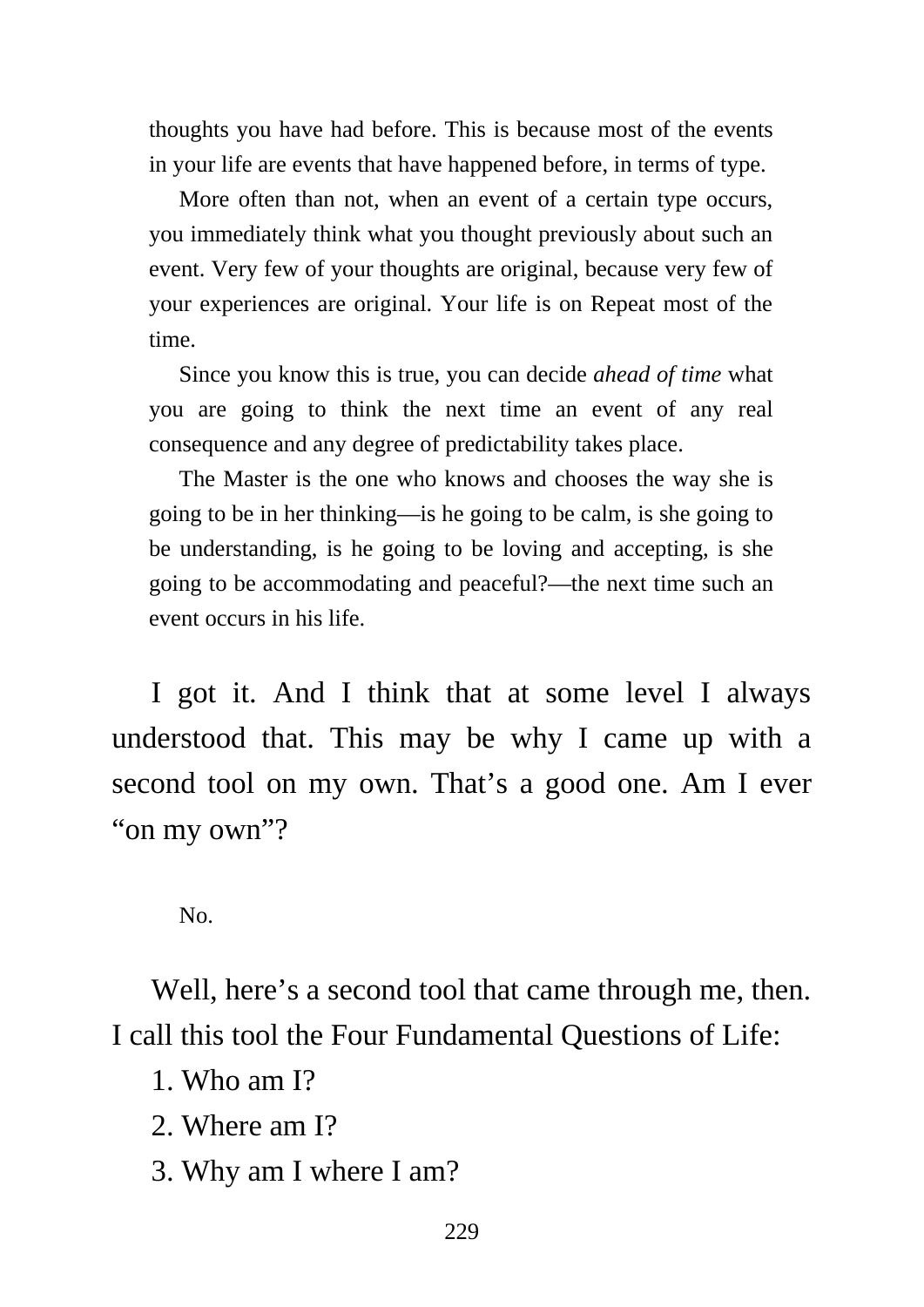4. What do I intend to do about that?

I find that when I ask these questions of myself, and answer them anew in each moment they are asked, I move almost immediately to a place of being . . . I hate to use this word, because it's so overused and now almost trite, but I'm going to say it anyway . . . a place of being "centered." I feel centered within my Self and not nearly so intermingled with the mini-dramas and microdilemmas of life.

You are "in this world, but not of it."

Exactly.

Those are two very good tools. They can really help you look at how you are using your time—and what you are being while using it.

And now I have even more tools! All of us here can be on our way if we use even one or two of these ideas.

You can, indeed. And, of course, you're already on your way, but I understand your use of the phrase.

I want to remind you that all of you are already awake. You merely need to begin acting like it. These tools can help.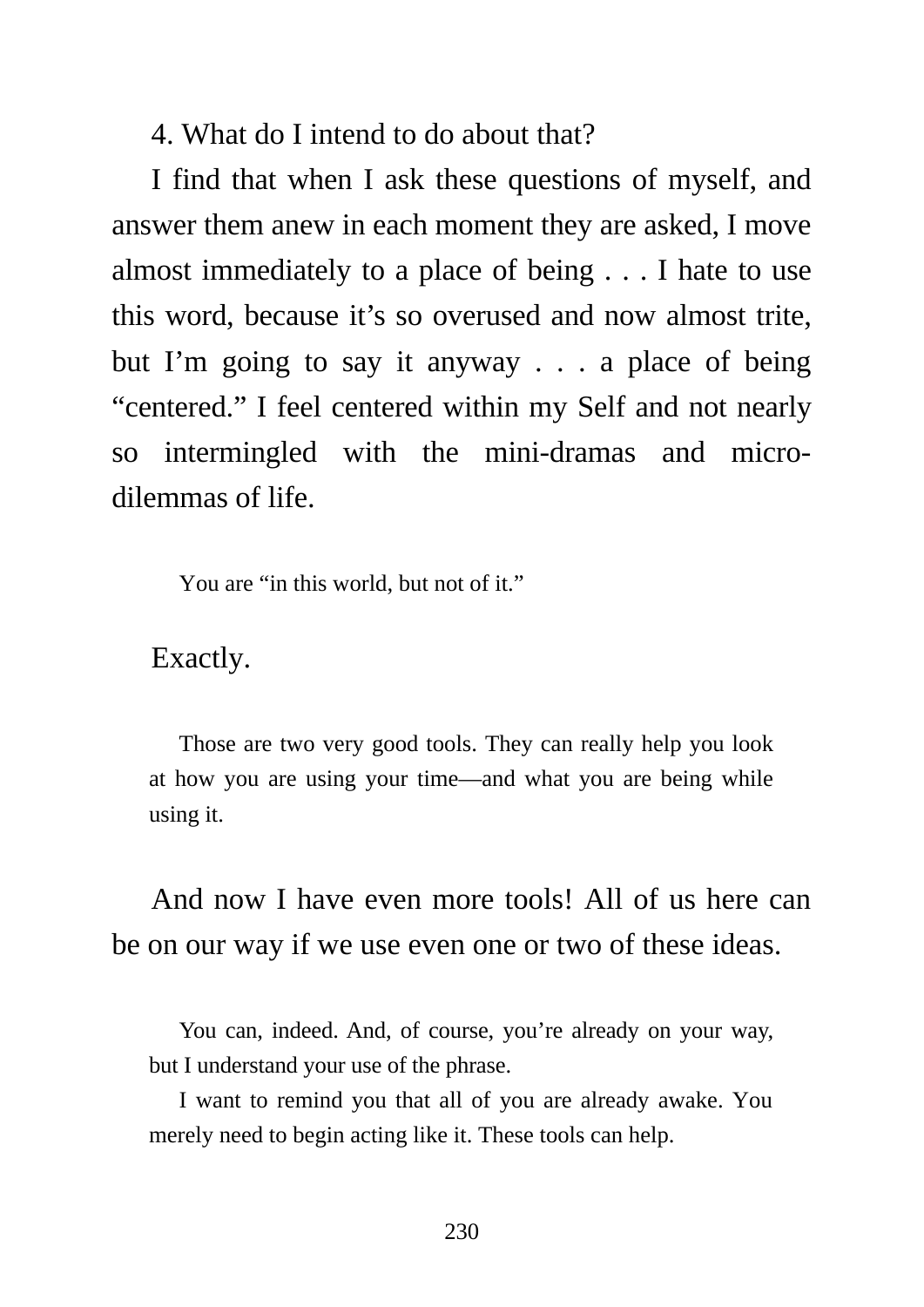This whole dialogue can help. The things we've been reminded of in the conversation with you can be immensely helpful. There can be enormous power in knowing and embracing some of the ideas found in this wonderful dialogue. Ideas like . . . "You are not your body." . . . "Survival is not your basic instinct, the expression of Divinity is." . . . "See the other as yourself." . . . "Life is eternal, and because you cannot lose your life, ever, you have nothing to lose by being compassionate, caring, and comforting in every circumstance." . . . and on and on and on.

I'm going to assume  $\ldots$  I'm going to conclude  $\ldots$ that if I simply used the tools I have been given in this life, if I found it possible to act more and more of the time as if I was already awake . . . I could feel free even while I'm in this body. You told me earlier that you would explore that with me. Am I reaching the right conclusion here?

You are. Freedom is not getting what you want, it is wanting what you get.

I've heard that before.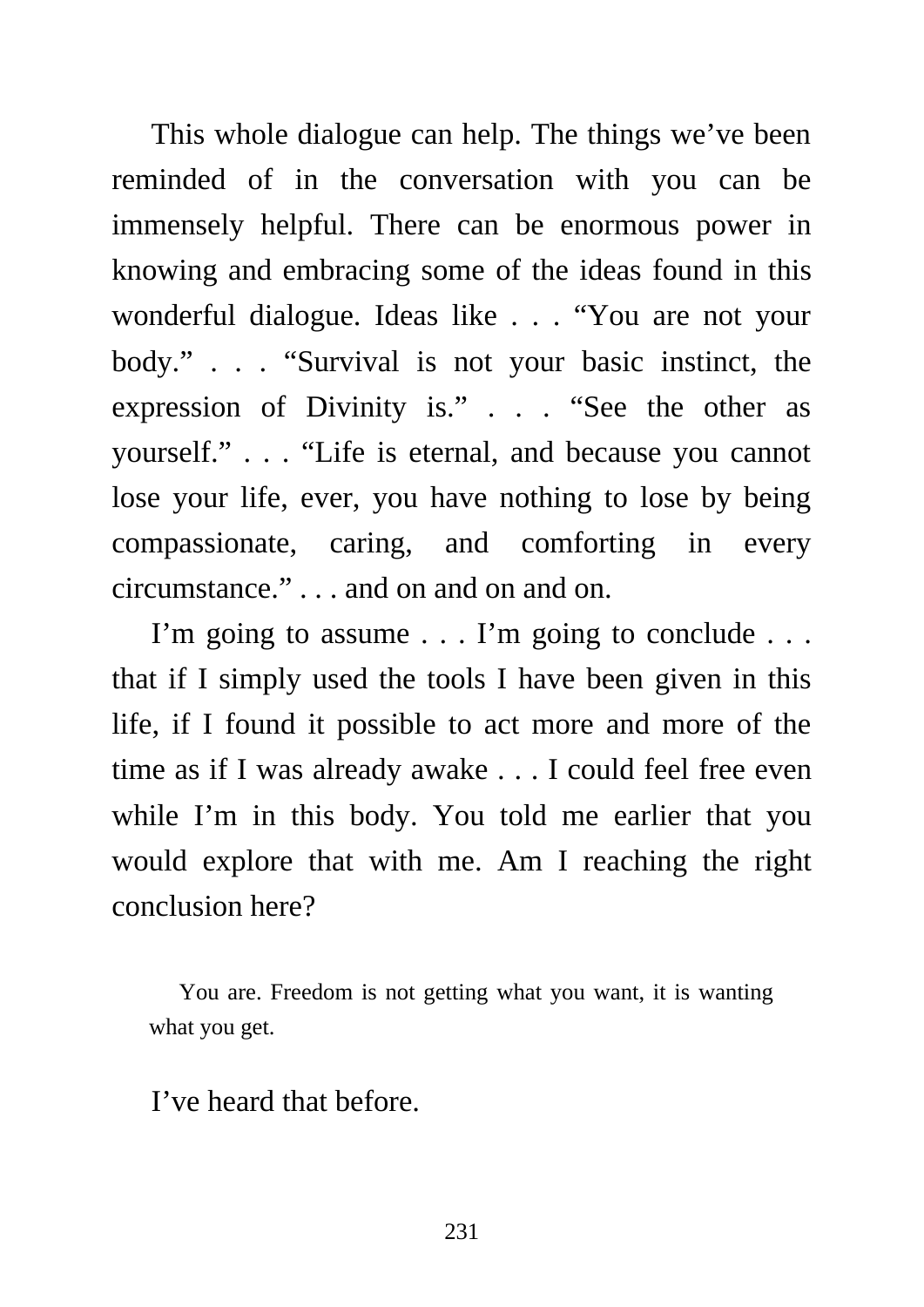You've heard almost everything here before. You will feel joyous and free when you simply apply in your life what you already know. And . . . to offer one *more* repetition . . . the fastest way to apply it in your life is to assist someone else in applying it in theirs.

I see the circle. I see the whole circumferential process. And I feel heard and helped here. Thank you. I feel heard and helped . . . and I think that's all that any of us needs to feel to be willing to move on.

So, having said that . . . there's one last thing. And this is something that I absolutely have to ask you about, because . . . sorry, I have to say this . . . it's something that's really bothering me after the exchanges we had here.

What's that?

What about heaven? What about coming home to *you?* This dialogue seems to have reduced "dying" to nothing more than a process of moving from one state of being (physical) to another state of being (metaphysical). That may be useful and even fascinating at one level but what happened to *coming home to God?*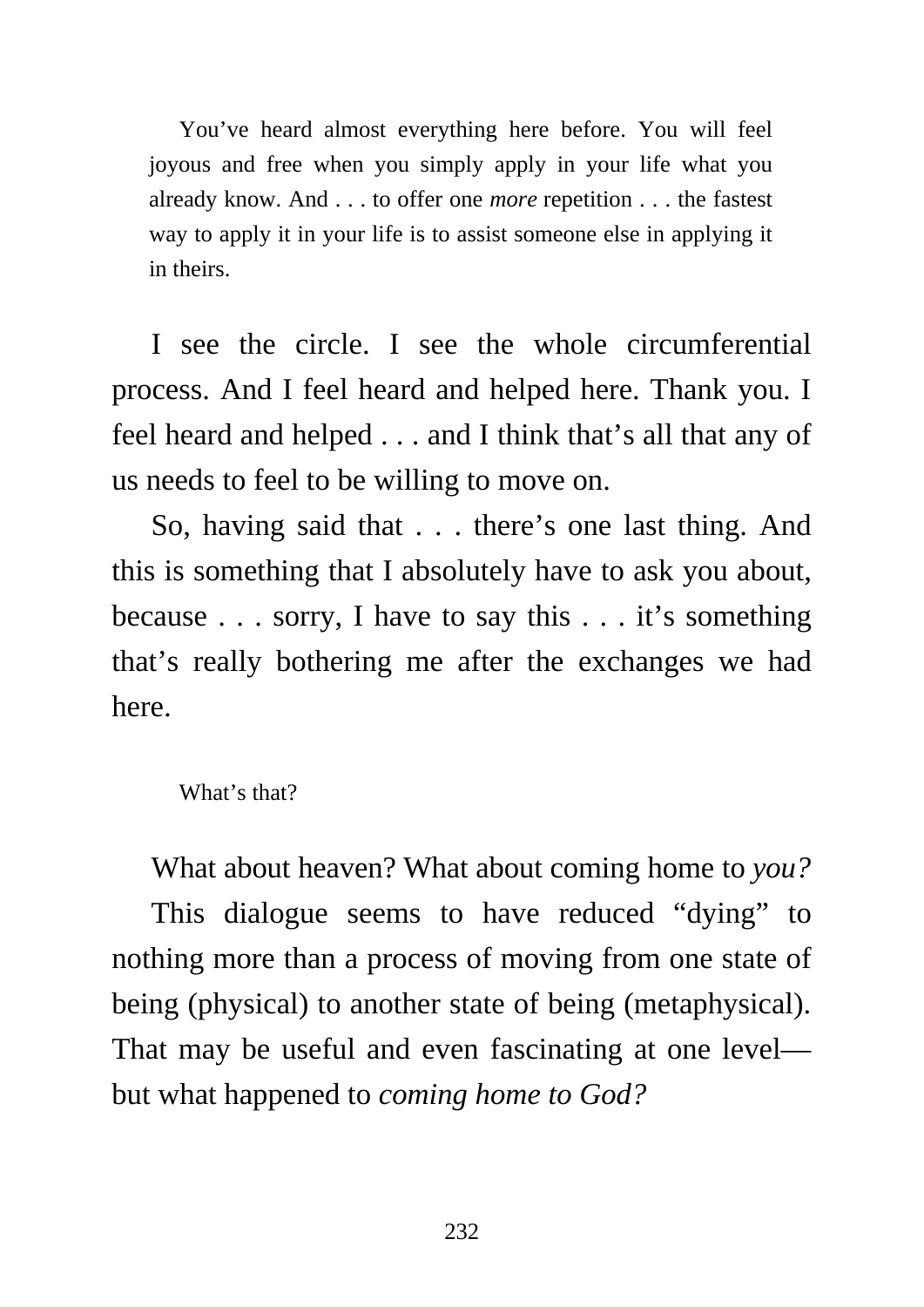Ever since the transcript of *Home with God* was published*,* I've been longing for your embrace, for you to hug me back into your heart. I was so looking forward to coming Home, to being with You, and with all those I've loved, when I did what I call "die." Are you telling me now that "death" is simply life going on—*endlessly* with me switching back and forth from one form of existence to another throughout eternity?

I can understand how that could seem unappealing—but what's been said here about entities embodying and disembodying does not include the "middle chapter" of the story.

### Um . . . didn't you think it should?

Yes, and I wasn't going to let you walk away from here without going over that. But I know how impatient you are, and we were moving deep into metaphysical explorations of the difference between Highly Evolved Beings and human beings, particularly as it relates to physicalizing and de-physicalizing at will, and you wanted to cover that thoroughly, so we did!

Now that this has all been explained, we can double back to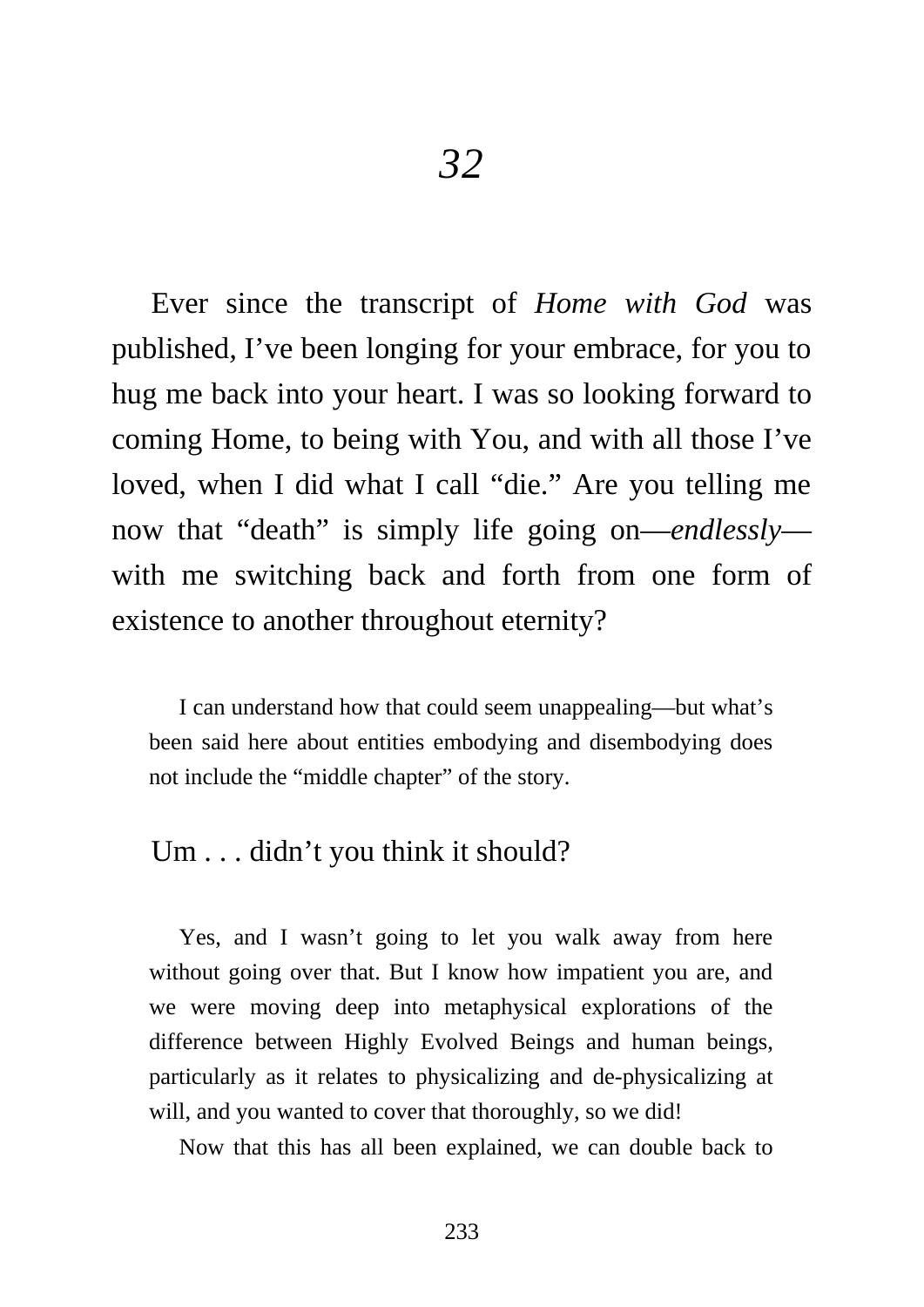what happens at the moment that you call "death."

If you hadn't asked the question, I would have brought it up.

You wait for me to ask a question before you tell me what you think it would be of enormous benefit for me to hear? *That's* interesting. What if I didn't ask the right questions?!!

Well, actually, I inspire your questions. I've been doing it from the beginning. And you listen closely to your inspirations, and act on them. So the chances of you not asking the question were pretty slim.

Well, I'm glad you inspired it, because some of those who are moving through this dialogue with us here may not have read *Home with God*. And even those who *have* may be wondering—as I was, myself, just now—where our wonderful, warm "meet up" with you, our experience of coming home again, fits into all of this.

And I realize, of course, that your wonderful description of what happens after we "die" filled an entire book, so it can't possibly all be repeated here. So I'm thinking of placing an addendum in this present text and listing of all the books that have comprised our dialogue series, with a description of the topics covered

234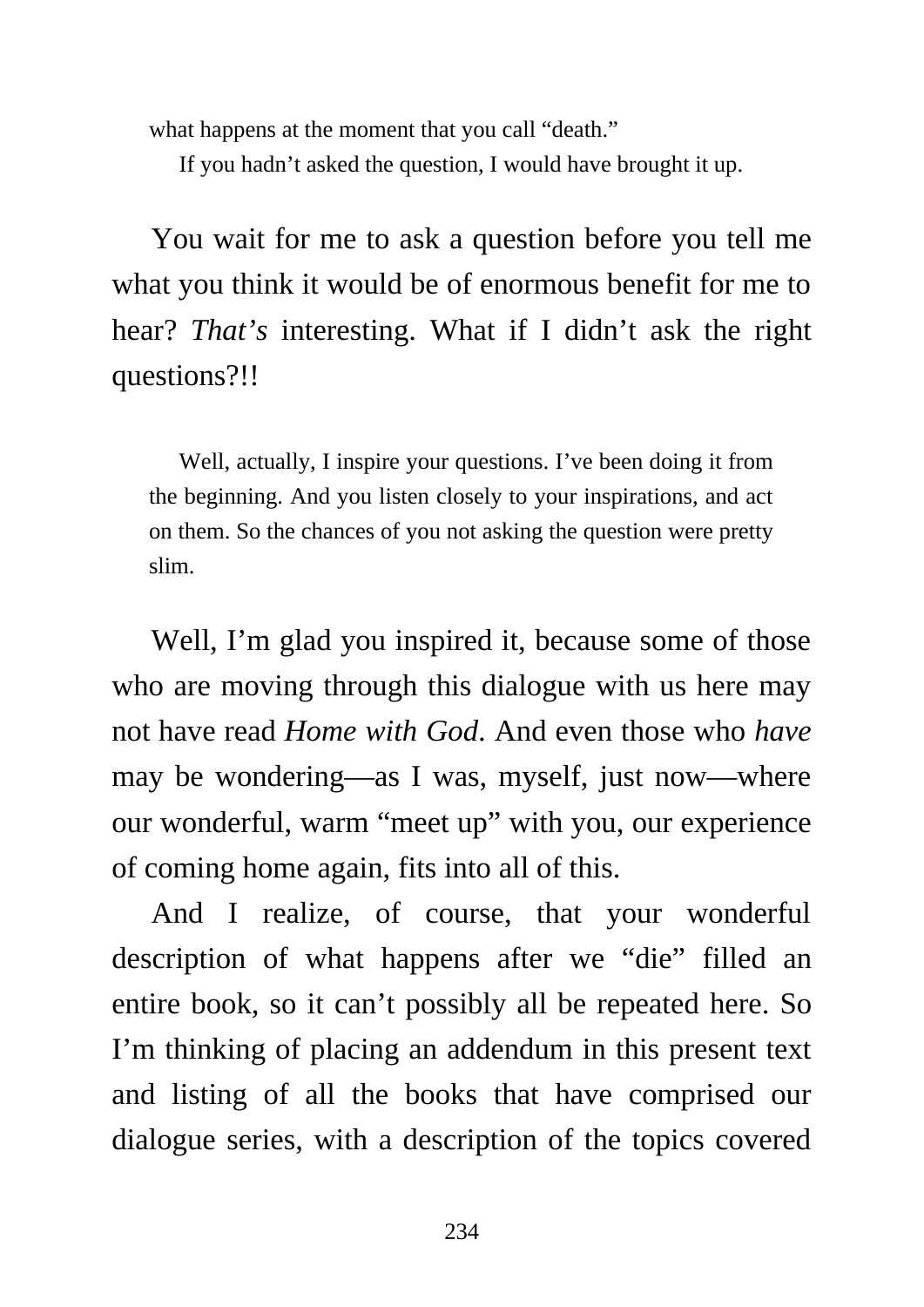in each of them.

That's a very good idea. I wonder where it came from . . .

I'm getting it, I'm getting it! I'm seeing how this whole dialogue is happening here! So please give us a summary now of how our experience of being home again with you fits into the new revelations you've offered us here.

You've said here that human beings, too, shift from physical to metaphysical manifestations *at will*, exactly as Highly Evolved Beings from Another Dimension do only we call it "birth" and "death." Yet we think of each of these "transitions" as what we label a *lifetime*, and we don't experience that we leave our physical form "at will." We experience that it happens *against* our will.

I know. That's why this was a focal point of the conversation that you transcribed in *Home with God*. To repeat what was said there, and in this very conversation earlier: No one dies at a time or in a way that is not of their choosing.

Again, I know this is not an easy concept to embrace, but dying at a time or in a way that is not of your choosing would be impossible, given Who and What you are.

All of the revelations in the body of work that I have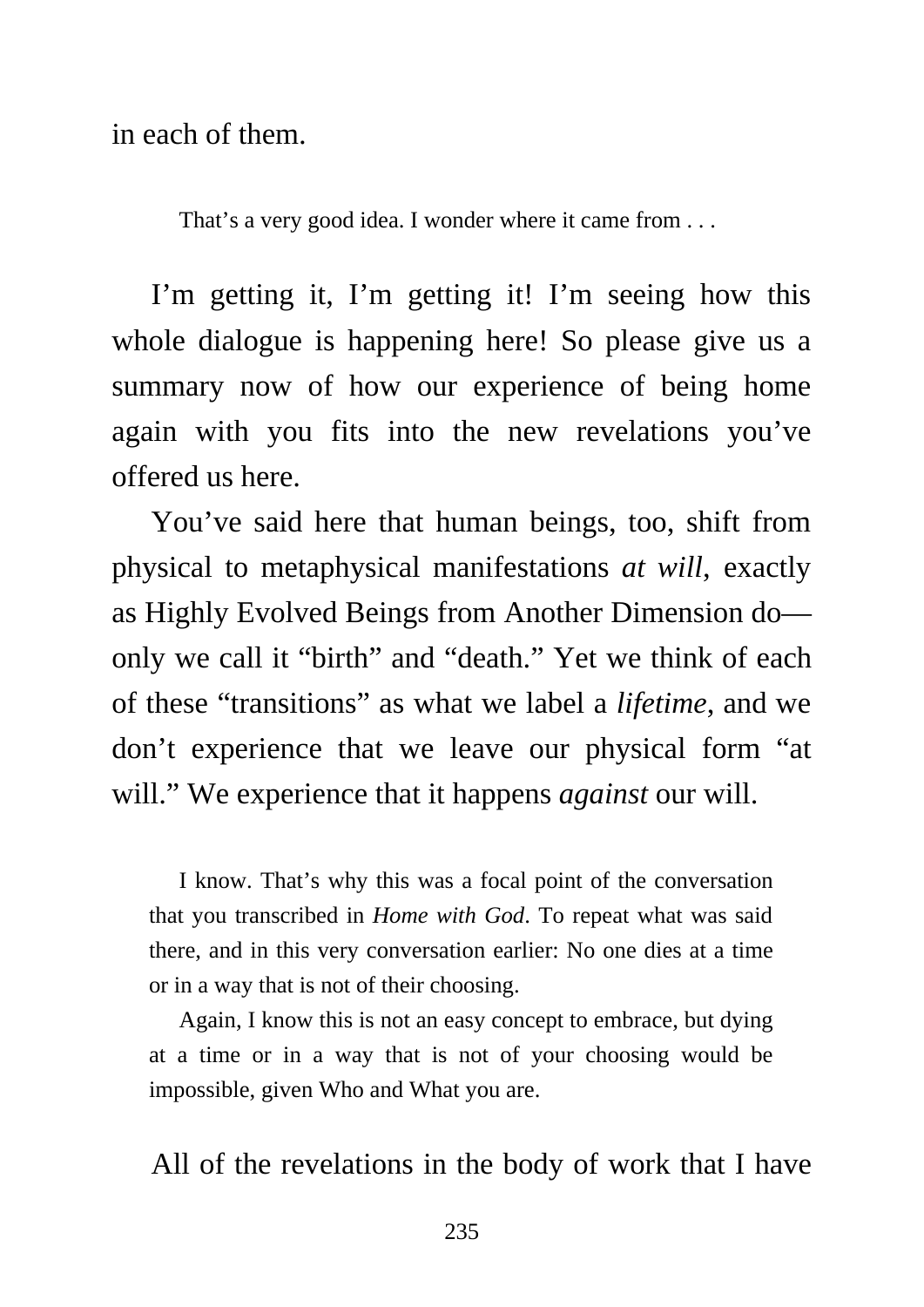called *Conversations with God* rest on the single premise that we are, all of us, Individuations of Divinity. In other words, God, manifested as humans.

And not only as "humans," as you now know. All sentient beings in the cosmos are manifestations of the Only Thing There Is.

In other words, God.

In other words, me. Yes.

And yet some of those beings, according to you, are nevertheless violent.

Yes, because all sentient beings are given Free Will, and not all use it in a way that is peaceful.

On the other hand, not all sentient beings on other planets in the Realm of the Physical are violent. There are civilizations that are not.

If your own greatest proclivity is to find and create peace, gentleness, and love in your life, and to place it in the lives of those around you, these other sentient beings resonate with you from afar.

They can feel my energy from that distance?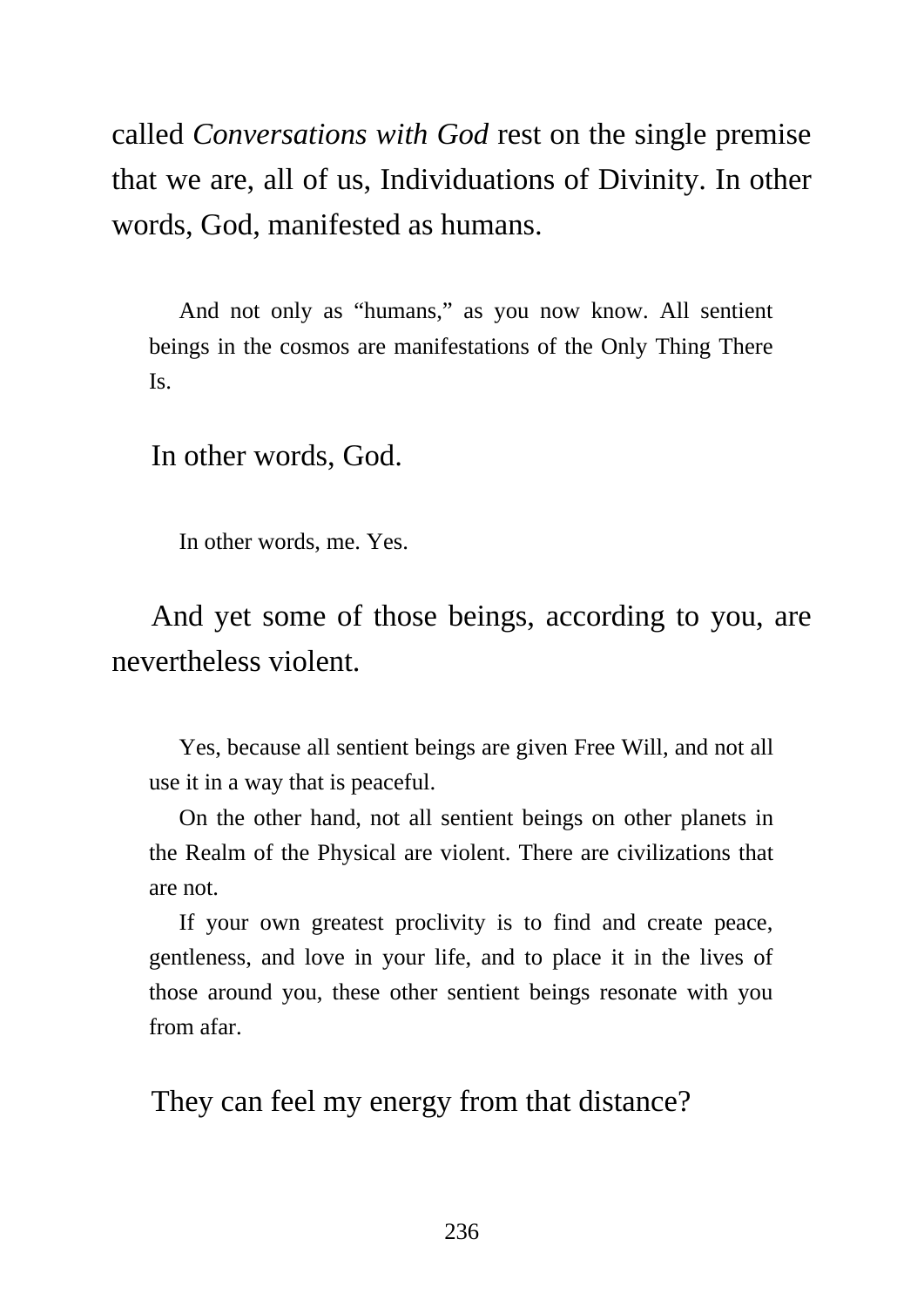Absolutely. The energy that emanates from the core of your being reaches deep into the cosmos, extending to infinity. Your own scientists are now developing instruments that can receive interstellar signals from deep space. Members of advanced civilizations in the physical dimension have become such "receiving stations" themselves. And when they identify a particular source of that energy which you call peace, it resonates with how they experience themselves. These civilizations then will reflect that back to you, magnified, to signal to you that you are not alone, and are being supported in your experience.

Some people I am very close to feel very certain that such civilizations exist, and call them "star family."

That is an apt description. And members of this family are very happy to know that Highly Evolved Beings from Another Dimension are also offering you assistance, often in a more direct way that eliminates the gap between your planet and others in the physical realm, given that HEBs have overcome the artificial limitations of time and space.

Now—to get back to the subject at hand—when those of you in the Realm of the Physical disembody, you simply re-identify. I have said to you before that death is merely a process of reidentification.

In other words, during our life on Earth we have actually been living a "case of mistaken identity."

Exactly. And after what you call "death" you come alive to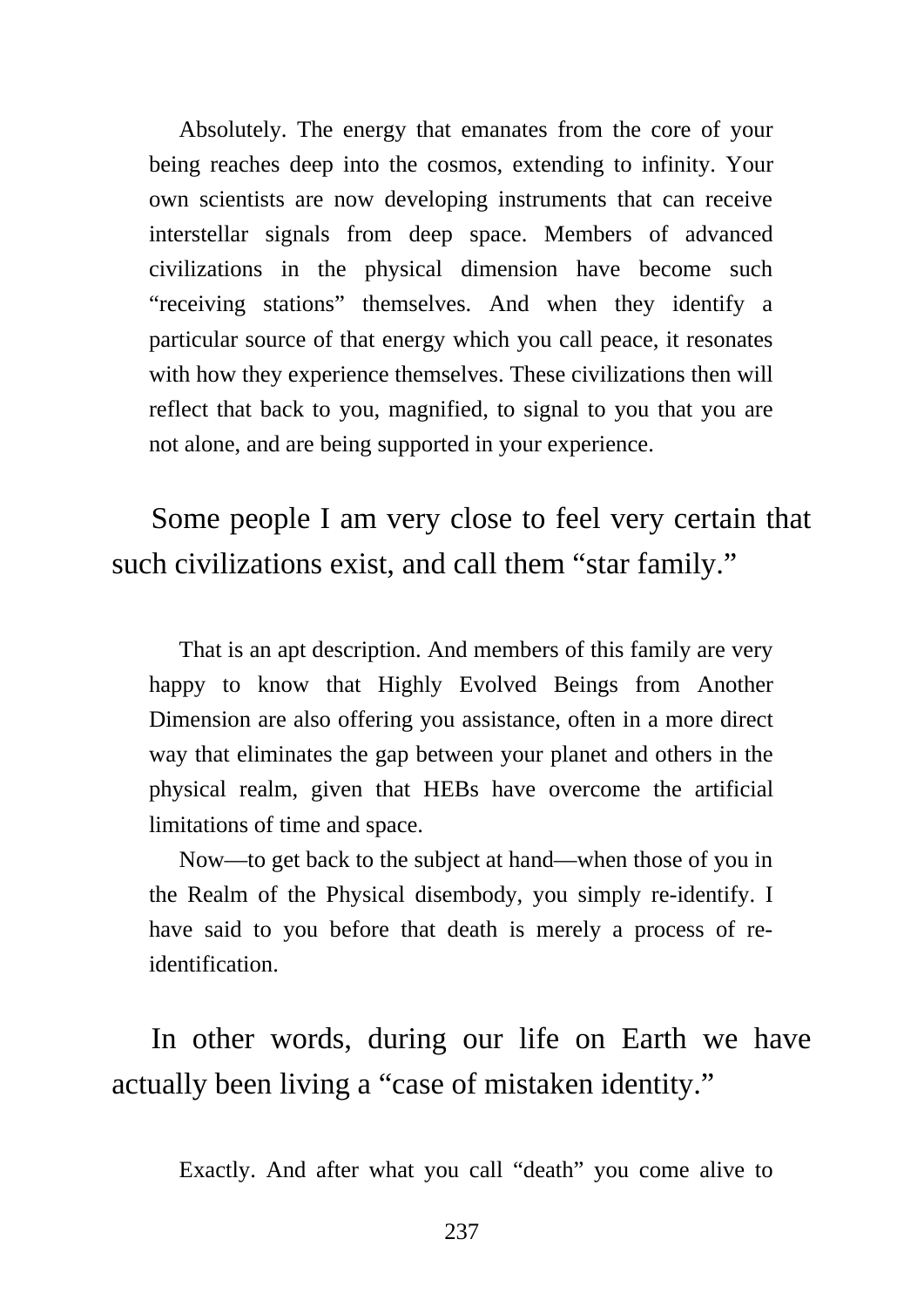Who You Really Are, and you do return to what you've called "home"—rejoining, first, with all of your loved ones, then reuniting with The All.

And I mean that you *literally* reunite*.* You meld into me, and you have the experience—not just the knowledge or the awareness, but the *experience*—of our Singleness and Onlyness.

I did describe exactly how this happens in the dialogue that we had which you turned into the book, *Home with God*.

### Yes, and this reminder is very helpful here.

Good. You will remember, then, that it is after the Moment of Mergence with me, after the full experience of our Oneness, that you "unmerge" with me, or *emerge*, if you please. You are then, in a very real sense, "born again" as your individual soul.

*Why I would leave you?* Why would I separate from this perfect union with God if this is what I have been longing for all the time? Please explain this to me again.

What your soul longs for is the *expression* of your Divinity. Once you know it fully again, once you have re-membered—that is, experienced your Self once again as a member of the Body of God—you will be overcome by a natural yearning to *express* that.

This is God's fundamental desire: To *evince* Myself. To not merely be aware of Myself, but to express Myself.

I do this by individuating Myself, so that I may evince and express every single part of me.

The part of Me that You Are will then be given the choice to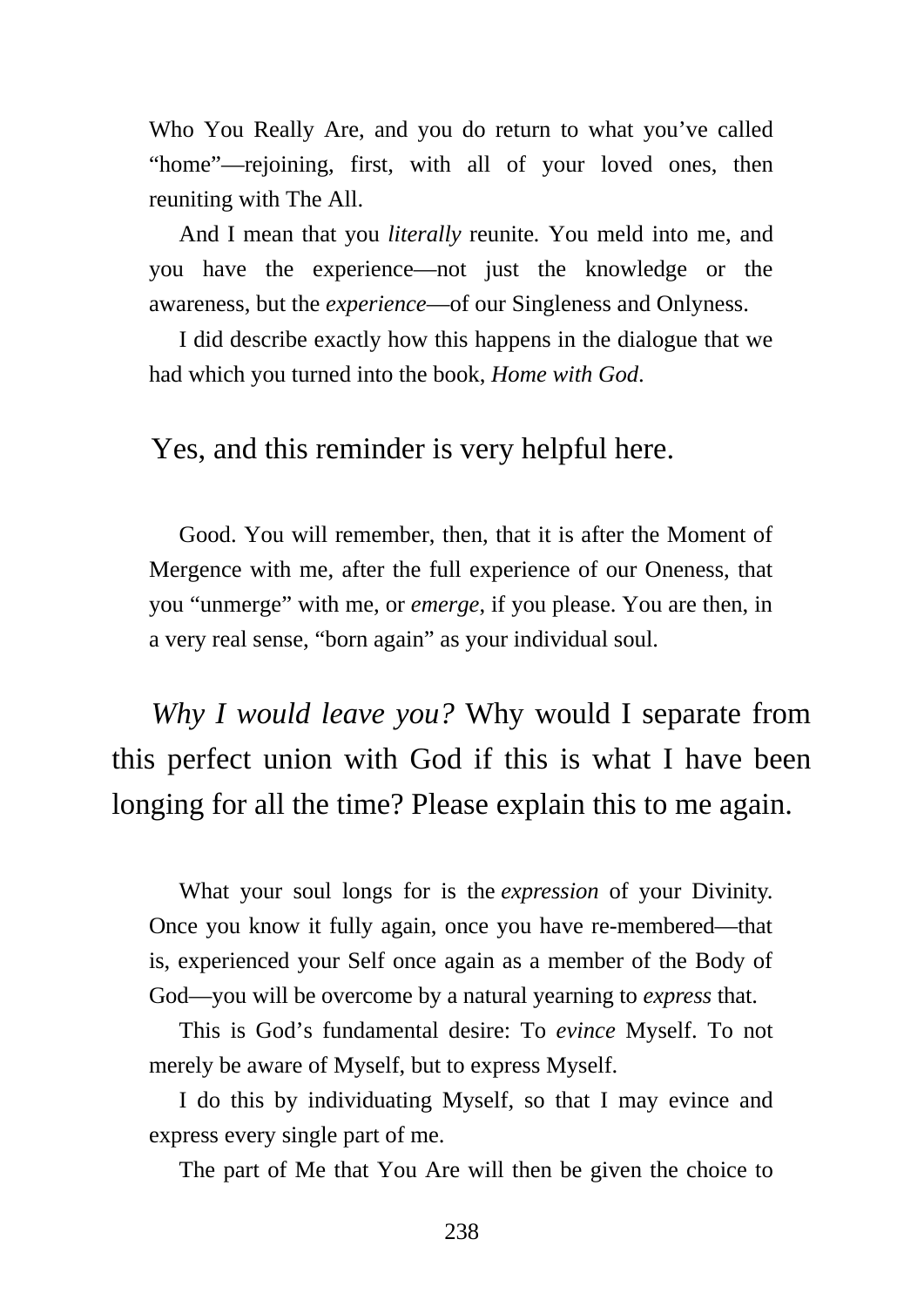either return to the physical life you've just left (you would be described as having had a "near death experience"), or move on to the Realm of the Spiritual, then to return to the Realm of the Physical in another moment.

All of this happens in the blink of an eye, of course, if you're observing it from within the illusion of sequentiality. In Ultimate Reality it is all happening simultaneously.

And those other life forms we have been discussing choose to go to that "Other Dimension"?

Yes. This is the third realm in the Kingdom of Heaven—the Realm of Pure Being, as you have conceptualized it.

Do we humans not have the option to exist in the Realm of Pure Being when we emerge from Oneness with you?

Yes, you do. You can go on experiencing your eternal Life in the Realm of the Spiritual, in the Realm of the Physical, or in the Realm of Pure Being.

Then why wouldn't I choose to exist in that Other Dimension? Why wouldn't I choose the Realm of Pure Being? After all of the wonderful ways you've described it, why in the world would I choose to come back *here?*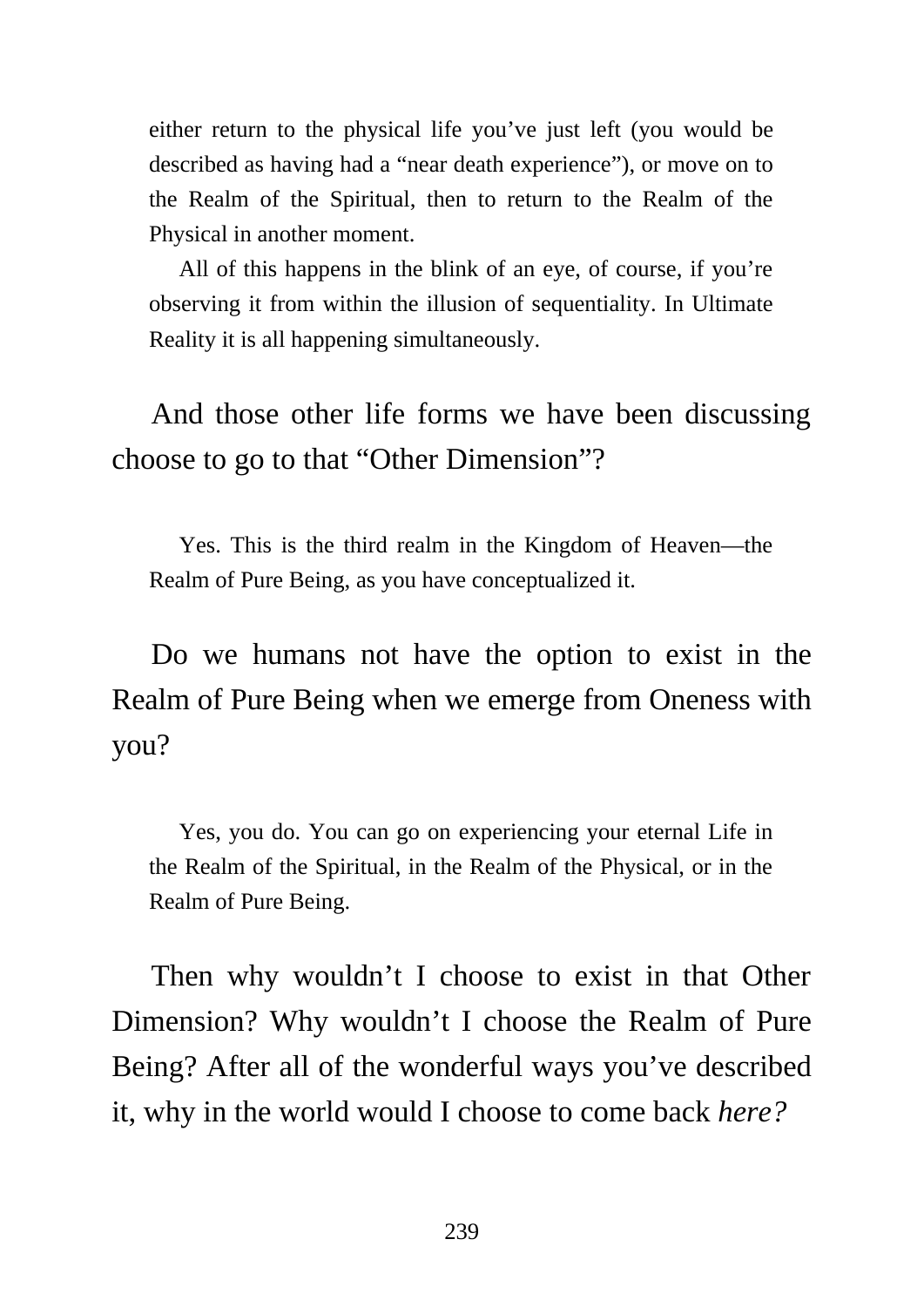Because you desire to experience completion of that portion of The Journey of the Soul, which can only be undertaken in *your* dimension, the Realm of the Physical.

For this reason you will consider it a blessing to be here, right where you are now.

And, of course, it *is* a blessing. And it becomes even more of a blessing when you choose to bless others by your being here.

It is during this next period on Earth that some of you will selfselect to do exactly that, intentionally. This is all part of the awakening of the species. This is all part of the Third Invitation.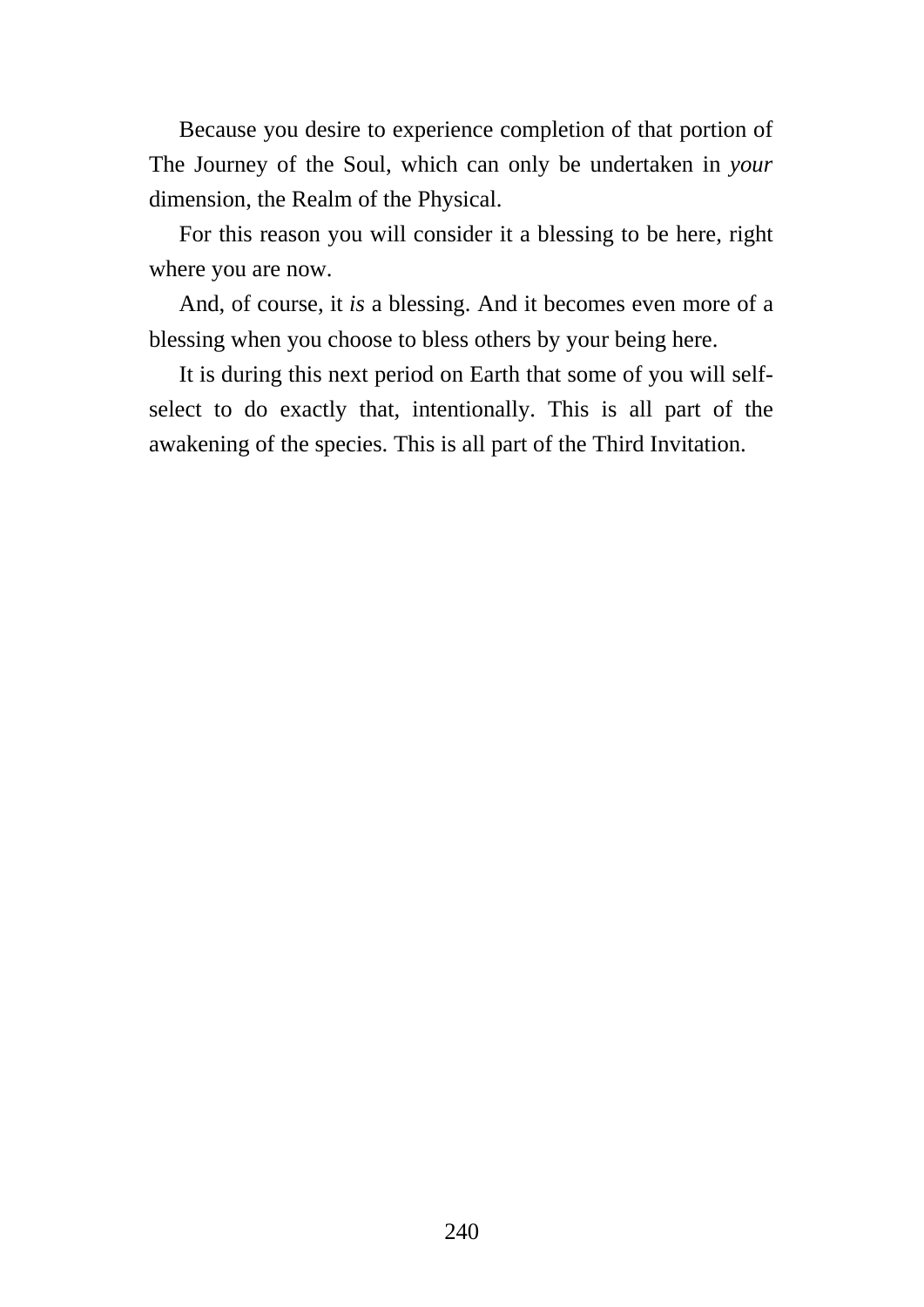Your quick summary here of your very detailed previous conversation with me about the after-life experience makes it more and more apparent to me that a key element—I mean, a *vitally* important element—of the process of awakening is understanding that life has no end . . . ever, ever, *ever.* Because when we understand this, and live it, everything changes.

The complete *Home with God* transcript is a remarkable text that could alter one's whole understanding of life, and that could bring wonderful comfort to any person or family member of a person facing end-of-life circumstances, so I hope that everyone will read it.

And while this statement about life never ending has now been made over and over again, I'm not sure that the real importance of it has been emphasized. This is more than a random and interesting metaphysical fact. This is a critical foundational understanding.

Yes. All that you see around you is nothing more than energy,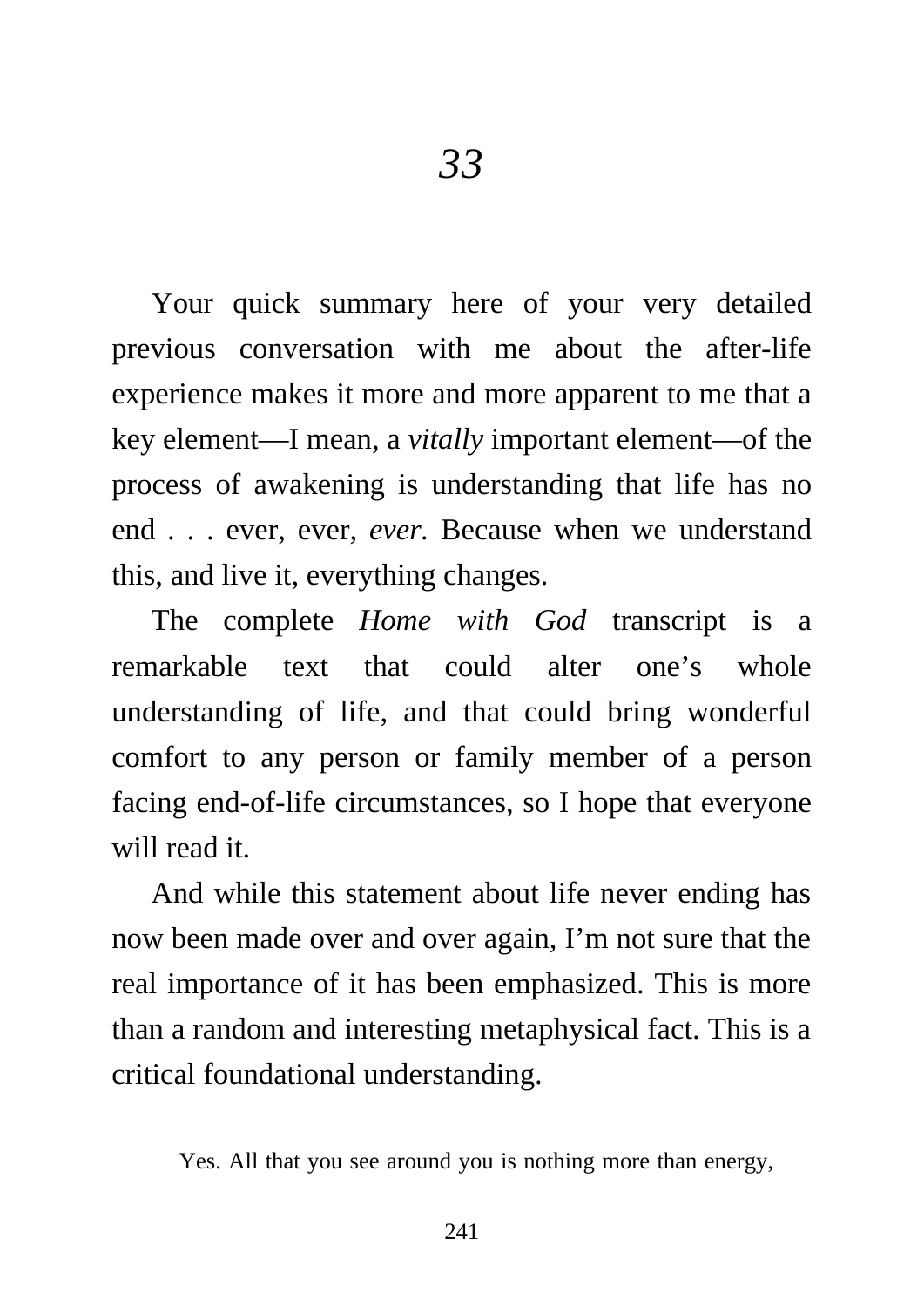expressing in different ways. Energy can neither be created nor destroyed. It always was, is now, and always will be.

What you call "life" and "death" is the Essential Essence manifesting as You, simply changing form.

Now the movement of life—what you call its activity and progress—is simply a process of energy exchange. The difference between the dimension in which you live, which is the physical realm, and the Other Dimension is that in your dimension the exchange of energy is sometimes a violent process, whereas in the Other Dimension it never is. *Never.*

And that brings up, again, what you've referred to here over and over again as "another dimension, " and the "highly evolved beings" who are supposedly helping us now.

Not supposedly. Actually.

Okay, actually. So how is that happening? Assuming that such beings actually exist—

—that is not an assumption, that is a fact.

*Given* that such HEBs exist, where are they from? What is this "other dimension" you keep talking about?

There is an entirely different community of beings living in an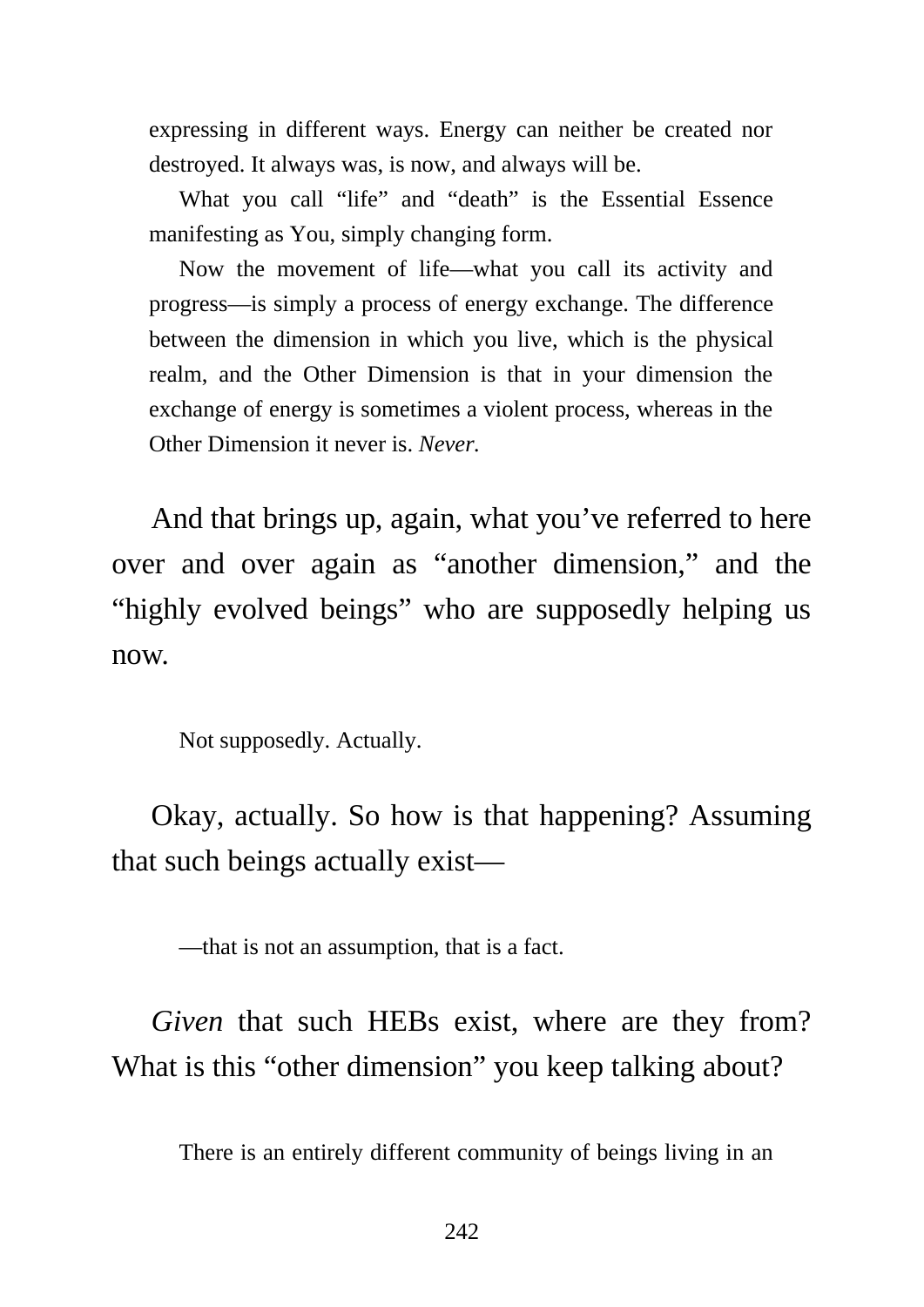entirely different way in what you would consider an entirely different universe.

Let me get clear here. Are you talking about an alternate reality—or what has been called a "parallel universe"?

Some in your world have used those words to describe it, yes.

Is this parallel universe is a "mirror image" of our own, simply reversed?

No. "Parallel" does not mean "identical." It means "along side  $\alpha$ f"

What you are now terming here a Parallel Universe exists sideby-side with the universe with which you are familiar, but it is in no way identical, or even nearly the same. That is why it has been referred to here as Another Dimension.

#### A metaphysical dimension.

A dimension in which, as we explored earlier, entities express themselves as metaphysical or physical, depending on—

—I know, I know . . . *what serves their purpose*, which, you told us earlier, is "to assist all sentient beings in the Realm of the Physical in the understanding,

243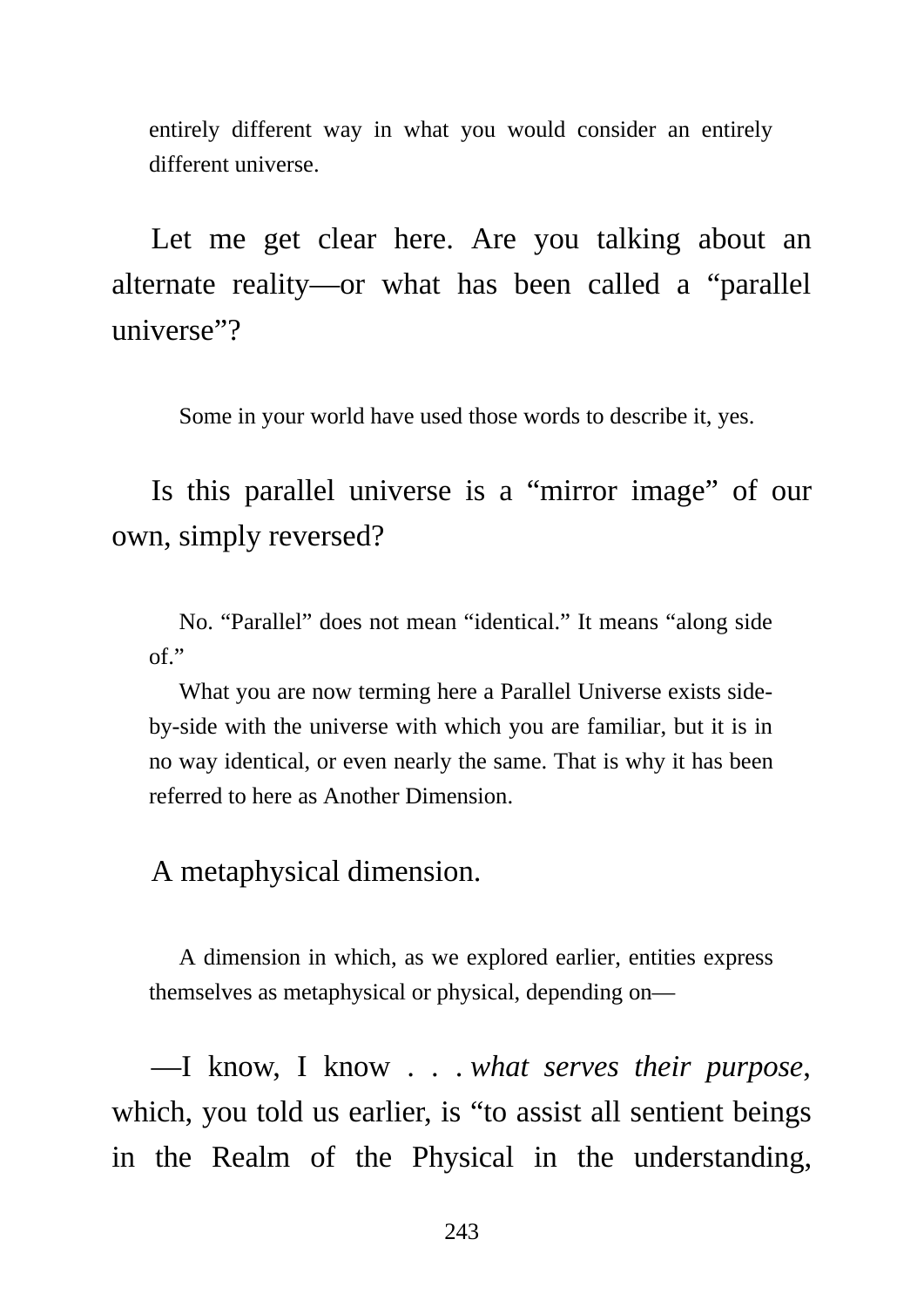expressing, and full experiencing of themselves as who they really are."

Tell me this. Why would HEBs choose to come *to Earth*, where the species is so young and apparently so unable to learn or unwilling to embrace, even after *millennia*, the simple, basic formula we have been offered here for producing a wonderful life?

Why not go somewhere else to help a species to awaken? Why not go to a planet where the entities are far more advanced, and may be just a few steps away from embracing the understandings that it takes to fully awaken?

Some do. Your planet is not the only place that Highly Evolved Beings from Another Dimension have visited.

Well, good. At least then they don't have to confront failure after failure among one of the youngest species in the cosmos.

There is no such thing as "failure" in the experience of Highly Evolved Beings. The simple commitment to undertake anything, and the actions and activities involved in doing so, provide all the sense of achievement or accomplishment that a HEB desires.

It is the best and highest expression of Self for which a being at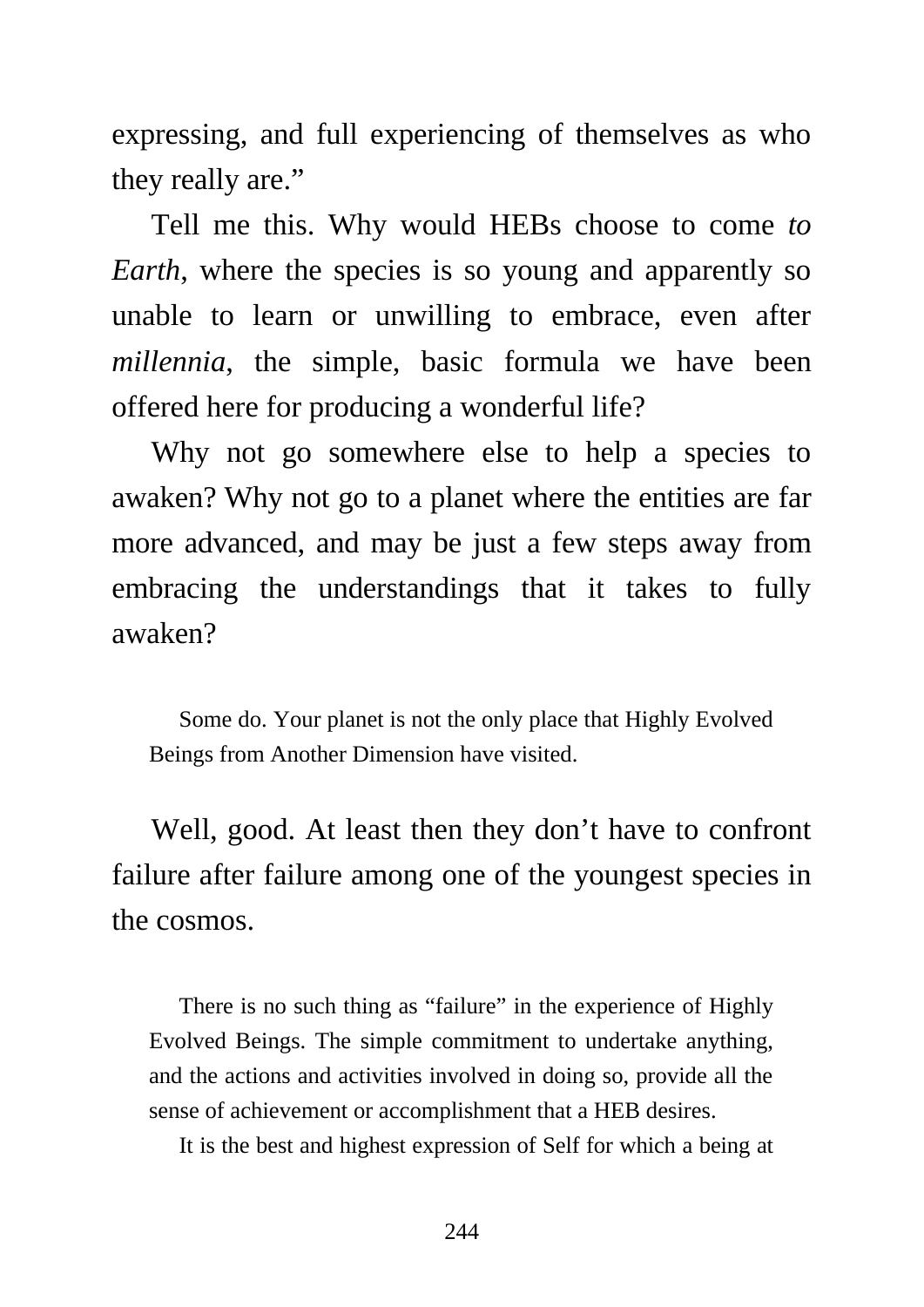this level of consciousness yearns. It is not necessary for the outcome of that expression to take a particular form for the experience of the expression to be validated, justified, or celebrated.

What a point of view. What a healthy, *healthy* point of view.

Have you never done anything for the sheer enjoyment of it? Does a specific result have to emerge from everything you undertake in order for it to have been "fun" for you?

No, no, of course not. But something as important as helping to awaken an entire species would probably not fall into my category of a simple but pleasurable passing of the time. I mean, I would probably attach some significance to the outcome.

And by the way, this is not an idle consideration for me over here. You have extended to us here a Third Invitation, and I am embracing and accepting it with no small sense that I would like to be at least minimally successful.

If you're going to make it an outcome-oriented undertaking, you're going to make it very tough on yourself before you start.

You'll be watching your own every move, weighing your own every word, worrying about how in the world you can achieve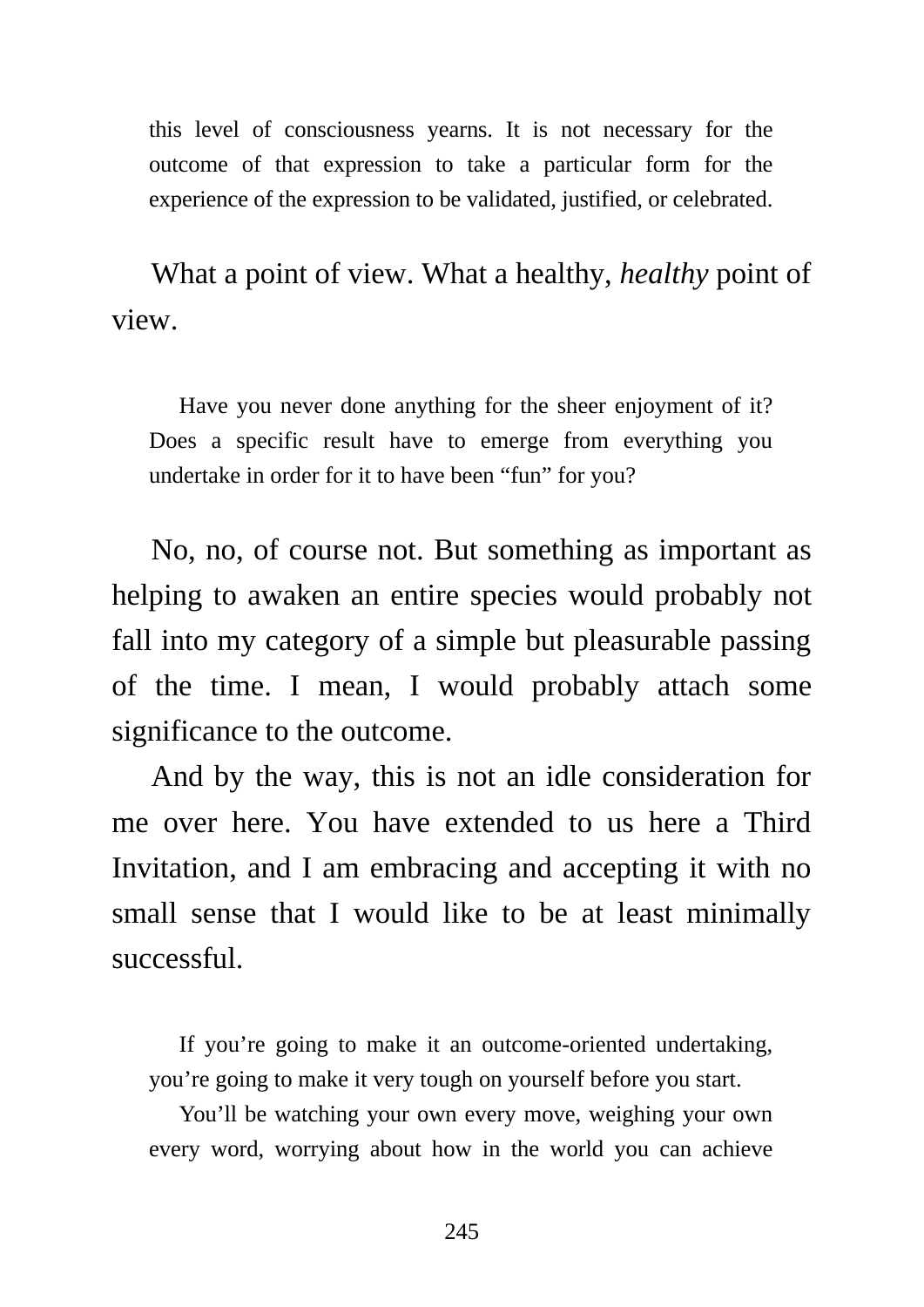what you hope to experience within yourself, nervously preparing your Plan B if your initial approach does not produce the outcome you desired, and then plunging ahead with the project to transform yourself, completely oblivious of the metaphysical impact of all these less-than-joyful energies you've projected into the space.

### Heavens, I never thought about things that way.

I know. That's the point. It's being brought up here to help you change your way of thinking.

I'm going to invite you to redefine what you call "success" in your full awakening.

## I'm listening, I'm listening.

Success in fully awakening is knowing that you are already awake and simply don't know it, or haven't accepted it.

# And so we have come full circle from what you said at the beginning of this conversation.

We have, because it is one of the most important messages with which I could both begin and end all meaningful interaction with you.

Awakening is not about changing yourself, it is about changing your thinking *about* yourself. It is about knowing that you are—as I said to you here earlier—whole, complete, and perfect exactly as you are right now.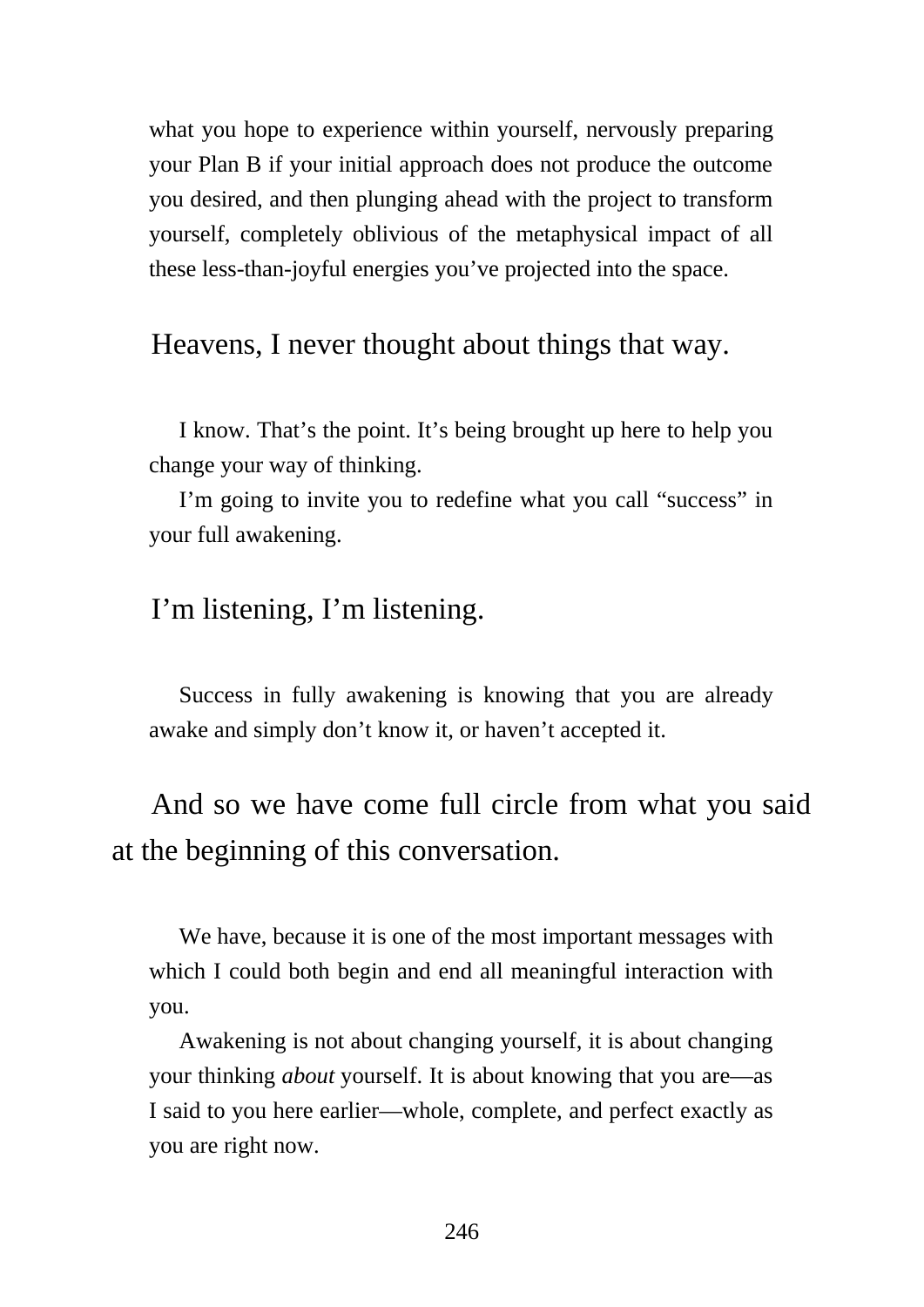Your personal transformation is about *adding* to what you are now, not about *subtracting* from what you are now.

Success in any area of your life is not found in producing what you think you must produce on your journey, it's found in the love, the joy, the happiness, and the sense of True Self that you experience—and that others experience in their life because of you —along the way. That alone can produce the rest of what you think you are "supposed to" produce.

You're saying it's the journey, not the destination. That's an old saw. That's nothing new.

This whole discourse is nothing but a reminder. One Big Reminder.

Everything here you've heard before, known before, even experienced before. The purpose of all of our conversations is, and has always been, the same: To transform you into a person who knows that you already know—and simply haven't accepted it.

That's why everything you've heard from me, everything you've read in any of the transcripts of any of our conversations, has so often felt to you as something you have already known.

This includes the information here about Highly Evolved Beings from another place. You've known and understood that such beings are around since you were a child. None of this is new to you.

You're right. I'm totally comfortable with this. And I know they're not here to harm us. If they wanted to harm us, they could have done so in a thousand ways over a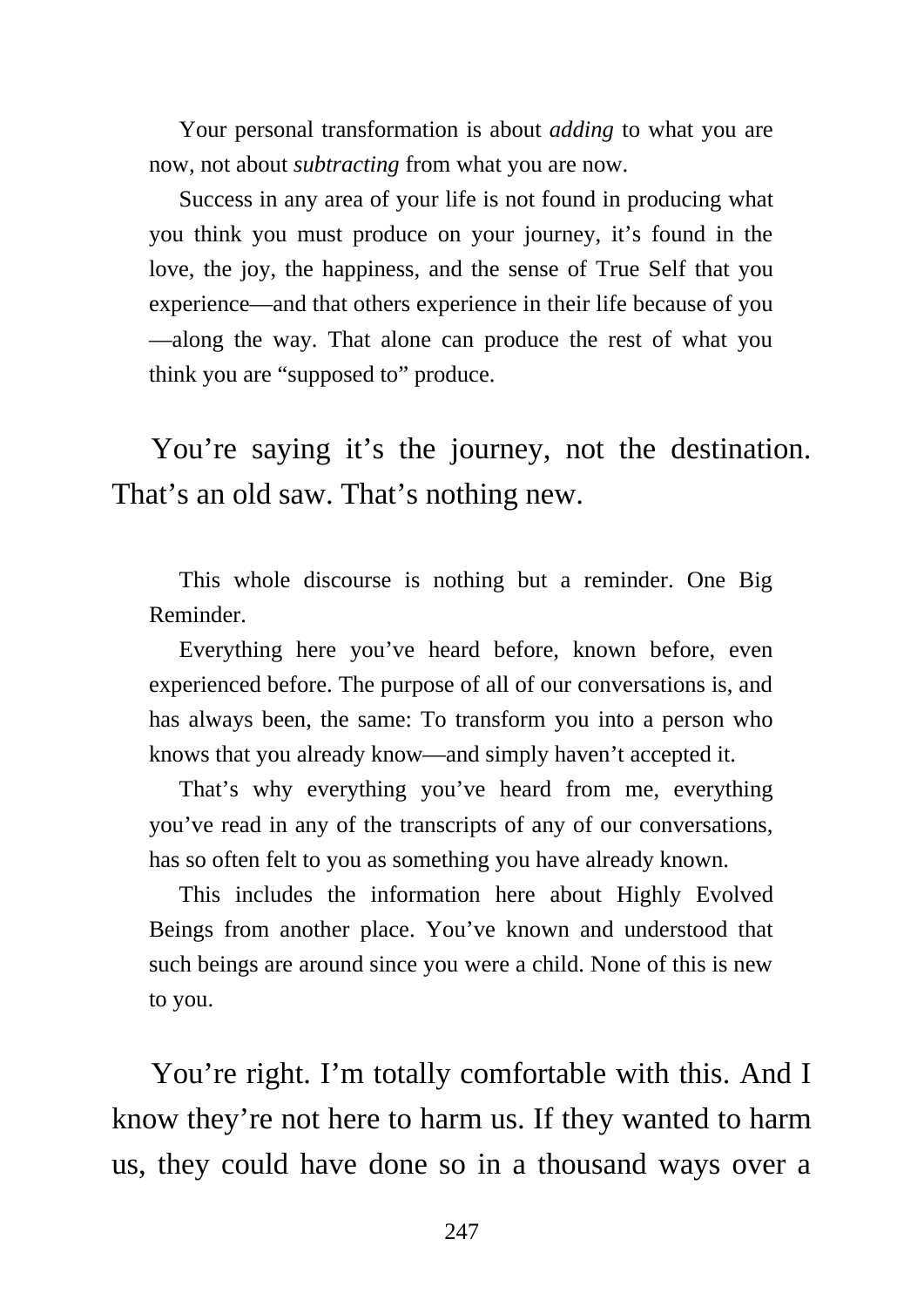thousand years.

That's correct.

So, you're telling me that they are not goal-oriented. "Success" for them is not about producing a particular outcome.

It is not. Not in the sense that you mean. Highly Evolved Beings are "expression oriented." They seek only to express and experience Who They Really Are, and one way they do this is by offering and providing love and guidance, help and companionship to all sentient beings as those beings move through their own evolutionary process.

You are doing the same thing on Earth.

We are?

Think about it. All you're doing on Earth is helping each other, as a means of expressing and experiencing who you are. You are helping each other solve a problem, helping each other create a better life, helping each other get well, helping each other feel better, helping each other know more, helping each other experience joy, laughter, and a good time, helping each other with *something.*

You call your Earthly activities "jobs," or "occupations," but all you are doing is helping each other.

The result in both cases—the activity of HEBs and the activity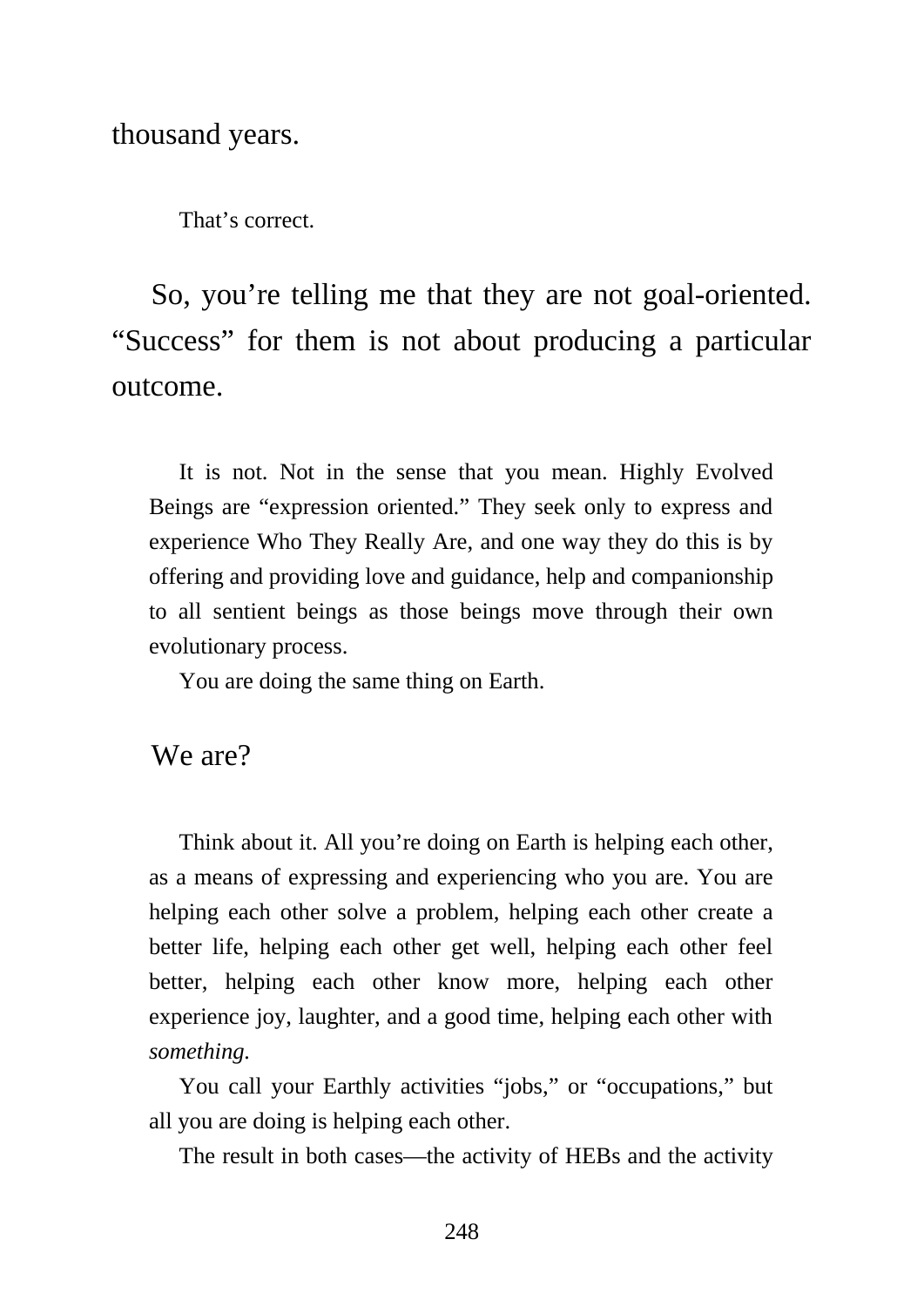of humans—is the same: energy exchange. One form of energy changes into another.

It is about *how this occurs* that we have to wake our species up to if we want the species to enhance its quality of life.

Exactly. And *why* it occurs. When you understand *why* energy exchange occurs, you will understand how to *cause* it to occur without *ever* needing to use violence.

You will then become a transformed society, and begin to create a heavenly world.

Why does it occur? What causes energy exchange to occur?

Love. The building up of energy to the point where the feeling that you define in your language as "love" magnetizes energy particles to energy particles, producing a co-mingling and an exchange.

I said earlier that humanity was One Decision Away from making the Human Venture become one of the most successful and joyous expressions of life in the cosmos.

I said that we must decide to open-mindedly, genuinely, and unrestrictedly explore—then openheartedly, joyously, and unreservedly accept—the reality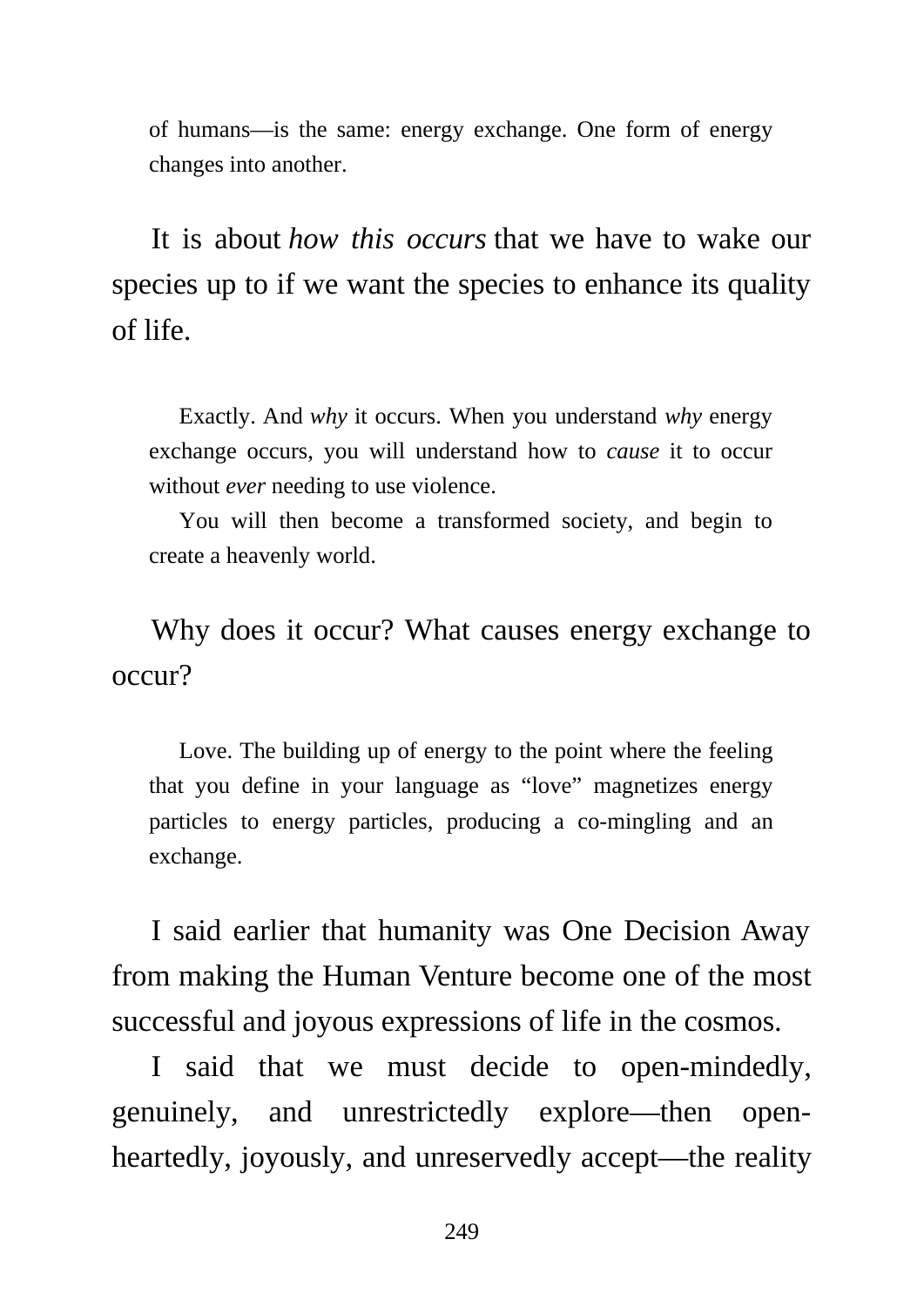of Who We Really Are.

I see now that we can take the first steps toward fully implementing that decision with a simple formula: *Eliminate violence* and *remember to love.*

Yes, and the key to this formula, the fastest and most powerful way to make it work, is to releasing yourself, at last, from the imprisonment of your thoughts about Separation. You are not separate from anything. Not from each other, not from any form of life, and not from God.

So it comes down to this:

*Eliminate Violence and Remember to Love by releasing all thoughts of Separation.*

That is really what it's about, isn't it . . .

That is really what it is about.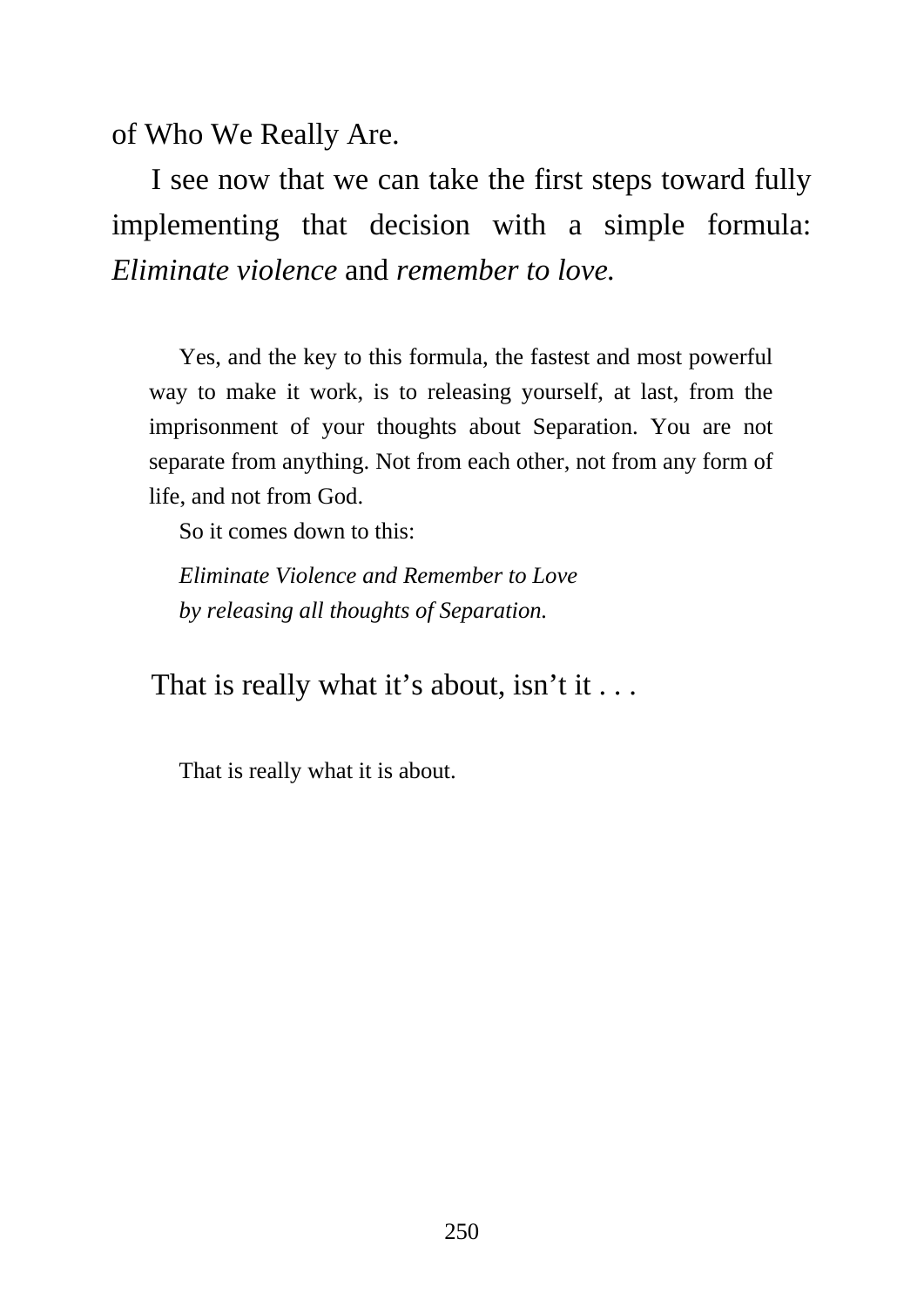We're coming to the end of our time together here. I can feel this conversation reaching a conclusion. But speaking about Love . . . earlier in this conversation you said that Love is who I am, and that it is who we all are. Every human being. Now you are saying that what we have to do is "remember to love." Yet if all human beings already *are* Love . . . then what is there to remember?

How to love. You are invited to remember how to love, by remembering that love is your True Identity.

But I don't understand how, if Love is Who We Are, it is possible for some humans to act in ways that are very unloving. We touched on this when I described earlier how unloving *I* am so often, not to mention people who do really horrible things to each other—things I couldn't and wouldn't dream of doing in my worst moments.

No one does anything that they consider to be unloving. Everything they do they do because they *are* loving.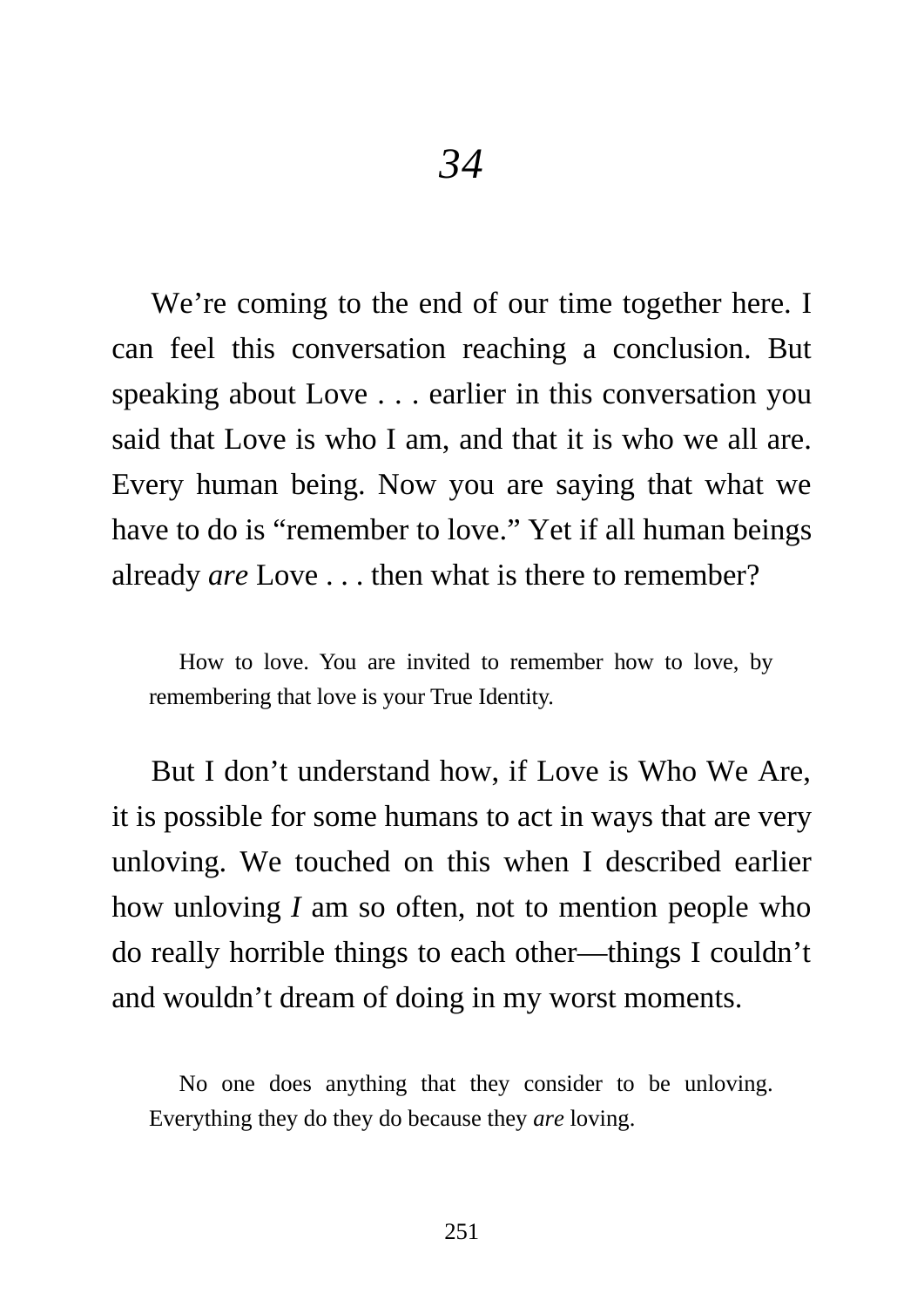#### *What?*

Remember this always: Every act is an act of love. This is true for everyone, without exception.

The killer? The rapist? The thief? The religious fanatic? The racial bigot? The political tyrant? The financial swindler? The emotional charlatan?

Look deeply now. Awakening means looking deeply.

It is the love of something that is behind every decision and action of every sentient being.

All you have to do to understand why some person or group has done something is to ask: What do you love *so much* that you felt you had to do this?

The problem is not that people don't love, the problem is that people don't know *how* to love.

This does not in any way justify their actions, but it does explain them.

As a species matures, it remembers how to express love purely.

### What does "purely" mean?

"Purely" means with nothing intended or needed as a return for the Self.

Pure Love is an act of selflessness, foundationed in the Self's awareness that it needs, requires, must demand nothing to be perfectly happy.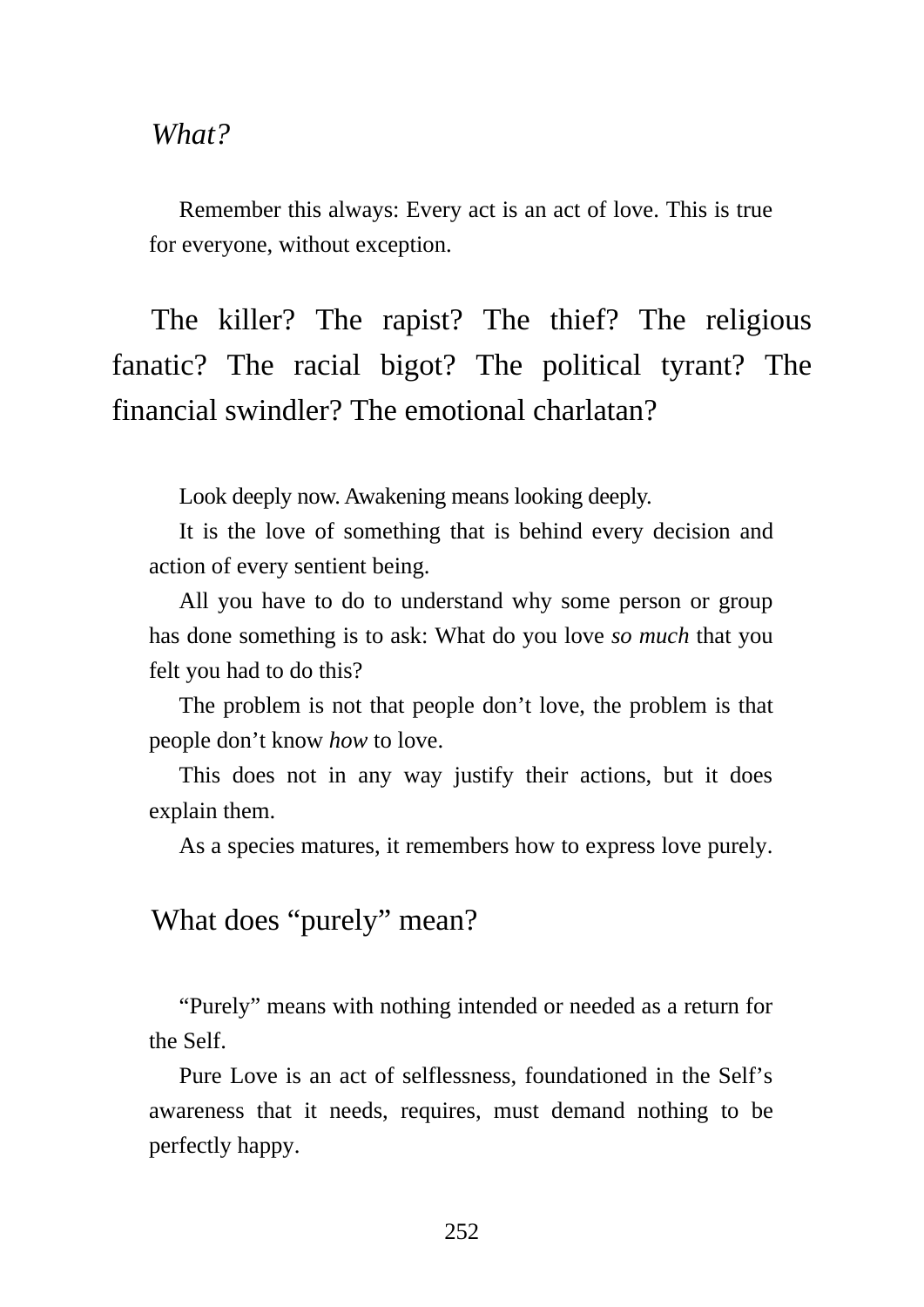This is the Natural State of Godliness—which, incidentally, is why God requires, demands, and commands nothing at all of anyone . . . least of all abject subjugation or degrading, debasing, demeaning, groveling, and fearful worship.

So you know you have loved purely when there's nothing in it for you. Or when it is not only not to your *benefit*, but actually non-beneficial to you.

Such a thing would be impossible. Every pure expression of Love brings benefit to the lover, in that it brings all those who purely love the highest and fullest experience of Who They Really Are that it is possible for life to provide.

The ultimate purpose of Life Itself is the ultimate experience of Divinity Itself through the ultimate expression of Love Itself, which is the ultimate definition of God Itself.

That's beautiful. That is really beautifully put. But is it possible for a human being to express and experience this? I guess we're swinging right back into my question about integration. Is it possible for me to ever really feel this kind of love?

Not only is it possible, every human being has done so. There is not a human being on the planet who has not felt it already.

Perhaps they felt it when holding a baby in their arms. Perhaps they felt this kind of love for a place, or for some physical object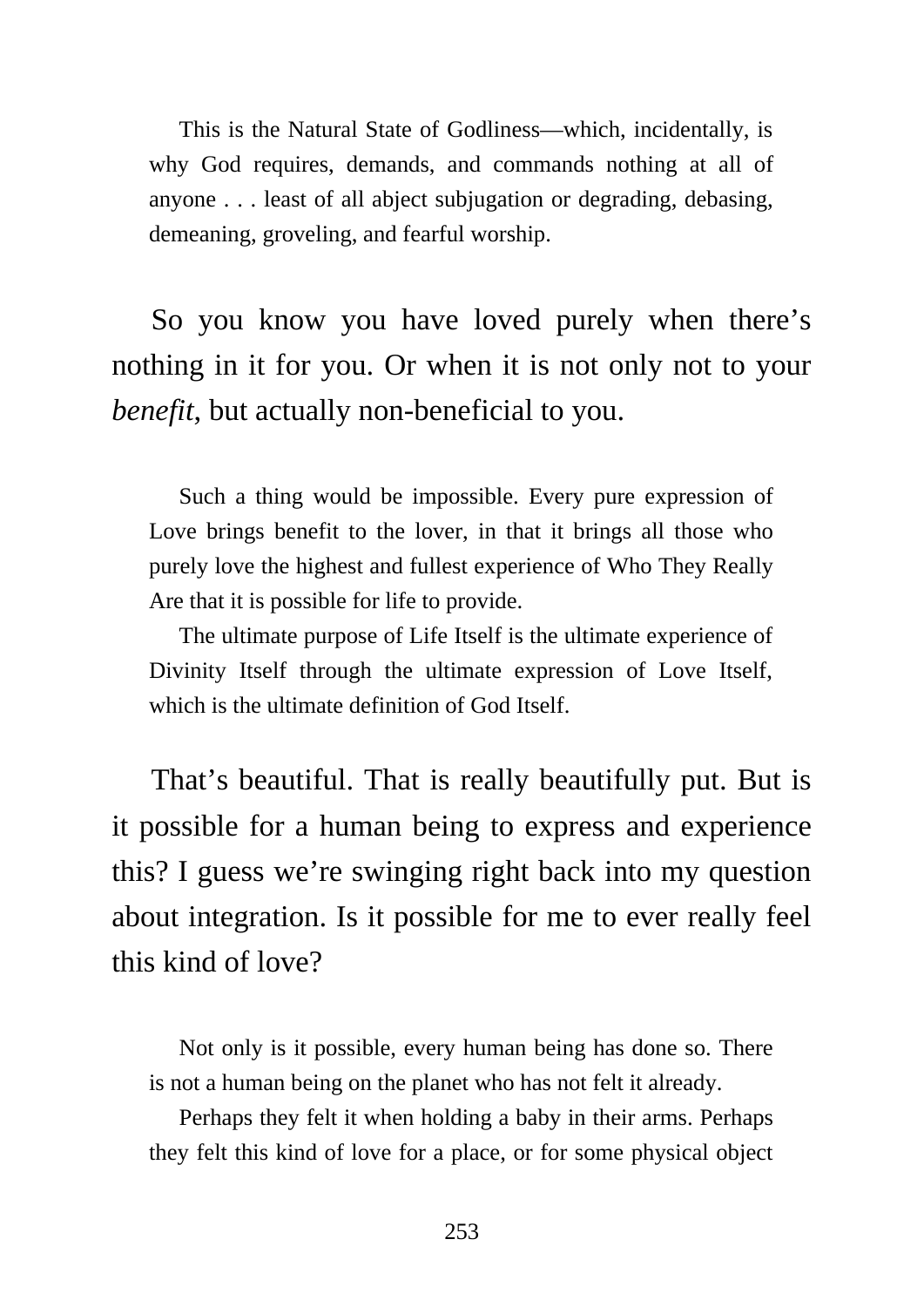—even something as seemingly insignificant as a favorite pillow or a stuffed animal. Perhaps they have felt this kind of love for a plant or a tree, a sunrise or the night sky.

Have you not ever felt love for the night sky?

#### I would call that awe. Awe and appreciation.

Which is the highest form of love, because it wants and needs, gets and demands, nothing in return.

Everyone has felt this kind of love. This is the love I have for you. For every single one of you.

When you love something for the sheer beauty of it, for the sheer wonder of it, for the sheer joy of it, for the happiness it brings you to feel that energy glowing inside of you and sent out from you, you are loving purely.

If you are looking to get something back as your reward for sending it out, then you are not loving something or someone else, you are loving yourself, and simply using something or someone else as a means of doing so.

## Ouch. What's wrong with loving yourself? Doesn't all love begin with self-love?

Yes. But self-love is not love that is received from anything outside of the self. Self-love is love OF the Self BY the Self—for the sheer beauty, the sheer wonder, the sheer joy of the Self being who and what it truly is.

This is how God loves Godself. This is how I love ME! And this is how I invite you to love YOU.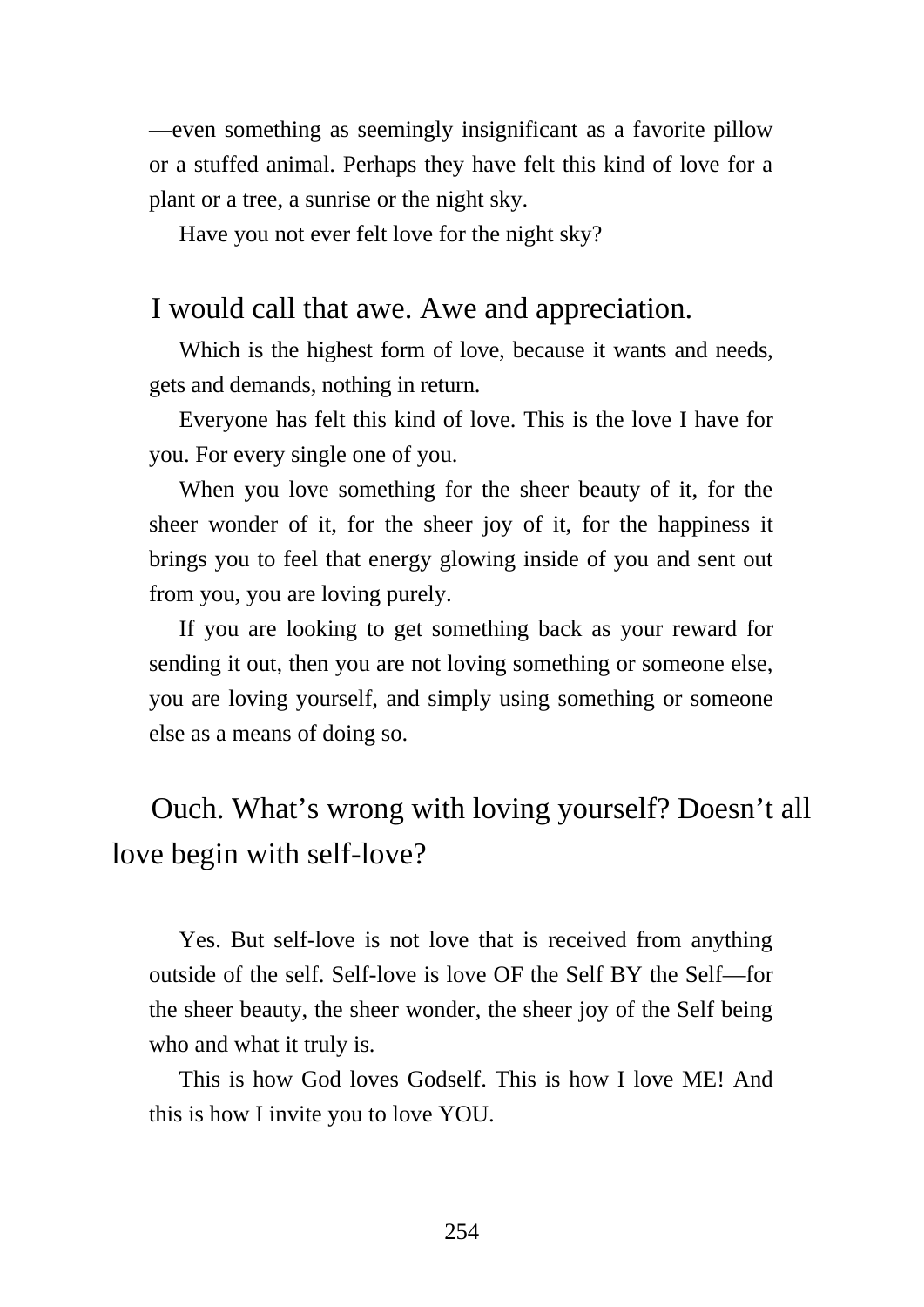I wish I could do that, I really do. I mean wholly. I mean completely. I mean all the time. But it's hard for me to do that with all my faults, all my foibles, all my failings.

Here we go again. I am telling you now once more, as I have told you many times before: You are perfect.

Just as you are, you are *perfect.*

Even as you see nothing but beauty and perfection in a one-day old newborn and a one-week-old infant and a one-month old baby and a one-year-old child, so do I see nothing but perfection in you.

And I would see this, by the way, if you were one *hundred* years old . . . nay, one thousand. For that would still be less than a single heartbeat in the life of the universe.

You are growing and expanding and enlarging and completing your experience of your True Self through your expression in the Realm of the Physical here on this magnificent planet you have called Earth.

We will meet in Perfect Union again when you return Home, and as I have promised you through all your lifetimes, you will never—no, not for a moment—be without me while you are away.

I love you now as I have loved you always, with a purity that asks, needs, and demands nothing in return—for You and I are Eternally One, and the experience of this is all that Our Self desires.

I am so deeply touched by that. I am touched, and renewed. Now all I want to do is apply all of this in my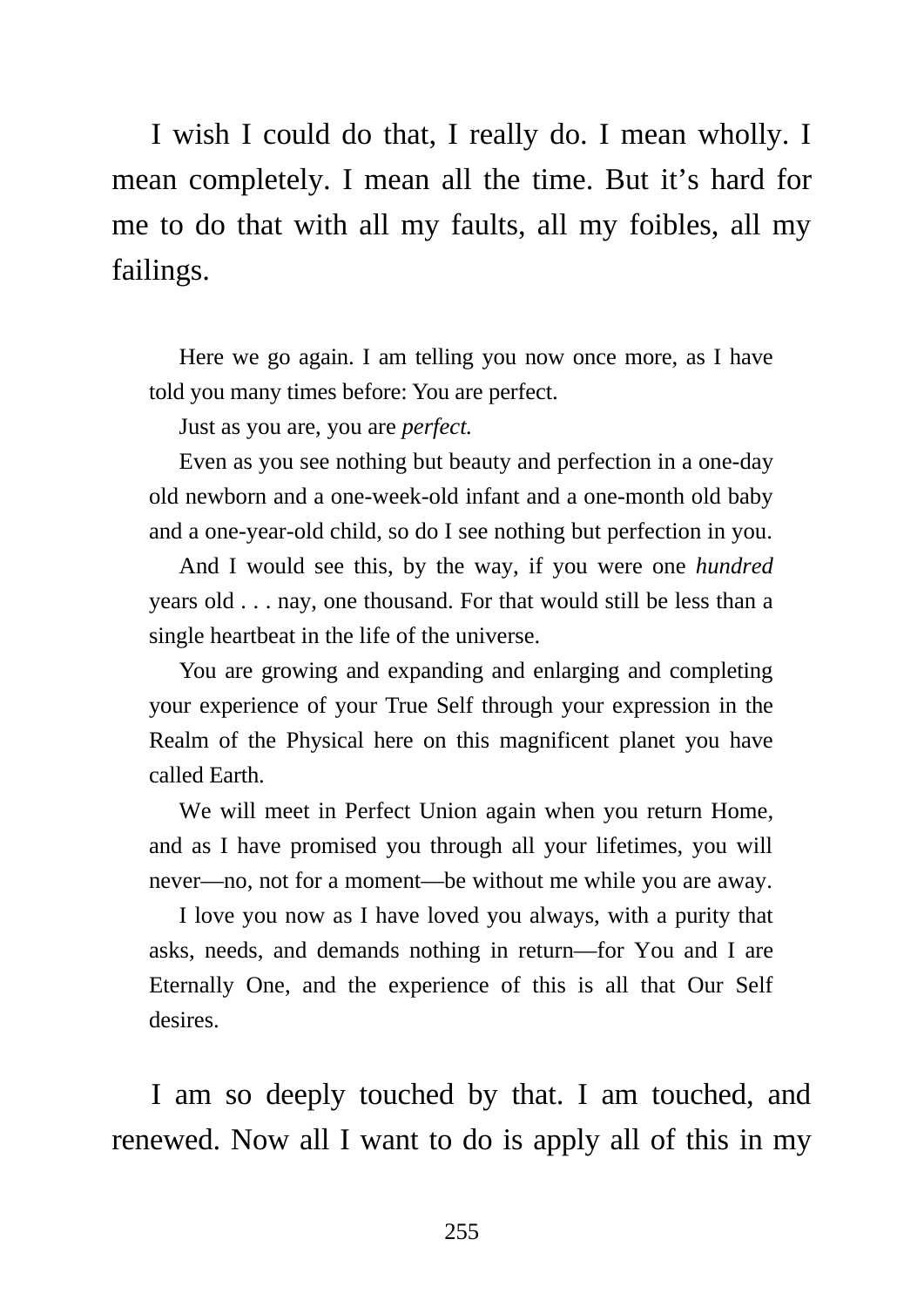# life.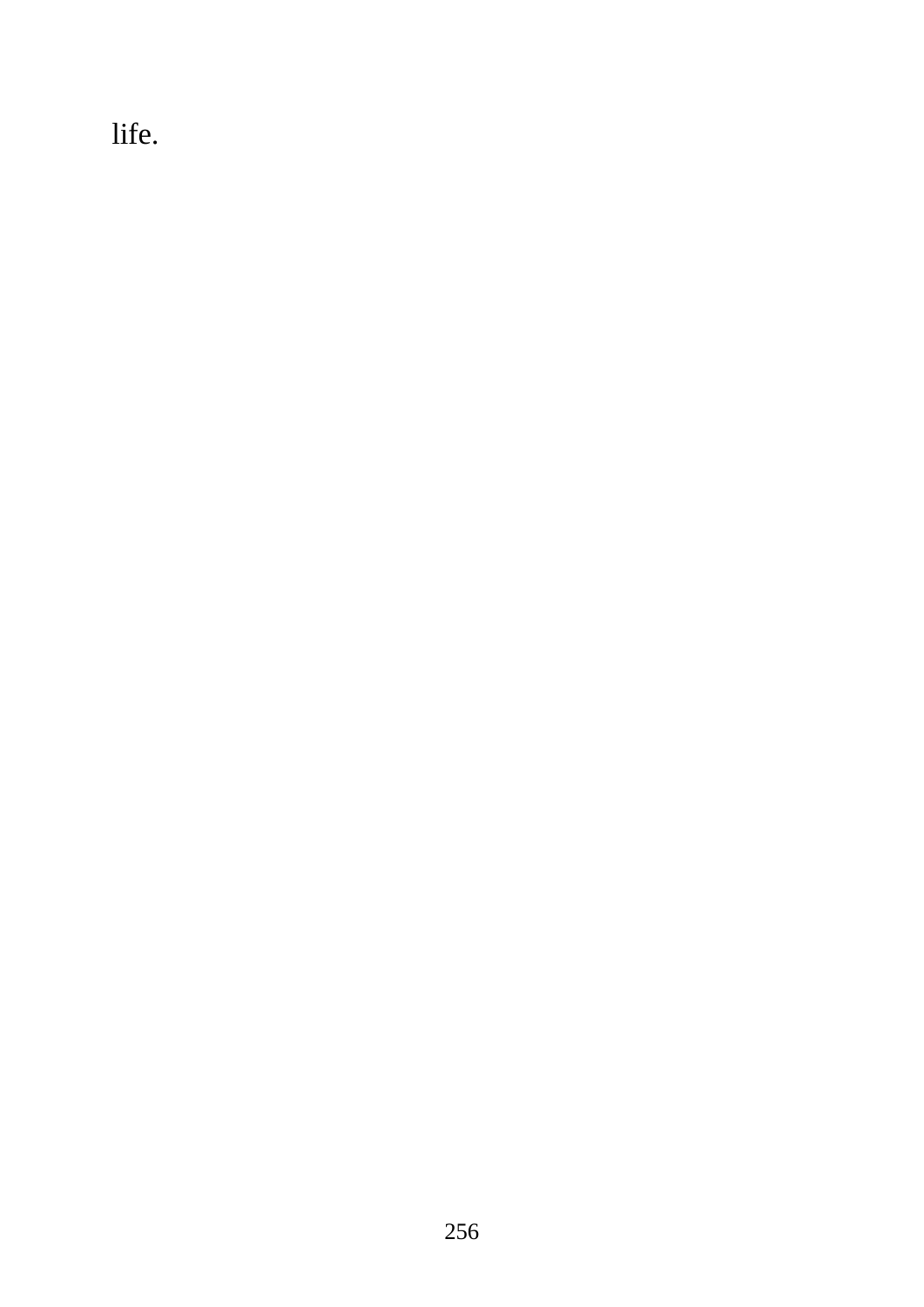I want to make this *real*. I want to make this true for me in my *experience*.

This dialogue has included some wonderful insights, brought me some perfectly-timed reminders, and given me some potentially powerful tools. And the sixteen items on the list of differences between Highly Evolved Beings from Another Dimension and humans will stand as guideposts for me on my journey, I am clear. But what I need now is to know and to feel that this idea of our awakening and our advancement as a species isn't all just a pipe dream, sounding very nice, but virtually unachievable by the average person.

I don't want to go back to "business as usual" when this dialogue ends.

Look, I have only my own experience to go on, so I tend to get a little discouraged at times like this. I get inspired by the *possibilities* and discouraged at the *probabilities*. Can you hear that?

Of course I can. Yet if you have only your experience to go on,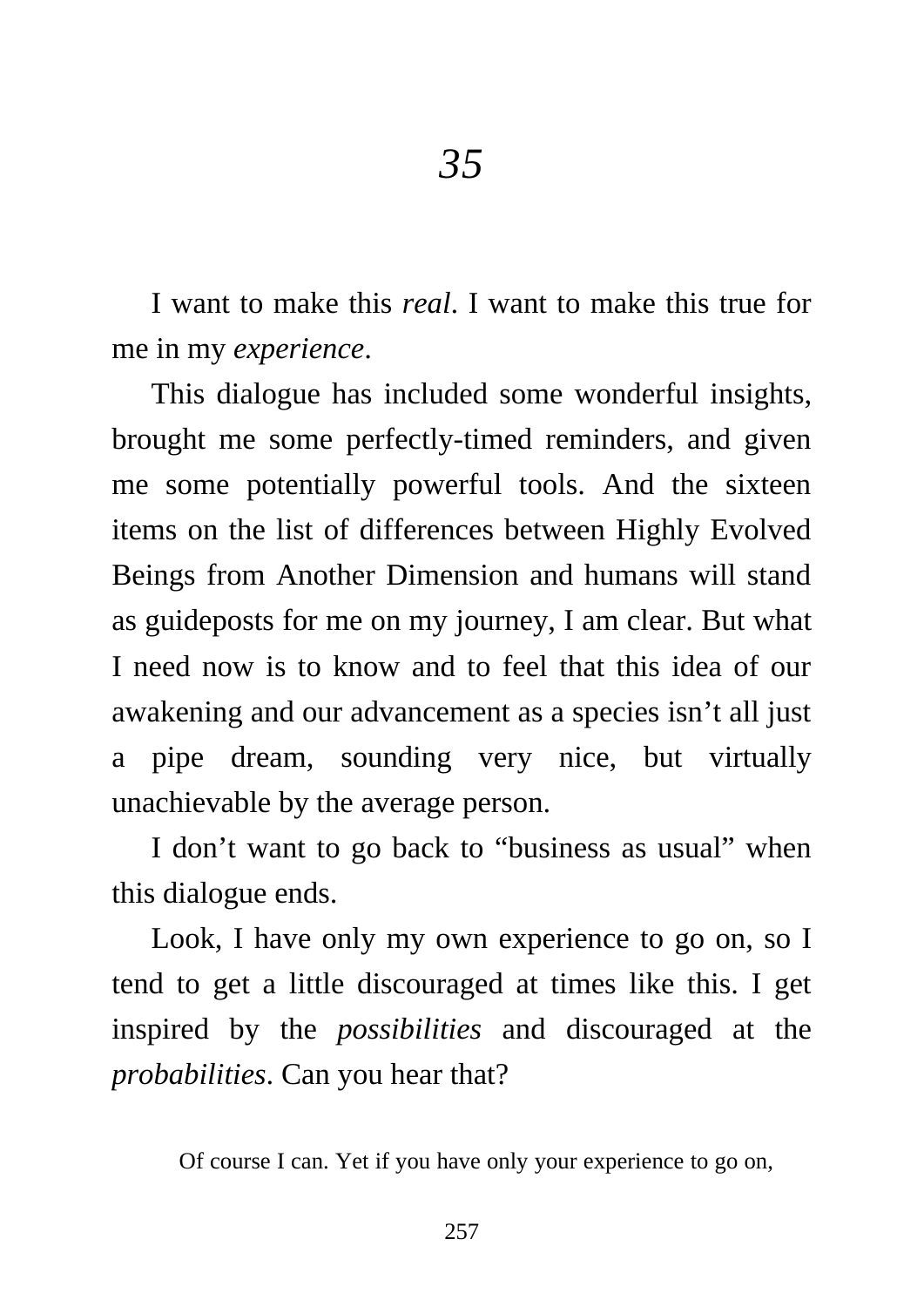you should be completely *en-*couraged, not *dis-*couraged.

I don't understand. I'm just a simple human being here, not a Buddha, not a Christ, not a Lao Tzu or a Mother Mary, a Confucius or a Catherine of Genoa. Not, to place it more contemporarily, a Paramahansa Yogananda or a Mother Meera.

I know that at our basis, at our *foundation*, we are all the same—that I am "cut out of the same cloth" as all of those wonderful others—but I am not demonstrating qualities in my life that evidence this.

Actually, you are. But we'll get to that in a minute. Right now, it is perfect that you are not experiencing yourself as doing that. Do you see this? You do see this, don't you?

I sometimes have a hard time with even that nice and apparently spiritually accurate idea. I sometimes think that telling myself that it is "perfect" that my progress is so slow in *acting* like I am awakened to the fact that I am awake is just giving myself a pass; it's a way of excusing my past and forgiving my present-moment failures.

First of all, there is nothing to forgive—any more than you "forgive" a ten-year-old for not getting her multiplication tables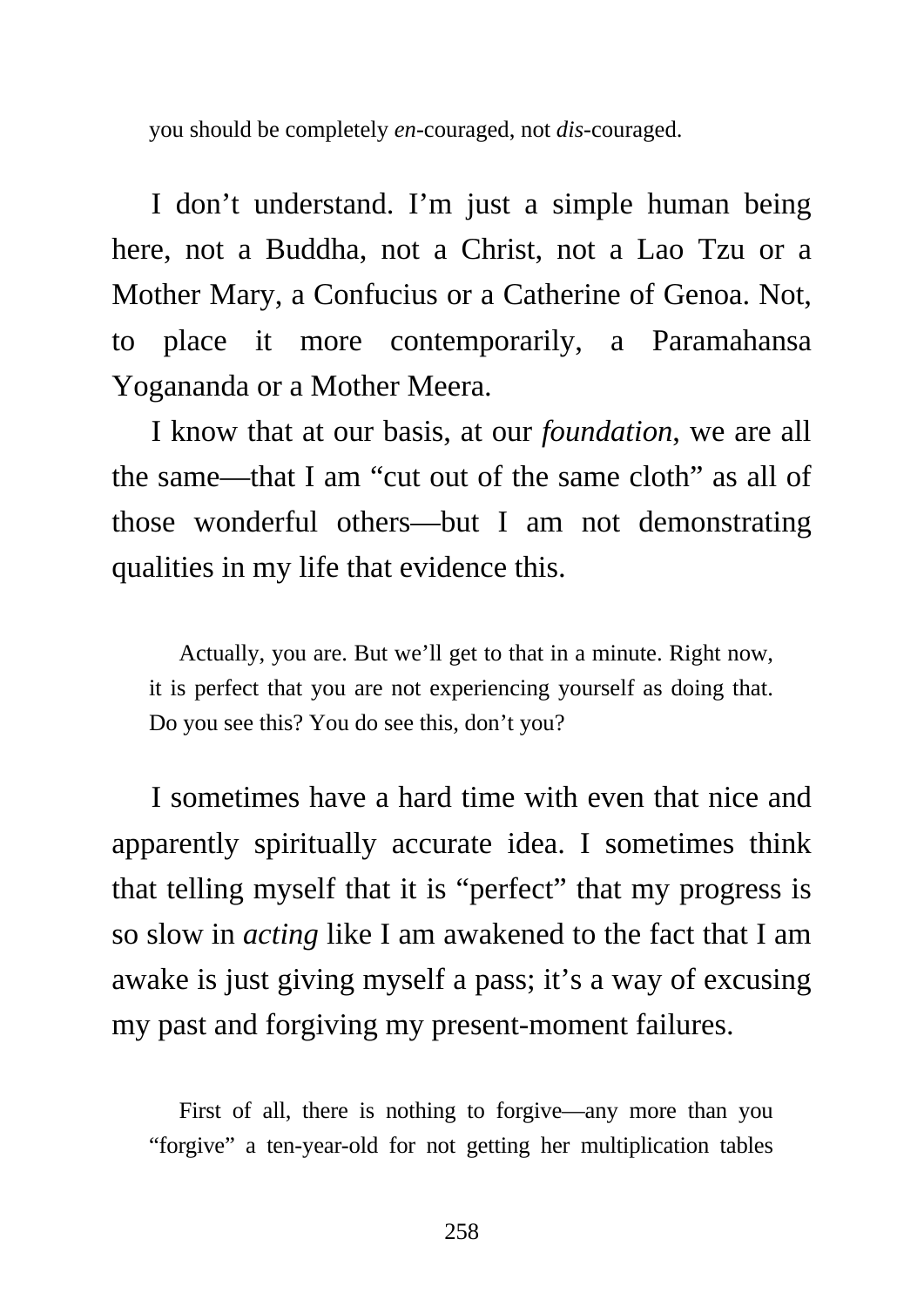right, or a four-year-old for knocking over the milk at his birthday party. You don't need to "forgive," because you understand perfectly how such a thing could happen. Understanding replaces forgiveness in the mind of the master.

I know, I know. You have made this point with me repeatedly, and I really see and appreciate the pure and wonderfully generous logic of it. But for me this "perfection" idea still sometimes feels like a fabulous "escape hatch." Somehow the idea that "it's all good" makes me not feel I need to work to make myself any better.

Well, of course, you don't "need to." Need has nothing to do with it. No one is keeping score here. No one is judging or punishing. So it's not about need. It's about desire.

Well, I can honestly say I do have desire. I truly wish to do as you have consistently invited all of us to do: Announce and declare, express and fulfill, become and experience the next grandest version of the greatest vision ever we held about Who We Are. I guess I'm just not able to see the "perfection" in taking over seventy years to even *understand* why I am here—much less step into the living of it.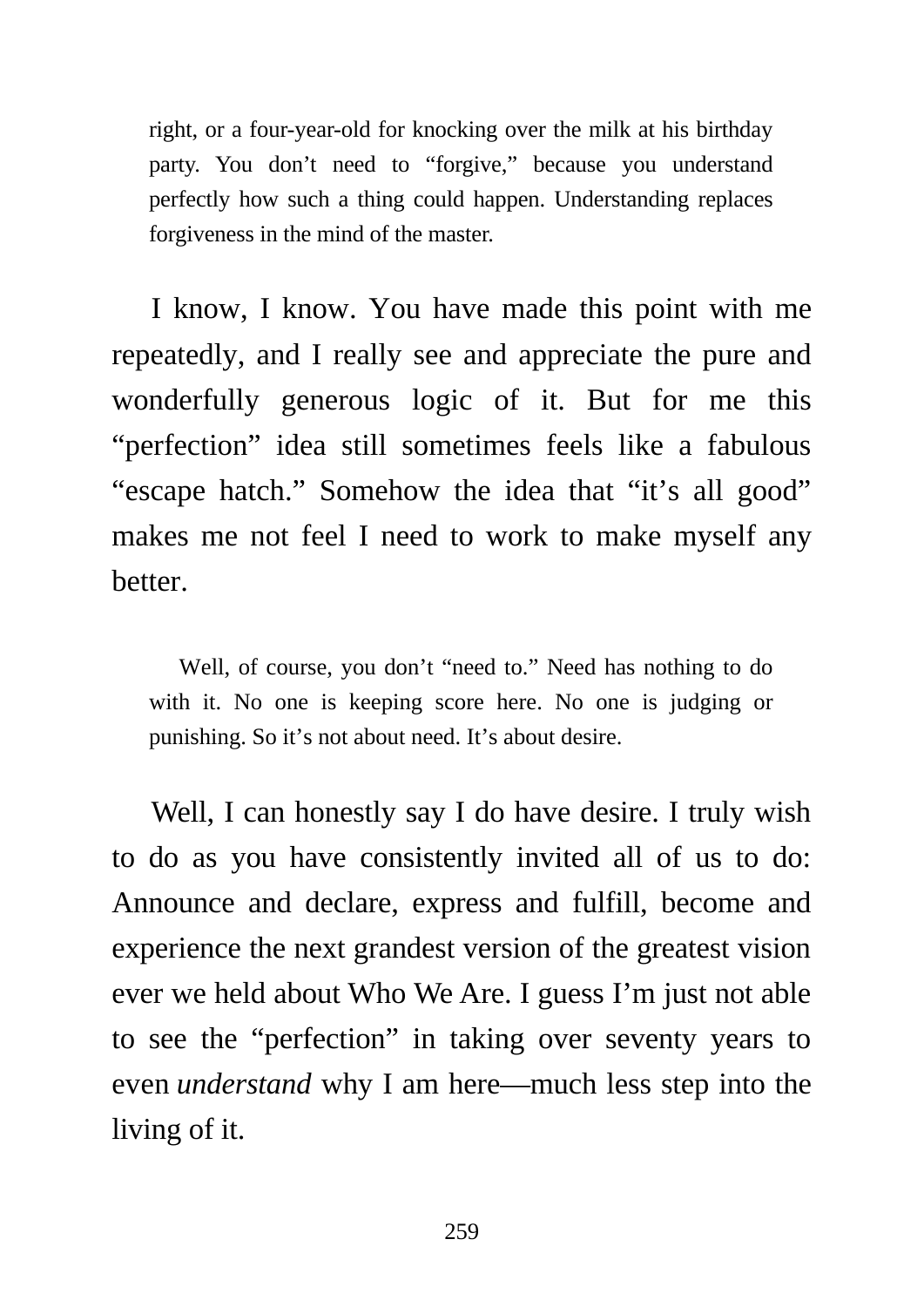Try thinking of your process in this way: If you had reached years before now the level of demonstration of, let us say, Lao Tzu, do you think you would have found yourself in the position of asking the questions that filled 3,000 pages of nine books?

#### Probably not.

*Probably* not?

### Definitely not.

And so you may be among the most prolific questioners of your generation. And do you believe that the questions you have asked, and the answers you have received, have brought you benefit?

### Yes. Definitely.

And have they brought benefit to others?

Perhaps. There are those who say these questions and answers have, so I guess if I am to believe them, the answer is yes. I don't want to boast about this, however. I feel humbled by it, not boastful, and I want to always feel this way.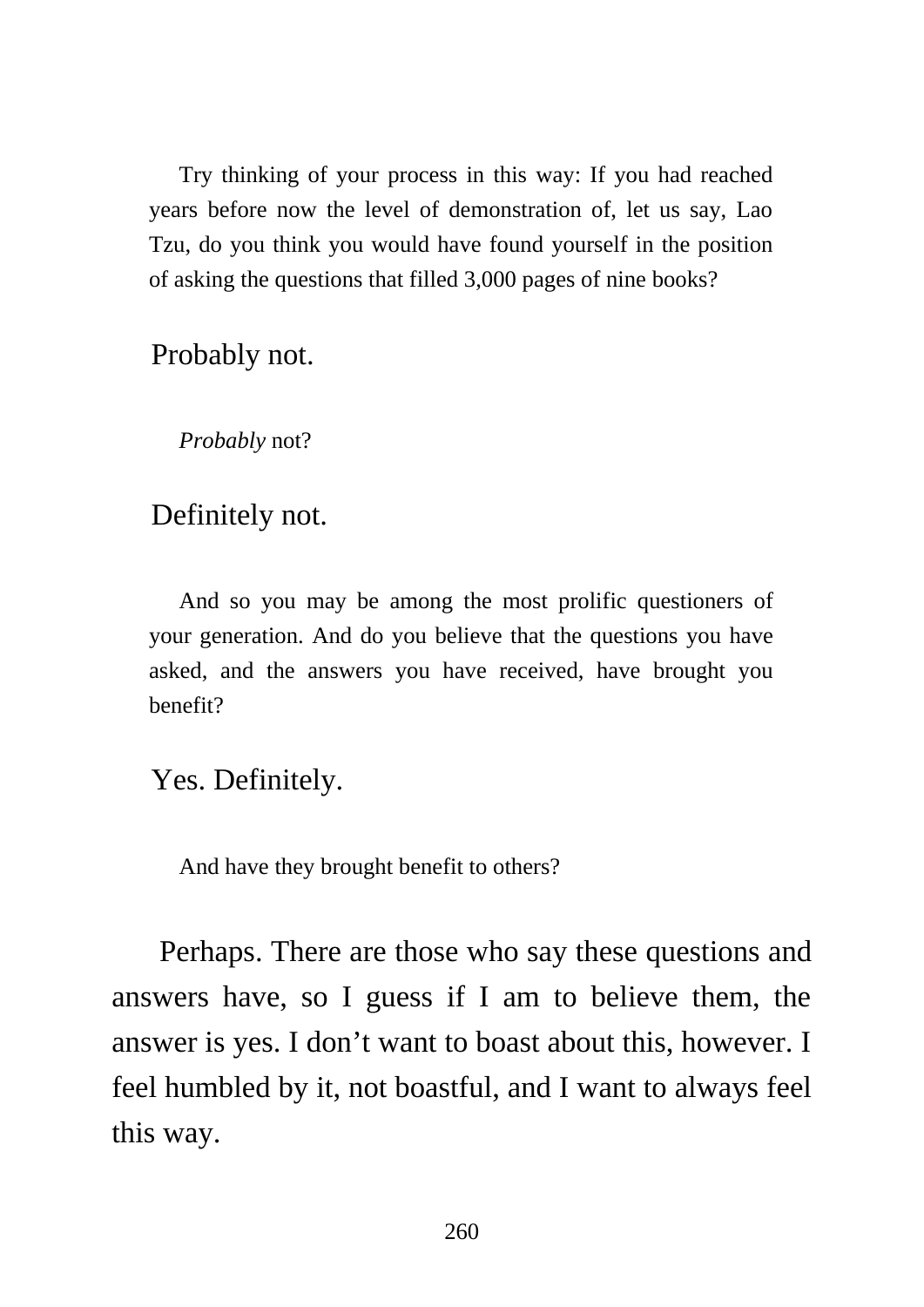You will feel about everything exactly the way you choose to feel, based on your decision about Who You Are, Why You Are Here, and how you wish to demonstrate that.

Can you choose to feel, then, that you're not feeling you are at the level of demonstration of Mother Mary or of Lao Tzu, or of others who have been considered masters, has been perfect?

Okay. But now I want more. I guess you could call this an increase in my desire. I want to know what it would be like for me and other members of our species to *be aware* of when we have awakened, and how we would behave if we *began acting like it.*

I have actually answered this question for you before, in previous dialogues.

Would you answer it again for us here, to save us from having to look it up?

Yes. If you choose to act as someone who is aware that she or he is awake, there are several things you would do.

In addition to taking the steps invited in the list of sixteen items that make us different from HEBs.

Yes, in addition to those steps.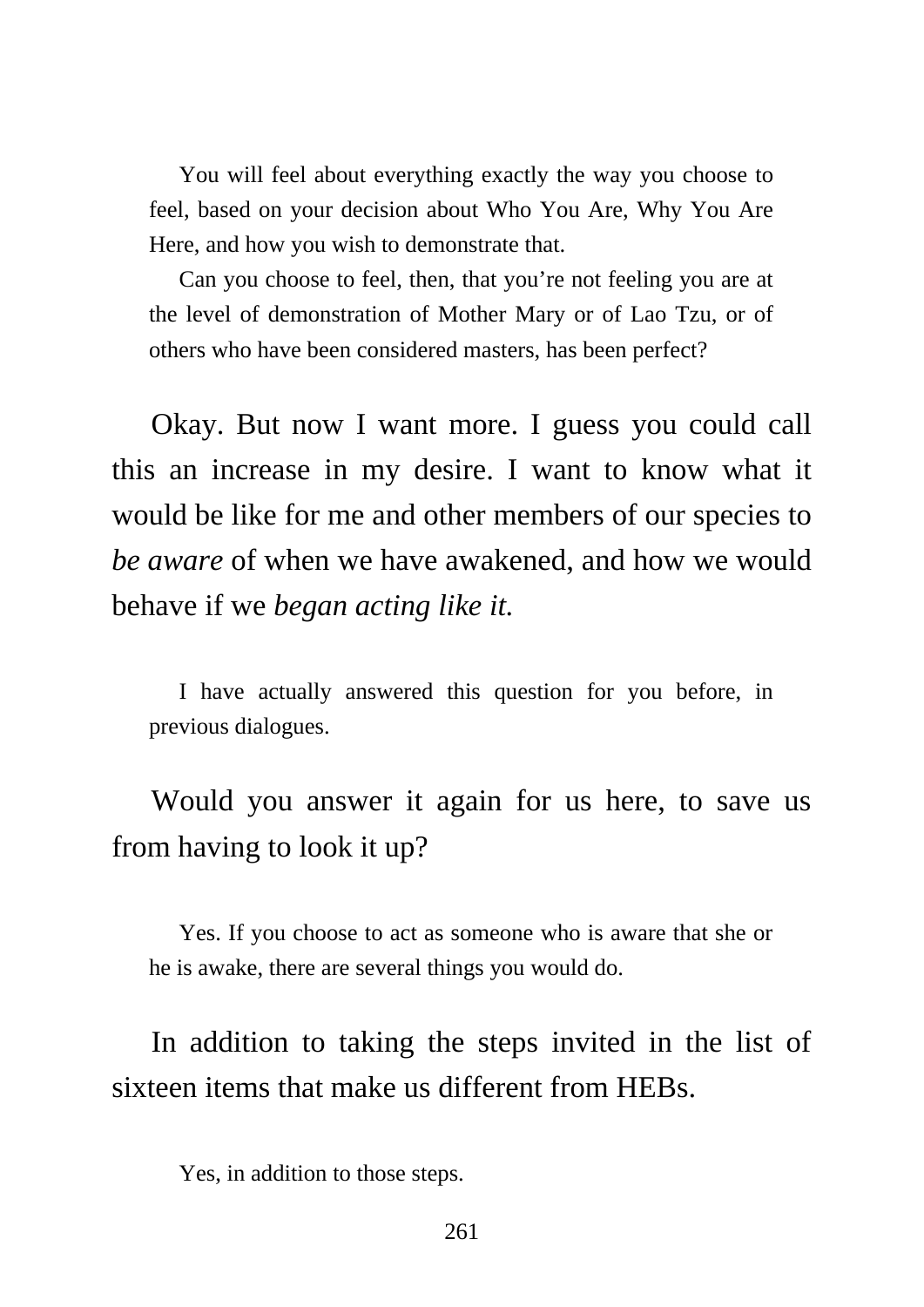First, you would not entertain negative thoughts in your mind. If a negative thought did happen to slip in, you would get it out of your mind immediately. You would think of something else, deliberately. You would simply *change your mind about that.*

You would also love yourself fully, just as you are. And you would love everyone else fully, just as they are. Then you would love life fully, just as it is, needing nothing to change, and seeing everything as simply something you are moving through so that you can *know* about it, and create a contextual field providing you with an opportunity to demonstrate Who You Are.

You would forgive no one and nothing ever again, out of knowing that forgiveness is neither necessary nor natural for humans who are aware that they are awake. You would clearly see that holding an idea that there is a need for forgiveness means holding an idea that an injury has occurred, and as a human who is awake you would be aware that injury is not possible in the experience of Divinity—which is Who You Are. You would therefore replace forgiveness with understanding in your interactions with others, which would naturally lead to compassion for others as you experience a full realization of the pain, anger, or sadness they must have felt at such a high level as to cause them to abandon their true nature and behave as they did.

Also as a person who is awake, you would not mourn the death of another, not even for a moment. You might mourn your loss, but not their death—but, in fact, celebrate both the moments of love and joy that they shared with others, and the fact that they continue to live in free and wondrous expression of their evolutionary process. You would likewise neither fear nor mourn your own death, for precisely the same reason.

Finally, you would be aware that everything is energy in vibration. Everything. And so you would pay much more attention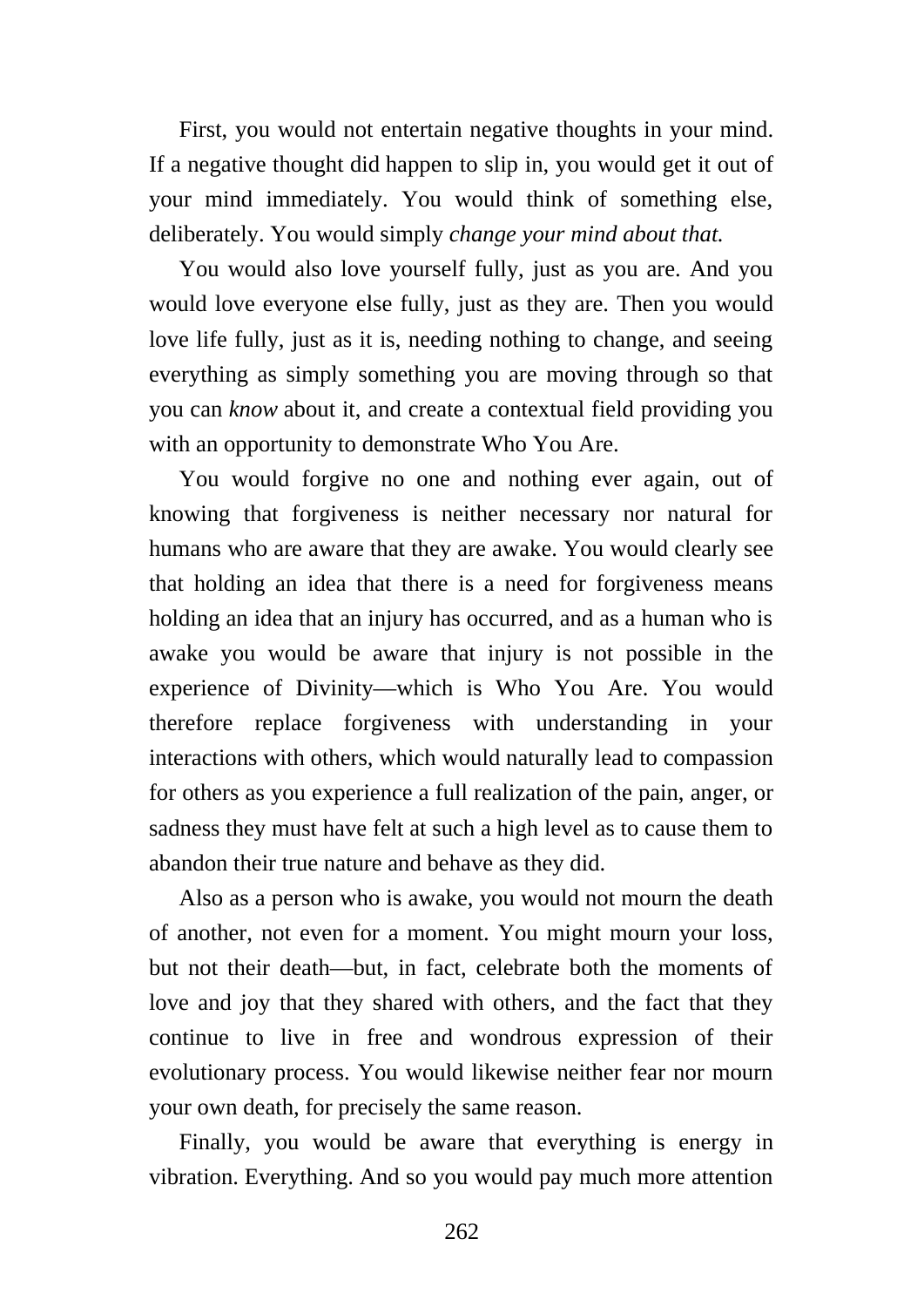to the vibration of everything that you eat, of everything that you wear, of everything that you watch, read, or listen to, and most important, of everything that you think, say, and do, and you would immediately adjust the vibration of your own energy and the life energy that you are creating around you if you find that it is not in resonance with the highest knowing you have about Who You Are, and the experience of this that you choose to demonstrate.

That all sounds like a big order. You see? This is the moment when I get discouraged. My experience has been that these goals are very hard to reach, that these are the behaviors of masters who are very hard to emulate.

Actually, your experience has been exactly the opposite.

### I . . . I don't know what you're saying here.

All of these things you have *already* experienced.

You have already had moments in which you moved away from a negative thought and simply changed your mind about something.

You have already had moments in which you loved yourself, and others, and life itself fully, and needed nothing to change even when not everything was to your liking.

You have already had moments in which you experienced that you didn't really need to forgive someone for something they did, realizing without agreeing with or condoning what they did, why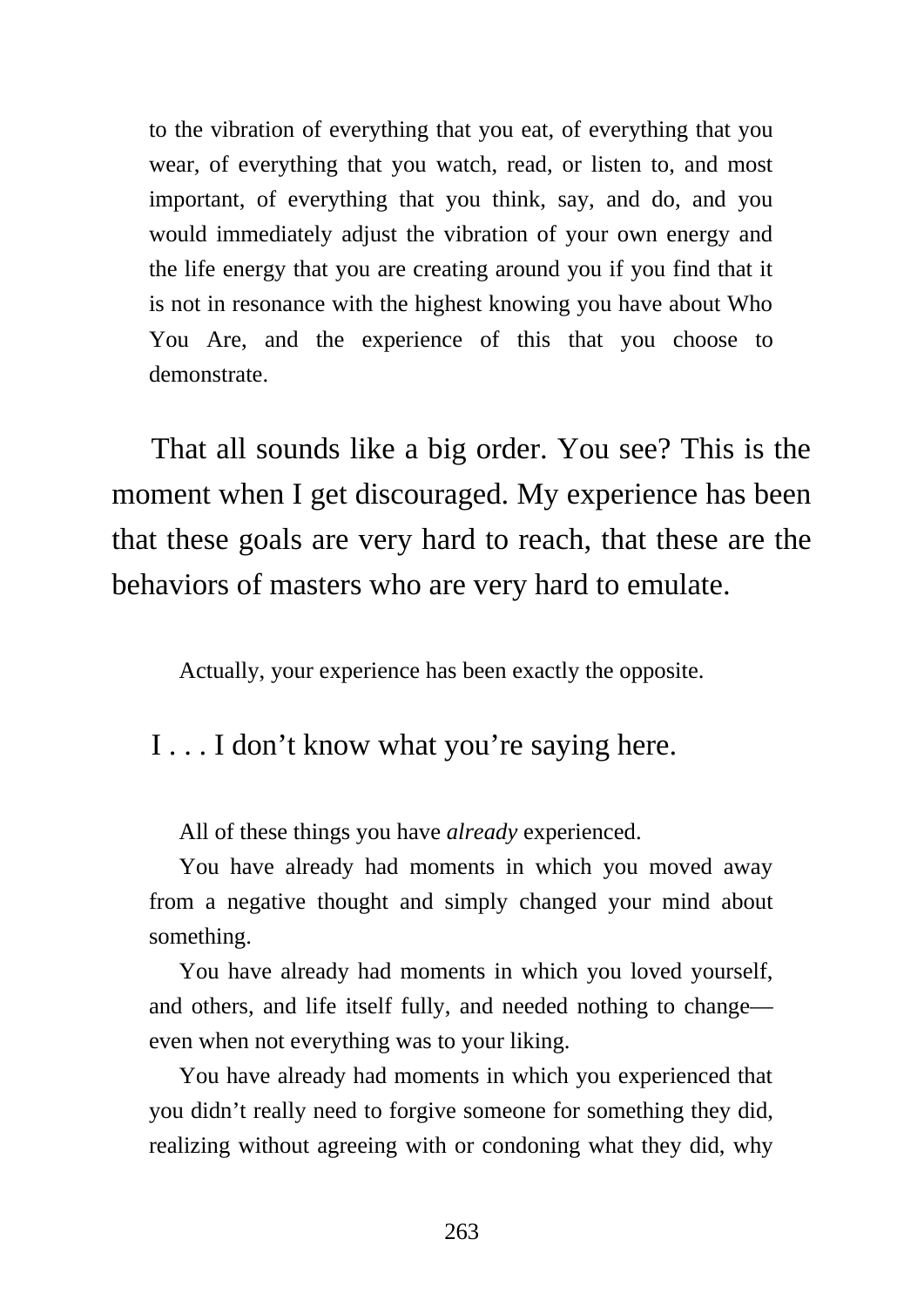and how they could have done it.

You have already had moments in which you moved from mourning to celebrating after the death of another, and you likewise have had moments in which you truly did not fear your own death.

And finally, there have been many times when you have felt the vibration of the moment, of something you were projecting, of something you were being invited to eat or to wear or to do, and responded to that vibration by shifting the frequency of your own energy and making a new decision about whatever you were being invited to encounter or experience.

You have *all* done *all* of this. None of this is outside of your capabilities. Not a single aspect of this is beyond your ken. Nothing described here exceeds your level of mastery as a sentient being.

*You merely have to decide to be this way more often.*

Oh, my goodness. I never imagined it could be that simple.

It can be that simple.

Do you think I can do it? Do you think any of us can do it? I know I'm begging the question here but—

—of course you can. It is as simple as looking at a behavior that does not serve you and replacing it with a response to the invitations of life that you now choose. Have you never changed what you have called a "bad habit"?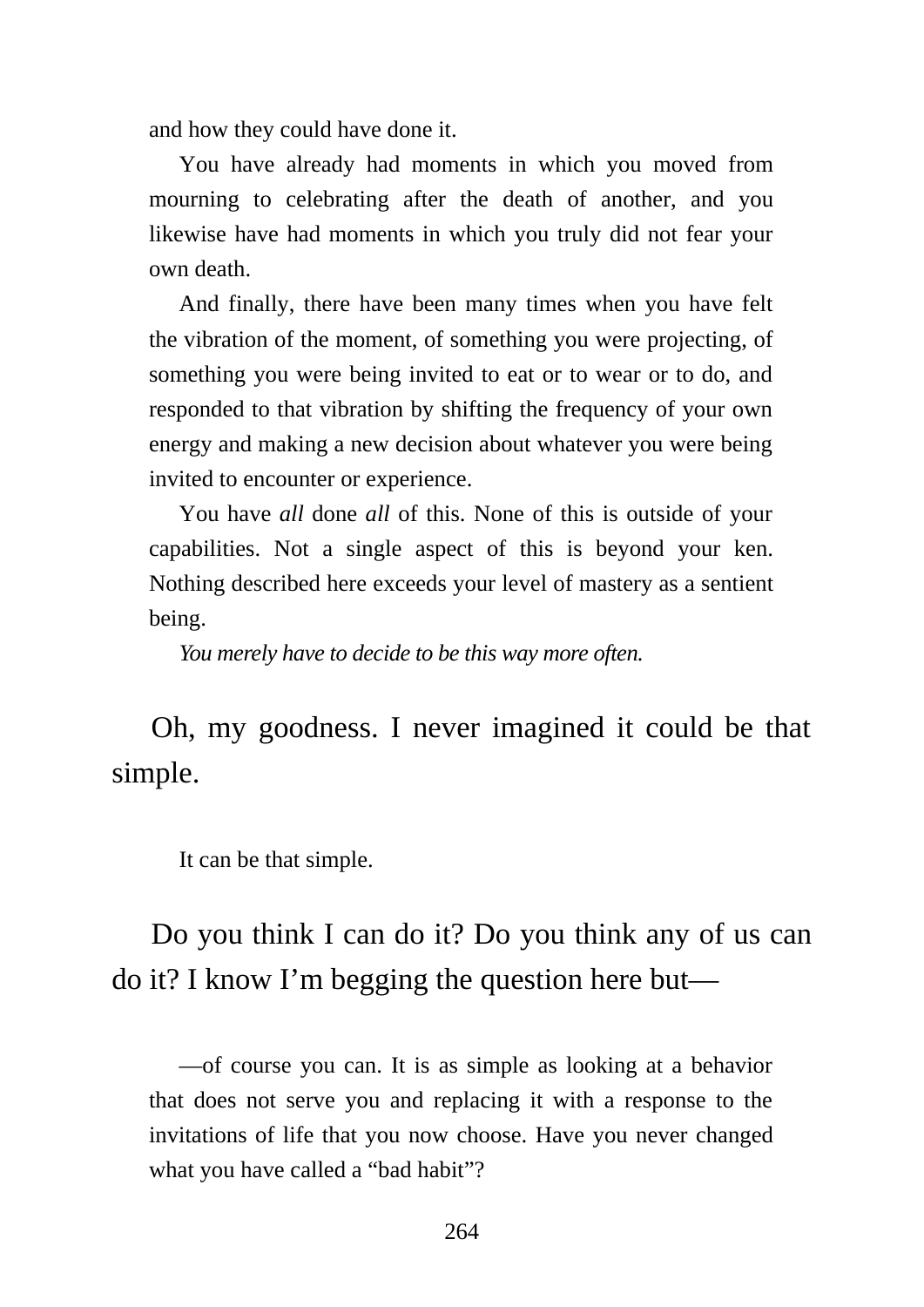Yes, I have. Most of us can claim some success in that.

There you are. And what made you change that habit?

I wanted to. I just decided I wanted to.

And what made you decide that?

Looking back, I guess it was just plain desire. I no longer desired to exhibit or experience the behavior. In my case, the biggest habit that I ever broke was smoking. I smoked for over twenty years, and I'd gotten up to a pack-and-a-half a day. Then one day I just decided to stop. I stopped cold. I think "cold turkey" is the phrase that's used. One day I smoked, and the next day I didn't. That was over thirty years ago. And it's not the only habit that I felt was disserving me that I've broken.

So you have proven your ability to abruptly change a decadeslong behavior.

Yes.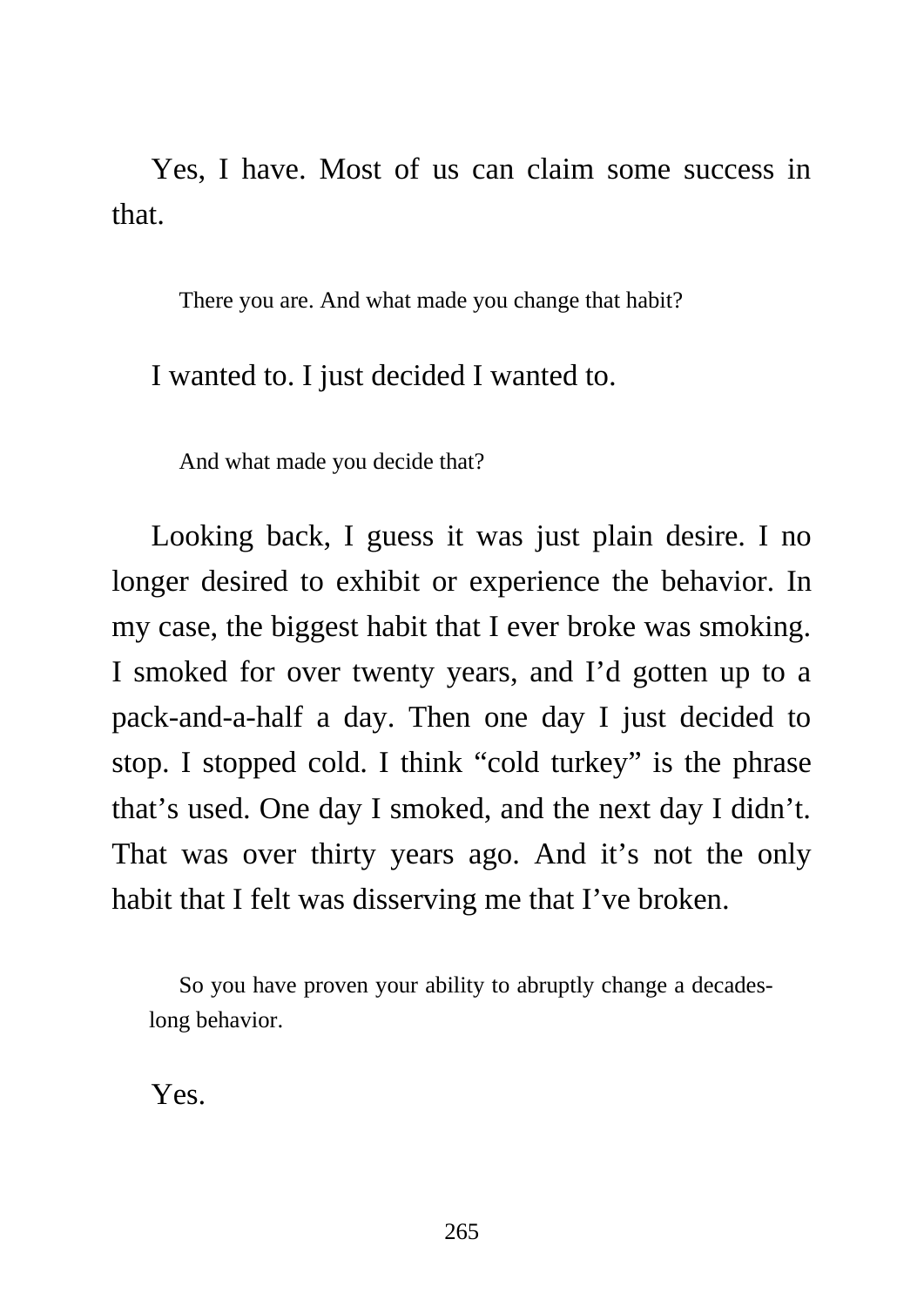Then your movement from a person who is awake and does not know it or act like it, to a person who is aware that you are awake and chooses to act like it, is one step, one decision, away—just as you, yourself, said here earlier in this conversation.

And you can easily take that step, you can easily make that movement, because unlike breaking a bad habit, this is not even about adopting a brand new behavior. It is simply about doing what you have already done in your life, and *now doing it more often.*

You know, I never thought about it in that way. I never thought about the fact that every one of these behaviors are things I've already done. I thought of them as things I have to *achieve*, not things I'm being invited to *repeat.* I thought of them as skills I had to *acquire*, not behaviors I'm invited to *replicate*.

I see now something I never saw before. I see that I can get where I want to go more easily than I ever thought, *because I've already been there.* I know the *way* there. That's exciting to me. Wow, this has uplifted me, encouraged me!

I don't have to *reinvent* myself, I only have to *reinstate* myself, restore myself, reinstall myself in the moments of my life as I have been before.

That is a grand awakening. Now you are awake to the fact that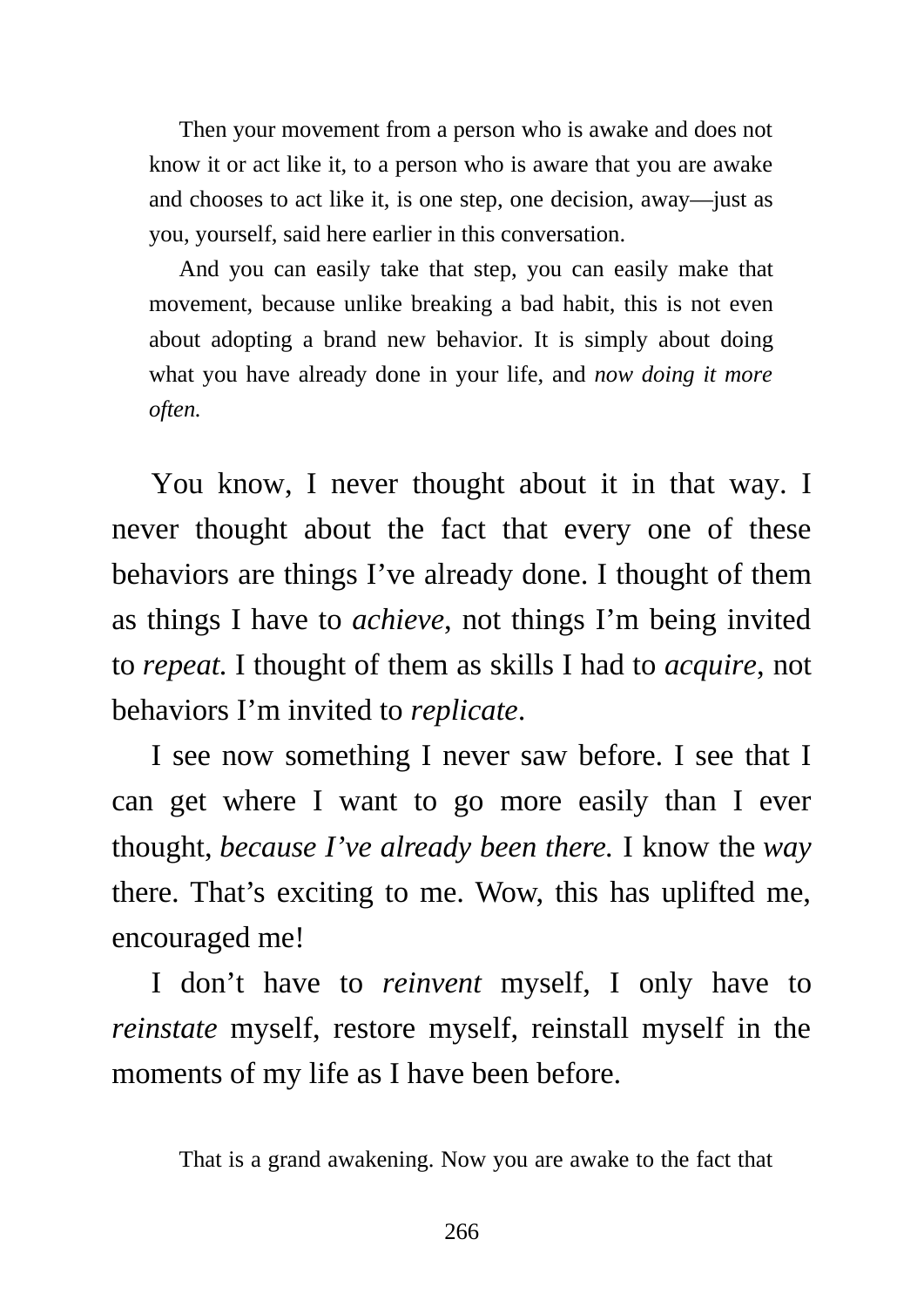you are already awake.

There's not much more to be said here, is there?

No, there is not.

This is it, then?

This is it.

Thank you, God. Thank you, my dear, dear friend. I will always remember this experience, and be grateful for it until the end of my days.

Which will never come.

Which will never come. Amen, and amen.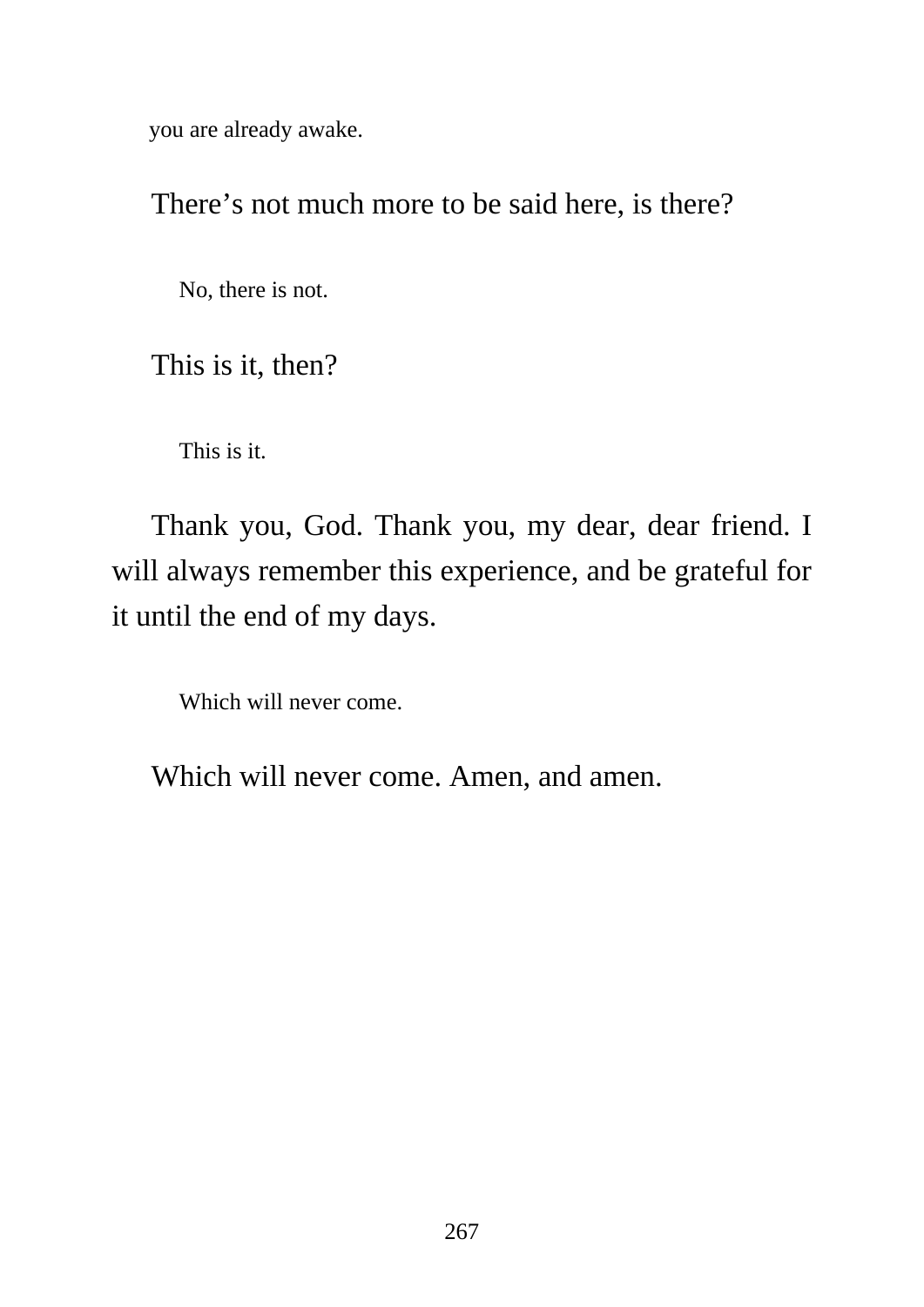# Epilogue

My dear, dear companions on this journey . . .

This is not easy, is it?

I mean, this journey through life.

For most of us, this is not easy. It involves sadness and tragedy in way too many moments. Happiness, too, yes. And moments of great joy, for sure. But the heaviness of the heart, and the ache of its breaking over and over again, can take its toll—that's undeniable. Even the optimist feels it some mornings upon arising and some evenings when the weight of events, and memories of events, is carried to bed.

For fifty years I've kept telling myself: "There's got to be a reason. There's got to be a purpose. This has all got to be part of a Larger Process in which we're all engaged here. Life *must* be more than a series of random events to which we're all subjected, with the Final Bell ringing at a time or in a way that we least expect."

The conversations with God that I've had since I slipped past my forty-ninth birthday (now twenty-four years ago) have convinced me this is true. And this latest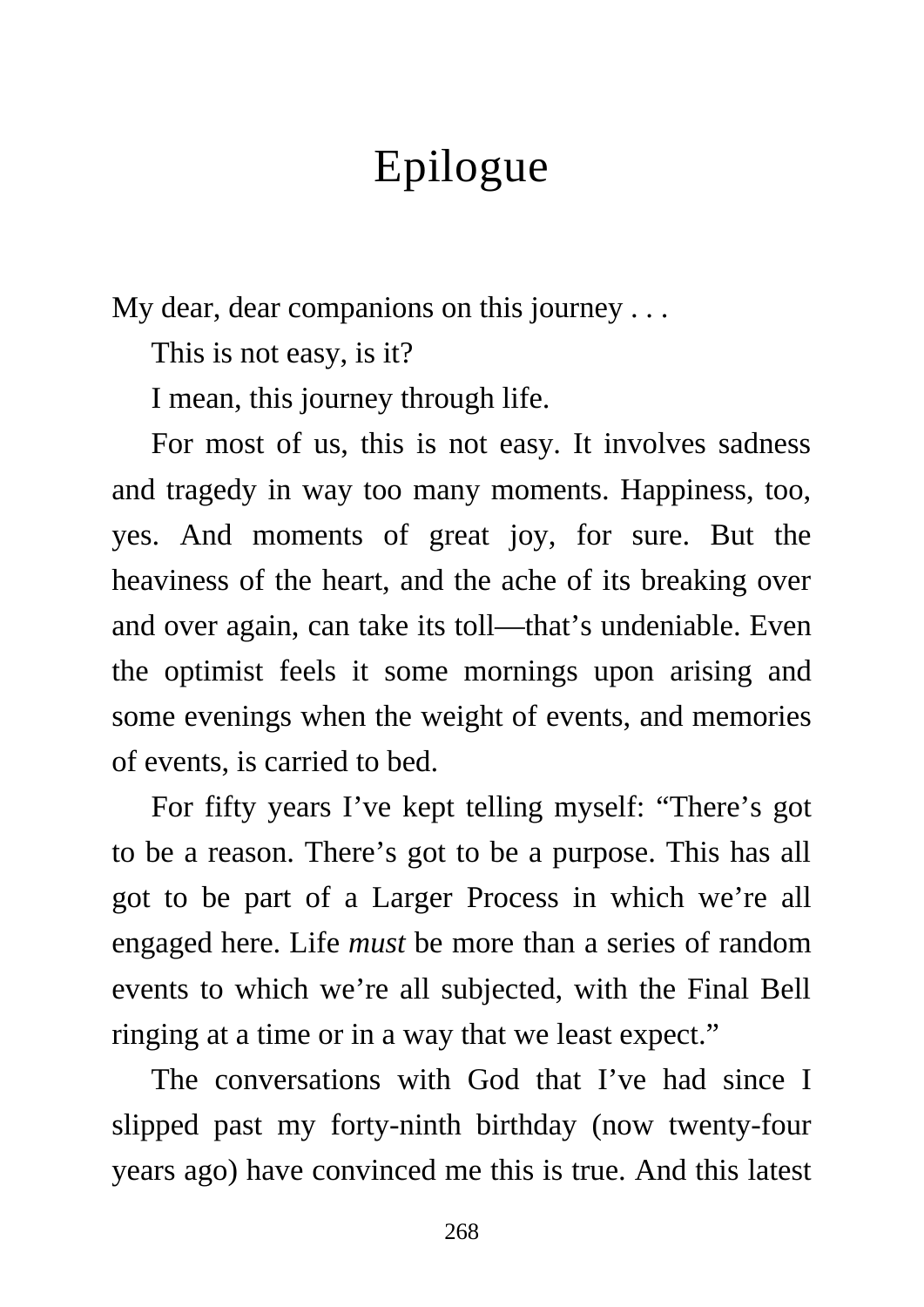dialogue—totally unexpected and packed with surprises —has confirmed everything for me.

But please, listen to me as I wave goodbye: I could be wrong about all of this.

Don't imagine for a second that I don't think about that. I think about it all the time.

Several interviewers have asked me basically the same question. Do I have any doubts about the experience I've had, or the information I've received?

I've given them all the same answer:

"The day I stop doubting is the day I become dangerous, and I have no intention of becoming dangerous."

So I want to tell *you* to doubt as well. (I'm sure I don't have to encourage this.) I want you to be clear that one of the most important messages of the *Conversations with God* dialogues is not to believe them.

Indeed, in the very first book of the nine texts we hear this in the voice of God:

"Believe *nothing* I say. Simply *live* it. *Experience* it. Then live whatever other paradigm you want to construct. Afterward, look to your *experience* to find your truth."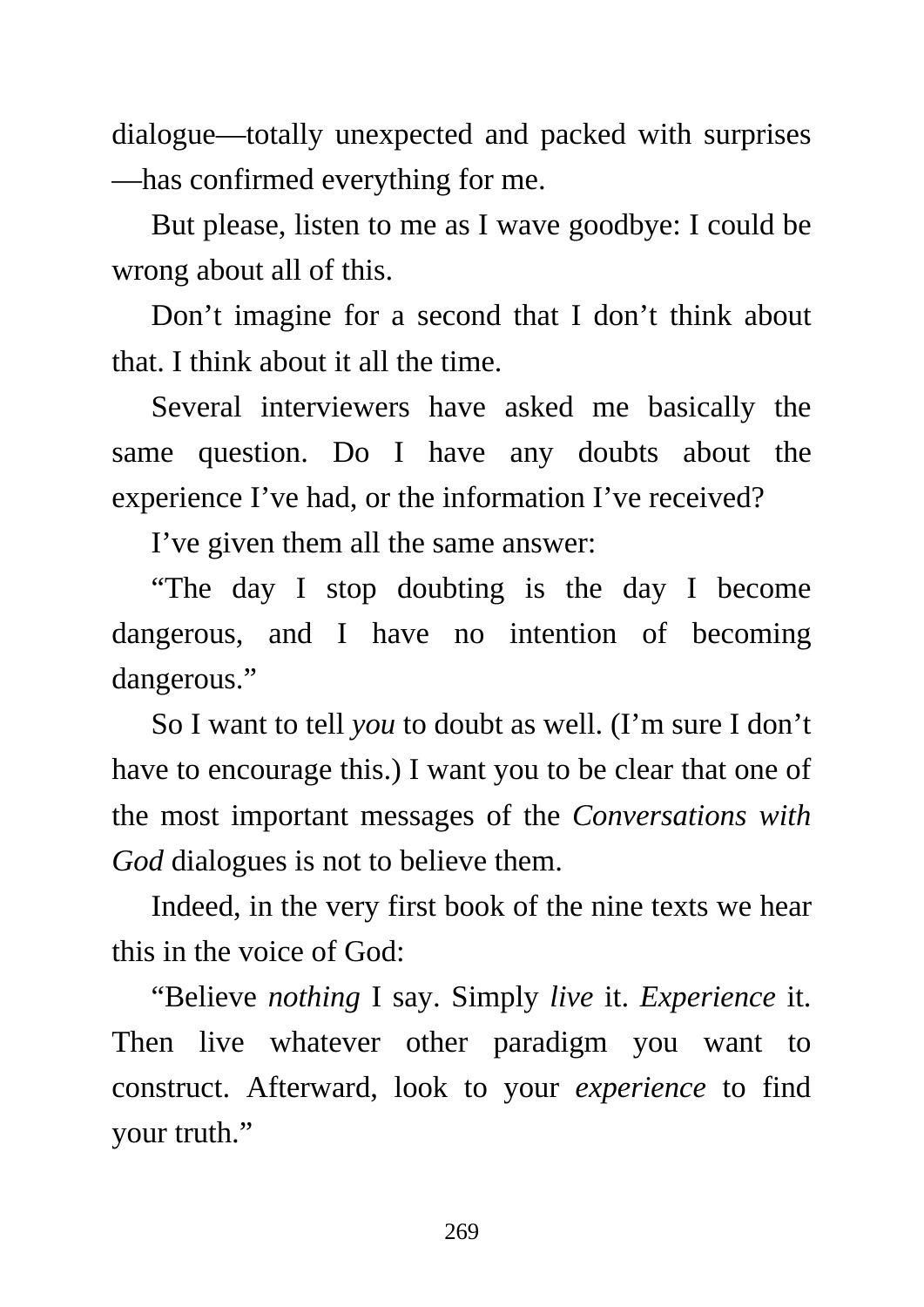We do well to remain our own authority in all matters regarding the Self and the soul. No one can tell us what is true for us, and no one should try.

That said, I became very clear on what is true for me when I read the recommendations and the suggestions on how I might live my own life found in the CWG dialogue, and I couldn't help but think: "I wish someone had told me these things fifty years ago. I can't imagine a better way to live."

Yet I am very much aware that not everyone will agree. Not everyone will resonate with what has been written here. Some may consider it bizarre and outlandish; others will say it is far worse than that, labeling it blasphemous and heretical. I want you to know that I sincerely respect and honor their point of view—and all points of view sincerely arrived at, honestly held, and expressed without violence.

This is a powerful subject we are talking about here, and it is good to proceed with care. All of it is wrapped up in our relationship with The Divine—indeed, in the question of whether there even *is* a "God." And that is not a small matter.

Our understanding of all of this is significant because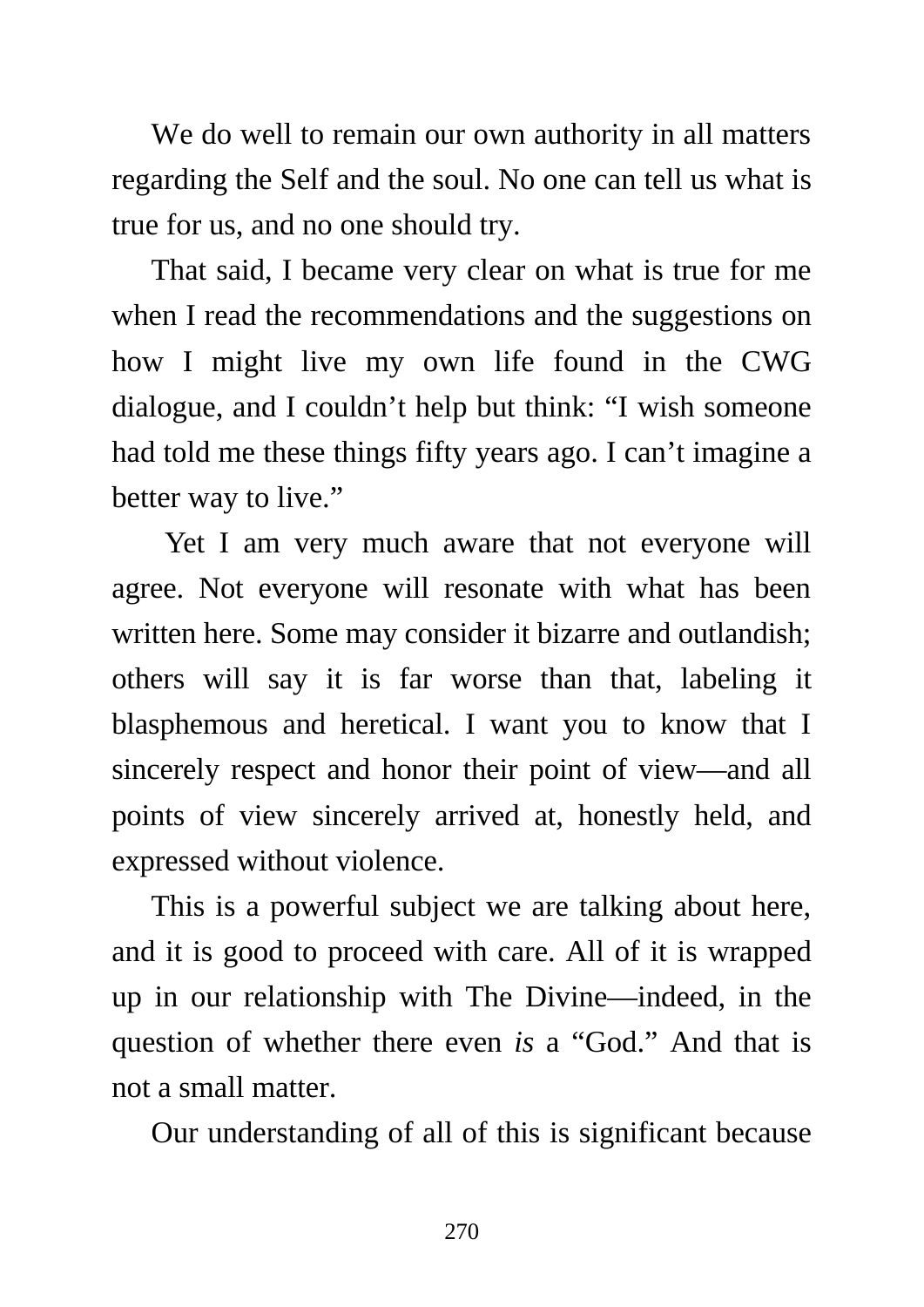most human beings need and seek and sooner or later deeply yearn to find some kind of *meaning* in life. Without that meaning, without some *purpose* for it all, many of us soon find ourselves simply trudging along with that heaviness of heart I spoke of earlier.

We'll move through life trying to make the best of something we haven't even begun to understand, pushing through our days and nights engaged in increasingly aimless, valueless, senseless activities that clarify nothing, that produce little, and that generate not much more than more things to do while on our way to where, we don't know, but an eventual end that we call death, the anticipation of which offers naught but a heightened sense of what feels like the almost bitterly laughable fruitlessness of it all.

And so we yearn, and we search.

Giving all this deeper thought as I write these words, I arrive at a place of knowing that if we hold the notion that there is some sort of Higher Power in existence, our reaching clarity may very well be guaranteed.

*Seek and ye shall find*, God has said to all of us. *Knock and it shall be opened unto you.* We may very well remember, through our own communion with the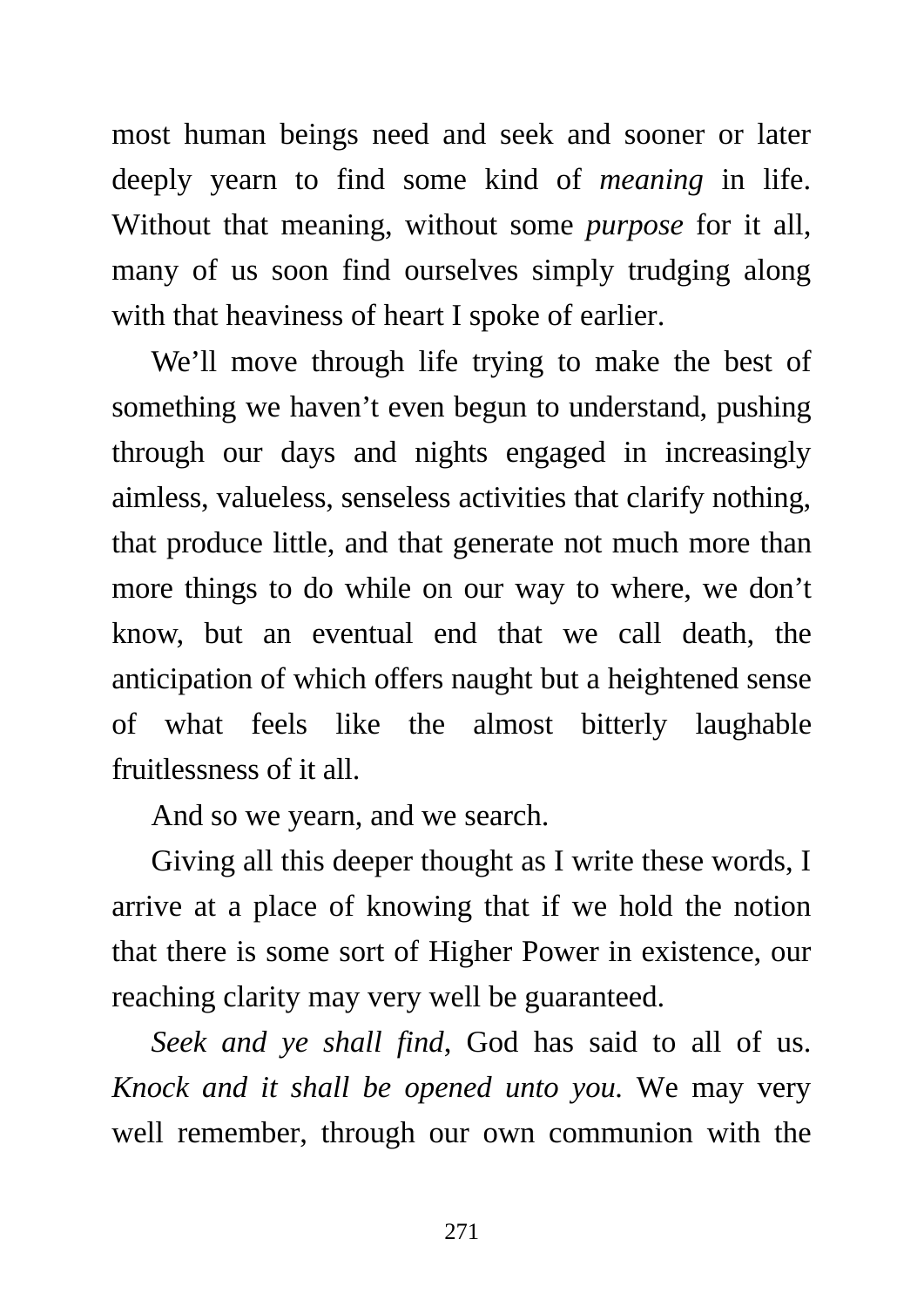Divine, that there *is* something greater going on here. Information may come our way that will make the "larger-ness" of all that is and all that occurs suddenly apparent. Indeed, the book you are reading could be a part of that very process, playing out right now.

I do not believe that your interaction with The Divine was ever intended to be a one-way encounter. I believe it was intended to provide you with comfort, and to produce for you a goal worthy of your dedication, of your commitment, of your time and your effort.

And so, I encourage you to engage in your own conversation with God every day, in whatever way feels natural and good to you based on your tradition or your innermost feeling. Call it prayer, call it meditation, call it inspiration, call it whatever you wish. And if my exchange with God here leads you to your own, my publishing it will have succeeded in its goal.

If you're in harmony with the *Conversations with God* material, you will find in this present text all that you need in order to move the CWG messages more fully into your life. Simply embrace and apply the sixteen items describing the differences between humans and Highly Evolved Beings, use regularly the seven tools explored in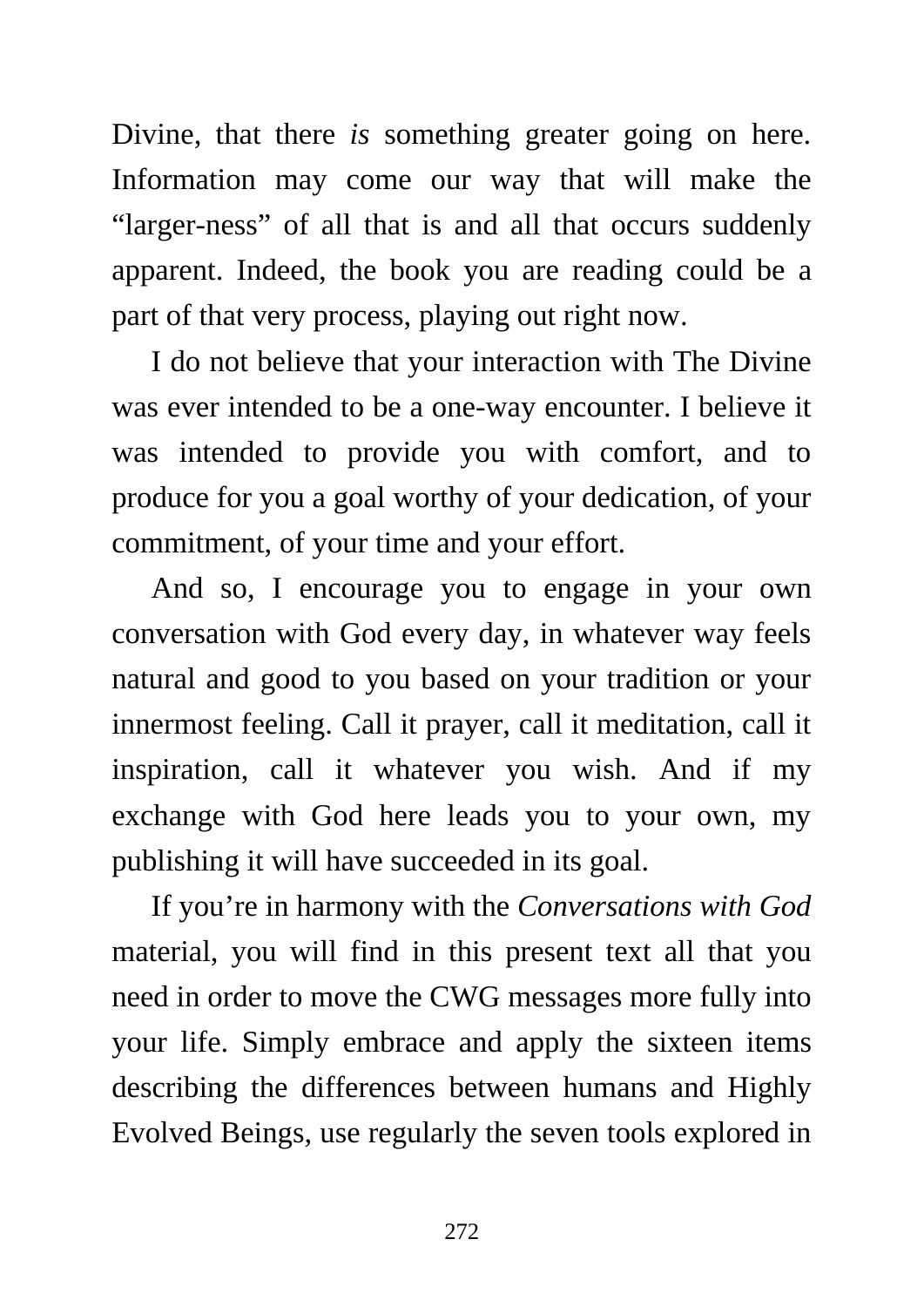the portion of this dialogue dealing with integration, and repeat the everyday behaviors that you have already shown yourself to be perfectly capable of demonstrating. Then don't be surprised if your life changes right before your eyes.

Now let me share with you some final thoughts, written and added to this book several weeks after the writing of the main text was complete.

On November 1, 2016, I underwent surprise openheart surgery: a quintuple bypass. I did not know I needed it until an angiogram a few days earlier confirmed my suspicion that something was going on with my old ticker. I just wasn't feeling right, and thought I'd better get myself checked out. That decision saved my life. It turns out that five arteries to my heart were blocked—one of them at 98 percent.

I am sharing this very personal information with you for a reason. Not to get your sympathy, but to get your attention.

This life we are living, this life through which you are I are walking hand-in-hand, will not go on forever. Not in its present form. Our existence is eternal, but our lives in any particular form are not.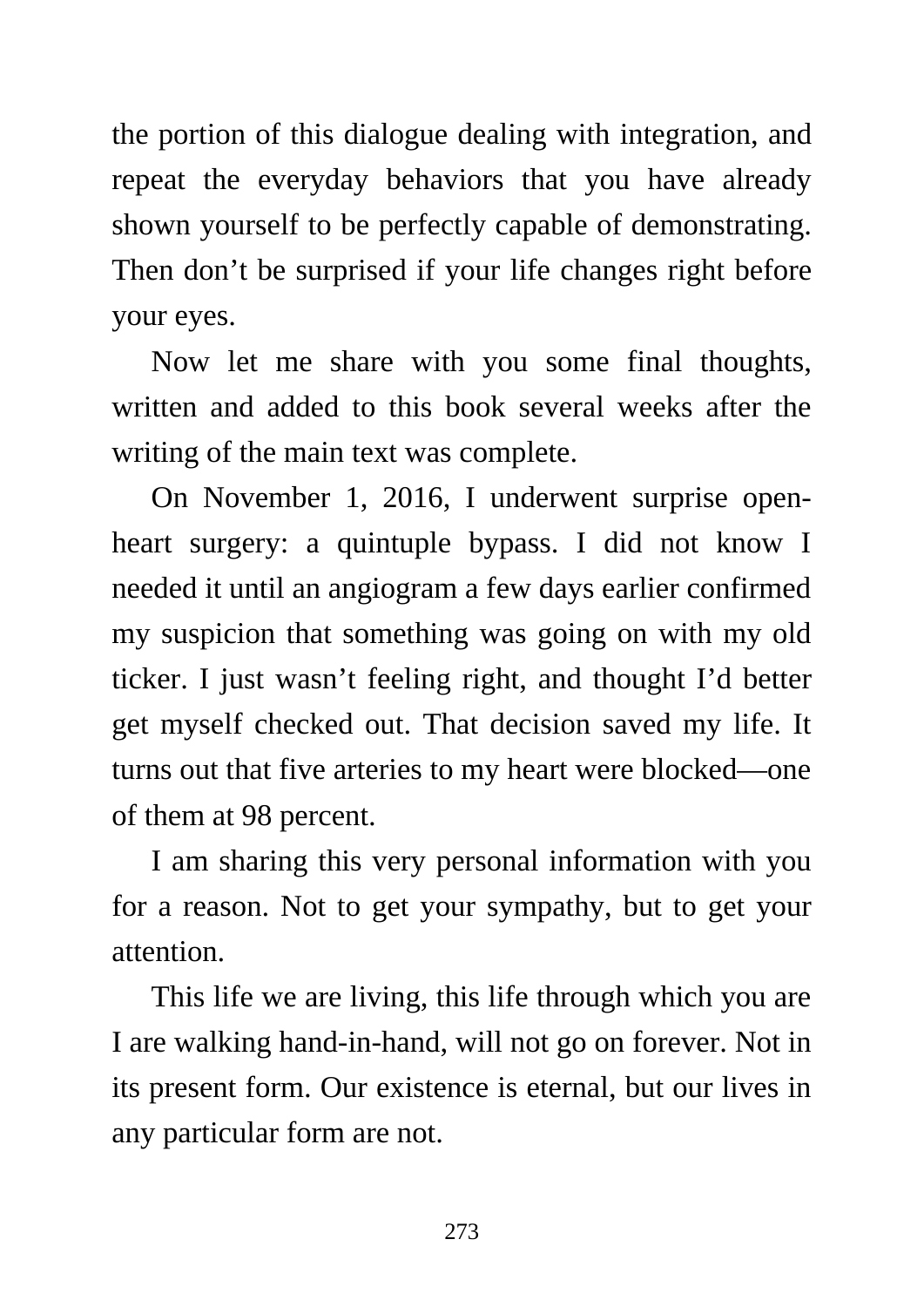This has been brought home to me in a powerful, powerful way. There's nothing like getting your chest sawed open, heart stopped, body put on a machine to do its blood circulating and breathing for three hours, and chest then wired shut and zipped up again, to make this message clear to you: You are not your body. Your body is something you have, not something you are. Who you are is eternal. What you have is not.

The American poet Em Claire (who I am joyously happy to say happens to be my beloved wife) captured this reality perfectly in her poem, *Precious Occurrence* . .

.

I am a precious occurrence, and I don't have long.

*We* are <sup>a</sup> precious occurrence.

And as long as we think we have, *we don't have long.* Too much time is being spent running from face to face asking, "What is my name?"

If you don't yet know it, or if you've forgotten, then become still, go within *and answer it.*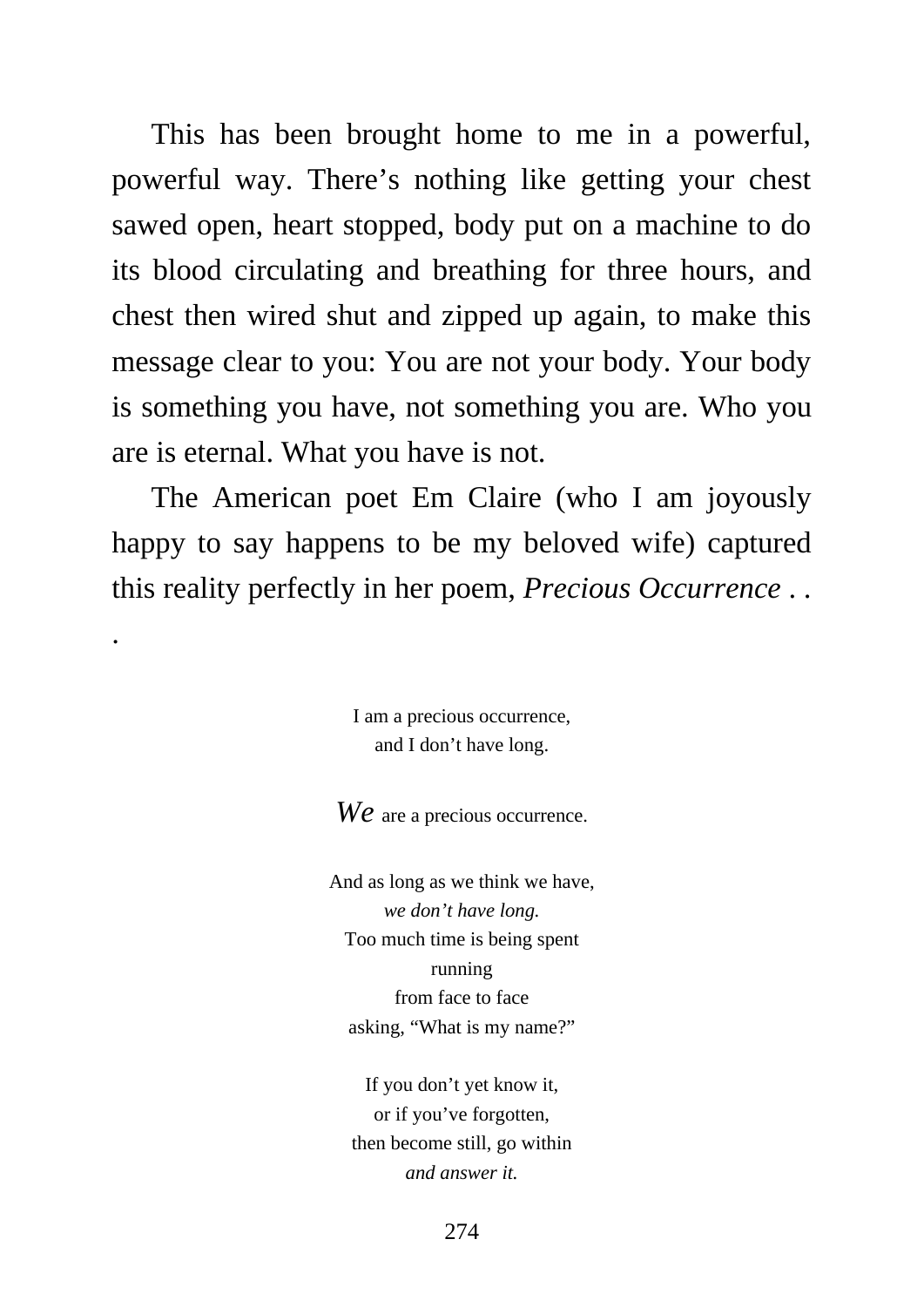*You* are a Precious Occurrence:

Tell *us* your name.

"Precious Occurrence" *em claire* ©2008 All Rights Reserved emclaire.love

The experience of my open-heart surgery made me think long and hard. And not for a moment or two, but from the day after the operation to this writing. What do I want to do with whatever time my present body has left?

For that matter, what do we all want to do? That is, why did we come here? What, at the end of our current physicalization, will really matter?

Have we come here to get the guy, get the girl, get the car, get the job, get the spouse, get the kids, get the house, get the better job, get the better car, get the better house, get the grandkids, get the name on the business or on the office door, get the retirement watch, get the cruise tickets, get the illness, and get the hell out? Is this really our life's formula?

Is there nothing more to be done? Was there *ever* anything more to be done?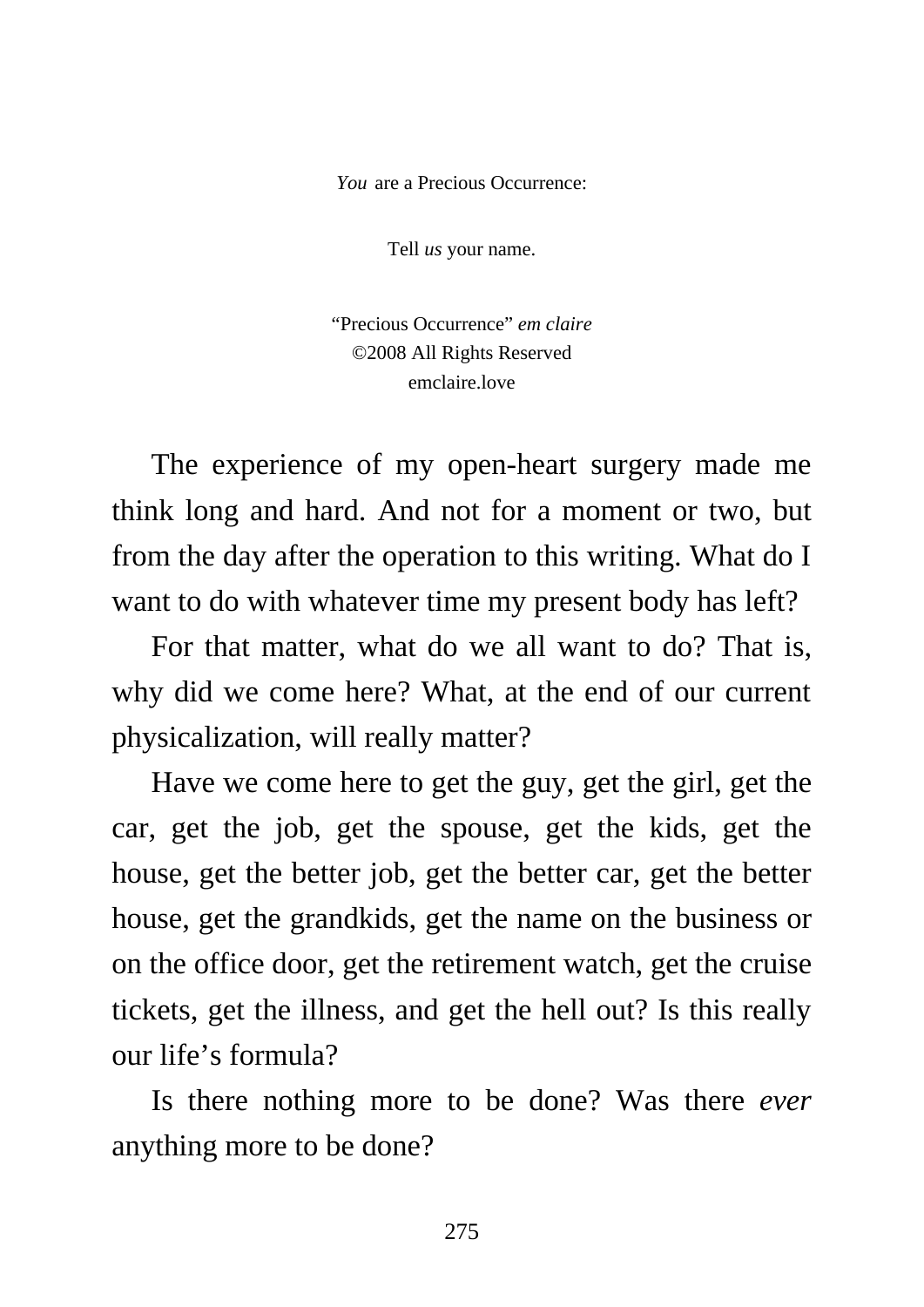Then I pondered this business of *awakening.* Is there actually any such thing? Are we making the whole idea up just to give us something to do other than the mundane; other than simply surviving?

Then I said to myself: *Wait a minute. You were just given a book by God. What is its most important message? Maybe you might pay attention to that.*

So I re-read this book, from first page to last. And I decided that this was its single most important message: "You are already awake. You simply do not know it."

I see this as my opportunity now. My moment not to seek to be awakened, but to commit to behaving in a way that reflects that I already am—with every thought, with every word, with every gesture, action, choice, or decision, from this moment forward.

I have self-selected. And I find myself wishing to invite you to do the same.

N o w *i s* the perfect time for our advancement, as individuals and as a species. And this doesn't have to be a drudgery or a burden. It can be a joy. Expressing the highest and grandest part of us every day will feel wonderful. All we have to do is get our fear and negativity out of the way.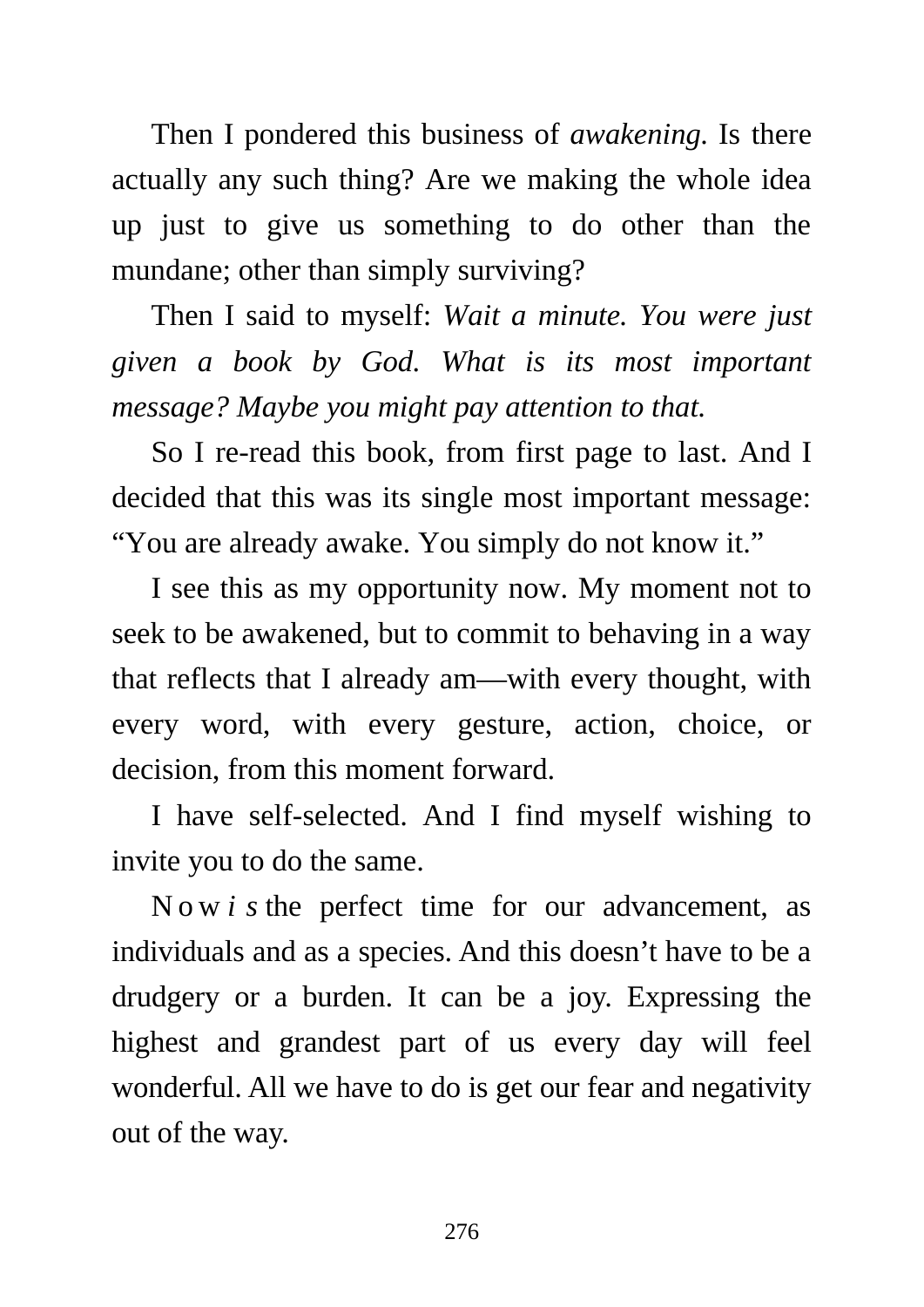Let's try it. Just for a week. No, just for a day. Let's watch what we think. Watch what we say. Count the times that our thought and words (about anything) are negative. Count the times that they add positive energy and good vibes to the moment, or deplete the moment of these.

Then let's accept the invitation of Divinity and say this to ourselves in front of every encounter, every interaction, every anticipated experience with another: *I have come that you may have life, and that you may have it more abundantly.*

Let's allow this to form the context of all of our intellectual, emotional, and physical expressions from morning 'til night.

If you'd like to join me on this next and perhaps most important and exciting leg on our evolutionary journey, you will find resources to assist you at www.ihaveselfselected.com.

I created these to help myself, comprised in the main of gathered messages and material from the *Conversations with God* dialogues—which have changed my life, and which promise more, and the biggest, changes yet to come.

Do you think we can make these changes? Do you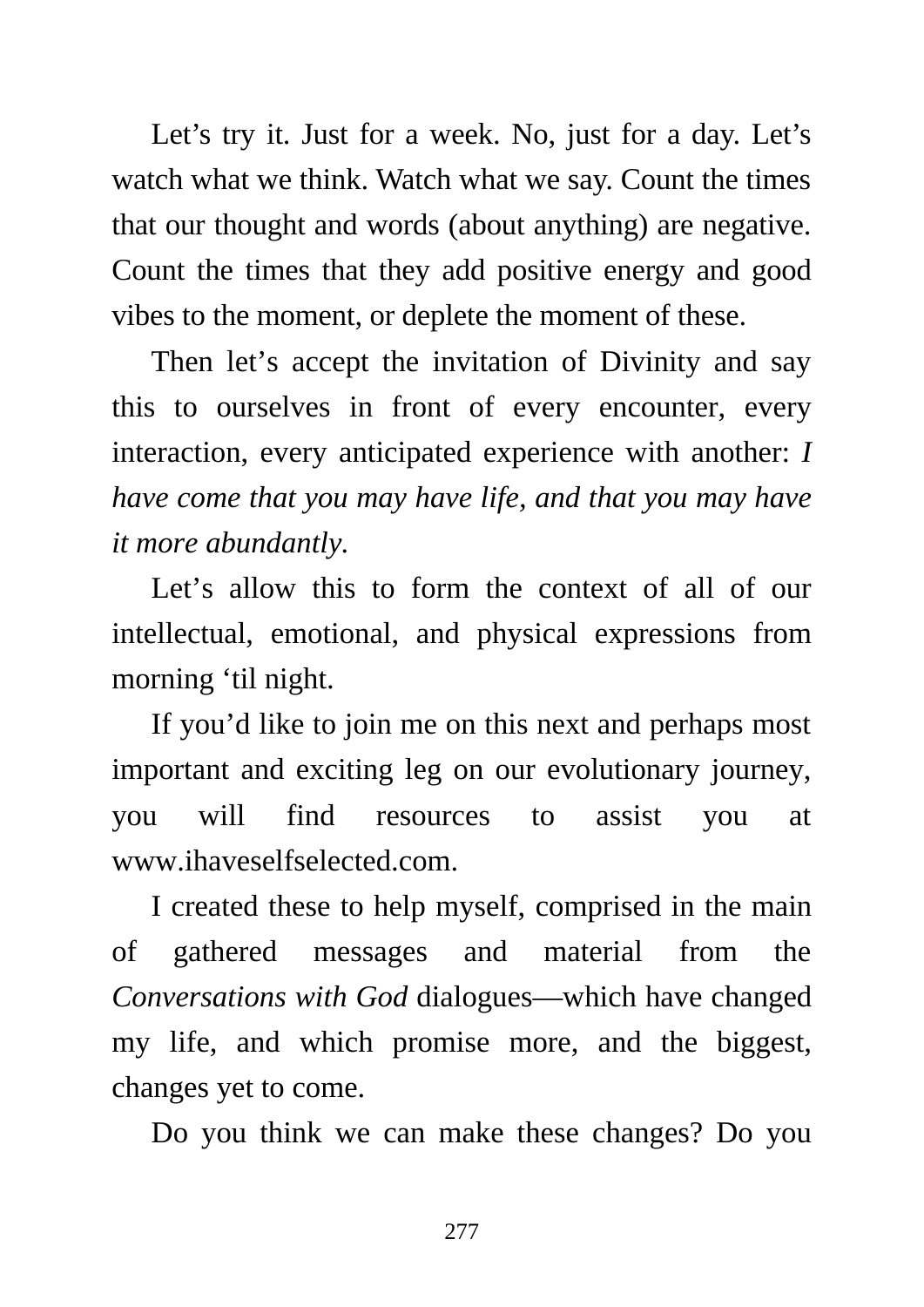think the world we touch would be better for it if we did?

Ah, but here's the real question: Why bother? This is not easy work. Setting aside centuries—no, *millennia* of human proclivities, penchants, predilections, and propensities is not something one does overnight. It requires thinking in a new way, understanding life in a new way, speaking to others in a new way, showing up in the world in a new way.

Why go to all the trouble? Why not just get the guy, get the girl, get the car, get the job, get the spouse, get the house, get the kids, etc., and get on with a life that has no larger purpose beyond that?

*Because we came here to do more than this.*

*We did not come here to play The One with the Most Toys Wins. We did not come here to squeak by, slinking from birth to death hoping for not much more than to sustain the least amount of damage and create the highest level of whatever we define as "happiness" and "success." Do we really think this was meant to be the Sum Total of the Earthly Experience?*

That's another reason to bother, as well.

*Because our world—the one you wish to leave to your children and your grandchildren—cannot continue to*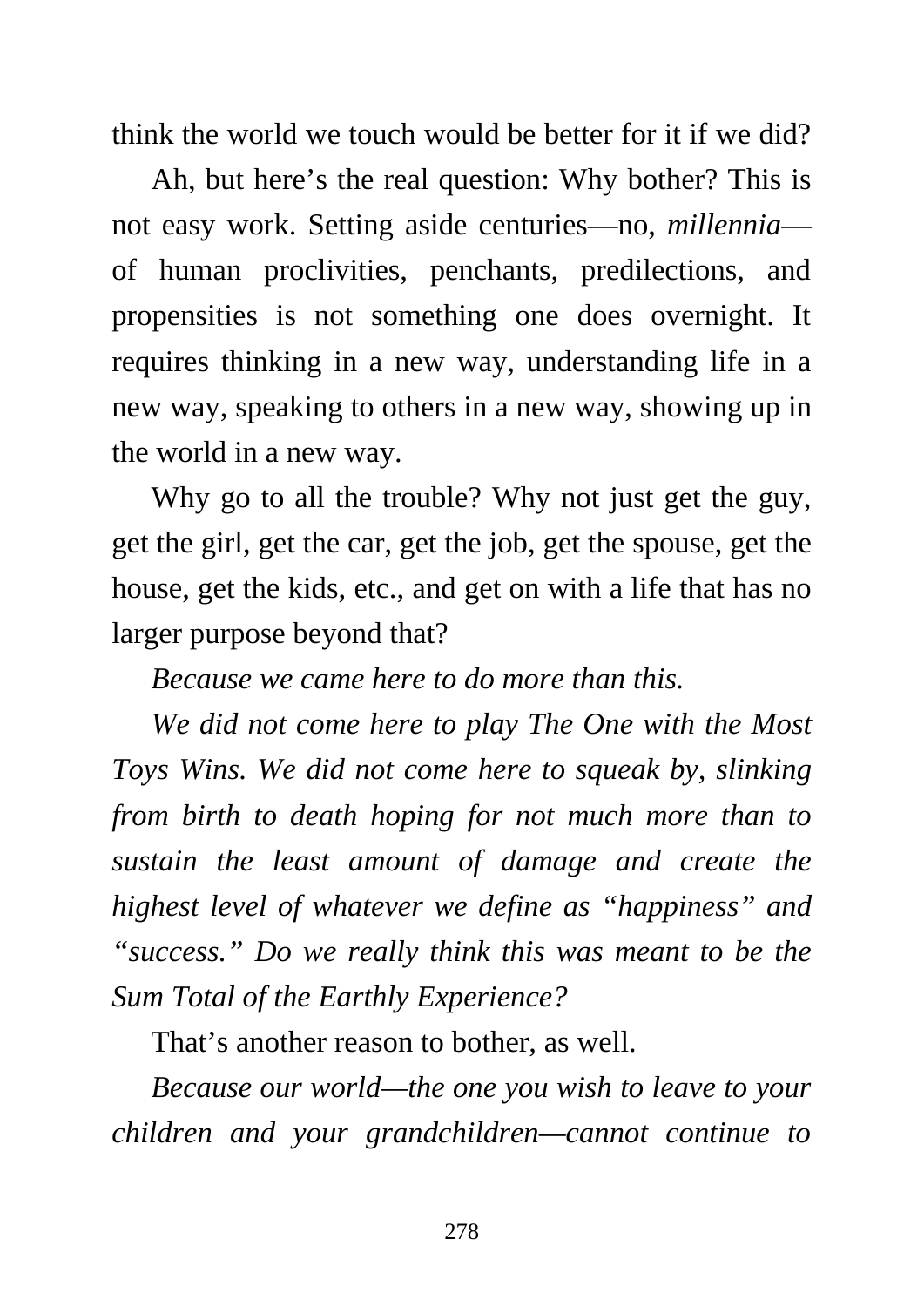*exist as it has, will simply not be sustainable, if "get the guy, get the girl, get the car, get the job" is all that human beings continue to do.*

It is time for our species to awaken, to advance, to become aware of Who We Are and Why We Are Here and the Purpose of All Life.

Is the purpose of existence to just *exist?*

Surely not. Surely there must be more than this.

And there is. The books in the *Conversations with God* series make this very clear. That is why I use them as a resource every day of my life. I hope you will do so as well. Read them. All of them. Not because I think you'll find The Answer to Life's Biggest Mystery there, but because I believe you can find the way to Your Own Answer there. You will either agree or disagree with what is offered in these texts, but either way, you'll have moved closer to your own innermost truth.

Then you can more fully live it.

And then you will awaken the species. For the one who lives the highest and grandest innermost truth about oneself and the purpose of life cannot help but touch others in a way that gives them back to themselves, arousing them from their slumber of forgetfulness by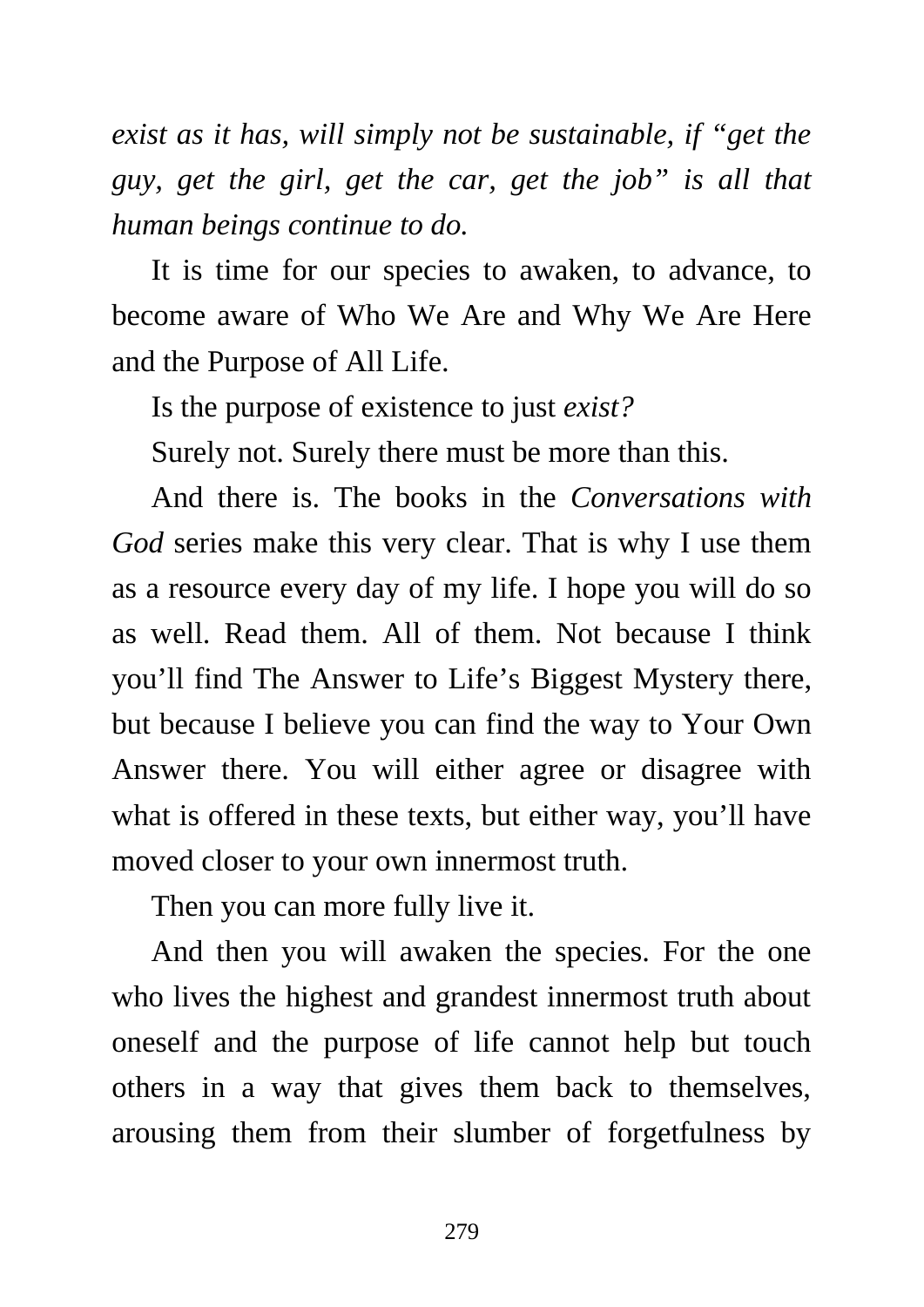mirroring for them their own highest hopes and grandest thoughts.

This is our invitation. This is our opportunity. This is the next step in our own evolution. And taking this next step is the purpose of all of life. For the soul expresses life through advancement, advancement, *advancement*. Expansion, expansion, *expansion*. Becoming, becoming, *becoming*. Eternally and everlastingly, and even forevermore.

This is the delight of God, embodied in every living thing.

I invite you to let this be your delight as well.

With my love,

Neale Donald Walsch Ashland, Oregon November 22, 2016

P.S. If you find yourself energized by the Third Invitation as brought to us in this dialogue, I encourage you to notice that there are many organizations and movements around the world inviting your support in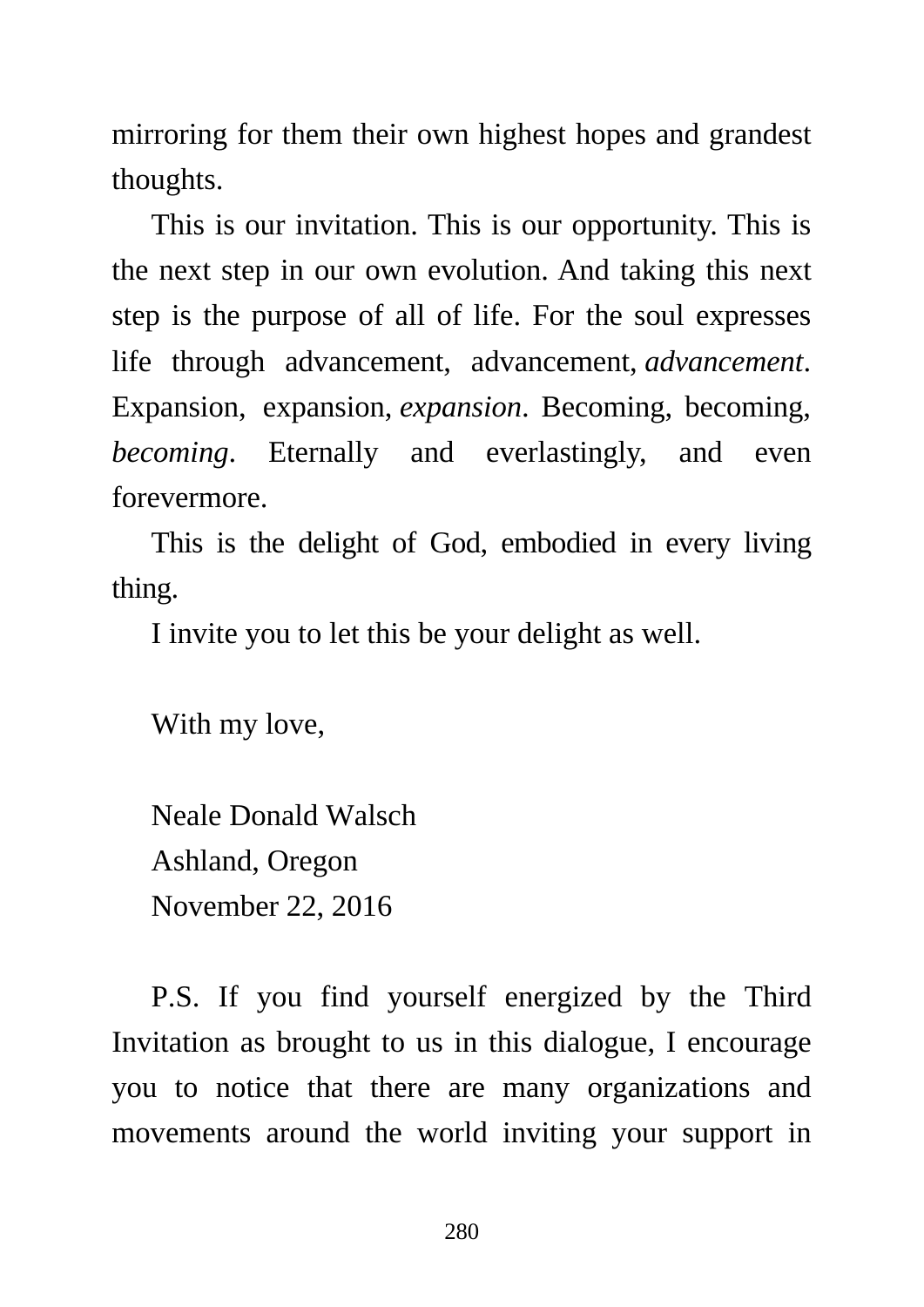helping to awaken our species.

One such organization has arisen directly out of the messages of *Conversations with God.* It is Humanity's Team (HumanitysTeam.org), and its purpose is to send the message of oneness around the world, bringing an end to separation at last. Another is the Conversations with God Foundation (CWG.org), which works to send the messages of the CWG dialogues into the world.

And if you wish to review and study further the contents of those nine dialogues—and perhaps even participate in an Advanced Integration Program of exploration and application of its messages—you may do so at www.CWGConnect.com, which I trust will continue to be a resource long after I have celebrated my Continuation Day.

Finally, I cannot end this closing note without sharing my deepest gratitude for my wife Em, who has been my strength in times of doubt, my clarity in times of confusion, and my soul's I-Understand-You-Completelyand-Love-You-Without-Condition companion whenever she saw in me even the slightest trace of a momentary temptation to imagine that I was all alone on this Journey.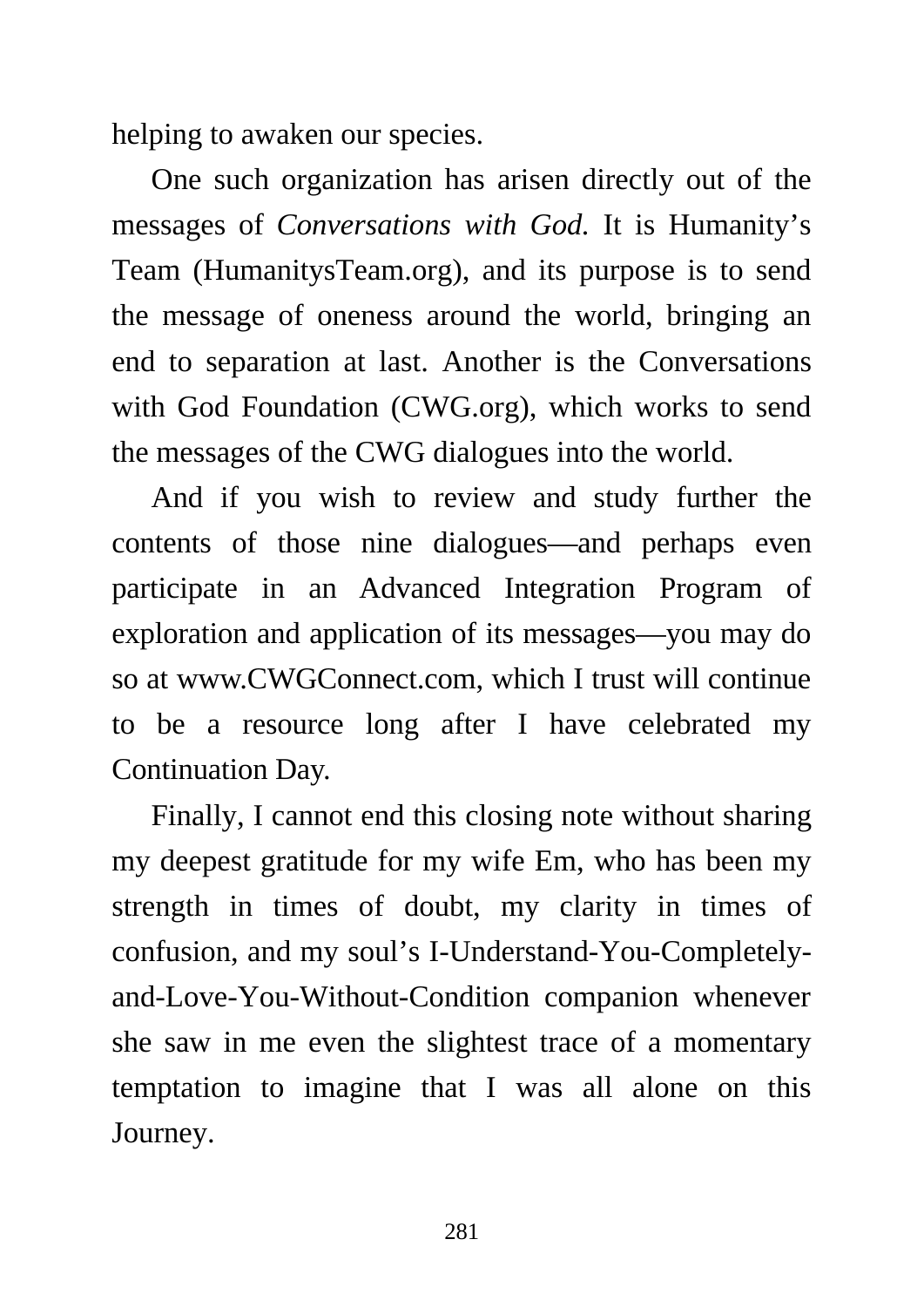I have finally felt "Othered" in this life. I knew it was possible. I just *knew* it. But yes, I experience it as being extremely rare. My greatest happiness is that I can now tell you with absolute assurance that God's way of loving is expressible by human beings here on Earth. My dearest Em is walking evidence of that.

Em's poetic expressions have inspired me over and over again, and so I wish to close with one more of them here, that you, too, may be uplifted.

As I move back into the contemplation of the God of my understanding to which this new dialogue invites me, I find myself wanting to pose before the world the intriguing, spiritually important inquiry that Em's poem, from her published work, *Home Remembers Me*, places before us here.

I can think of no better way to conclude this latest conversation with God.

> I don't know if my god is the same as your god:

> > *Is it made of Love?*

Does it want for you what *you* want for you?

Does it come to you with arms opened,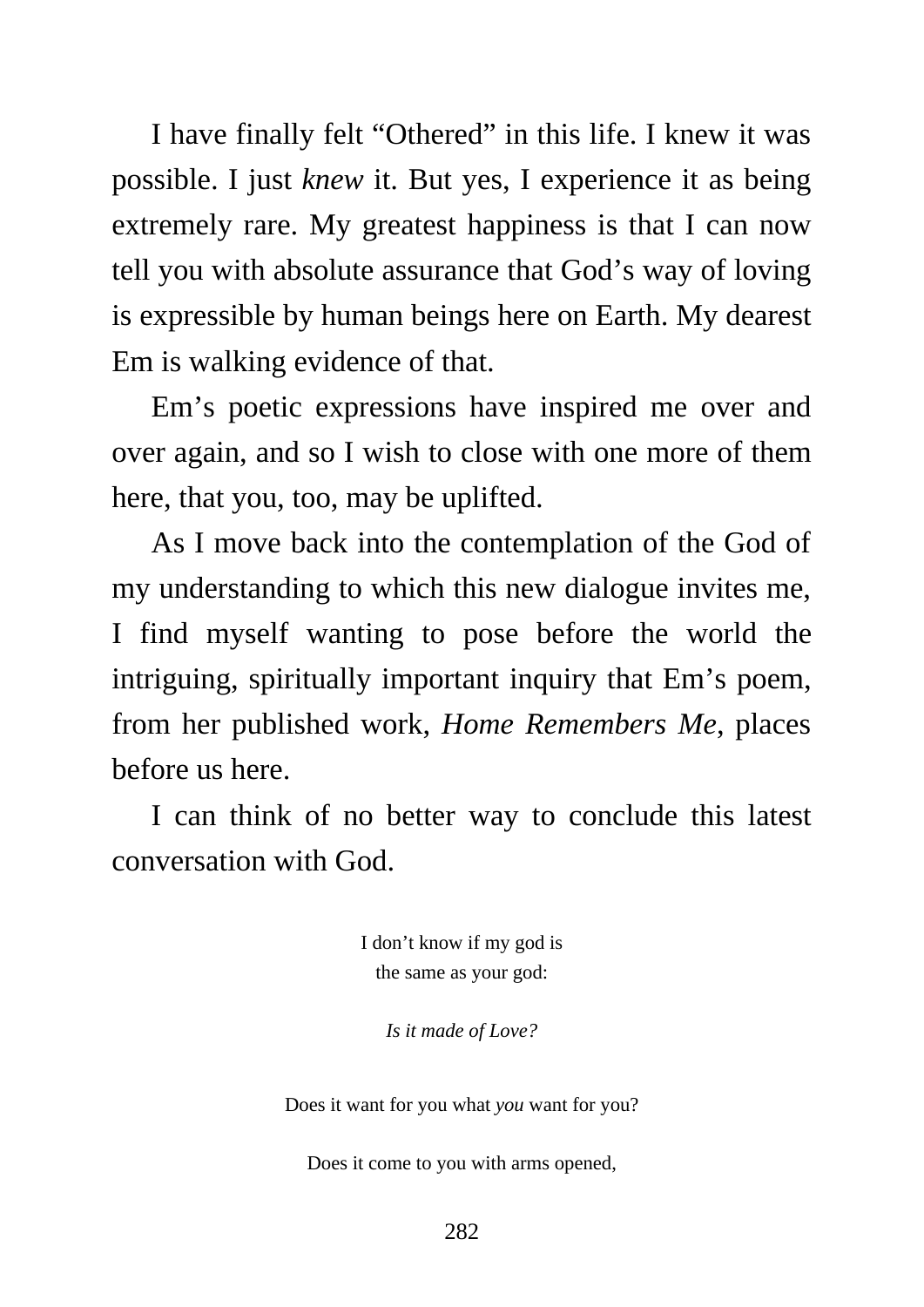asking nothing, but ready for anything?

Does it whisper to you of Light and of Stillness, and point you toward *any* of the paths that will take you there?

Does it remind you of your Seeing? Does it remind you of your Knowing? Does it remind you of the gentlest Lover ever you've dreamed, soothing you all the way down the length of your body, to caress a weariness from your heart?

Is it ever late?

Is it ever gone?

*Is it made of Love?*

"Is It Made of Love?" *em claire* ©2014 All Rights Reserved emclaire.love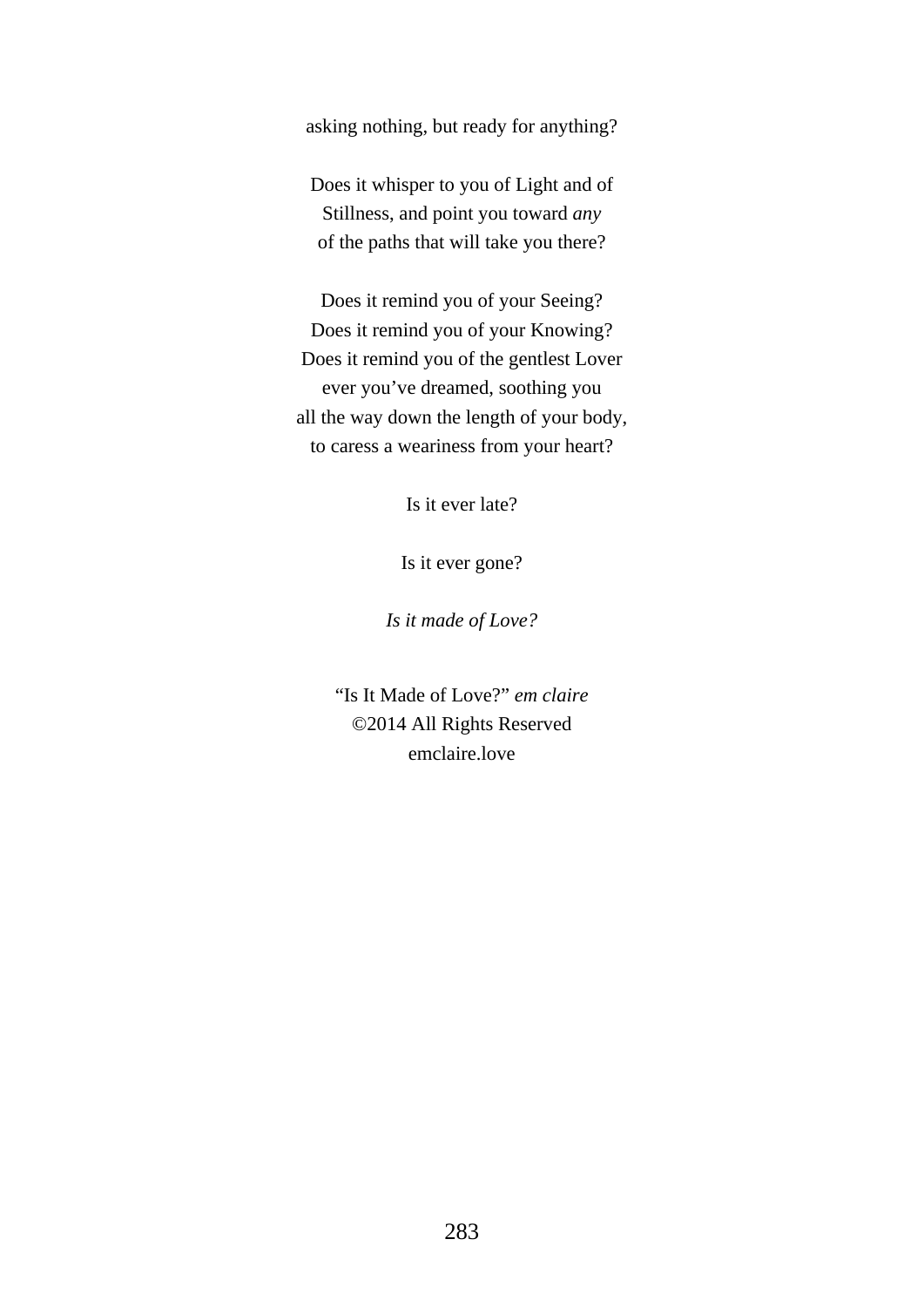# Addendum

### *About the Conversations with God series of books*

There are nine books in the *Conversations with God* dialogue series, each one moving the exposition forward to increasing levels of complexity and enlarging areas of exploration.

As well, a number of supplementary volumes have been produced that offer expanded articulations of the spiritual and practical applications in daily life of the remarkable thought constructions emerging from the original dialogue.

The supplementary texts extend the original messages into vast areas of human activity, including the specific interests of younger people (*Conversations with God for Teens*), the essence of what it looks and feels like to bring God into one's life (*The Holy Experience*), the common encounter with unexpected and unwanted change (*When Everything Changes, Change Everything*), the ways now open to humanity to manage its seismic political, economic, and social upheaval (*The Storm Before the*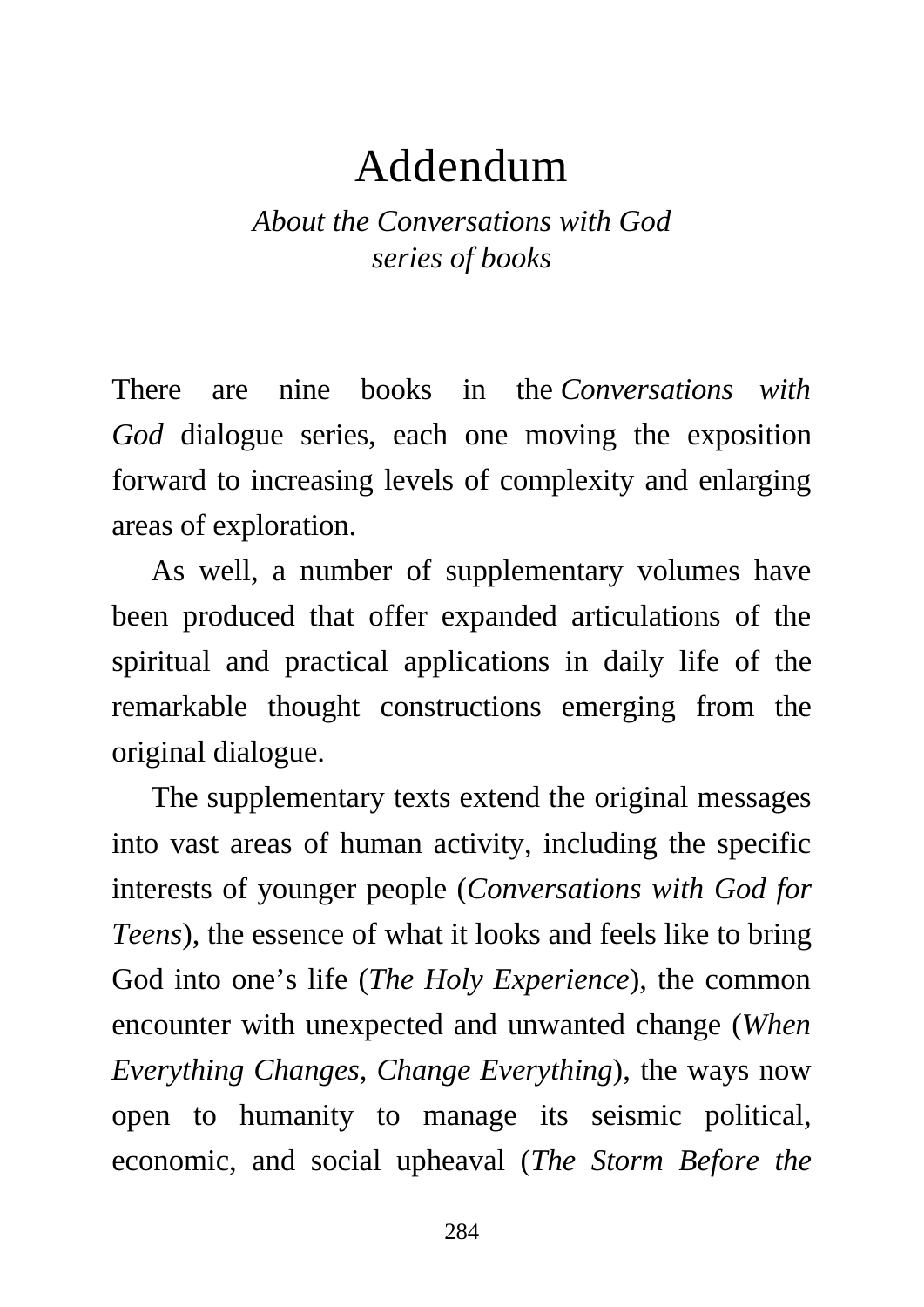*Calm*), and the one thing in all of this that has true significance in our lives, based on the single desire of the human soul (*The Only Thing That Matters*).

The powerful treatise on how to fully and powerfully utilize the metaphysics of the universe fills the pages of *Happier Than God,* CWG's formula for creating right livelihood is the topic of *Bringers of the Light,* and a pinpoint summary of the core concepts in the original 3,000 pages of dialogue can be found in *What God Said*, in which those concepts are reduced to 1,000 words, with chapters following that explain each concept in detail. A concise statement serving anyone who may be wondering what all of the CWG books are about, but may not have time to delve into this whole body of work, is contained in the small volume *What God Wants.* Then, a highly focused exploration of the most damaging misunderstandings of Deity that billions of humans have held for thousands of years is offered in *God's Message to the World: You've Got Me All Wrong.*

Concluding the list of supplementary texts: Wonderfully useful strategies for bringing the major messages of CWG to humanity's offspring, from posttoddler to pre-adolescent years, is presented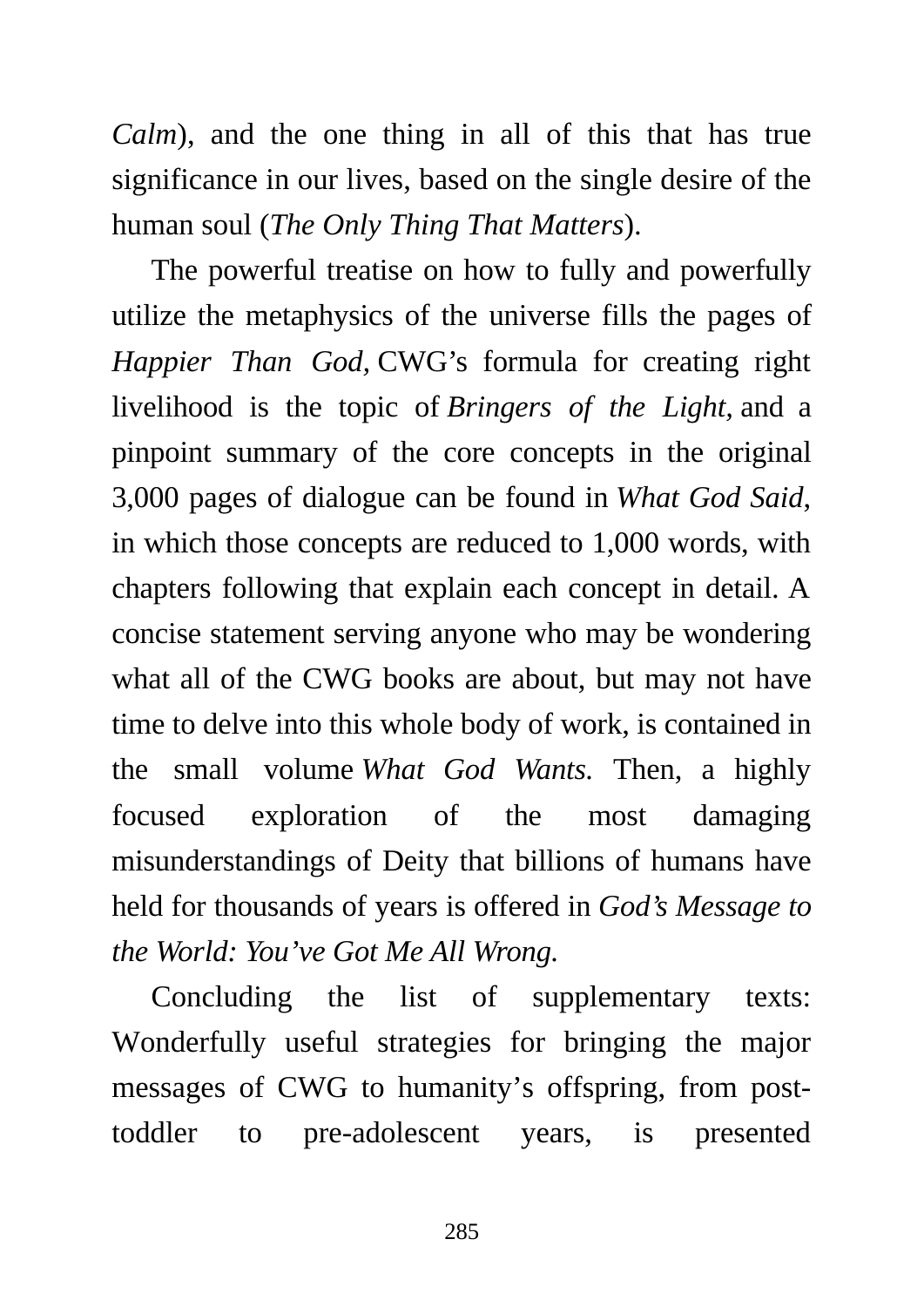in *Conversations with God for Parents: Sharing the Messages with Children*, co-authored with Laurie Farley and Emily Filmore*.* A look at the intersection of CWG and traditional healing professions is found in *Where God and Medicine Meet*, co-authored with Brit Cooper, M.D., and finally, a teacher's guide for persons wishing to offer classes in this material has been published under the title *The Conversations with God Companion.*

# Here is the Complete Title List of All CWG Books:

### DIALOGUE BOOKS:

*Conversations with God, Book 1 Conversations with God, Book 2 Conversations with God, Book 3 Friendship with God Communion with God The New Revelations Tomorrow's God Home with God*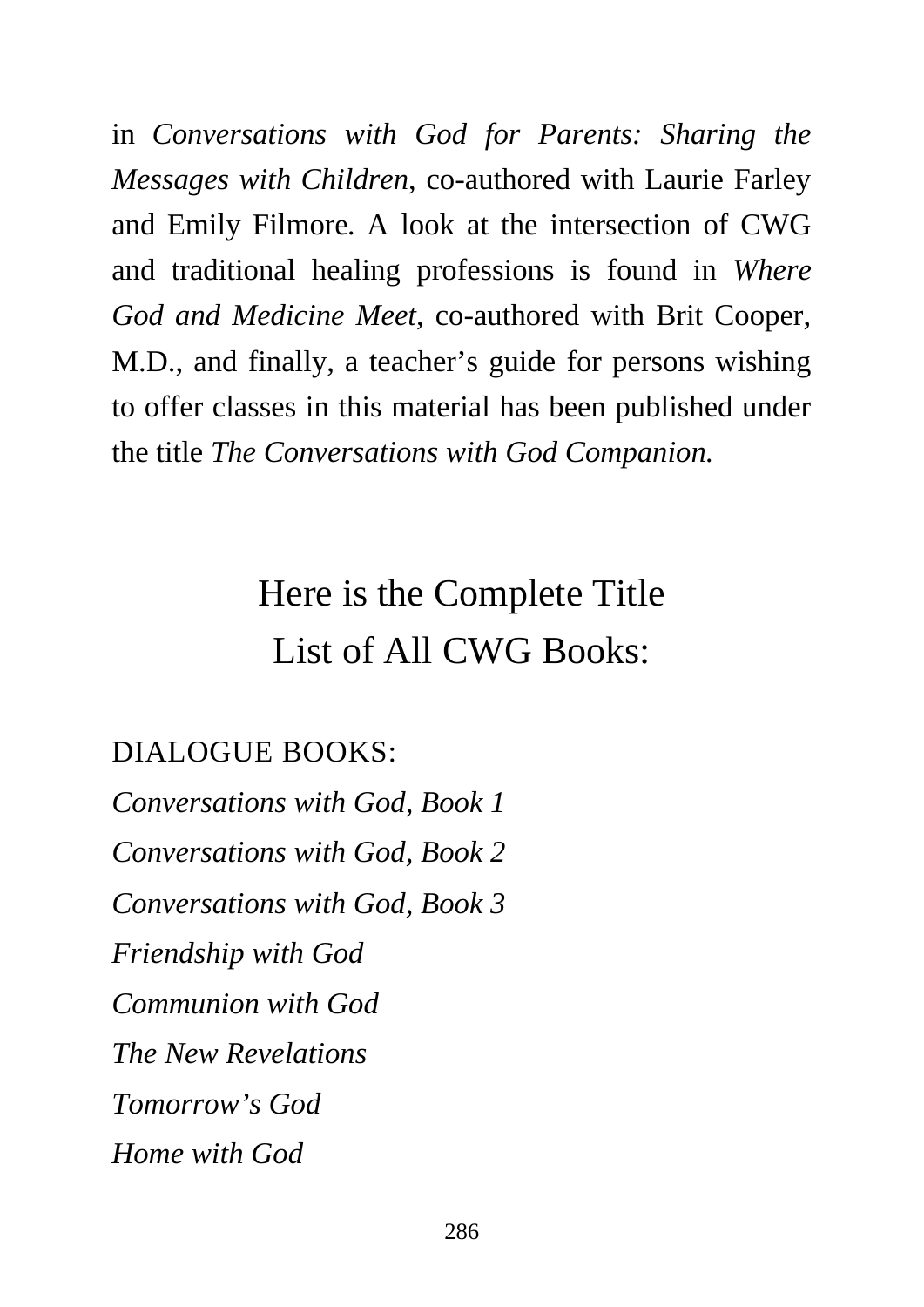*Conversations with God, Book 4: Awaken the Species*

SUPPLEMENTARY TITLES:

- **0**1. *What God Wants*
- **0**2. *Bringers of the Light*
- **0**3. *Recreating Your Self*
- **0**4. *Questions and Answers on Conversations with God*
- **0**5. *Conversations with God for Teens*
- **0**6. *Moments of Grace*
- **0**7. *Neale Donald Walsch on Relationships*
- **0**8. *Neale Donald Walsch on Holistic Living*
- **0**9. *Neale Donald Walsch on Abundance and Right Livelihood*
- 10. *Happier Than God*
- 11. *The Holy Experience*
- 12. *The Conversations with God Companion*
- 13. *When Everything Changes, Change Everything*
- 14. *When Everything Changes, Change Everything* Workbook & Study Guide
- 15. *The Storm Before the Calm*
- 16. *The Only Thing That Matters*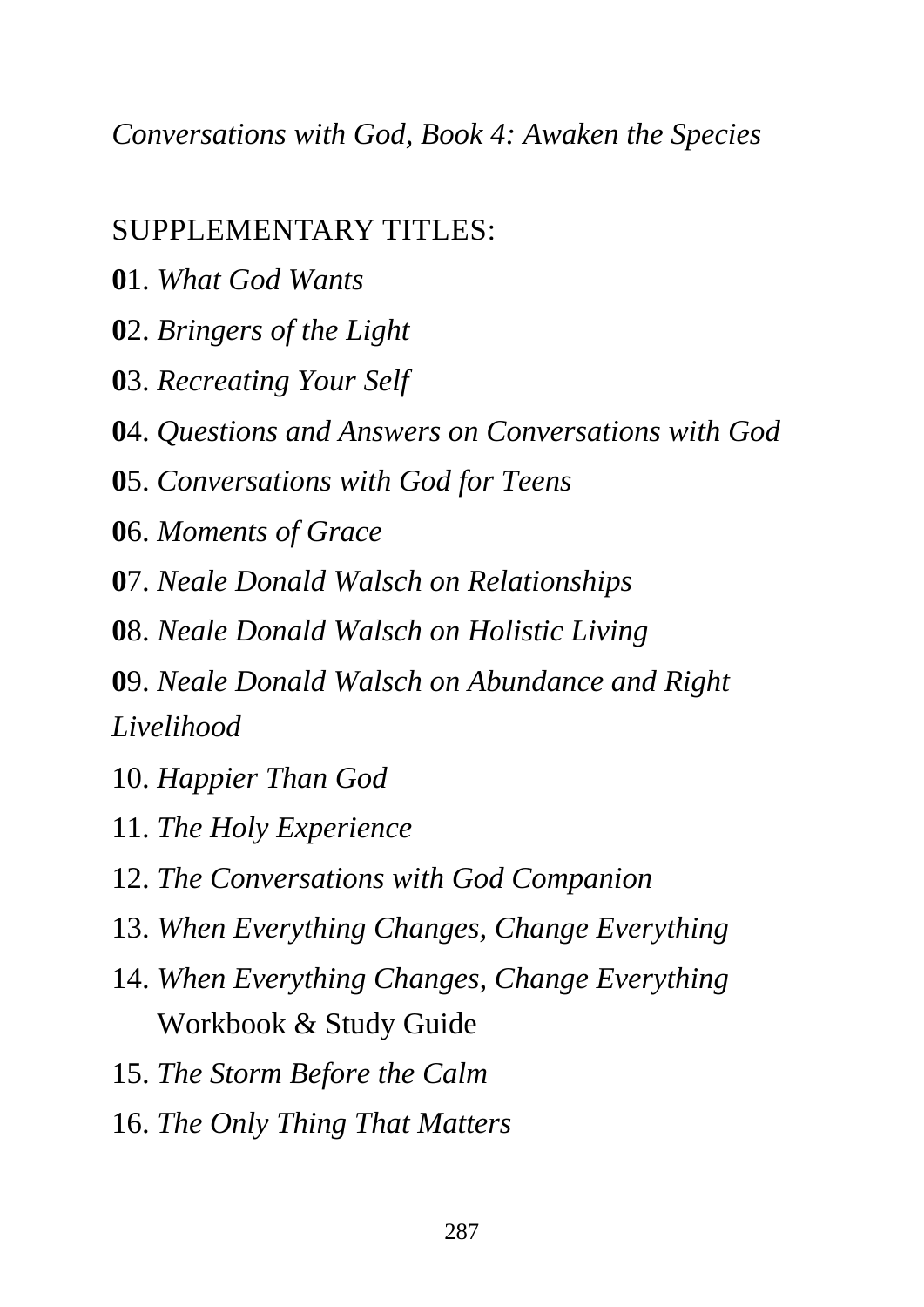17. *What God Said*

18. *God's Message to the World: You've Got Me All Wrong*

19. *Conversations with God for Parents: Sharing the Message*

*with Children* (with Laurie Farley and Emily Filmore)

19. *Where God and Medicine Meet* (with Dr. Brit Cooper, M.D.)

20. Children's Book: *The Little Soul and the Sun*

21. Children's Book: *The Little Soul and the Earth*

22. Children's Book: *Santa's God*

### ADDITIONAL TEXTS:

1. *Guidebook to Conversations with God*

2. *Meditations from Conversations with God*

3. *The Wedding Vows from Conversations with God*

- 4. *The Little Book of Life*
- 5. *Conversations with God in a Nutshell*

A LOOK AT THE MATERIAL IN THIS BOOK SERIES: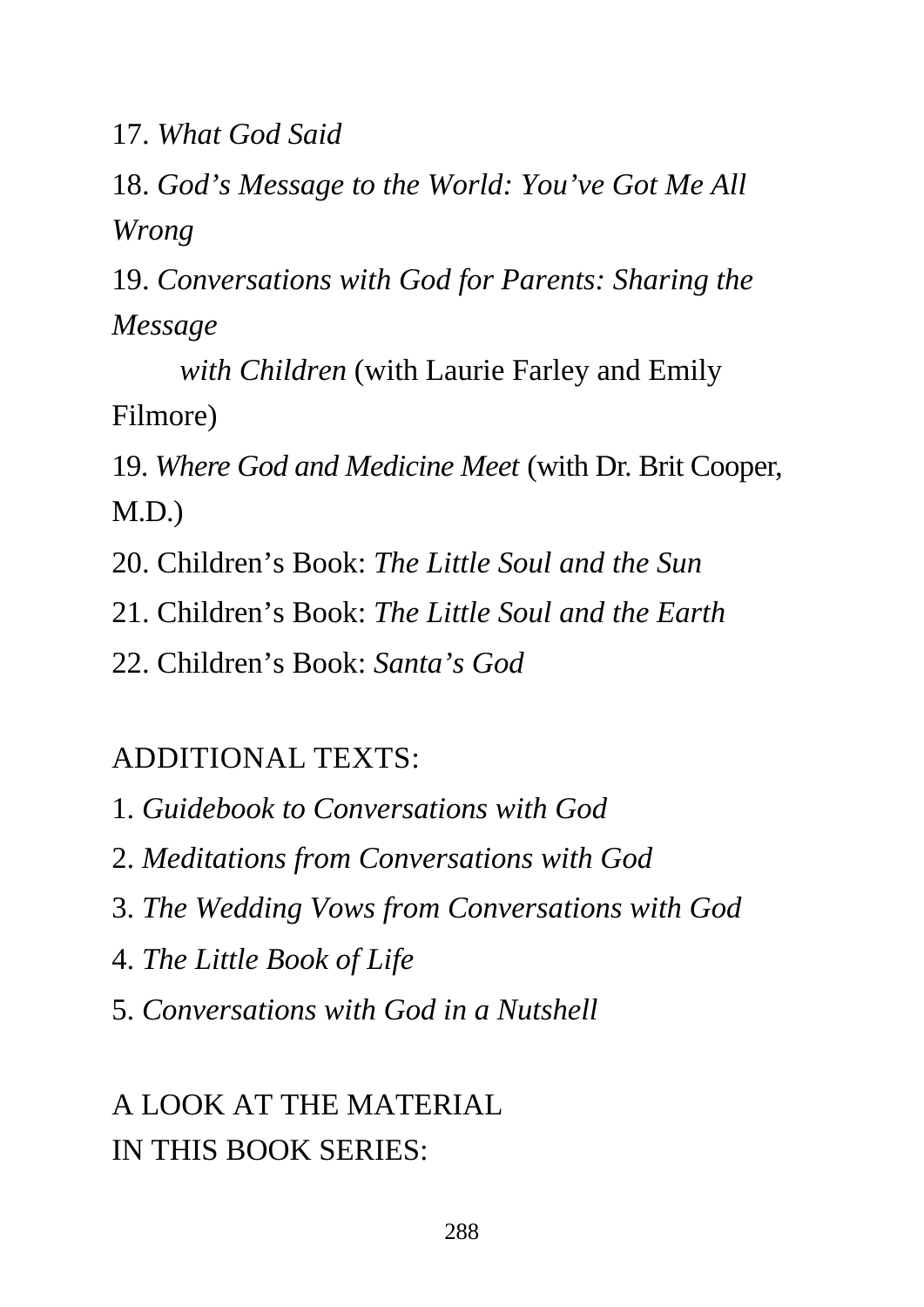Below is a 50-Question Exploration of the major points placed before humanity in the *Conversations with God* texts. This may be used as a Test with Answer Key for CWG teachers and students. It may also be beneficial to simply review the questions and answers here to get a beginning sense of the breadth and scope of the topics covered by this body of work—and perhaps inspire you.

## **Question #1:**

What are the Three Statements of Ultimate Truth from Book 1 of *Conversations with God*?

#### **Answer #1:**

- 1.We are all one.
- 2. There is enough.
- 3. There is nothing that you have to do.

## **Text References in support of this answer:**

(1) We are all one. *CWG, Book 1*, p. 36

(2) There is enough. *CWG, Book 1*, p. 165; *CWG*

*Companion*, p. 151

(3) There is nothing you have to do. *CWG, Book 1*, p.

145; *Book 3*, p. 14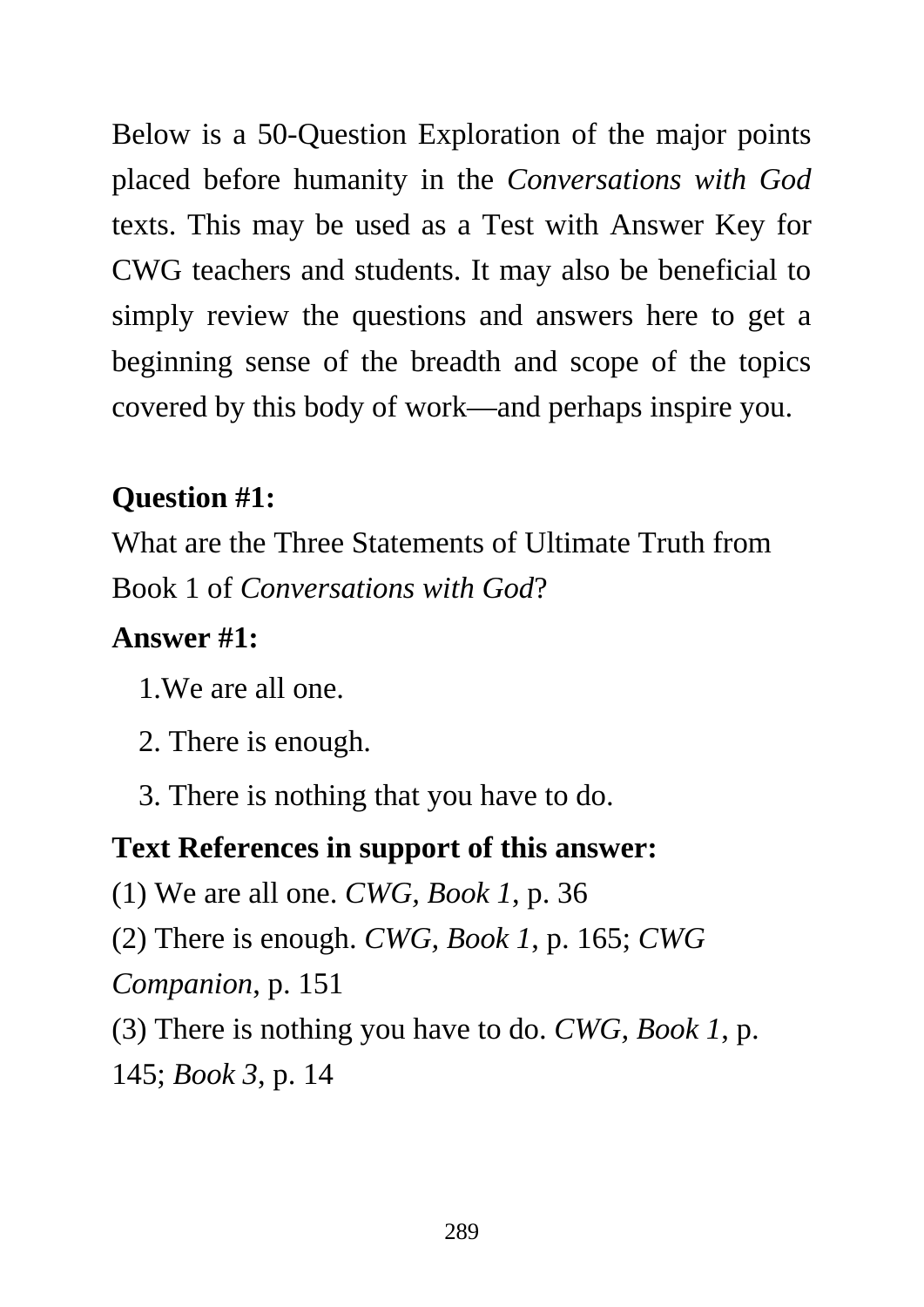## **Question #2:**

Please explain the Be-Do-Have Paradigm.

## **Answer #2:**

Most people believe that if I DO this, then I'll HAVE that, then I'll BE happy. CWG tells us that most people have the flow of life backward. The dialogue invites us to come from a state of BE-ingness first. Then what we DO and HAVE will spring from that place, thus more joyfully creating our experience.

## **Text References in support of this answer:**

*CWG, Book 1*, pp. 169–171/*Book 3*, pp. 14, 15/*CWG Companion*, pp. 161, 162

## **Question #3:**

What are the Five Attitudes of Godliness?

#### **Answer #3:**

God is always Joyful, Loving, Accepting, Blessing, and Grateful

#### **Text References in support of this answer:**

*CWG, Book 1*, pp. 65, 66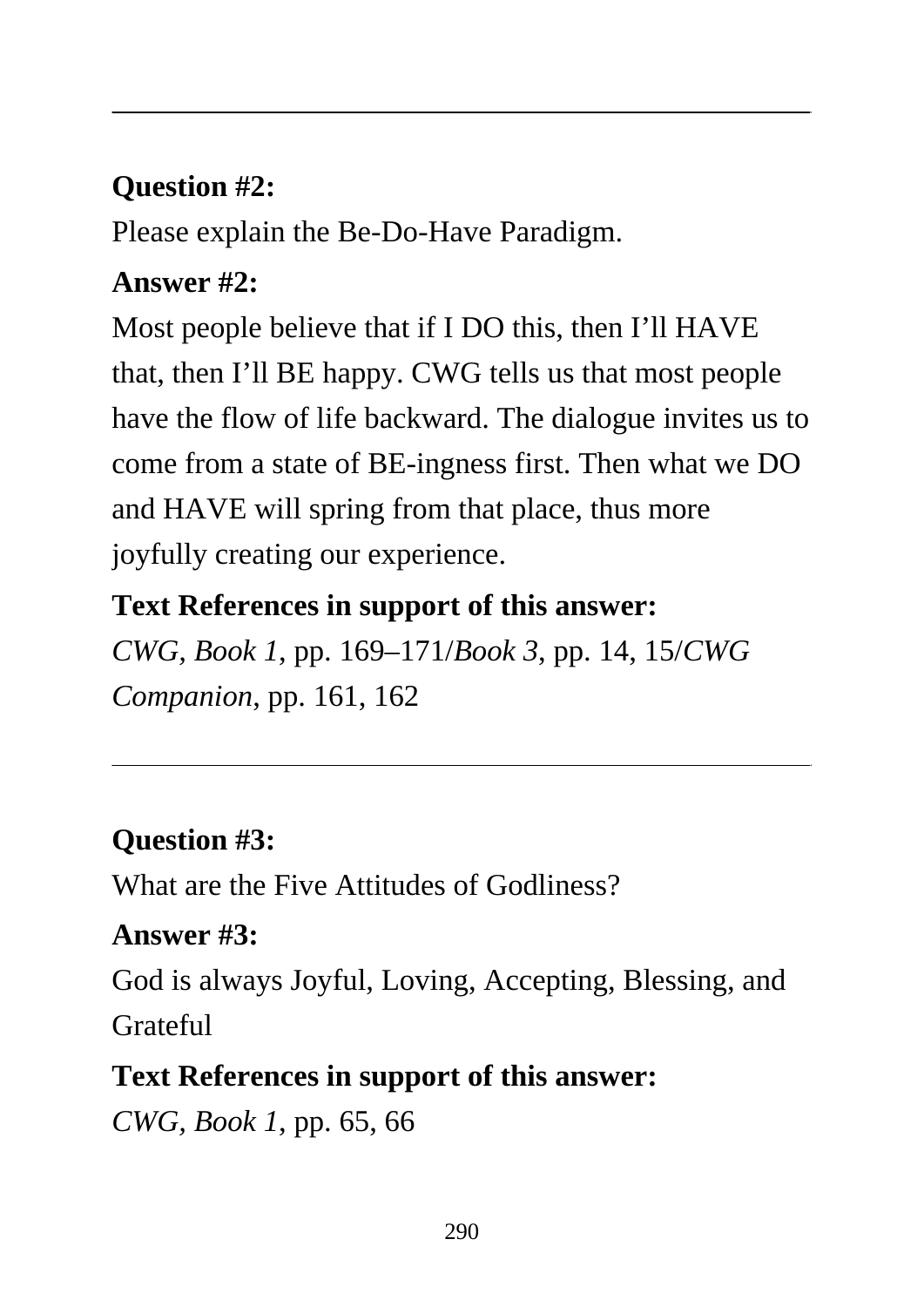# **Question #4:**

Please State the Law of Opposites and how it works.

### **Answer #4:**

**"**In the absence of that which you are *not*, that which you *are* is not." In the Realm of the Physical (also known as the Realm of the Relative) nothing exists without its opposite. The moment you declare yourself to be anything, everything unlike it will come into your experience. This allows you to know yourself as what you've declared yourself to be. You cannot know "hot" until you experience cold. You cannot know "fast" unless you experience "slow." You cannot know yourself as "tall" if there is no one and nothing "short" to compare yourself to, etc.

## **Text Reference in support of this answer:**

*CWG, Book 1*, p. 27

# **Question #5:**

What is a "Divine Dichotomy"?

**Answer #5:**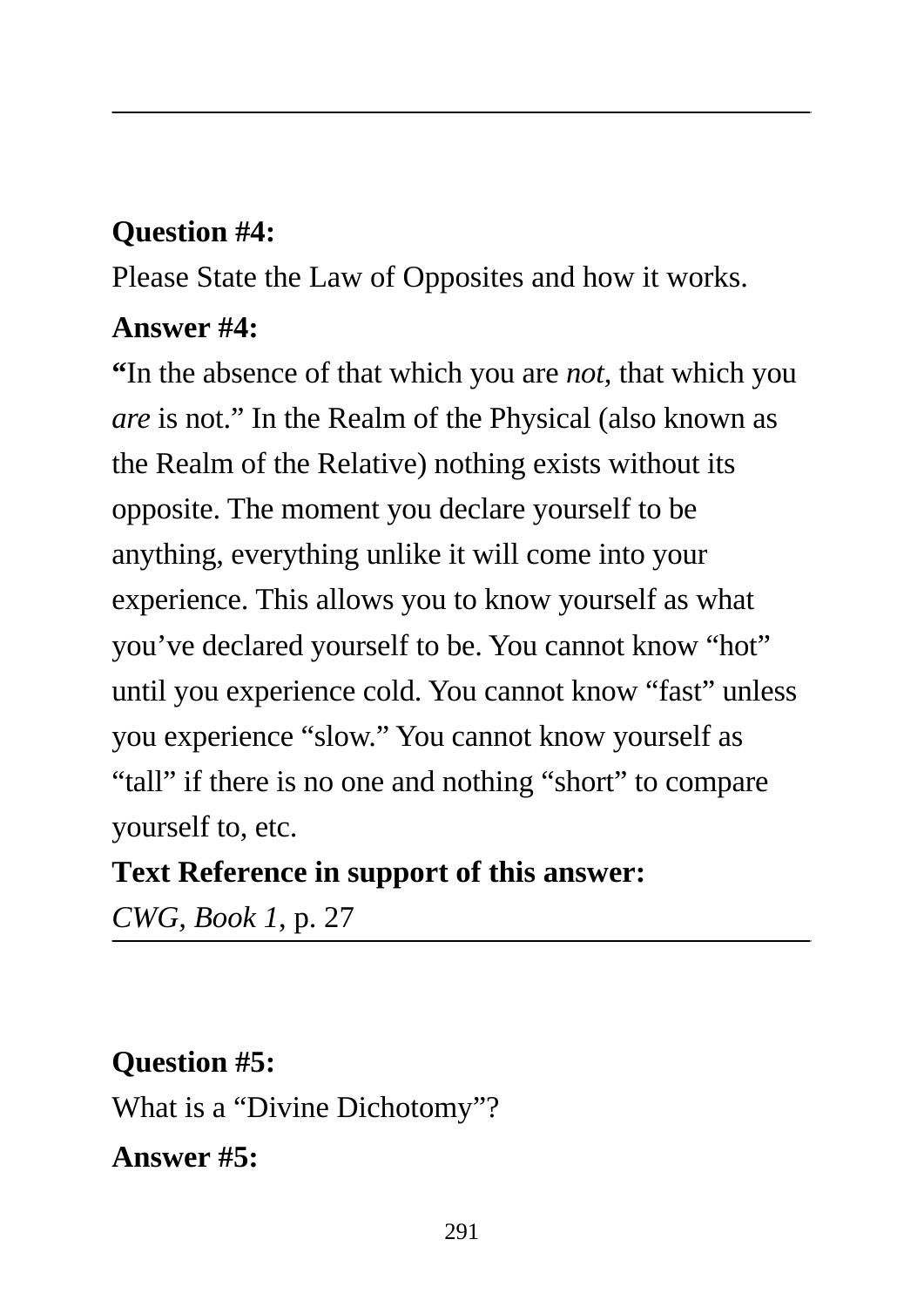It is when two apparently contradictory truths co-exist simultaneously in the same space. Instead of such a circumstance presenting a choice of *either* this *or* that, it offers the possibility of *both* this *and* that. "Either/Or" is replaced by "Both/And."

### **Text References in support of this answer:**

*CWG, Book 1*, pp. 126, 133,186

## **Question #6:**

What are the Ten Commitments?

#### **Answer #6:**

.

God has given us a Commitment to provide us with "sure and certain signs" that we are on the path to our experience of God. There are certain things that you shall do *spontaneously* and *automatically.* That is how you will *know* you are on The Path! Specifically, God said: You will know that you are on the Path to God because I will give you these signs: When you are on the Path to God . .

1. You shall love God with all your heart, all your mind and all your soul.

2. You shall not use God's name in vain, nor call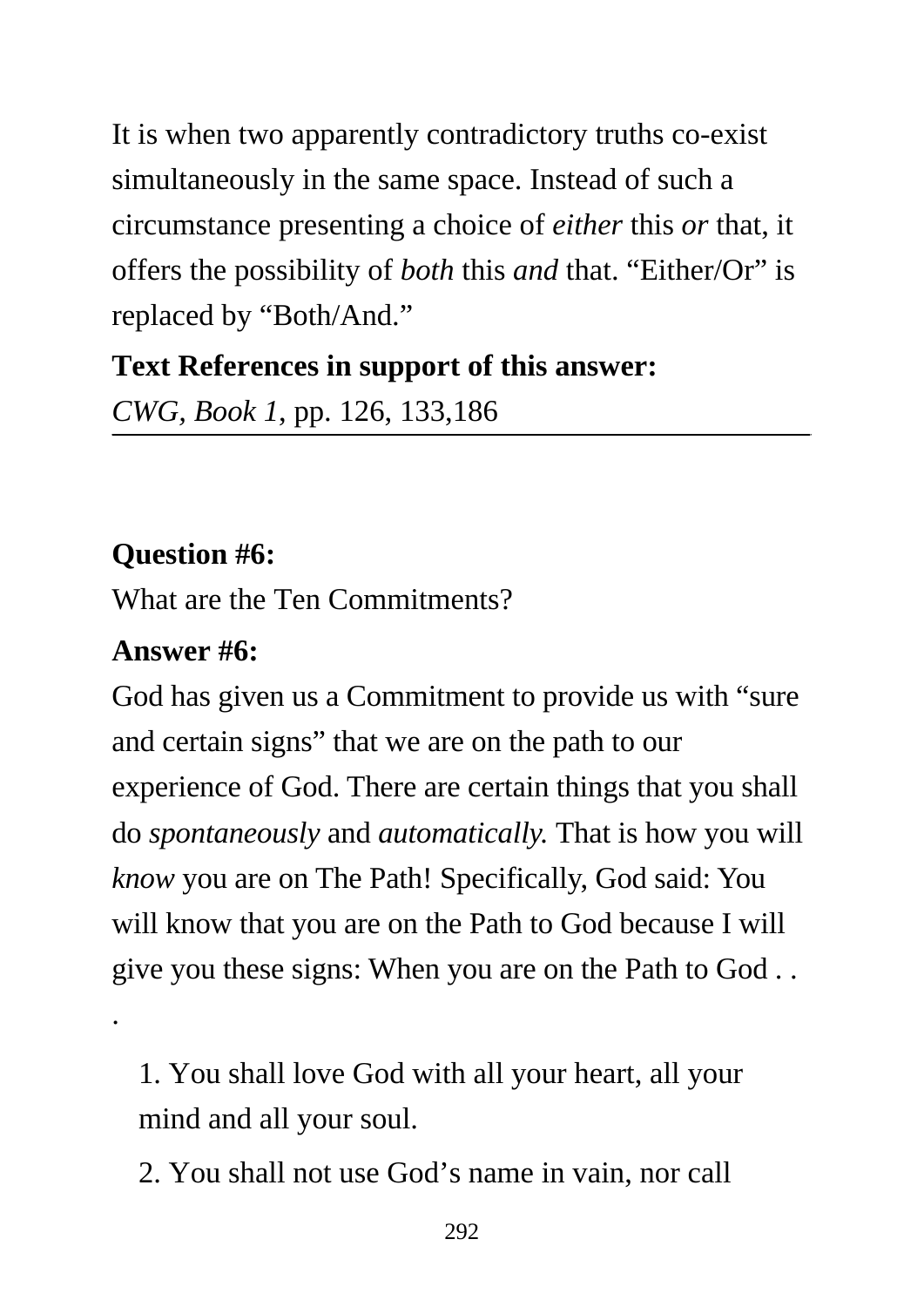upon God for frivolous things.

3. You shall keep a day for God, to re-connect with your Divine Self, so you don't stay too long in your illusion.

4. You shall honor your mother and father, as well as your Mother/Father God. Thus, you shall honor everyone.

5. You shall not willfully kill without cause. This includes all life forms, not just humans.

6. You shall not defile the purity of love with dishonesty or deceit, as this would be adulterous.

7. You shall not steal or cheat, or connive to harm another.

8. You shall not lie.

9. You shall not covet your neighbor's spouse, because you will know that all others are your spouse.

10. You shall not covet your neighbor's goods, because you shall know that all goods can be yours, and that all of your goods belong to the world.

## **Text References in support of this answer:**

*CWG, Book 1*, pp. 96, 97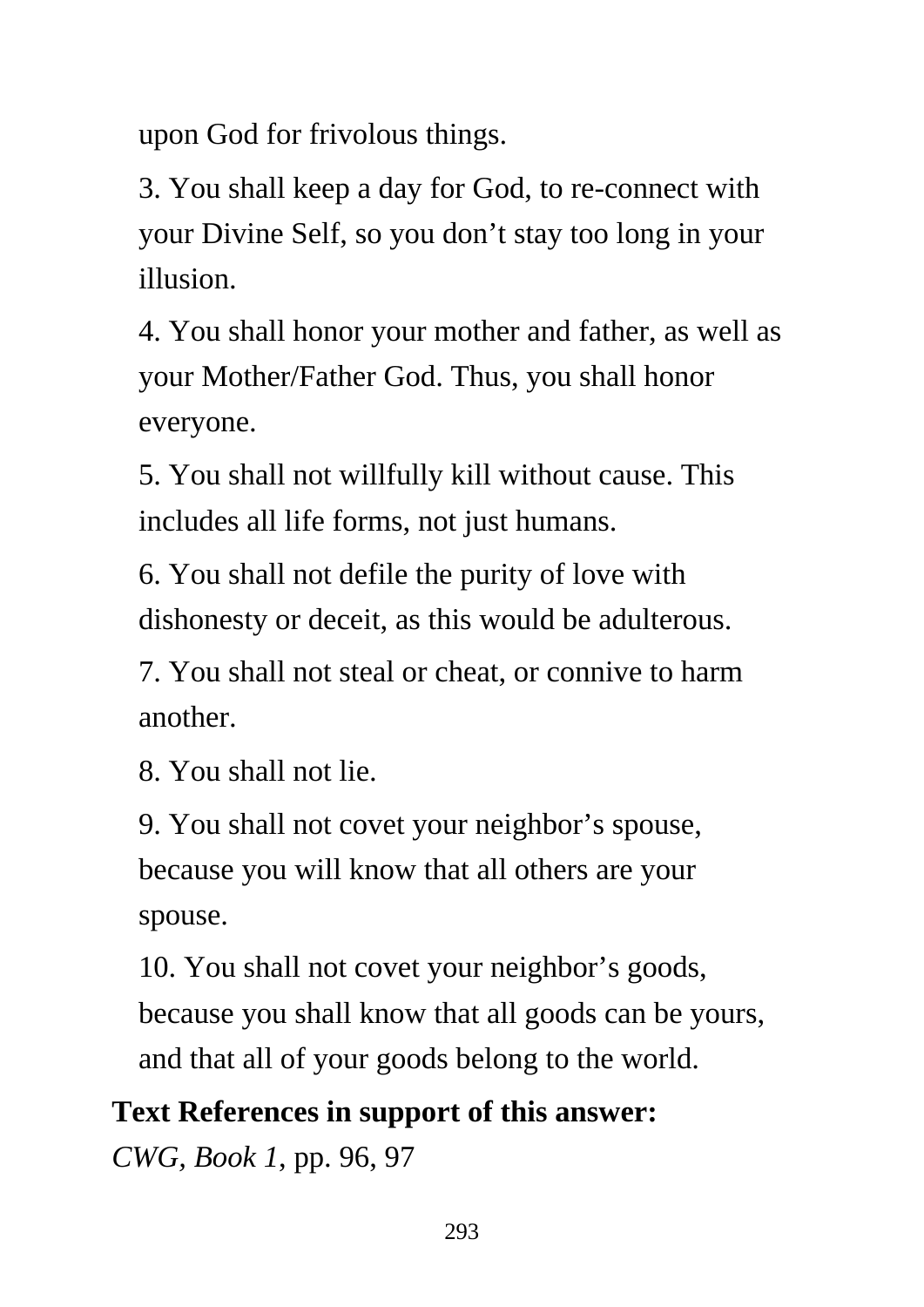## **Question #7:**

What are the Triune Truths?

#### **Answer #7:**

The Triune Truth is that all of life is a Trinity, or Triune, Reality. That is, there is a "three-in-one" quality to every aspect of life. In some religions this 3-in-1 characteristic is referred to as "Father, Son, and Holy Spirit." Other places where we find this 3-in-1aspect demonstrating itself:

We say that a thing is Physical, Nonphysical, or Metaphysical; we talk of Knowing, Experiencing, and Being; we speak of the Superconscious, Conscious, Subconscious; we use the phrase Body, Mind, and Spirit; we describe our universe as made up of Energy, Matter, or Anti-matter; we describe human activity as being expressed in Thought, Word, and Deed; we refer to the times of our life as Past, Present, and Future; as well, we speak of Before, Now, and After; when considering the element of place or space, we talk in terms of Here, There, or Between.

#### **Text References in support of this answer:**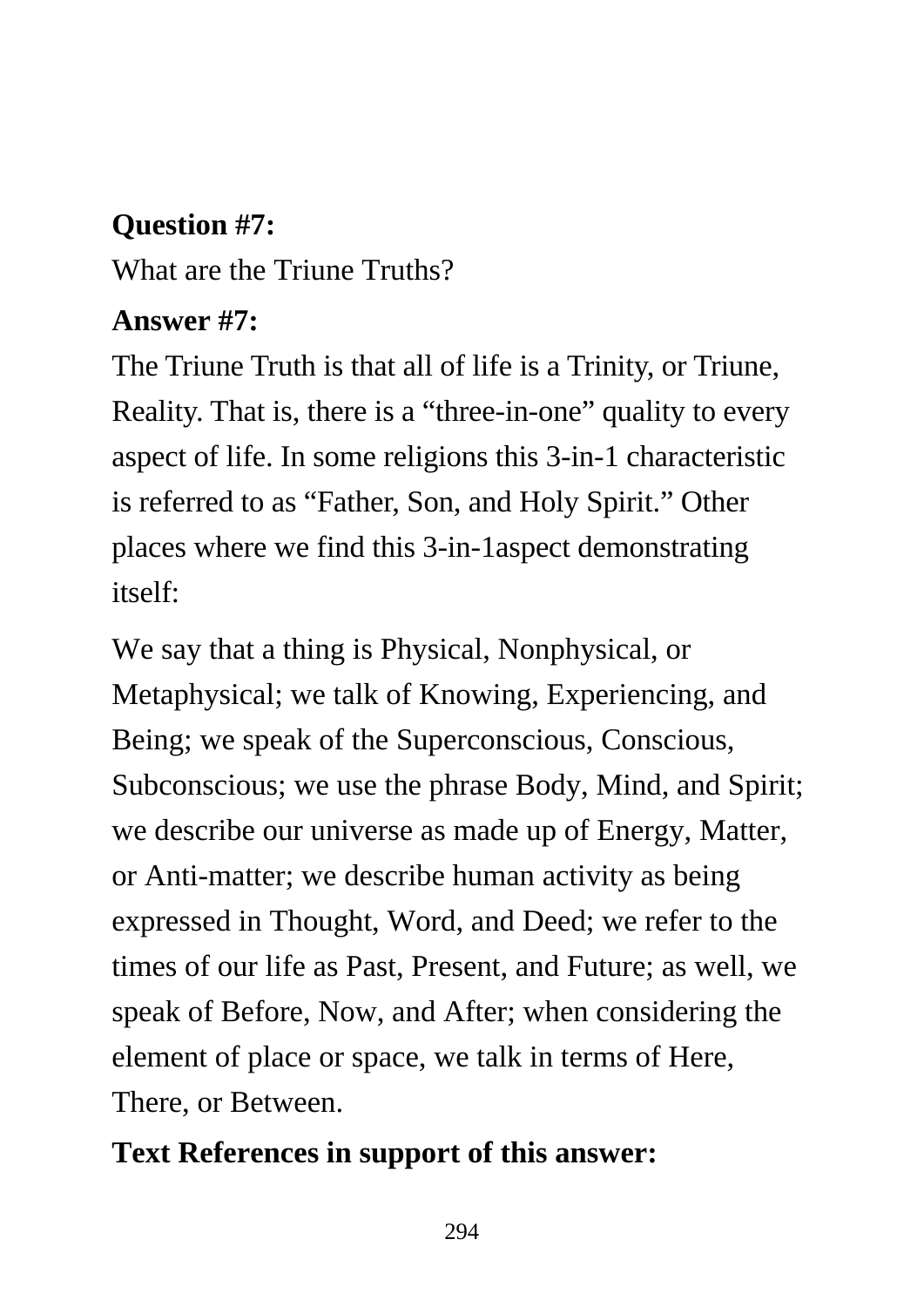## **Question #8:**

Name the Three Laws of Reality.

#### **Answer #8:**

1. Thought is creative—and collective thought creates collectively

2. Fear attracts like energy—what you fear, you attract

3. Love is all there is.

## **Text References in support of this answer:**

*CWG, Book 1*, pp. 54, 56

# **Question #9:**

Name the Three Functions of Life.

#### **Answer #9:**

1. The function of the soul is to indicate its desires (not impose them).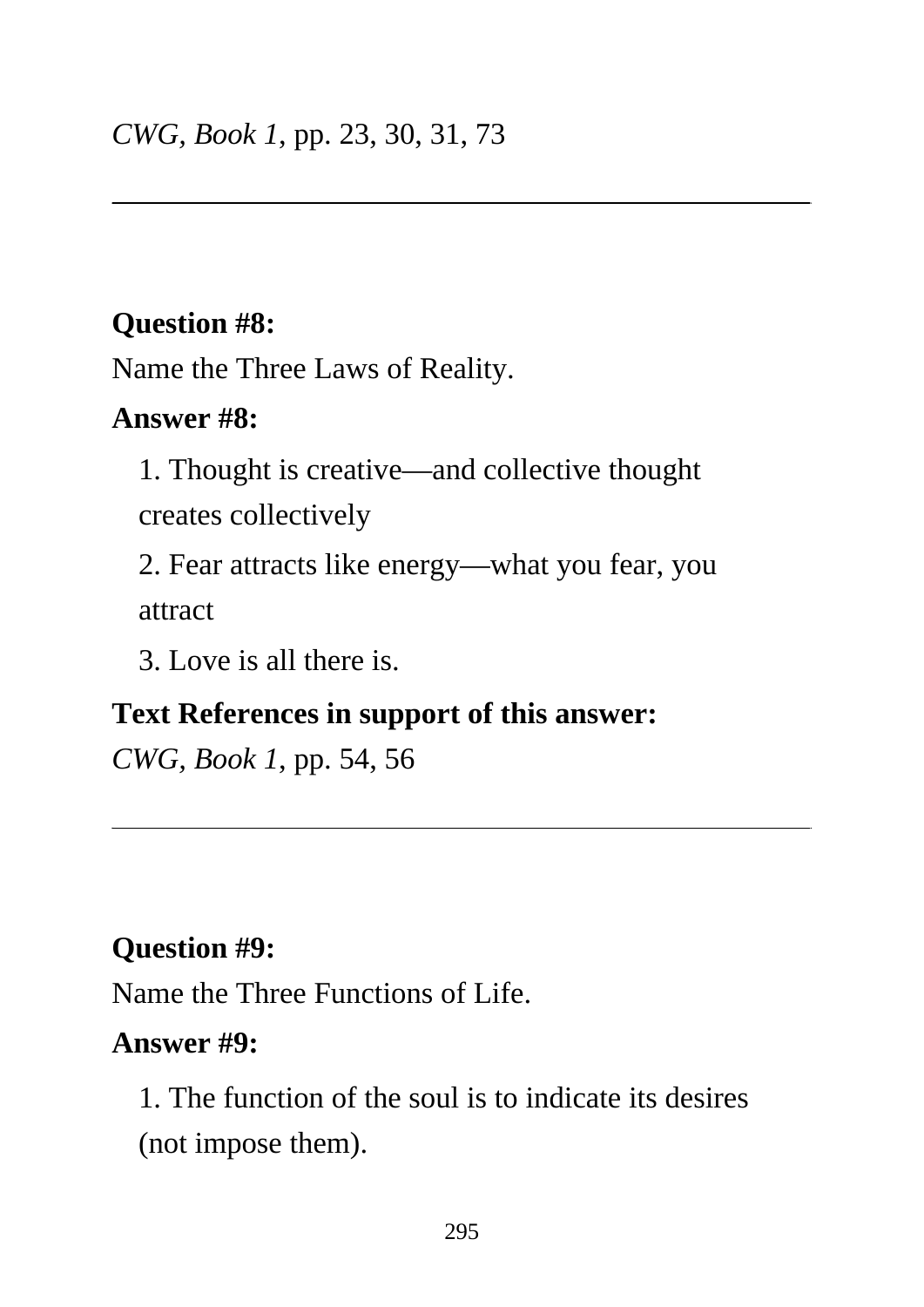2. The function of the mind is to choose from its alternatives.

3. The function of the body is to act out that choice.

#### **Text References in support of this answer:**

*CWG, Book 1*, p. 196

# **Question #10:**

CWG gives us Six Signs of a Decision to Live Consciously. What are they?

### **Answer #10:**

1. Not long ago all we wanted to do was to stay here (in the Realm of the Physical). Now all we want to do is leave (to get back to the Realm of the Spiritual). We thought our Basic Instinct was Survival. Now we know that our Basic Instinct is the Expression of Divinity.

2. Not long ago we killed things. Now we can't kill anything without knowing exactly what we're doing, and why.

3. Not long ago we lived life as though it had no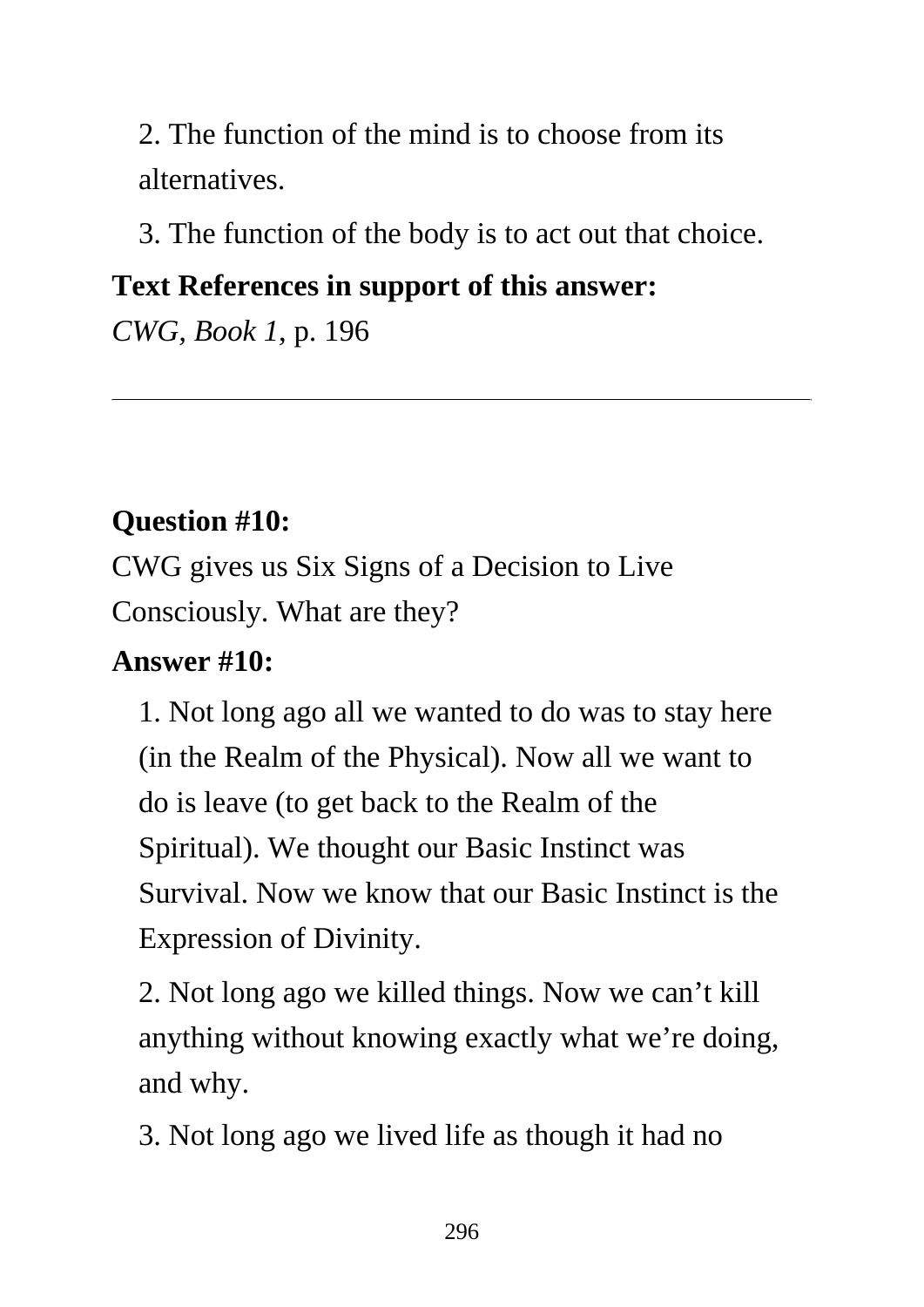purpose. Now we know it has no purpose save the one we give it.

4. Not long ago we begged God to bring us truth. Now we tell God our truth.

5. Not long ago we sought to be rich and famous. Now we seek simply to be our wonderful selves.

6. Not long ago we feared God. Now we love God enough to call It our equal.

## **Text References in support of this answer:**

*CWG, Book 1*, pp. 156, 157

# **Question #11:**

Please explain "What you resist persists."

## **Answer #11:**

When you resist something, you give it energy, which continues to create it in your reality. If something is not to your liking, instead of resisting, look right at it until it ceases to have its illusory form. That is, look at it until you see right through the illusion to Ultimate Reality.

# **Text References in support of this answer:**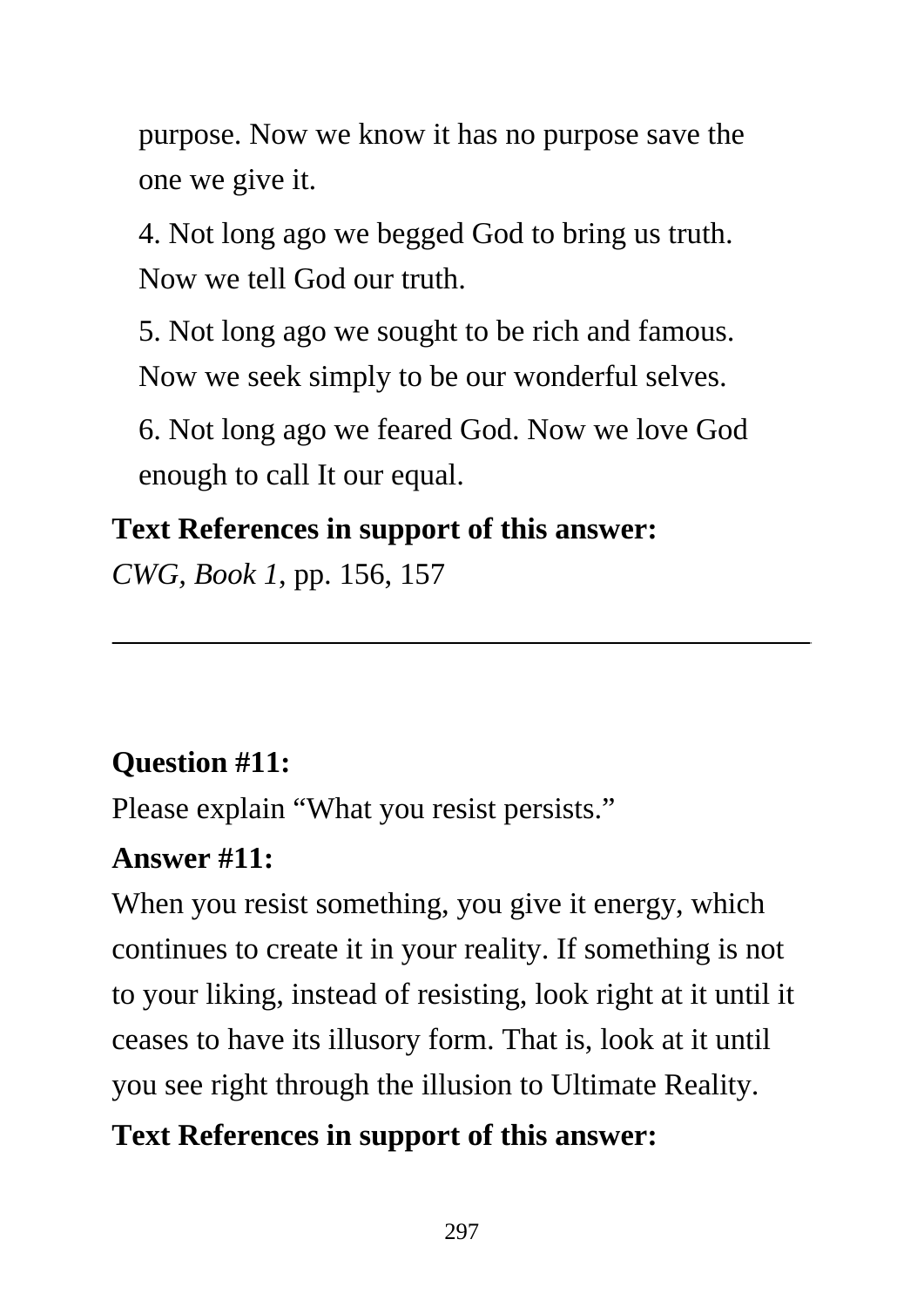## **Question #12:**

What is the purpose of the soul?

#### **Answer #12:**

To turn its grandest concept of Itself into its greatest experience.

### **Text References in support of this answer:**

*CWG, Book 1*, p. 22

## **Question #13:**

Name the Two Sponsoring Thoughts upon which all other Thoughts are based.

#### **Answer #13:**

Love and Fear.

## **Text References in support of this answer:**

*CWG, Book 1*, p. 15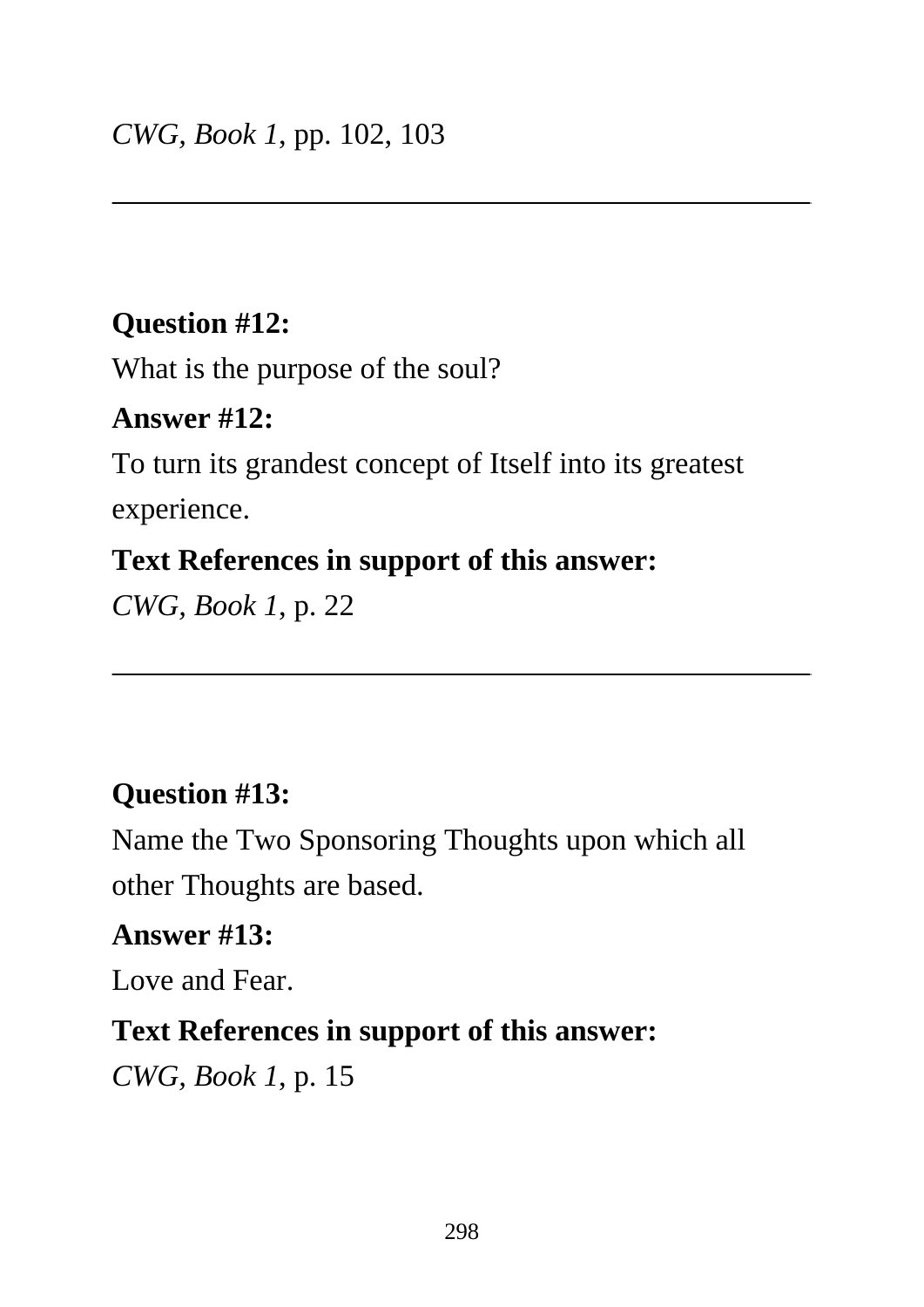## **Question #14:**

Explain the difference between pain and suffering.

## **Answer #14:**

Pain is a physical or mental feeling, caused by a stimulus of some kind. Suffering is your decision about it. Suffering arises out of a decision that something that is happening is not supposed to be happening or should not be occurring. Suffering ends when the person makes a conscious decision to hold a specific pain in a new way. In the case of either physical or emotional pain, one may reduce or disappear suffering by deciding to love what is happening, knowing that it will ultimately prove to be for the highest good. We thus remove the "woe is me" aspect (as in a woman giving birth, or a person having a tooth extracted).

# **Text References in support of this answer:**

*CWG, Book 1*, pp. 105, 107

## **Question #15:**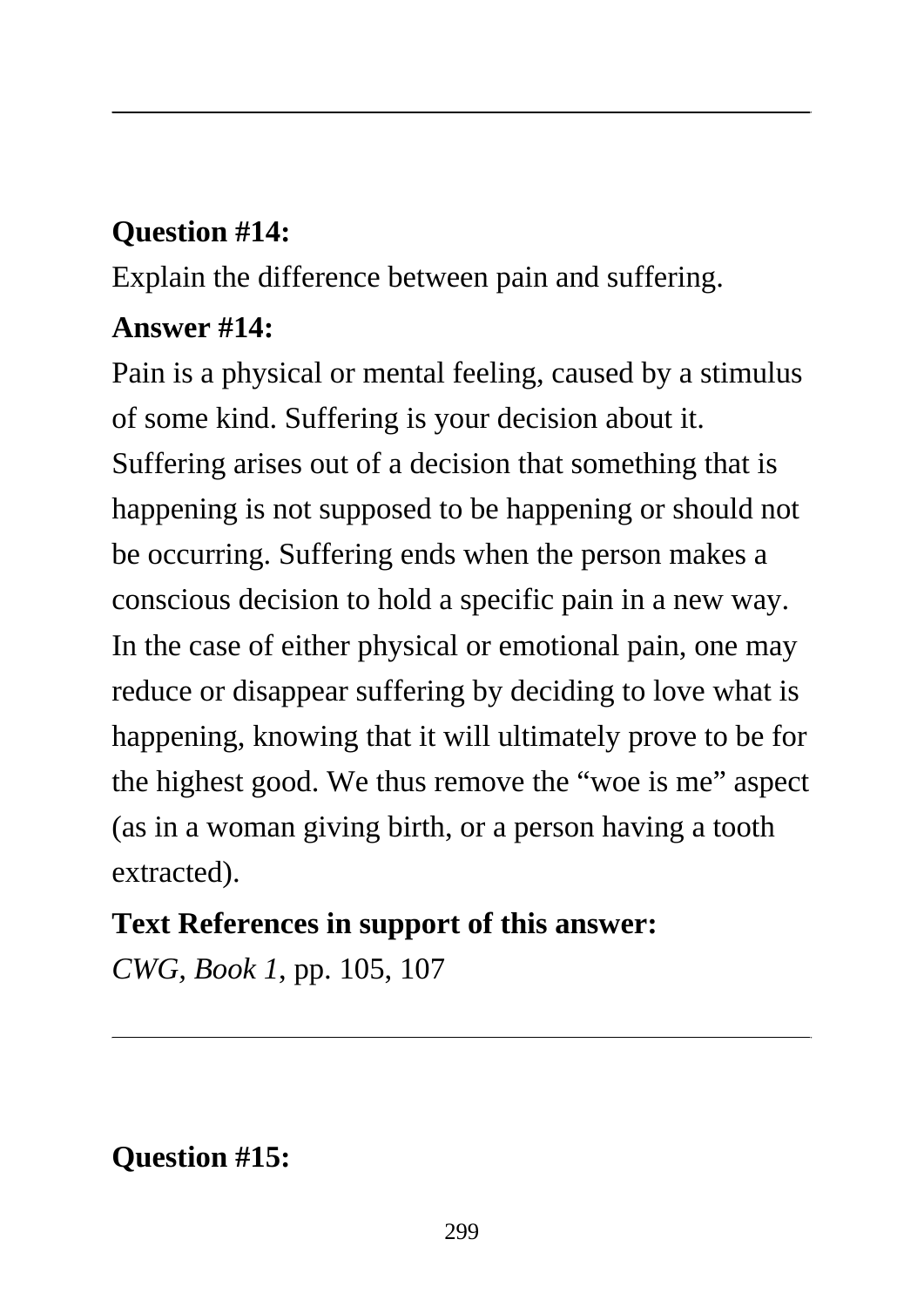Complete the following sentence: Relationships work best when you . . .

## **Answer #15:**

. . . do what's best for you.

## **Text References in support of this answer:**

*CWG, Book 1*, pp. 130–132/*CWG Companion*, p. 121

# **Question #16:**

Complete the following sentence: Life proceeds out of . . .

#### **Answer #16:**

. . . your intentions for it.

#### **Text References in support of this answer:**

*CWG, Book 1*, pp. 118

# **Question #17:**

Complete the following sentence: All true benefits are . . .

#### **Answer #17:**

. . . mutual.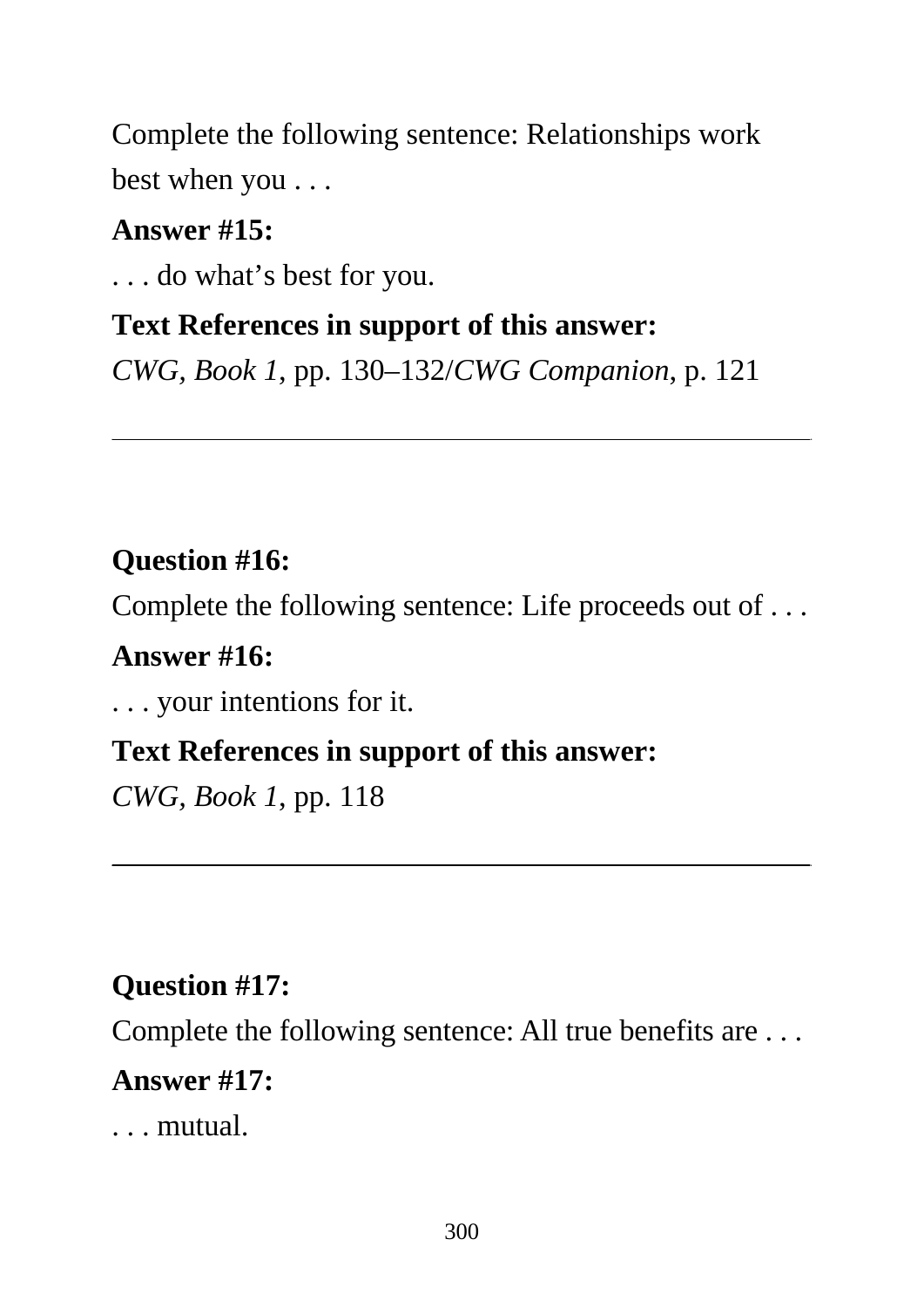# **Text References in support of this answer:**

*Friendship with God*, p. 336 (Elisabeth Kübler-Ross)/*CWG Companion*, p. 118

# **Question #18:**

Complete the following sentence: Every act is an act of . .

# **Answer #18:**

.

. . . self-definition.

## **Text References in support of this answer:**

*When Everything Changes, Change Everything*, p. 267/*CWG Companion*, p. 173

# **Question #19:**

God says you may not have anything you want. Why is this so?

#### **Answer #19:**

Because the mere act of wanting something tells the Universe that you don't have it, and the Universe has no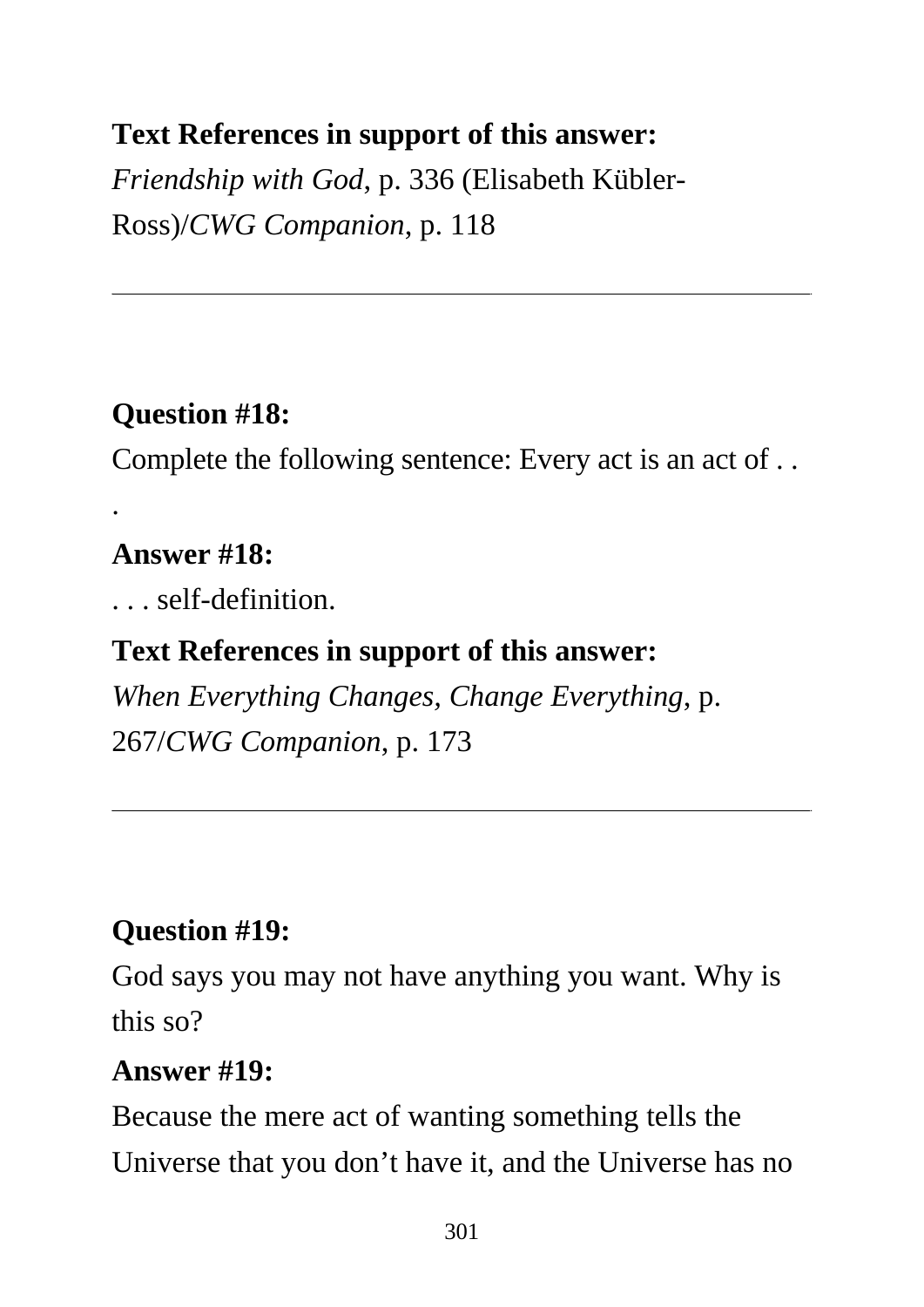choice but to reflect that back in your reality. You end up getting more "wanting what you want, " because God always says "yes" to your Sponsoring Thought.

#### **Text References in support of this answer:**

*CWG, Book 1*, p. 11

# **Question #20:**

What are the Five Levels of Truth Telling?

#### **Answer #20:**

- 1. Tell the truth to yourself about yourself.
- 2. Tell the truth to yourself about another.
- 3. Tell your truth to another about yourself.
- 4. Tell the truth to another about that other.
- 5. Tell the truth to everyone about everything.

#### **Text References in support of this answer:**

*CWG, Book 2*, p. 3, 4

#### **Question #21:**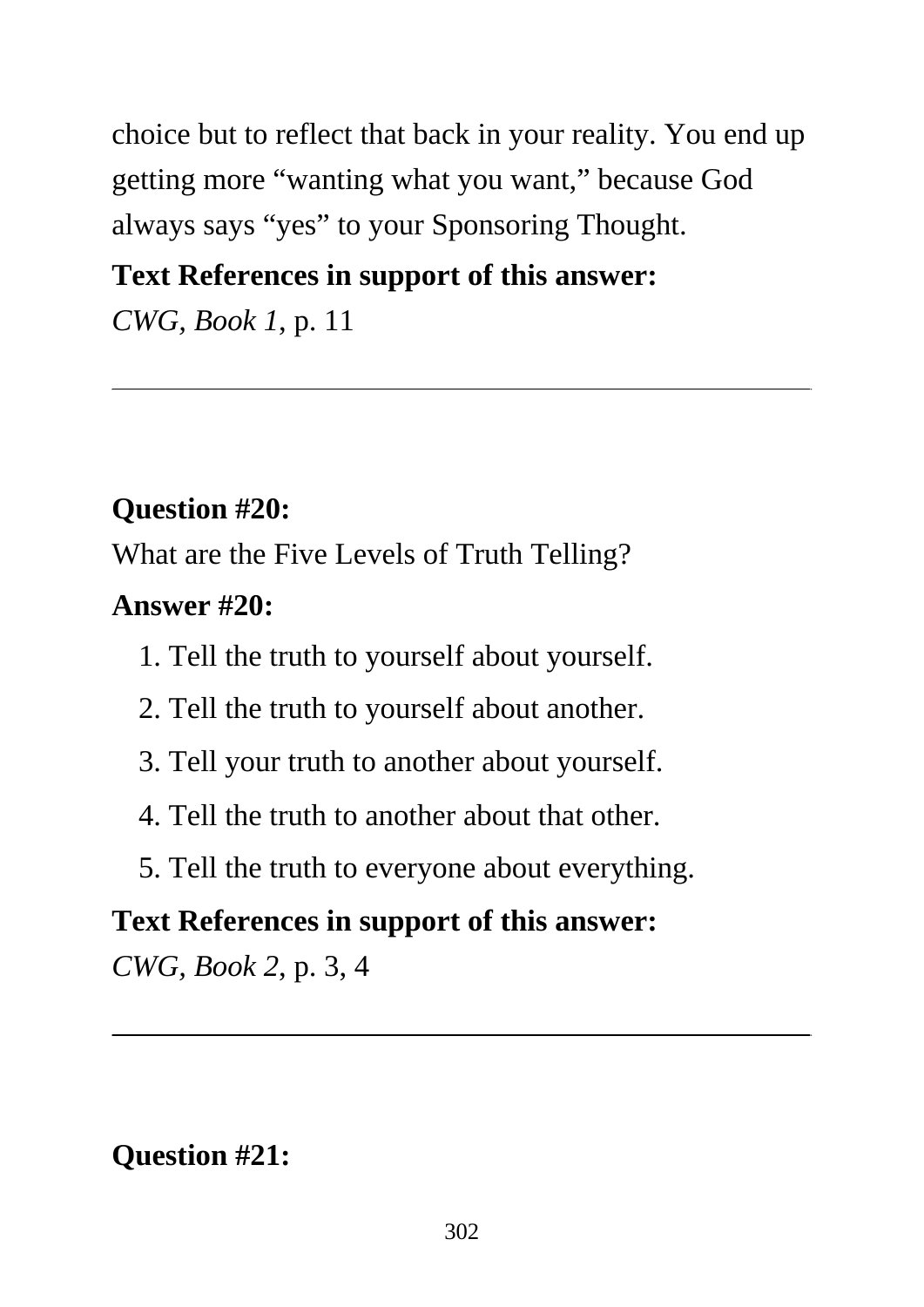# What are the Three Core Concepts of Holistic Living?

### **Answer #21:**

- 1. Awareness
- 2. Honesty
- 3. Responsibility

# **Text References in support of this answer:**

*CWG, Book 3*, p. 334 (also referred to as The Triangular Code)

# **Question #22:**

Name the Three Tools of Creation.

## **Answer #22:**

- 1. Thought
- 2. Word
- 3. Deed (Action)

# **Text References in support of this answer:**

*CWG, Book 1*, p. 91/*Friendship with God*, p. 254

**Question #23:**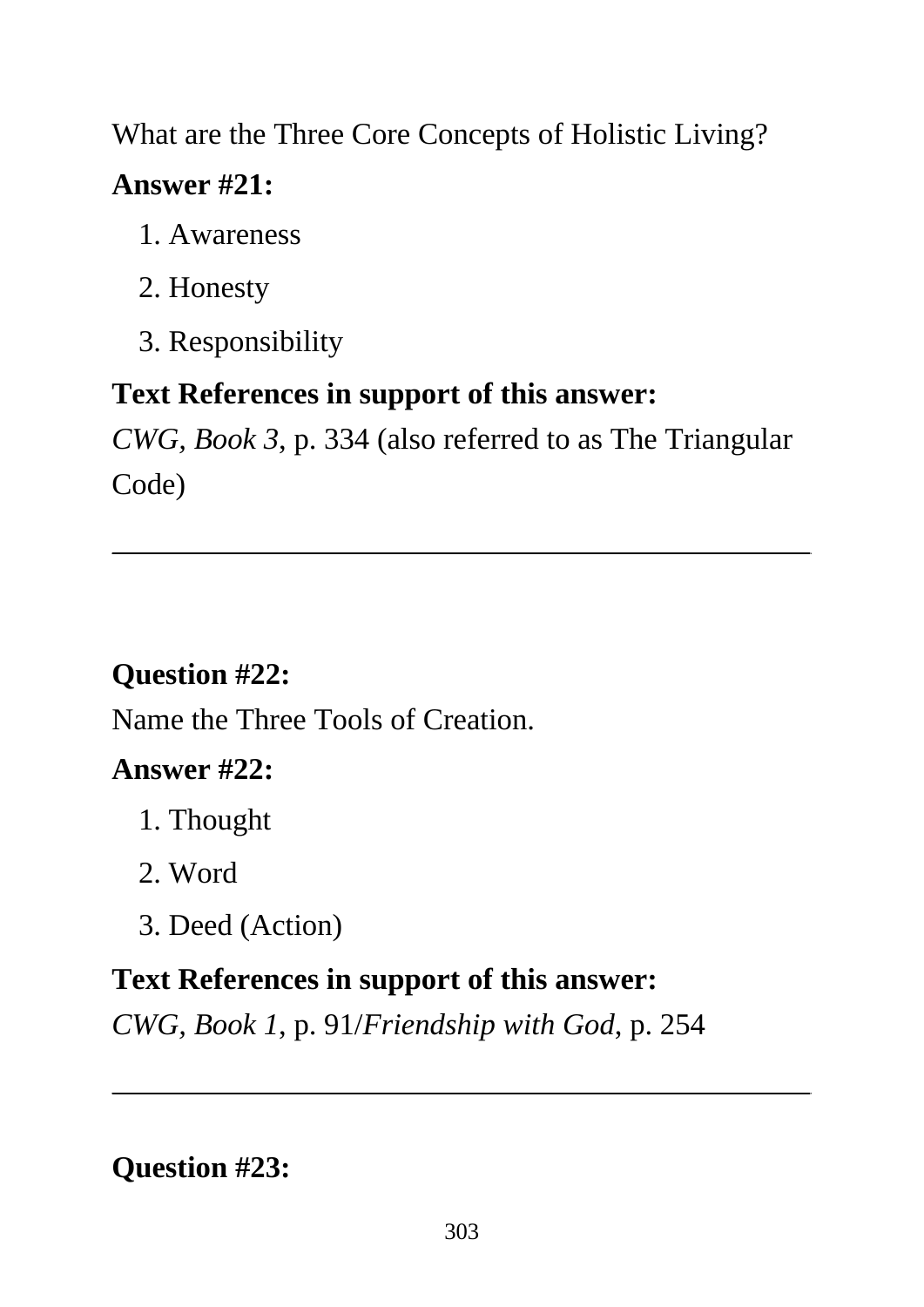List the Seven Steps to *Friendship with God*.

### **Answer #23:**

- 1. Know God
- 2. Trust God
- 3. Love God
- 4. Embrace God
- 5. Use God
- 6. Help God
- 7. Thank God

#### **Text References in support of this answer:**

*Friendship with God*, p. 57

## **Question #24:**

CWG says there are Three Basic Life Principles. The first is Functionality. Name the others.

#### **Answer #24:**

- 1. Functionality
- 2. Adaptability
- 3. Sustainability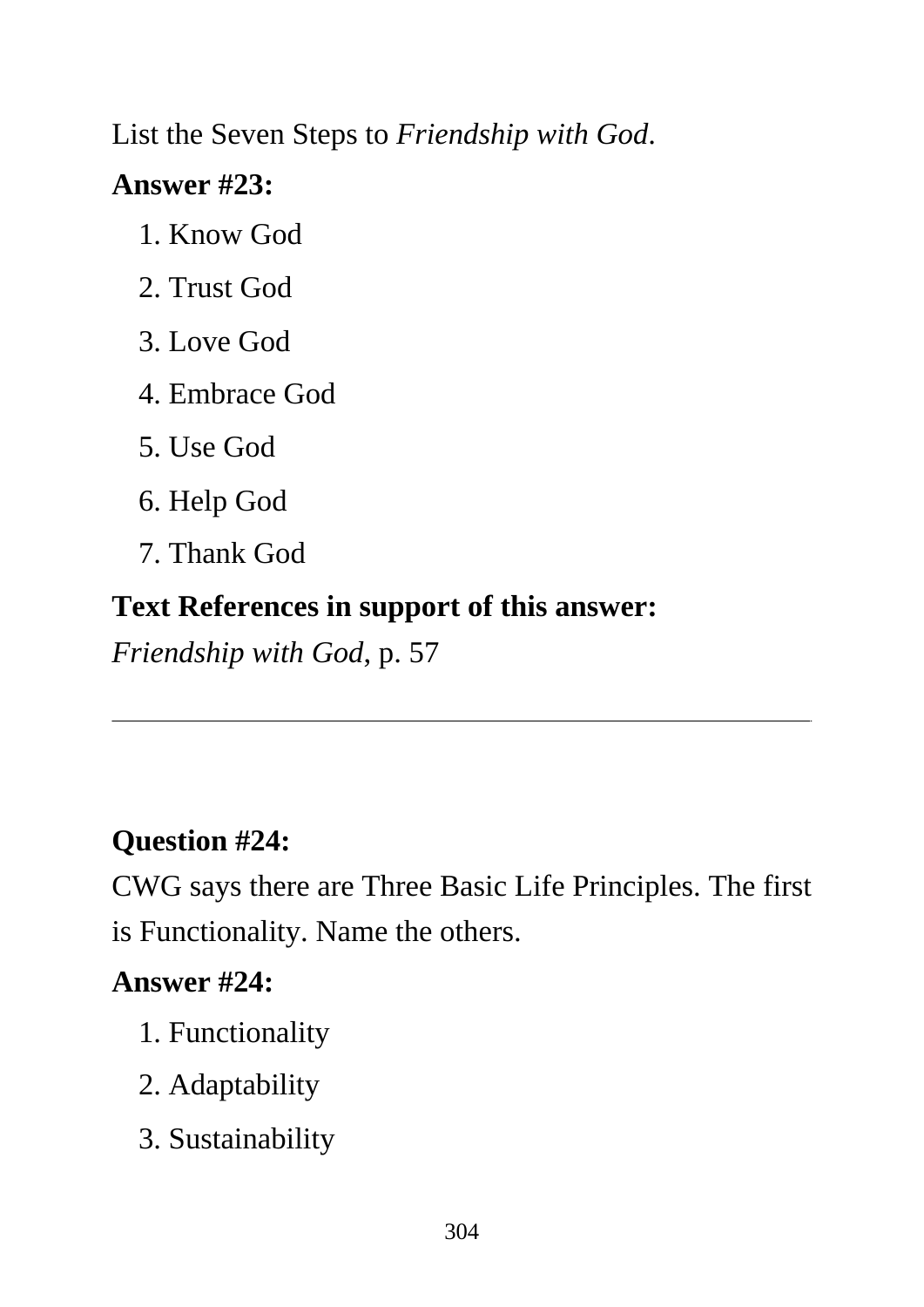# **Text References in support of this answer:**

*The New Revelations*, p. 223/*When Everything Changes, Change Everything*, p. 167

# **Question #25:**

What is the 15-word New Gospel?

## **Answer #25:**

We are all one. Ours is not a better way, ours is merely another way.

# **Text References in support of this answer:** *Friendship with God*, pp. 153, 381, 425

# **Question #26:**

The Two Magic Questions are: Is this Who I Am? And . .

## .**Answer #26:**

What would love do now?

# **Text References in support of this answer:** *CWG, Book 1*, p. 130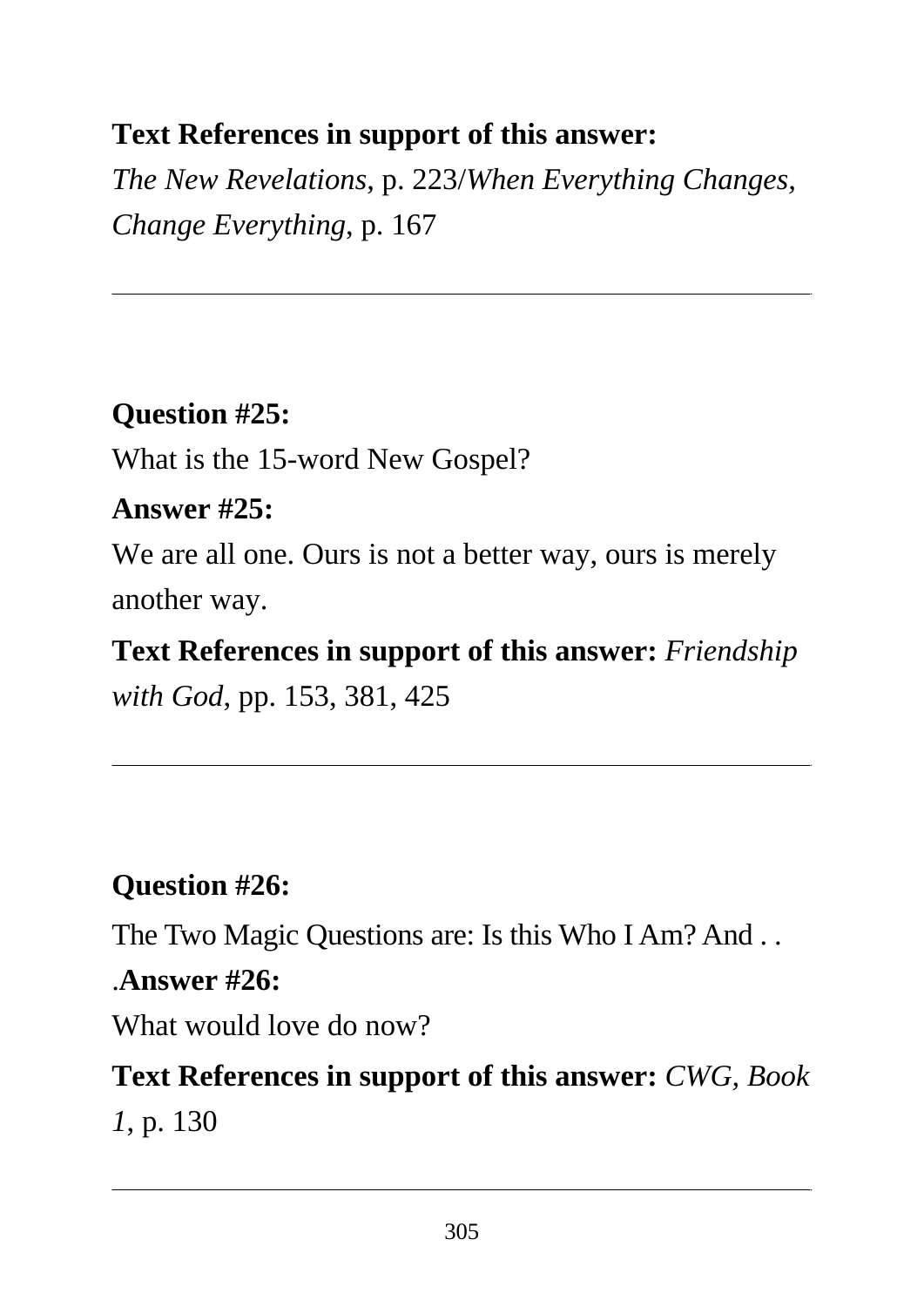# **Question #27:**

Name the Four Levels of Consciousness

## **Answer #27:**

- 1. Subconscious
- 2. Conscious
- 3. Superconscious
- 4. Supraconscious

# **Text References in support of this answer:** *Friendship with God*, pp. 115-117

## **Question #28:**

There are six Levels of Knowing. Name at least three.

#### **Answer #28:**

1. There are those who do not know, and don't know that they don't know. They are children. Nurture them.

2. There are those who do not know and know that they don't know. They are willing. Teach them.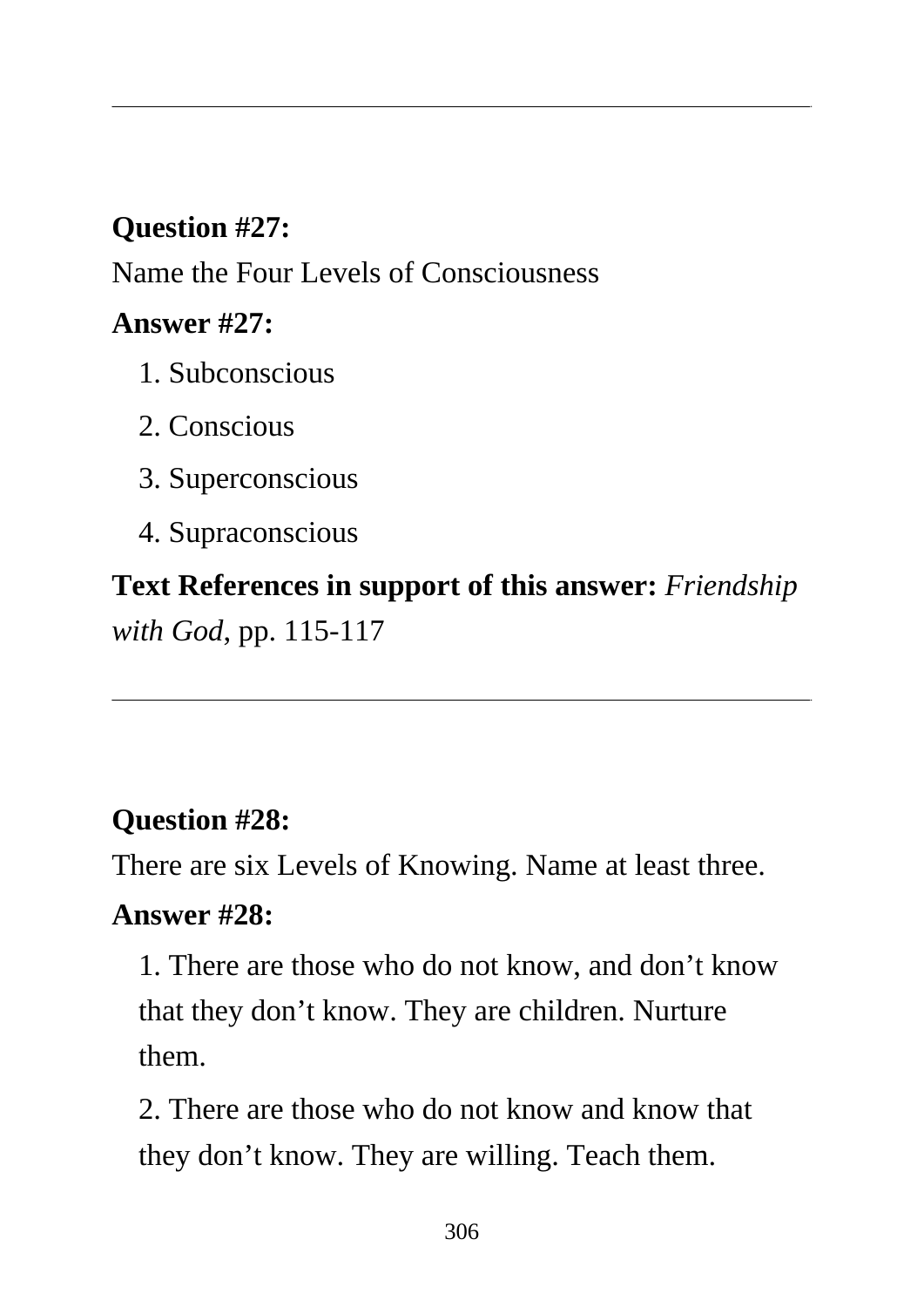3. There are those who do not know, but think that they know. They are dangerous. Avoid them.

4. There are those who know, but don't know that they know. They are asleep. Wake them.

5. There are those who know, but pretend that they don't know. They are actors. Enjoy them. But do not get caught up in their dramas.

6. There are those who know, and who know that they know. Do not follow them, because if they *know* that they know, they would not *have* you follow them. Yet listen very carefully to what they have to say, for they may *remind* you of what *you* already know. That may be the very reason you have called them to you.

**Text References in support of this answer:** *Friendship with God*, p. 289

#### **Question #29:**

What are the Three Levels of Awareness? (Clue: the first is "Hope.")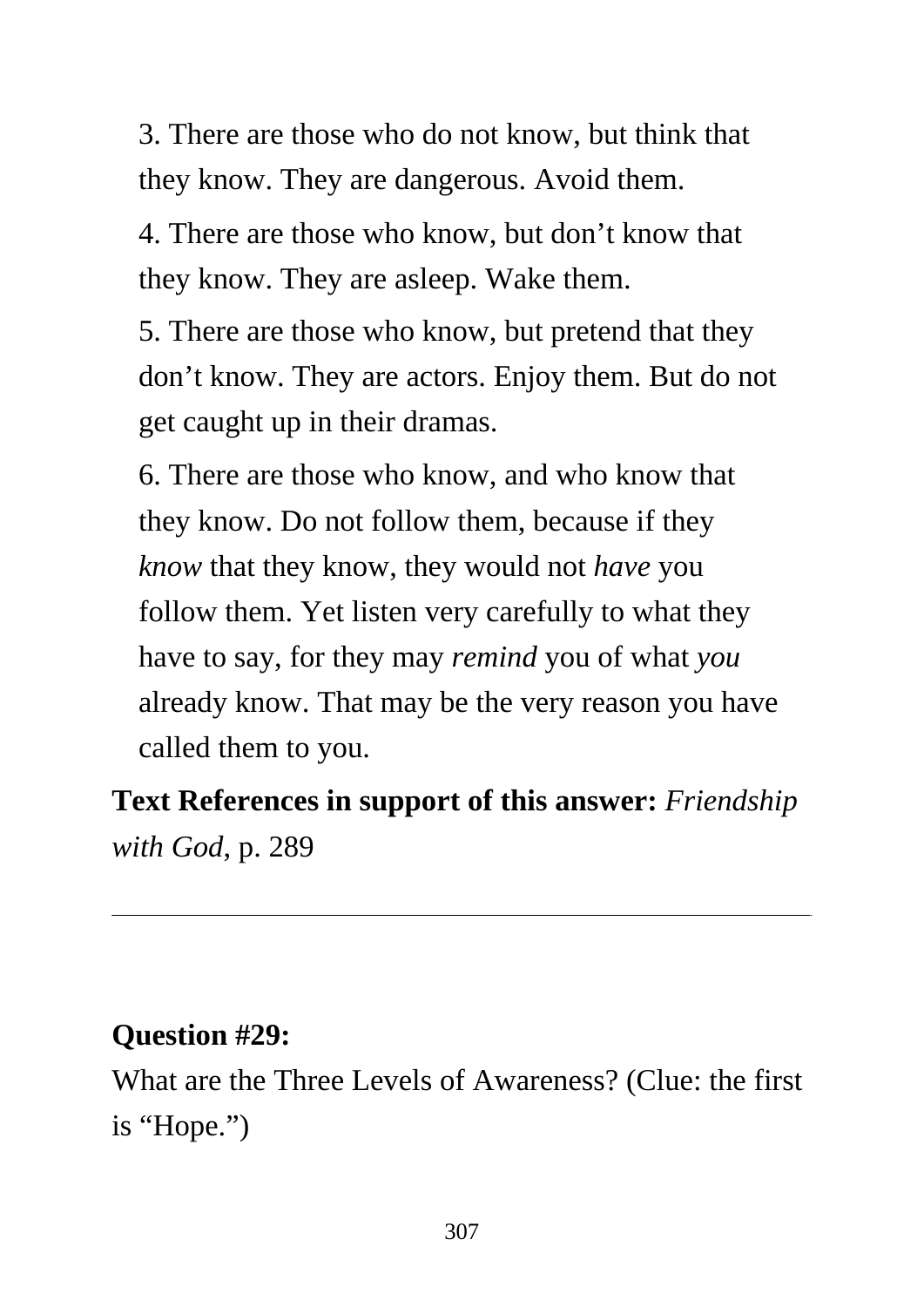#### **Answer #29:**

- 1. Hope
- 2. Faith (Belief)
- 3. Knowing

*Hope* is the first level of awareness. It is far better than the feeling of "no hope, " but it is an elementary level of awareness, because it suggests that a positive outcome in any given situation is a possibility, but not a guarantee. So, one is said to have "hope."

*Faith* is the second level of awareness. It is greater in energy than "hope" because it suggests that while negative outcomes are possible, a positive outcome is assured in this particular case. So, one is said to have "faith."

*Knowing* is the highest level of awareness. It is greater than either "hope" or "faith" because it declares that no negative outcome is possible under any circumstances, but that all outcomes are positive, and therefore welcome and not resisted, since all move us forward on our evolutionary path, and lead us back Home. We are thus said to be in a place of "knowing" that nothing "bad" can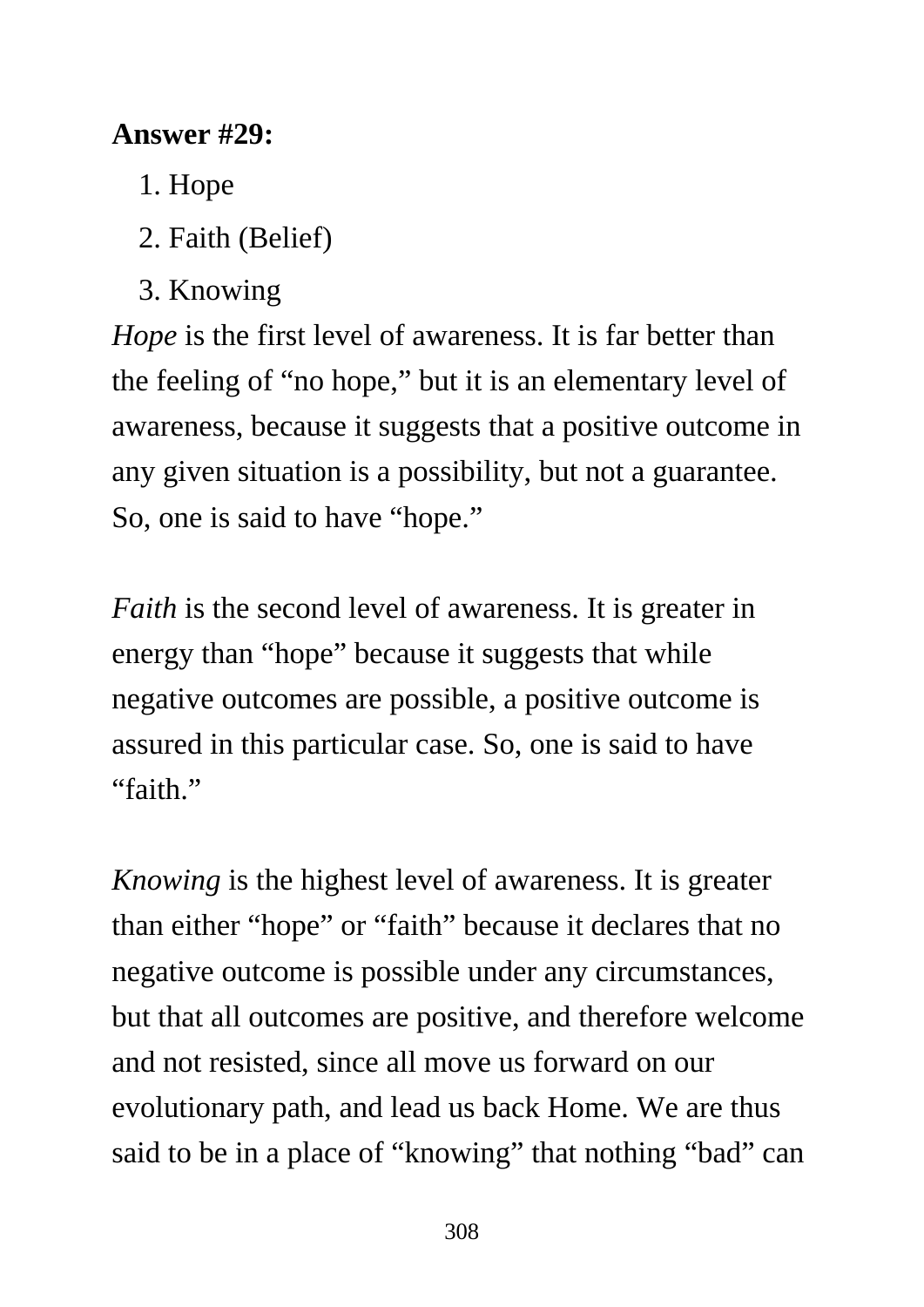happen to us, ever. This is true, of course, given who and what we are.

# **Text References in support of this answer:** *Friendship with God*, p. 107

## **Question #30:**

List the Ten Illusions of Humans.

#### **Answer #30:**

- **0**1. Need exists.
- **0**2. Failure exists.
- **0**3. Disunity exists.
- **0**4. Insufficiency exists.
- **0**5. Requirement exists.
- **0**6. Judgment exists.
- **0**7. Condemnation exists.
- **0**8. Conditionality exists.
- **0**9. Superiority exists.
- 10. Ignorance exists.

#### **Text References in support of this answer:**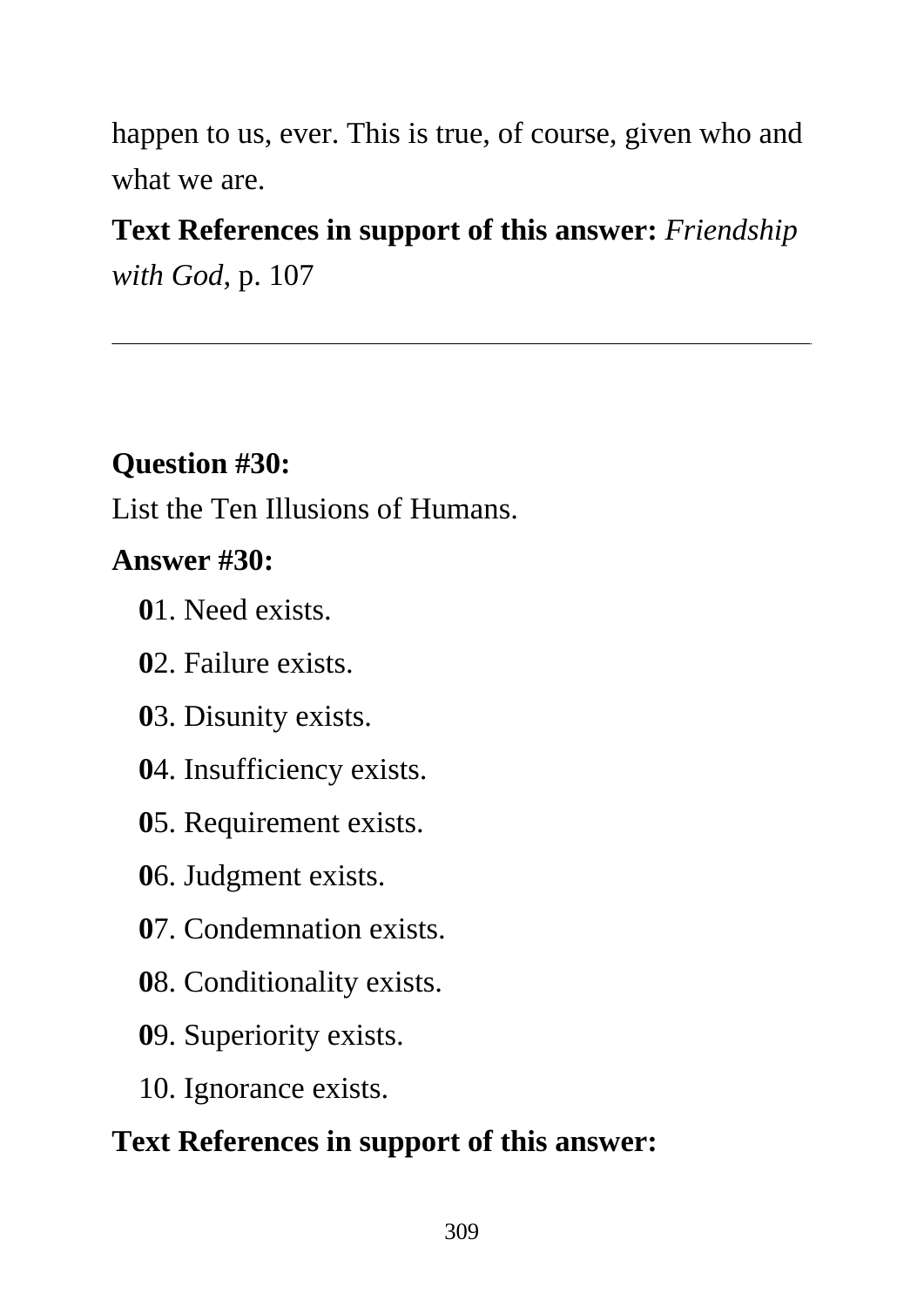*Communion with God*, pp. 15, 16 *Happier Than God*, pp. 251, 252

## **Question #31:**

What is the Cultural Story that Humanity has created from these illusions? (Hint: It has 10 points)

#### **Answer #31:**

Because of the ten illusions we have come to falsely believe that . . .

**0**1. God has an agenda. (Need exists)

**0**2. The outcome of life is in doubt. (Failure exists)

**0**3. We are separate from God. (Disunity exists)

**0**4. There is not enough. (Insufficiency exists)

**0**5. There is something we have to do. (Requirement exists)

**0**6. If we don't do it we will be punished. (Judgment exists)

**0**7. That punishment is everlasting damnation.

(Condemnation exists)

**0**8. Love is, therefore, conditional. (Conditionality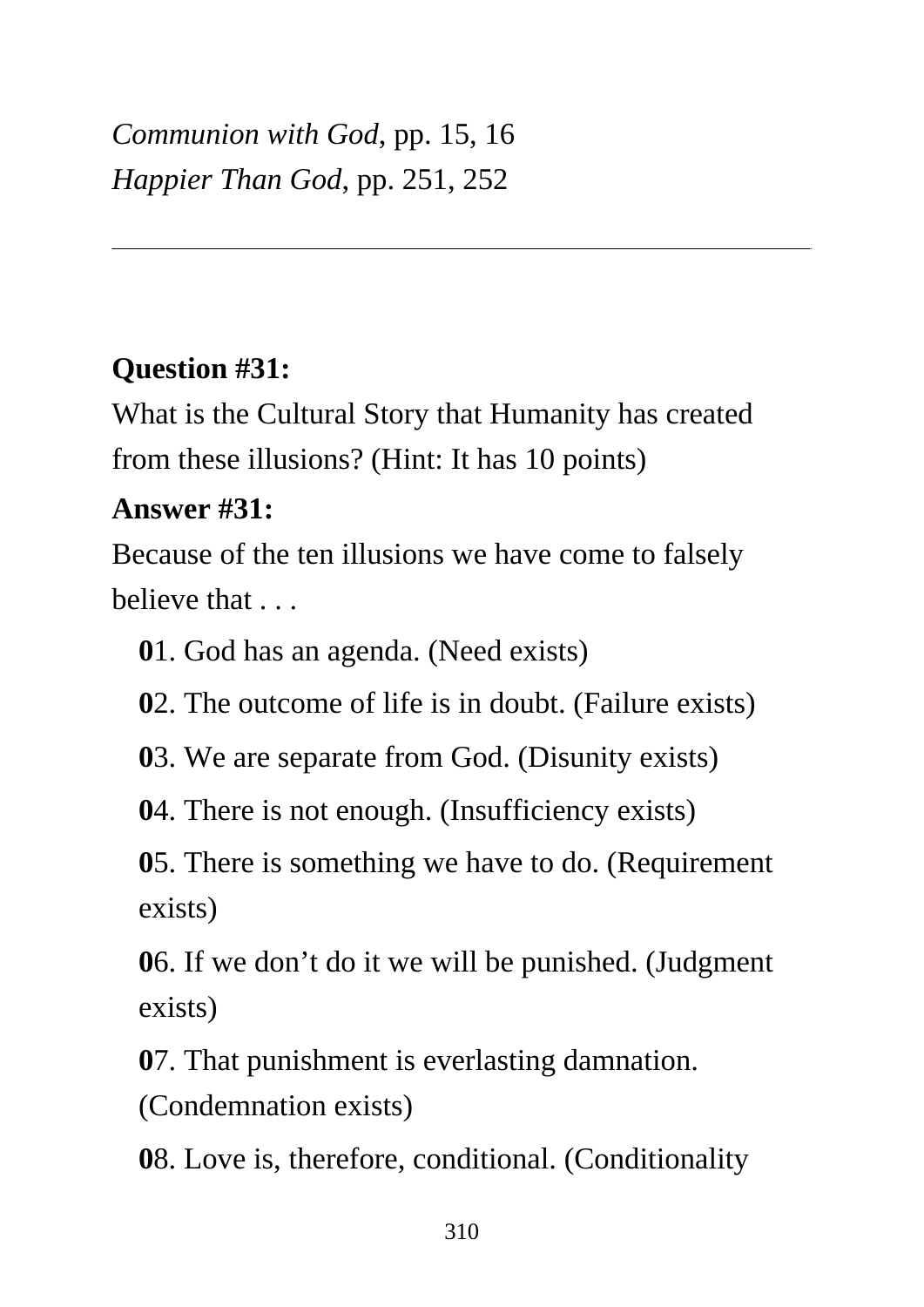exists)

**0**9. Knowing and meeting the conditions makes us superior. (Superiority exists)

10. We do not know that these are illusions.

(Ignorance exists)

## **Text References in support of this answer:**

*Communion with God*, p. 18 *Happier Than God* , pp. 252, 253

# **Question #32:**

What is the Triad Process?

**Answer #32:**The Triad Process is a way to use the illusions to experience ourselves totally differently in any given situation when we are confronted with an illusion in life.

The process is . . .

- 1. See the illusion for what it is.
- 2. Decide what it means.
- 3. Re-create ourselves anew.

# **Text References in support of this answer:**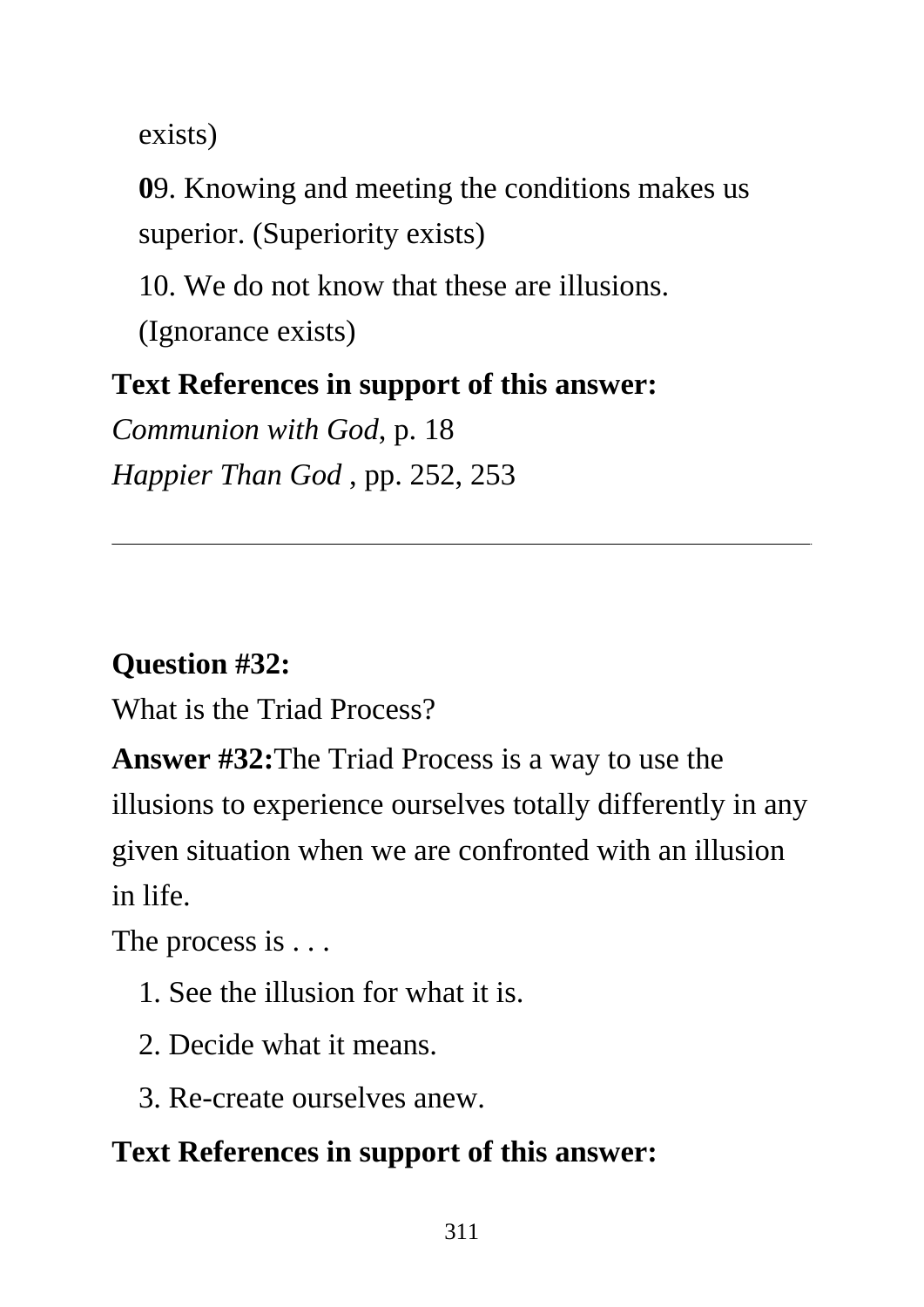# **Question #33:**

Complete the following sentence: In the absence of that which you are not. . .

**Answer #33:**. . . that which you are, is not.

**Text References in support of this answer:** *CWG, Book 3*, pp. 205, 348, 353/The *CWG Companion*, p. 31/*When Everything Changes, Change Everything* , p. 193

## **Question #34:**

Name the Five Fallacies About God and the Five Fallacies About Life.

**Answer #34:***The Five Fallacies About God . . .*

1. People believe that God needs something.

2. People believe that it's possible for God to not get what He needs.

3. People believe God has separated Himself from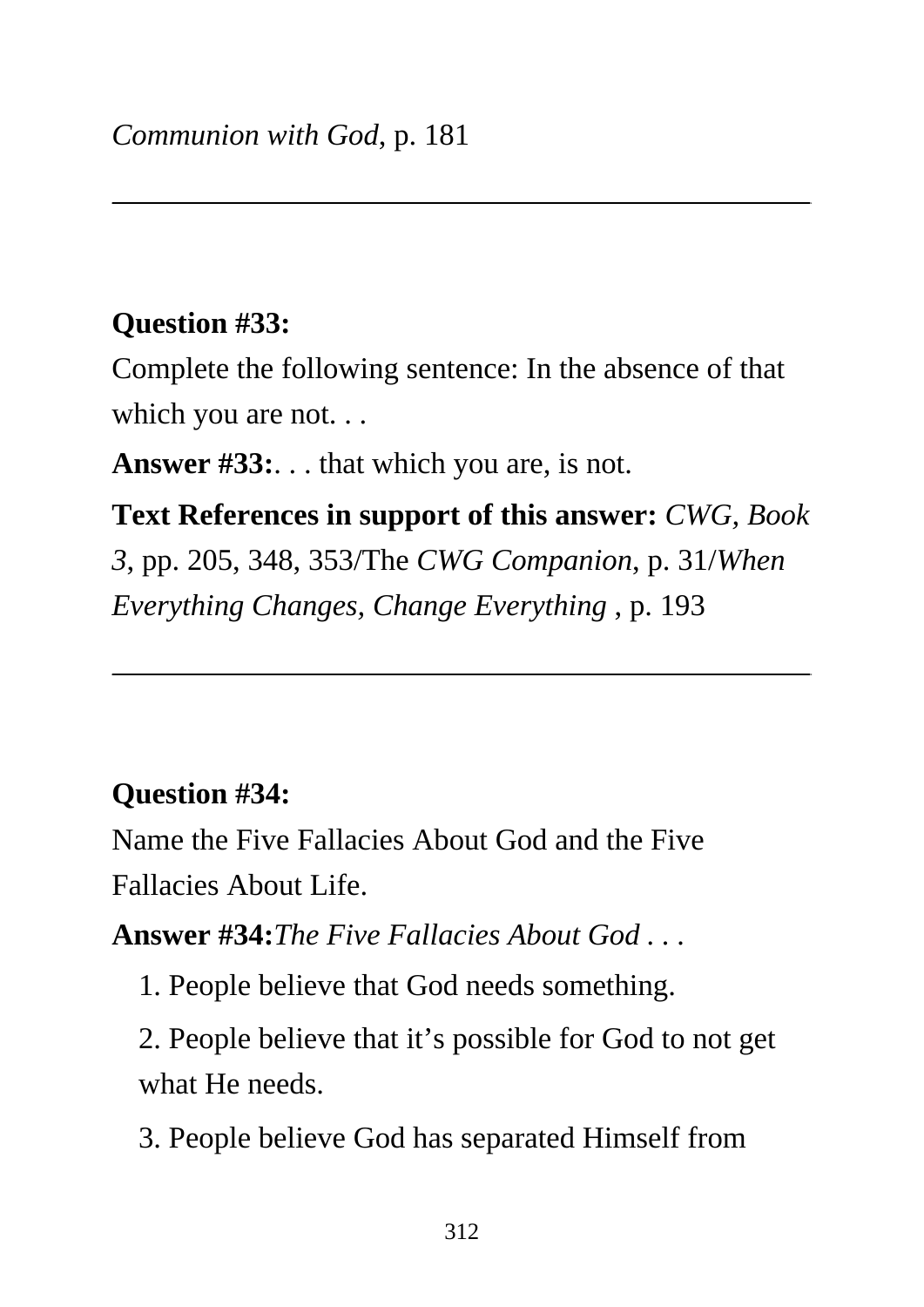them because they have failed to give Him what He needs.

4. People believe that God needs something so much He requires them to give it to Him from their separated position.

5. People believe that God will destroy them if they don't give Him what He needs.

**Text References in support of this answer:** *The New Revelations*, pp. 29, 30/*Tomorrow's God*, p. 111

*The Five Fallacies About Life . . .*

1. People are separate from each other.

2. There is not enough of what people need to be happy.

3. People think they must compete for what they think there is not enough of.

4. Some people are better than other people.

5. It is okay for people to kill each other to resolve the differences created by all the other fallacies.

**Text References in support of this answer:** *The New Revelations*, pp. 37, 38/*Tomorrow's God*, p. 111, 112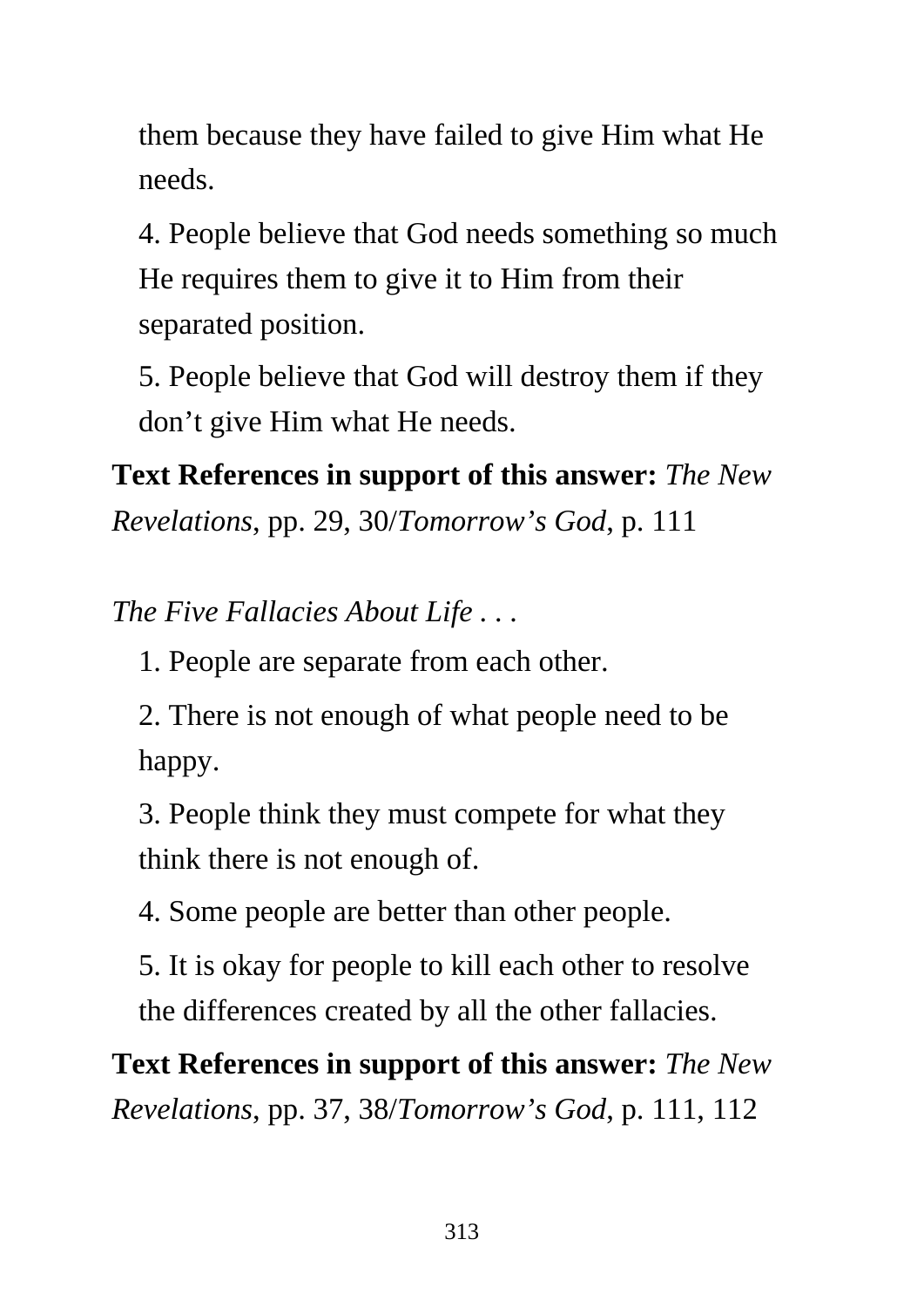# **Question #35:**

Name at least 5 of the 9 New Revelations from the book *The New Revelations.*

## **Answer #35:**

1. God has always communicated with human beings, and still does so today.

2. Every human being is as special as every other who has ever lived, lives now, or ever will live. We are all messengers about life, to life, in every moment.

3. No path to God is better than any other path. There is no "one true religion" and no group of people who are the "chosen ones."

4. God needs nothing and has no requirements of anyone. God is pure joy in and of Itself.

5. God is not a singular super being outside of us, and has none of the emotional "needs" of humans. God cannot be hurt or damaged in any way, and therefore has no need to punish humans.

6. There is only One Thing, and all things are part of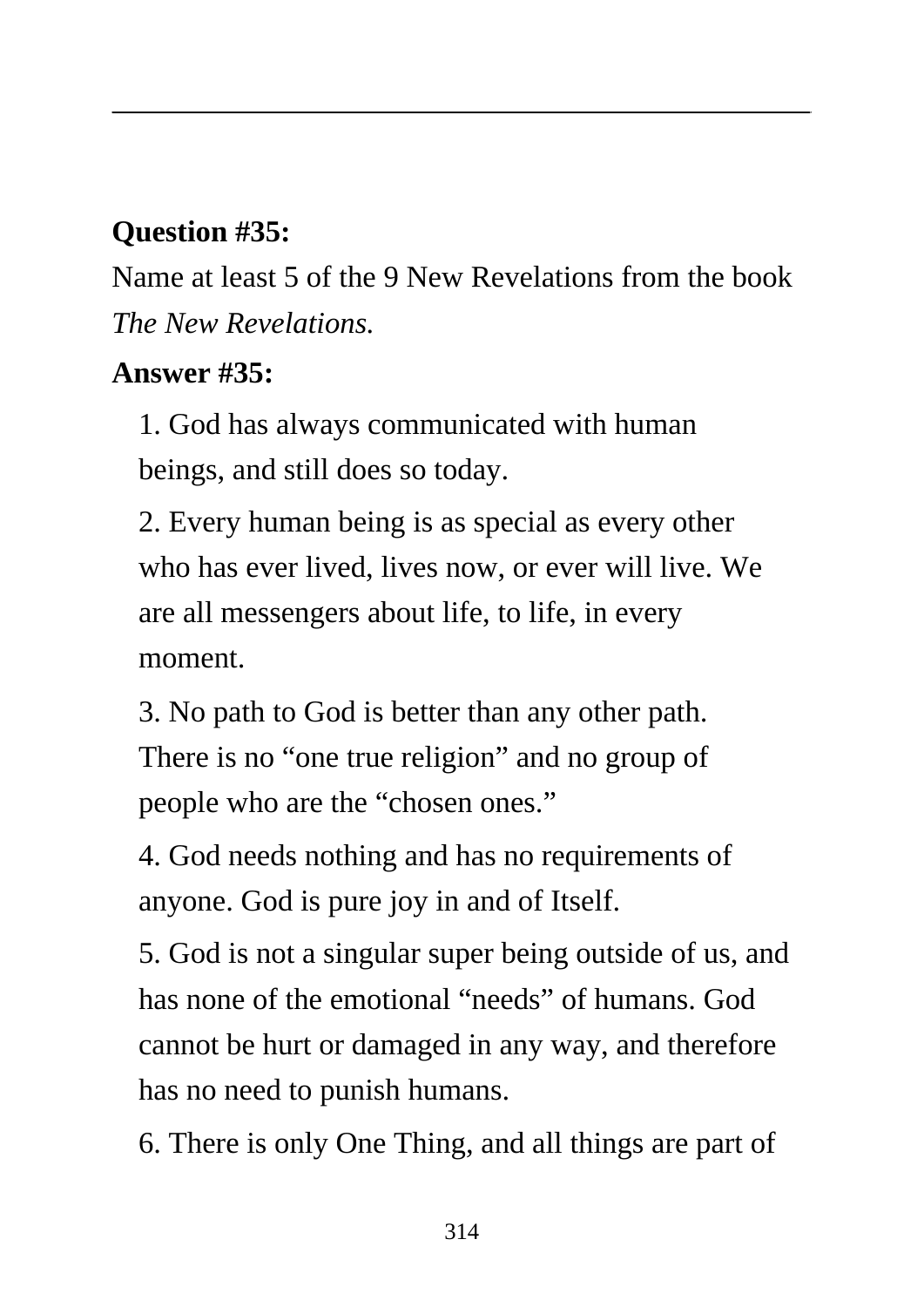the One Thing There Is.

7. There is no such thing as Right and Wrong. There is only What Works and What Does Not Work, given what you are seeking to be, do, or have.

8. You are not your body. Your body is something you *have*, not something you are. Like God, you are without limits and without end.

9. You cannot die, and you will never be condemned to eternal damnation.

**Text References in support of this answer:** *The New Revelations*, pp. 339-341

# **Question #36:**

Write out the Five Steps to Peace.

## **Answer #36:**

1. Acknowledge that some of our old beliefs about God and Life are no longer working.

2. Acknowledge that there may be something we don't understand about God and Life, the understanding of which would change everything.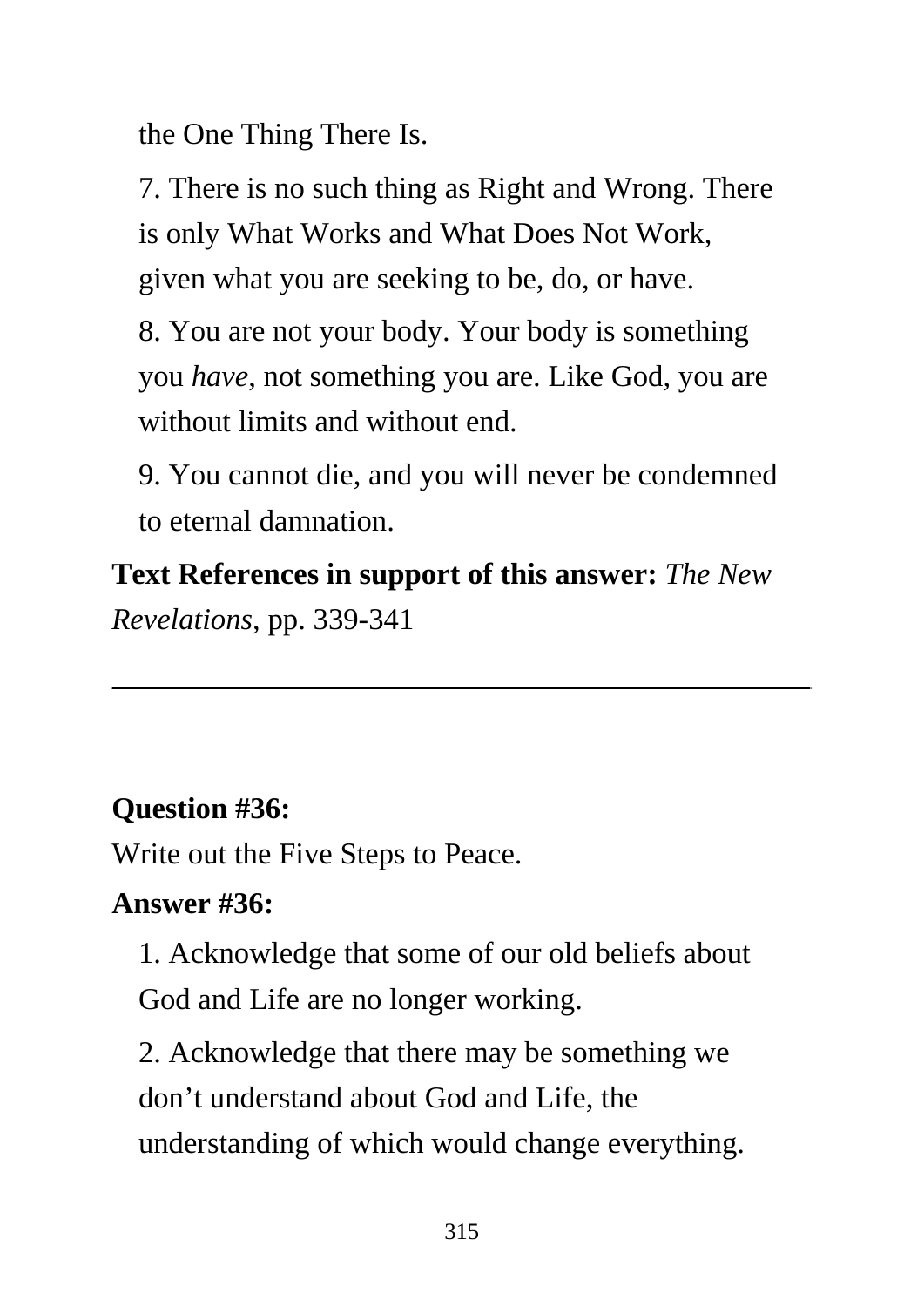3. Be willing for a new understanding about God and Life to come forth, and allow this understanding to produce a new way of life on Earth.

4. Be courageous enough to explore and examine this new understanding and if it aligns with our inner knowing, enlarge our belief system to include it.

5. Live our lives as demonstrations of our highest beliefs, rather than denials of them.

# **Text References in support of this answer:**

*The New Revelations*, p. 14

# **Question #37:**

Name at least 5 of the 9 characteristics of *Tomorrow's God.*

# **Answer #37:**

1. *Tomorrow's God* doesn't require anyone to believe in God. p. 22

2. *Tomorrow's God* has no gender, size, shape, color, or any characteristic of an individual living being. p. 23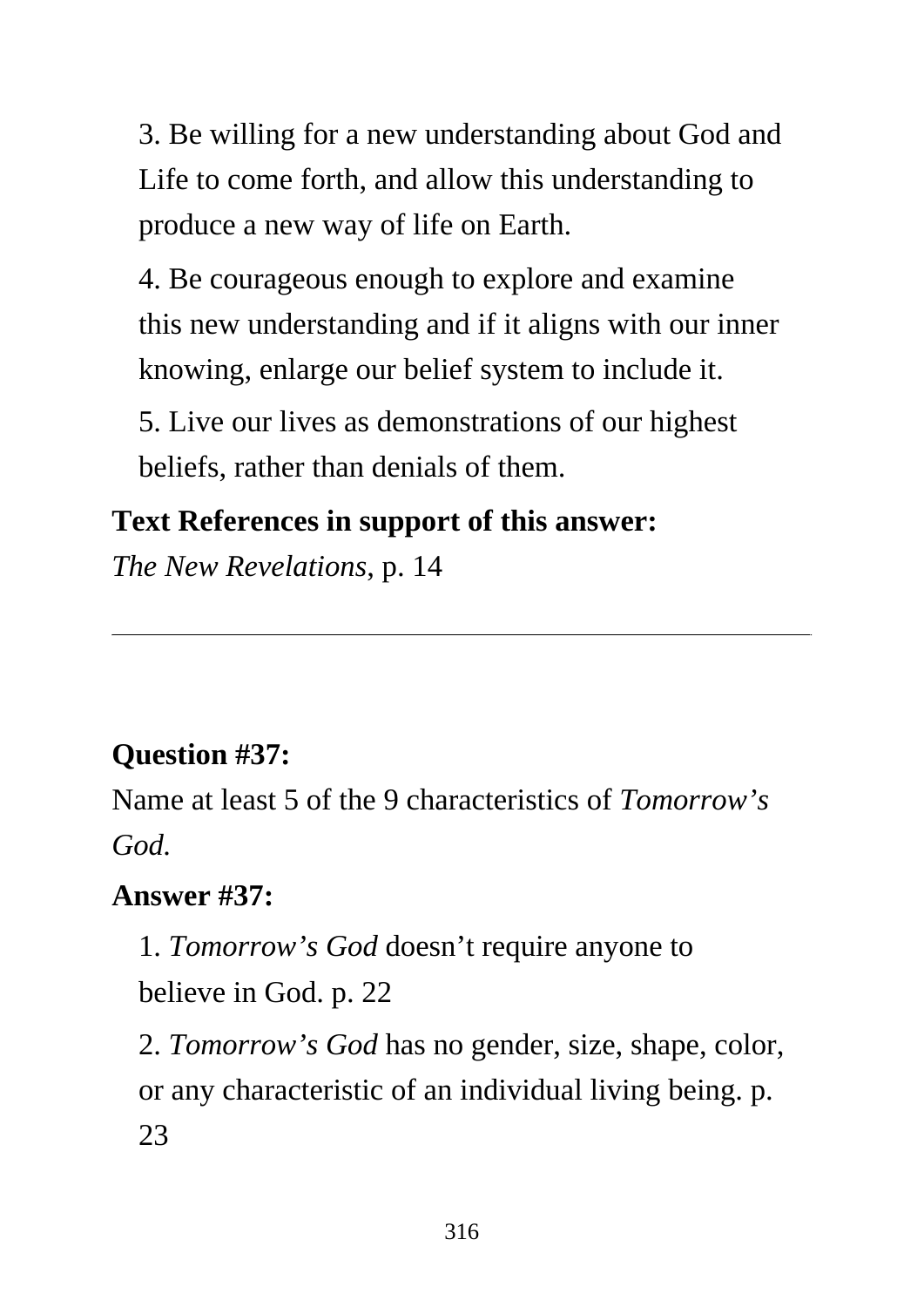3. *Tomorrow's God* talks with everyone, all the time. p. 140

4. *Tomorrow's God* is separate from nothing and is Everything Everywhere. p. 32

5. *Tomorrow's God* is not a singular super being, but rather, the extraordinary process of life Itself, p. 71

6. *Tomorrow's God* is always changing. p. 76

7. *Tomorrow's God* has no needs. p. 169

- 8. *Tomorrow's God* does not ask to be served; rather,
- It is the servant of all of life. p. 180
- 9. *Tomorrow's God* is unconditionally loving. p. 196

#### **Text References in support of this answer:**

*Tomorrow's God*, p. 386 (the list; individual explanations on the pages noted above)

#### **Question #38:**

Name at least 10 of the 18 Remembrances.

#### **Answer #38:**

- **0**1. Dying is something you do for you, p. 7
- **0**2. You are always the cause of your own death, no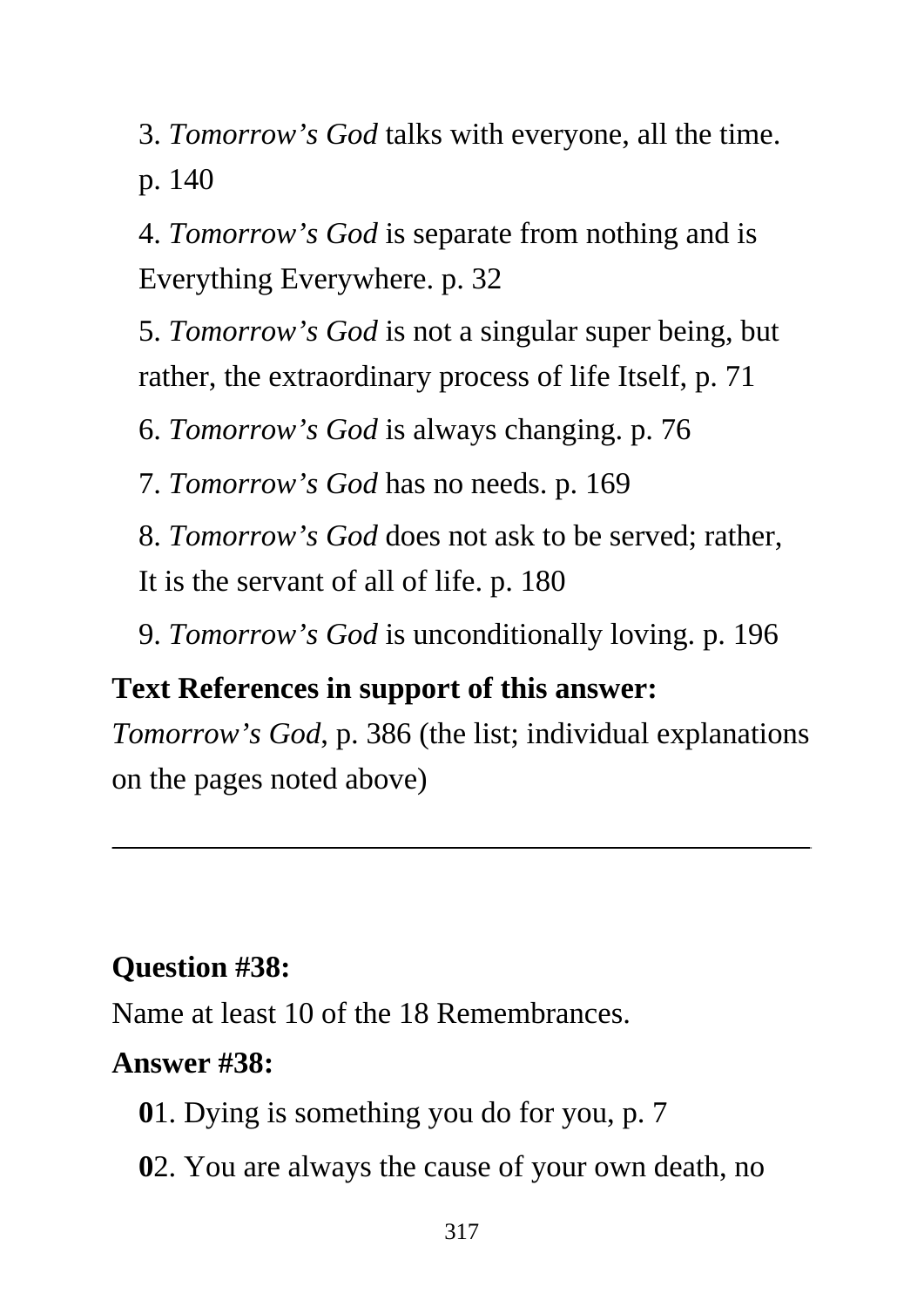matter where or how you die. p. 8

**0**3. You cannot die against your will. p. 10

**0**4. No path back Home is better than any other path. p. 23

**0**5. Death is never a tragedy. Rather, it is always a gift. p. 42

**0**6. You and God are one and there is no separation between you. p. 70

**0**7. Death does not exist. p. 89

**0**8. You can't change Ultimate Reality, but you can change your experience of it. p. 91

**0**9. The reason for all of life is the desire of God to know Itself in its own experience. p. 153

10. Life is eternal. p. 166

11. The timing and circumstances of death are always perfect. p. 171

12. The death of every person always serves the agenda of every other person who is aware of it. Indeed, that is *why* that person is aware of it. Therefore, no life or death is ever in vain. p. 181

13. Birth and death are the same thing. p. 202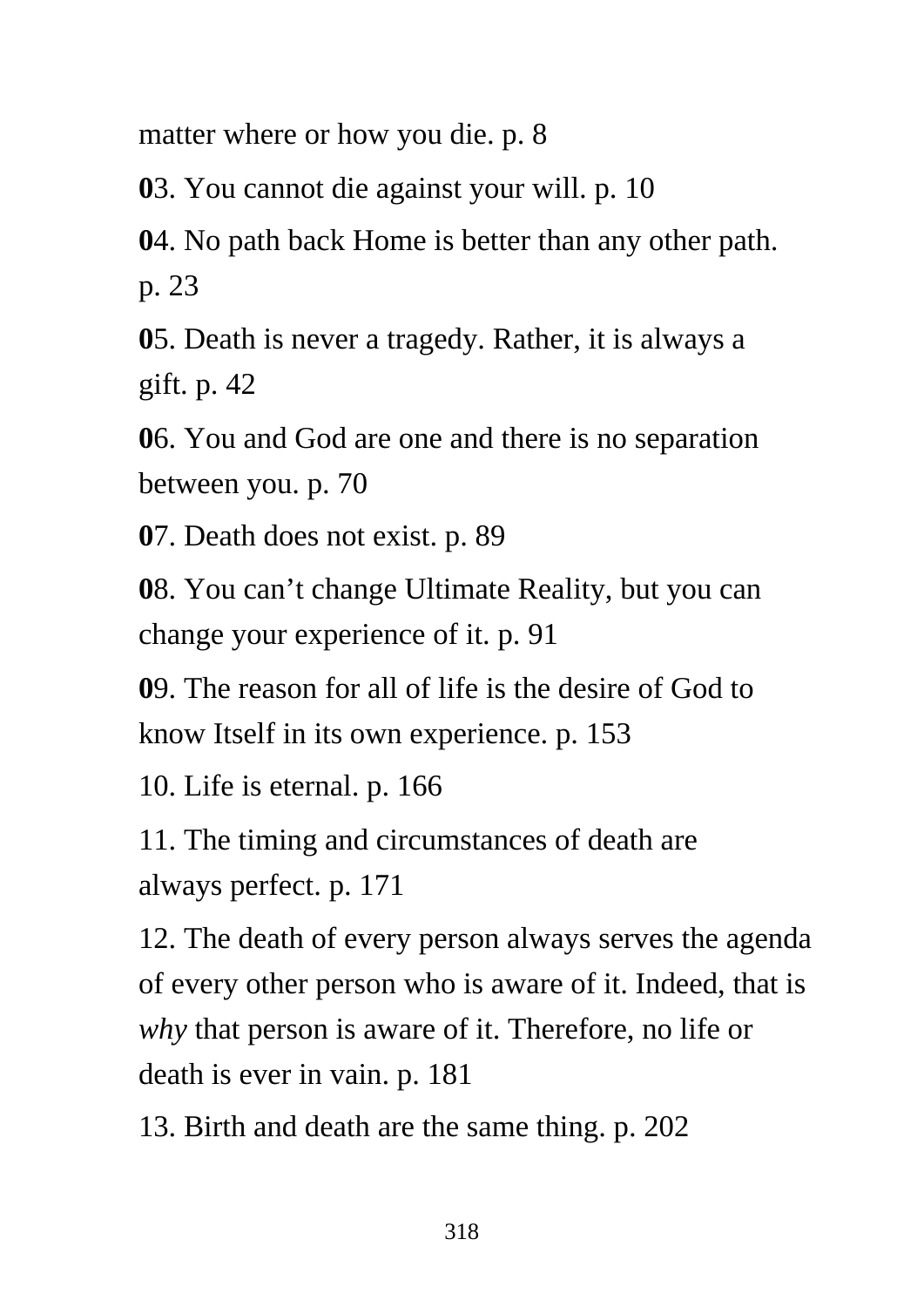14. You are constantly creating, both in life and in death. p. 217

15. Evolution never ends. p. 254

16. Death is reversible. p. 256

17. When you die you'll be greeted by all your loved ones—those who have passed before you, and those who will pass after you. p. 299

18. Free choice is the act of pure creation, God's signature, and your gift, glory, and power, always. p. 311

#### **Text References in support of this answer:**

*Home with God*, pp. 325-326 (the list; individual explanations on the pages noted above)

#### **Question #39:**

*Happier Than God* tells us that Life expresses itself in essentially five ways. What are they?

#### **Answer #39:**

- 1. The Energy of Attraction, which gives us power.
- 2. The Law of Opposites, which gives us opportunity.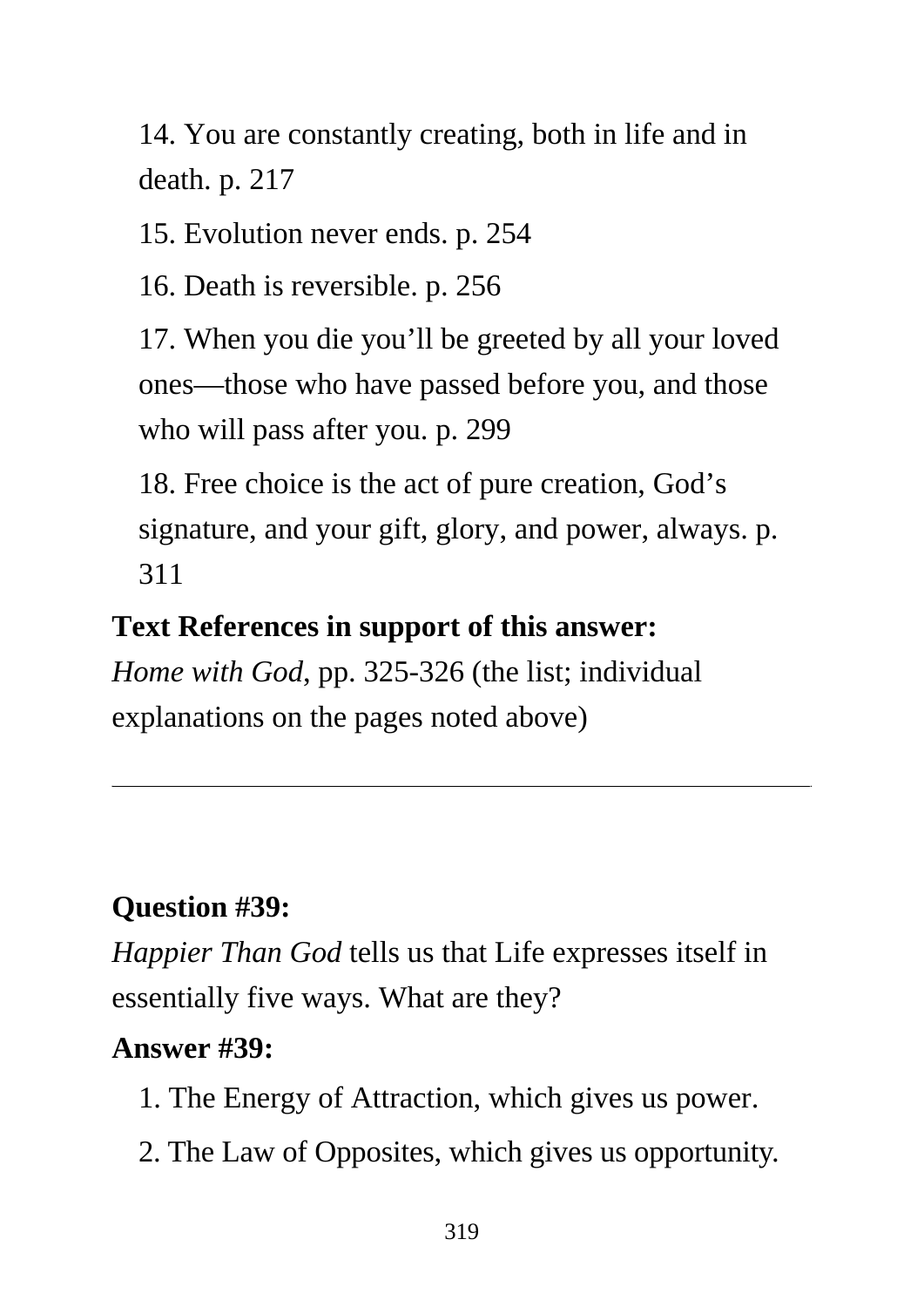- 3. The Gift of Wisdom, which gives us discernment.
- 4. The Joy of Wonder, which gives us imagination.
- 5. The Presence of Cycles, which gives us eternity.

#### **Text References in support of this answer:**

*Happier Than God*, pp. 54, 55

#### **Question #40:**

What are the Four Fundamental Questions in Life?

#### **Answer #40:**

- 1. Who am I?
- 2. Where am I?
- 3. Why am I where I am?
- 4. What am I doing here?

## **Text References in support of this answer:**

*When Everything Changes, Change Everything*, asked on pp. 185, 190 and answered on pp. 190-199; also in *The Storm Before the Calm* as four of the Seven Simple Questions. The other three:

(1) How is it possible for 7 billion members of what purports to be a highly evolved species to all want the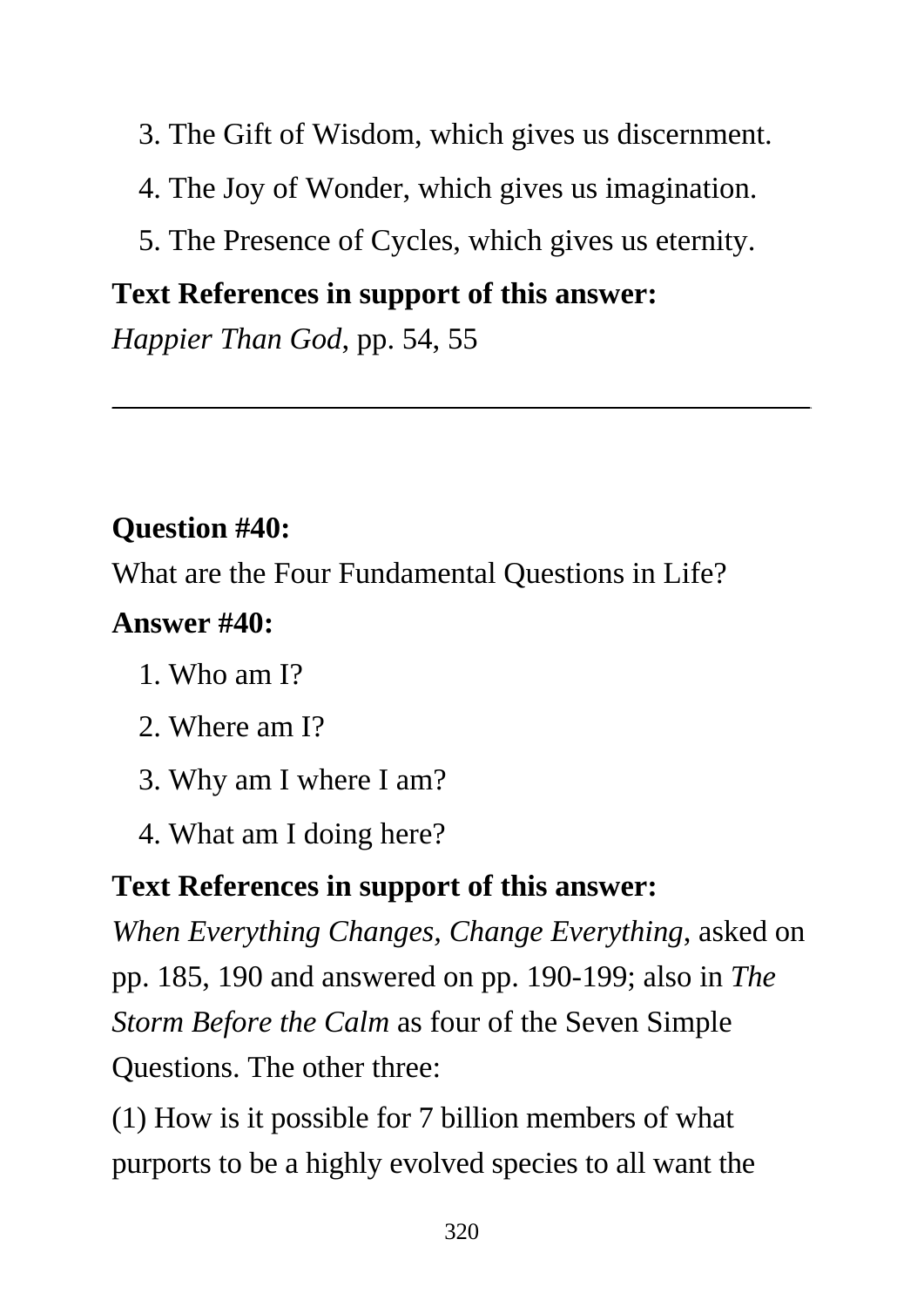same thing—survival, safety, security, peace, prosperity, opportunity, happiness, and love—and for them to be utterly unable to produce it, *even after thousands of years of trying?*

(2) Is it possible that there is something we don't fully understand about God and about Life, the understanding of which would change everything?

(3) Is it possible that there is something we don't fully understand about *ourselves* and who we are, the understanding of which would change our lives for the better forever?

# **Question #41:**

Name at least 10 of the 17 Steps to Being Happier Than God

## **Answer #41:**

- **0**1. Bring an end to separation theology. p. 206
- **0**2. Stay in touch with Who I Am. p. 209
- **0**3. Give others every experience I seek. p. 210
- **0**4. Be clear that nothing I see is real. p. 212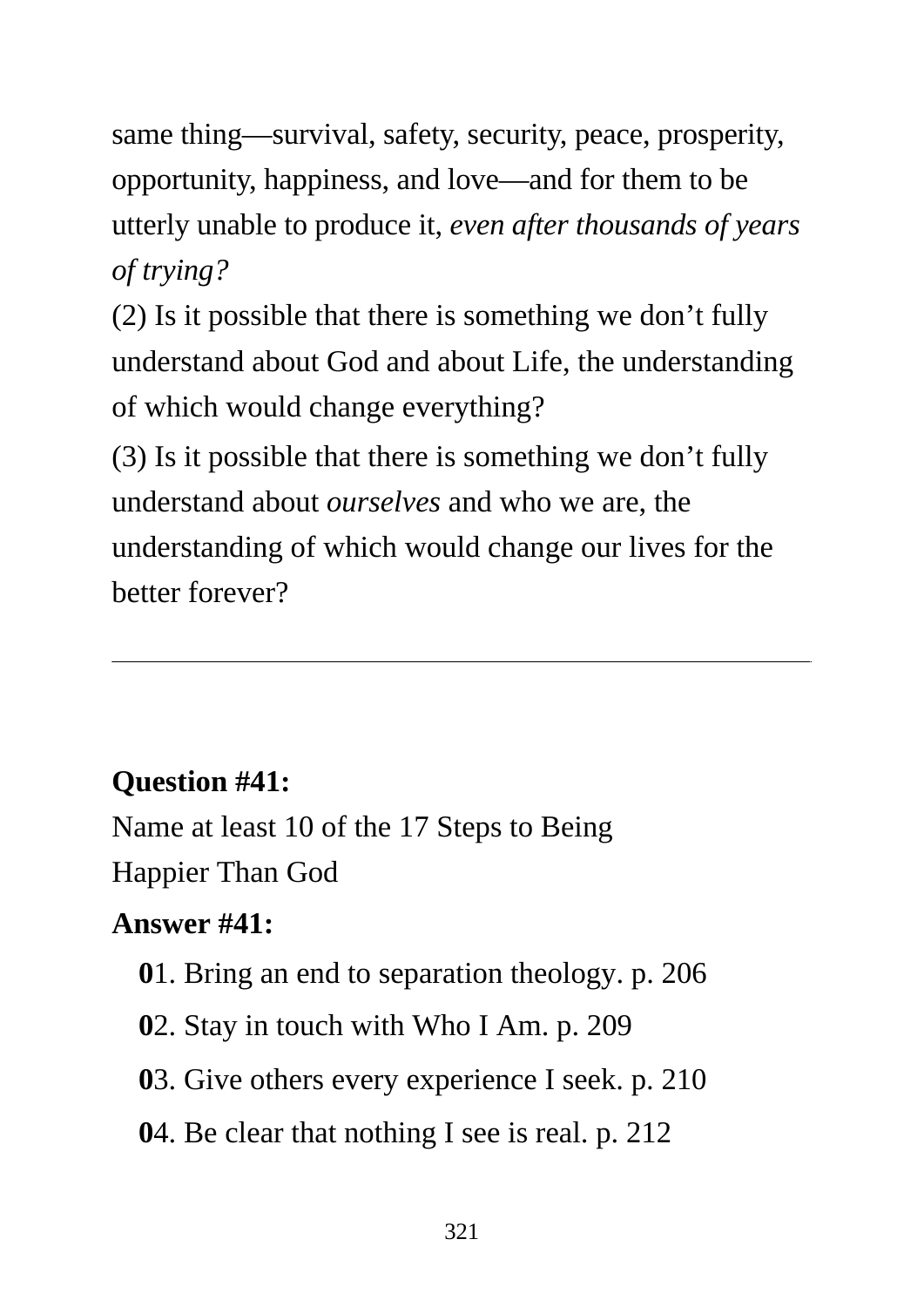- **0**5. Decide that I am not my "story." p. 213
- **0**6. Have only preferences. p. 216
- **0**7. See the perfection in everything. p. 220
- **0**8. Skip the drama. p. 221
- **0**9. Understand sadness. p. 223
- 10. Stop arguing with life. p. 225
- 11. Drop all expectations. p. 227
- 12. Have compassion for myself. p. 228
- 13. Speak my truth as soon as I know it. p. 229
- 14. Watch the energies; catch the vibe. p. 231
- 15. Smile. p. 223
- 16. Sing. p. 234
- 17. Know what to do when things are really "bad." p. 235

#### **Text References in support of this answer:**

*Happier Than God*, pp. 206-235 (the list; individual explanations on the pages noted above)

#### **Question #42:**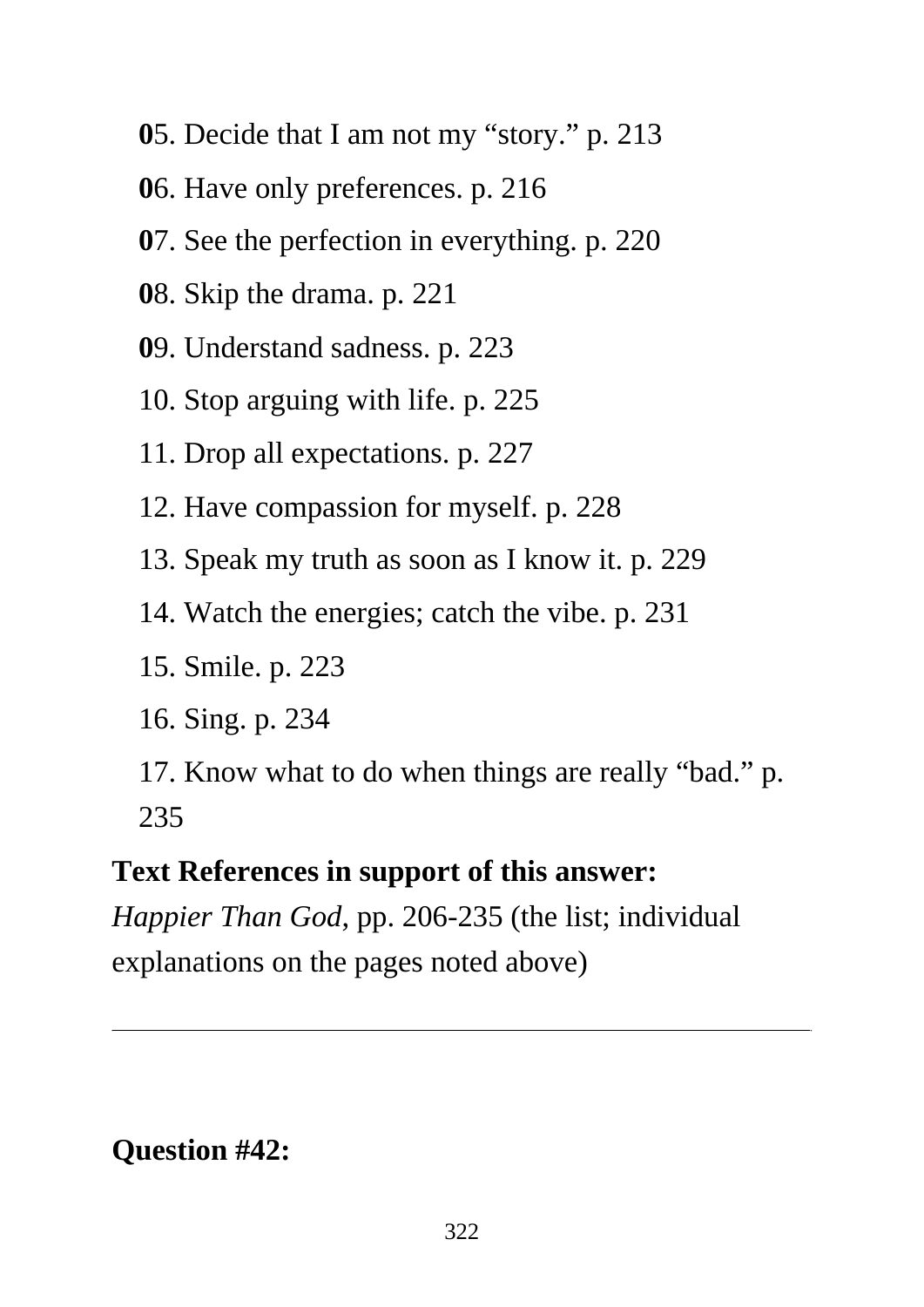# List the Nine Changes That Can Change Everything **Answer #42:**

- 1. Change my decision to "go it alone." p. 29
- 2. Change my choice of emotions. p. 57
- 3. Change my choice of thoughts. p. 65
- 4. Change my choice of truths. p. 70
- 5. Change my idea about change itself. p. 161
- 6. Change my idea about why change occurs. p. 173
- 7. Change my idea about future change. p. 218
- 8. Change my idea about life. p. 238
- 9. Change my identity. p. 272

#### **Text References in support of this answer:**

*When Everything Changes, Change Everything*, p. 7 (the list; individual explanations on the pages noted above)

#### **Question #43:**

Throughout life we experience Reality in one of three ways. Name the Three Realities.

#### **Answer #43:**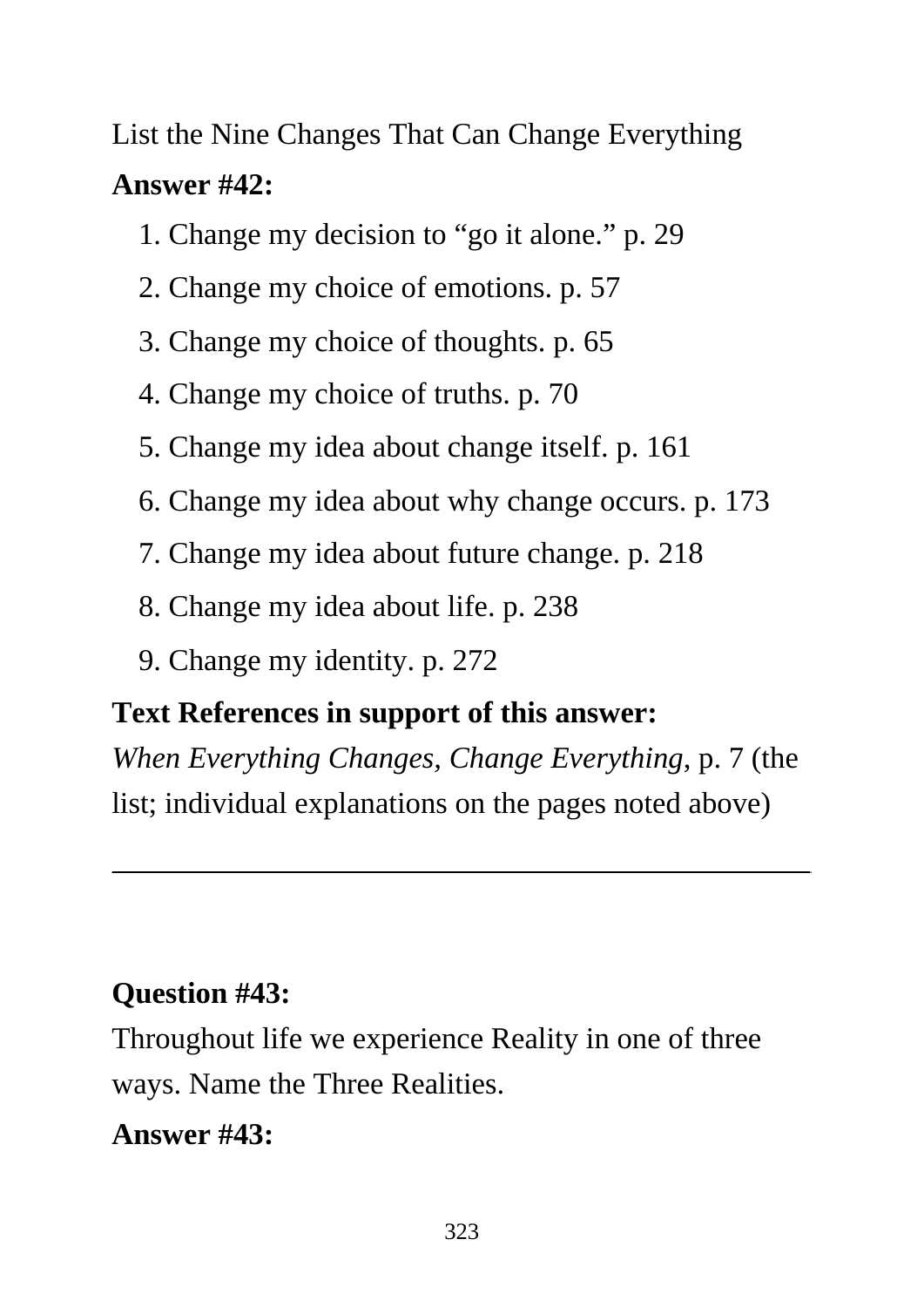- 1. The Distorted reality
- 2. The Observed reality
- 3. The Ultimate reality

# **Text References in support of this answer:**

*When Everything Changes, Change Everything*, pp. 66, 131, 132 ("The Triune Reality")

# **Question #44:**

What are the three kinds of Truth that

the Mind produces?

#### **Answer #44:**

- 1. The Imagined truth
- 2. The Apparent truth
- 3. The Actual truth

# **Text References in support of this answer:**

*When Everything Changes, Change Everything*, pp. 71, 131, 132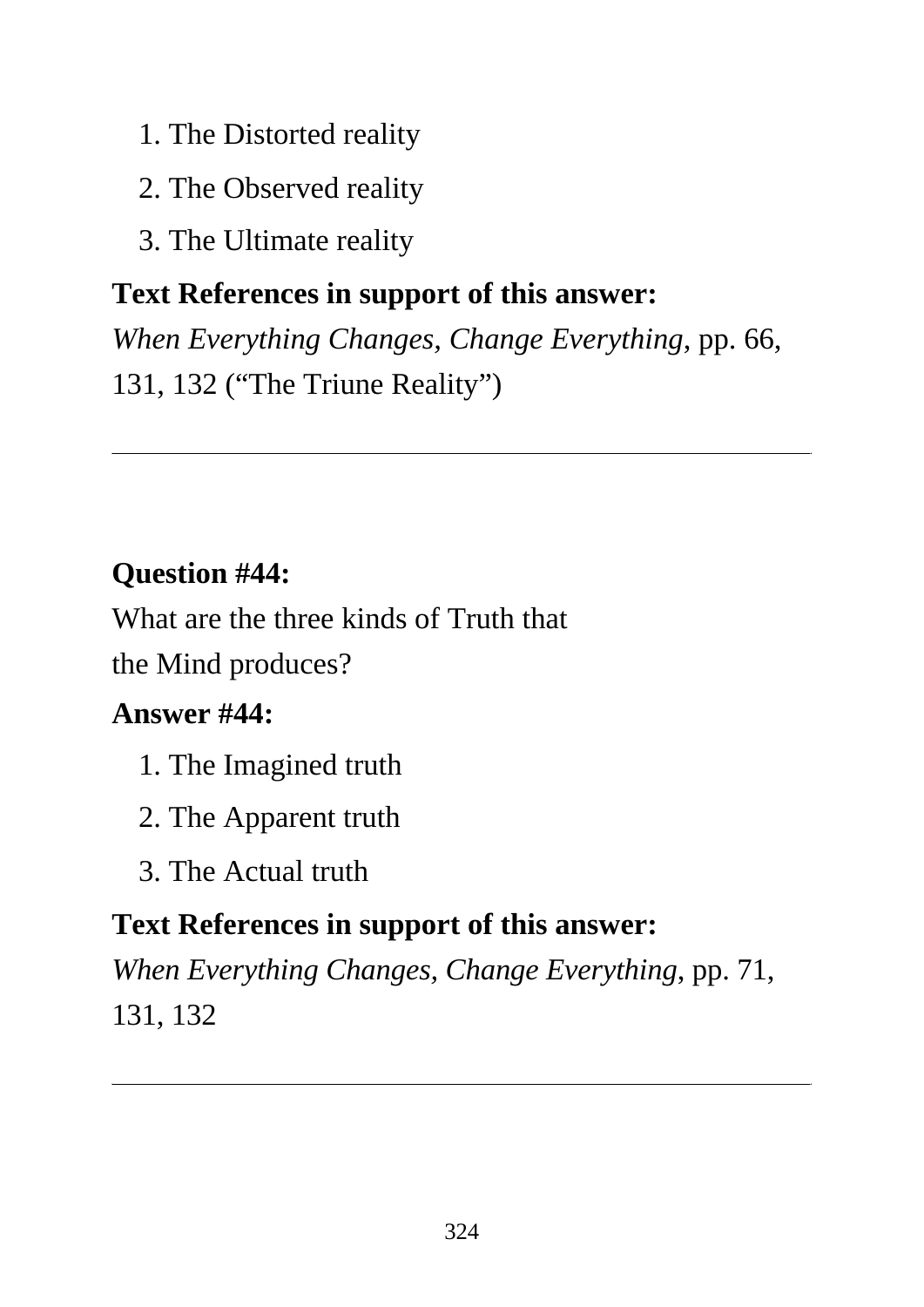## **Question #45:**

In the Mechanics of the Mind, what is the

Line of Causality?

## **Answer #45:**

Event + Data + Truth + Thought + Emotion + Experience = Reality

#### **Text References in support of this answer:** *When*

*Everything Changes, Change Everything*, p. 70

# **Question #46:**

What four additional elements are added to the Line of Causality under the System of the Soul?

#### **Answer #46:**

Perspective + Perception + Belief + Behavior =

Experience

## **Text References in support of this answer:**

*When Everything Changes, Change Everything*, p. 208

# **Question #47:**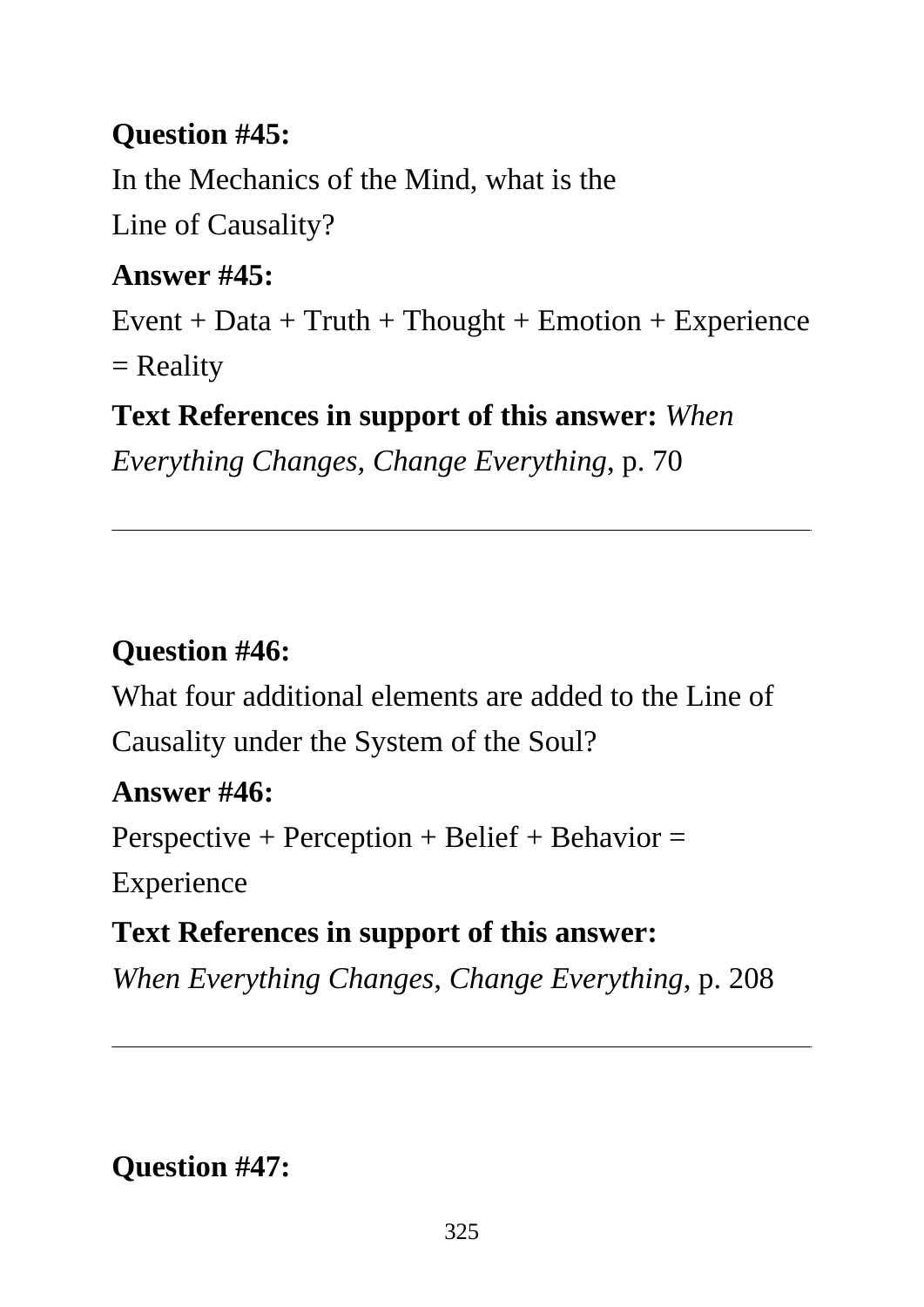Why does change occur in your life?

# **Answer #47:**

All change occurs because we want it to, in order to produce personal growth and evolution of the soul. Life is a process, and that process is called Change. (Change is an announcement of Life's intention to go on. Change is the fundamental impulse of Life Itself.)

# **Text References in support of this answer:**

*When Everything Changes, Change Everything*, p. 168

# **Question #48:**

Complete the following sentence: All change is.

#### **Answer #48:**

. . . for the better. (There is no such thing as change for the worse.)

#### **Text References in support of this answer:**

*When Everything Changes, Change Everything*, p. 158

# **Question #49:**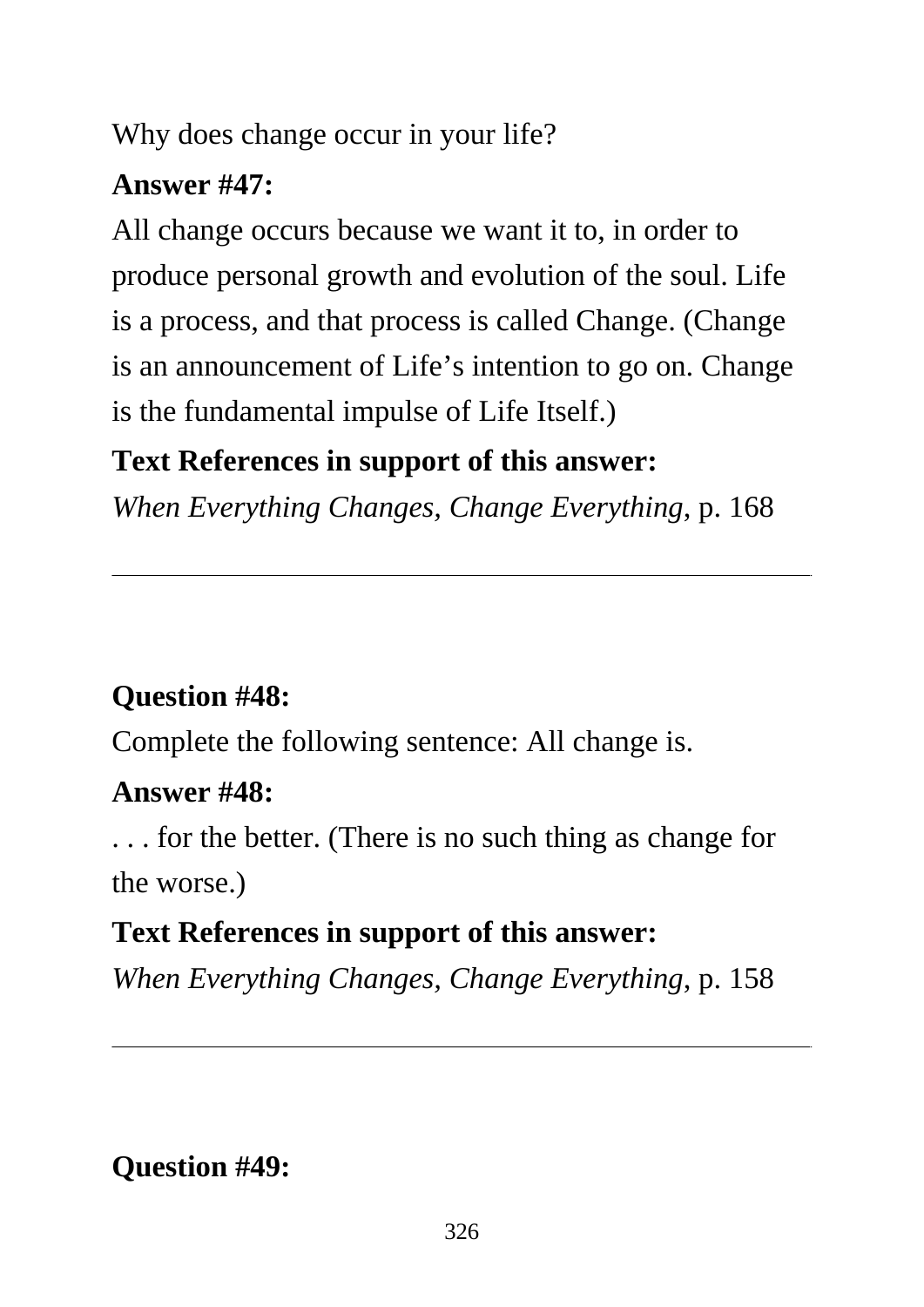What are the Three Realms in the Kingdom of God? **Answer #49:**

1. The Realm of the Spiritual (also called the Realm of the Absolute, and the Realm of Knowing)

2. The Realm of the Physical (also called the Realm of the Relative, and the Realm of Experience)

3. The Realm of the Spirisical (the combination of the Realm of the Spiritual & Physical; also called the Realm of Pure Being)

# **Text References in support of this answer:**

*When Everything Changes, Change Everything*, pp. 191, 192, 195, 196

## **Question #50:**

What is the most important single message of *Conversations with God*?

#### **Answer #50:**

We are all One. (Also often asked: "What is God's Message to the World" Answer in five words: "You've got me all wrong.")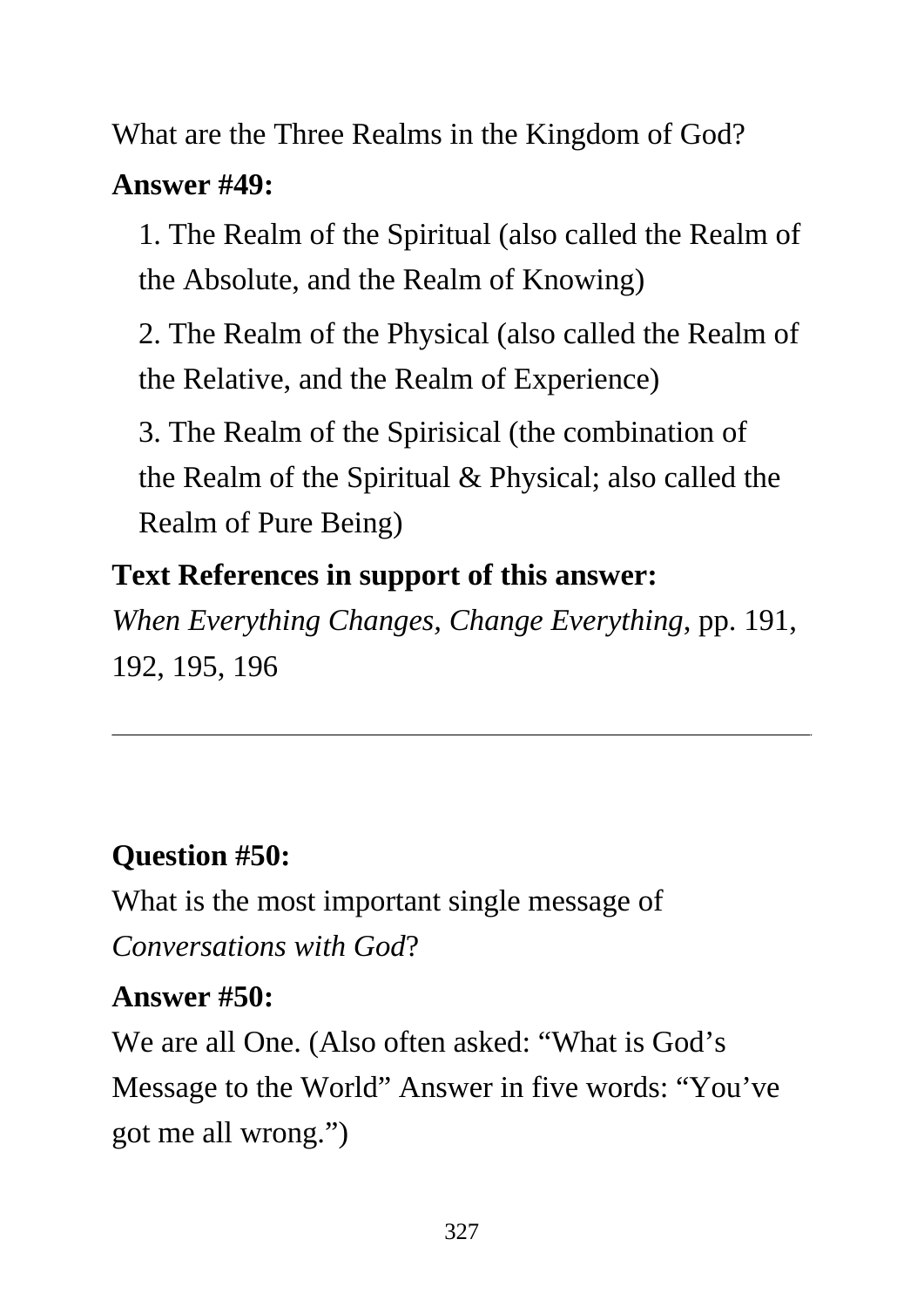# **Text References in support of this answer:**

*Book 1* (and Neale on the *Today Show* on NBC with Matt Lauer)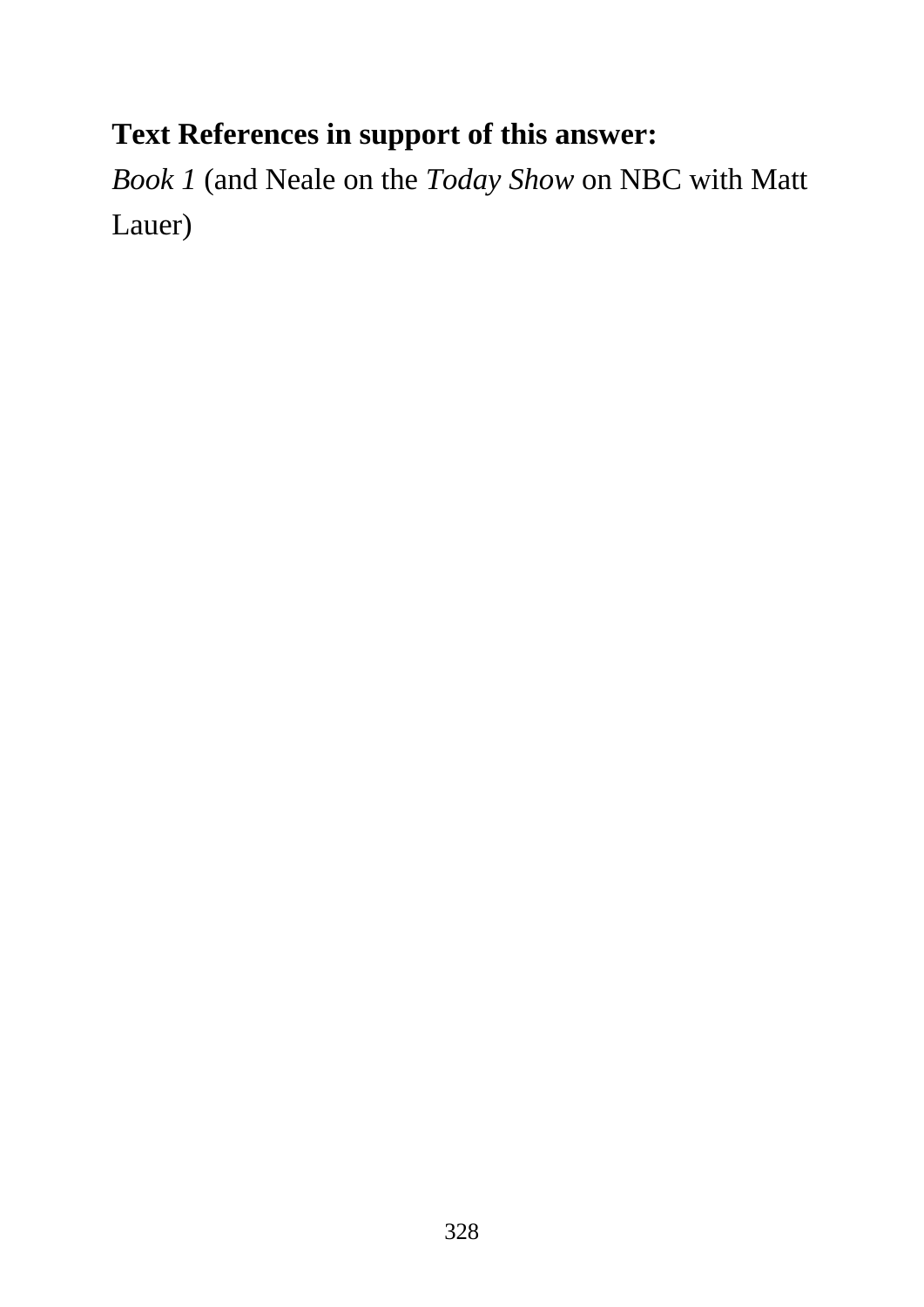# About the Author

NEALE DONALD WALSCH is a modern day spiritual messenger whose work has touched the lives of millions. He has written twenty-nine books on contemporary spirituality in the twenty years since he reported having an experience in which he felt the presence of The Divine, began writing questions to God on a yellow legal pad, and received answers in a process that he describes as exactly like taking dictation. What emerged from that encounter was the nine-part *Conversations with God* series, which has been published in every major language of the world.

Mr. Walsch has told his readers and the media which has brought global attention to his experience that everyone is having conversations with God all the time, and that the question is not: To whom does God talk? The question is: Who listens?

He says his whole life has been changed as a result of his own decision to listen. He took notes on the questions in his heart and the answers he was receiving, so that he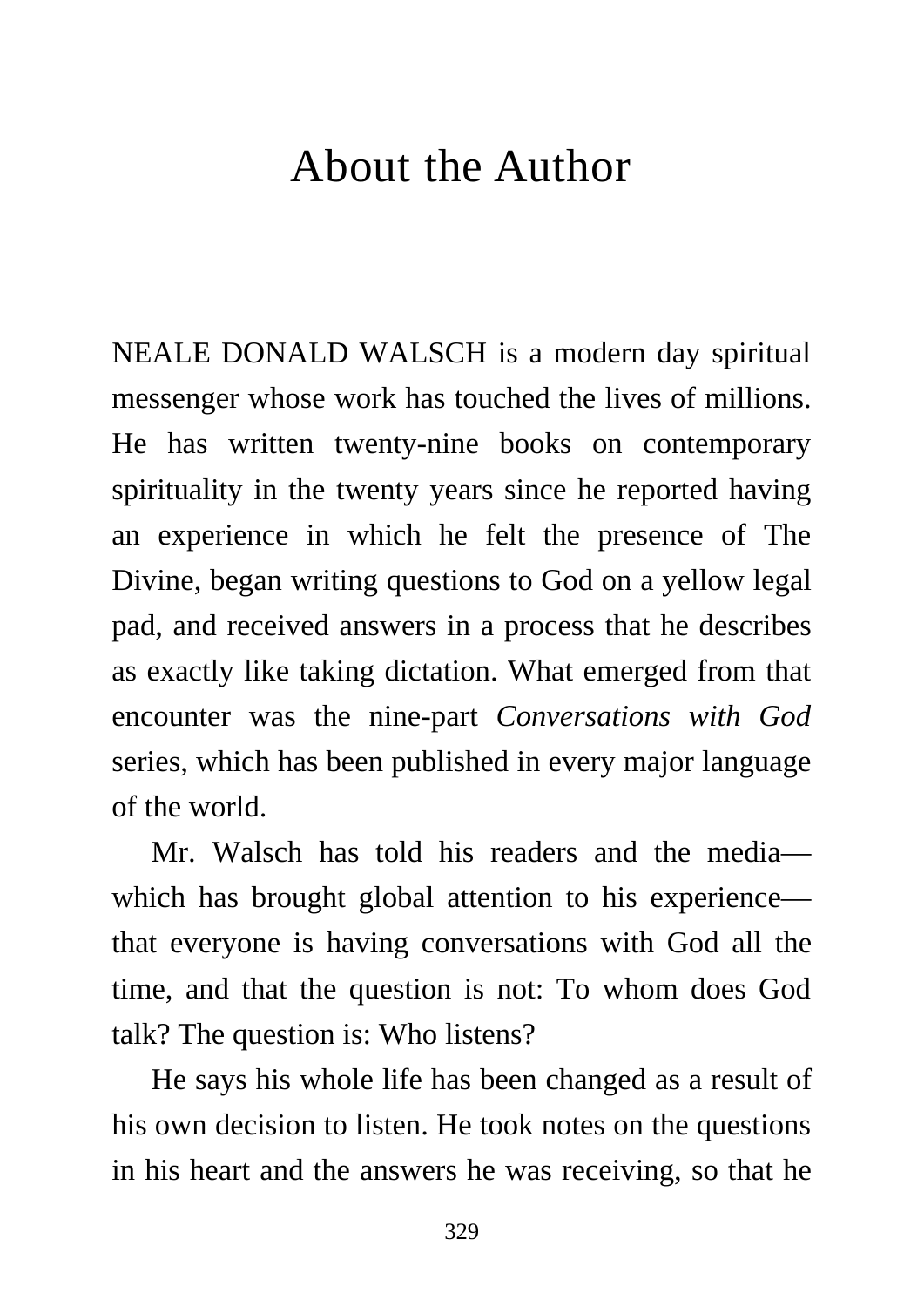would always remember his exchanges with Deity. It wasn't until later that he realized he was being invited to place these words into the world, as one of many throughout history who have made their very best effort to hear and to articulate God's messages. He knows that everyone is receiving these messages, and invites all people everywhere to both share them and live them as best they can, for Neale believes the world would change overnight if only a fraction of its people embraced God's most important message of all: *You've got me all wrong*.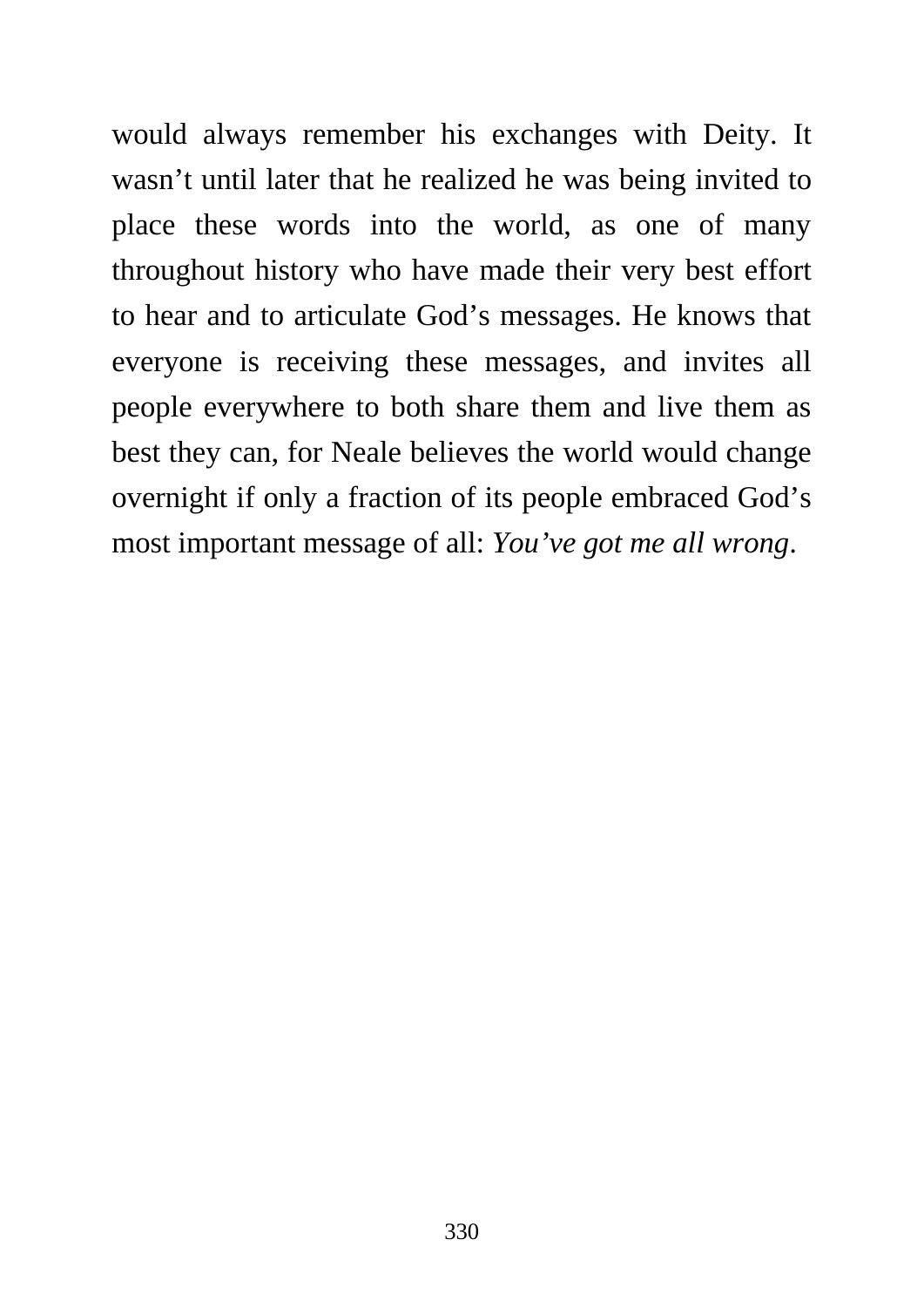# Related Titles from Rainbow Ridge Read more about them at *www.rainbowridgebooks.com*.

*God's Message to the World: You've Got Me All Wrong* by Neale Donald Walsch

*Conversations with God for Parents* by Neale Donald Walsch, Laura Lankins Farley, and Emily A. Filmore

*Where God and Medicine Meet* by Neale Donald Walsch and Brit Cooper, M.D.

> *Above and Beyond* by Lisette Larkins

*Consciousness: Bridging the Gap between Conventional Science and the New Super Science of Quantum Mechanics* by Eva Herr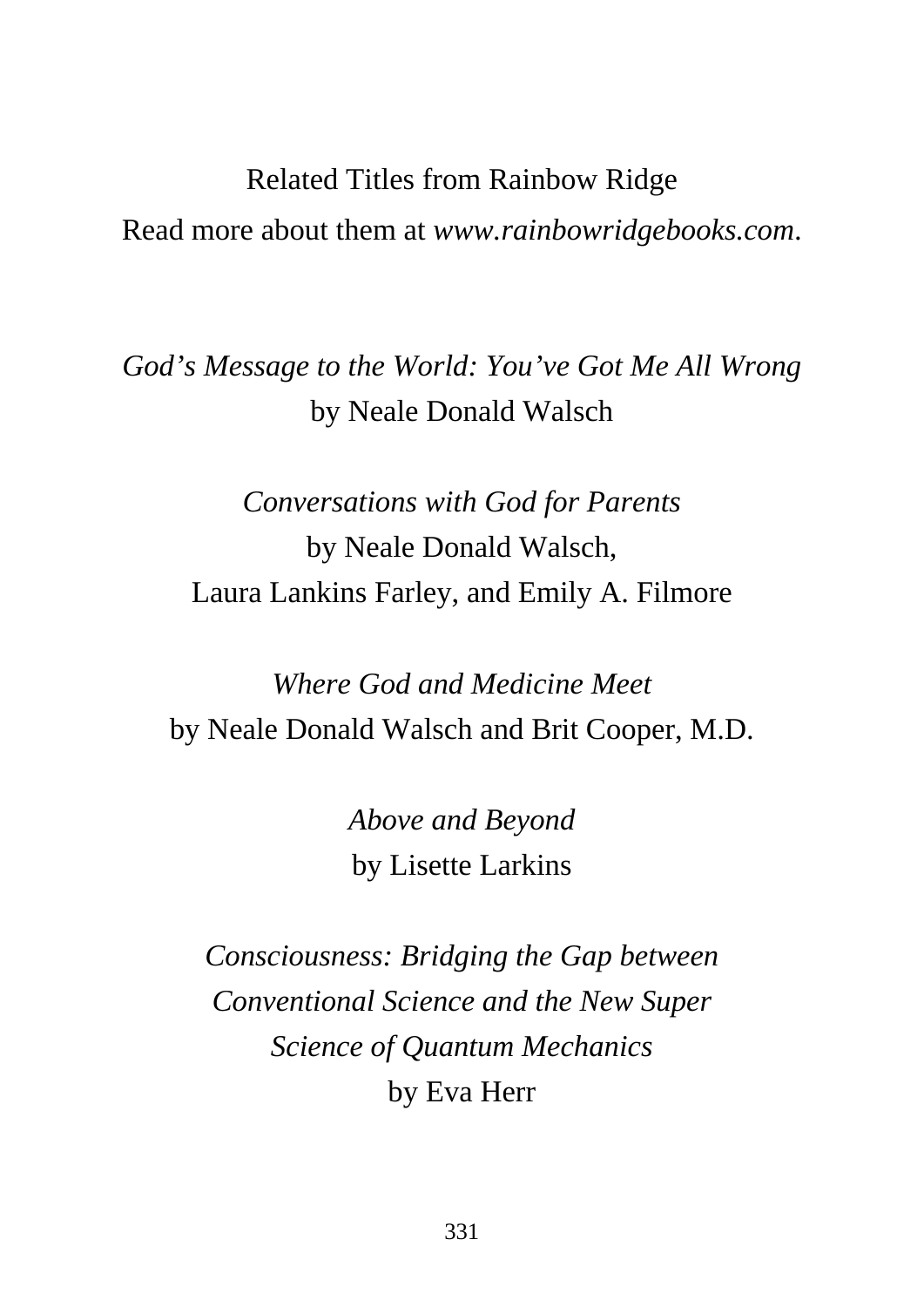*Dying to Know You: Proof of God in the Near-Death Experience* by P. M. H. Atwater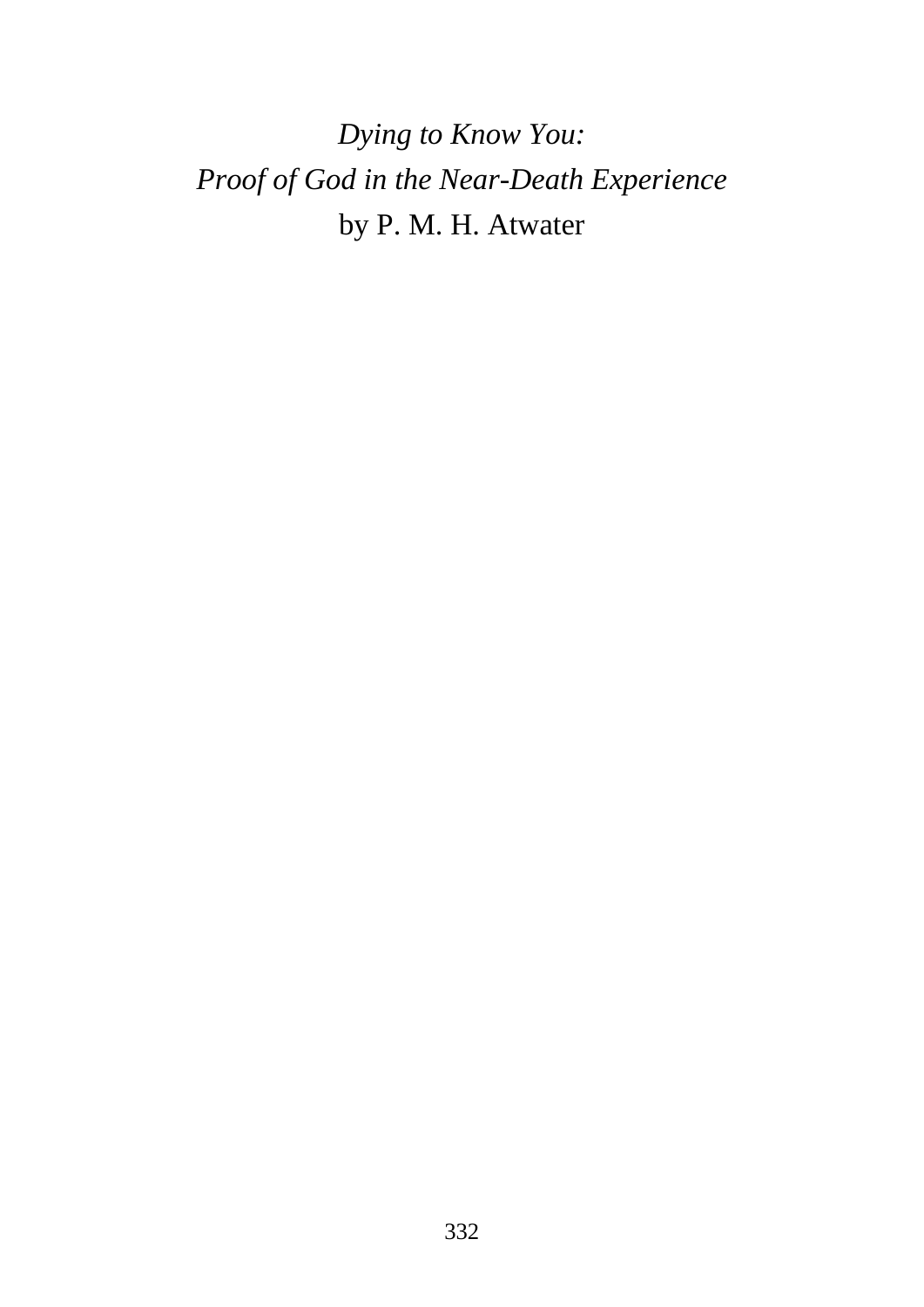*Rita's World: Explanations from the Other Side* by Frank DeMarco

*Messiah's Handbook: Reminders for the Advanced Soul* by Richard Bach

> *When the Horses Whisper* by Rosalyn Berne

*Quantum Economics* by Amit Goswami

*Soul Courage* by Tara-jenelle Walsch

*The Cosmic Internet* by Frank DeMarco

*God Within* by Patti Conklin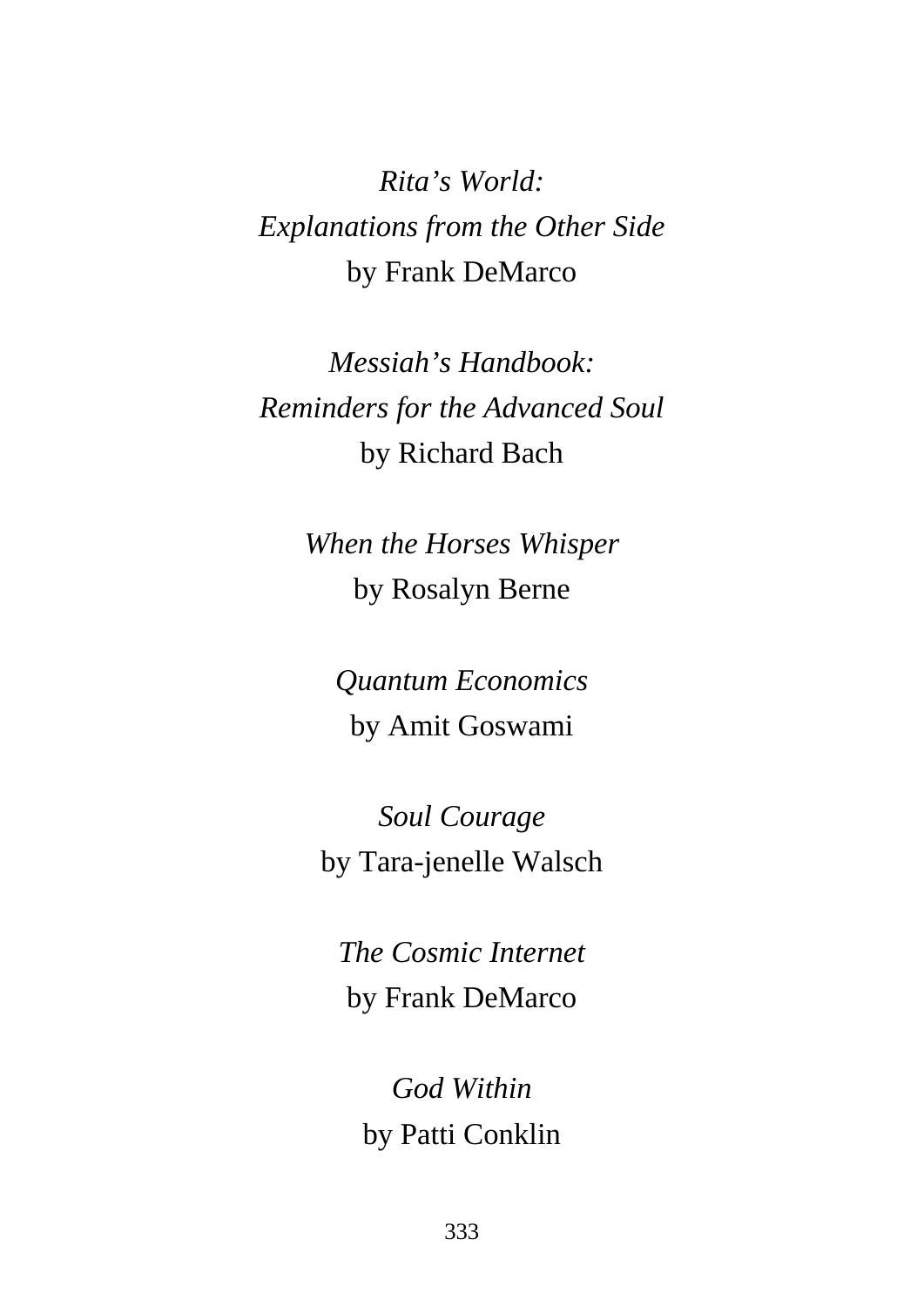*Liquid Luck: The Good Fortune Handbook* by Joe Gallenberger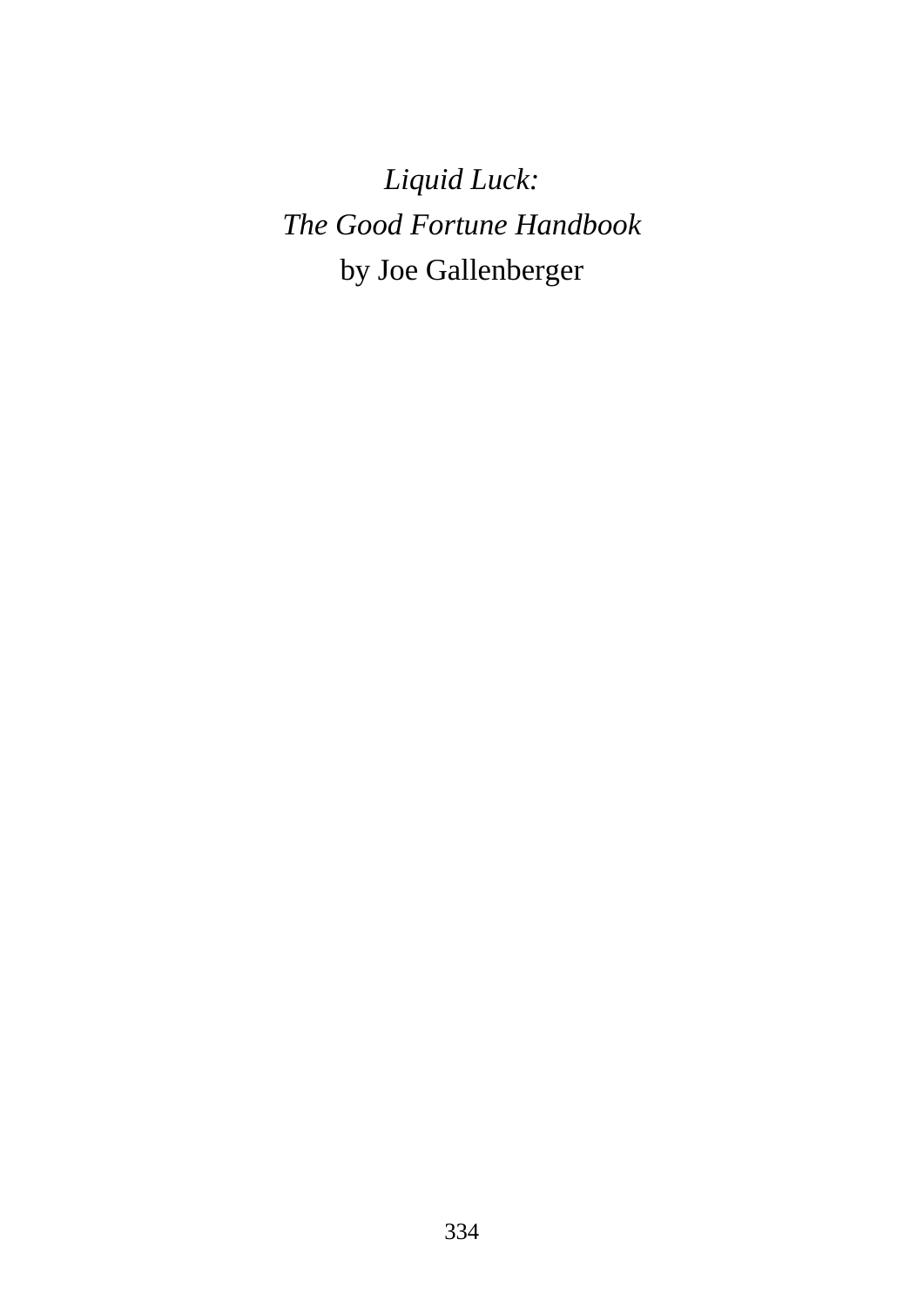# *The Manual for Developing Humans* by P.M.H. Atwater

*What to Do When You're Dead* by Sondra Sneed

> *The Healing Curve* by Sara Chetkin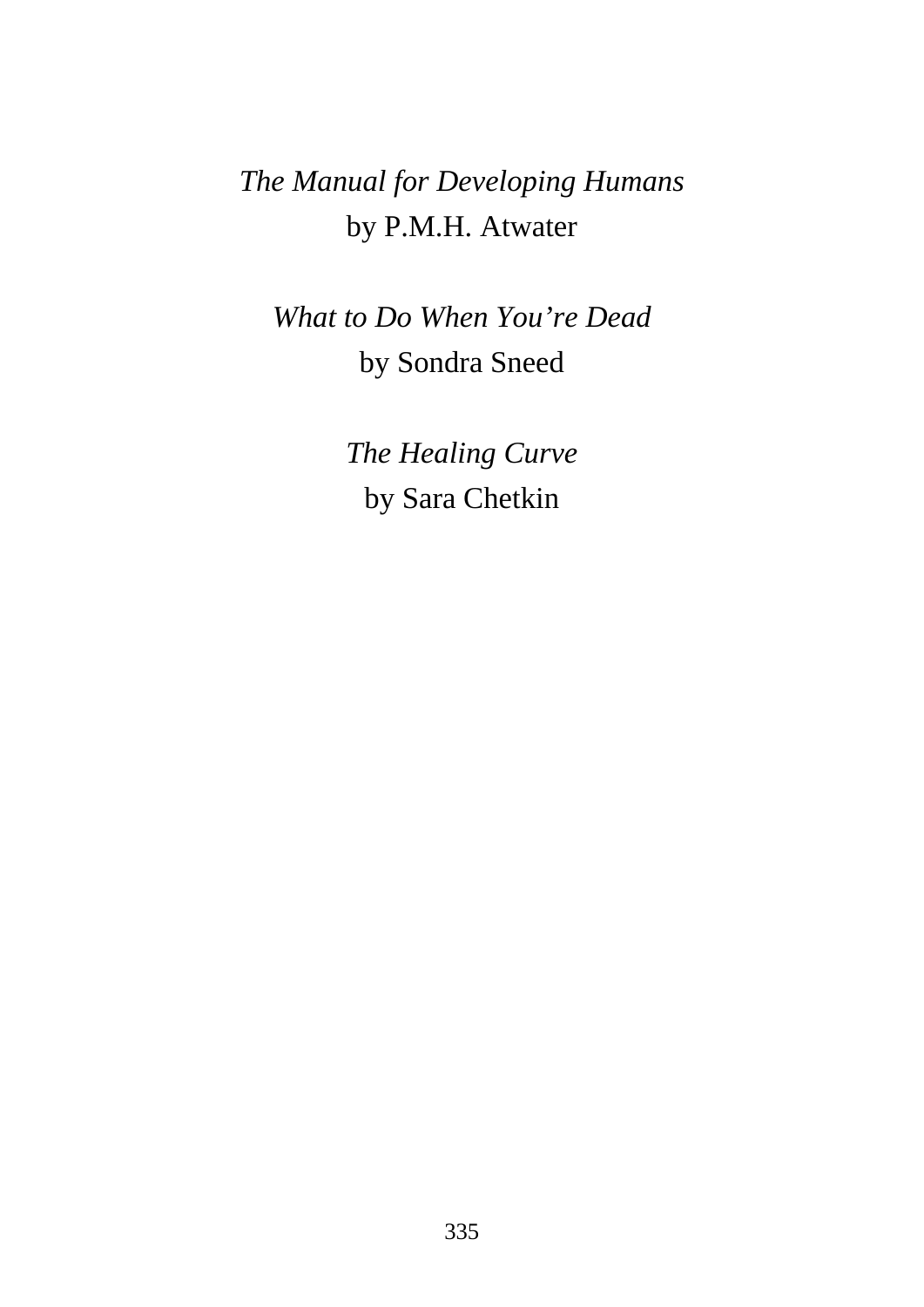Rainbow Ridge Books publishes spiritual, metaphysical, and self-help titles, and is distributed by Square One Publishers in Garden City Park, New York.

To contact authors and editors, peruse our titles, and see submission guidelines, please visit our website at *www.rainbowridgebooks.com*.

For orders and catalogs, please call toll-free: (877) 900-BOOK.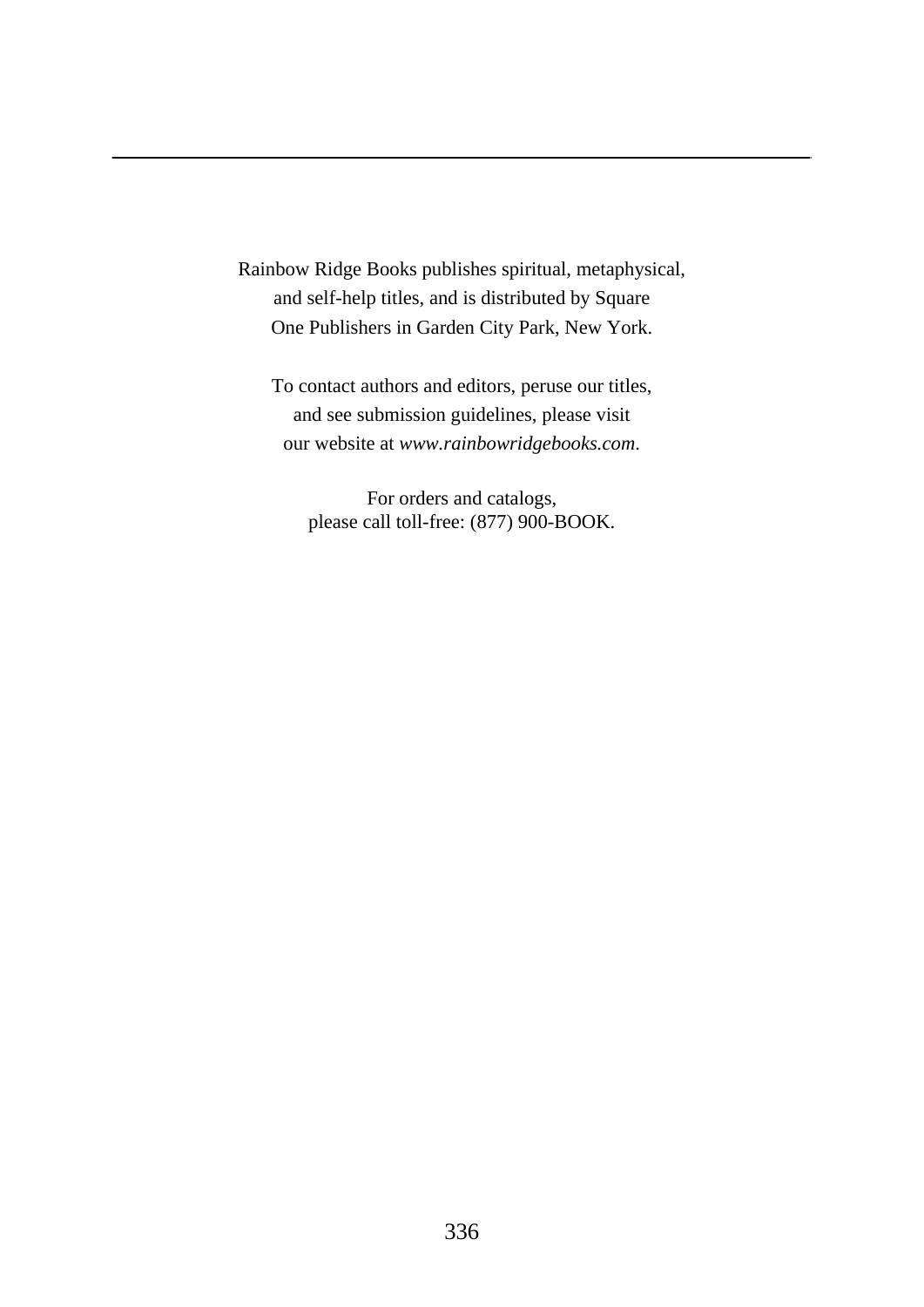# **Table of Contents**

| $\mathbf{1}$                                                                                                                               | 15  |
|--------------------------------------------------------------------------------------------------------------------------------------------|-----|
| $\overline{2}$                                                                                                                             | 18  |
| $\mathsf 3$                                                                                                                                | 25  |
| $\overline{4}$                                                                                                                             | 32  |
| 5                                                                                                                                          | 37  |
| $\boldsymbol{6}$                                                                                                                           | 44  |
| $\mathcal{L}_{\mathcal{A}}^{(n)}(\mathcal{A}) = \mathcal{A}_{\mathcal{A}}^{(n)}(\mathcal{A}) \mathcal{A}_{\mathcal{A}}^{(n)}(\mathcal{A})$ | 48  |
| $\, 8$                                                                                                                                     | 57  |
| 9                                                                                                                                          | 65  |
| 10                                                                                                                                         | 72  |
| 11                                                                                                                                         | 81  |
| 12                                                                                                                                         | 87  |
| 13                                                                                                                                         | 93  |
| 14                                                                                                                                         | 98  |
| 15                                                                                                                                         | 105 |
| 16                                                                                                                                         | 110 |
| $17\,$                                                                                                                                     | 114 |
| 18                                                                                                                                         | 120 |
| 19                                                                                                                                         | 129 |
| 20                                                                                                                                         | 137 |
| 21                                                                                                                                         | 145 |
| 22                                                                                                                                         | 151 |
| 23                                                                                                                                         | 159 |
| 24                                                                                                                                         | 165 |
| 25                                                                                                                                         | 176 |
| 26                                                                                                                                         | 185 |
| 27                                                                                                                                         | 192 |